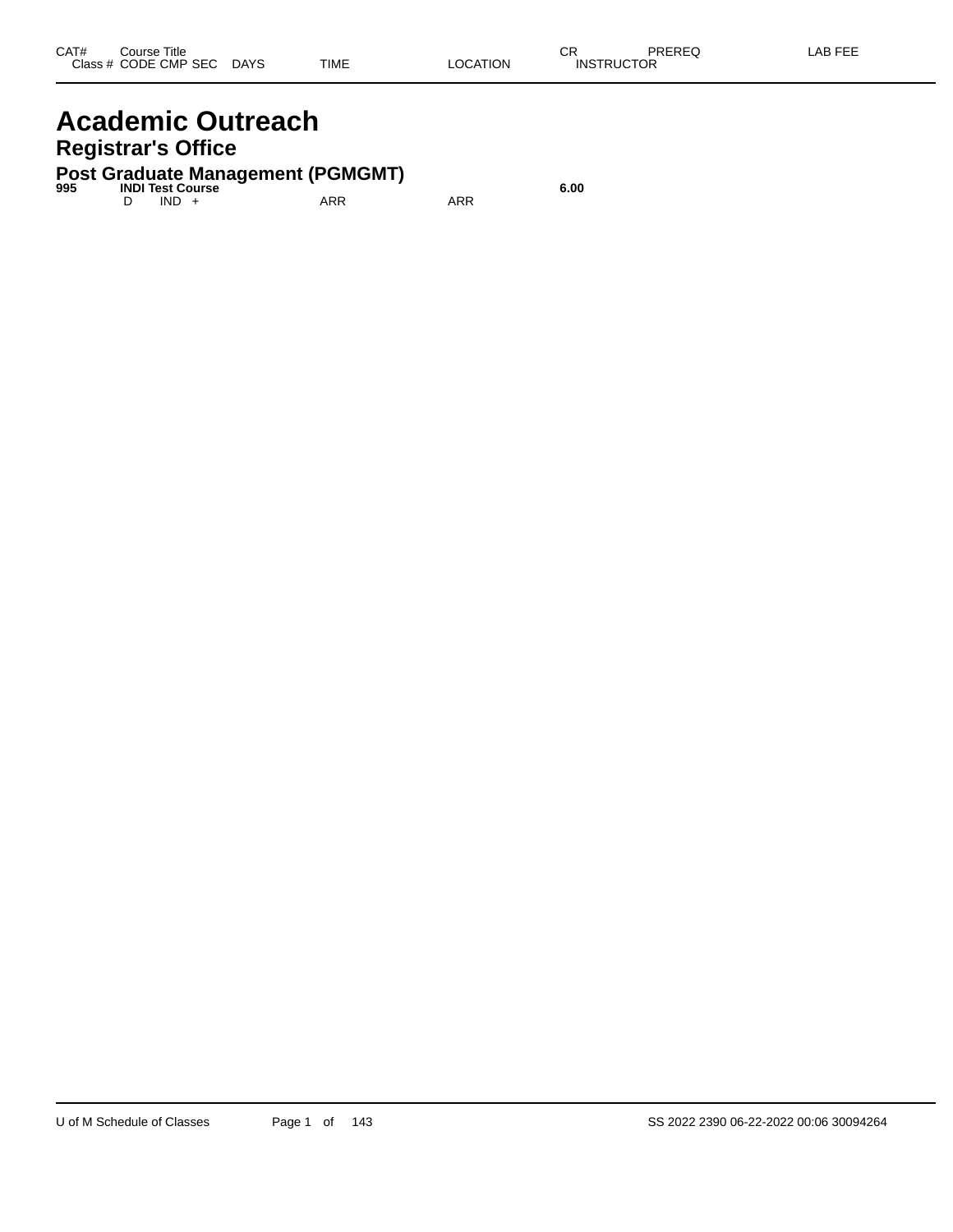| CAT# | Title<br>Course      |      |      |          | ⌒冖<br>- UN        | PREREQ | . EEF<br>A <sub>R</sub> |
|------|----------------------|------|------|----------|-------------------|--------|-------------------------|
|      | Class # CODE CMP SEC | DAYS | TIME | LOCATION | <b>INSTRUCTOR</b> |        |                         |

# **Architecture & Urban Planning College of Architecture & Urban Planning**

|     | <b>Architecture (ARCH)</b> |                 |
|-----|----------------------------|-----------------|
| 690 | Arc Curr Pract Exper       | <b>ADVISORY</b> |

| vvv | ATU VUH TTAUL LAPUT<br>$IND +$              | ARR        | ARR        | 1.vv          | <b>AD 110011</b>          |        |
|-----|---------------------------------------------|------------|------------|---------------|---------------------------|--------|
| 739 | <b>MS Capstone</b>                          |            |            | 6.00          | <b>ADVISORY, ENFORCED</b> | 100.00 |
|     | $IND +$<br>IR                               | ARR        | ARR        |               |                           |        |
| 810 | <b>Tutorial Studies</b>                     |            |            | 1.00-6.00     | <b>ADVISORY</b>           |        |
| 819 | $IND +$<br>IR<br><b>Supervised Research</b> | <b>ARR</b> | <b>ARR</b> | 1.00-6.00     | <b>ADVISORY</b>           |        |
|     | $IND +$<br>IR.                              | <b>ARR</b> | <b>ARR</b> |               |                           |        |
| 839 | <b>Research Practicum</b>                   |            |            | 4.00          | <b>ADVISORY</b>           |        |
|     | $IND +$<br>IR                               | ARR        | ARR        |               |                           |        |
| 990 | <b>Diss-Precand</b>                         |            |            | 1.00-8.00     | <b>ADVISORY</b>           |        |
| 995 | $IND +$<br>IR<br>Diss-Cand                  | <b>ARR</b> | <b>ARR</b> | 8.00          | <b>ENFORCED</b>           |        |
|     | $IND +$<br>R                                | <b>ARR</b> | <b>ARR</b> |               |                           |        |
|     | Urban and Regional Planning (URP)           |            |            |               |                           |        |
| 601 | <b>Thesis</b>                               |            |            | $3.00 - 6.00$ |                           |        |
|     | $IND +$                                     | ARR        | ARR        |               |                           |        |
| 602 | <b>Prof Project</b>                         |            |            | $3.00 - 6.00$ |                           |        |
| 612 | $IND +$<br><b>URP Directed Study</b>        | ARR        | ARR        | 1.00-4.00     |                           |        |
|     | $IND +$                                     | <b>ARR</b> | ARR        |               |                           |        |
| 990 | <b>PhD Diss-Precand</b>                     |            |            | 1.00-8.00     | <b>ADVISORY</b>           |        |
|     | $IND +$<br>IR                               | ARR        | ARR        |               |                           |        |
| 995 | <b>PhD Diss-Cand</b>                        |            |            | 8.00          | <b>ENFORCED</b>           |        |
|     | $IND +$<br>IR                               | ARR        | ARR        |               |                           |        |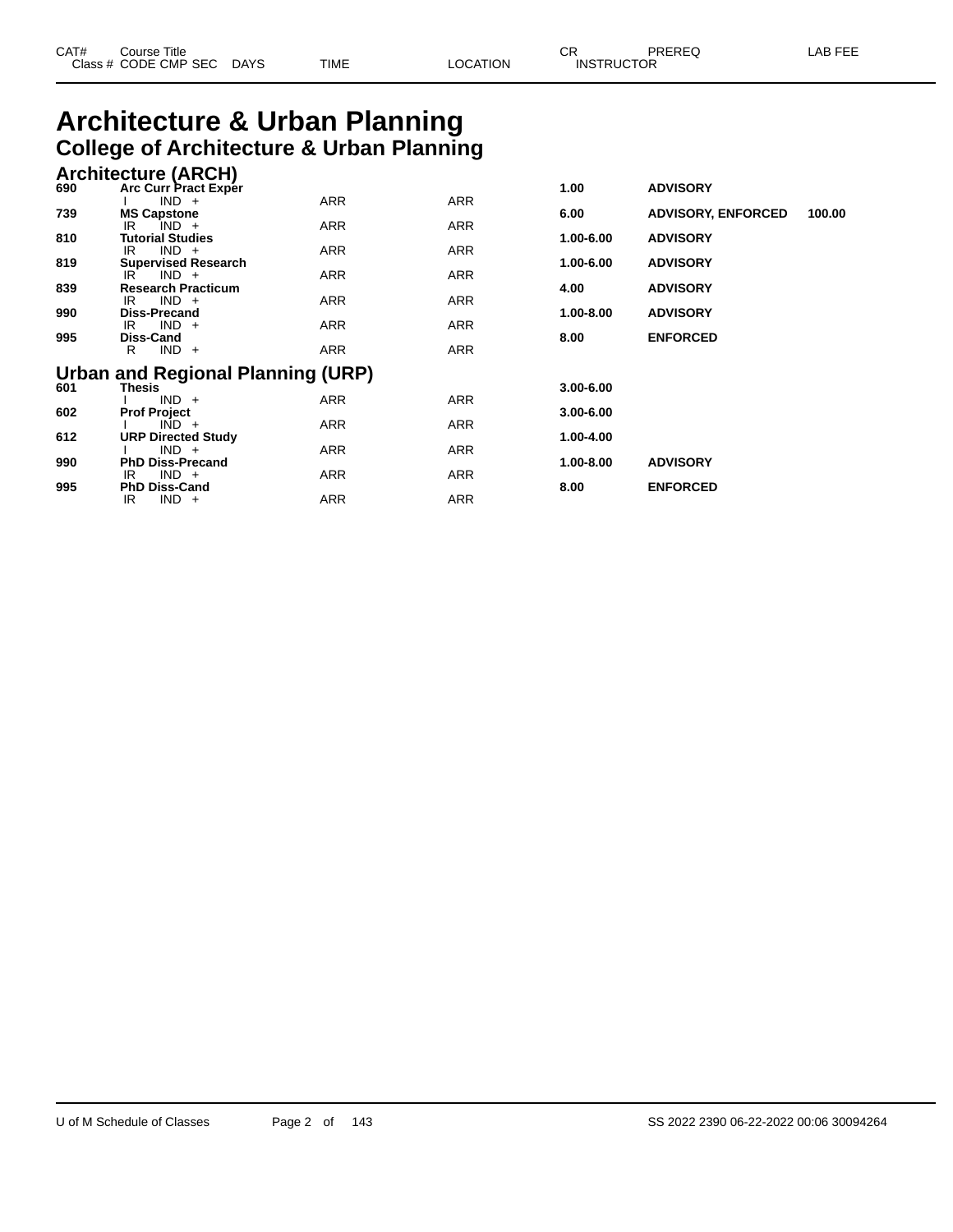#### **Dental Hygiene Dental Hygiene-Dentistry Dental Hygiene (DENTHYG)**

|       | <b>Dental Hygiene (DEN INTO)</b> |        |                                                             |            |               |                 |
|-------|----------------------------------|--------|-------------------------------------------------------------|------------|---------------|-----------------|
| 242   | Oral Anatomy                     |        |                                                             |            | 2.00          |                 |
| 64160 | LEC 001<br>P.                    | М      | $2-5PM$                                                     | G378 DENT  |               |                 |
| 242   | <b>Oral Anatomy</b>              |        |                                                             |            | 2.00          |                 |
|       | LEC 001<br>P                     | М      | 2-5PM                                                       | G550 DENT  |               |                 |
|       | LEC 001<br>P                     | М      | 2-5PM                                                       | G550 DENT  | Eagle         |                 |
| 313   | <b>Clinical Dent Hyg</b>         |        |                                                             |            | 5.00          |                 |
| 64241 | LEC 001<br>P                     | TН     | 9-11AM                                                      | 1033 DENT  |               |                 |
| 313   | <b>Clinical Dent Hyg</b>         |        |                                                             |            | 5.00          |                 |
|       | LEC 001<br>Р                     | TH     | 9-11AM                                                      | G550 DENT  |               |                 |
|       | LEC 001<br>P                     | TH     | 9-11AM                                                      | G550 DENT  | Nieto         |                 |
| 401   | <b>Emrg Educat Ace Dent</b>      |        |                                                             |            | 1.00-3.00     |                 |
| 64214 | <b>SEM 001</b><br>P              |        | <b>ARR</b>                                                  | <b>ARR</b> |               |                 |
| 422   | <b>Pain Control</b>              |        |                                                             |            | 3.00          |                 |
| 64244 | LEC 001<br>P.                    | т      | 8-10AM                                                      | G550 DENT  | McComas       |                 |
| 422   | <b>Pain Control</b>              |        |                                                             |            | 3.00          |                 |
|       | LEC 001<br>Р                     | $\top$ | 8-10AM                                                      | G005 DENT  |               |                 |
|       | P<br>LEC 001                     | T      | 8-10AM                                                      | G550 DENT  |               |                 |
| 475   | <b>Mentored Prof Exp</b>         |        |                                                             |            | $3.00 - 4.00$ | <b>ADVISORY</b> |
| 62871 | LEC 001<br>P                     |        | <b>ARR</b>                                                  | <b>ARR</b> |               |                 |
|       |                                  |        | <b>Dental Hygiene Degree Completion E-Learning (HYGDCE)</b> |            |               |                 |
| 484   | <b>Special Populations</b>       |        |                                                             |            | 3.00          | <b>ADVISORY</b> |
| 62780 | LEC 001                          |        | ARR                                                         | <b>ARR</b> | Eagle, Cullen |                 |
| 485   | <b>Community I</b>               |        |                                                             |            | 3.00          | <b>ADVISORY</b> |
| 62779 | LEC 001<br>Р                     |        | ARR                                                         | <b>ARR</b> | Cullen        |                 |

**491 Capstone II/ePortfol 6.00**

62863 P LEC 001 ARR ARR Pitts, Cullen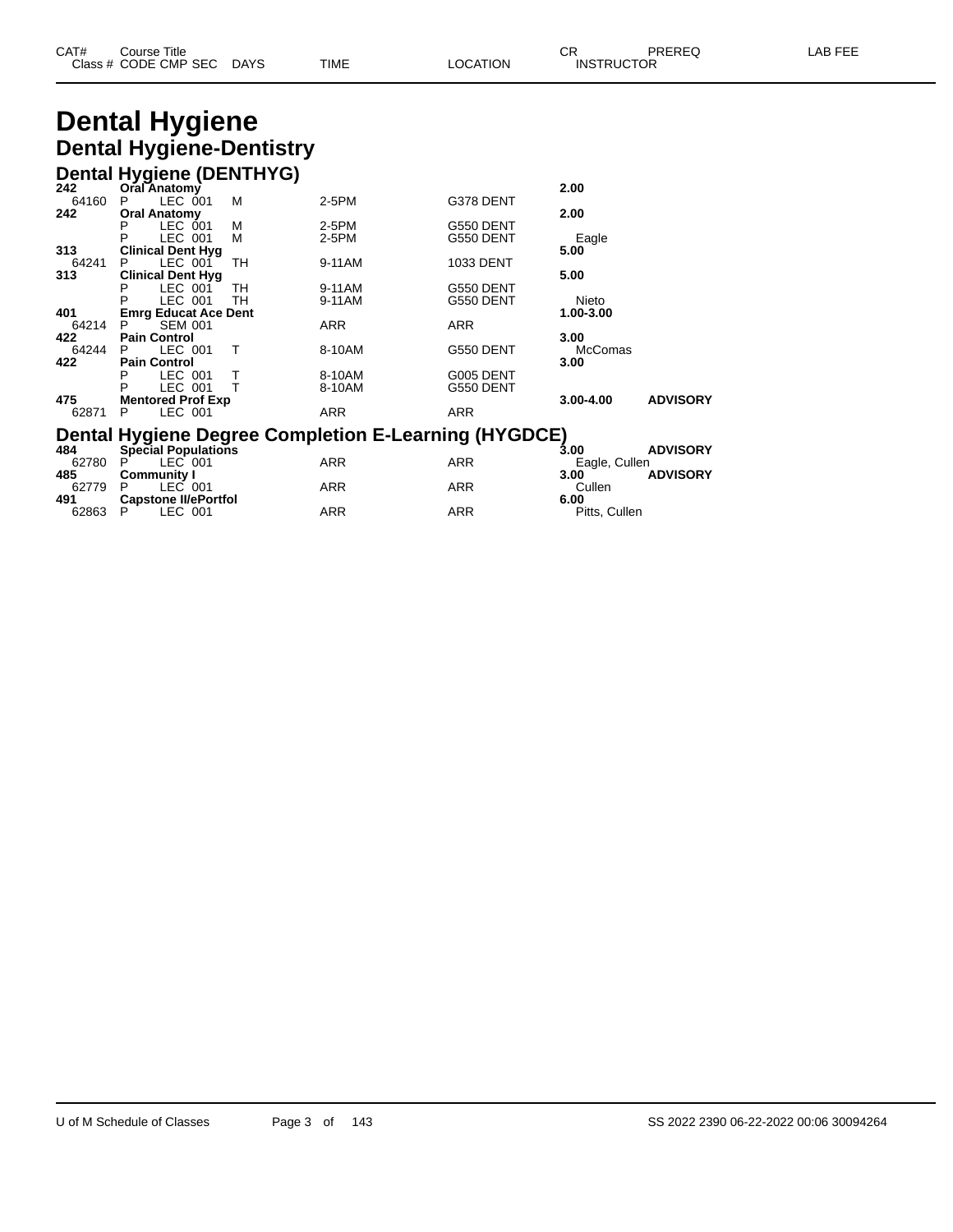| CAT# | Title<br>Course                   |                       |      |          | ⌒冖<br>◡                           | <b>PREREC</b><br>゛ | $- - -$<br>ΔP<br>-- |
|------|-----------------------------------|-----------------------|------|----------|-----------------------------------|--------------------|---------------------|
|      | Class # CODE CMP SEC<br>__<br>___ | <b>DAYS</b><br>$\sim$ | TIME | _OCATION | TRUCTOR<br><b>INS</b><br>________ |                    |                     |

# **Dentistry School Of Dentistry**

|                           | <b>Dentistry (DENT)</b>                                           |                 |                        |                                     |                                    |        |
|---------------------------|-------------------------------------------------------------------|-----------------|------------------------|-------------------------------------|------------------------------------|--------|
| 490                       | Independ Research<br>$IND +$                                      | <b>ARR</b>      | ARR                    | 1.00-3.00                           |                                    |        |
| 501 A                     | Intro to Profession                                               |                 |                        | 1.00-2.00                           | <b>ENFORCED</b>                    |        |
| 64156<br>601              | PR.<br>LEC 001<br>Dent Pharmacology II                            | ARR             | ARR                    | Fitzgerald<br>1.00-3.00             | <b>ENFORCED</b>                    |        |
| 63082<br>601              | P R<br>LEC 001<br>TН<br>Dent Pharmacology II                      | 8-10AM          | G378 DENT              | 1.00-3.00                           | <b>ENFORCED</b>                    |        |
|                           | РR<br>LEC 001<br>TН<br>W                                          | 8-10AM          | G390 DENT              |                                     |                                    |        |
|                           | РR<br>LEC 001<br>P R<br>LEC 001<br>Т                              | 2-3PM<br>11-1PM | G322 DENT<br>G005 DENT | Iniguez-Lluhi                       |                                    |        |
| 603<br>63092              | <b>Treatment Planning</b><br>P R<br>LEC 001<br>МW                 | 12-1PM          | G390 DENT              | 1.00                                | <b>ENFORCED</b>                    |        |
| 610                       | <b>Appl Biomaterials II</b>                                       |                 |                        | Richards, Stefanac<br>1.00          | <b>ENFORCED</b>                    |        |
| 63085<br>610              | P R<br>LEC 001<br>F<br><b>Appl Biomaterials II</b>                | 1-2PM           | G005 DENT              | 1.00                                | <b>ENFORCED</b>                    |        |
| 620                       | LEC 001<br>P R .<br>TH<br><b>Comprehensive Care Clinic</b>        | 10-11AM         | G005 DENT              | Kuroda, Kohn, Ma, Liu<br>0.00-10.00 | <b>ENFORCED</b>                    | 38.00  |
| 64445                     | PR.<br>LAB 001<br>TTH                                             | 11-130PM        | ARR                    |                                     |                                    |        |
| 620                       | <b>Comprehensive Care Clinic</b><br>P R .<br>LAB 001<br>TTH       | 2-5PM           | ARR                    | $0.00 - 10.00$<br>Van Tubergen      | <b>ENFORCED</b>                    | 38.00  |
| 620A<br>64446             | Oral Med/Radiology<br>PR.<br>LAB 001                              | ARR             | ARR                    | 0.00<br><b>Benavides</b>            | <b>ENFORCED</b>                    |        |
| 620B<br>64447             | Periodontics<br>P R<br>LAB 001                                    | ARR             | ARR                    | 0.00<br>Richards, Ramadan           | <b>ENFORCED</b>                    |        |
| 620C<br>64448<br>625      | <b>Restorative</b><br>PR.<br>LAB 001<br><b>Selectives Pathway</b> | ARR             | ARR                    | 0.00<br>Van Tubergen                | <b>ENFORCED</b><br><b>ENFORCED</b> |        |
| 63871 PR                  | LEC 002<br>ΤF<br>Supplemental Prof. Learning                      | 8-11AM          | G378 DENT              | $0.00 - 5.00$<br>Van Tubergen       |                                    |        |
| 64067 PR                  | LEC 004                                                           | ARR             | ARR                    | Inglehart                           |                                    |        |
| Survey Design<br>63876 PR | LEC 006                                                           | ARR             | ARR                    | Hamerink, Hamerink                  |                                    |        |
| 63872 PR                  | On Campus Mini Rotations<br>LEC 008                               | ARR             | ARR                    | Hamerink, Hamerink                  |                                    |        |
| 63873 PR                  | Off Campus Mini Rotations<br>LEC 012                              | ARR             | ARR                    | Sweier                              |                                    |        |
| 63874 PR                  | Leadership in Dentistry<br>LEC 014<br>TН                          | 1-1AM           | ARR                    | Shannon                             | Sweier, Mac Eachern, Pinsky,       |        |
| 63875 PR                  | Constructing Effective Lit Rev<br>LEC 020<br>T                    | 1-1AM           | ARR                    | Kaigler, de Peralta                 |                                    |        |
| 64124 PR                  | Clinical and Basic Sci Researc<br>LEC 026                         | ARR             | ARR                    |                                     |                                    |        |
| Dental Checklists<br>625A |                                                                   |                 |                        | $0.00 - 3.00$                       | <b>ENFORCED</b>                    |        |
| 63086                     | <b>Pathways - HC Delivery</b><br><b>SEM 001</b><br>PR             | ARR             | ARR                    |                                     |                                    |        |
| 625B<br>63093 PR          | Pathways - Research<br><b>SEM 001</b>                             | ARR             | ARR                    | $0.00 - 5.00$<br>Chiego Jr          | <b>ENFORCED</b>                    |        |
| 625C<br>63087             | Pathways - Leadership<br>P<br><b>SEM 001</b>                      | ARR             | ARR                    | 0.00-3.00                           |                                    |        |
| 625I<br>63959             | D2 Pathways Immersion<br>PSI 001                                  | 8-11AM          | ARR                    | $0.00 - 2.00$                       | <b>ENFORCED</b>                    |        |
| 629<br>63099              | PR.<br>TF<br><b>Clinical Foundations III</b><br>PR.<br>LEC 001    | ARR             | <b>ARR</b>             | Chiego Jr<br>0.00-10.00<br>Snyder   | <b>ENFORCED</b>                    |        |
| 635                       | <b>Behav Sci Practicum</b>                                        |                 |                        | 0.50                                | <b>ENFORCED</b>                    |        |
| 638                       | 63080 PR LEC 001 M<br><b>Cardiovascular Syst</b>                  | $2-3PM$         | G390 DENT              | Inglehart, Richards<br>3.00-3.50    | <b>ENFORCED</b>                    |        |
| 63083<br>639              | LEC 001<br>PR<br>MWF<br><b>Respiratory System</b>                 | $1-3PM$         | G005 DENT              | Tindle<br>2.00-2.50                 | <b>ENFORCED</b>                    |        |
| 63084<br>640.             | PR.<br>LEC 001<br>MWF<br><b>GI System</b>                         | 3-5PM           | G005 DENT              | Danciu<br>2.00-3.00                 | <b>ENFORCED</b>                    |        |
| 64443<br>644              | PR LEC 001<br><b>GU System</b>                                    | ARR             | ARR                    | Sweier<br>2.00-4.00                 | <b>ENFORCED</b>                    |        |
| 64444<br>645              | PR LEC 001<br><b>Pediatric Dentistry</b>                          | ARR             | <b>ARR</b>             | Tindle<br>$0.00 - 2.00$             | <b>ENFORCED</b>                    | 100.00 |
| 65269<br>647              | PR.<br>LEC 002<br><b>ITDP: Oral Path/Med</b>                      | ARR             | ARR                    | 1.00-5.00                           |                                    |        |
| 62282<br>648              | P<br><b>SEM 001</b><br><b>ITDP: Oral Surgery</b>                  | ARR             | <b>ARR</b>             | Edwards<br>1.00-5.00                |                                    |        |
| 62283<br>650              | <b>SEM 001</b><br>P<br>Perio Therapy II                           | ARR             | <b>ARR</b>             | Hita<br>$0.50 - 1.00$               | <b>ENFORCED</b>                    |        |
| 65254                     | PR.<br>LEC 002                                                    | <b>ARR</b>      | ARR                    |                                     |                                    |        |
| 676A                      | <b>EE Educational Theory</b>                                      |                 |                        | 0.75                                | <b>ENFORCED</b>                    |        |

U of M Schedule of Classes Page 4 of 143 <br>SS 2022 2390 06-22-2022 00:06 30094264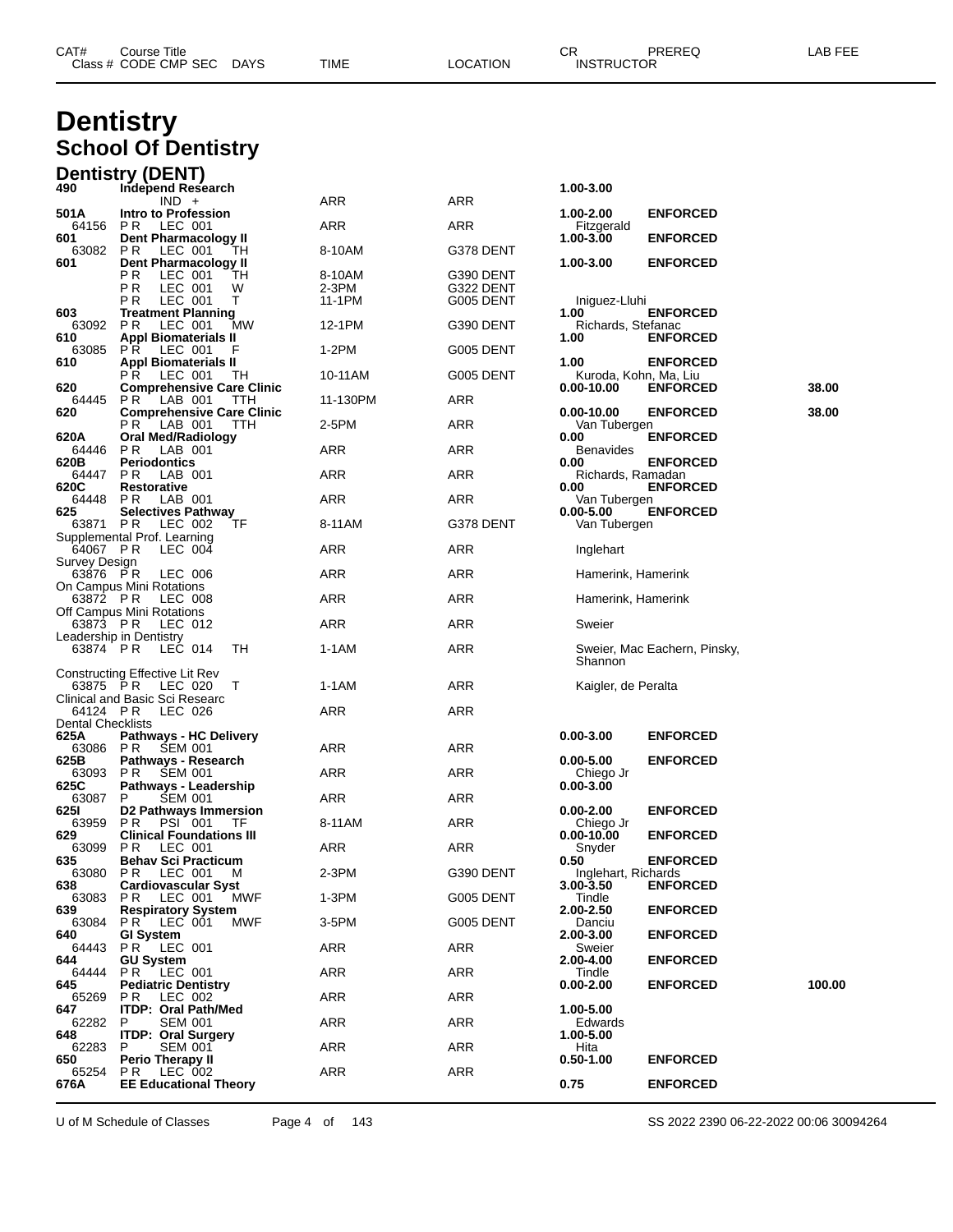| CAT#                | Course Title<br>Class # CODE CMP SEC DAYS                     | TIME            | <b>LOCATION</b>        | CR.<br><b>INSTRUCTOR</b>               | PREREQ                    | LAB FEE |
|---------------------|---------------------------------------------------------------|-----------------|------------------------|----------------------------------------|---------------------------|---------|
| 64193               | <b>PR LEC 001</b>                                             | ARR             | ARR                    | Richards                               |                           |         |
| 676B<br>64166       | <b>EE Part B: Lecture</b><br>P R<br>LEC 001                   | ARR             | ARR                    | 0.25<br>Richards                       | <b>ENFORCED</b>           |         |
| 702<br>64883        | <b>Medical Emergencies</b><br>LEC 001<br>P R<br>W             | 4-5PM           | G390 DENT              | $0.00 - 10.00$<br>Zupelari Goncalves   | <b>ENFORCED</b>           |         |
| 703                 | <b>Special Care Dentistry-HD</b>                              |                 |                        | $1.00 - 2.00$                          | <b>ENFORCED</b>           |         |
| 63534<br>706        | P R<br>LEC 001<br><b>Oral Health Education</b>                | ARR             | <b>ARR</b>             | Munz<br>0.50                           | <b>ENFORCED</b>           |         |
| 63720               | P R<br><b>SMA 001</b><br><b>Patient with Orofacial Pain</b>   | ARR             | ARR                    | $0.50 - 2.00$                          | <b>ENFORCED</b>           |         |
| 707<br>64449        | LEC 001<br>P <sub>R</sub>                                     | ARR             | <b>ARR</b>             |                                        |                           |         |
| 717<br>64450        | <b>Fixed Prosthodontics</b><br>PR.<br>LEC 001<br>TH           | 9-10AM          | G390 DENT              | 1.00-10.00<br>Li                       | <b>ENFORCED</b>           |         |
| 717                 | <b>Fixed Prosthodontics</b><br>LEC 001<br>РR<br>W             | 2-3PM           | G390 DENT              | 1.00-10.00                             | <b>ENFORCED</b>           |         |
| 720                 | <b>Comprehensive Care Clinic</b>                              |                 |                        | $0.00 - 10.00$                         | <b>ENFORCED</b>           | 75.00   |
| 62789<br>62855      | LAB 001<br>P R<br><b>PR</b><br>LAB 002                        | ARR<br>ARR      | ARR<br>ARR             | Heys<br>Heys                           |                           |         |
| 720A<br>62790       | <b>Periodontics</b><br>LAB 001<br>P R                         | ARR             | ARR                    | $0.00 - 10.00$<br>Richards, Heys, Wang | <b>ENFORCED</b>           |         |
| 62856               | P <sub>R</sub><br>LAB 002                                     | ARR             | ARR                    | Heys                                   |                           |         |
| 720B<br>62791       | <b>Operative</b><br>P R<br>LAB 001                            | ARR             | ARR                    | $0.00 - 10.00$<br>Rocha Maia, Heys     | <b>ENFORCED</b>           |         |
| 62857<br>720C       | LAB 002<br>P R<br><b>Prosthodontics</b>                       | ARR             | ARR                    | Heys<br>$0.00 - 10.00$                 | <b>ENFORCED</b>           |         |
| 62858               | LAB 002<br>P R                                                | ARR             | <b>ARR</b>             | Heys                                   |                           |         |
| 725<br>64061        | <b>Selectives Pathway</b><br>P R<br>LEC 002                   | ARR             | <b>ARR</b>             | $0.00 - 5.00$<br>Van Tubergen          | <b>ENFORCED</b>           |         |
| 64066 PR            | Complete Denture Lab<br>LEC 004                               | ARR             | <b>ARR</b>             | Hamerink, Hamerink                     |                           |         |
| Dental Ceramics Lab |                                                               |                 |                        |                                        |                           |         |
| 64068 PR            | LEC 006<br>Implant Planning and Fab Lab                       | ARR             | <b>ARR</b>             | Hamerink, Hamerink                     |                           |         |
| 64069 PR            | LEC 012<br>D3 Special Projects in CBCE                        | <b>ARR</b>      | <b>ARR</b>             | Hamerink                               |                           |         |
| 64070 PR            | LEC 014                                                       | ARR             | <b>ARR</b>             | Chiego Jr                              |                           |         |
| 64071 PR            | Dental Pulp and Pulp Responses<br>LEC 016                     | <b>ARR</b>      | <b>ARR</b>             | Skouteris                              | Marti, Aronovich, LaBanc, |         |
| 64072 PR            | Intermaxillary Fixation Appl<br>LEC 018                       | ARR             | ARR                    |                                        |                           |         |
| 64877 PR            | TMD, Sleep Bruxism and Occ<br>LEC 019                         | ARR             | <b>ARR</b>             | Salzmann                               |                           |         |
| 64457 PR            | D3 Pediatric Dentistry<br>LEC 022                             | ARR             | ARR                    | Mendonca                               |                           |         |
| 725A<br>63164       | Pathways-HCD<br>P R<br><b>SEM 001</b>                         | ARR             | ARR                    | 2.00<br>de Peralta, Hamerink           | <b>ENFORCED</b>           |         |
| 725B                | Pathways-Reseaarch                                            |                 |                        | 2.00                                   | <b>ENFORCED</b>           |         |
| 63165<br>725C       | PR.<br><b>SEM 001</b><br>Pathways-Leadership                  | ARR             | <b>ARR</b>             | Chiego Jr<br>2.00                      | <b>ENFORCED</b>           |         |
| 63166<br>725I       | PR.<br>SEM 001<br><b>Immersion Pathway</b>                    | <b>ARR</b>      | <b>ARR</b>             | Sweier, Pinsky<br>$0.00 - 2.00$        | <b>ENFORCED</b>           |         |
| 64062               | PR.<br>LEC 001                                                | ARR             | ARR                    | Chiego Jr                              |                           |         |
| 729<br>63535        | <b>Clinical Foundations III: ITDP</b><br>LAB 001<br>P R<br>MТ | 8-11AM          | G340 DENT              | 1.00-2.50<br>Saqlik, Bak               | <b>ENFORCED</b>           | 535.00  |
| 730<br>63592        | <b>Head &amp; Neck Anat</b><br>PR.<br>LEC 001<br>W            | 10-11AM         | G005 DENT              | 1.00<br><b>Brzezinski</b>              | <b>ENFORCED</b>           |         |
| 730                 | <b>Head &amp; Neck Anat</b>                                   |                 |                        | 1.00                                   | <b>ENFORCED</b>           |         |
| 732                 | РR<br>LEC 001<br>т<br><b>Adv. Operative Dent</b>              | 8-10AM          | ARR                    | 1.00                                   | <b>ENFORCED</b>           |         |
| 64452<br>737        | LEC 001<br>P R<br><b>Preclinical Endodont</b>                 | ARR             | ARR                    | 1.50-3.50                              | <b>ENFORCED</b>           | 400.00  |
| 63081               | P R<br>LAB 001<br>F                                           | 8-9AM           | G340 DENT              | 1.50-3.50                              |                           |         |
| 737                 | <b>Preclinical Endodont</b><br>РR<br>LAB 001<br>F             | 9-12PM          | G340 DENT              |                                        | <b>ENFORCED</b>           | 400.00  |
|                     | F<br>ΡR<br>LAB 001<br>РR<br>LAB 001<br>W                      | 9-12PM<br>2-5PM | G360 DENT<br>G340 DENT |                                        |                           |         |
|                     | РR<br>LAB 001<br>W<br>ΡR<br>W                                 | 2-5PM<br>1-2PM  | G360 DENT              | Bauer, McDonald                        |                           |         |
| 737A                | LAB 001<br><b>Preclinical Endodontics lecture</b>             |                 | G360 DENT              | 1.00-3.00                              | <b>ENFORCED</b>           |         |
| 63603<br>737A       | P R<br>LEC 001<br>F<br><b>Preclinical Endodontics lecture</b> | 8-9AM           | G390 DENT              | 1.00-3.00                              | <b>ENFORCED</b>           |         |
| 740                 | РR<br>LEC 001<br>W<br><b>Clinical Rotation - Oral Surgery</b> | 1-2PM           | G390 DENT              | Bauer, McDonald<br>3.00                | <b>ENFORCED</b>           |         |
| 62205               | P R<br>LAB 001                                                | ARR             | ARR                    | Zupelari Goncalves                     |                           |         |
| 743B<br>62850       | <b>Clinical Rotation: Pediatric</b><br>LAB 001<br>P           | ARR             | ARR                    | 2.00                                   |                           |         |
| 747<br>61936        | <b>Pediatric Dentistry</b><br>LEC 001<br>W<br>P               | 8-10AM          | G378 DENT              | 1.00-5.00<br>Salzmann                  |                           |         |
|                     |                                                               |                 |                        |                                        |                           |         |

U of M Schedule of Classes Page 5 of 143 <br>SS 2022 2390 06-22-2022 00:06 30094264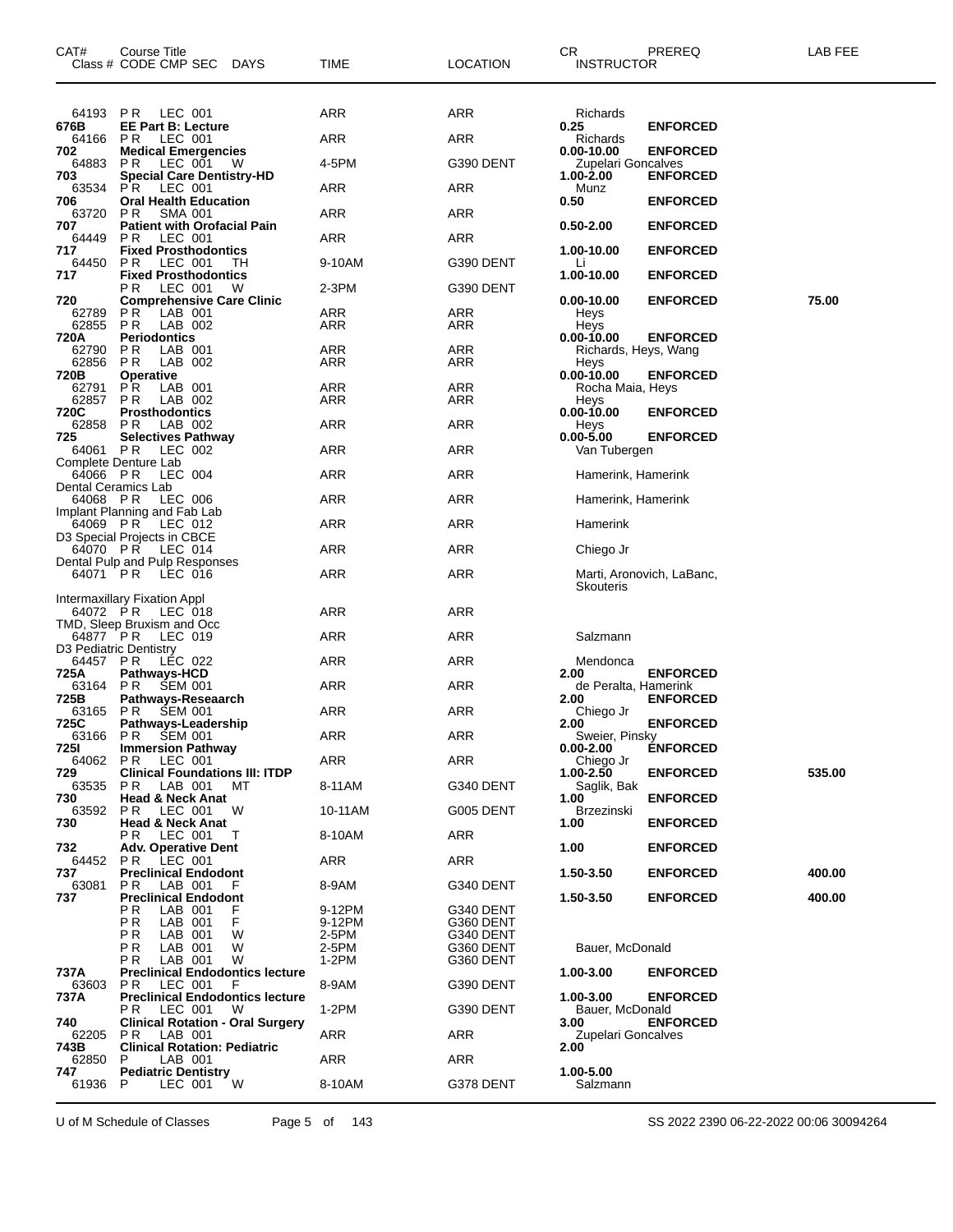| CAT#             | Course Title<br>Class # CODE CMP SEC DAYS                    | TIME    | <b>LOCATION</b> | CR.<br><b>INSTRUCTOR</b>           | PREREQ                                     | LAB FEE |
|------------------|--------------------------------------------------------------|---------|-----------------|------------------------------------|--------------------------------------------|---------|
|                  |                                                              |         |                 |                                    |                                            |         |
| 749<br>63591     | Adv Concepts in Clinical Perio<br><b>PR</b> CLL 001          | ARR     | <b>ARR</b>      | 1.00                               | <b>ENFORCED</b>                            |         |
| 751<br>63834     | Oral Surgery elective I<br><b>PR CLN 001</b>                 | ARR     | ARR             | 1.00-2.00<br>Sung, Ward, Bonine    | <b>ENFORCED</b>                            |         |
| 776C             | <b>EE Part C: Preclinic</b>                                  |         |                 | 0.25                               | <b>ENFORCED</b>                            |         |
| 64167 PR<br>800  | LEC 001<br><b>Advanced Periodon</b>                          | ARR     | ARR             | Richards<br>1.00                   | <b>ENFORCED</b>                            |         |
| 63477<br>825     | CAS 001<br>PR.<br><b>Selectives Pathway</b>                  | ARR     | ARR             | McCauley<br>$0.00 - 5.00$          | <b>ENFORCED</b>                            |         |
| 64168 PR         | <b>CLN 002</b><br>D4 Special Projects in CBCCE               | ARR     | ARR             | Van Tubergen                       |                                            |         |
| 64700 PR         | <b>CLN 006</b>                                               | ARR     | ARR             | Fitzgerald                         |                                            |         |
| 64875 PR         | <b>CLN 015</b><br><b>Advanced Pediatric Dentistry</b>        | ARR     | ARR             | Salzmann                           |                                            |         |
| 64876 PR<br>825A | <b>CLN 017</b><br>Pathways-HCD                               | ARR     | ARR             | $0.00 - 2.00$                      | <b>ENFORCED</b>                            |         |
| 63540 PR<br>825B | <b>SEM 001</b><br>Pathways-Research                          | ARR     | ARR             | de Peralta<br>$0.00 - 2.00$        | <b>ENFORCED</b>                            |         |
|                  | 63541 PR SEM 001                                             | ARR     | ARR             | Chiego Jr                          |                                            |         |
| 825C<br>63542 PR | Pathways-Leadership<br>SEM 001                               | ARR     | ARR             | $0.00 - 2.00$<br>Sweier            | <b>ENFORCED</b>                            |         |
| 8251<br>64169 PR | <b>Immersion Pathway</b><br><b>RES 001</b>                   | ARR     | ARR             | $0.00 - 2.00$<br>Chiego Jr         | <b>ENFORCED</b>                            |         |
| 840<br>62201     | <b>Oral Surgery</b><br>$LAB$ 001<br>P.                       | ARR     | ARR             | 1.00                               | Munz, Zupelari Goncalves                   |         |
| 841              | <b>Hospital Dentistry D4 Elective</b><br>63968 PR CLN 001    | ARR     | ARR             | 2.00<br>Munz, Bedair, Chang        | <b>ENFORCED</b>                            |         |
| 851              | <b>Oral Surgery Elective II</b>                              |         |                 | 1.00-2.00                          | <b>ENFORCED</b>                            |         |
| 63833<br>855     | CLN 001<br>PR.<br><b>Professionalism &amp; Practice</b>      | ARR     | ARR             | 0.00                               | Zupelari Goncalves, Moe<br><b>ENFORCED</b> |         |
| 63479<br>857     | <b>PR SEM 001</b><br><b>CBCCE</b>                            | ARR     | ARR             | Fitzgerald<br>4.00                 | <b>ENFORCED</b>                            |         |
| 63162 PR         | FLD 001                                                      | ARR     | ARR             | Hamerink, Hoelscher,<br>Fitzgerald |                                            |         |
| 998<br>62326 P   | <b>Curr Practical Prict</b><br><b>SEM 001</b>                | ARR     | ARR             | 1.00<br>Woolfolk                   |                                            |         |
|                  | <b>Dental Education (DENTED)</b>                             |         |                 |                                    |                                            |         |
| 632<br>63590 PR  | Leadership&Admin<br>LEC 001                                  | ARR     | ARR             | 3.00<br>Kiser                      | <b>ENFORCED</b>                            |         |
|                  | Dental Hygiene (DHYGRACK)                                    |         |                 |                                    |                                            |         |
| 680<br>63539     | <b>Hith Promo Dis Prev</b><br>PDR LEC 001                    | ARR     | ARR             | 1.00-3.00                          | <b>ENFORCED</b>                            |         |
| 682              | Sem Dentl Hyg                                                |         |                 | Kiser<br>2.00                      |                                            |         |
| 60862<br>689     | P<br><b>SEM 001</b><br>Educ Cpts & Strat                     | ARR     | ARR             | 1.00-3.00                          |                                            |         |
| 63532 PD         | LEC 001                                                      | ARR     | ARR             | Foster                             |                                            |         |
| 651              | <b>Endodontics (ENDODONT)</b><br><b>Preclin Grad Endo</b>    |         |                 | 5.00                               |                                            |         |
| 64456<br>652     | P<br>LAB 001                                                 | ARR     | ARR             |                                    |                                            |         |
| 60863            | <b>Clin Endodontics</b><br>Р<br>LAB 001                      | ARR     | ARR             | 1.00-4.00<br>McDonald              |                                            |         |
| 653<br>63777     | <b>Sem-Endodontics</b><br><b>SEM 101</b><br>TH.<br>Р         | 1-4PM   | ARR             | 1.00-2.00<br>McDonald              |                                            |         |
| 654<br>63722     | <b>Biol Basis for Endo</b><br><b>SEM 001</b><br>Р<br>TН      | 1-4PM   | G005 DENT       | 1.00-2.00                          |                                            |         |
| 654              | <b>Biol Basis for Endo</b><br><b>SEM 001</b><br>TН           | 1-4PM   | G550 DENT       | 1.00-2.00                          |                                            |         |
|                  | <b>SEM 001</b><br>TН                                         | 1-4PM   | G550 DENT       | McDonald                           |                                            |         |
| 655              | <b>Endo Research</b><br>IND +<br>м                           | 8-11AM  | ARR             | 1.00-3.00                          |                                            |         |
| 659<br>60864     | <b>Current Lit Review</b><br>Р<br>SEM 001<br>м               | 8-10AM  | G580 DENT       | 1.00-4.00<br>McDonald              |                                            |         |
| 660<br>60865     | Case Pres & Treat<br><b>SEM 001</b><br>P<br>F                | $1-3PM$ | G536 DENT       | 1.00-4.00<br>McDonald              |                                            |         |
| 661              | Pharmacology&Medicn                                          |         | ARR             | 1.00                               |                                            |         |
| 64455 P          | SEM 001                                                      | ARR     |                 |                                    |                                            |         |
| 678              | <b>Oral Biology (ORALBIOL)</b><br><b>Stat Meth Oral Biol</b> |         |                 | 1.00-3.00                          | <b>ADVISORY</b>                            |         |
| 60866<br>990     | P<br><b>SEM 001</b><br>Diss-Precand                          | ARR     | ARR             | 1.00-8.00                          | <b>ADVISORY</b>                            |         |
| 995              | IND +<br>Diss-Cand                                           | ARR     | ARR             | 8.00                               | <b>ENFORCED</b>                            |         |
|                  | $IND +$<br>IR                                                | ARR     | ARR             |                                    |                                            |         |
|                  | <b>Oral Diagnosis (ORALDIAG)</b>                             |         |                 |                                    |                                            |         |

U of M Schedule of Classes Page 6 of 143 SS 2022 2390 06-22-2022 00:06 30094264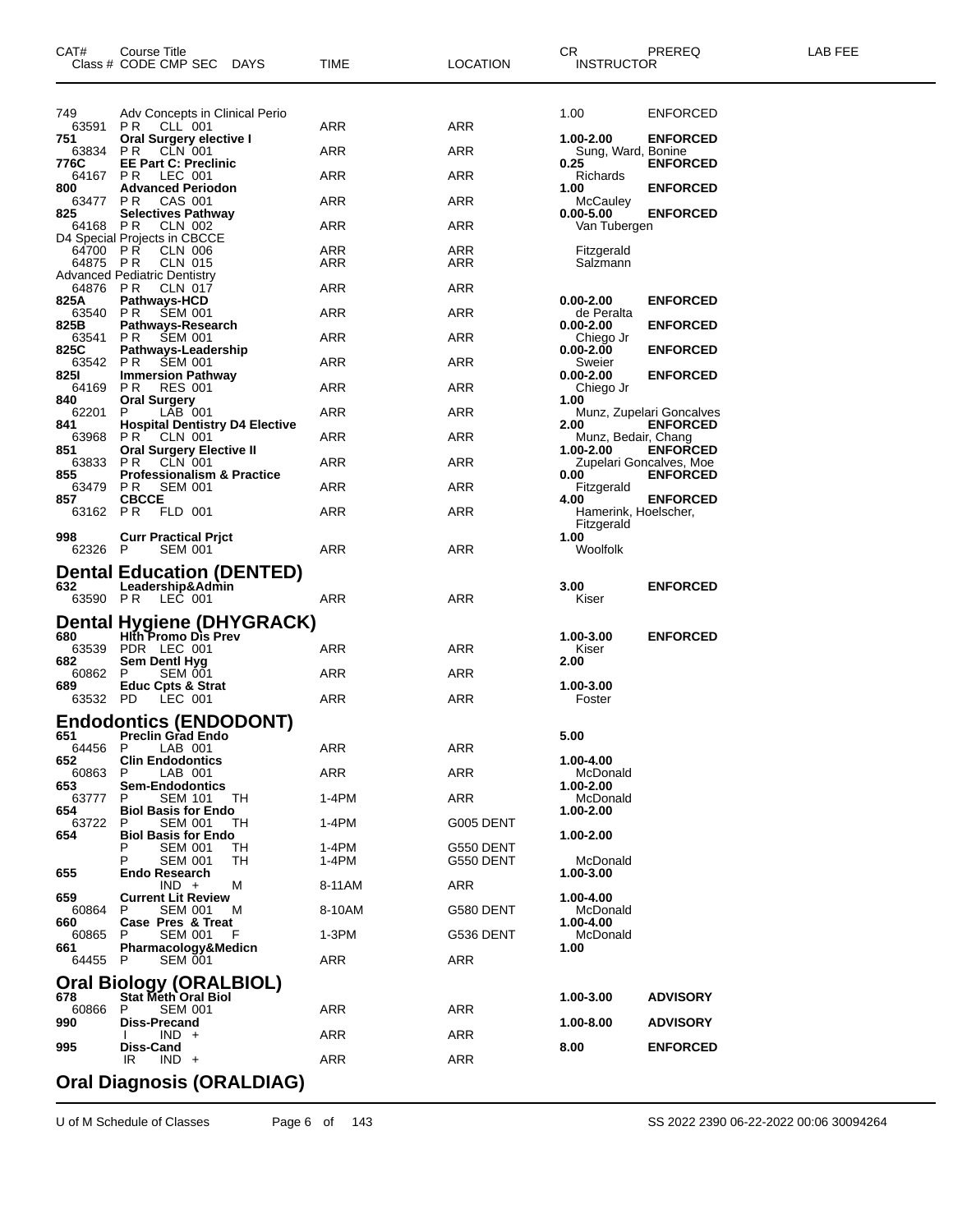| CAT#           | Course Title<br>Class # CODE CMP SEC DAYS                          | TIME             | LOCATION               | CR.<br>PREREQ<br><b>INSTRUCTOR</b> | LAB FEE |
|----------------|--------------------------------------------------------------------|------------------|------------------------|------------------------------------|---------|
| 660            | Thesis Investigatn                                                 |                  |                        | 1.00-2.00                          |         |
| 661            | $IND +$<br><b>Clinical Oral Diag</b>                               | <b>ARR</b>       | <b>ARR</b>             | 1.00-6.00                          |         |
| 60870<br>665   | P<br>LAB 001<br>Rad-Hyg-Radiography                                | ARR              | ARR                    | 1.00                               |         |
| 60871          | <b>SEM 001</b><br>P                                                | ARR              | ARR                    |                                    |         |
| 812            | <b>Oral Health Sciences (ORALHEAL)</b><br><b>Sci Lab Rotations</b> |                  |                        | 3.00                               |         |
|                | $IND +$                                                            | ARR              | ARR                    |                                    |         |
| 851            | <b>Special Topics Sem</b><br>$IND +$                               | ARR              | ARR                    | <b>ADVISORY</b><br>1.00-3.00       |         |
| 990            | <b>Dissertatn-Precand</b><br>$IND +$                               | ARR              | <b>ARR</b>             | <b>ADVISORY</b><br>1.00-8.00       |         |
| 995            | <b>Dissertation-Cand</b><br>IR<br>$IND +$                          | <b>ARR</b>       | ARR                    | 8.00<br><b>ENFORCED</b>            |         |
|                | Oral Pathology (ORALPATH)                                          |                  |                        |                                    |         |
| 632<br>63413   | <b>Microscopic OralPath</b><br>P<br>LAB 001                        | ARR              | <b>ARR</b>             | 1.00-4.00<br>Danciu                |         |
| 633            | <b>Microscopic OralPath</b>                                        |                  |                        | 1.00-4.00                          |         |
| 63554<br>696   | P<br><b>SEM 001</b><br>Thesis Investigatn                          | ARR              | ARR                    | Danciu<br>1.00-3.00                |         |
| 733            | $IND +$<br>Microscopic OralPath                                    | ARR              | ARR                    | 1.00-4.00                          |         |
| 63666          | P<br><b>SEM 001</b>                                                | ARR              | <b>ARR</b>             | Danciu                             |         |
| 752            | Orthodontics (ORTHO)<br><b>Ortho with Aligners</b>                 |                  |                        | 1.00                               |         |
| 64218 P        | LEC 001 F                                                          | 12-1PM           | <b>1528 DENT</b>       | Ruellas                            |         |
| 760<br>60876   | <b>Clinical Orthodon</b><br>P<br>LAB 001                           | ARR              | ARR                    | 1.00-5.00<br>Kim-Berman            |         |
| 761<br>62126   | <b>Ortho Techniques</b><br>P<br><b>SEM 001</b>                     | ARR              | ARR                    | 1.00-3.00                          |         |
| 762<br>63792   | <b>Sem in Orthodontics</b><br>P<br><b>SEM 001</b>                  | ARR              | ARR                    | 1.00-2.00<br>Behnan                |         |
| 765<br>63795   | <b>Review Curr Lit</b><br>Р<br><b>SEM 001</b><br>T                 | 10-12PM          | G580 DENT              | 1.00<br>Ono                        |         |
| 766            | <b>Research-Thesis</b><br>$IND +$<br>D                             | ARR              | ARR                    | 1.00-4.00                          |         |
| 769            | <b>Ortho Biomechanics</b>                                          |                  |                        | 1.00                               |         |
| 63794<br>771   | P<br><b>SEM 001</b><br>TH.<br><b>Adolescent Psych</b>              | 10-12PM          | 1528 DENT              | Kim-Berman<br>1.00                 |         |
| 62876<br>772   | <b>SEM 001</b><br>P<br>$\mathbf{I}$<br><b>Intro Cephalometric</b>  | 8-10AM           | 1528 DENT              | Inglehart<br>1.00                  |         |
| 62877<br>779   | P<br><b>SEM 001</b><br><b>Ortho Pract Mgment</b>                   | ARR              | ARR                    | 1.00-2.00                          |         |
| 63776<br>781   | P<br>SEM 001<br>M<br><b>Treatment in Prog</b>                      | 10-12PM          | 1528 DENT              | Roberts<br>1.00                    |         |
| 63793          | TH T<br>PD.<br>LEC 001                                             | 8-9AM            | 1033 DENT              | Kim-Berman                         |         |
| 783<br>63414 P | 3D Imaging<br>$LEC$ 003                                            | ARR              | ARR                    | 1.00                               |         |
|                | <b>Pediatric Dentistry (PEDDENT)</b>                               |                  |                        |                                    |         |
| 591<br>60877   | <b>Clinical Ped Dent</b><br>P<br>LAB 001                           | <b>ARR</b>       | ARR                    | 1.00-5.00<br><b>Boynton</b>        |         |
| 594            | <b>Investigatn-Thesis</b><br>$IND +$                               | <b>ARR</b>       | ARR                    | 1.00-3.00                          |         |
|                | <b>Periodontics (PERIODON)</b>                                     |                  |                        |                                    |         |
| 780<br>60879   | <b>Periodontic Clinic</b><br>P<br>LAB 001                          | <b>ARR</b>       | ARR                    | 1.00-6.00                          |         |
| 781            | <b>Sem in Periodontics</b>                                         |                  |                        | Wang<br>1.00-3.00                  |         |
| 64075<br>781   | P<br><b>SEM 201</b><br>w<br><b>Sem in Periodontics</b>             | 8-10AM           | G005 DENT              | 1.00-3.00                          |         |
|                | Р<br><b>SEM 201</b><br>w<br>Р<br><b>SEM 201</b><br>W               | 8-10AM<br>8-10AM | G550 DENT<br>G550 DENT | Wang                               |         |
| 782<br>63785   | <b>Sem in Periodontics</b><br>P<br><b>SEM 001</b><br>м             | 9-12PM           | G311 DENT              | 1.00<br>Wang, Eber                 |         |
| 786<br>64951   | <b>Periodontal Therapy</b><br>MW<br>P<br>LEC 201                   | $1-3PM$          | ARR                    | 1.00-2.00<br>Wang                  |         |
| 787            | Intro Cons I.V. Sed                                                |                  |                        | 1.00                               |         |
| 63862<br>788   | P<br>LEC 001<br><b>Patient Mgt Perio</b>                           | ARR              | ARR                    | 1.00                               |         |
| 63786<br>789   | LEC 001<br>P<br>м<br>Patient&Prac Mgt                              | 8-9AM            | G311 DENT              | Wang<br>1.00                       |         |
| 63787<br>790   | P<br>SEM 001<br>W<br>Thesis Investigatn                            | 6-8PM            | G580 DENT              | Wang<br>1.00-3.00                  |         |
|                | $IND +$                                                            | ARR              | ARR                    |                                    |         |
|                |                                                                    |                  |                        |                                    |         |

U of M Schedule of Classes Page 7 of 143 <br>SS 2022 2390 06-22-2022 00:06 30094264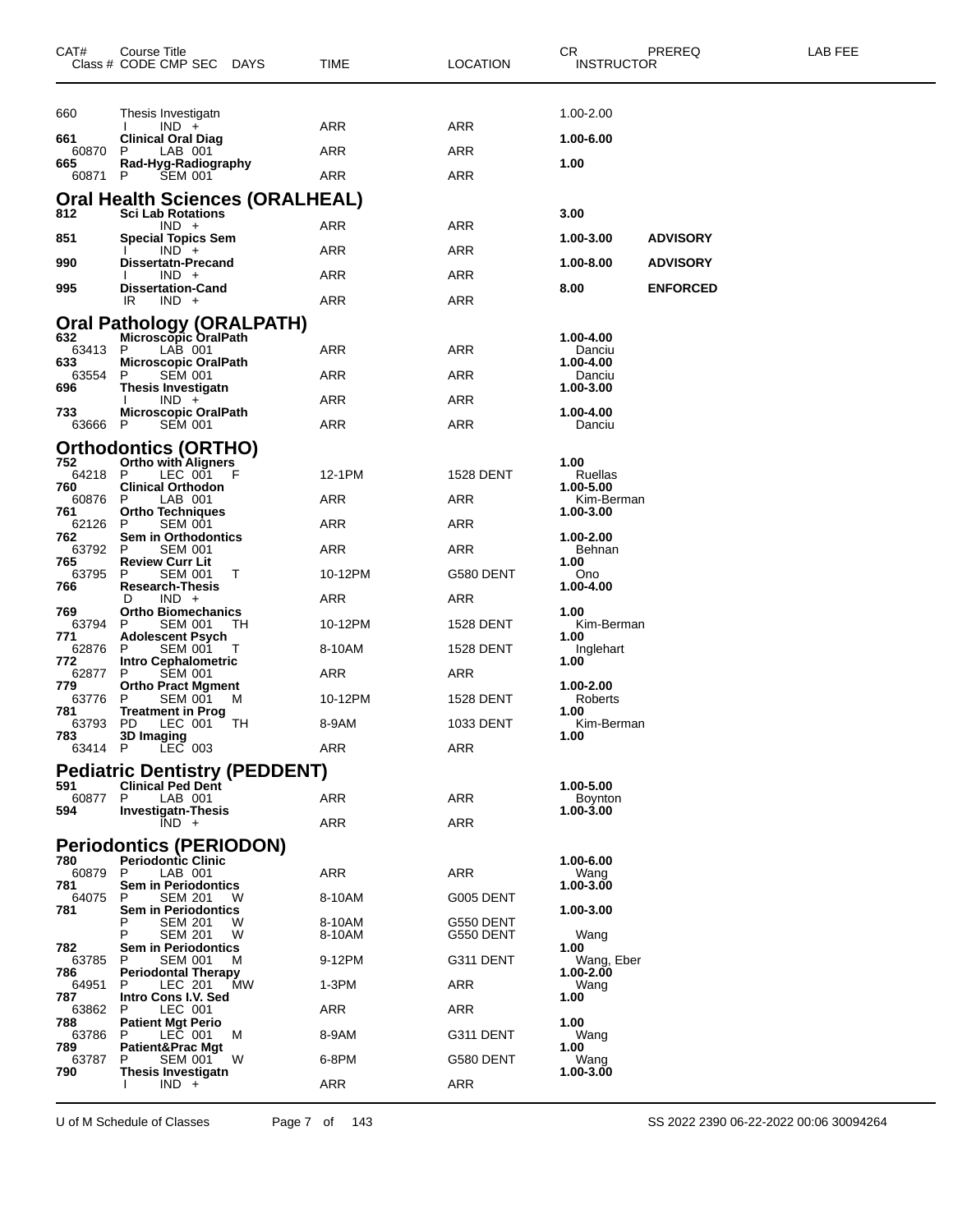| CAT#           | <b>Course Title</b><br>Class # CODE CMP SEC                  | DAYS   | TIME       | <b>LOCATION</b> | CR.<br><b>INSTRUCTOR</b>      | PREREQ          | LAB FEE |
|----------------|--------------------------------------------------------------|--------|------------|-----------------|-------------------------------|-----------------|---------|
| 793            | <b>Current Lit-Perio</b>                                     |        |            |                 | 1.00                          |                 |         |
| 63788<br>793   | P<br><b>SEM 001</b><br><b>Current Lit-Perio</b>              | W      | 11-3PM     | G580 DENT       | 1.00                          |                 |         |
| 794            | Р<br><b>SEM 001</b><br><b>Implants</b>                       | W      | 8-11AM     | G580 DENT       | Wang<br>1.00                  |                 |         |
| 63789          | P<br><b>SEM 001</b>                                          | W      | 11-12PM    | G580 DENT       | Wang                          |                 |         |
| 795<br>63790   | <b>Multisp Impint Ther</b><br>P<br><b>SEM 001</b>            | w      | $1-2PM$    | G580 DENT       | 1.00<br>Wang, Chan            |                 |         |
| 795            | <b>Multisp Implnt Ther</b><br><b>SEM 001</b><br>Р            | м      | 1-2PM      | G580 DENT       | 1.00                          |                 |         |
| 880<br>64945   | <b>Perio Clinic</b><br>LAB 001<br>P                          |        | ARR        | ARR             | 1.00-6.00<br>Wang             |                 |         |
| 882<br>64946   | Sem in Perio<br><b>SEM 001</b><br>P                          | м      | 9-12PM     | ARR             | 1.00-6.00<br>Wang             |                 |         |
| 888<br>64947   | <b>Patient Mgt</b><br>P<br>LEC 001                           | м      | 8-9AM      | ARR             | 1.00-6.00<br>Wang             |                 |         |
| 889<br>64948   | Pat&Prac Mgt<br>P<br><b>SEM 001</b>                          | W      | 6-8PM      | ARR             | 1.00-6.00<br>Wang             |                 |         |
| 893<br>64949   | <b>Current Lit</b><br><b>SEM 001</b><br>P                    | W      | 10-11AM    | ARR             | 1.00-6.00<br>Wang             |                 |         |
| 894            | <b>Implants</b>                                              |        | 11-12PM    |                 | 1.00-6.00                     |                 |         |
| 64950 P        | <b>SEM 001</b>                                               | W      |            | ARR             | Wang                          |                 |         |
| 583            | <b>Prosthodontics (PROSTHOD)</b><br><b>Independent Study</b> |        |            |                 | 1.00-2.00                     | <b>ADVISORY</b> |         |
| 630            | $IND +$<br>Intro Pros Research                               |        | ARR        | ARR             | 0.50-2.00                     |                 |         |
| 64458<br>643   | LEC 001<br>P<br><b>Clin Prosthodontics</b>                   | w      | 8-10AM     | G311 DENT       | Liu<br>1.00-6.00              |                 |         |
| 61658<br>645   | P<br>LAB 001<br>Thesis Investigatn                           |        | ARR        | ARR             | Liu, Saglik<br>1.00-3.00      |                 |         |
| 739            | $IND +$<br><b>Clin Crown&amp;Bridge</b>                      |        | ARR        | ARR             | 1.00-2.00                     |                 |         |
| 63791          | <b>SEM 001</b><br>P                                          |        | <b>ARR</b> | ARR             |                               |                 |         |
| 741<br>63424   | <b>Articulator</b><br><b>SEM 003</b><br>P                    |        | ARR        | ARR             | 1.00<br>Razzoog               |                 |         |
| 876<br>63859   | <b>Adv Clin Crown&amp;Brid</b><br>LAB 001<br>P               |        | ARR        | ARR             | 1.00-2.00<br>Beard            | <b>ADVISORY</b> |         |
| 882<br>60880 P | <b>Ceramo-Metal Proc</b><br><b>SEM 001</b>                   | TH     | 8-12PM     | G536 DENT       | 1.00-2.00<br>Beard            |                 |         |
|                | <b>Restorative (RESTORA)</b>                                 |        |            |                 |                               |                 |         |
| 515<br>64601   | <b>Intra-Oral Photo 1</b><br>LEC 001<br>P                    | W      | 1-5PM      | 2450 DENT       | 2.00<br>Rocha Maia, Valcanaia |                 |         |
| 550<br>64914   | <b>Rev Rest Dent</b><br>P<br>LEC 201                         | MW     | 3-5PM      | ARR             | 2.00                          |                 |         |
| 565<br>63854   | <b>Implant Seminars</b><br>P<br>LEC 001                      | Τ      | 1-5PM      | 2450 DENT       | 1.00<br>Neiva, Fasbinder      |                 |         |
| 590<br>63861   | <b>Adv Clin Cariology</b><br>P<br>LEC 001                    | TН     | 1-5PM      | 2450 DENT       | 1.00<br>Tenuta                |                 |         |
| 595            | <b>Hi Strng Digit Rest</b>                                   |        |            |                 | 1.00                          |                 |         |
| 64021<br>615   | P<br>LEC 001<br><b>Intra-Oral Photo 2</b>                    | $\top$ | 1-5PM      | 2450 DENT       | Neiva, Fasbinder<br>2.00      |                 |         |
| 64863<br>621   | P<br>LEC 001<br><b>Pre-clinic for Grad</b>                   |        | ARR        | ARR             | Rocha Maia, Valcanaia<br>1.00 |                 |         |
| 64639<br>729   | LAB 001<br>P<br><b>Remov Complete Dent</b>                   | TH     | 1-5PM      | ARR             | Karl<br>2.00                  |                 |         |
| 64181<br>741   | LEC 001<br>P<br>Data Management                              | T      | 8-12PM     | 2450 DENT       | Valcanaia<br>1.00-2.00        | <b>ADVISORY</b> |         |
| 62882<br>742   | $LAB$ 001<br>P<br><b>Clin Restor Dent</b>                    |        | ARR        | ARR             | Dennison<br>1.00-8.00         |                 |         |
| 60881<br>743   | LAB 001<br>P<br>Thesis Investigatn                           |        | ARR        | ARR             | Neiva<br>1.00-4.00            |                 |         |
|                | $IND +$                                                      |        | ARR        | <b>ARR</b>      |                               |                 |         |
| 785<br>64862   | <b>Adv Direct Resto 3</b><br>P<br>LEC 001                    | м      | 1-5PM      | 2450 DENT       | 2.00<br>Rocha Maia, Valcanaia |                 |         |
| 848<br>64129   | <b>Adv Rest Topics</b><br>SEM 001<br>P                       | W      | 8-1030AM   | 2450 DENT       | 1.00                          |                 |         |
| 848            | <b>Adv Rest Topics</b><br>SEM 001                            | M      | 1-3PM      | G536 DENT       | 1.00<br>Neiva                 |                 |         |
| 880            | <b>Investigatn Thesis</b><br>$IND +$                         |        | ARR        | <b>ARR</b>      | 1.00-3.00                     |                 |         |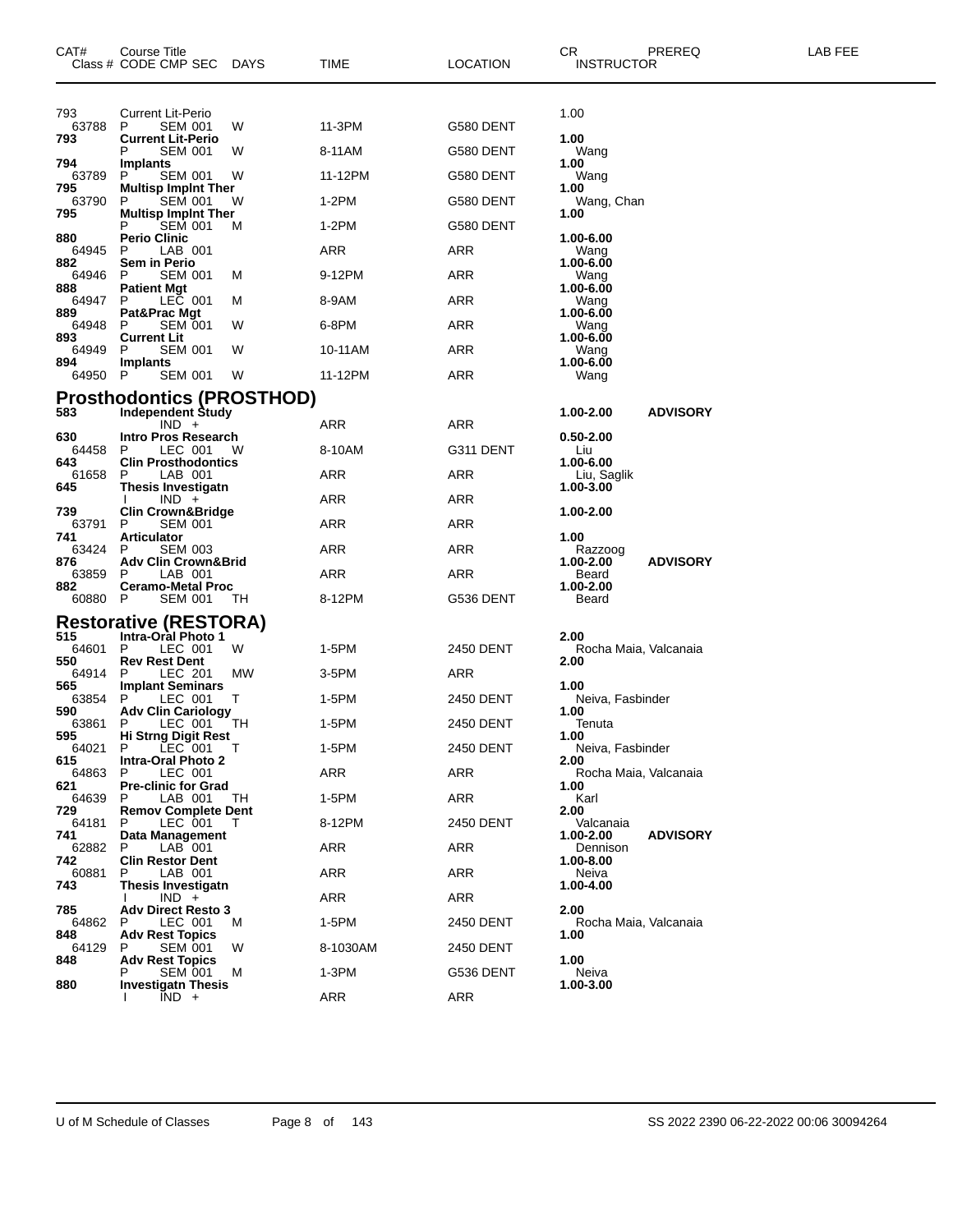### **Education School Of Education Education (EDUC)**

---TEACHER CERTIFICATION COURSES: ENROLLMENT PREFERENCE WILL BE GIVEN TO STUDENTS PREVIOUSLY ADMITTED TO AN APPROVED TEACHER CERTIFICATION PROGRAM; OTHERS MAY BE REQUIRED TO WITHDRAW.<br>310 Independent Study **310 Independent Study 1.00-6.00** I IND + ARR ARR ARR Students should obtain permission and complete form located at: https://docs.google.com/a/umich.edu/forms/d/1j-xw7sIabiaeToYEenEzNamfuKAtbOSP6w4tX-gNyBY/viewform **317 Observ-Particip Ed 1.00-8.00 ADVISORY** I IND + ARR ARR ARR Students should obtain permission and complete form located at: https://docs.google.com/a/umich.edu/forms/d/1j-xw7sIabiaeToYEenEzNamfuKAtbOSP6w4tX-gNyBY/viewform<br>320 **Honors Ind Study** (1.00-6.00 ADVISORY **320 Honors Ind Study 1.000 MB**<br>1.000 HOD + 6.000 ADRISORY I IND + ARR ARR ARR Students should obtain permission and complete form located at: https://docs.google.com/a/umich.edu/forms/d/1j-xw7sIabiaeToYEenEzNamfuKAtbOSP6w4tX-gNyBY/viewform **330 ED Empwrmt Internshp 1.00-2.00 ADVISORY** 64653 PD LAB 001 ARR ARR Hearn Permission required.<br>540 Trauma **540 Trauma Basics 1.00** 64174 P SEM 001 ARR REMOTE Reyes Education students will enroll in the Summer half term, not the Spring/Summer term. Education students that enroll in the Spring/Summer full term will be dropped.<br>638 **Intrn&Dir Field Exp 638 Intrn&Dir Field Exp 1.00-3.00 ADVISORY** I IND + ARR ARR ARR Students should obtain permission and complete form located at: https://docs.google.com/a/umich.edu/forms/d/1j-xw7sIabiaeToYEenEzNamfuKAtbOSP6w4tX-gNyBY/viewform **640 Ind Study Ed Stdy 1.00-3.00 ADVISORY** I IND + ARR ARR ARR Students should obtain permission and complete form located at: https://docs.google.com/a/umich.edu/forms/d/1j-xw7sIabiaeToYEenEzNamfuKAtbOSP6w4tX-gNyBY/viewform **650 Refl Teach Fld Exp 1.00-13.00 ADVISORY**  $IND +$  ARR ARR Students should obtain permission and complete form located at: https://docs.google.com/a/umich.edu/forms/d/1j-xw7sIabiaeToYEenEzNamfuKAtbOSP6w4tX-gNyBY/viewform<br>655 Dir Resear Ed Study **655 Dir Resear Ed Study 1.00-6.00 ADVISORY** I IND + ARR ARR ARR Students should obtain permission and complete form located at: https://docs.google.com/a/umich.edu/forms/d/1j-xw7slabiaeToYEenEzNamfuKAtbOSP6w4tX-gNyBY/viewform<br>657 Practicum Ed Study **Fracticum Ed Study 1.0000** *ADVISORY* **1.000 ADVISORY ADVISORY** I IND + ARR ARR ARR Students should obtain permission and complete form located at: https://docs.google.com/a/umich.edu/forms/d/1j-xw7sIabiaeToYEenEzNamfuKAtbOSP6w4tX-gNyBY/viewform **659 MA Res Pract in HE 1.50-3.00 ADVISORY**  $IND + ARR$  ARR ARR **728 Prac Learn Tech 3.00 ADVISORY** 62116 PI SEM 001 ARR ARR Students should obtain permission and complete form located at: https://docs.google.com/a/umich.edu/forms/d/1j-xw7sIabiaeToYEenEzNamfuKAtbOSP6w4tX-gNyBY/viewform **770 Ind St High&Cont Ed 1.00-3.00 ADVISORY** SI IND + ARR ARR ARR Students should obtain permission from instructor and then complete online form located at http://sitemaker.soe.umich.edu/soe.ispe/request. **835 Independent Study 1.00-3.00** I IND + ARR ARR ARR Students should obtain permission and complete form located at: https://docs.google.com/a/umich.edu/forms/d/1j-xw7sIabiaeToYEenEzNamfuKAtbOSP6w4tX-gNyBY/viewform **9 Diss-Precand 1.000 ADVISORY**<br> **1.000 ADVISORY**<br> **1.000 ADVISORY** SI IND + ARR ARR ARR Students should obtain permission from instructor and then complete online form located at http://sitemaker.soe.umich.edu/soe.ispe/request.<br>995 **Diss-Cand 995 Diss-Cand 8.00 ENFORCED** SIR IND + ARR ARR ARR Students should obtain permission from instructor and then complete online form located at

http://sitemaker.soe.umich.edu/soe.ispe/request.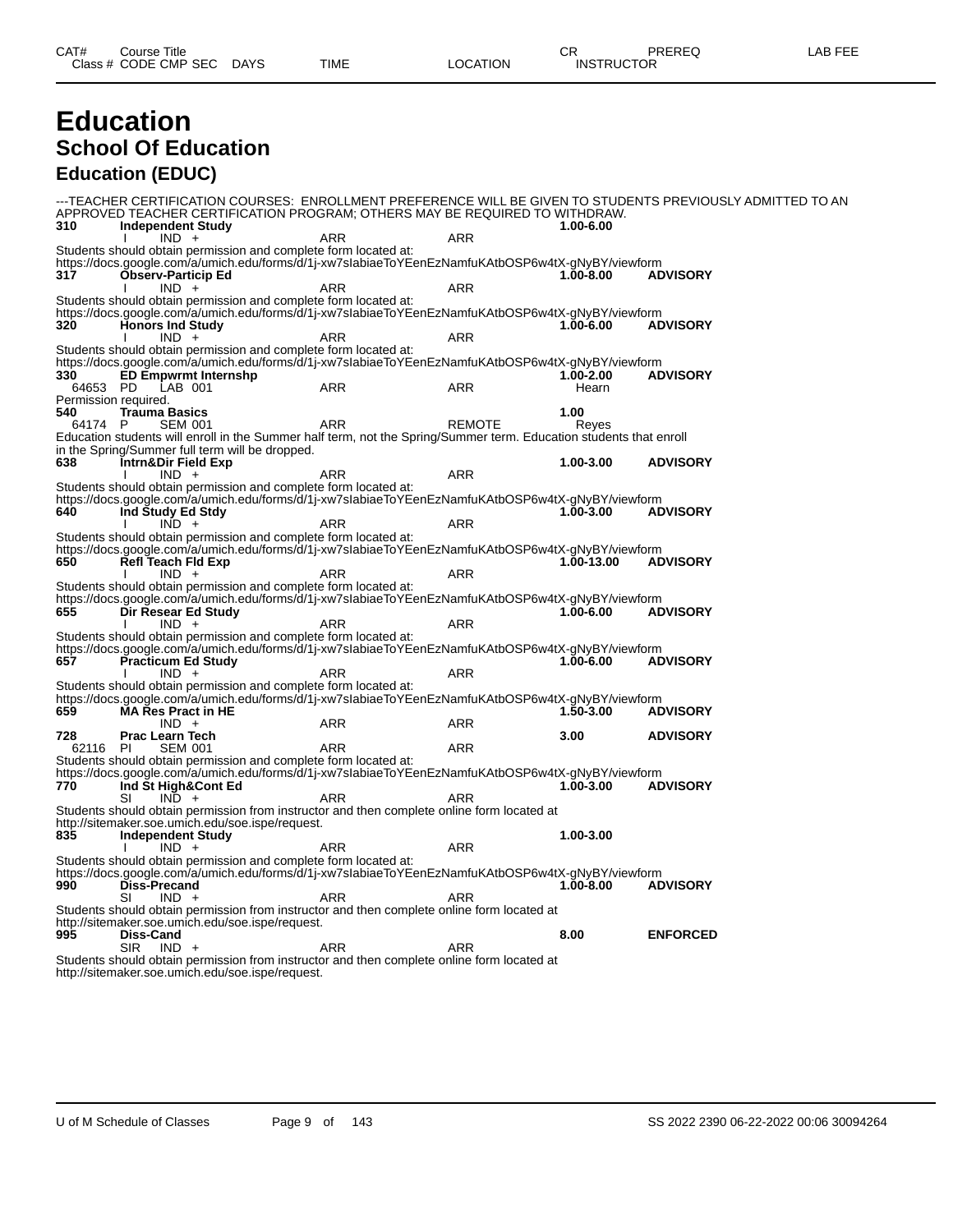#### **Engineering Aerospace Engineering Aerospace Engineering (AEROSP)**

| 390 | Directed Study        |            |            | 1.00-3.00 |                 |
|-----|-----------------------|------------|------------|-----------|-----------------|
|     | $IND +$               | <b>ARR</b> | <b>ARR</b> |           |                 |
| 490 | <b>Directed Study</b> |            |            | 1.00-3.00 | <b>ADVISORY</b> |
|     | $IND +$               | <b>ARR</b> | <b>ARR</b> |           |                 |
| 590 | <b>Directed Study</b> |            |            | 1.00-6.00 | <b>ADVISORY</b> |
|     | $IND +$               | <b>ARR</b> | <b>ARR</b> |           |                 |
| 990 | <b>Diss-Precand</b>   |            |            | 1.00-8.00 | <b>ADVISORY</b> |
|     | $IND +$               | <b>ARR</b> | <b>ARR</b> |           |                 |
| 995 | <b>Diss-Cand</b>      |            |            | 8.00      | <b>ENFORCED</b> |
|     | $IND +$<br>IR         | ARR        | <b>ARR</b> |           |                 |
|     |                       |            |            |           |                 |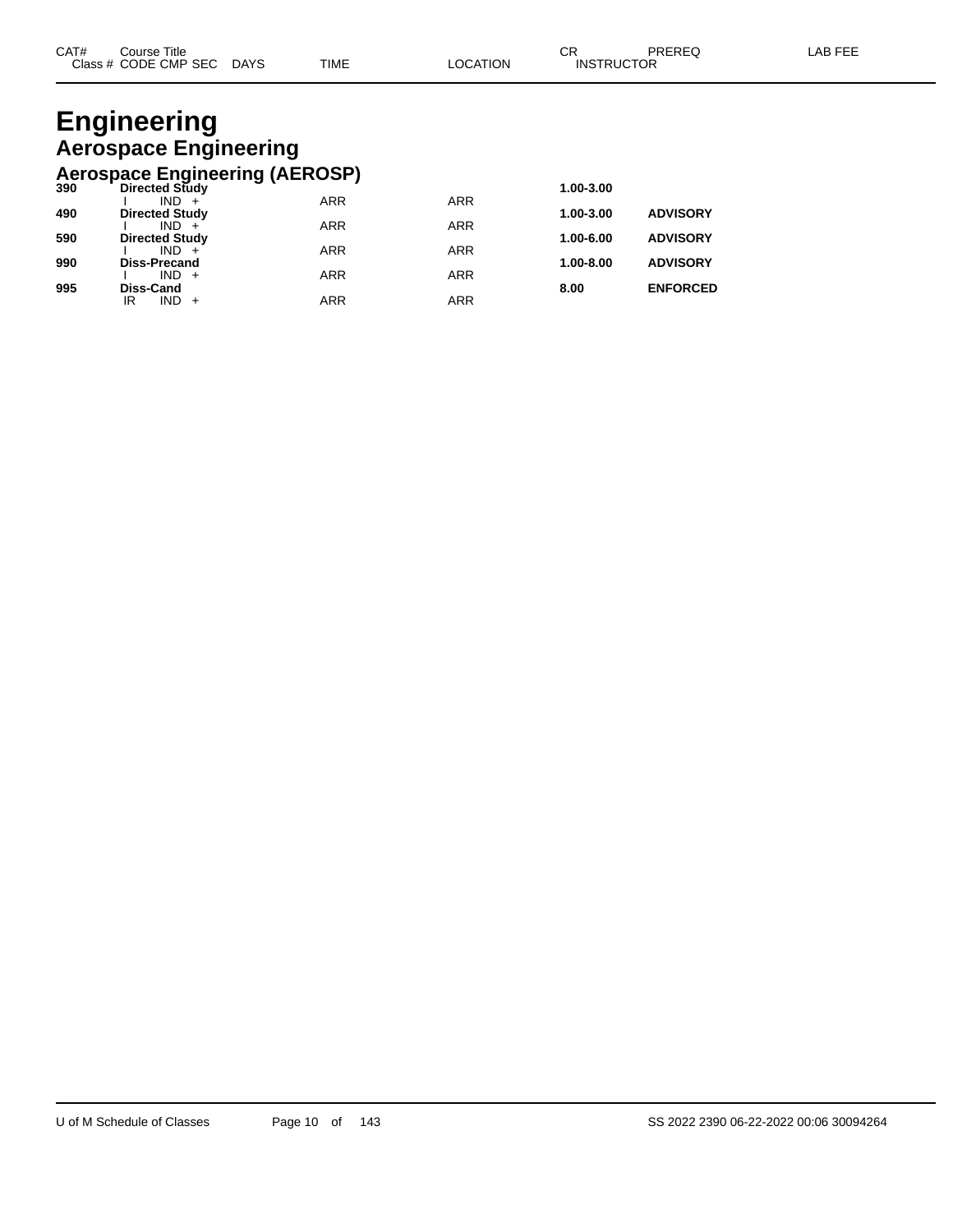| CAT#<br>C <sub>base</sub> | Title<br>Course<br>CODE CMP SEC<br>__ | <b>DAYS</b><br>$\sim$ | <b>TIME</b> | ΙOΝ | ⌒г<br>◡<br><b>CTOR</b><br>INS<br>ווקד | _____ |  |
|---------------------------|---------------------------------------|-----------------------|-------------|-----|---------------------------------------|-------|--|
|                           |                                       |                       |             |     |                                       |       |  |

#### **Biomedical Engineering Biomedical Engineering (BIOMEDE)**

| 590 | <b>Directed Research</b> |            |            | 1.00-16.00    | <b>ADVISORY</b> |
|-----|--------------------------|------------|------------|---------------|-----------------|
|     | $IND +$                  | <b>ARR</b> | <b>ARR</b> |               |                 |
| 591 | <b>M S Thesis</b>        |            |            | 1.00-16.00    | <b>ADVISORY</b> |
|     | $IND +$                  | <b>ARR</b> | <b>ARR</b> |               |                 |
| 990 | <b>Diss-Precand</b>      |            |            | $1.00 - 8.00$ | <b>ADVISORY</b> |
|     | $IND +$                  | <b>ARR</b> | <b>ARR</b> |               |                 |
| 995 | Diss-Cand                |            |            | 8.00          | <b>ENFORCED</b> |
|     | $IND +$<br>DR            | <b>ARR</b> | ARR        |               |                 |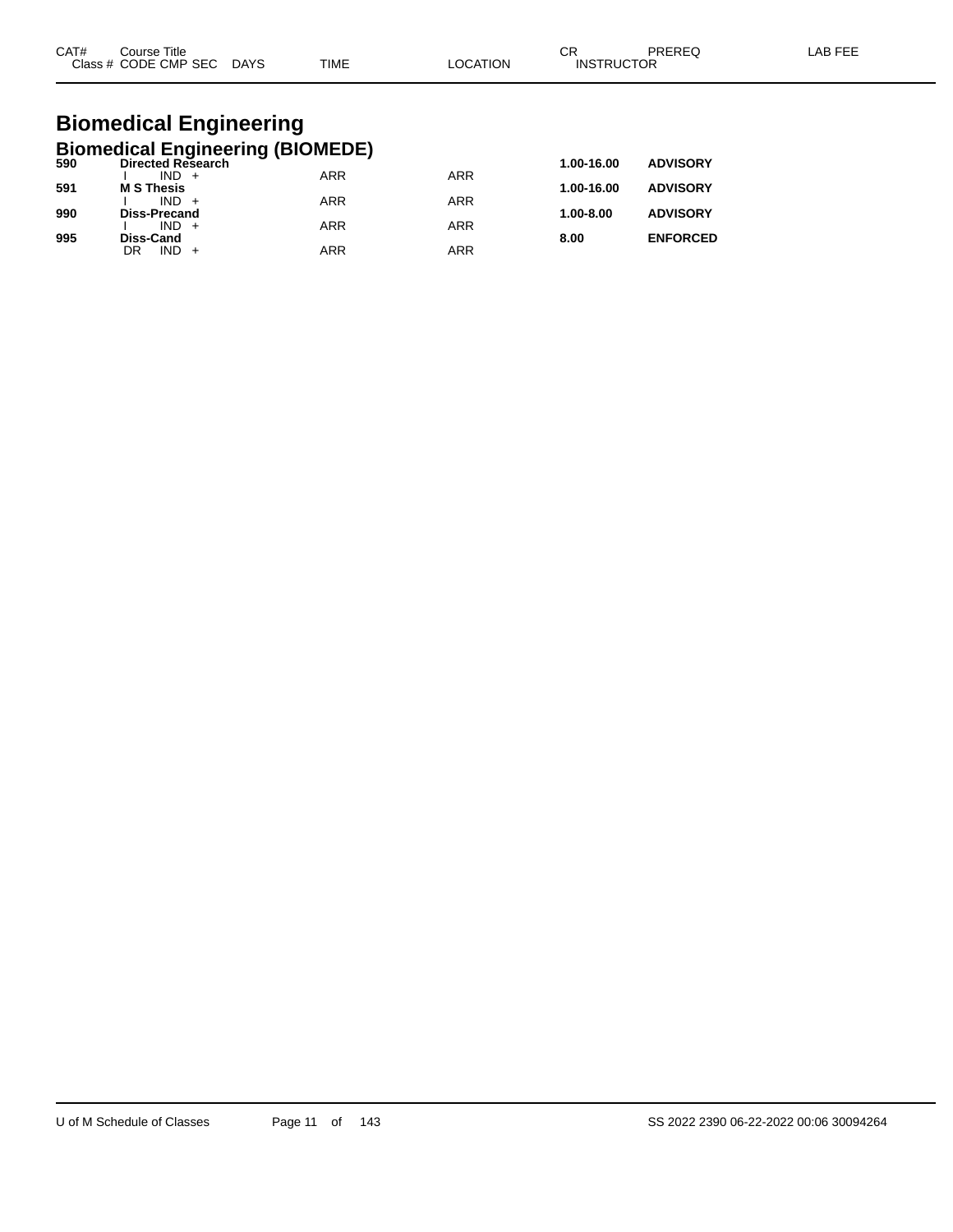| CAT# | Course Title<br>Class # CODE CMP SEC DAYS | <b>TIME</b>                                   | <b>LOCATION</b> | CR<br><b>INSTRUCTOR</b> | <b>PREREQ</b>   | <b>LAB FEE</b> |
|------|-------------------------------------------|-----------------------------------------------|-----------------|-------------------------|-----------------|----------------|
|      |                                           | <b>Climate and Space Sciences Engineering</b> |                 |                         |                 |                |
| 499  | <b>Directed Study</b>                     | <b>Climate and Meteorology (CLIMATE)</b>      |                 | 1.00-16.00              |                 |                |
| 701  | $IND +$<br><b>Special Problems</b>        | <b>ARR</b>                                    | <b>ARR</b>      | 1.00-16.00              |                 |                |
| 990  | $IND +$<br>Diss-Precand                   | <b>ARR</b>                                    | <b>ARR</b>      | $1.00 - 8.00$           | <b>ADVISORY</b> |                |
| 995  | $IND +$<br>Diss-Cand                      | <b>ARR</b>                                    | <b>ARR</b>      | 8.00                    | <b>ENFORCED</b> |                |
|      | $IND +$<br>IR                             | <b>ARR</b>                                    | <b>ARR</b>      |                         |                 |                |
| 590  | <b>Space Systems Proj</b>                 | <b>Space Science and Engineering (SPACE)</b>  |                 | 1.00-4.00               | <b>ADVISORY</b> |                |

63800 PI LEC 001 ARR ARR Renno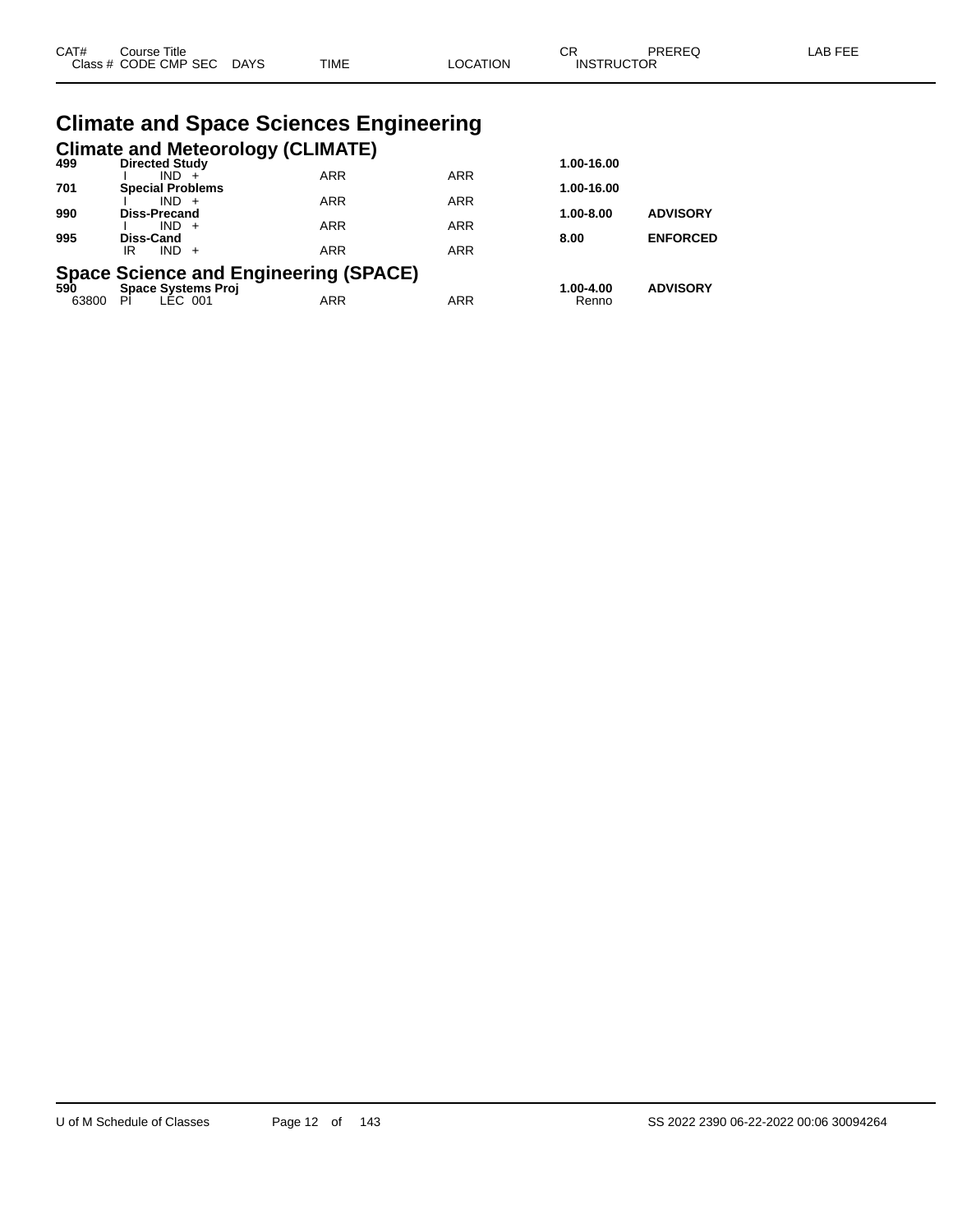| CAT# | Course Title              |             |          | ∩⊓                | PREREQ | LAB FEE |
|------|---------------------------|-------------|----------|-------------------|--------|---------|
|      | Class # CODE CMP SEC DAYS | <b>TIME</b> | ∟OCATION | <b>INSTRUCTOR</b> |        |         |

# **Chemical Engineering Department**

|     | <b>Chemical Engineering (CHE)</b>   |            |            |            |                           |
|-----|-------------------------------------|------------|------------|------------|---------------------------|
| 290 | Res&Spec Problems                   |            |            | 1.00-16.00 | <b>ADVISORY</b>           |
|     | ÎND -                               | <b>ARR</b> | <b>ARR</b> |            |                           |
| 490 | <b>Adv Res&amp;Spec Problem</b>     |            |            | 1.00-16.00 | <b>ADVISORY, ENFORCED</b> |
|     | $IND +$<br>R                        | <b>ARR</b> | <b>ARR</b> |            |                           |
| 695 | <b>Research Problems</b><br>$IND +$ | <b>ARR</b> | <b>ARR</b> | 1.00-16.00 | <b>ADVISORY</b>           |
| 698 | <b>Directed Study</b>               |            |            | 1.00-16.00 |                           |
|     | $IND +$                             | <b>ARR</b> | <b>ARR</b> |            |                           |
| 990 | <b>Diss-Precand</b>                 |            |            | 1.00-8.00  | <b>ADVISORY</b>           |
|     | $IND +$                             | <b>ARR</b> | <b>ARR</b> |            |                           |
| 995 | Diss-Cand                           |            |            | 8.00       | <b>ENFORCED</b>           |
|     | IND.<br>R<br>$+$                    | ARR        | <b>ARR</b> |            |                           |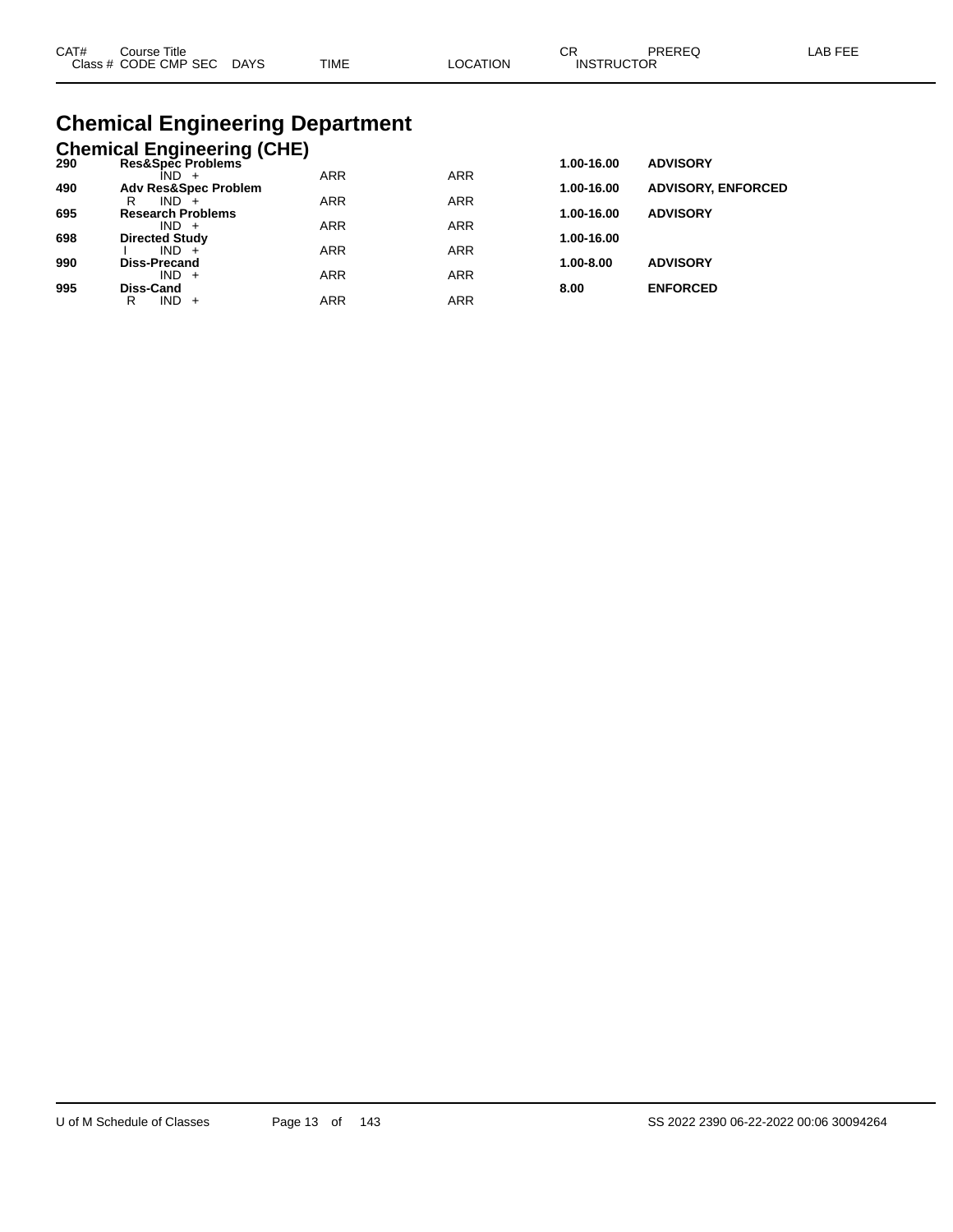| CAT# | Course Title              |             |                 | ∼⊳                | PREREQ | LAB FEE |
|------|---------------------------|-------------|-----------------|-------------------|--------|---------|
|      | Class # CODE CMP SEC DAYS | <b>TIME</b> | <b>LOCATION</b> | <b>INSTRUCTOR</b> |        |         |
|      |                           |             |                 |                   |        |         |

#### **Civil & Environmental Engr Civil And Environmental Engineering (CEE)**

| 490   | <b>Independent Study</b>  | ັ່         | ,             | 1.00-4.00         | <b>ADVISORY</b> |
|-------|---------------------------|------------|---------------|-------------------|-----------------|
|       | $IND +$                   | <b>ARR</b> | <b>ARR</b>    |                   |                 |
| 564   | Greenhouse Gas Contr      |            |               | 3.00 <sub>1</sub> | <b>ADVISORY</b> |
| 64607 | P RW LEC 101              | <b>ARR</b> | <b>REMOTE</b> | Lastoskie         |                 |
| 622   | Sp Prob Hydr-Hydrol       |            |               | 1.00-16.00        | <b>ADVISORY</b> |
|       | $IND +$                   | <b>ARR</b> | <b>ARR</b>    |                   |                 |
| 651   | <b>Directed Studies</b>   |            |               | 1.00-3.00         | <b>ADVISORY</b> |
|       | $IND +$                   | <b>ARR</b> | <b>ARR</b>    |                   |                 |
| 682   | <b>Prob in Envir Engr</b> |            |               | 1.00-16.00        | <b>ADVISORY</b> |
|       | $IND +$                   | <b>ARR</b> | <b>ARR</b>    |                   |                 |
| 910   | <b>Struct Engr Res</b>    |            |               | 1.00-16.00        |                 |
|       | SI<br>$IND +$             | <b>ARR</b> | <b>ARR</b>    |                   |                 |
| 946   | Soil Mech Res             |            |               | 1.00-16.00        |                 |
|       | $IND +$                   | <b>ARR</b> | <b>ARR</b>    |                   |                 |
| 970   | Infr Sys Engr Res         |            |               | 1.00-16.00        |                 |
|       | $IND +$                   | <b>ARR</b> | <b>ARR</b>    |                   |                 |
| 980   | <b>Res in Envir Engr</b>  |            |               | 1.00-16.00        | <b>ADVISORY</b> |
|       | $IND +$                   | <b>ARR</b> | <b>ARR</b>    |                   |                 |
| 990   | Diss-Precand              |            |               | 1.00-8.00         | <b>ADVISORY</b> |
|       | $IND +$                   | <b>ARR</b> | <b>ARR</b>    |                   |                 |
| 995   | Diss-Cand                 |            |               | 8.00              | <b>ENFORCED</b> |
|       | IR<br>$IND +$             | <b>ARR</b> | <b>ARR</b>    |                   |                 |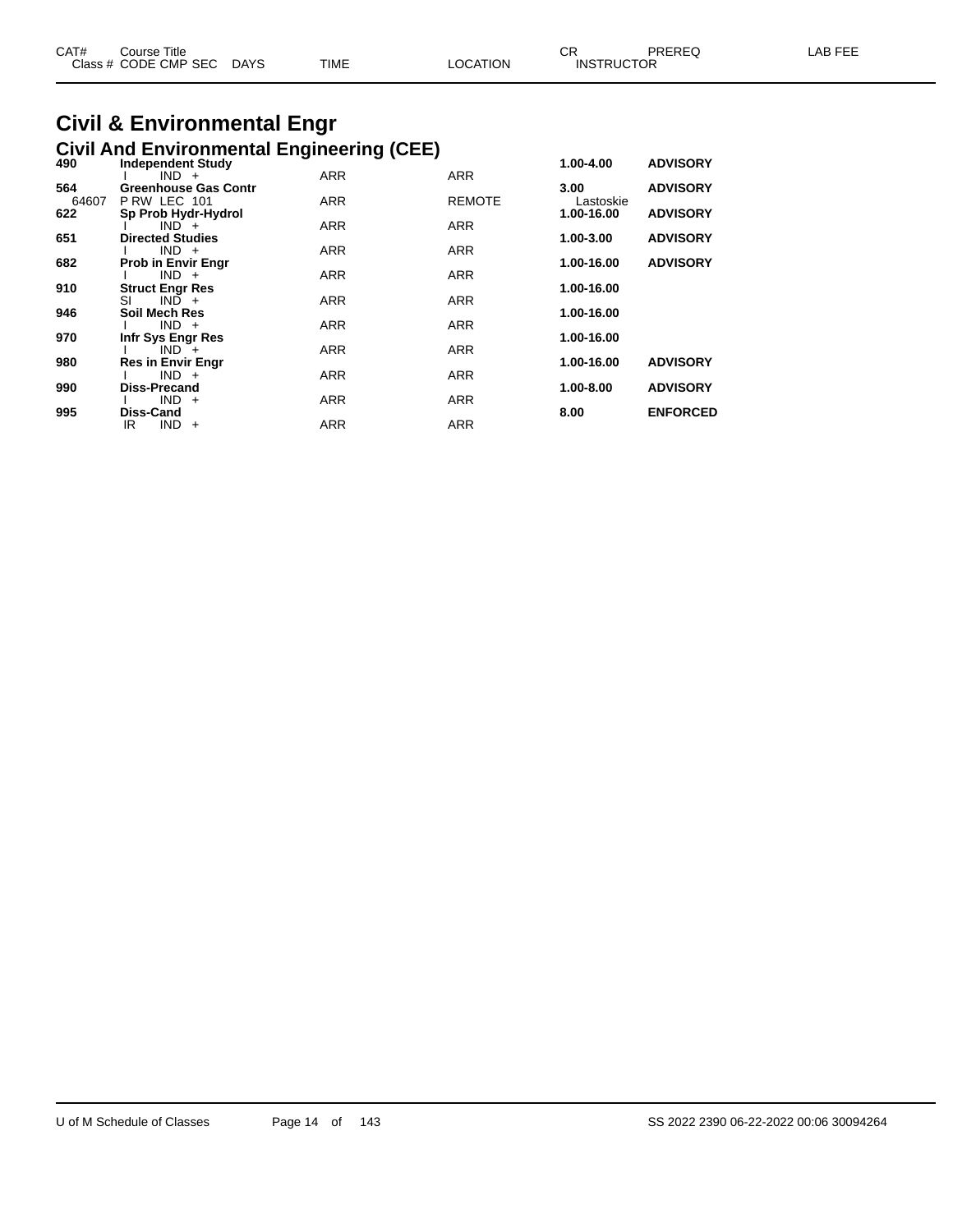| CAT# | Course Title<br>Class # CODE CMP SEC DAYS | TIME       | <b>LOCATION</b> | CR<br><b>INSTRUCTOR</b> | PREREQ          | LAB FEE |
|------|-------------------------------------------|------------|-----------------|-------------------------|-----------------|---------|
|      | <b>CoE Robotics Institute</b>             |            |                 |                         |                 |         |
| 590  | Robotics (ROB)<br>Directed Study          |            |                 | 1.00-6.00               |                 |         |
|      | $IND +$                                   | <b>ARR</b> | <b>ARR</b>      |                         |                 |         |
| 990  | <b>DIss-Precand</b>                       |            |                 | 1.00-8.00               |                 |         |
| 995  | $IND +$<br>Diss-Cand                      | <b>ARR</b> | <b>ARR</b>      | 8.00                    | <b>ENFORCED</b> |         |

R IND + ARR ARR ARR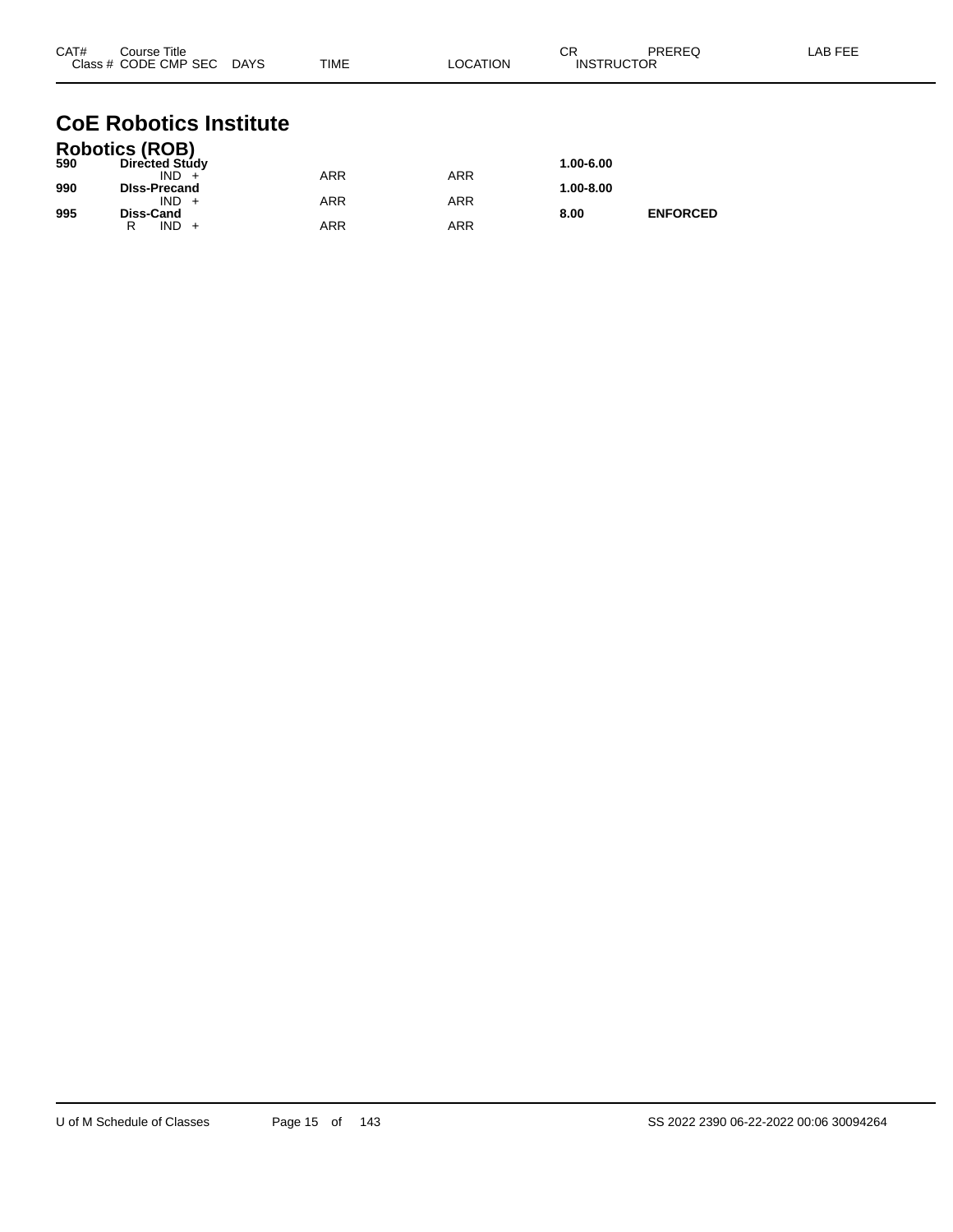| CAT# | Course Title<br>Class # CODE CMP SEC | <b>DAYS</b> | <b>TIME</b> | <b>LOCATION</b> | СR<br><b>INSTRUCTOR</b> | PREREQ | LAB FEE |
|------|--------------------------------------|-------------|-------------|-----------------|-------------------------|--------|---------|
|      |                                      |             |             |                 |                         |        |         |

### **Design Science Program**

|     |                         |      | <b>Design Science (DESCI)</b> |     |     |               |                           |
|-----|-------------------------|------|-------------------------------|-----|-----|---------------|---------------------------|
| 503 | <b>Design Practicum</b> |      |                               |     |     | $3.00 - 6.00$ | <b>ENFORCED</b>           |
|     | DR                      | IND  |                               | ARR | ARR |               |                           |
| 995 | Diss-Cand               | IND. |                               | ARR | ARR | 8.00          | <b>ADVISORY, ENFORCED</b> |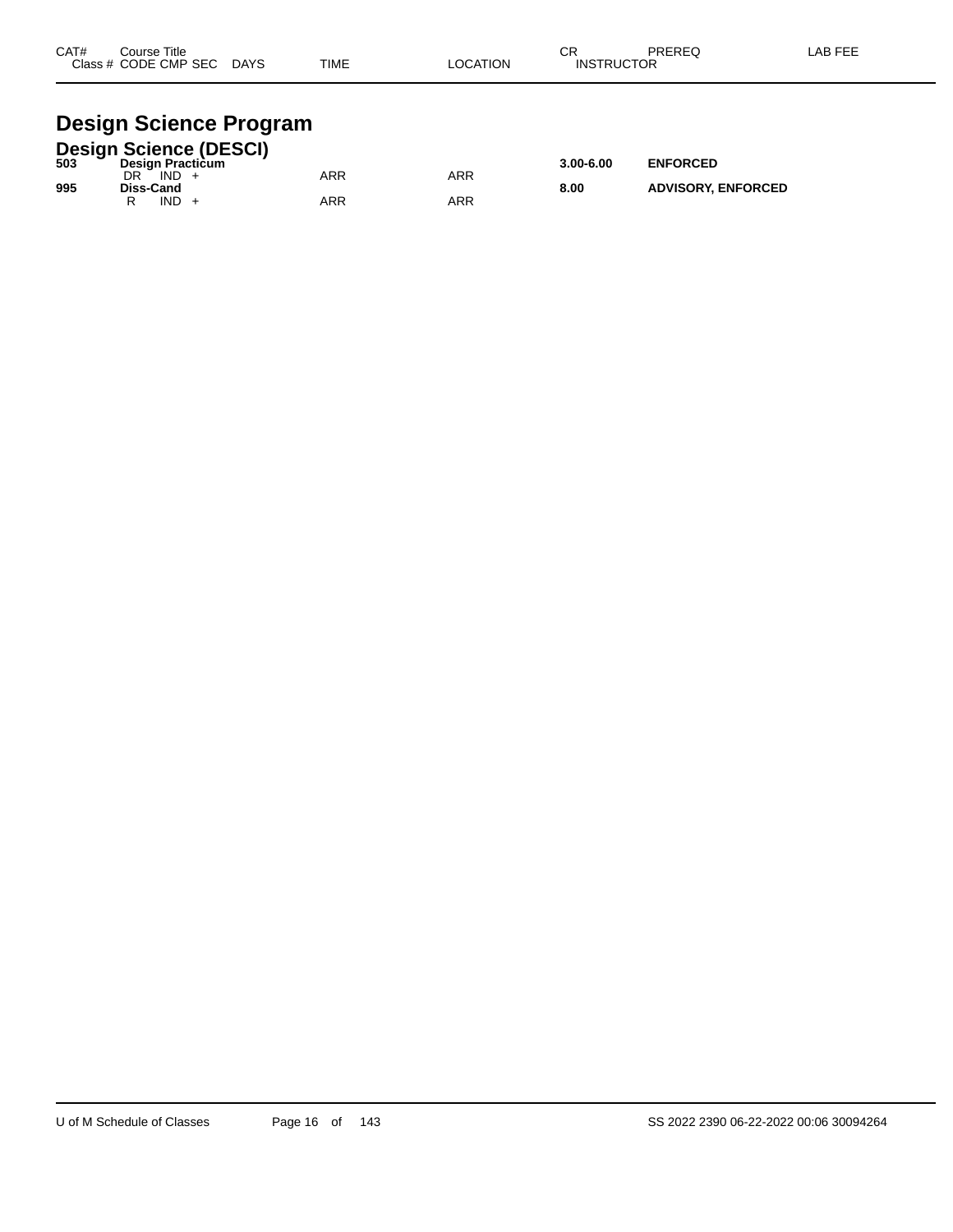| CAT# | ourse Titleٽ         |             |             |                | ົ<br>◡            | PREREC | AB FFF |
|------|----------------------|-------------|-------------|----------------|-------------------|--------|--------|
|      | Class # CODE CMP SEC | <b>DAYS</b> | <b>TIME</b> | <b>OCATION</b> | <b>INSTRUCTOR</b> |        |        |

#### **Electrical Engr & Computer Sci Electrical Engineering And Computer Science (EECS)**

| 203   | Discrete Math                        |     |            | ,                | 4.00           | <b>ENFORCED</b>           |
|-------|--------------------------------------|-----|------------|------------------|----------------|---------------------------|
| 64582 | LEC.<br>AR.<br>100                   | TTH | 130-3PM    | 1013 DOW         | Graetz         |                           |
| 64583 | <b>DIS</b><br>P RW<br>101            | F   | 10-11AM    | 1018 DOW         | <b>Shultes</b> |                           |
| 64584 | P RW<br><b>DIS</b><br>102            |     | 11-12PM    | <b>1005 EECS</b> | Xu             |                           |
| 64585 | P RW<br><b>DIS</b><br>103            |     | 12-1PM     | 1005 EECS        | Wang           |                           |
| 64586 | P RW DIS<br>104                      |     | $1-2PM$    | 1003 EECS        | Polly          |                           |
| 376   | <b>Foundatns Comp Sci</b>            |     |            |                  | 4.00           | <b>ENFORCED</b>           |
| 64790 | LEC 100<br>A R                       | MW  | 12-130PM   | <b>1500 EECS</b> | Zhu            |                           |
| 64791 | <b>DIS</b><br>P RW<br>101            | T.  | $3-4PM$    | ARR              | Choo           |                           |
| 64792 | PRW DIS<br>102                       | W   | $3-4PM$    | 1200 EECS        | Shah           |                           |
| 399   | <b>Directed Study</b>                |     |            |                  | 1.00-4.00      | <b>ADVISORY</b>           |
|       | $IND +$                              |     | <b>ARR</b> | <b>ARR</b>       |                |                           |
| 499   | <b>Adv Directed Study</b>            |     |            |                  | 1.00-4.00      | <b>ADVISORY, ENFORCED</b> |
|       | $IND +$<br>R                         |     | <b>ARR</b> | <b>ARR</b>       |                |                           |
| 599   | <b>Directed Study</b>                |     |            |                  | 1.00-4.00      | <b>ADVISORY</b>           |
|       | $IND +$                              |     | ARR        | ARR              |                |                           |
| 698   | <b>Master's Thesis</b>               |     |            |                  | 1.00-6.00      | <b>ADVISORY</b>           |
|       | $IND +$                              |     | ARR        | ARR              |                |                           |
| 699   | <b>Research Work EECS</b><br>$IND +$ |     | <b>ARR</b> |                  | 1.00-6.00      | <b>ADVISORY</b>           |
|       |                                      |     |            | ARR              |                |                           |
| 990   | <b>Diss-Precand</b><br>$IND +$       |     | ARR        | ARR              | 1.00-8.00      | <b>ADVISORY</b>           |
| 995   | <b>Diss-Cand</b>                     |     |            |                  | 8.00           | <b>ENFORCED</b>           |
|       | $IND +$<br>R                         |     | <b>ARR</b> | <b>ARR</b>       |                |                           |
|       |                                      |     |            |                  |                |                           |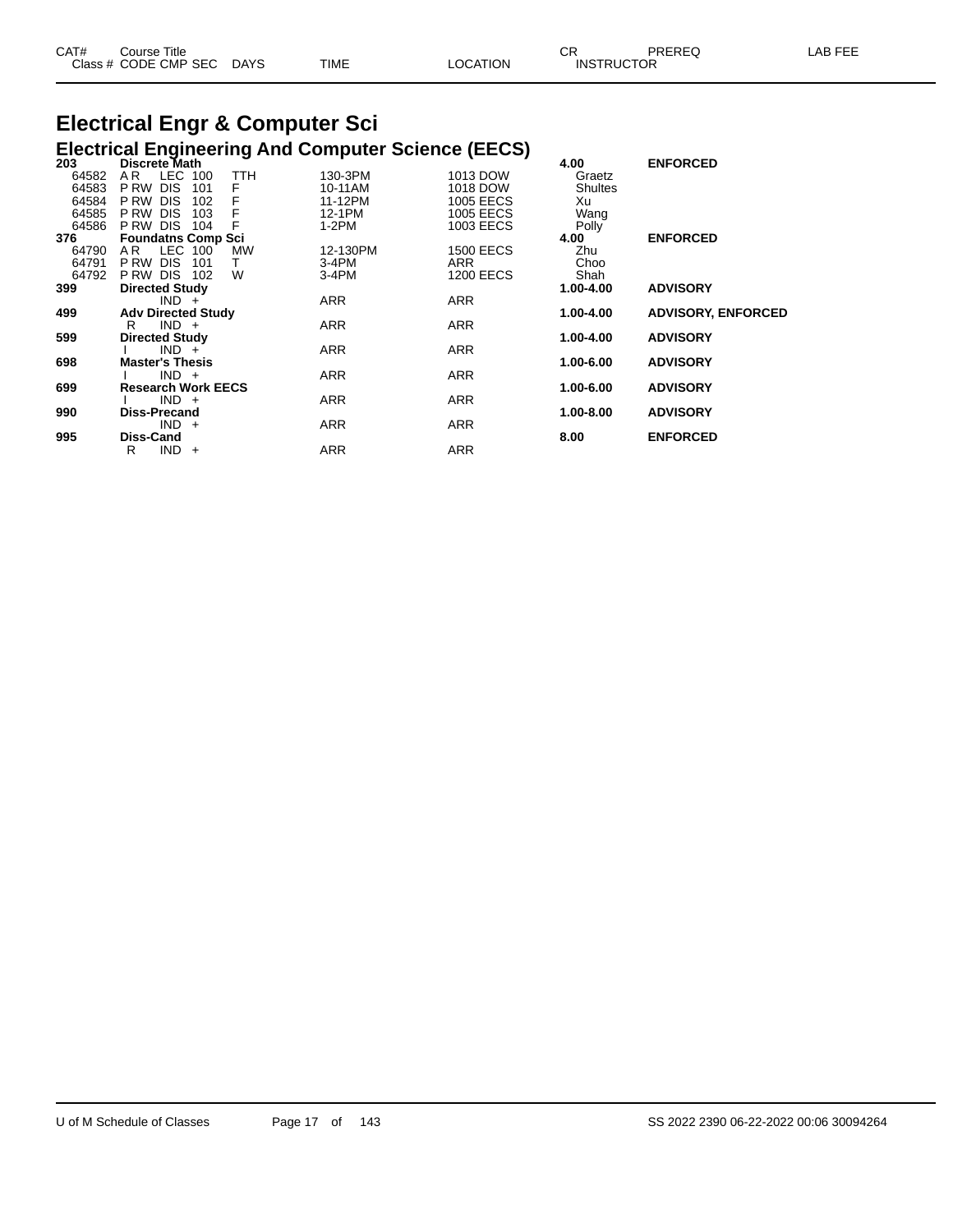| CAT#<br>Title<br>Course<br>CODE<br>Class | <b>CMP SEC</b><br>DAYS<br>__<br>$\sim$ | <b>TIME</b> | <b>OCATION</b> | ∼⊏<br>◡⊓<br>ାN.ି | <b>DDEDEC</b><br>ں ∟د،<br><b>JCTOR</b> | ----<br>$\sim$<br>LAE<br>---<br>-- |
|------------------------------------------|----------------------------------------|-------------|----------------|------------------|----------------------------------------|------------------------------------|
|                                          |                                        |             |                |                  |                                        |                                    |

# **Engineering Undergraduate Educ**

|                     | <b>Engineering (ENGR)</b>      |            |               |                               |      |
|---------------------|--------------------------------|------------|---------------|-------------------------------|------|
| 196                 | Outreach Internship            |            |               | 1.00                          |      |
| 64196               | LAB 002<br>-PI                 | <b>ARR</b> | <b>ARR</b>    | Millunchick, Boivin           |      |
| Outreach Internship |                                |            |               |                               |      |
| 255                 | <b>Multidis Eng Pro I</b>      |            |               | 1.00-3.00                     |      |
| 64692               | LAB 227<br><b>PI</b>           | ARR        | <b>ARR</b>    | Flannagan                     |      |
|                     | DEVIATE Research Team          |            |               |                               |      |
| 280                 | <b>Undergrad Research</b>      |            |               | <b>ADVISORY</b><br>1.00-4.00  |      |
| 61656               | P.<br>DIS 001                  | ARR        | <b>ARR</b>    | Gregerman                     |      |
| 301                 | <b>Engr Ugrad Stdy Abrd</b>    |            |               | <b>ADVISORY</b><br>1.00-16.00 |      |
| 65071               | $LEC$ 058<br>P.                | <b>ARR</b> | <b>ARR</b>    |                               |      |
| 400                 | <b>Co-Op Educ Engr</b>         |            |               | <b>ADVISORY</b><br>0.00       | 9.19 |
| 60918               | <b>DIS 001</b><br>PD.          | <b>ARR</b> | <b>REMOTE</b> | Millunchick, Boivin           |      |
| 591                 | <b>Engr Grad Study Abrd</b>    |            |               | 1.00-16.00<br><b>ADVISORY</b> |      |
| 61972               | $LEC$ 013<br>PD                | <b>ARR</b> | <b>ARR</b>    |                               |      |
|                     | Nagoya University, Japan       |            |               |                               |      |
| 63607 P             | LEC 020                        | <b>ARR</b> | <b>ARR</b>    |                               |      |
|                     | Univ of New South Wales, Austr |            |               |                               |      |
| 600                 | <b>Eng Practicum Proj</b>      |            |               | <b>ADVISORY</b><br>1.00-8.00  |      |
|                     | $IND +$                        | <b>ARR</b> | <b>ARR</b>    |                               |      |
| 998                 | <b>Curr Prac Proj</b>          |            |               | 1.00                          |      |
| 64461               | LAB 001<br><b>PI</b>           | <b>ARR</b> | <b>REMOTE</b> | Pipe, Boivin                  |      |
|                     |                                |            |               |                               |      |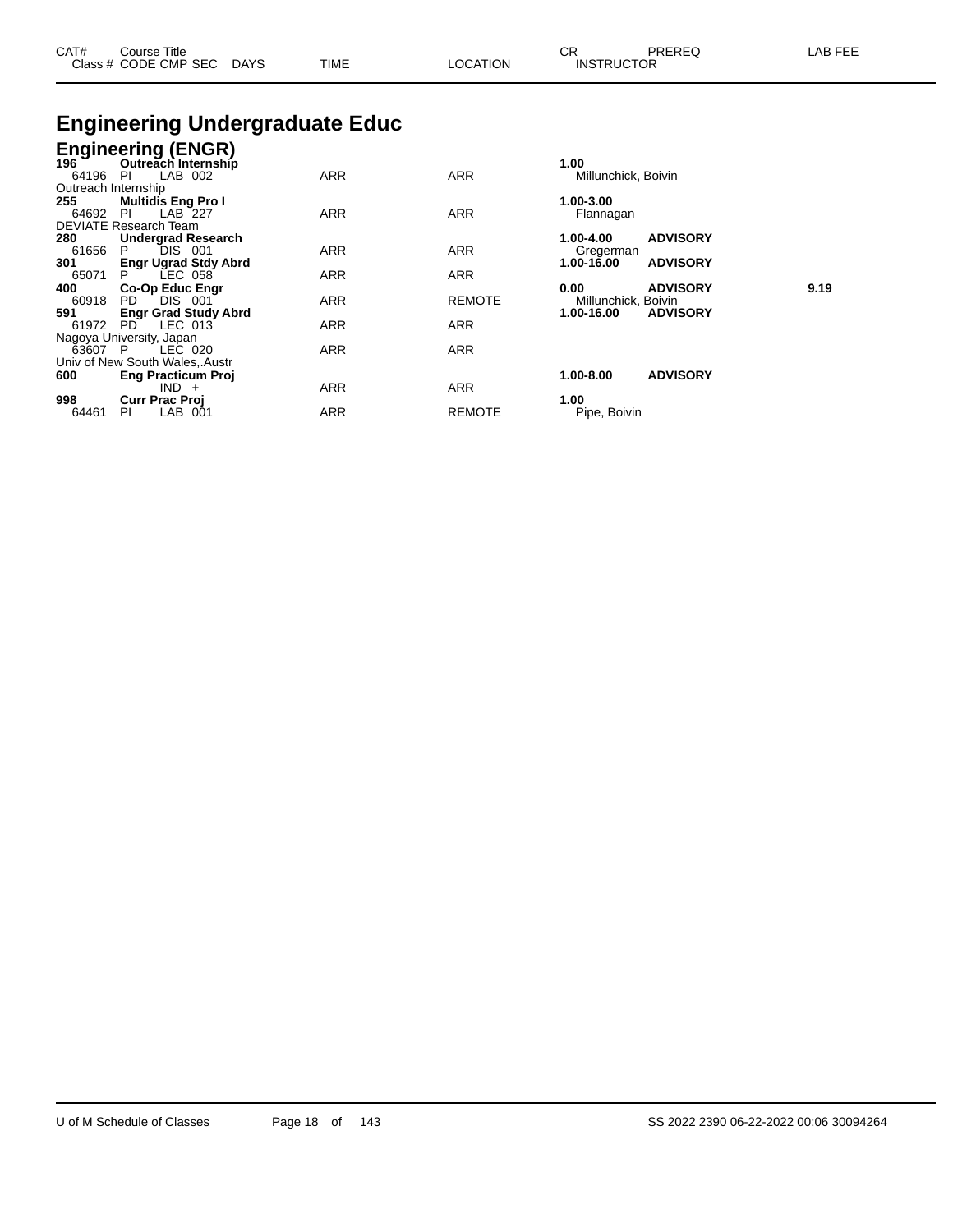| CAT# | Course Title              |      |          | rπ<br>∪N.         | PREREQ | _AB FEE |
|------|---------------------------|------|----------|-------------------|--------|---------|
|      | Class # CODE CMP SEC DAYS | TIME | LOCATION | <b>INSTRUCTOR</b> |        |         |

# **Industrial-Operations Engr Dep**

|     | <b>Industrial And Operations Engineering (IOE)</b> |            |            |           |                 |
|-----|----------------------------------------------------|------------|------------|-----------|-----------------|
| 490 | <b>UG Directed Study</b>                           |            |            | 2.00-4.00 | <b>ADVISORY</b> |
| 590 | $IND +$<br><b>Masters Direct Study</b>             | <b>ARR</b> | <b>ARR</b> | 2.00-4.00 | <b>ADVISORY</b> |
|     | $IND +$                                            | <b>ARR</b> | <b>ARR</b> |           |                 |
| 801 | <b>First Yr Doc Dir Res</b>                        |            |            | 1.00-3.00 | <b>ADVISORY</b> |
| 990 | $IND +$<br><b>Diss Pre-Candidate</b>               | <b>ARR</b> | <b>ARR</b> | 2.00-8.00 | <b>ADVISORY</b> |
|     | $IND +$                                            | <b>ARR</b> | <b>ARR</b> |           |                 |
| 995 | <b>Dissertation Cand</b>                           |            |            | 8.00      | <b>ENFORCED</b> |
|     | $IND +$<br>R                                       | ARR        | <b>ARR</b> |           |                 |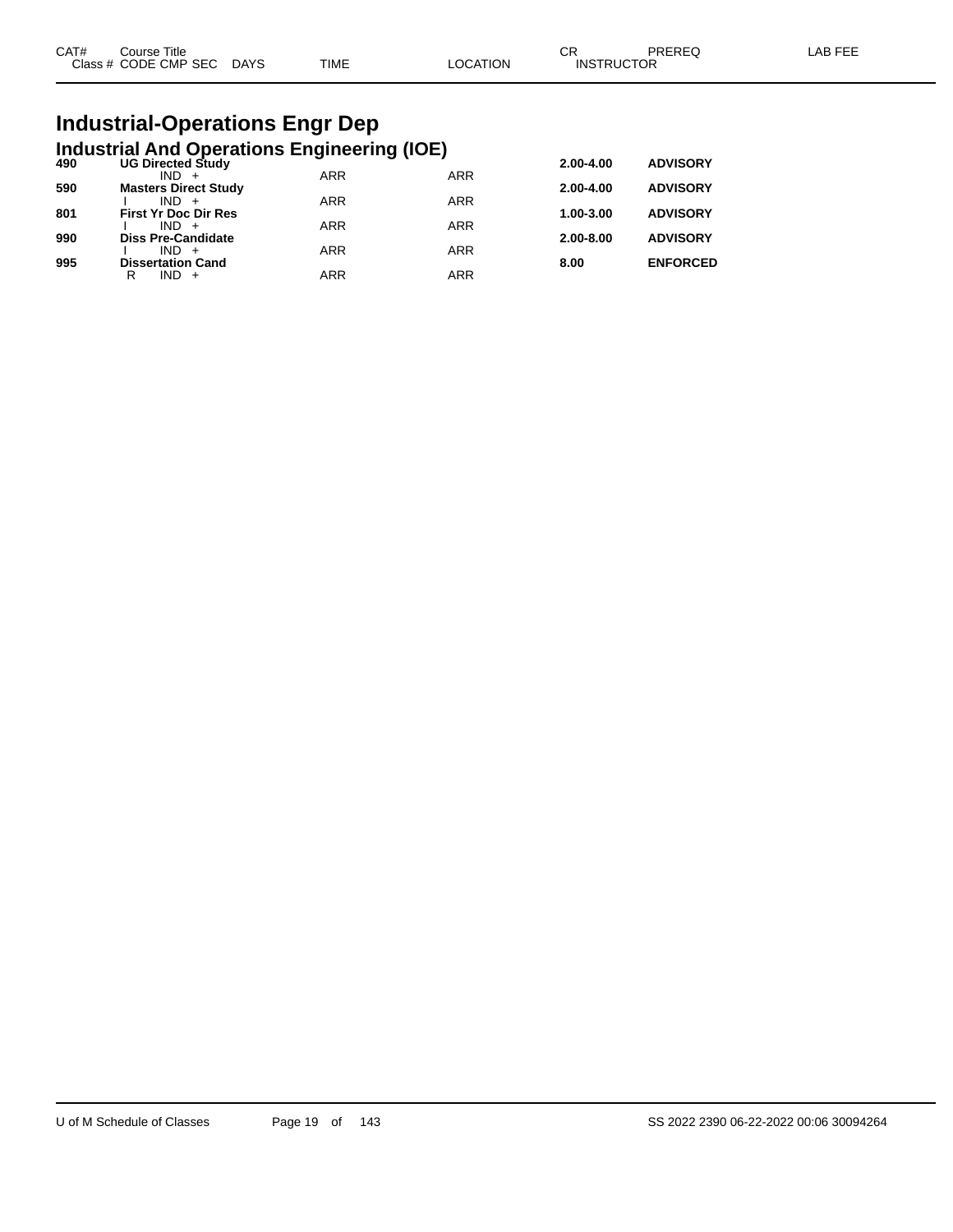| CAT#<br>$\sim$<br>ה הו' | Title<br>∶ourse<br>CMP<br><b>SEC</b><br>DF.<br>$ -$ | <b>DAYS</b><br>$\sim$ | <b>TIME</b> |  | INS<br>- | TOR<br>___ |  |
|-------------------------|-----------------------------------------------------|-----------------------|-------------|--|----------|------------|--|
|-------------------------|-----------------------------------------------------|-----------------------|-------------|--|----------|------------|--|

# **Integrative Systems and Design**

| 503          | <b>Automotive Engineering Program (AUTO)</b>        |                            |               | $3.00 - 4.00$          | <b>ADVISORY</b>           |
|--------------|-----------------------------------------------------|----------------------------|---------------|------------------------|---------------------------|
|              | <b>Auto Eng Project</b><br>$IND +$<br>D.            | <b>ARR</b>                 | <b>ARR</b>    |                        |                           |
| 590          | <b>Directed Study&amp;Res</b><br>$IND +$<br>D.      | <b>ARR</b>                 | <b>ARR</b>    | 1.00-3.00              |                           |
|              | <b>Energy Systems Engineering Program (ESENG)</b>   |                            |               |                        |                           |
| 503          | Energy Systems Proj<br>$IND +$<br>D.                | <b>ARR</b>                 | ARR           | 3.00                   | <b>ADVISORY</b>           |
| 505          | <b>Energy Gen &amp; Storage</b>                     |                            |               | 3.00                   | <b>ADVISORY</b>           |
| 64757<br>535 | P W LEC 881<br><b>Greenhouse Gas Contr</b>          | <b>ARR</b>                 | <b>REMOTE</b> | Linic<br>3.00          | <b>ADVISORY</b>           |
|              | 64722 P RW LEC 881                                  | <b>ARR</b>                 | <b>REMOTE</b> | Lastoskie              |                           |
|              | <b>Integrative Systems and Design (ISD)</b>         |                            |               |                        |                           |
| 503          | <b>ISD Practicum</b><br>$IND +$<br>R                | <b>ARR</b>                 | <b>ARR</b>    | 3.00-9.00              | <b>ENFORCED</b>           |
| 520          | Intr to Systems Engr                                |                            |               | 3.00                   | <b>ADVISORY, ENFORCED</b> |
| 63719<br>535 | LEC 881<br>PR.<br>МW<br><b>Greenhouse Gas Contr</b> | 3-430PM                    | <b>REMOTE</b> | <b>Bordley</b><br>3.00 | <b>ADVISORY</b>           |
| 64723        | PRW LEC 881                                         | <b>ARR</b>                 | <b>REMOTE</b> | Lastoskie              |                           |
| 590          | <b>Directed Study&amp;Res</b><br>$IND +$            | <b>ARR</b>                 | <b>ARR</b>    | 1.00-3.00              |                           |
| 599          | Spc Topics in ISD                                   |                            |               | 3.00                   |                           |
| 64574        | <b>PR LEC 981</b><br>Fuel Cells and Processing      | <b>ARR</b>                 | <b>REMOTE</b> | Linic, Dix             |                           |
|              | Delettee en 1 Autonomoni                            | . Valiata Espinario e GAVA |               |                        |                           |

# **Robotics and Autonomous Vehicle Engineering (RAV) 503 RAV Capstone Project 3.00**

| 503 | <b>RAV Capstone Project</b> |     |     |
|-----|-----------------------------|-----|-----|
|     | IND.                        | ARR | ARR |
|     |                             |     |     |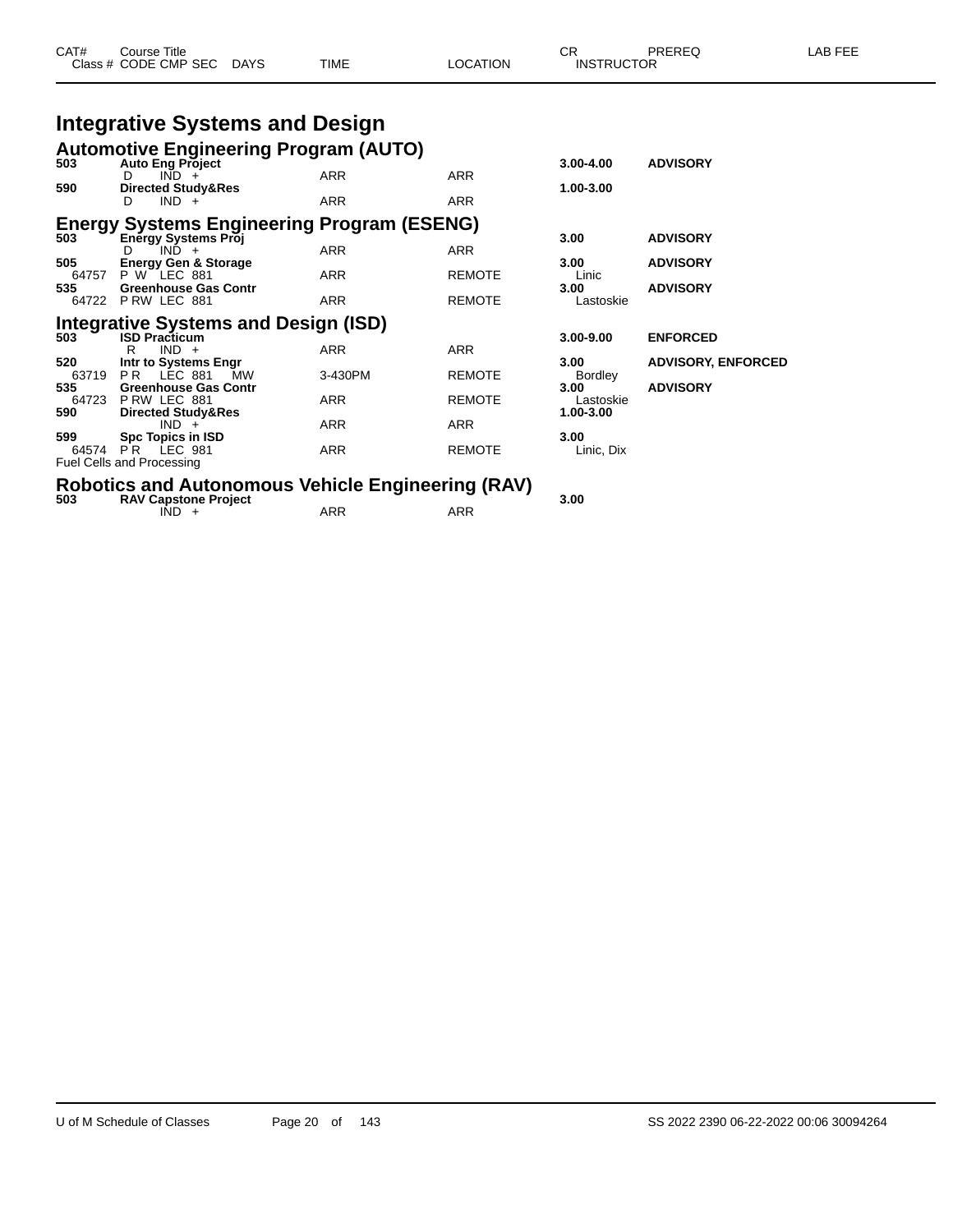| CAT#<br>Course Title<br>Class # CODE CMP SEC DAYS | TIME | LOCATION | СR<br>PREREQ<br><b>INSTRUCTOR</b> | ∟AB FEE |
|---------------------------------------------------|------|----------|-----------------------------------|---------|
| <b>Drogram In Manufacturing</b>                   |      |          |                                   |         |

#### **Program In Manufacturing Manufacturing (MFG)**

| Mfg Project               |                              |                          | 3.00              | <b>ADVISORY</b> |
|---------------------------|------------------------------|--------------------------|-------------------|-----------------|
| $IND +$                   | <b>ARR</b>                   | <b>ARR</b>               |                   |                 |
| <b>Ship Des Proj</b>      |                              |                          | 1.00-16.00        | <b>ADVISORY</b> |
| $IND +$                   |                              |                          |                   |                 |
|                           |                              |                          |                   | <b>ADVISORY</b> |
| $IND +$                   |                              |                          |                   |                 |
| <b>Dissertat Pre-Cand</b> |                              |                          | 2.00-8.00         | <b>ADVISORY</b> |
| $IND +$                   | <b>ARR</b>                   | ARR                      |                   |                 |
| <b>Dissertation-Cand</b>  |                              |                          | 8.00              | <b>ENFORCED</b> |
| IND.<br>IR                | ARR                          | ARR                      |                   |                 |
|                           | <b>Directed Stdy&amp;Res</b> | <b>ARR</b><br><b>ARR</b> | <b>ARR</b><br>ARR | 1.00-3.00       |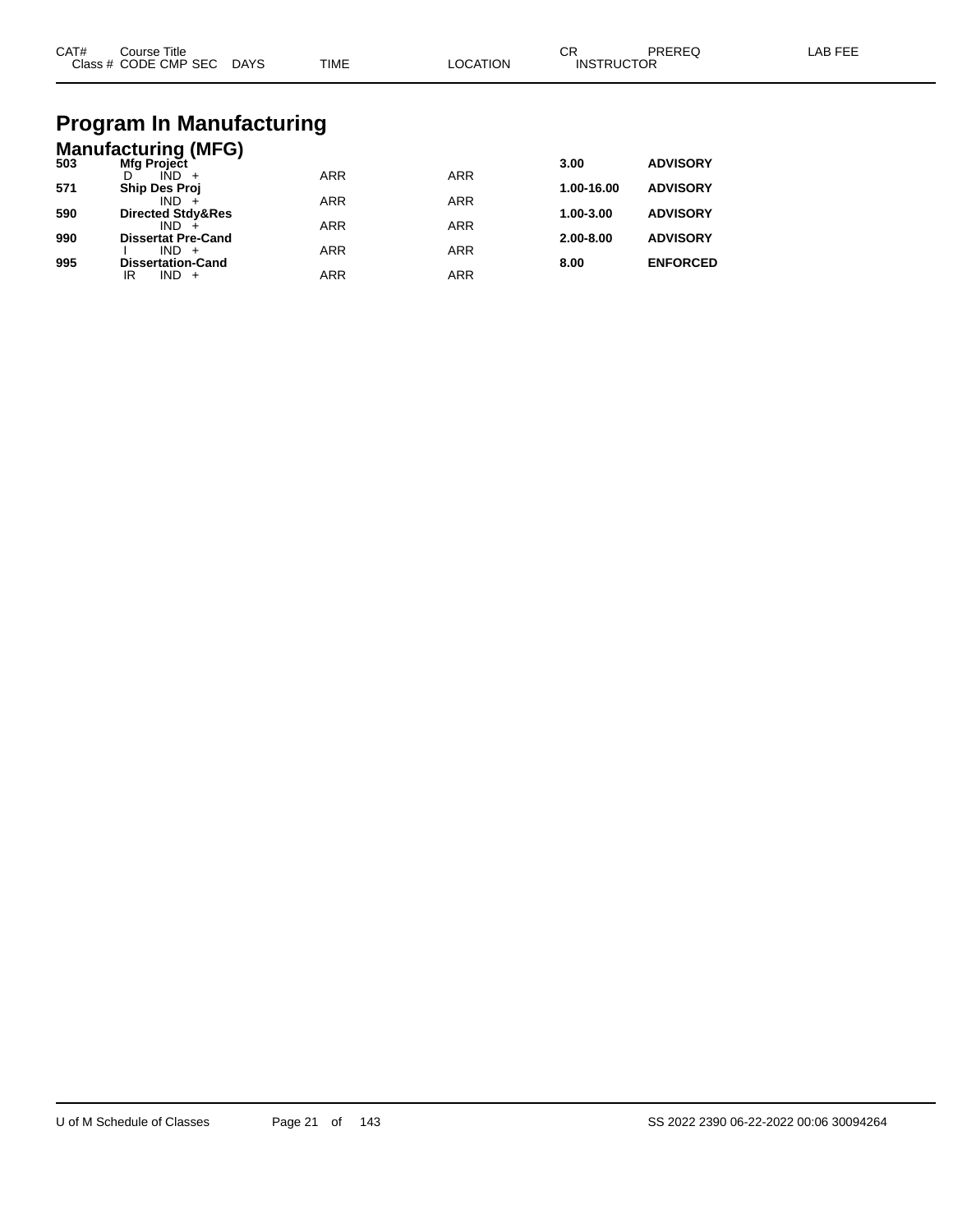# **Materials Science & Engineering**

|     | <b>Materials Science Engineering (MATSCIE)</b> |            |            |            |                 |
|-----|------------------------------------------------|------------|------------|------------|-----------------|
| 490 | <b>Research Problems</b>                       |            |            | 1.00-3.00  | <b>ENFORCED</b> |
| 690 | $IND +$<br>IR<br><b>Research Problems</b>      | <b>ARR</b> | <b>ARR</b> | 1.00-16.00 |                 |
|     | $IND +$                                        | <b>ARR</b> | <b>ARR</b> |            |                 |
| 693 | <b>Special Topics</b><br>$IND +$               | <b>ARR</b> | <b>ARR</b> | 1.00-16.00 |                 |
| 990 | <b>Diss-Precand</b>                            |            |            | 1.00-8.00  | <b>ADVISORY</b> |
|     | $IND +$                                        | <b>ARR</b> | <b>ARR</b> |            |                 |
| 995 | <b>Diss-Cand</b><br>$IND +$<br>IR              | ARR        | <b>ARR</b> | 8.00       | <b>ENFORCED</b> |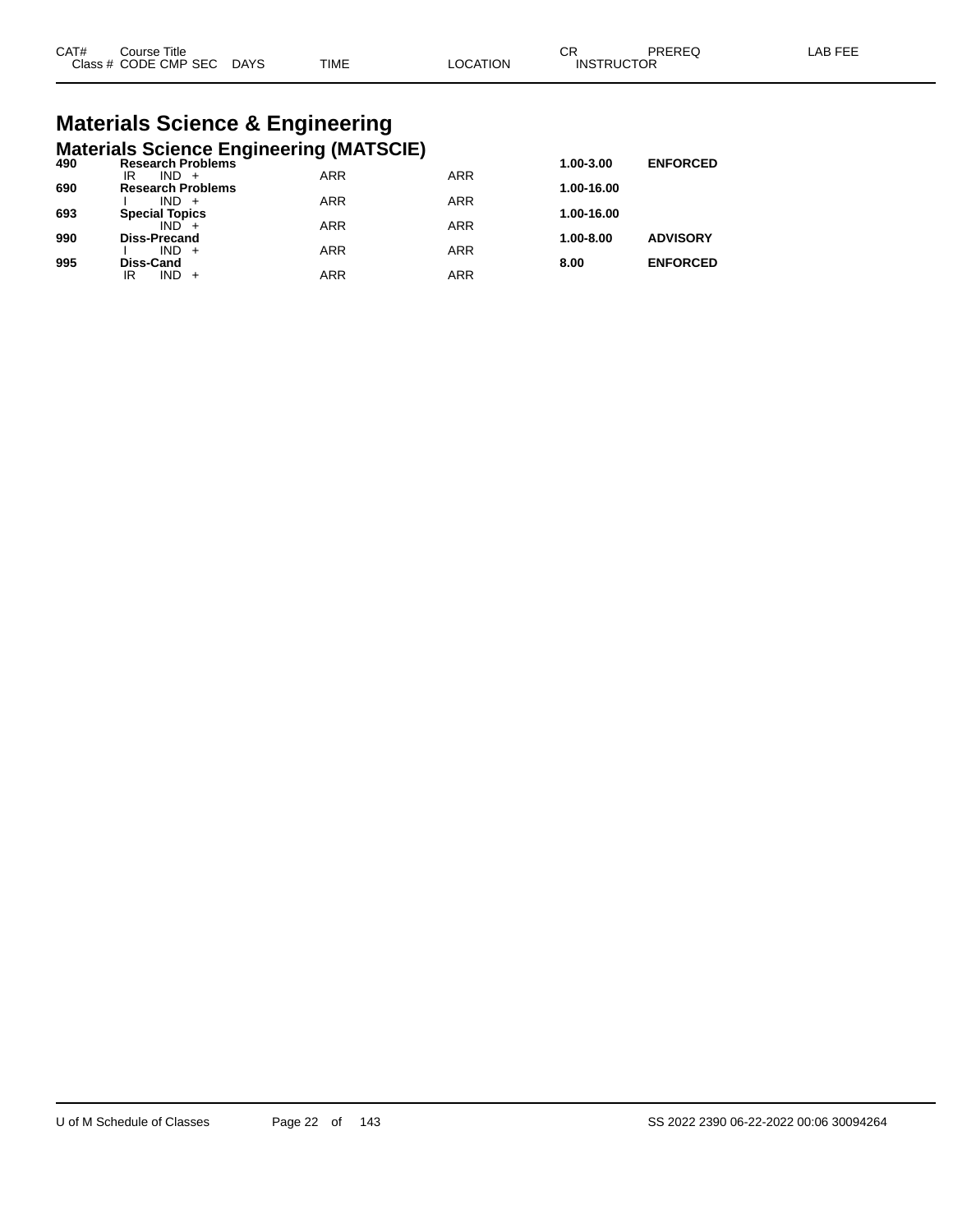| CAT# | Title<br>ڪourse      |             |             |          | СF                | PREREQ | AB FFF |
|------|----------------------|-------------|-------------|----------|-------------------|--------|--------|
|      | Class # CODE CMP SEC | <b>DAYS</b> | <b>TIME</b> | _OCATION | <b>INSTRUCTOR</b> |        |        |

# **Mech Eng & Applied Mech Dept**

#### **Applied Mechanics & Engineering Science (AMES)**

| 995          | <b>Diss-Cand</b>                                         |            |               | 8.00                   | <b>ENFORCED</b> |
|--------------|----------------------------------------------------------|------------|---------------|------------------------|-----------------|
|              | $IND +$<br>IR                                            | <b>ARR</b> | <b>ARR</b>    |                        |                 |
| 290          | <b>Mechanical Engineering (MECHENG)</b><br><b>RISE 2</b> |            |               | 1.00-3.00              |                 |
|              | $IND +$                                                  | <b>ARR</b> | <b>ARR</b>    |                        |                 |
| 390          | <b>RISE 3</b><br>$IND +$                                 | <b>ARR</b> | <b>ARR</b>    | 2.00-3.00              |                 |
| 490          | <b>RISE 4</b><br>$IND +$                                 | <b>ARR</b> | <b>ARR</b>    | 3.00                   |                 |
| 491          | <b>Independent Study</b>                                 |            |               | 1.00-3.00              | <b>ADVISORY</b> |
| 571          | $IND +$<br><b>Energy Gen &amp; Storage</b>               | <b>ARR</b> | <b>ARR</b>    | 3.00                   | <b>ADVISORY</b> |
| 64756<br>590 | P RW LEC 881<br><b>Res Sel M E Topics</b>                | <b>ARR</b> | <b>REMOTE</b> | Linic<br>$3.00 - 6.00$ | <b>ADVISORY</b> |
|              | $IND +$                                                  | <b>ARR</b> | <b>ARR</b>    |                        |                 |
| 695          | <b>Master Thesis Res</b><br>$IND +$                      | <b>ARR</b> | <b>ARR</b>    | $3.00 - 6.00$          | <b>ADVISORY</b> |
| 990          | Diss-Precand<br>$IND +$                                  | <b>ARR</b> | <b>ARR</b>    | 1.00-8.00              | <b>ADVISORY</b> |
| 995          | <b>Diss-Cand</b>                                         |            |               | 8.00                   | <b>ENFORCED</b> |
|              | <b>IND</b><br>IR<br>$+$                                  | <b>ARR</b> | <b>ARR</b>    |                        |                 |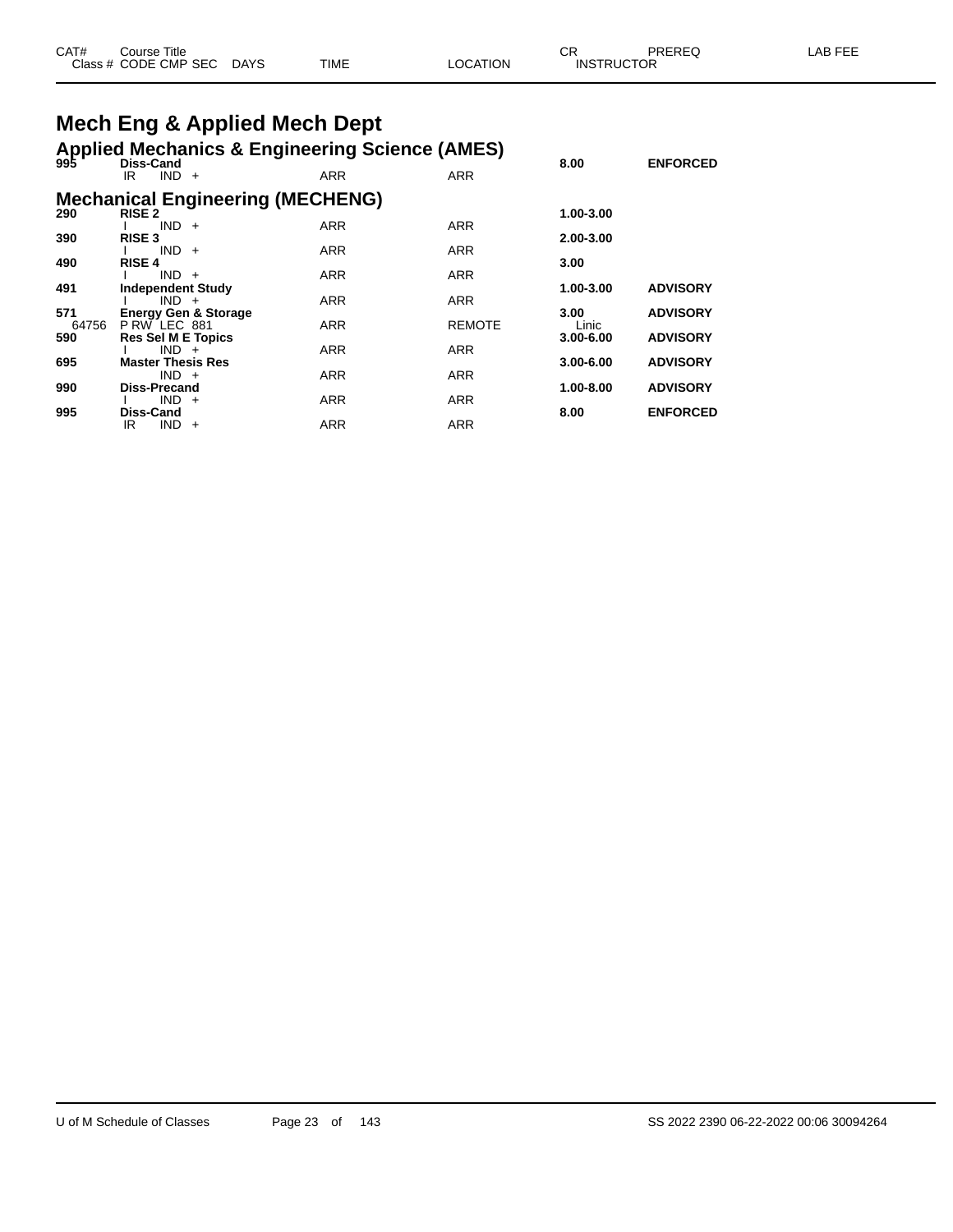| CAT# | Course Title              |             |          | ◠◻<br>◡◚          | PREREQ | LAB FEE |
|------|---------------------------|-------------|----------|-------------------|--------|---------|
|      | Class # CODE CMP SEC DAYS | <b>TIME</b> | LOCATION | <b>INSTRUCTOR</b> |        |         |
|      |                           |             |          |                   |        |         |

#### **Naval Arch & Marine Engr Dept Naval Architecture And Marine Engineering (NAVARCH)**

| 490 | $\cdots$<br>Dir Std, Res&Sp Prob |            |            | 1.00-16.00    | <b>ADVISORY</b> |
|-----|----------------------------------|------------|------------|---------------|-----------------|
|     | IND +                            | <b>ARR</b> | <b>ARR</b> |               |                 |
| 511 | <b>Sp Topic Ship Struc</b>       |            |            | 1.00-16.00    | <b>ADVISORY</b> |
|     | $IND +$                          | <b>ARR</b> | <b>ARR</b> |               |                 |
| 571 | <b>Ship Des Proj</b>             |            |            | 1.00-16.00    | <b>ADVISORY</b> |
|     | $IND +$                          | <b>ARR</b> | <b>ARR</b> |               |                 |
| 590 | <b>Directed Study&amp;Res</b>    |            |            | 1.00-6.00     | <b>ADVISORY</b> |
|     | l W<br>$IND +$                   | <b>ARR</b> | <b>ARR</b> |               |                 |
| 592 | <b>Masters Thesis</b>            |            |            | 1.00-6.00     | <b>ADVISORY</b> |
|     | $IND +$                          | <b>ARR</b> | <b>ARR</b> | $1.00 - 8.00$ |                 |
| 990 | <b>Diss-Precand</b><br>$IND +$   | <b>ARR</b> | <b>ARR</b> |               | <b>ADVISORY</b> |
| 995 | Diss-Cand                        |            |            | 8.00          | <b>ENFORCED</b> |
|     | $IND +$<br>IR                    | ARR        | <b>ARR</b> |               |                 |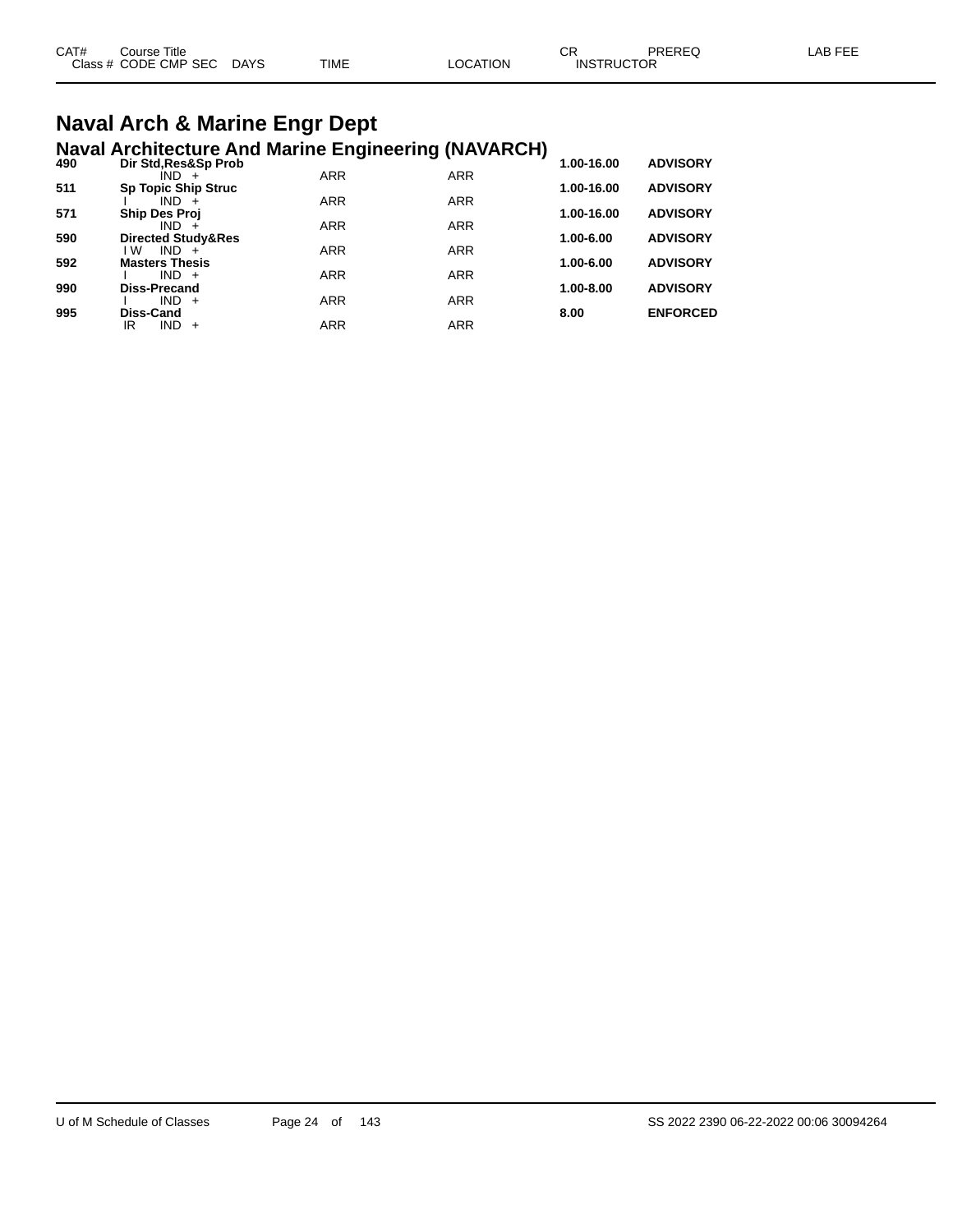| CAT#<br>Course Title |      |             |                | ⌒冖 | PREREC            | LAB FEF |
|----------------------|------|-------------|----------------|----|-------------------|---------|
| Class # CODE CMP SEC | DAYS | <b>TIME</b> | <b>OCATION</b> |    | <b>INSTRUCTOR</b> |         |

#### **Nuclear Engr & Radiological Sci Nuclear Engineering And Radiological Sciences (NERS)**

| 499 | Res Nur Eng/Rad Sci    |            |            | - 1<br>1.00-3.00 | <b>ADVISORY, ENFORCED</b> |  |
|-----|------------------------|------------|------------|------------------|---------------------------|--|
|     | $IND +$<br>IR          | <b>ARR</b> | <b>ARR</b> |                  |                           |  |
| 588 | Rad Safe&Md Phy Prac   |            |            | 1.00-12.00       | <b>ADVISORY</b>           |  |
|     | $IND +$                | <b>ARR</b> | <b>ARR</b> |                  |                           |  |
| 599 | <b>Masters Project</b> |            |            | 1.00-3.00        | <b>ADVISORY</b>           |  |
|     | $IND +$                | <b>ARR</b> | <b>ARR</b> |                  |                           |  |
| 799 | <b>Special Project</b> |            |            | 1.00-6.00        |                           |  |
|     | $IND +$                | <b>ARR</b> | <b>ARR</b> |                  |                           |  |
| 990 | <b>Diss-Precand</b>    |            |            | 1.00-8.00        | <b>ADVISORY</b>           |  |
|     | $IND +$                | <b>ARR</b> | <b>ARR</b> |                  |                           |  |
| 995 | Diss-Cand              |            |            | 8.00             | <b>ENFORCED</b>           |  |
|     | $IND +$<br>IR          | ARR        | ARR        |                  |                           |  |
|     |                        |            |            |                  |                           |  |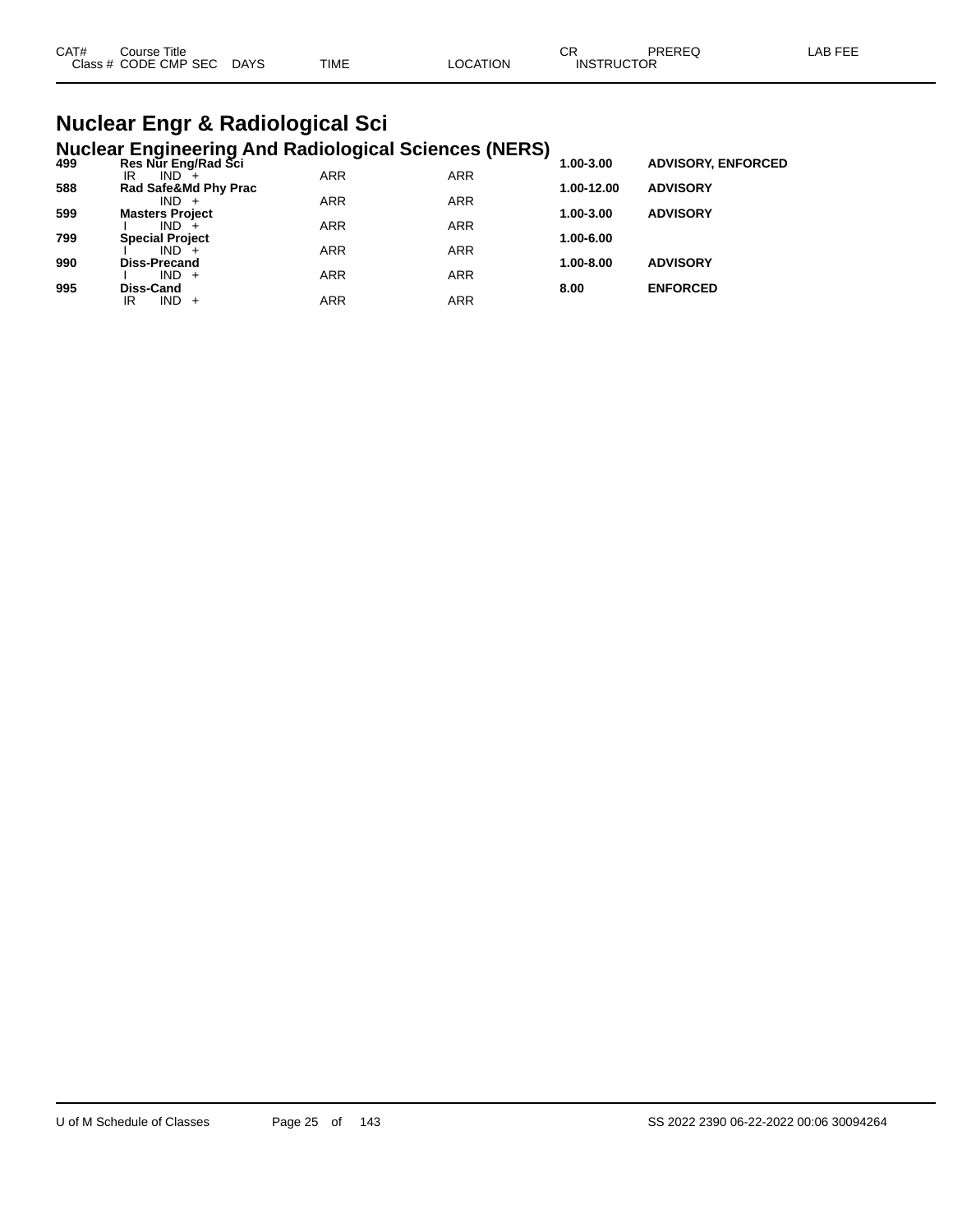## **Environment and Sustainability Program in the Environment**

|     | <b>Environment (ENVIRON)</b> |     |     |           |
|-----|------------------------------|-----|-----|-----------|
| 300 | Spec Prob&Res-Ugrad          |     |     | 1.00-4.00 |
|     | $IND +$                      | ARR | ARR |           |
| 398 | <b>Env Internship Prog</b>   |     |     | 1.00-4.00 |
|     | IND.                         | ARR | ARR |           |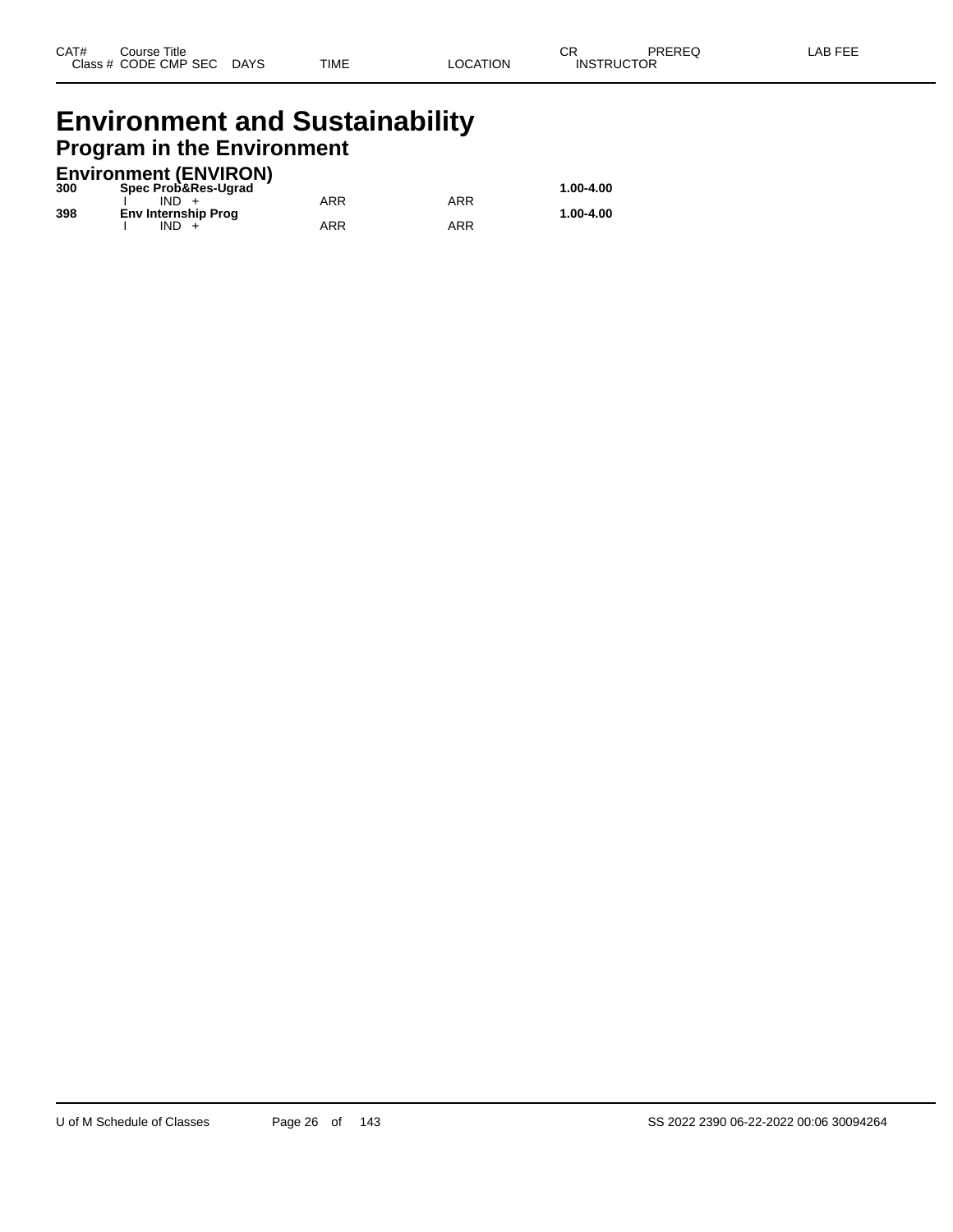|                | Class # CODE CMP SEC<br><b>DAYS</b>                                                                                 | TIME       | LOCATION          | <b>INSTRUCTOR</b>              |                                                       |  |
|----------------|---------------------------------------------------------------------------------------------------------------------|------------|-------------------|--------------------------------|-------------------------------------------------------|--|
|                | Information                                                                                                         |            |                   |                                |                                                       |  |
|                | <b>School of Information</b>                                                                                        |            |                   |                                |                                                       |  |
|                | <b>Information (SI)</b>                                                                                             |            |                   |                                |                                                       |  |
| 390            | Internship                                                                                                          |            |                   | 1.00-3.00                      |                                                       |  |
| 63996<br>64868 | PI<br><b>SEM 001</b><br>PI<br><b>SEM 002</b>                                                                        | ARR<br>ARR | <b>ARR</b><br>ARR | Frazier<br>Frazier             |                                                       |  |
| 64869          | PI<br><b>SEM 003</b>                                                                                                | ARR        | ARR               | Frazier                        |                                                       |  |
| 491            | <b>Independent Study</b><br>$IND +$<br>S                                                                            | ARR        | REMOTE            | 1.00-8.00                      |                                                       |  |
| 690            | <b>Intern/Field Exper</b>                                                                                           |            |                   | 1.00-6.00                      | <b>ADVISORY</b>                                       |  |
| 60944<br>691   | <b>SEM 001</b><br>PI.<br><b>Independent Study</b>                                                                   | ARR        | <b>ARR</b>        | Frazier<br>1.00-6.00           |                                                       |  |
|                | SD<br>$IND +$                                                                                                       | ARR        | ARR               |                                |                                                       |  |
| 791            | <b>Independent Study</b><br>$IND +$<br>SI                                                                           | ARR        | REMOTE            | 1.00-3.00                      | <b>ADVISORY</b>                                       |  |
| 902            | <b>Directed Research</b>                                                                                            |            |                   | 1.00-3.00                      | <b>ADVISORY</b>                                       |  |
| 990            | $IND +$<br><b>Diss-Precand</b>                                                                                      | ARR        | <b>REMOTE</b>     | 1.00-8.00                      | <b>ADVISORY</b>                                       |  |
|                | $IND +$<br>SI                                                                                                       | ARR        | REMOTE            |                                |                                                       |  |
| 995            | Diss-Cand<br>$IND +$<br><b>SIR</b>                                                                                  | ARR        | REMOTE            | 8.00                           | <b>ADVISORY, ENFORCED</b>                             |  |
| 998            | <b>Curr Practical Prict</b>                                                                                         |            |                   | 1.00                           |                                                       |  |
| 64640<br>65145 | <b>SEM 001</b><br>SD.<br>PD.<br><b>SEM 002</b>                                                                      | ARR<br>ARR | ARR<br>ARR        | <b>Brooks</b><br><b>Brooks</b> |                                                       |  |
| 65261          | PD.<br><b>SEM 078</b>                                                                                               | ARR        | ARR               | <b>Dillahunt</b>               |                                                       |  |
| 65136<br>64965 | PD.<br><b>SEM 084</b><br>PD.<br><b>SEM 091</b>                                                                      | ARR<br>ARR | <b>ARR</b><br>ARR | Toyama<br>Oney                 |                                                       |  |
| 65090          | PD.<br><b>SEM 110</b>                                                                                               | ARR        | ARR               | Jurgens                        |                                                       |  |
|                | <b>School of Information Applied Data Science (SIADS)</b>                                                           |            |                   |                                |                                                       |  |
| 502            | <b>Math Methods</b>                                                                                                 |            |                   | 1.00                           |                                                       |  |
| 64836<br>503   | P RW LEC 001<br><b>Data Science Ethics</b>                                                                          | ARR        | ARR               | McLeod<br>1.00                 |                                                       |  |
| 64847          | P RW LEC 001                                                                                                        | <b>ARR</b> | <b>ARR</b>        | Hickok, Sheltrown              |                                                       |  |
| 505<br>64828   | <b>Data Manipulation</b><br>PRW LEC 001                                                                             | ARR        | ARR               | 1.00<br>Giove, Sanka, Maley    |                                                       |  |
| 511<br>64829   | <b>SQLI</b><br>PRW LEC 001                                                                                          | ARR        | <b>ARR</b>        | 1.00<br>Severance, Hukill      |                                                       |  |
| 515            | <b>Efficient Data Proc</b>                                                                                          |            |                   | 1.00                           |                                                       |  |
| 64837<br>516   | P RW LEC 001<br><b>Big Data</b>                                                                                     | ARR        | ARR               | 1.00                           | Teplovs, Sanka, Steinhoff<br><b>ENFORCED</b>          |  |
| 64845          | <b>P RW LEC 001</b>                                                                                                 | ARR        | ARR               | Steinhoff, Wu, Huang           |                                                       |  |
| 521<br>64846   | <b>Visual Expl of Data</b><br>P RW LEC 001                                                                          | ARR        | <b>ARR</b>        | 1.00                           | <b>ENFORCED</b><br>Pandey, Wyatt, Giove               |  |
| 522            | Info Vis 1                                                                                                          |            |                   | 1.00                           | <b>ENFORCED</b>                                       |  |
| 64838<br>523   | P RW LEC 001<br><b>Communicating Data</b>                                                                           | ARR        | ARR               | 1.00                           | Amini, Pandey, Hardy, Huang<br><b>ENFORCED</b>        |  |
| 64853<br>524   | PRW LEC 001                                                                                                         | ARR        | ARR               |                                | Sheltrown, Pandey, Hickok                             |  |
| 64830          | <b>Uncertainty</b><br>PRW LEC 001                                                                                   | ARR        | ARR               | 1.00                           | <b>ADVISORY, ENFORCED</b><br>Sheltrown, Pandey, Huang |  |
| 532<br>64852   | Data Mining I<br>P RW LEC 001                                                                                       | ARR        | ARR               | 1.00<br><b>Dhillon</b>         | <b>ENFORCED</b>                                       |  |
| 542            | <b>Supervised Learning</b>                                                                                          |            |                   | 1.00                           | <b>ENFORCED</b>                                       |  |
| 64831<br>543   | PRW LEC 001<br><b>Unsupervisd Learning</b>                                                                          | ARR        | <b>ARR</b>        | Myers, Kemp<br>1.00            | <b>ENFORCED</b>                                       |  |
| 64839          | P RW LEC 001                                                                                                        | ARR        | <b>ARR</b>        | Maley                          |                                                       |  |
| 592<br>64834   | <b>Milestone IB</b><br>PRW LEC 001                                                                                  | <b>ARR</b> | <b>ARR</b>        | 1.00                           | <b>ENFORCED</b><br>Teplovs, Wu, Giove, Whyte          |  |
|                | Students enrolled in SIADS 592 in should have completed SIADS 591 in the preceding term so that SIADS 591 and SIADS |            |                   |                                |                                                       |  |
| 601            | 592 are taken in succession without interruption.<br><b>Qual for Data Sci</b>                                       |            |                   | 1.00                           |                                                       |  |
| 64840          | PRW LEC 001                                                                                                         | ARR        | <b>ARR</b>        | Josias                         |                                                       |  |
| 611<br>64841   | Adv Db Arch & Tech<br>P RW LEC 001                                                                                  | ARR        | ARR               | 1.00                           | <b>ENFORCED</b><br>Whyte, Hukill, Nikolsky            |  |
| 622            | Info Vis II                                                                                                         |            |                   | 1.00                           | <b>ENFORCED</b>                                       |  |
| 64854<br>630   | PRW LEC 001<br><b>Causal Inference</b>                                                                              | ARR        | <b>ARR</b>        | Amini, Huang<br>1.00           |                                                       |  |
| 64842          | PRW LEC 001                                                                                                         | ARR        | <b>ARR</b>        | Krumme                         |                                                       |  |
| 631<br>64848   | <b>Exp Design Analysis</b><br>P RW LEC 001                                                                          | ARR        | ARR               | 1.00<br>McLeod                 |                                                       |  |
| 632            | Data Mining II                                                                                                      |            |                   | 1.00                           | <b>ENFORCED</b>                                       |  |
| 64843<br>642   | PRW LEC 001<br>Deep Learning I                                                                                      | ARR        | <b>ARR</b>        | Ghannam<br>1.00                | <b>ENFORCED</b>                                       |  |
| 64849          | P RW LEC 001                                                                                                        | <b>ARR</b> | <b>ARR</b>        | Ma, Maley                      |                                                       |  |
| 643<br>64850   | <b>Mach Lrng Pipelines</b><br>P RW LEC 001                                                                          | <b>ARR</b> | <b>ARR</b>        | 1.00<br>Bhomia, Ghannam        | <b>ENFORCED</b>                                       |  |

CAT# Course Title Case CR PREREQ LAB FEE

U of M Schedule of Classes Page 27 of 143 SS 2022 2390 06-22-2022 00:06 30094264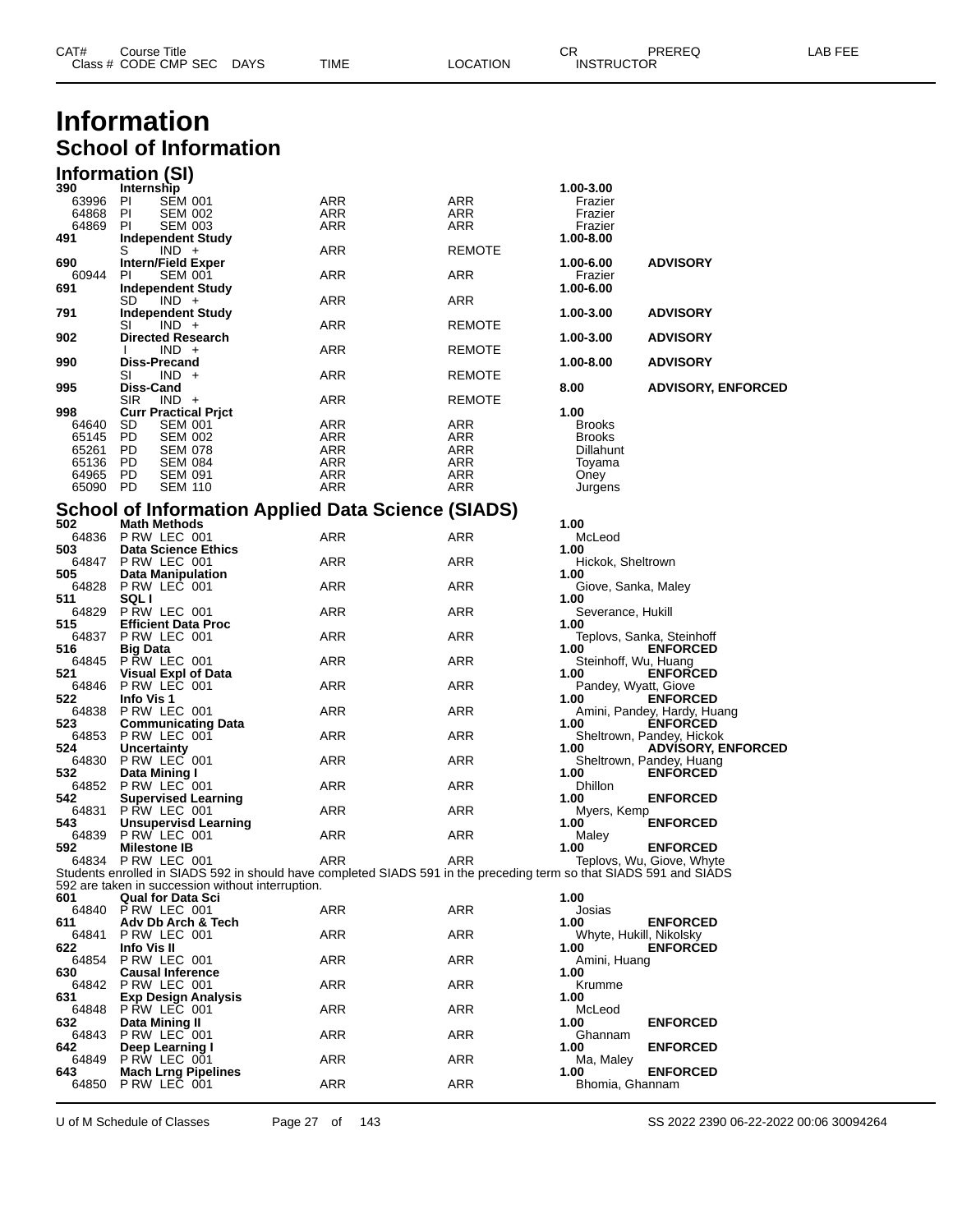| CAT#  | Course Title<br>Class # CODE CMP SEC DAYS         | <b>TIME</b> | <b>LOCATION</b>                                                                                                  | CR.<br><b>INSTRUCTOR</b> | <b>PREREQ</b>              | LAB FEE |
|-------|---------------------------------------------------|-------------|------------------------------------------------------------------------------------------------------------------|--------------------------|----------------------------|---------|
|       |                                                   |             |                                                                                                                  |                          |                            |         |
| 644   | Reinf Lrng Algrthm                                |             |                                                                                                                  | 1.00                     | <b>ENFORCED</b>            |         |
| 64871 | P RW LEC 001                                      | ARR         | ARR                                                                                                              | Ying                     |                            |         |
| 652   | <b>Network Analysis</b>                           |             |                                                                                                                  | 1.00                     | <b>ENFORCED</b>            |         |
| 64832 | PRW LEC 001                                       | ARR         | ARR                                                                                                              | Romero                   |                            |         |
| 655   | <b>Applied NLP</b>                                |             |                                                                                                                  | 1.00                     | <b>ENFORCED</b>            |         |
| 64855 | PRW LEC 001                                       | ARR         | ARR                                                                                                              | Ghannam, Wu              |                            |         |
| 673   | <b>Cloud Computing</b>                            |             |                                                                                                                  | 1.00                     | <b>ENFORCED</b>            |         |
| 64872 | P RW LEC 001                                      | ARR         | ARR                                                                                                              | Hess, Harkness           |                            |         |
| 680   | <b>Learning Analytics</b>                         |             |                                                                                                                  | 1.00                     | <b>ADVISORY, ENFORCED</b>  |         |
| 64844 | P RW LEC 001                                      | ARR         | ARR                                                                                                              | Krumm, Sheltrown         |                            |         |
| 685   | <b>SE and RecSys</b>                              |             |                                                                                                                  | 1.00                     | <b>ADVISORY, ENFORCED</b>  |         |
| 64833 | P RW LEC 001                                      | ARR         | ARR                                                                                                              | LeBlanc, Sung            |                            |         |
| 687   | <b>Sports Analytics</b>                           |             |                                                                                                                  | 1.00                     | <b>ADVISORY, ENFORCED</b>  |         |
| 64873 | PRW LEC 001                                       | ARR         | ARR                                                                                                              | Giove, Maley             |                            |         |
| 688   | <b>Social Good</b>                                |             |                                                                                                                  | 1.00                     | <b>ENFORCED</b>            |         |
| 64856 | P RW LEC 001                                      | <b>ARR</b>  | <b>ARR</b>                                                                                                       |                          |                            |         |
| 695   | <b>Milestone II B</b>                             |             |                                                                                                                  | 1.00                     | <b>ENFORCED</b>            |         |
| 64835 | PRW LEC 001                                       | ARR         | ARR                                                                                                              |                          | Gilbert, Nikolsky, Krumme, |         |
|       |                                                   |             |                                                                                                                  | Wyatt                    |                            |         |
|       |                                                   |             | Students enrolled in SIADS 695 should have completed SIADS 694 in the preceding term so that SIADS 694 and SIADS |                          |                            |         |
|       | 695 are taken in succession without interruption. |             |                                                                                                                  |                          |                            |         |
| 697   | <b>Capstone</b>                                   |             |                                                                                                                  | 3.00                     | <b>ENFORCED</b>            |         |
| 64880 | PRW LEC 001                                       | ARR         | ARR                                                                                                              | O'Brien, Choragudi,      |                            |         |

Featherly-Bean, LeBlanc, Kemp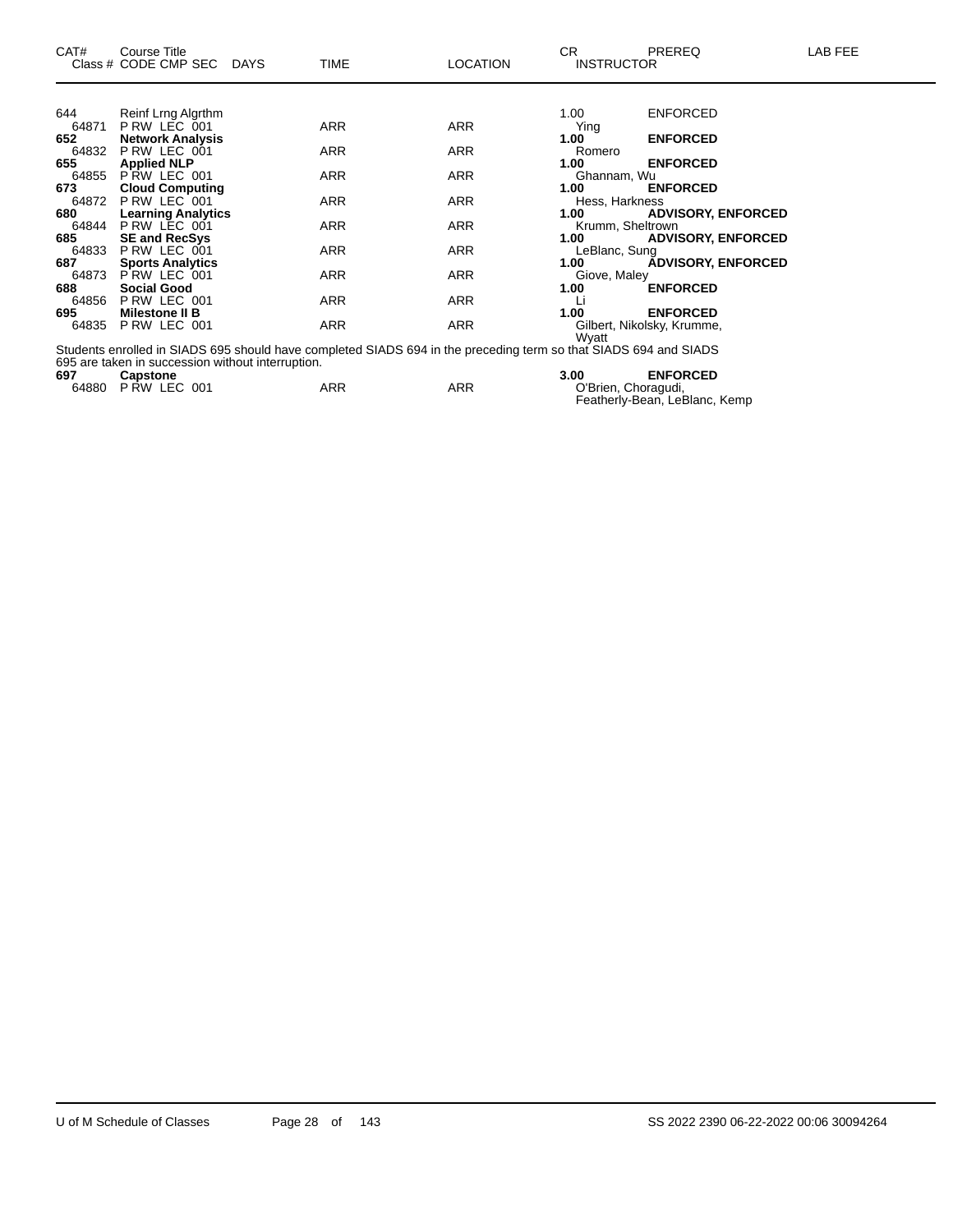# **Institute for Social Research SRC-PSM Graduate Program**

|                 | <b>Survey Methodology (SURVMETH)</b> |           |     |           |                 |
|-----------------|--------------------------------------|-----------|-----|-----------|-----------------|
| 699             | Directed Research                    |           |     | 3.00      | <b>ADVISORY</b> |
|                 | $IND +$<br>ттн                       | 10-1230PM | ARR |           |                 |
| survey sampling |                                      |           |     |           |                 |
| 899             | <b>Directed Research</b>             |           |     | 1.00-3.00 | <b>ADVISORY</b> |
|                 | $IND +$                              | ARR       | ARR |           |                 |
| 995             | <b>Diss-Cand</b>                     |           |     | 8.00      | <b>ENFORCED</b> |
|                 | $IND +$<br>DR                        | ARR       | ARR |           |                 |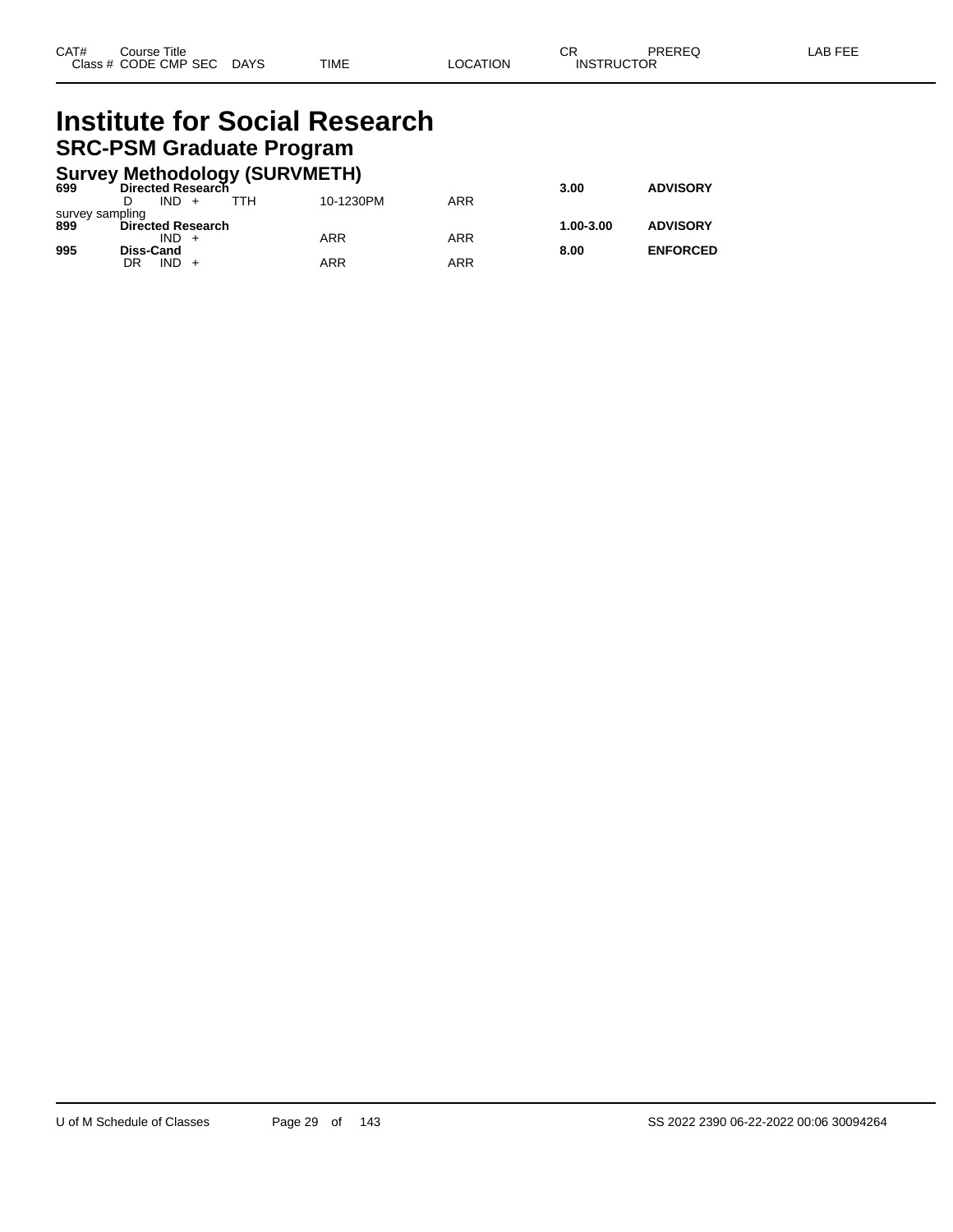| CAT# | Title<br>∴ourse      |      |      |          | Ωm<br><b>UN</b> | PREREC            | ---<br>ΔR<br>--- |
|------|----------------------|------|------|----------|-----------------|-------------------|------------------|
|      | Class # CODE CMP SEC | DAYS | TIME | LOCATION |                 | <b>INSTRUCTOR</b> |                  |

# **Kinesiology School Of Kinesiology**

|                      |                                                   | <b>Applied Exercise Science (AES)</b> |                          |                   |                 |
|----------------------|---------------------------------------------------|---------------------------------------|--------------------------|-------------------|-----------------|
| <b>290</b>           | <b>Field Exp AES</b><br>$IND +$                   |                                       |                          | 1.00-4.00         | <b>ADVISORY</b> |
| 403                  | Ι.<br><b>Internship in AES</b>                    | ARR                                   | <b>ARR</b>               | $0.50 - 4.00$     | <b>ADVISORY</b> |
| 64037 PI             | LAB 101                                           | ARR                                   | ARR                      |                   |                 |
| 64038                | - PI<br>LAB 102<br>LAB 103                        | ARR                                   | ARR<br><b>ARR</b>        | Kern              |                 |
| 65217<br>470         | PI<br><b>Independent Study</b>                    | ARR                                   |                          | Kern<br>1.00-3.00 | <b>ADVISORY</b> |
|                      | I.<br>$IND +$                                     | ARR                                   | <b>ARR</b>               |                   |                 |
|                      |                                                   |                                       |                          |                   |                 |
| 403                  | <b>Athletic Training (AT)</b><br>Internship in AT |                                       |                          | $0.50 - 4.00$     | <b>ADVISORY</b> |
| 62123 PI             | LAB 001                                           | ARR                                   | ARR                      |                   |                 |
| 488                  | Ind Study AT                                      |                                       |                          | 1.00-2.00         | <b>ADVISORY</b> |
|                      | $IND +$                                           | <b>ARR</b>                            | ARR                      |                   |                 |
|                      | Kinesiology (KINESLGY)                            |                                       |                          |                   |                 |
| 302                  | Kines Study Abroad<br>64886 PIW LEC 001           |                                       |                          | 1.00-18.00        |                 |
| Cyprus               |                                                   | ARR                                   | ARR                      | Barton            |                 |
| Cyprus               |                                                   |                                       |                          |                   |                 |
| 429                  | <b>Lab Mtr Cnt Dev</b>                            |                                       |                          | 1.00-3.00         | <b>ADVISORY</b> |
| 62925 PI<br>62926 PI | LAB 001<br>LAB 002                                | ARR<br>ARR                            | ARR<br>ARR               | Ulrich            |                 |
| 63126                | P1<br>LAB 003                                     | ARR                                   | ARR                      | Ulrich            |                 |
| 63747                | - PI<br>LAB 004                                   | <b>ARR</b>                            | ARR                      | Meehan            |                 |
| 439                  | Lab Biomechanic                                   |                                       |                          | 1.00-3.00         | <b>ADVISORY</b> |
| 62348<br>62349 PI    | LAB 001<br>- PD<br>LAB 002                        | ARR<br><b>ARR</b>                     | ARR<br>ARR               | Gross             |                 |
| 64141 PI             | LAB 003                                           | ARR                                   | ARR                      | Gates             |                 |
| 64201                | PI<br>LAB 004                                     | ARR                                   | ARR                      | Zernicke PhD DSc  |                 |
| 65179 PI             | LAB 005                                           | <b>ARR</b>                            | ARR                      | Lepley            |                 |
| 449<br>62095         | Lab Exer Phys<br>PI<br>LAB 001                    | ARR                                   | ARR                      | 1.00-3.00         | <b>ADVISORY</b> |
| 62892                | PI<br>LAB 002                                     | ARR                                   | ARR                      | Horowitz          |                 |
| 63552 PI             | LAB 003                                           | ARR                                   | <b>ARR</b>               | Hasson            |                 |
| 619                  | <b>Thesis Research</b><br>$IND +$<br>Ι.           | <b>ARR</b>                            | ARR                      | 1.00-6.00         | <b>ADVISORY</b> |
| 682                  | Ind Read in Kin                                   |                                       |                          | 1.00-3.00         | <b>ADVISORY</b> |
|                      | $IND +$<br>$\mathbf{I}$                           | ARR                                   | ARR                      |                   |                 |
| 684                  | Ind Res in Kin                                    |                                       |                          | 1.00-6.00         | <b>ADVISORY</b> |
| 685                  | $IND +$<br>Ι.<br><b>Res Rotation in Kin</b>       | <b>ARR</b>                            | ARR                      | $3.00 - 6.00$     | <b>ADVISORY</b> |
| 63123                | - PI<br>LAB 001                                   | ARR                                   | ARR                      | Fort              |                 |
| 63546 PI             | LAB 002                                           | ARR                                   | ARR                      | Armstrong         |                 |
| 686                  | Intern in Kines<br>$IND +$<br>Ι.                  | <b>ARR</b>                            | ARR                      | 1.00-6.00         | <b>ADVISORY</b> |
| 990                  | <b>Diss-Precand</b>                               |                                       |                          | 1.00-8.00         | <b>ADVISORY</b> |
|                      | $IND +$                                           | ARR                                   | ARR                      |                   |                 |
| 995                  | <b>Diss-Cand</b>                                  | <b>ARR</b>                            |                          | 8.00              | <b>ENFORCED</b> |
|                      | IR<br>$IND +$                                     |                                       | ARR                      |                   |                 |
|                      | <b>Movement Science (MOVESCI)</b>                 |                                       |                          |                   |                 |
| 384                  | <b>Honors Research</b>                            |                                       |                          | 1.00-3.00         | <b>ADVISORY</b> |
| 390                  | $IND +$<br>I.<br><b>Field Exp MVS</b>             | ARR                                   | <b>ARR</b>               | 1.00-8.00         | <b>ADVISORY</b> |
|                      | $\overline{IND}$ +<br>$\mathbf{I}$                | <b>ARR</b>                            | <b>ARR</b>               |                   |                 |
| 403                  | Internship                                        |                                       |                          | $0.50 - 3.00$     | <b>ADVISORY</b> |
| 62103                | LAB 001<br>PI<br>-PI                              | <b>ARR</b><br><b>ARR</b>              | <b>ARR</b>               | Kern              |                 |
| 63136<br>63137       | LAB 002<br>PI<br>LAB 003                          | ARR                                   | ARR<br>ARR               | Kern<br>Kern      |                 |
| 63138                | PI<br>LAB 004                                     | <b>ARR</b>                            | <b>ARR</b>               | Kern              |                 |
| 429                  | <b>Lab Mtr Cnt Dev</b>                            |                                       |                          | 1.00-3.00         | <b>ADVISORY</b> |
| 62921<br>62922       | LAB 001<br>ΡI<br>PI<br>LAB 002                    | ARR<br>ARR                            | ARR<br><b>ARR</b>        | Ulrich            |                 |
| 63124                | PI<br>LAB 003                                     | ARR                                   | <b>ARR</b>               | Ulrich            |                 |
| 63745                | LAB 004<br>ΡI                                     | ARR                                   | <b>ARR</b>               | Meehan            |                 |
| 439                  | Lab Biomechanic                                   |                                       |                          | 1.00-3.00         | <b>ADVISORY</b> |
| 62344<br>62345       | PD<br>LAB 001<br>PI<br>LAB 002                    | <b>ARR</b><br>ARR                     | <b>ARR</b><br><b>ARR</b> | Gross             |                 |
| 64140                | PI<br>LAB 003                                     | ARR                                   | <b>ARR</b>               | Gates             |                 |
| 64207                | ΡI<br>LAB 004                                     | ARR                                   | <b>ARR</b>               | Zernicke PhD DSc  |                 |
| 65177                | ΡI<br>LAB 005                                     | ARR                                   | <b>ARR</b>               | Lepley            |                 |
| 449                  | Lab Exer Phys                                     |                                       |                          | 1.00-3.00         | <b>ADVISORY</b> |

U of M Schedule of Classes Page 30 of 143 SS 2022 2390 06-22-2022 00:06 30094264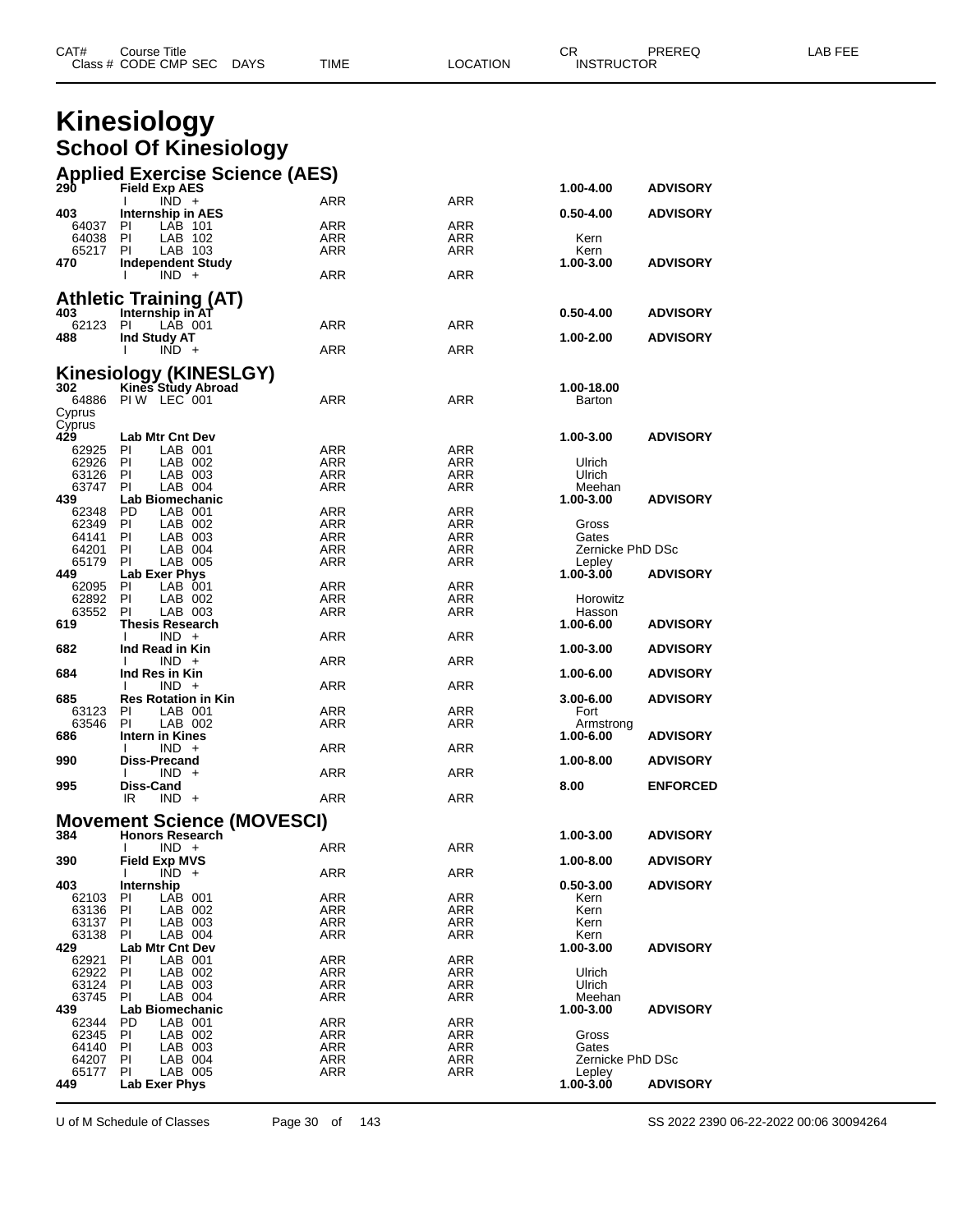| CAT#           | <b>Course Title</b>                      |                          |                   | <b>CR</b>                          | PREREQ          | <b>LAB FEE</b> |
|----------------|------------------------------------------|--------------------------|-------------------|------------------------------------|-----------------|----------------|
|                | Class # CODE CMP SEC DAYS                | <b>TIME</b>              | <b>LOCATION</b>   | <b>INSTRUCTOR</b>                  |                 |                |
| 62090 PI       | LAB 001                                  | ARR                      | ARR               |                                    |                 |                |
| 62891          | LAB 002<br>PI                            | <b>ARR</b>               | ARR               | Horowitz                           |                 |                |
| 63549          | LAB 003<br><b>PI</b>                     | <b>ARR</b>               | <b>ARR</b>        | Hasson                             |                 |                |
| 464            | <b>Clin Rot IONM I</b>                   |                          |                   | 1.00-4.00                          | <b>ENFORCED</b> |                |
| 466            | $IND +$<br>IR<br><b>Clin Rot IONM II</b> | <b>ARR</b>               | <b>ARR</b>        | 1.00-6.00                          | <b>ENFORCED</b> |                |
|                | $IND +$<br>IR                            | ARR                      | ARR               |                                    |                 |                |
| 488            | <b>Independent Study</b>                 |                          |                   | 1.00-3.00                          | <b>ADVISORY</b> |                |
|                | $IND +$                                  | <b>ARR</b>               | <b>ARR</b>        |                                    |                 |                |
|                |                                          |                          |                   |                                    |                 |                |
|                | <b>Physical Education (PHYSED)</b>       |                          |                   |                                    |                 |                |
| 470            | <b>Independent Study</b>                 |                          |                   | 1.00-3.00                          | <b>ADVISORY</b> |                |
|                | $IND +$                                  | <b>ARR</b>               | <b>ARR</b>        |                                    |                 |                |
|                | <b>Sport Management (SM)</b>             |                          |                   |                                    |                 |                |
| 280            | <b>Research Opport</b>                   |                          |                   | 1.00-4.00                          | <b>ADVISORY</b> |                |
|                | $IND +$                                  | <b>ARR</b>               | <b>ARR</b>        |                                    |                 |                |
| 290            | <b>Field Exp SM</b>                      |                          |                   | 1.00-4.00                          | <b>ADVISORY</b> |                |
|                | $IND +$                                  | <b>ARR</b>               | <b>ARR</b>        |                                    |                 |                |
| 390            | <b>Field Experience</b>                  |                          |                   | $0.50 - 4.00$                      | <b>ADVISORY</b> |                |
|                | $IND +$                                  | <b>ARR</b>               | <b>ARR</b>        |                                    |                 |                |
| 402            | <b>Teach Expernce SM</b>                 |                          |                   | 1.00-2.00                          | <b>ADVISORY</b> |                |
|                | $IND +$                                  | <b>ARR</b>               | ARR               |                                    |                 |                |
| 403            | Internship in SM                         |                          |                   | $0.50 - 3.00$                      | <b>ADVISORY</b> |                |
| 61925          | LAB 001<br>PI                            | ARR                      | ARR               | Donahue, Phelan                    |                 |                |
| 63107<br>63108 | LAB 002<br>PI<br>LAB 003<br>PI           | <b>ARR</b><br><b>ARR</b> | ARR<br><b>ARR</b> | Donahue, Phelan<br>Donahue, Phelan |                 |                |
| 63109          | LAB 004<br>PI                            | ARR                      | ARR               | Donahue, Phelan                    |                 |                |
| 63752          | LAB 005<br>PI.                           | <b>ARR</b>               | <b>ARR</b>        | Donahue, Phelan                    |                 |                |
| 470            | <b>Independent Study</b>                 |                          |                   | 1.00-3.00                          | <b>ADVISORY</b> |                |
|                | $IND +$                                  | ARR                      | ARR               |                                    |                 |                |
| 519            | <b>Spt Mgmt in Depth</b>                 |                          |                   | 2.00                               | <b>ADVISORY</b> |                |
|                | $IND +$                                  | <b>ARR</b>               | <b>ARR</b>        |                                    |                 |                |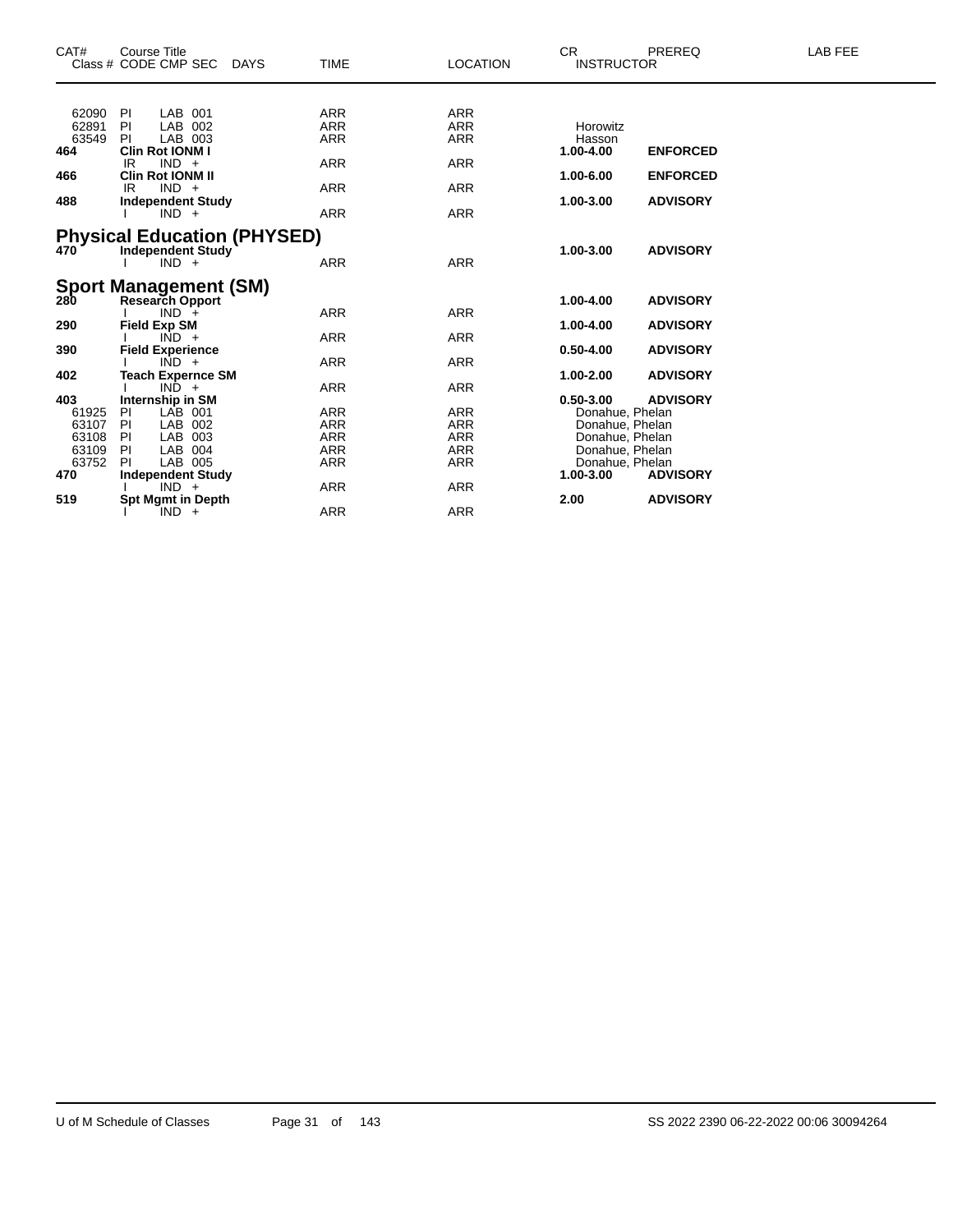# **LSA Residential College College of L S A Residential College Core Courses (RCCORE)**

|     | NOTE - ONLY RESIDENTIAL COLLEGE STUDENTS ARE ELIGIBLE TO ELECT R C INDEPENDENT STUDIES AND STUDY |            |            |               |                 | OFF CAMPUS. |
|-----|--------------------------------------------------------------------------------------------------|------------|------------|---------------|-----------------|-------------|
| 205 | <b>Independent Study</b>                                                                         |            |            | 1.00-8.00     | <b>ADVISORY</b> |             |
|     | $IND +$                                                                                          | <b>ARR</b> | <b>ARR</b> |               |                 |             |
| 209 | <b>Study Off-Campus</b>                                                                          |            |            | 1.00-4.00     | <b>ADVISORY</b> |             |
|     | $IND +$                                                                                          | <b>ARR</b> | <b>ARR</b> |               |                 |             |
| 305 | <b>Independent Study</b>                                                                         |            |            | $1.00 - 8.00$ | <b>ADVISORY</b> |             |
|     | $IND +$<br>IR                                                                                    | <b>ARR</b> | <b>ARR</b> |               |                 |             |
| 309 | <b>Study Off-Campus</b>                                                                          |            |            | 1.00-16.00    | <b>ADVISORY</b> |             |
|     | $IND +$<br>IR                                                                                    | <b>ARR</b> | <b>ARR</b> |               |                 |             |
| 405 | <b>Independent Study</b>                                                                         |            |            | $1.00 - 8.00$ | <b>ADVISORY</b> |             |
|     | $IND +$<br>IR                                                                                    | <b>ARR</b> | <b>ARR</b> |               |                 |             |
| 409 | <b>Study Off-Campus</b>                                                                          |            |            | 1.00-16.00    | <b>ADVISORY</b> |             |
|     | $IND +$<br>IR                                                                                    | <b>ARR</b> | <b>ARR</b> |               |                 |             |
| 410 | <b>Senior Project</b>                                                                            |            |            | 1.00-8.00     |                 |             |
|     | $IND +$<br>IR                                                                                    | <b>ARR</b> | <b>ARR</b> |               |                 |             |
| 490 | <b>Honors Thesis</b>                                                                             |            |            | $1.00 - 4.00$ |                 |             |
|     | $IND +$<br>IR                                                                                    | <b>ARR</b> | <b>ARR</b> |               |                 |             |
|     |                                                                                                  |            |            |               |                 |             |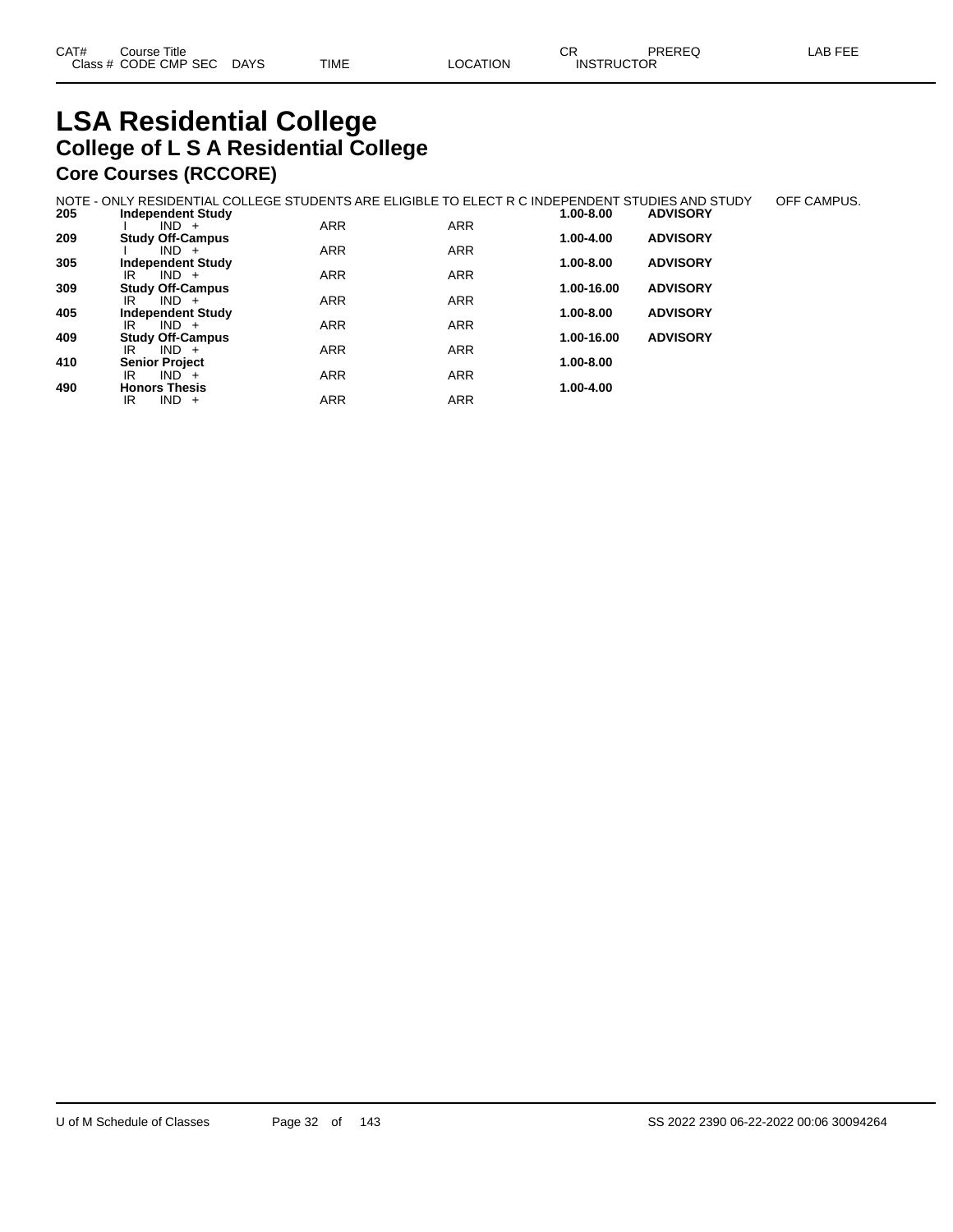| CAT#                         | Course Title<br>Class # CODE CMP SEC DAYS              | <b>TIME</b> | <b>LOCATION</b> | <b>CR</b><br><b>INSTRUCTOR</b> | PREREQ                    | LAB FEE |
|------------------------------|--------------------------------------------------------|-------------|-----------------|--------------------------------|---------------------------|---------|
| Law                          |                                                        |             |                 |                                |                           |         |
|                              | <b>Law School</b>                                      |             |                 |                                |                           |         |
| Law (LAW)<br>900             | Research<br>$IND +$<br>IR                              | <b>ARR</b>  | <b>ARR</b>      | 1.00                           | <b>ENFORCED</b>           |         |
| 22, 29, 45<br>942            | <b>Law Practicum Research</b><br>$IND +$<br>DR.        | <b>ARR</b>  | <b>ARR</b>      | 1.00                           | <b>ENFORCED</b>           |         |
| 30, 31, 45<br>980            | <b>Advanced Clinical Law</b><br>$IND +$<br>DR.         | <b>ARR</b>  | <b>ARR</b>      | 1.00                           | <b>ADVISORY, ENFORCED</b> |         |
| 2, 22, 32, 36, 45, 91<br>992 | <b>Research: Special Projects</b><br>IND.<br>IR<br>$+$ | <b>ARR</b>  | <b>ARR</b>      | 1.00                           | <b>ENFORCED</b>           |         |

22, 29, 45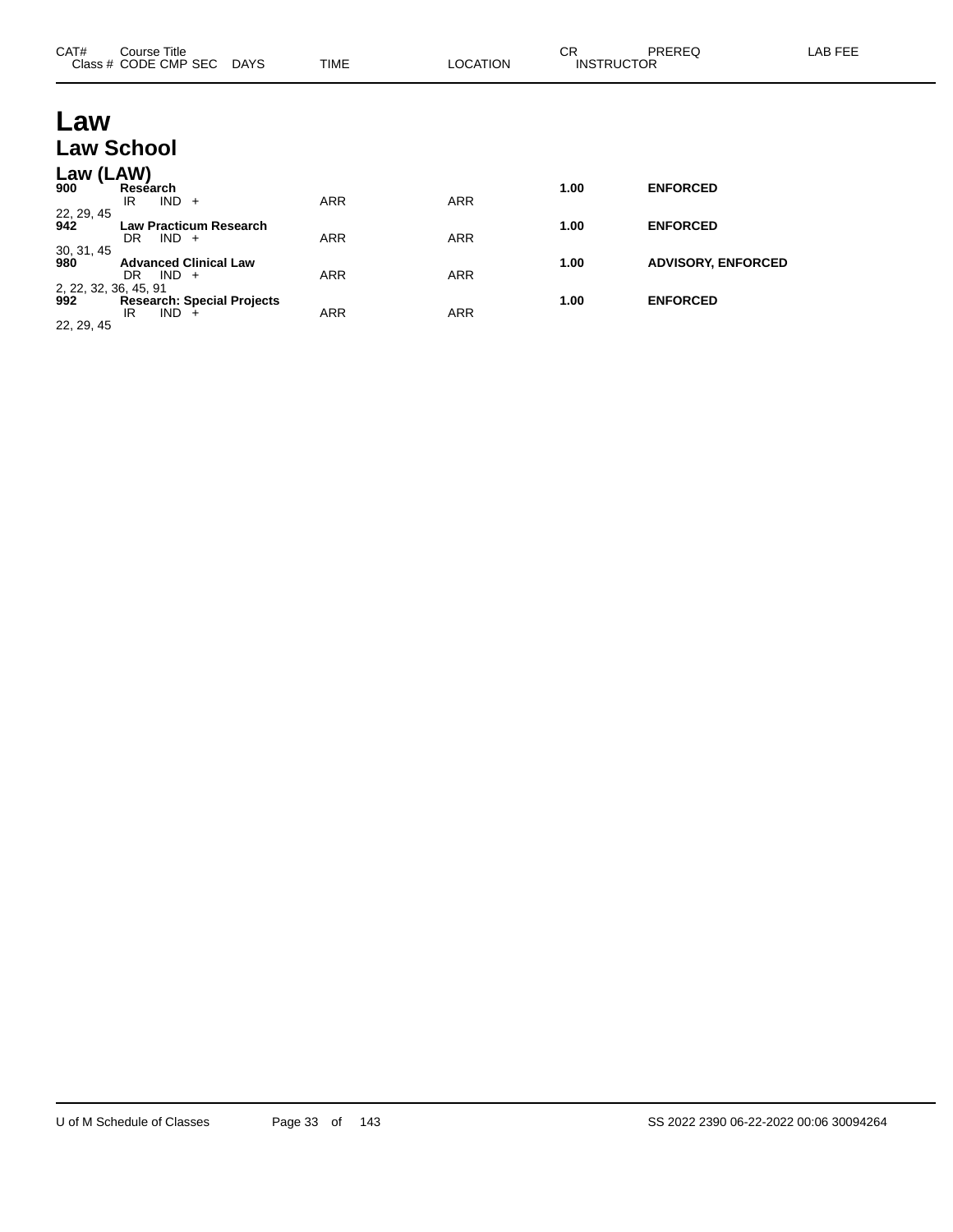| CAT# | Title<br>Course      |      |      |          | Ωn<br>◡∩          | PREREQ | . EEF<br>AR. |
|------|----------------------|------|------|----------|-------------------|--------|--------------|
|      | Class # CODE CMP SEC | DAYS | TIME | LOCATION | <b>INSTRUCTOR</b> |        |              |

## **Literature, Sci, and the Arts Department of American Culture**

#### **Arab and Muslim American Studies (AMAS)**

| 390 | <b>AMAS Internship</b><br>$IND +$<br>F                    | 10-2PM     | <b>ARR</b> | 3.00      |                 |
|-----|-----------------------------------------------------------|------------|------------|-----------|-----------------|
|     | <b>American Culture (AMCULT)</b><br>383 Hon Read & Thesis |            |            |           |                 |
|     |                                                           |            |            | 3.00      | <b>ADVISORY</b> |
|     | $IND +$<br>IR                                             | <b>ARR</b> | <b>ARR</b> |           |                 |
| 388 | <b>Field Study</b>                                        |            |            | 1.00-4.00 | <b>ADVISORY</b> |
| 389 | $IND +$<br><b>Reading Amer Cult</b>                       | <b>ARR</b> | <b>ARR</b> | 1.00-4.00 |                 |
|     | $IND +$                                                   | <b>ARR</b> | <b>ARR</b> |           |                 |
| 489 | <b>Senior Essay</b>                                       |            |            | 3.00      | <b>ADVISORY</b> |
|     | $IND +$                                                   | <b>ARR</b> | <b>ARR</b> |           |                 |
| 493 | <b>Honors Read&amp;Thesis</b>                             |            |            | 1.00-3.00 | <b>ADVISORY</b> |
|     | $IND +$<br>IR                                             | <b>ARR</b> | <b>ARR</b> |           |                 |
| 899 | <b>Special Research</b>                                   |            |            | 1.00-6.00 | <b>ADVISORY</b> |
|     | $IND +$                                                   | <b>ARR</b> | <b>ARR</b> |           |                 |
| 990 | <b>Diss-Precand</b><br>$IND +$<br>IR                      | <b>ARR</b> | <b>ARR</b> | 1.00-8.00 | <b>ADVISORY</b> |
| 995 | <b>Diss-Cand</b>                                          |            |            | 8.00      | <b>ENFORCED</b> |
|     | $IND +$<br>IR                                             | <b>ARR</b> | <b>ARR</b> |           |                 |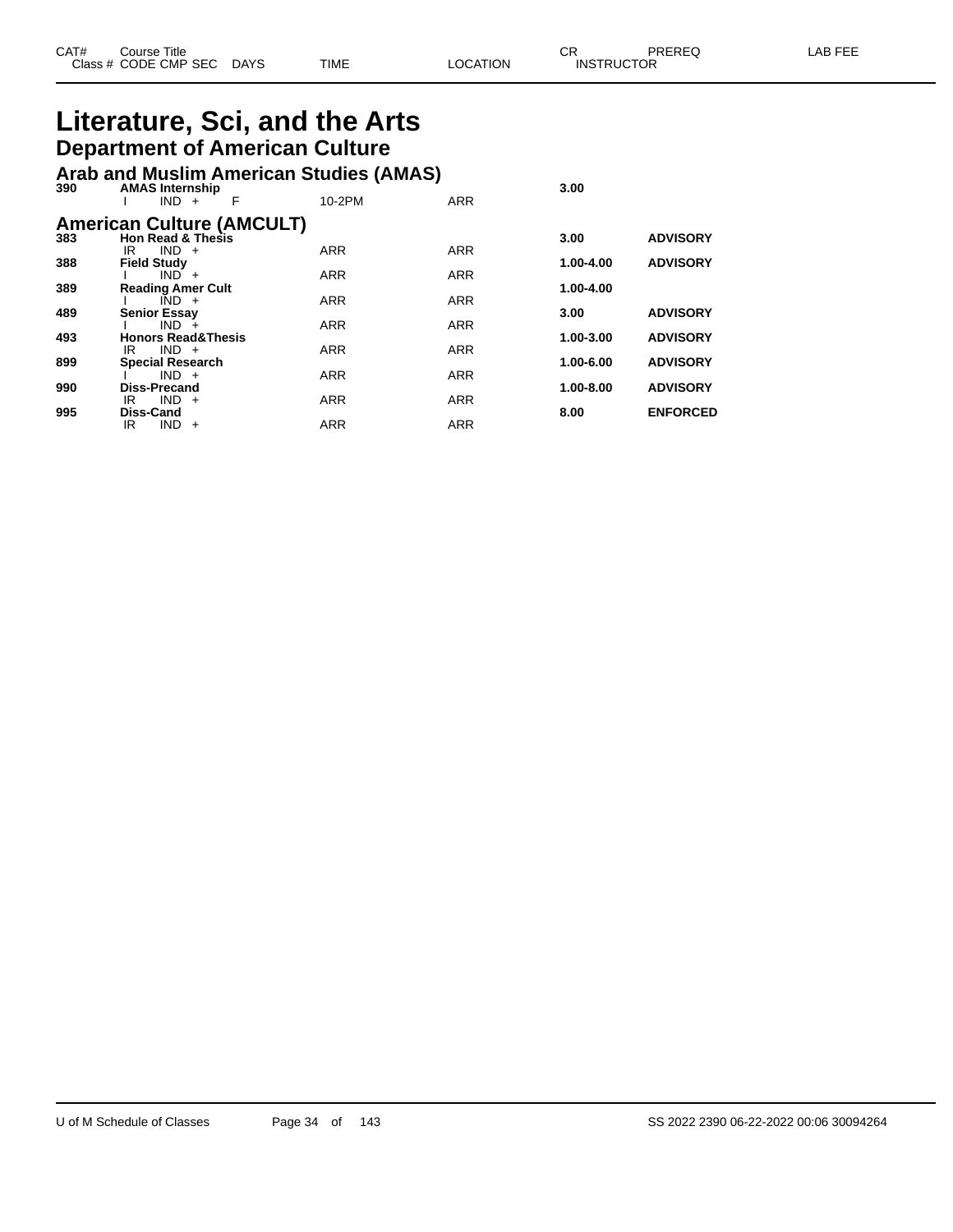|     | Class # CODE CMP SEC DAYS                                            | TIME       | LOCATION   | <b>INSTRUCTOR</b> |                 |  |
|-----|----------------------------------------------------------------------|------------|------------|-------------------|-----------------|--|
|     | <b>Anthropology Department</b>                                       |            |            |                   |                 |  |
|     |                                                                      |            |            |                   |                 |  |
| 499 | <b>Anthropological Archaeology (ANTHRARC)</b><br>Ug Reading&Research |            |            | 1.00-3.00         |                 |  |
|     | $IND^-$ +                                                            | <b>ARR</b> | <b>ARR</b> |                   |                 |  |
| 958 | <b>Anthro Research</b><br>$IND +$                                    |            |            | 1.00-3.00         | <b>ADVISORY</b> |  |
| 959 | <b>Literature Survey</b>                                             | <b>ARR</b> | <b>ARR</b> | 1.00-3.00         | <b>ADVISORY</b> |  |
|     | $IND +$                                                              | <b>ARR</b> | <b>ARR</b> |                   |                 |  |
| 990 | Diss-Precand<br>$IND +$                                              | <b>ARR</b> | <b>ARR</b> | 1.00-8.00         | <b>ADVISORY</b> |  |
| 995 | Diss-Cand                                                            |            |            | 8.00              | <b>ENFORCED</b> |  |
|     | $IND +$<br>R                                                         | <b>ARR</b> | <b>ARR</b> |                   |                 |  |
|     | Anthropology, Biological (ANTHRBIO)                                  |            |            |                   |                 |  |
| 962 | Anthropological Res                                                  |            |            | 1.00-3.00         | <b>ADVISORY</b> |  |
|     | $IND +$                                                              | <b>ARR</b> | <b>ARR</b> |                   |                 |  |
| 963 | <b>Survey Lit-Topics</b><br>$IND +$                                  | <b>ARR</b> | <b>ARR</b> | 1.00-3.00         | <b>ADVISORY</b> |  |
| 990 | Diss-Precand                                                         |            |            | 1.00-8.00         | <b>ADVISORY</b> |  |
|     | $IND +$                                                              | <b>ARR</b> | <b>ARR</b> |                   |                 |  |
| 995 | Diss-Cand<br>$IND +$<br>IR.                                          | <b>ARR</b> | <b>ARR</b> | 8.00              | <b>ENFORCED</b> |  |
|     |                                                                      |            |            |                   |                 |  |
|     | Anthropology, Cultural (ANTHRCUL)                                    |            |            |                   |                 |  |
| 499 | Ug Reading & Res<br>$IND +$                                          | <b>ARR</b> | <b>ARR</b> | 1.00-3.00         |                 |  |
| 958 | <b>Anthropological Res</b>                                           |            |            | 1.00-3.00         | <b>ADVISORY</b> |  |
|     | $IND +$                                                              | <b>ARR</b> | <b>ARR</b> |                   |                 |  |
| 959 | <b>Survey Literature</b><br>$IND +$                                  | <b>ARR</b> | <b>ARR</b> | 1.00-3.00         | <b>ADVISORY</b> |  |
| 990 | <b>Diss-Precand</b>                                                  |            |            | 1.00-8.00         | <b>ADVISORY</b> |  |
|     | $IND +$                                                              | <b>ARR</b> | <b>ARR</b> |                   |                 |  |

CAT# Course Title Case CR PREREQ LAB FEE

I IND + ARR ARR ARR

IR IND + ARR ARR ARR

**995 Diss-Cand 8.00 ENFORCED**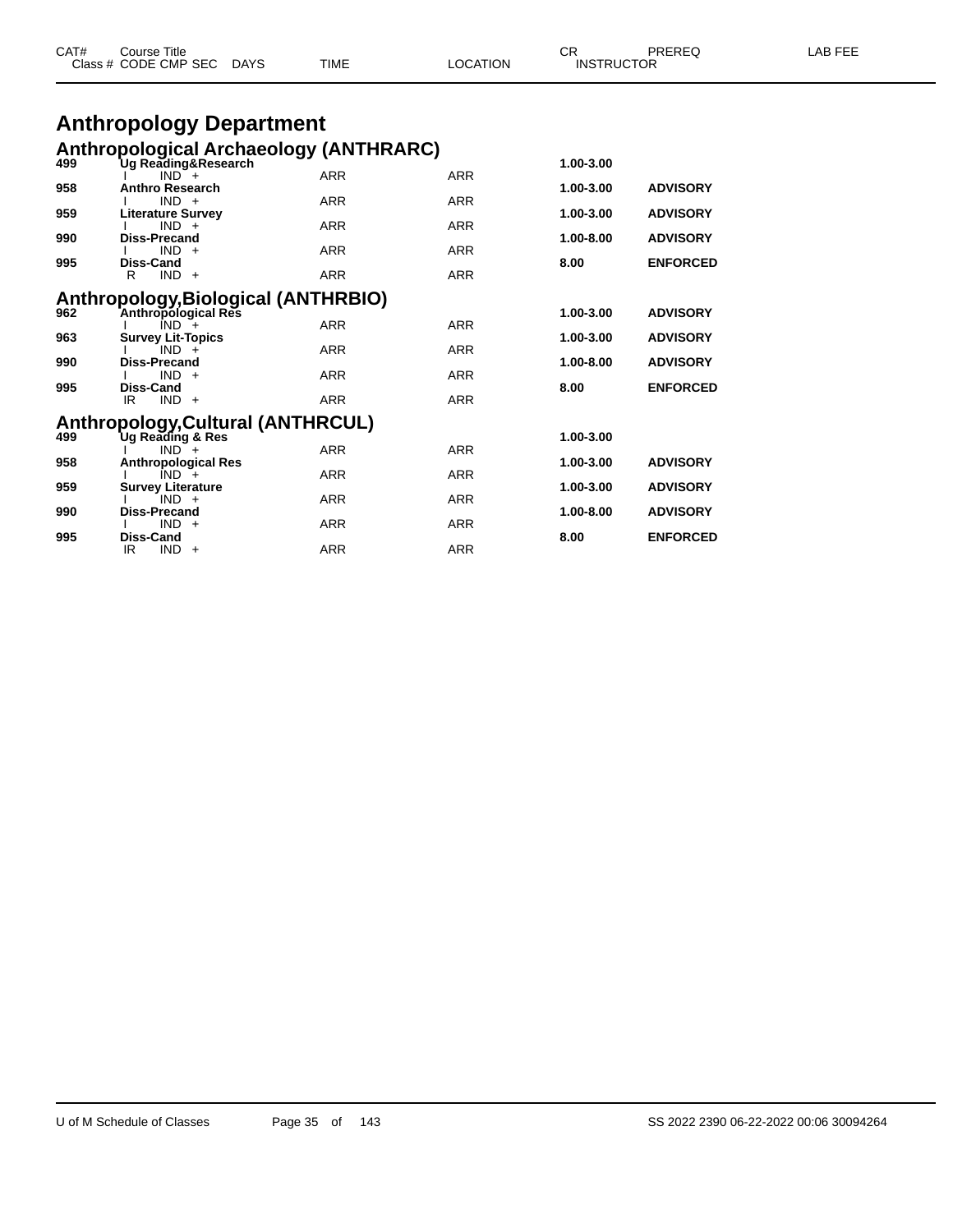| CAT#                                                 | Course Title<br>Class # CODE CMP SEC DAYS |  | <b>TIME</b> | <b>LOCATION</b> | СR<br><b>INSTRUCTOR</b> | PREREQ          | LAB FEE |  |  |
|------------------------------------------------------|-------------------------------------------|--|-------------|-----------------|-------------------------|-----------------|---------|--|--|
|                                                      | <b>Applied Physics Program</b>            |  |             |                 |                         |                 |         |  |  |
| <b>Applied Physics (APPPHYS)</b><br>715 Ind Research |                                           |  |             |                 |                         |                 |         |  |  |
|                                                      | $IND +$                                   |  | <b>ARR</b>  | <b>ARR</b>      | 1.00-5.00               | <b>ADVISORY</b> |         |  |  |
| 990                                                  | <b>Diss-Precand</b>                       |  |             |                 | 1.00-8.00               | <b>ADVISORY</b> |         |  |  |
|                                                      | $IND +$                                   |  | ARR         | <b>ARR</b>      |                         |                 |         |  |  |

**995 Diss-Cand 8.00 ENFORCED**

IR IND + ARR ARR ARR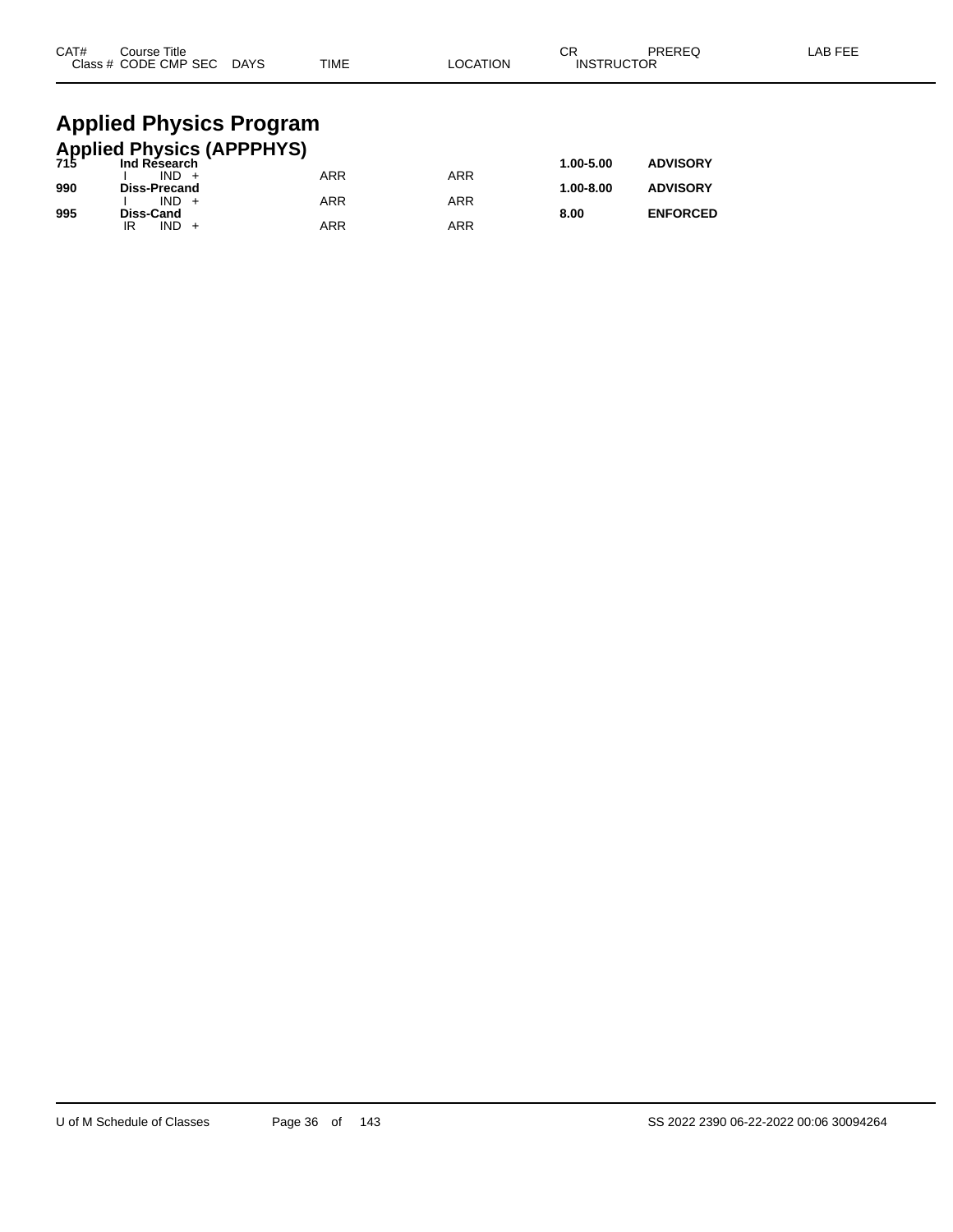| CAT# | Course Title<br>Class # CODE CMP SEC DAYS                                               | <b>TIME</b>                         | <b>LOCATION</b> | CR<br><b>INSTRUCTOR</b> | PREREQ                             | LAB FEE |
|------|-----------------------------------------------------------------------------------------|-------------------------------------|-----------------|-------------------------|------------------------------------|---------|
|      |                                                                                         | <b>Asian Languages And Cultures</b> |                 |                         |                                    |         |
| 995  | <b>Asian Studies (ASIAN)</b><br>495 <b>Honors Thesis</b><br>$IND +$<br><b>Diss-Cand</b> | <b>ARR</b>                          | <b>ARR</b>      | 1.00-3.00<br>8.00       | <b>ADVISORY</b><br><b>ENFORCED</b> |         |
|      | $IND +$<br>DR.                                                                          | <b>ARR</b>                          | <b>ARR</b>      |                         |                                    |         |
| 701  | <b>Chinese (CHIN)</b><br><b>Masters Essay</b><br>$IND +$                                | <b>ARR</b>                          | <b>ARR</b>      | 1.00-3.00               | <b>ADVISORY</b>                    |         |
|      | Japanese (JAPANESE)<br>601 Masters Essav<br><b>Masters Essay</b><br>$IND +$             | <b>ARR</b>                          | <b>ARR</b>      | 1.00-3.00               | <b>ADVISORY</b>                    |         |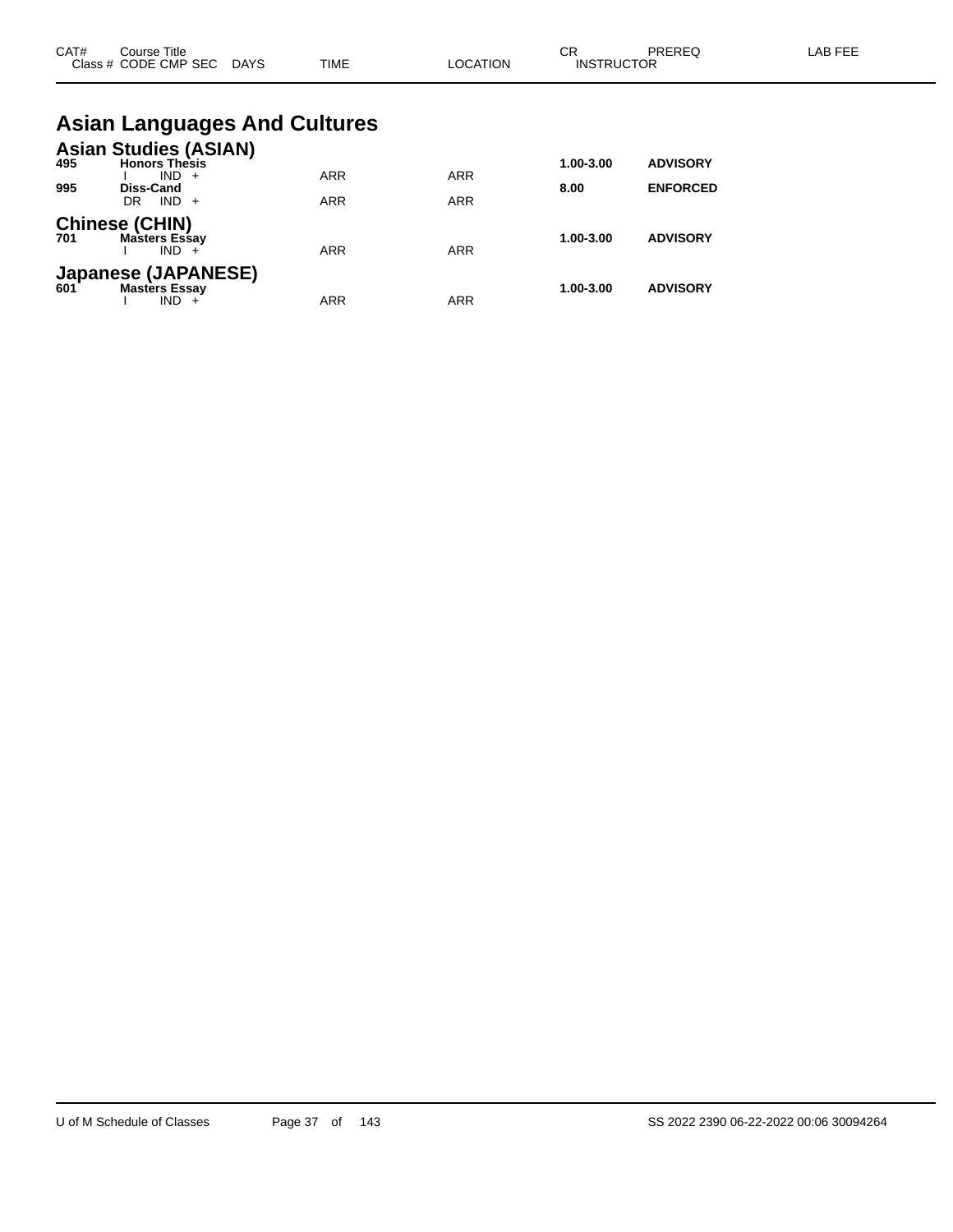| CAT# | Course Title<br>Class # CODE CMP SEC DAYS | <b>TIME</b> | LOCATION   | CR.<br><b>INSTRUCTOR</b> | <b>PREREQ</b>   | LAB FEE |
|------|-------------------------------------------|-------------|------------|--------------------------|-----------------|---------|
|      | <b>Astronomy Department</b>               |             |            |                          |                 |         |
|      | <b>Astronomy (ASTRO)</b>                  |             |            |                          |                 |         |
| 389  | Indi Studies Astro                        |             |            | 1.00-3.00                |                 |         |
| 399  | $IND +$<br>Intro-Research                 | <b>ARR</b>  | <b>ARR</b> | 1.00-3.00                |                 |         |
|      | $IND +$                                   | ARR         | <b>ARR</b> |                          |                 |         |
| 699  | <b>Special Problems</b>                   |             |            | 1.00-8.00                | <b>ADVISORY</b> |         |
|      | $IND +$                                   | <b>ARR</b>  | <b>ARR</b> |                          |                 |         |
| 901  | <b>Res-Theoret Astro</b><br>$IND +$       | <b>ARR</b>  | <b>ARR</b> | 1.00-8.00                | <b>ADVISORY</b> |         |
| 902  | <b>Res-Observ Astro</b>                   |             |            | 1.00-8.00                | <b>ADVISORY</b> |         |
|      | $IND +$                                   | <b>ARR</b>  | <b>ARR</b> |                          |                 |         |
| 990  | Diss-Precand<br>$IND +$                   | <b>ARR</b>  | <b>ARR</b> | 1.00-8.00                | <b>ADVISORY</b> |         |
| 995  | Diss-Cand                                 |             |            | 8.00                     | <b>ENFORCED</b> |         |
|      | $IND +$<br>IR.                            | <b>ARR</b>  | <b>ARR</b> |                          |                 |         |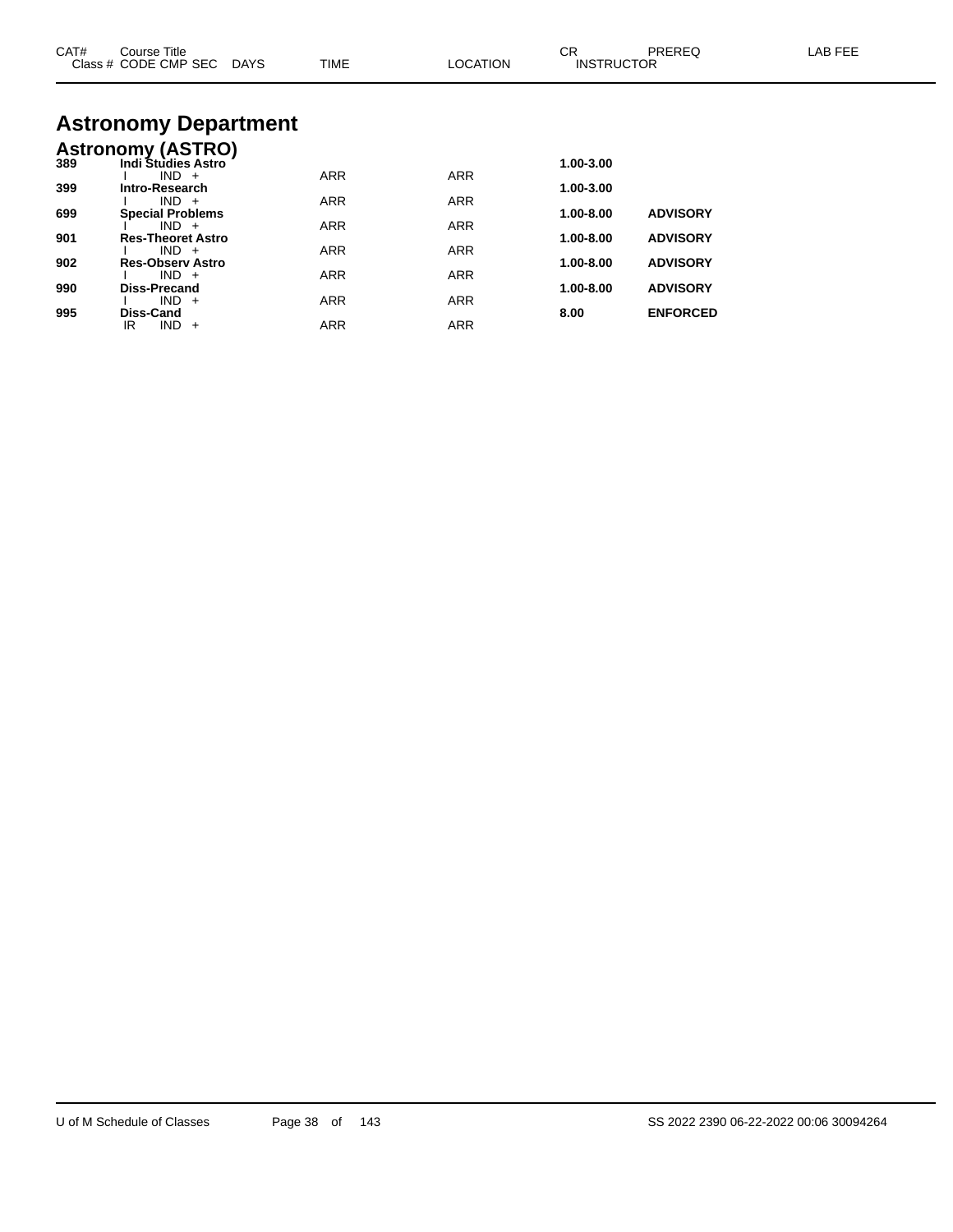| CAT#<br>Title<br>`ourse                                |                              |      |            | CR  | <b>DDEDEC</b> | ΑP |
|--------------------------------------------------------|------------------------------|------|------------|-----|---------------|----|
| ODE<br><b>CMP SEC</b><br>5E (<br>$\sim$ $\sim$<br>$ -$ | <b>DAYS</b><br>$\sim$ $\sim$ | TIME | TION<br>ΩC | ıN۶ | או<br>.       |    |
|                                                        |                              |      |            |     |               |    |

#### **Biology Department**

| <b>Biology (BIOLOGY)</b><br>Undergrad Tutorial<br>200 |            |     | 2.00 | <b>ADVISORY</b> |
|-------------------------------------------------------|------------|-----|------|-----------------|
| IND -                                                 | <b>ARR</b> | ARR |      |                 |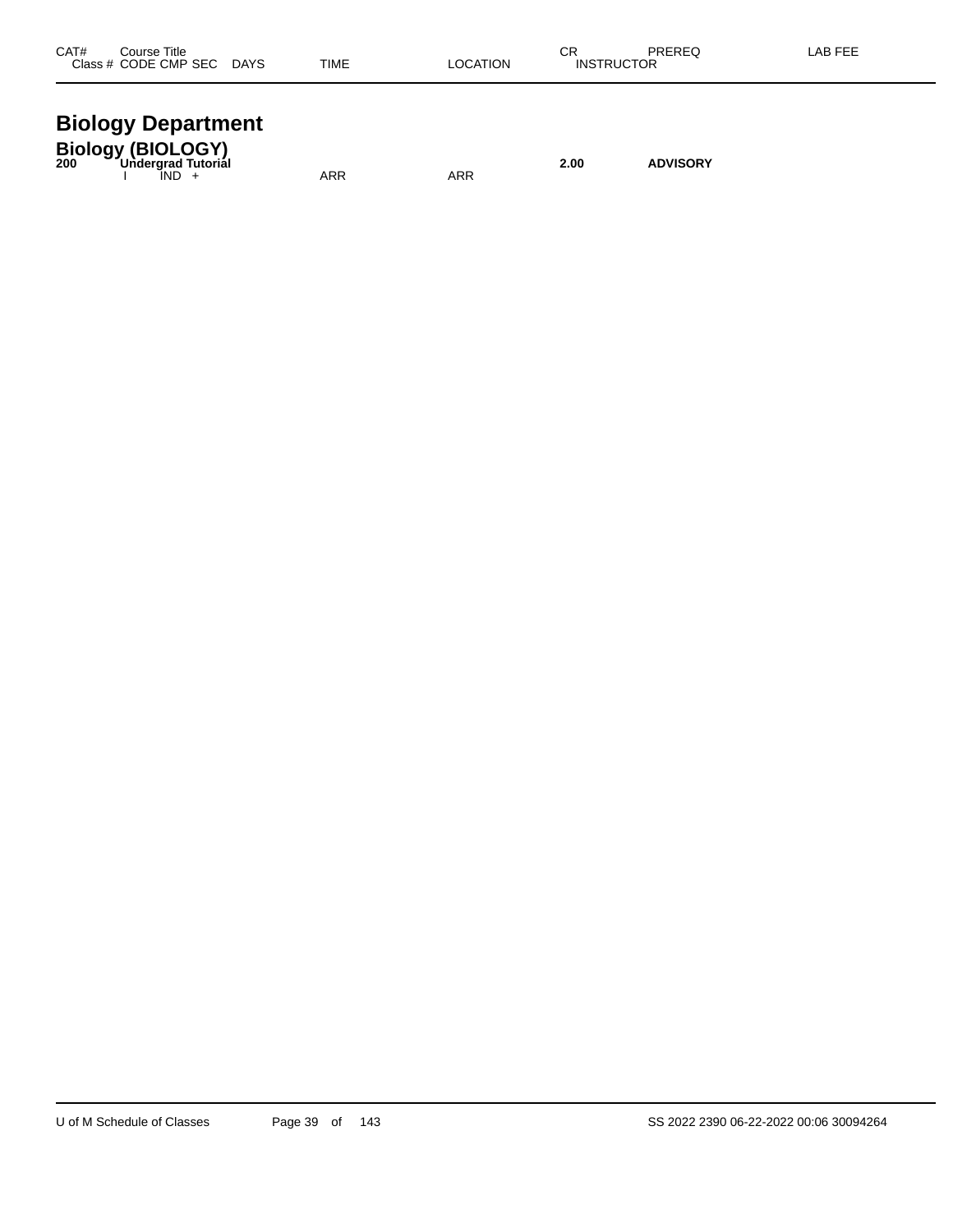| CAT#<br>Course Title |      |             |                 | ⌒冖<br>◡ | PREREQ            | LAB FEE |
|----------------------|------|-------------|-----------------|---------|-------------------|---------|
| Class # CODE CMP SEC | DAYS | <b>TIME</b> | <b>LOCATION</b> |         | <b>INSTRUCTOR</b> |         |

#### **Biophysics Research Division**

|     | <b>Biophysics (BIOPHYS)</b> |     |     |           |                 |
|-----|-----------------------------|-----|-----|-----------|-----------------|
| 399 | <b>Research Biophysics</b>  |     |     | 1.00-4.00 |                 |
|     | IND.                        | ARR | ARR |           |                 |
| 995 | Diss-Cand                   |     |     | 8.00      | <b>ENFORCED</b> |
|     | IND                         | ARR | ARR |           |                 |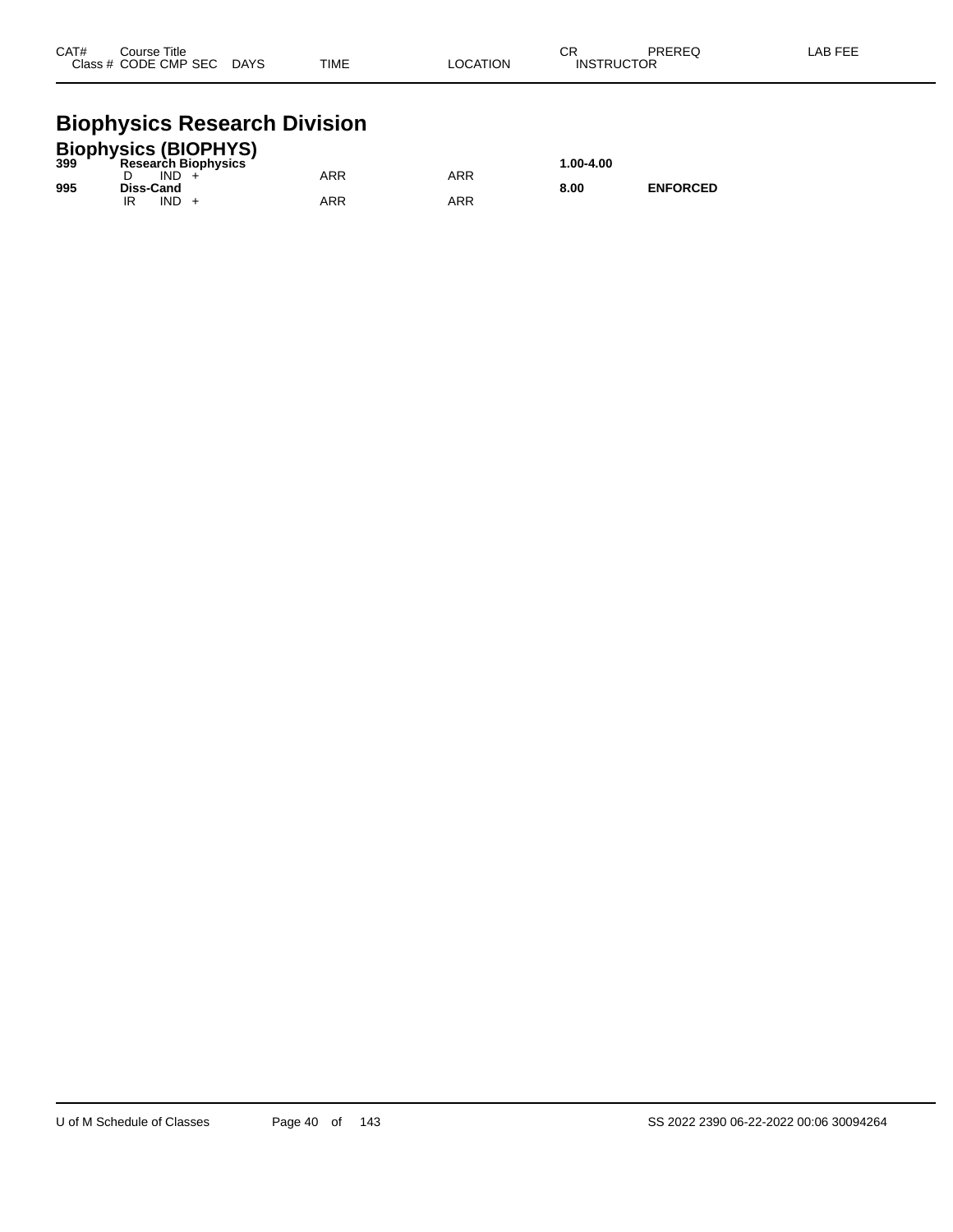| Course Title<br>Class # CODE CMP SEC<br>DAYS | TIME                                                                                                                                                                                                                                                                | <b>LOCATION</b>                                 |                                        |                                                                            | LAB FEE                                                                                                                                                          |
|----------------------------------------------|---------------------------------------------------------------------------------------------------------------------------------------------------------------------------------------------------------------------------------------------------------------------|-------------------------------------------------|----------------------------------------|----------------------------------------------------------------------------|------------------------------------------------------------------------------------------------------------------------------------------------------------------|
| <b>Chemistry Department</b>                  |                                                                                                                                                                                                                                                                     |                                                 |                                        |                                                                            |                                                                                                                                                                  |
|                                              |                                                                                                                                                                                                                                                                     |                                                 |                                        |                                                                            |                                                                                                                                                                  |
| Ind Study Biochem                            |                                                                                                                                                                                                                                                                     |                                                 | 1.00                                   | <b>ADVISORY</b>                                                            |                                                                                                                                                                  |
|                                              |                                                                                                                                                                                                                                                                     |                                                 |                                        |                                                                            |                                                                                                                                                                  |
| $IND +$                                      | ARR                                                                                                                                                                                                                                                                 | ARR                                             |                                        |                                                                            |                                                                                                                                                                  |
| <b>Ugrad Res Biochem</b>                     |                                                                                                                                                                                                                                                                     |                                                 | 1.00-4.00                              | <b>ADVISORY</b>                                                            |                                                                                                                                                                  |
|                                              |                                                                                                                                                                                                                                                                     |                                                 |                                        |                                                                            |                                                                                                                                                                  |
| $IND +$                                      | ARR                                                                                                                                                                                                                                                                 | ARR                                             |                                        |                                                                            |                                                                                                                                                                  |
| <b>Ugrad Thesis Biochm</b>                   |                                                                                                                                                                                                                                                                     |                                                 | 1.00                                   | <b>ADVISORY</b>                                                            |                                                                                                                                                                  |
|                                              |                                                                                                                                                                                                                                                                     |                                                 |                                        |                                                                            |                                                                                                                                                                  |
| $IND +$                                      | <b>ARR</b>                                                                                                                                                                                                                                                          | ARR                                             |                                        |                                                                            |                                                                                                                                                                  |
|                                              |                                                                                                                                                                                                                                                                     |                                                 |                                        |                                                                            |                                                                                                                                                                  |
|                                              |                                                                                                                                                                                                                                                                     |                                                 |                                        |                                                                            |                                                                                                                                                                  |
| $IND +$                                      | <b>ARR</b>                                                                                                                                                                                                                                                          | <b>ARR</b>                                      |                                        |                                                                            |                                                                                                                                                                  |
|                                              |                                                                                                                                                                                                                                                                     |                                                 |                                        |                                                                            |                                                                                                                                                                  |
|                                              |                                                                                                                                                                                                                                                                     |                                                 |                                        |                                                                            |                                                                                                                                                                  |
| $IND +$<br>DR                                | ARR                                                                                                                                                                                                                                                                 | <b>ARR</b>                                      |                                        |                                                                            |                                                                                                                                                                  |
|                                              | <b>Chemistry (CHEM)</b><br>$IND +$<br>Ind Study Chem<br>$IND +$<br><b>Ugrad Res Chem</b><br>$IND +$<br><b>Ugrad Thesis Chem</b><br><b>Analytical Seminar</b><br>PI<br><b>SEM 100</b><br>W<br><b>Research in Chem</b><br><b>Diss-Precand</b><br>$IND +$<br>Diss-Cand | <b>ARR</b><br>ARR<br>ARR<br>4-5PM<br><b>ARR</b> | ARR<br>ARR<br>ARR<br><b>ARR</b><br>ARR | CR.<br>1.00<br>1.00-4.00<br>1.00<br>1.00<br>1.00-8.00<br>1.00-8.00<br>8.00 | PREREQ<br><b>INSTRUCTOR</b><br><b>ADVISORY</b><br><b>ADVISORY</b><br><b>ADVISORY</b><br><b>ADVISORY</b><br><b>ADVISORY</b><br><b>ADVISORY</b><br><b>ENFORCED</b> |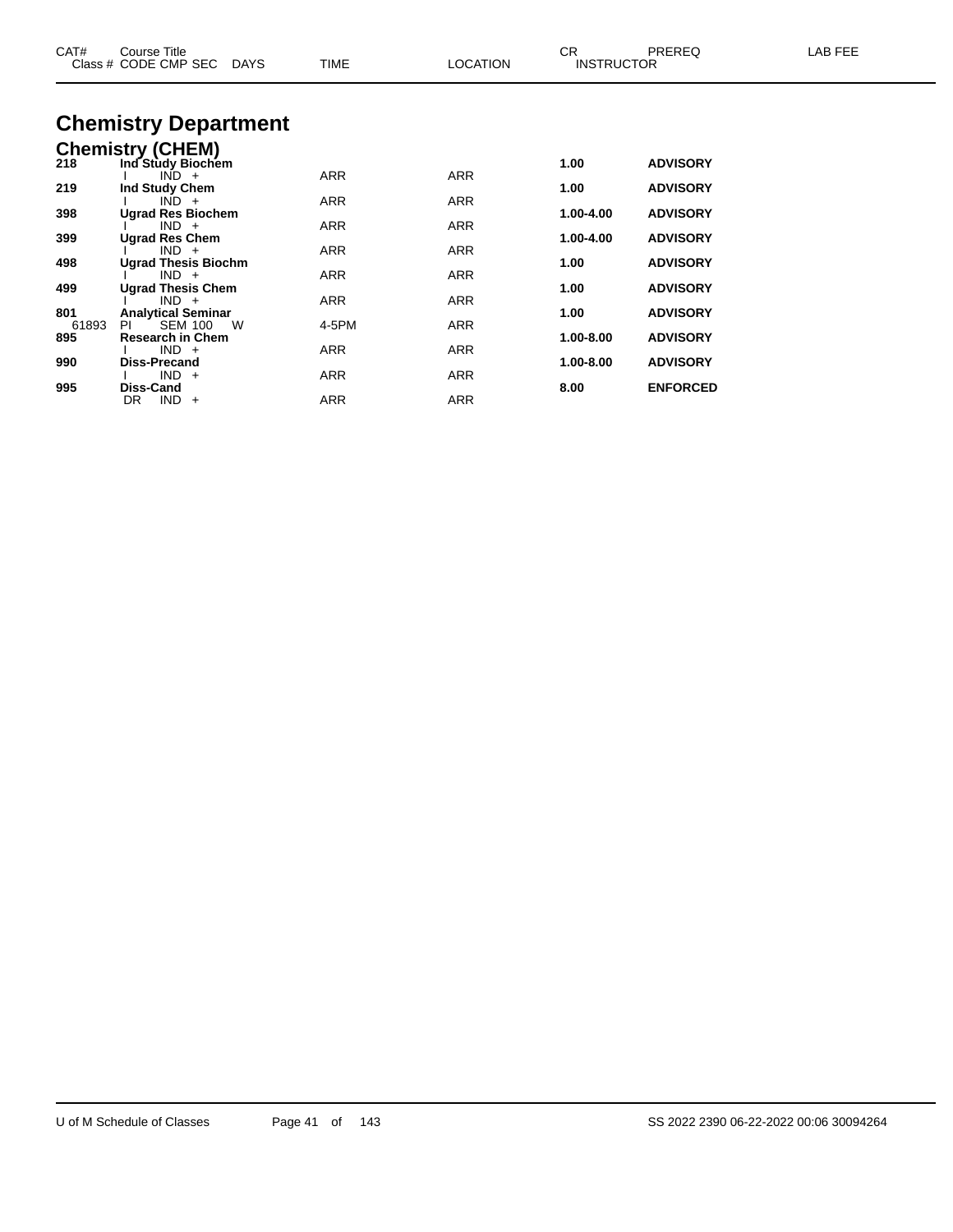| CAT# | <b>Course Title</b><br>Class # CODE CMP SEC<br><b>DAYS</b> | <b>TIME</b> | <b>LOCATION</b> | CR.<br><b>INSTRUCTOR</b> | PREREQ          | LAB FEE |
|------|------------------------------------------------------------|-------------|-----------------|--------------------------|-----------------|---------|
|      | <b>Classical Studies Department</b>                        |             |                 |                          |                 |         |
|      | <b>Classical Archaeology (CLARCH)</b>                      |             |                 |                          |                 |         |
| 497  | <b>Prac Field Arch</b><br>$IND +$                          | ARR         | <b>ARR</b>      | 1.00-3.00                | <b>ADVISORY</b> |         |
| 499  | <b>Supervised Reading</b>                                  |             |                 | 1.00-3.00                |                 |         |
| 599  | $IND +$<br><b>Supervised Study</b>                         | ARR         | <b>ARR</b>      | 1.00-4.00                | <b>ADVISORY</b> |         |
| 990  | $IND +$<br><b>Diss-Precand</b>                             | ARR         | <b>ARR</b>      | 1.00-8.00                | <b>ADVISORY</b> |         |
|      | $IND +$                                                    | ARR         | <b>ARR</b>      |                          |                 |         |
| 995  | Diss-Cand<br>IR<br>$IND +$                                 | ARR         | <b>ARR</b>      | 8.00                     | <b>ENFORCED</b> |         |
|      |                                                            |             |                 |                          |                 |         |
| 990  | <b>Classical Linguistics (CLLING)</b><br>Diss-Precand      |             |                 | 1.00-8.00                | <b>ADVISORY</b> |         |
| 995  | $IND +$<br><b>Diss-Cand</b>                                | <b>ARR</b>  | <b>ARR</b>      | 8.00                     | <b>ENFORCED</b> |         |
|      | IR.<br>$IND +$                                             | <b>ARR</b>  | <b>ARR</b>      |                          |                 |         |
|      | Greek (GREEK)                                              |             |                 |                          |                 |         |
| 990  | <b>Diss-Precand</b><br>$IND +$                             | <b>ARR</b>  | <b>ARR</b>      | 1.00-8.00                | <b>ADVISORY</b> |         |
| 995  | Diss-Cand                                                  |             |                 | 8.00                     | <b>ENFORCED</b> |         |
|      | IR.<br>$IND +$                                             | <b>ARR</b>  | <b>ARR</b>      |                          |                 |         |
|      | Modern Greek (GREEKMOD)                                    |             |                 |                          |                 |         |
| 599  | <b>Directed Reading</b><br>$IND +$<br>S                    | <b>ARR</b>  | <b>ARR</b>      | 1.00-4.00                | <b>ADVISORY</b> |         |
|      | Latin (LATIN)                                              |             |                 |                          |                 |         |
| 499  | <b>Supervised Reading</b>                                  |             |                 | 1.00-4.00                |                 |         |
| 599  | $IND +$<br><b>Supv Read Lat Lit</b>                        | <b>ARR</b>  | <b>ARR</b>      | 1.00-4.00                |                 |         |
| 990  | $IND +$<br><b>Diss-Precand</b>                             | <b>ARR</b>  | <b>ARR</b>      | 1.00-8.00                | <b>ADVISORY</b> |         |
|      | $IND +$                                                    | ARR         | <b>ARR</b>      |                          |                 |         |
| 995  | <b>Diss-Cand</b><br>IR.<br>$IND +$                         | <b>ARR</b>  | <b>ARR</b>      | 8.00                     | <b>ENFORCED</b> |         |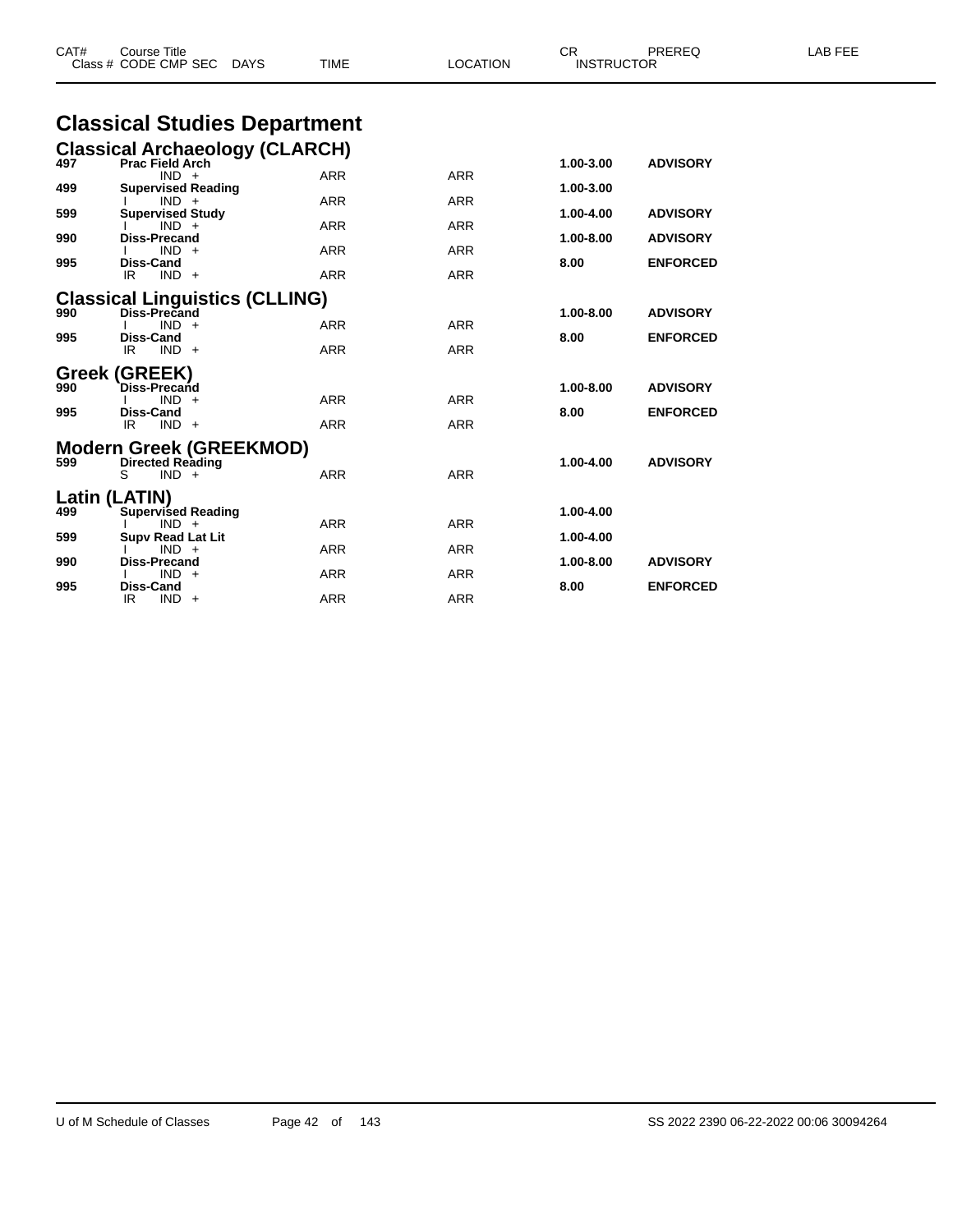| CAT# | Course Title<br>Class # CODE CMP SEC DAYS  | <b>TIME</b> | LOCATION   | СR<br><b>INSTRUCTOR</b> | PREREQ          | LAB FEE |
|------|--------------------------------------------|-------------|------------|-------------------------|-----------------|---------|
|      | <b>Communication and Media</b>             |             |            |                         |                 |         |
|      | <b>Communication Studies (COMM)</b>        |             |            |                         |                 |         |
| 442  | Indep Research<br>$IND +$<br>D.            | <b>ARR</b>  | <b>ARR</b> | 1.00-4.00               |                 |         |
| 799  | <b>Directed Study</b>                      |             |            | 1.00-3.00               | <b>ADVISORY</b> |         |
|      | IND                                        | <b>ARR</b>  | <b>ARR</b> |                         |                 |         |
| 900  | <b>Prelim Exam Prep</b><br>IND -<br>$\div$ | <b>ARR</b>  | <b>ARR</b> | 1.00-6.00               | <b>ADVISORY</b> |         |

**990 Diss-Precand 1.00-8.00 ADVISORY**

**995 Diss-Cand 8.00 ENFORCED**

I IND + ARR ARR ARR

IR IND + ARR ARR ARR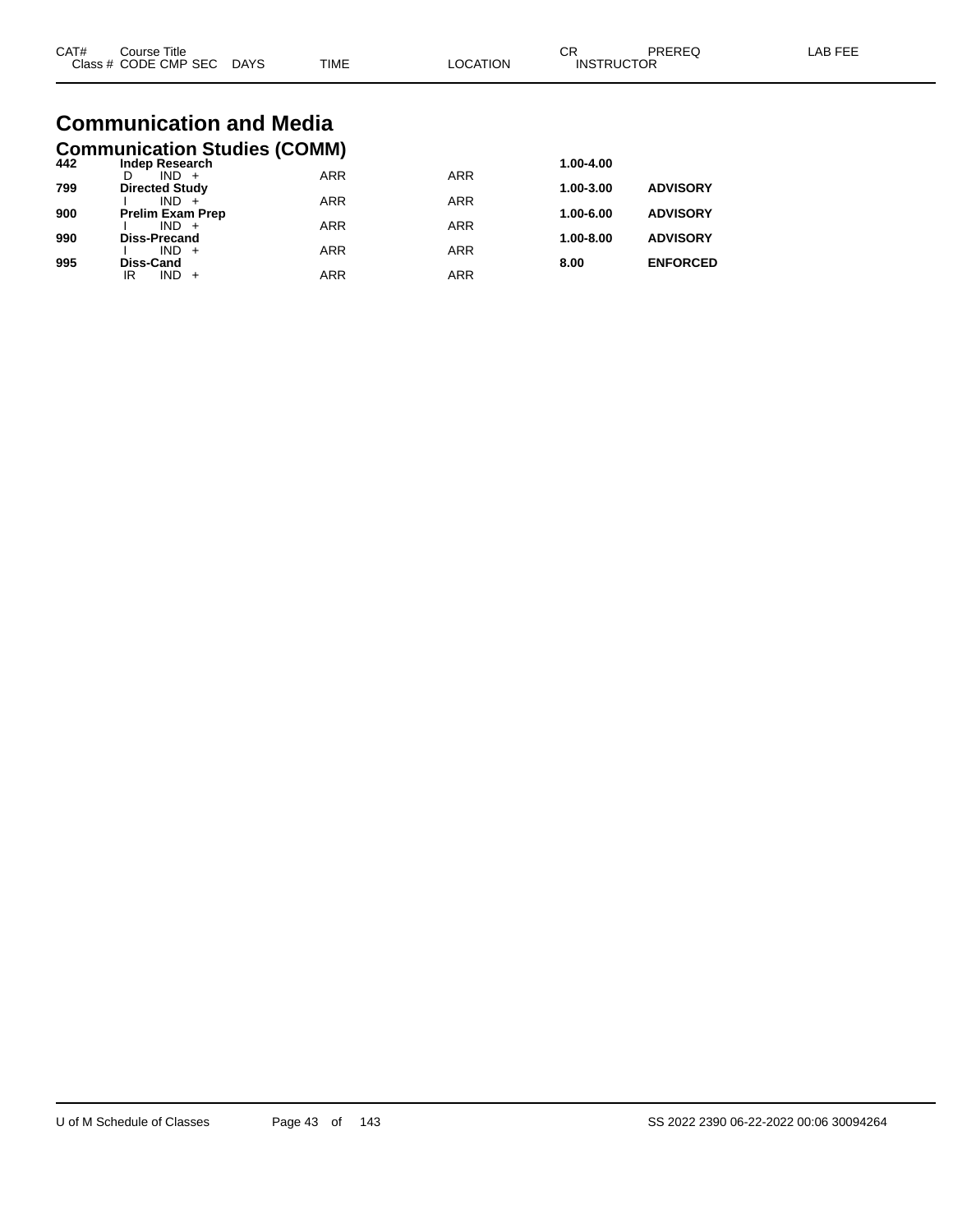| CAT#<br>Course Title |             |             |                | ⌒冖 | PREREC            | AB FFF |
|----------------------|-------------|-------------|----------------|----|-------------------|--------|
| Class # CODE CMP SEC | <b>DAYS</b> | <b>TIME</b> | <b>OCATION</b> |    | <b>INSTRUCTOR</b> |        |

## **Comparative Literature Program**

| <b>Comparative Literature (COMPLIT)</b>          |  |  |
|--------------------------------------------------|--|--|
| $\sim$ $\sim$ $\sim$ $\sim$ $\sim$ $\sim$ $\sim$ |  |  |

| 496 | <b>Honors Thesis</b>               |            |            | 3.00      | <b>ADVISORY</b> |
|-----|------------------------------------|------------|------------|-----------|-----------------|
|     | IR<br>$IND +$                      | <b>ARR</b> | <b>ARR</b> |           |                 |
| 498 | <b>Directed Reading</b>            |            |            | 1.00-4.00 |                 |
|     | $IND +$                            | <b>ARR</b> | <b>ARR</b> |           |                 |
| 680 | <b>Capstone in CTS</b>             |            |            | 3.00      |                 |
|     | $IND +$<br>D                       | <b>ARR</b> | <b>ARR</b> |           |                 |
| 698 | <b>Directed Reading</b><br>$IND +$ | <b>ARR</b> | <b>ARR</b> | 1.00-4.00 | <b>ADVISORY</b> |
|     |                                    |            |            |           |                 |
| 990 | <b>Diss-Precand</b>                |            |            | 1.00-8.00 | <b>ADVISORY</b> |
| 995 | $IND +$<br><b>Diss-Cand</b>        | <b>ARR</b> | <b>ARR</b> |           | <b>ENFORCED</b> |
|     |                                    |            |            | 8.00      |                 |
|     | $IND +$<br>DR                      | <b>ARR</b> | <b>ARR</b> |           |                 |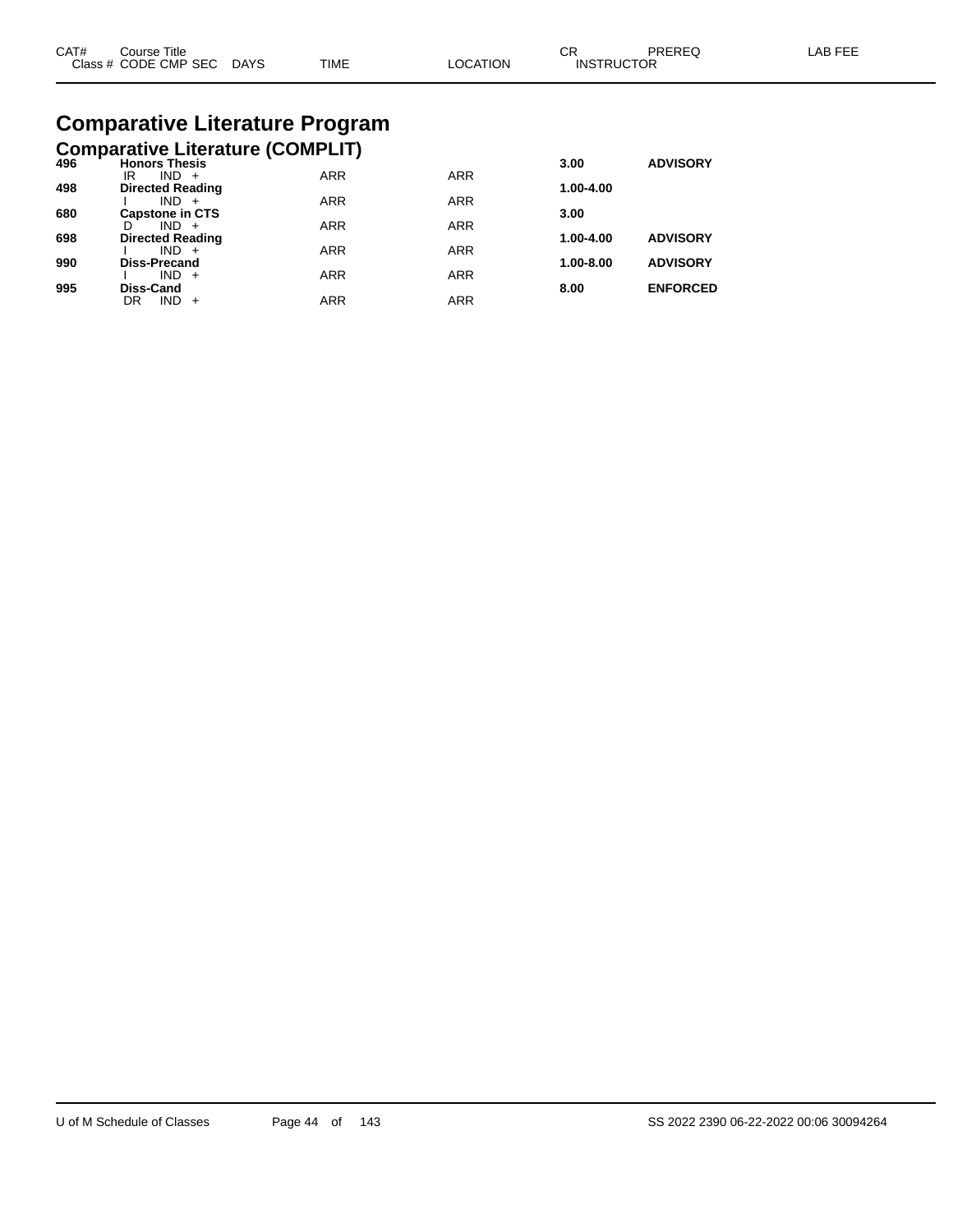| CAT#      | Title<br>Course     |             |             |                 | СR                                   | <b>DDEDEA</b> | AB FFF |
|-----------|---------------------|-------------|-------------|-----------------|--------------------------------------|---------------|--------|
| Class $#$ | <b>CODE CMP SEC</b> | <b>DAYS</b> | <b>TIME</b> | `ATION<br>_OCA` | <b>TDI ICTOD</b><br>INS <sup>-</sup> | UΚ            |        |
|           |                     |             |             |                 |                                      |               |        |

### **Program Study of Complex Systems**

| 599 | Ind Study Cmplx Sys | <b>Complex Systems (CMPLXSYS)</b> |     | 1.00-3.00 | <b>ADVISORY</b> |
|-----|---------------------|-----------------------------------|-----|-----------|-----------------|
|     | IND.                | ARR                               | ARR |           |                 |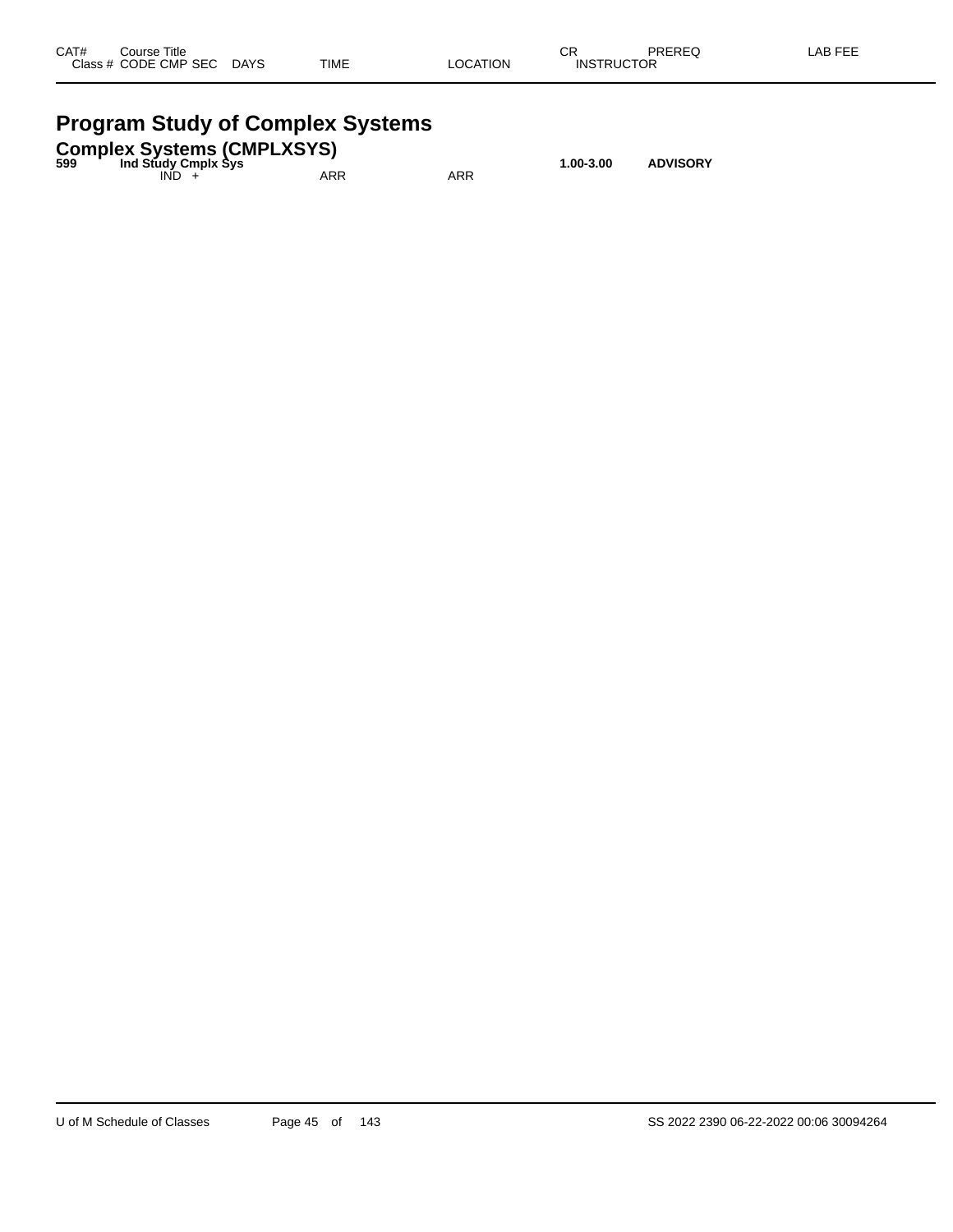| CAT# | Course Title              |      |          | СR                | PREREQ | LAB FEE |
|------|---------------------------|------|----------|-------------------|--------|---------|
|      | Class # CODE CMP SEC DAYS | TIME | LOCATION | <b>INSTRUCTOR</b> |        |         |

## **English Language & Literature Dept English Language And Literature (ENGLISH) 321 Internship 1.00 ADVISORY**

| JZ I | 11161115111 <b>0</b><br>$IND +$<br>SD | <b>ARR</b> | <b>ARR</b> | 1.VV          | ADVIJUNI        |
|------|---------------------------------------|------------|------------|---------------|-----------------|
| 577  | <b>Indi Stdy-Creat Wrt</b>            |            |            | $1.00 - 3.00$ | <b>ADVISORY</b> |
|      | $IND +$                               | <b>ARR</b> | <b>ARR</b> |               |                 |
| 590  | Indi Study MA Stu                     |            |            | 1.00-4.00     | <b>ADVISORY</b> |
| 992  | $IND +$<br><b>Directed Study</b>      | <b>ARR</b> | <b>ARR</b> | 1.00-3.00     | <b>ADVISORY</b> |
|      | SI<br>$IND +$                         | <b>ARR</b> | <b>ARR</b> |               |                 |
| 995  | <b>Diss-Cand</b>                      |            |            | 8.00          | <b>ENFORCED</b> |
|      | $IND +$<br>S R                        | <b>ARR</b> | ARR        |               |                 |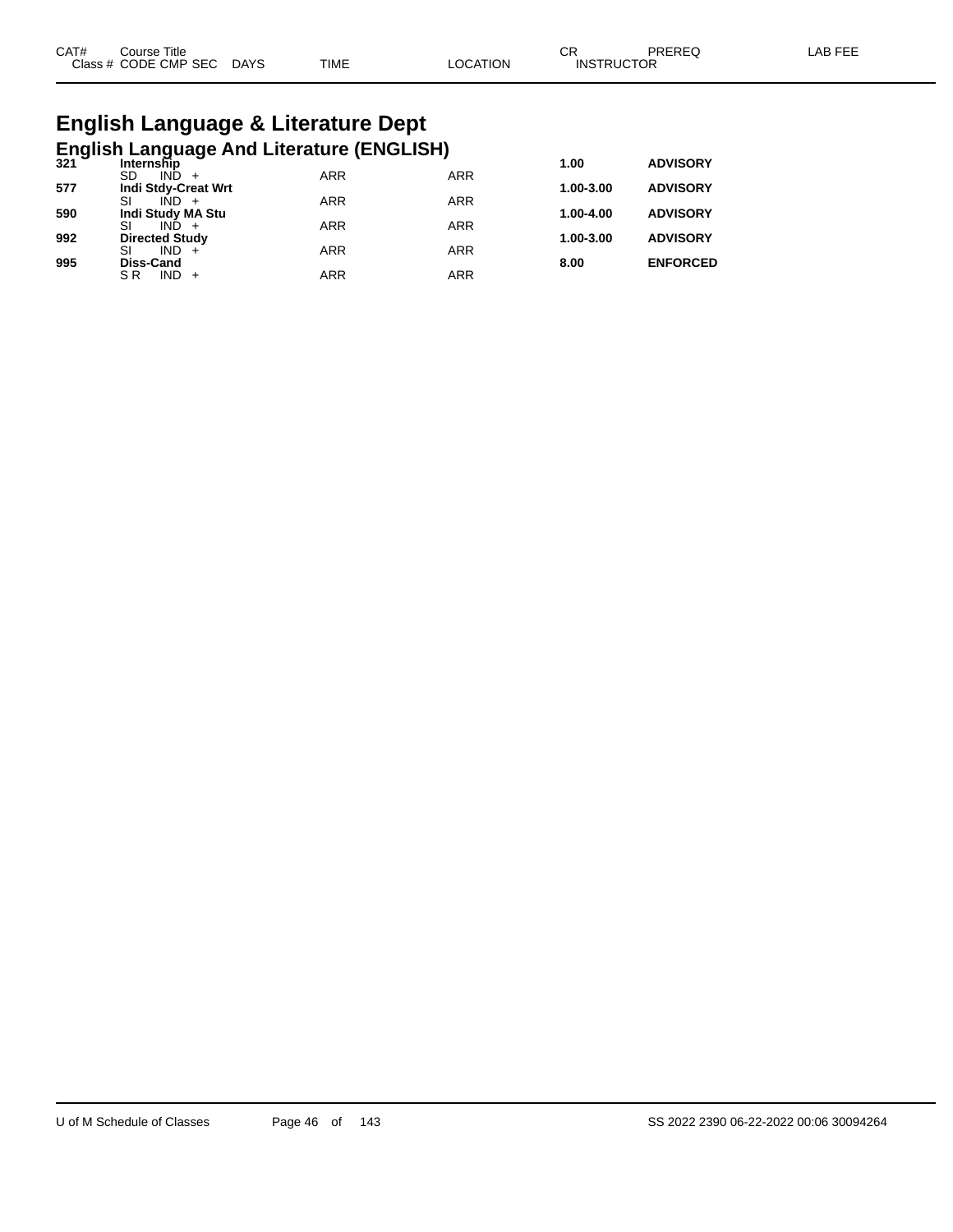| CAT# | Course Title              |      |          | ◡ド                | PREREQ | LAB FEE |
|------|---------------------------|------|----------|-------------------|--------|---------|
|      | Class # CODE CMP SEC DAYS | TIME | ∟OCATION | <b>INSTRUCTOR</b> |        |         |

# **Earth and Environmental Sciences**

|     | <b>Earth and Environmental Sciences (EARTH)</b> |            |            |           |                 |
|-----|-------------------------------------------------|------------|------------|-----------|-----------------|
| 299 | Ind Study EARTH                                 | <b>ARR</b> | <b>ARR</b> | 1.00-6.00 |                 |
| 494 | SI<br>$IND +$<br><b>Experiential Learn</b>      |            |            | 1.00-4.00 | <b>ADVISORY</b> |
|     | SI<br>$IND +$                                   | <b>ARR</b> | <b>ARR</b> |           |                 |
| 498 | <b>Research&amp;Spec Work</b>                   |            |            | 1.00-6.00 |                 |
|     | SI<br>$IND +$                                   | <b>ARR</b> | <b>ARR</b> |           |                 |
| 499 | <b>Research&amp;Spec Work</b>                   |            |            | 1.00-6.00 |                 |
|     | SI<br>$IND +$                                   | <b>ARR</b> | <b>ARR</b> |           |                 |
| 599 | <b>Independent Study</b>                        |            |            | 1.00-9.00 |                 |
|     | SI<br>$IND +$                                   | <b>ARR</b> | <b>ARR</b> |           |                 |
| 709 | <b>Thesis Res Am-Ms</b>                         |            |            | 1.00-6.00 | <b>ADVISORY</b> |
|     | SI<br>$IND +$                                   | <b>ARR</b> | <b>ARR</b> |           |                 |
| 990 | <b>Diss-Precand</b><br>SI<br>$IND +$            | <b>ARR</b> | <b>ARR</b> | 1.00-8.00 | <b>ADVISORY</b> |
| 995 | <b>Diss-Cand</b>                                |            |            | 8.00      | <b>ENFORCED</b> |
|     | <b>SIR</b><br>$IND +$                           | <b>ARR</b> | <b>ARR</b> |           |                 |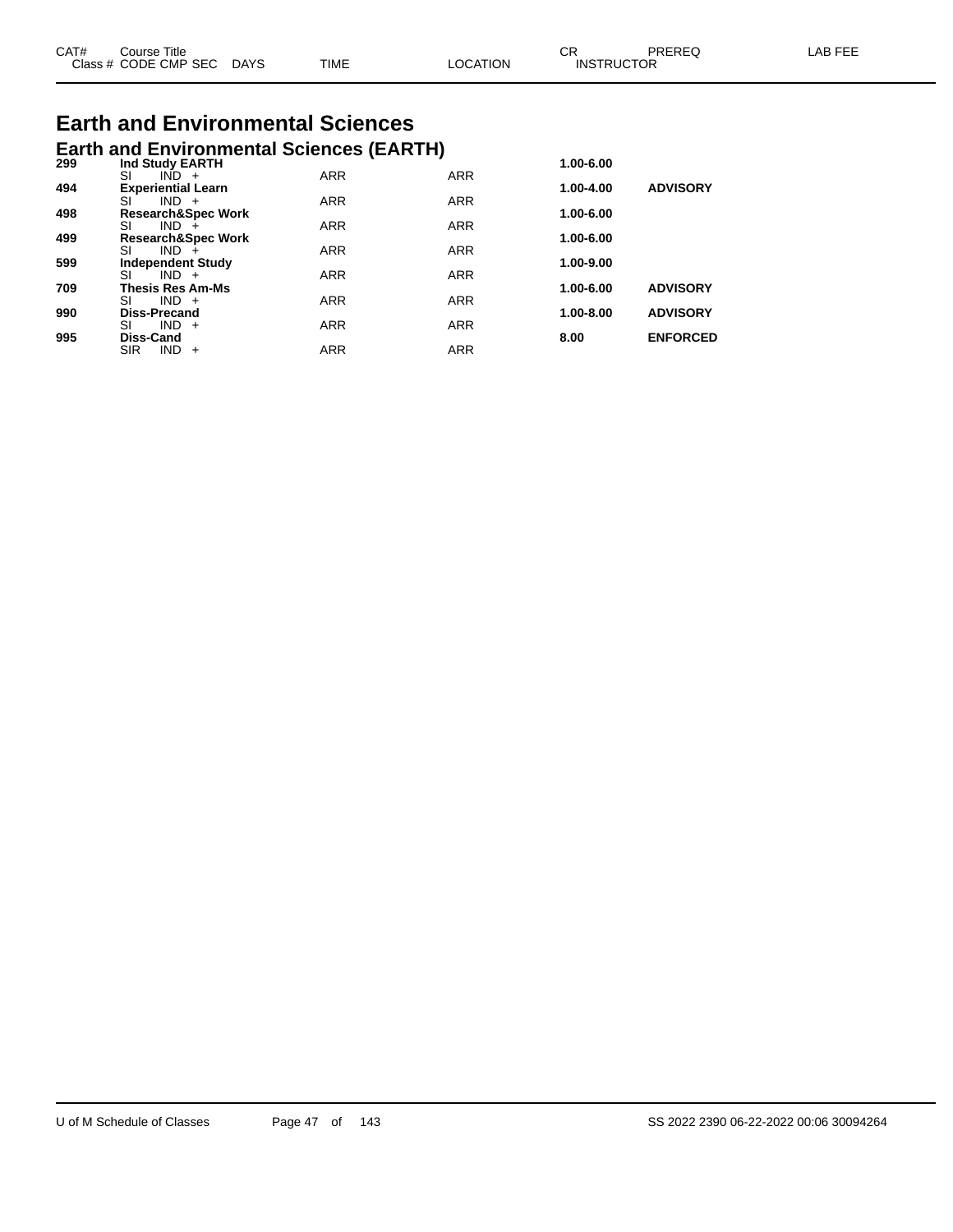| CAT# | ourse Titleٽ              |             |                 | ∼י<br>◡┍          | PREREQ | LAB FEE |
|------|---------------------------|-------------|-----------------|-------------------|--------|---------|
|      | Class # CODE CMP SEC DAYS | <b>TIME</b> | <b>LOCATION</b> | <b>INSTRUCTOR</b> |        |         |

# **Ecology & Evolutionary Biology**

|     | <b>Ecology and Evolutionary Biology (EEB)</b> |            |            |            |                 |
|-----|-----------------------------------------------|------------|------------|------------|-----------------|
| 300 | <b>Undergrad Research</b><br>IND +            | <b>ARR</b> | <b>ARR</b> | 1.00-3.00  | <b>ADVISORY</b> |
| 302 | <b>Teach Exper Undergr</b>                    |            |            | 1.00-3.00  |                 |
|     | $IND +$                                       | <b>ARR</b> | <b>ARR</b> |            |                 |
| 400 | <b>Advanced Research</b><br>$IND +$           | <b>ARR</b> | <b>ARR</b> | 1.00-3.00  | <b>ADVISORY</b> |
| 601 | <b>Investigate Biology</b>                    |            |            | 1.00-8.00  | <b>ADVISORY</b> |
|     | $IND +$                                       | <b>ARR</b> | <b>ARR</b> |            |                 |
| 700 | <b>Advanced Studies</b><br>$IND +$            | <b>ARR</b> | <b>ARR</b> | 1.00-8.00  | <b>ADVISORY</b> |
| 730 | <b>Advanced Studies</b>                       |            |            | 1.00-8.00  | <b>ADVISORY</b> |
|     | $IND +$                                       | <b>ARR</b> | <b>ARR</b> |            |                 |
| 755 | <b>Special Studies</b><br>$IND +$             | <b>ARR</b> | <b>ARR</b> | 1.00-16.00 | <b>ADVISORY</b> |
| 990 | <b>Diss-Precand</b>                           |            |            | 1.00-8.00  | <b>ADVISORY</b> |
|     | $IND +$                                       | <b>ARR</b> | <b>ARR</b> |            |                 |
| 995 | Diss-Cand                                     |            |            | 8.00       | <b>ENFORCED</b> |
|     | R<br><b>IND</b><br>$+$                        | <b>ARR</b> | <b>ARR</b> |            |                 |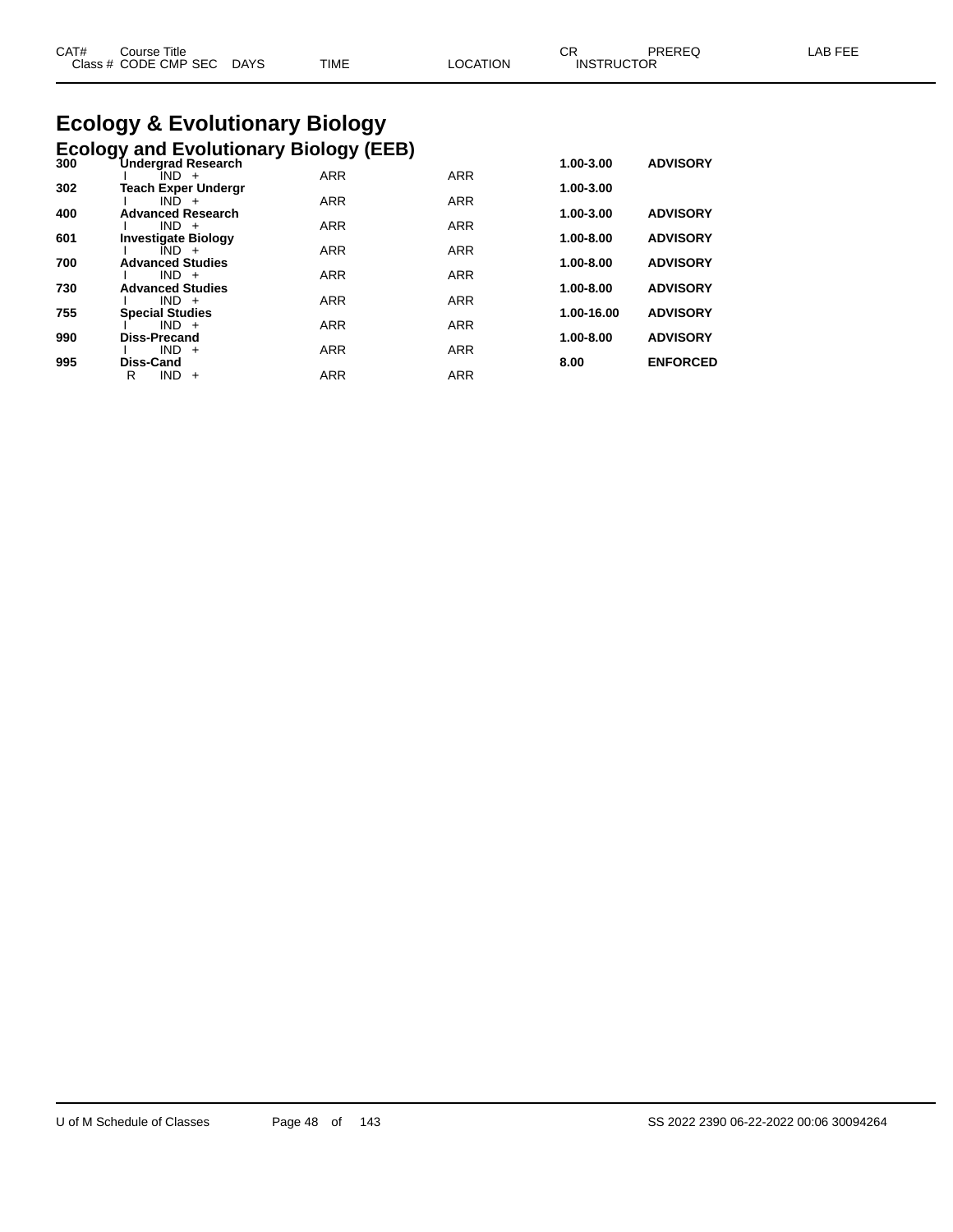| CAT#       | Course Title<br>Class # CODE CMP SEC DAYS                        | TIME       | <b>LOCATION</b> | <b>CR</b><br><b>INSTRUCTOR</b> | <b>PREREQ</b>                      | LAB FEE |
|------------|------------------------------------------------------------------|------------|-----------------|--------------------------------|------------------------------------|---------|
|            | <b>Economics Department</b>                                      |            |                 |                                |                                    |         |
| 498        | <b>Economics (ECON)</b><br><b>Honors Ind Research</b><br>$IND +$ | <b>ARR</b> | <b>ARR</b>      | 1.00-4.00                      | <b>ADVISORY</b>                    |         |
| 499        | IR.<br><b>Individual Research</b><br>$IND +$                     | <b>ARR</b> | <b>ARR</b>      | 1.00-4.00                      | <b>ADVISORY</b>                    |         |
| 700        | Research<br>$IND +$                                              | <b>ARR</b> | <b>ARR</b>      | 1.00-6.00                      | <b>ADVISORY</b>                    |         |
| 990<br>995 | <b>Diss-Precand</b><br>$IND +$<br>Diss-Cand                      | <b>ARR</b> | <b>ARR</b>      | 1.00-8.00<br>8.00              | <b>ADVISORY</b><br><b>ENFORCED</b> |         |

SR IND + ARR ARR ARR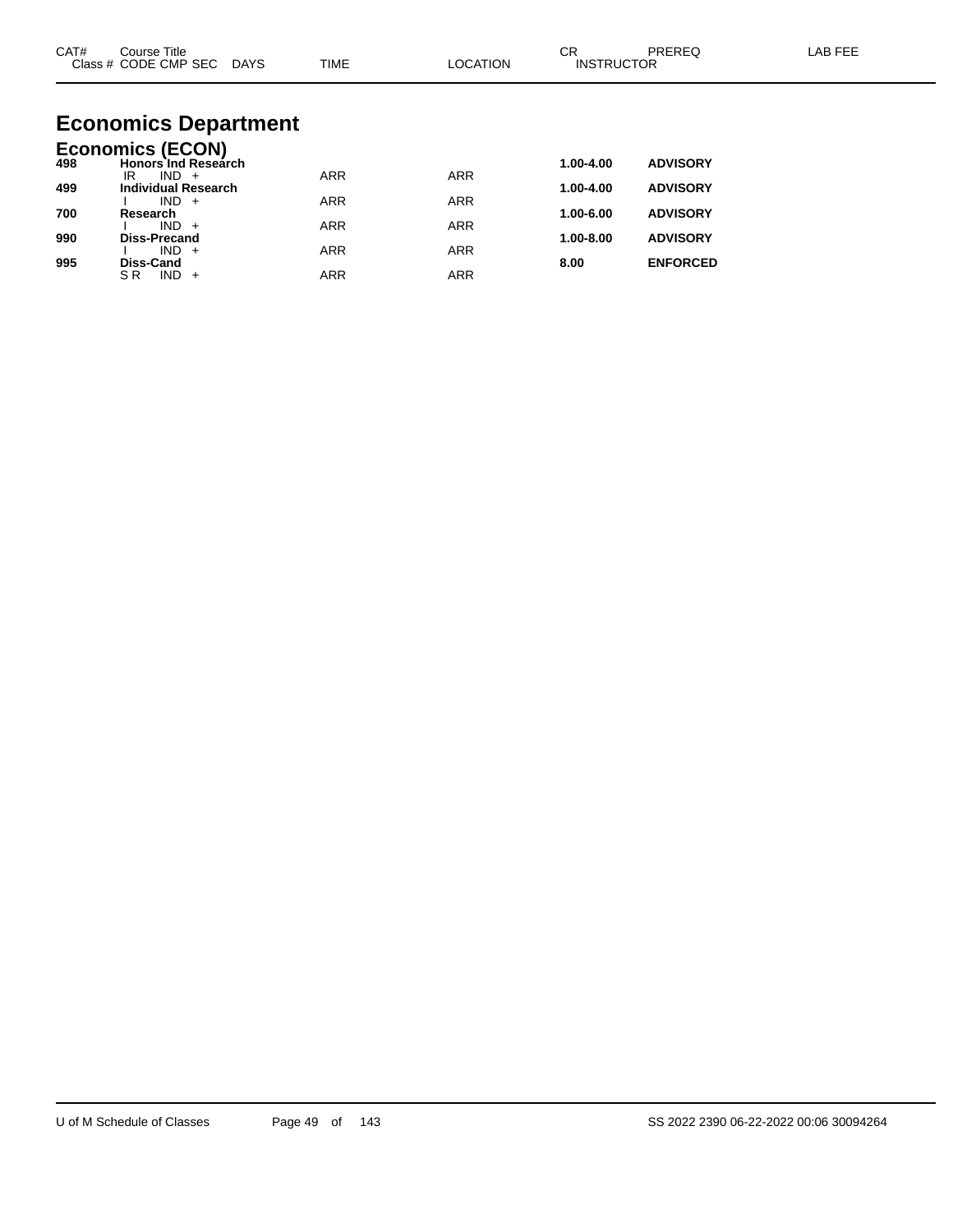| CAT# | Course Title              |      |          | СR                | PREREQ | LAB FEE |
|------|---------------------------|------|----------|-------------------|--------|---------|
|      | Class # CODE CMP SEC DAYS | TIME | LOCATION | <b>INSTRUCTOR</b> |        |         |
|      |                           |      |          |                   |        |         |

#### **Exhibit Museum**

|     | <b>Museum Methods (MUSMETH)</b> |     |     |           |                 |
|-----|---------------------------------|-----|-----|-----------|-----------------|
| 499 | Independent Research            |     |     | 1.00-4.00 | <b>ADVISORY</b> |
|     | $IND +$                         | ARR | ARR |           |                 |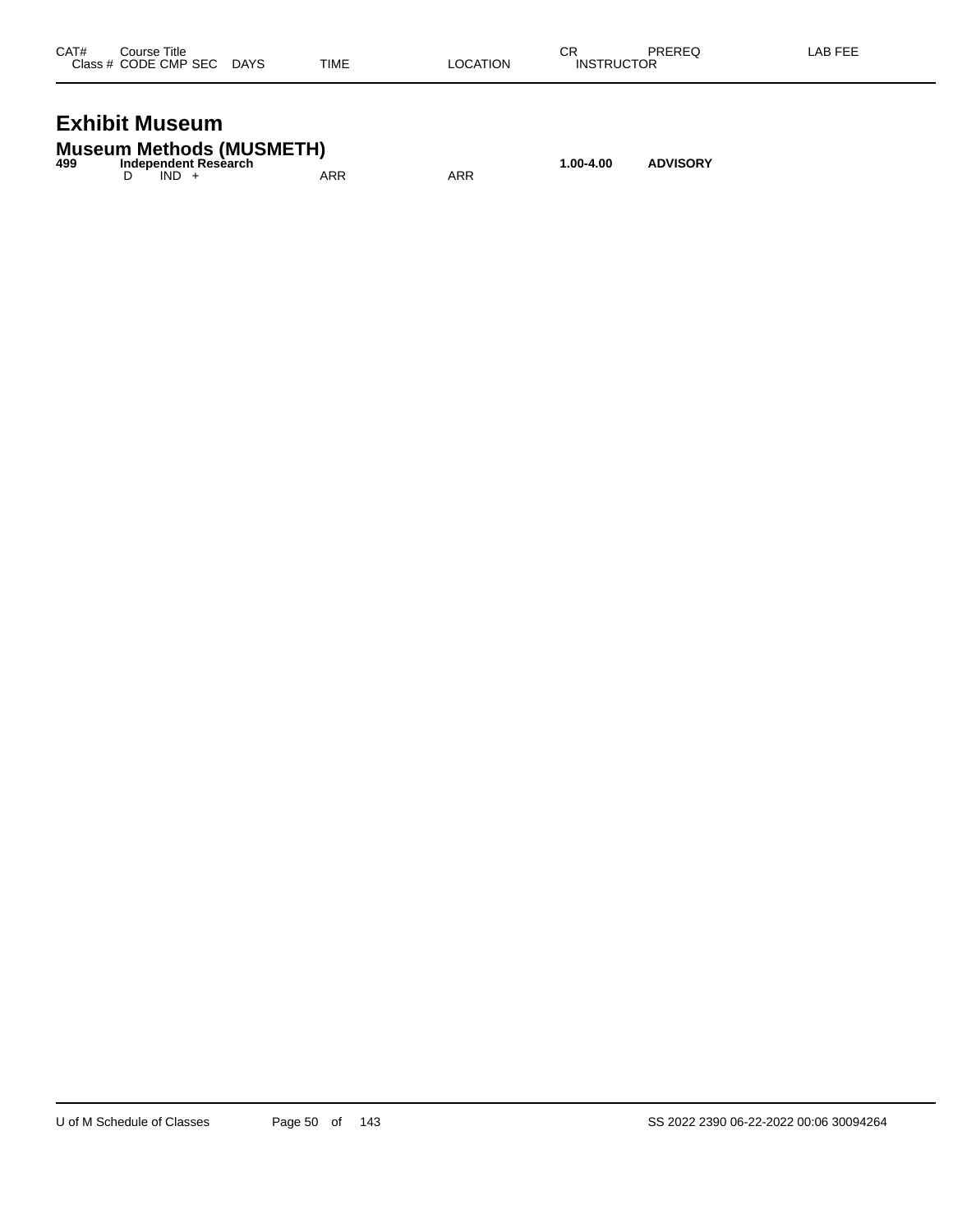| CAT# | Course Title<br>Class # CODE CMP SEC | <b>DAYS</b> | <b>TIME</b> | <b>OCATION</b> | СR<br><b>INSTRUCTOR</b> | PREREQ | AB FEE |
|------|--------------------------------------|-------------|-------------|----------------|-------------------------|--------|--------|
|      |                                      |             |             |                |                         |        |        |

## **Film, Television, and Media**

|     | Film, Television, and Media (FTVM) |     |     |            |                 |        |
|-----|------------------------------------|-----|-----|------------|-----------------|--------|
| 499 | Independent Study                  |     |     | 00-4.00. ا |                 | 150.00 |
|     | IND                                | ARR | ARR |            |                 |        |
| 995 | Diss-Cand                          |     |     | 8.00       | <b>ENFORCED</b> |        |
|     | <b>IND</b>                         | ARR | ARR |            |                 |        |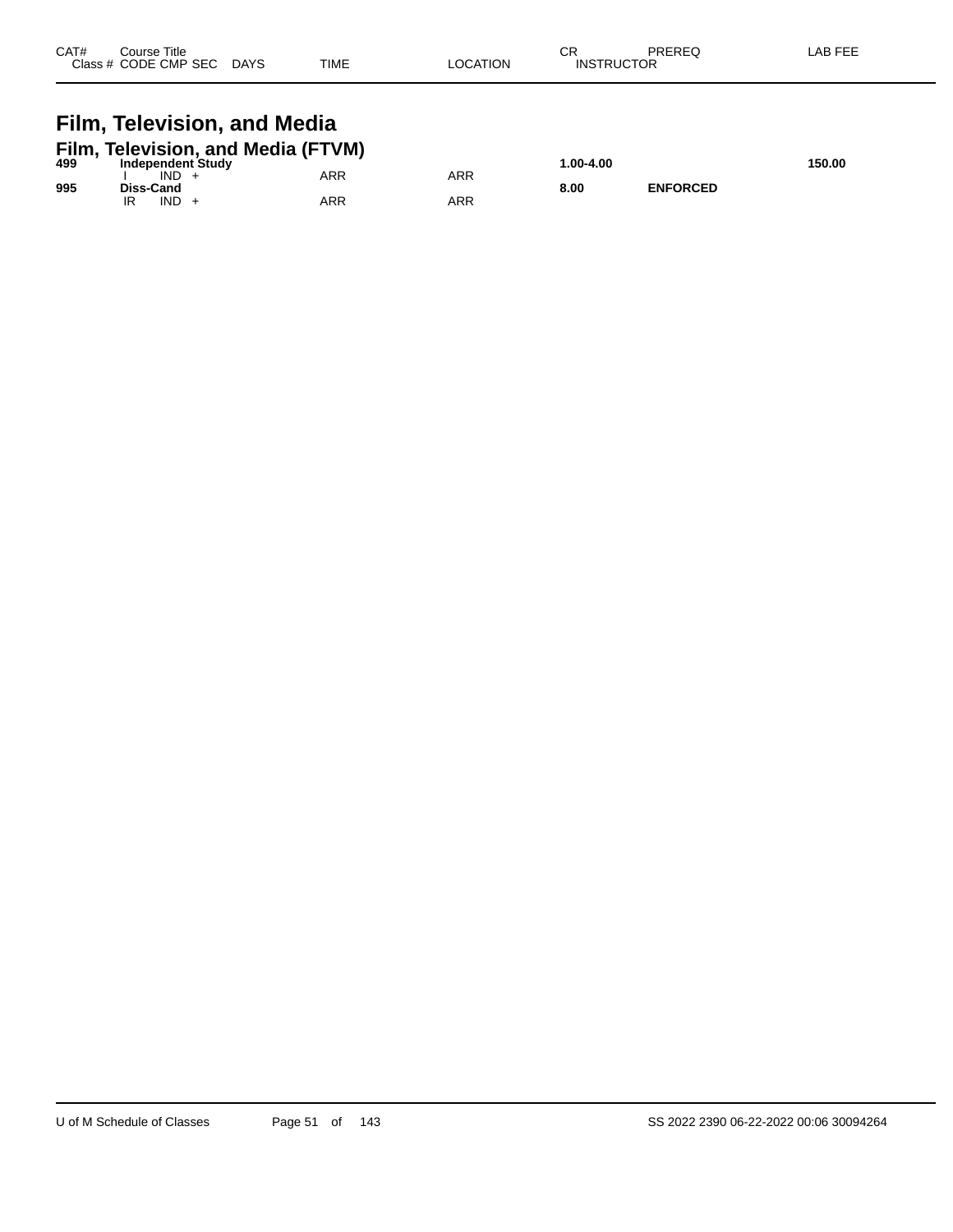| CAT# | . Title<br>Course    |             |             |                | <b>CC</b><br>◡◠   | PREREQ | $AP$ $EF'$<br><b>NL</b> |
|------|----------------------|-------------|-------------|----------------|-------------------|--------|-------------------------|
|      | Class # CODE CMP SEC | <b>DAYS</b> | <b>TIME</b> | <b>OCATION</b> | <b>INSTRUCTOR</b> |        |                         |

#### **Germanic Languages & Lit Dept**

| 901 | Dutch (DUTCH)<br>Independ Grad Study<br>$IND +$ | <b>ARR</b> | <b>ARR</b> | $2.00 - 4.00$ | <b>ADVISORY</b> |
|-----|-------------------------------------------------|------------|------------|---------------|-----------------|
| 901 | <b>German (GERMAN)</b><br>Directed Reading      |            |            | $1.00 - 8.00$ | <b>ADVISORY</b> |
| 990 | $IND +$<br><b>Diss-Precand</b>                  | <b>ARR</b> | <b>ARR</b> | $1.00 - 8.00$ | <b>ADVISORY</b> |
| 995 | $IND +$<br><b>Diss-Cand</b>                     | <b>ARR</b> | <b>ARR</b> | 8.00          | <b>ENFORCED</b> |
|     | IND.<br>IR                                      | <b>ARR</b> | ARR        |               |                 |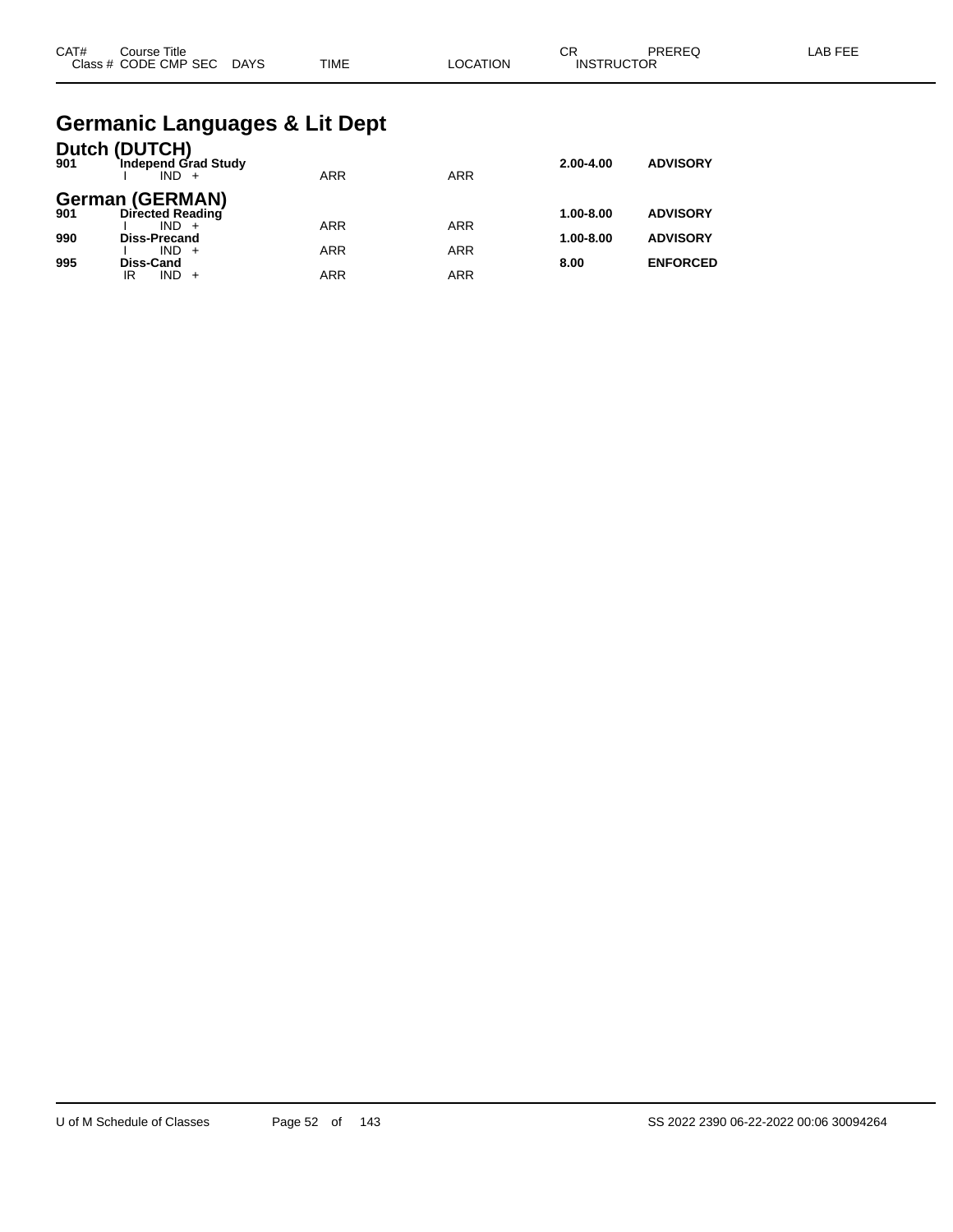| CAT# | Course Title<br>Class # CODE CMP SEC DAYS              | <b>TIME</b> | <b>LOCATION</b> | <b>CR</b><br><b>INSTRUCTOR</b> | <b>PREREQ</b>   | LAB FEE |
|------|--------------------------------------------------------|-------------|-----------------|--------------------------------|-----------------|---------|
|      | <b>History Department</b>                              |             |                 |                                |                 |         |
|      | <b>History (HISTORY)</b><br>395 Reading Course         |             |                 |                                |                 |         |
|      |                                                        |             |                 | 1.00-4.00                      | <b>ADVISORY</b> |         |
| 700  | $\overline{IND}$ +<br>IR<br><b>Independent Res Sem</b> | <b>ARR</b>  | <b>ARR</b>      | 1.00-3.00                      | <b>ADVISORY</b> |         |
|      | $IND +$<br>IR                                          | <b>ARR</b>  | <b>ARR</b>      |                                |                 |         |
| 802  | <b>Reading Course</b>                                  |             |                 | 1.00-3.00                      | <b>ADVISORY</b> |         |
|      | $\overline{IND}$ +<br>IR                               | <b>ARR</b>  | <b>ARR</b>      |                                |                 |         |
| 900  | <b>Prep for Prelims</b><br>$IND +$<br>IR               | <b>ARR</b>  | <b>ARR</b>      | 1.00-6.00                      |                 |         |
| 990  | Diss-Precand                                           |             |                 | 1.00-8.00                      | <b>ADVISORY</b> |         |
|      | $IND +$<br>IR                                          | <b>ARR</b>  | <b>ARR</b>      |                                |                 |         |
| 995  | Diss-Cand<br>$IND +$<br>IR.                            | <b>ARR</b>  | <b>ARR</b>      | 8.00                           | <b>ENFORCED</b> |         |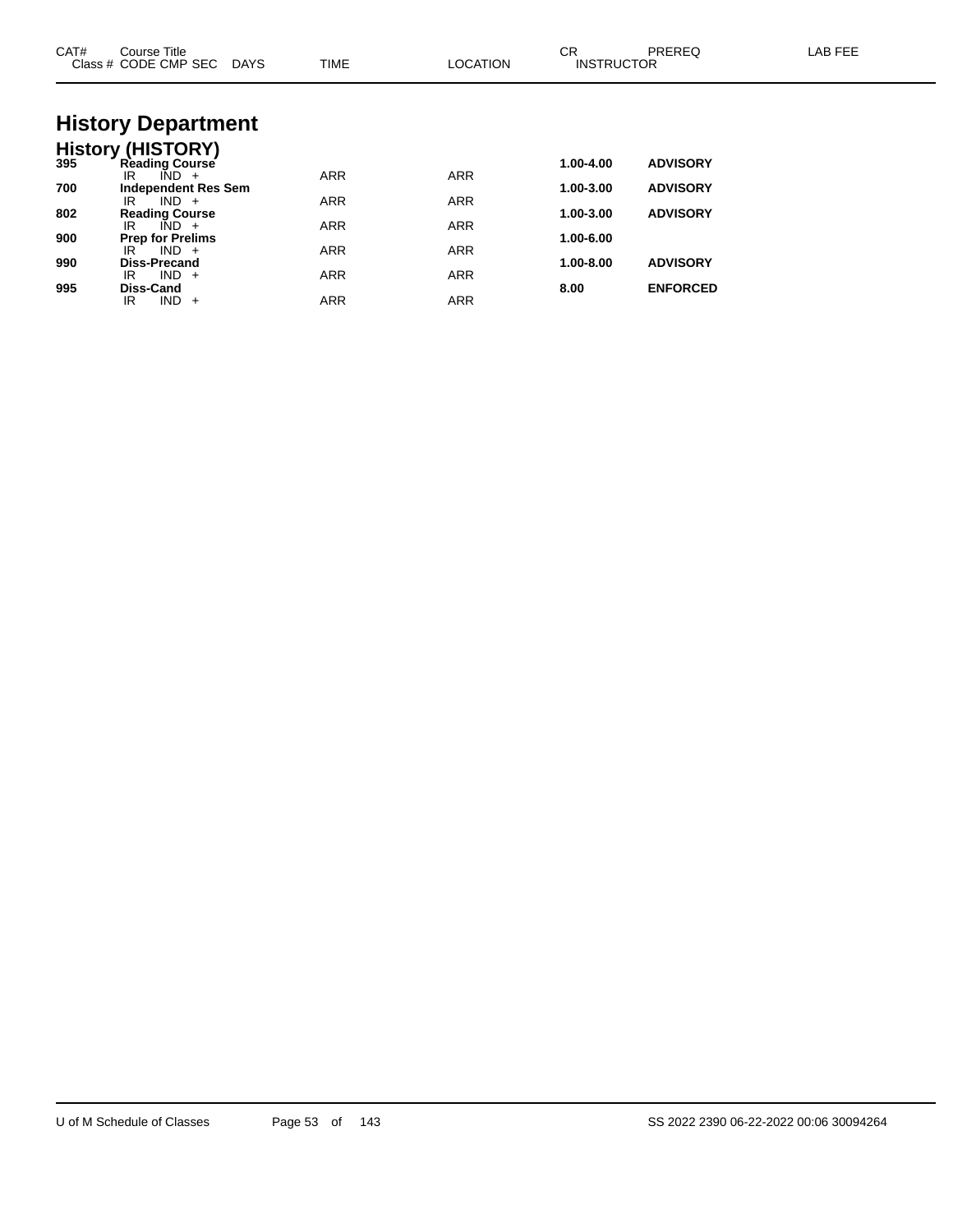| CAT#       | Course Title<br>Class # CODE CMP SEC DAYS                               | TIME              | <b>LOCATION</b> | CR.<br><b>INSTRUCTOR</b> | <b>PREREQ</b>   | LAB FEE |
|------------|-------------------------------------------------------------------------|-------------------|-----------------|--------------------------|-----------------|---------|
|            | <b>History Of Art Department</b>                                        |                   |                 |                          |                 |         |
| 299        | <b>History of Art (HISTART)</b><br><b>Experiential Study</b><br>$IND +$ | <b>ARR</b>        | ARR             | 1.00-3.00                |                 |         |
| 399<br>600 | <b>Independent Study</b><br>$IND +$<br>IR.<br><b>Independent Study</b>  | <b>ARR</b>        | ARR             | 1.00-3.00<br>1.00-3.00   | <b>ADVISORY</b> |         |
| 700        | $IND +$<br>IR.<br>Independent Res<br>$IND +$<br>IR.                     | <b>ARR</b><br>ARR | ARR<br>ARR      | 1.00-3.00                | <b>ADVISORY</b> |         |
| 990        | <b>Diss-Precand</b><br>$IND +$<br>IR                                    | <b>ARR</b>        | ARR             | 1.00-8.00                | <b>ADVISORY</b> |         |
| 409        | <b>Museums (MUSEUMS)</b><br><b>Museum Std Pract</b><br>$IND +$<br>SR.   | <b>ARR</b>        | ARR             | 3.00                     | <b>ENFORCED</b> |         |
| 499        | <b>Ind Study Museums</b><br>SD<br>$IND +$                               | <b>ARR</b>        | ARR             | 1.00-4.00                | <b>ADVISORY</b> |         |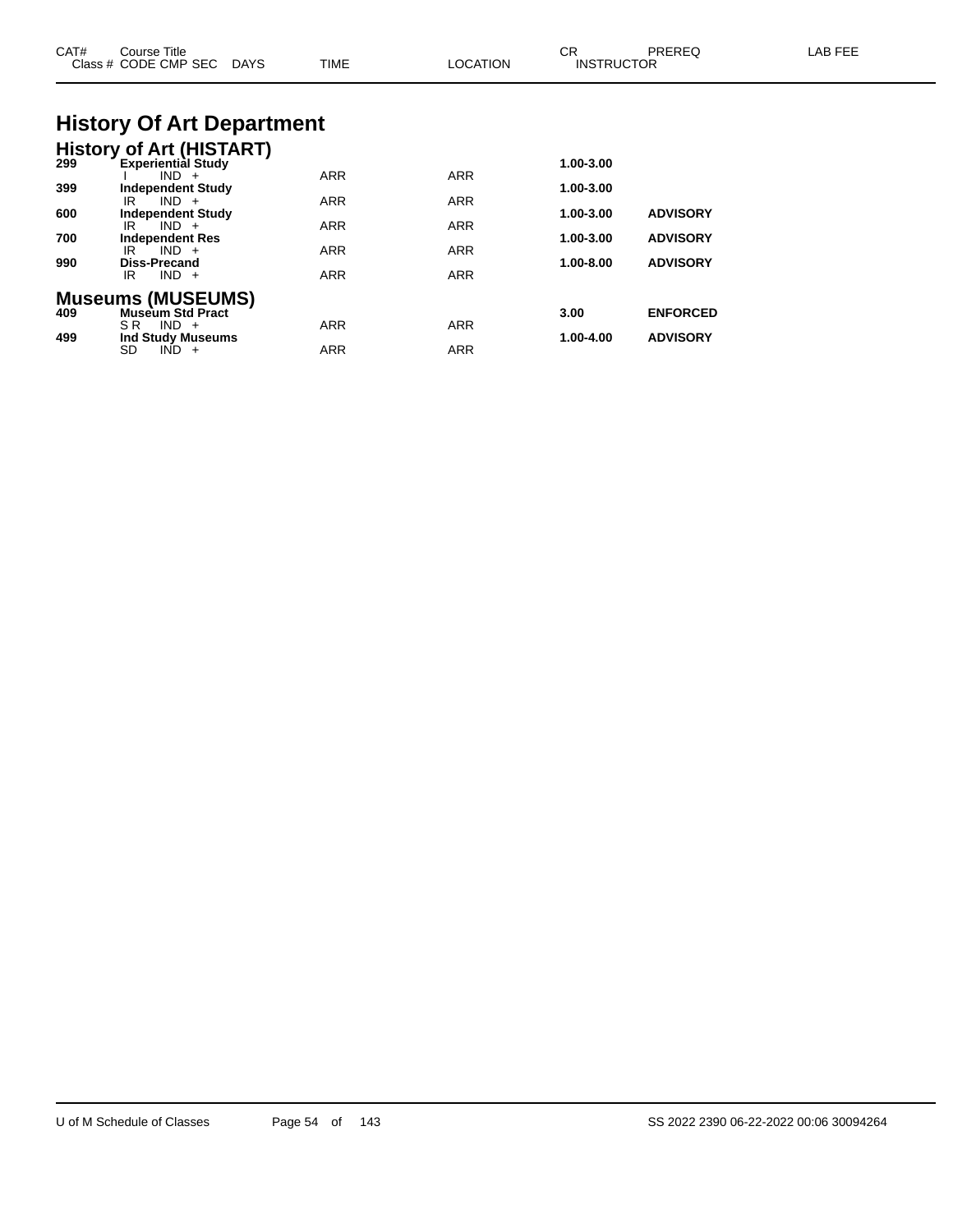| CAT# | Course Title<br>Class # CODE CMP SEC DAYS                    | TIME       | <b>LOCATION</b> | <b>CR</b><br><b>INSTRUCTOR</b> | PREREQ          | <b>LAB FEE</b> |
|------|--------------------------------------------------------------|------------|-----------------|--------------------------------|-----------------|----------------|
|      |                                                              |            |                 |                                |                 |                |
|      | <b>Honors Program</b>                                        |            |                 |                                |                 |                |
| 290  | <b>College Honors (HONORS)</b><br><b>Hnrs Intro Research</b> |            |                 | 1.00-4.00                      | <b>ADVISORY</b> |                |
| 291  | $IND +$<br>IR<br><b>Hnrs Intro Research</b>                  | <b>ARR</b> | <b>ARR</b>      | 1.00-4.00                      | <b>ADVISORY</b> |                |
| 292  | $IND +$<br>IR<br><b>Intro Research</b>                       | <b>ARR</b> | <b>ARR</b>      | 1.00-4.00                      | <b>ADVISORY</b> |                |
|      | $IND +$<br>IR                                                | <b>ARR</b> | <b>ARR</b>      |                                |                 |                |
| 390  | Jr Honors Research<br>$IND +$<br>IR                          | <b>ARR</b> | <b>ARR</b>      | 1.00-4.00                      | <b>ADVISORY</b> |                |
| 490  | <b>Sr Honors Research</b><br>$IND +$<br>IR                   | <b>ARR</b> | <b>ARR</b>      | 1.00-4.00                      | <b>ADVISORY</b> |                |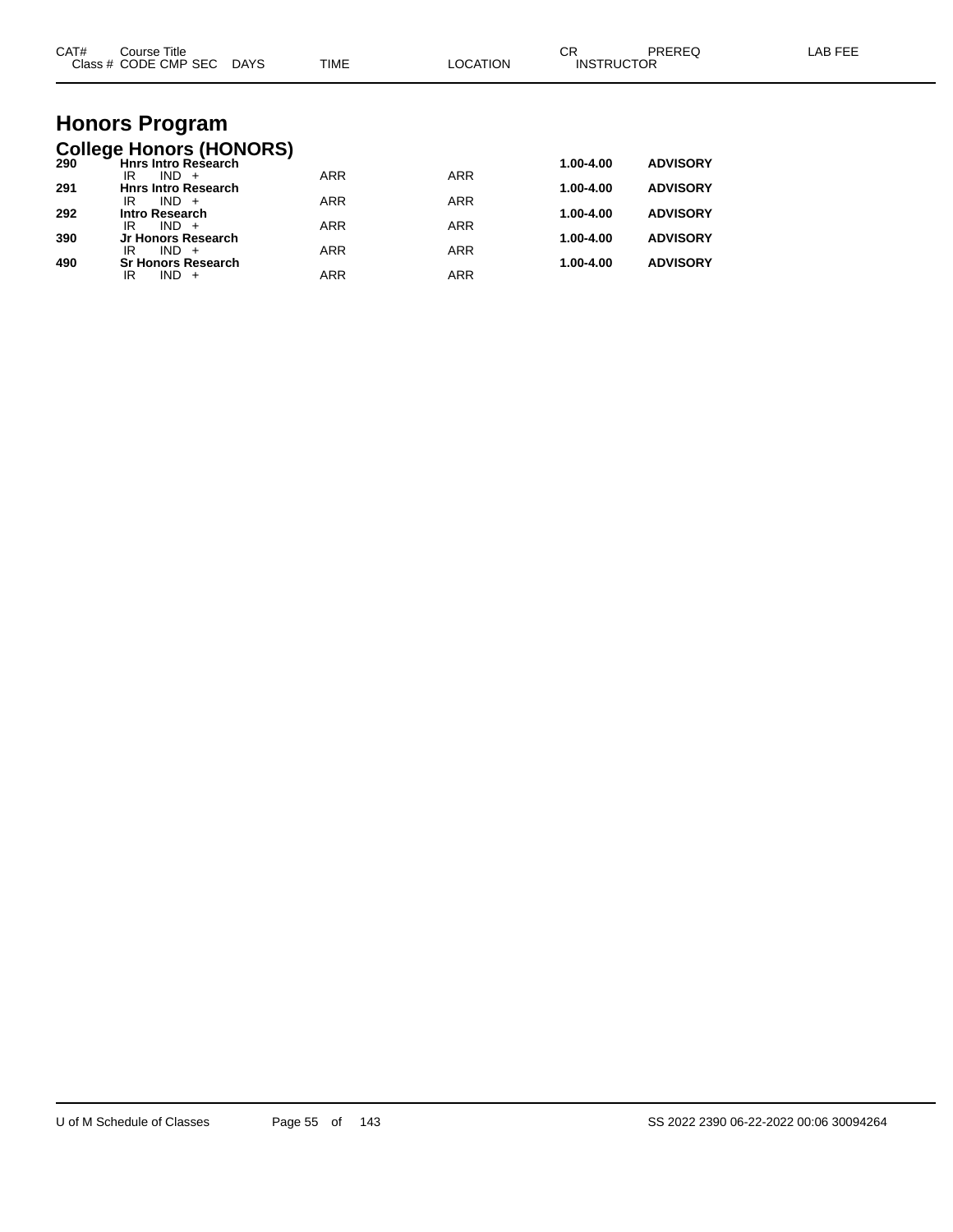| CAT#<br>Class $#$ | Course Title<br>CODE CMP SEC | <b>DAYS</b> | <b>TIME</b> | <b>NOIT'</b><br>ററ | ◠⊏<br>◡<br><b>INSTRUCTOR</b> | <b>DDEDEC</b><br>'NL.<br>⊾∟ו | <b>AB FEF</b> |
|-------------------|------------------------------|-------------|-------------|--------------------|------------------------------|------------------------------|---------------|
|                   |                              |             |             |                    |                              |                              |               |

## **Judaic Studies Program**

|     | <b>Judaic Studies (JUDAIC)</b> |            |            |           |                 |
|-----|--------------------------------|------------|------------|-----------|-----------------|
| 495 | <b>Independent Studies</b>     |            |            | 1.00-3.00 |                 |
|     | IND.                           | ARR        | <b>ARR</b> |           |                 |
| 496 | <b>Independent Studies</b>     |            |            | 1.00-3.00 |                 |
|     | $IND +$                        | ARR        | <b>ARR</b> |           |                 |
| 497 | <b>Senior Thesis</b>           |            |            | 3.00      |                 |
|     | $IND +$                        | <b>ARR</b> | <b>ARR</b> |           |                 |
| 498 | <b>Senior Thesis</b>           |            |            | 3.00      |                 |
|     | $IND +$                        | ARR        | <b>ARR</b> |           |                 |
| 500 | Ind Study Judaic               |            |            | 1.00-3.00 | <b>ADVISORY</b> |
|     |                                | <b>ARR</b> | <b>ARR</b> |           |                 |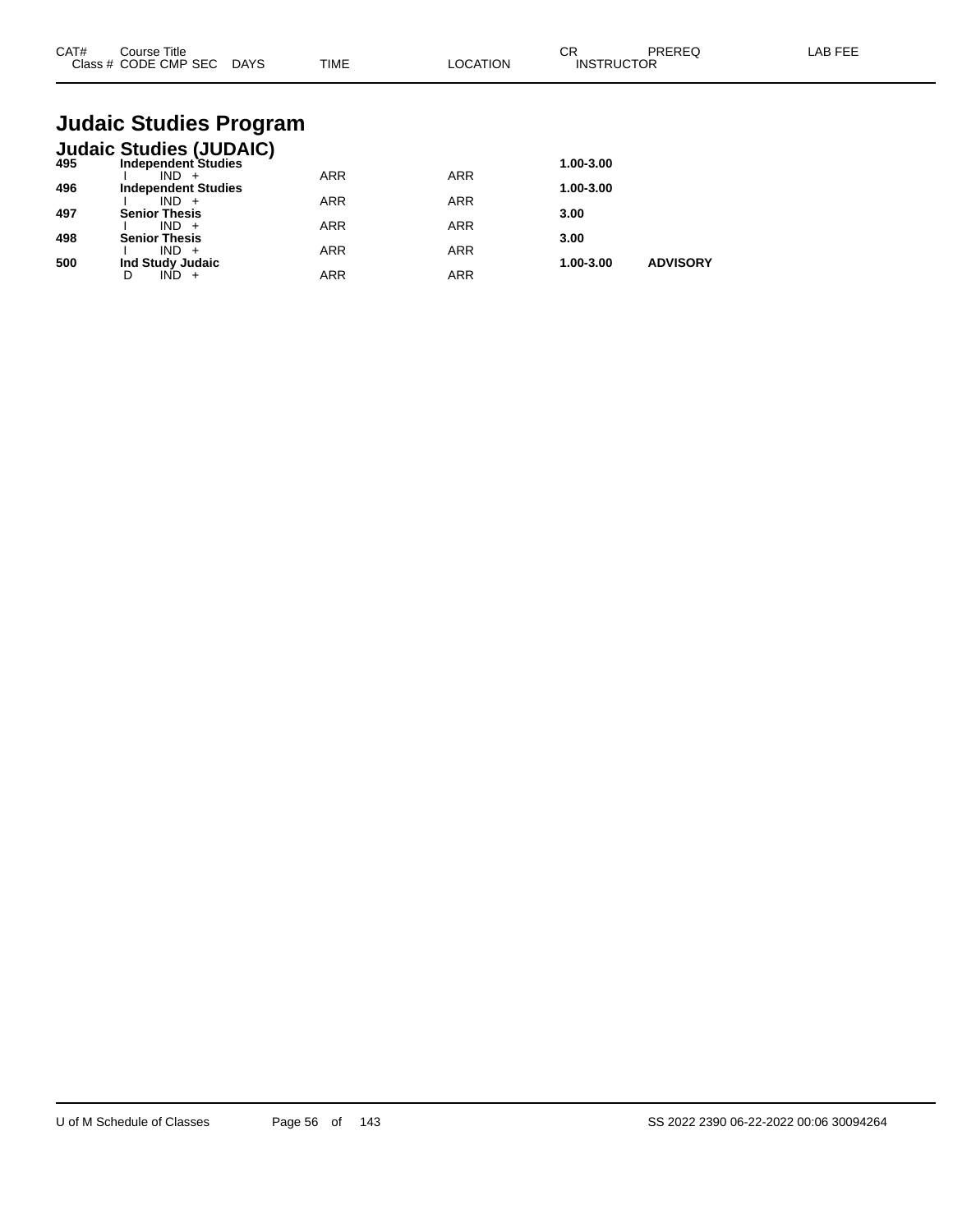| CAT# | Course Title              |             |          | ∼⊏                | PREREQ | LAB FEE |
|------|---------------------------|-------------|----------|-------------------|--------|---------|
|      | Class # CODE CMP SEC DAYS | <b>TIME</b> | LOCATION | <b>INSTRUCTOR</b> |        |         |

#### **LSA First Year Seminars Applied Liberal Arts (ALA)**

|                  | Applied Liberal Arts (ALA)<br>225 Undergrad Internship |            |               |           |                 |  |  |  |  |
|------------------|--------------------------------------------------------|------------|---------------|-----------|-----------------|--|--|--|--|
|                  | Undergrad Internship                                   |            |               | 1.00      |                 |  |  |  |  |
| 63783            | LEC 001<br>PD.                                         | <b>ARR</b> | <b>REMOTE</b> | Barron    |                 |  |  |  |  |
| 270              | <b>ALA Topics</b>                                      |            |               | 1.00      | <b>ENFORCED</b> |  |  |  |  |
|                  | 65058 PIR LEC 001<br>- TH                              | 230-4PM    | ARR           | Turman    |                 |  |  |  |  |
| WISE RP Research |                                                        |            |               |           |                 |  |  |  |  |
|                  | <b>University Courses (UC)</b>                         |            |               |           |                 |  |  |  |  |
| 280              | Undergrad Research                                     |            |               | 1.00-4.00 | <b>ADVISORY</b> |  |  |  |  |
| 61109            | -PI<br>REC 001                                         | ARR        | <b>ARR</b>    | Ferrez    |                 |  |  |  |  |
|                  |                                                        |            |               |           |                 |  |  |  |  |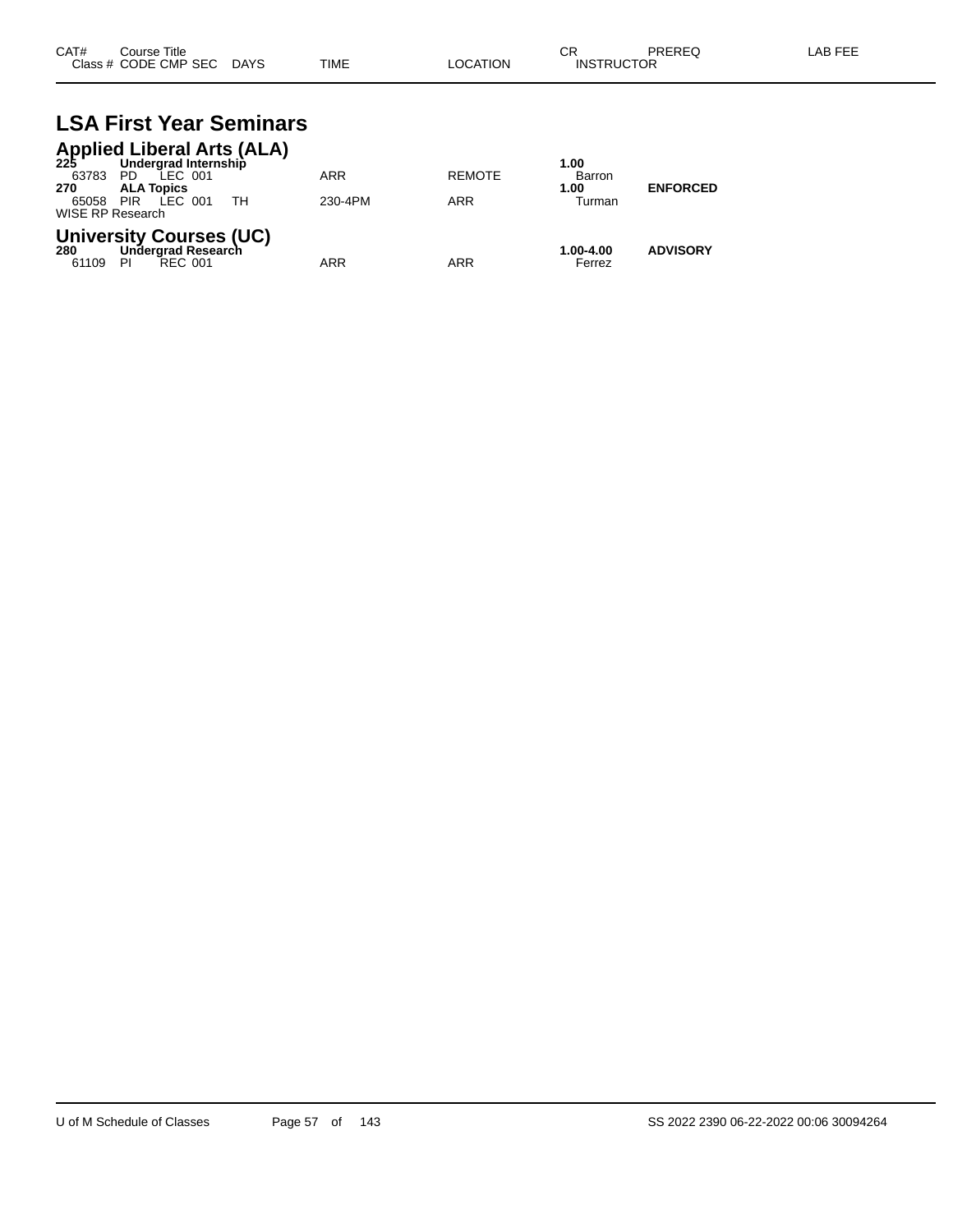| CAT#<br>Class # | Course Title<br>CODE CMP SEC | <b>DAYS</b> | <b>TIME</b> | ` OCATION | ∼⊏<br>◡∩<br>ICTOR<br>″D′<br>INS⊤"<br>ιк | <b>DDEDEA</b><br><b>INCINCY</b> | AR FFF |
|-----------------|------------------------------|-------------|-------------|-----------|-----------------------------------------|---------------------------------|--------|
|                 |                              |             |             |           |                                         |                                 |        |

## **LSA II: Chinese Studies**

|     | <b>Chinese Studies (CCS)</b> |     |     |           |                 |
|-----|------------------------------|-----|-----|-----------|-----------------|
| 591 | Ind St Chinese St            |     |     | 1.00-3.00 | <b>ADVISORY</b> |
|     | $IND +$                      | ARR | ARR |           |                 |
| 799 | <b>MA Fin Proj Chin Std</b>  |     |     | 1.00-3.00 | <b>ADVISORY</b> |
|     | $IND +$                      | ARR | ARR |           |                 |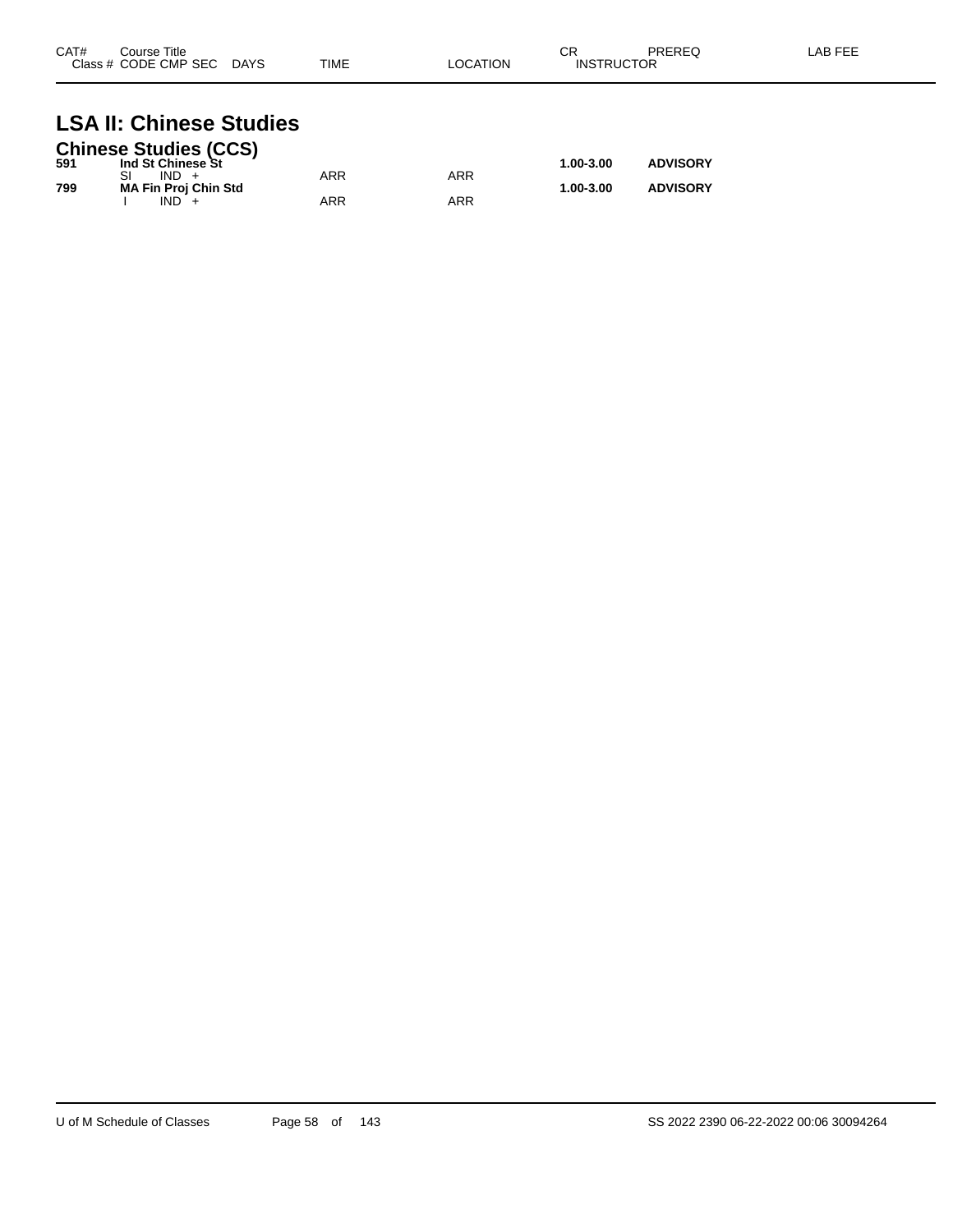| CAT#<br>Course Title      |             | ⌒冖<br>◡┍ |                   | PREREQ | LAB FEE |
|---------------------------|-------------|----------|-------------------|--------|---------|
| Class # CODE CMP SEC DAYS | <b>TIME</b> | LOCATION | <b>INSTRUCTOR</b> |        |         |

#### **LSA II: Japanese Studies**

|     | <b>Japanese Studies (CJS)</b><br>591 Japan Indep Study |            |            |           |                 |
|-----|--------------------------------------------------------|------------|------------|-----------|-----------------|
|     |                                                        |            |            | 1.00-4.00 | <b>ADVISORY</b> |
|     | $IND +$                                                | <b>ARR</b> | ARR        |           |                 |
| 592 | Ind Std Adv Jpn Lang                                   |            |            | 1.00-3.00 | <b>ADVISORY</b> |
|     | $IND +$                                                | <b>ARR</b> | <b>ARR</b> |           |                 |
| 799 | <b>MA Essay Japan Std</b>                              |            |            | 1.00-6.00 | <b>ADVISORY</b> |
|     | IND.                                                   | <b>ARR</b> | ARR        |           |                 |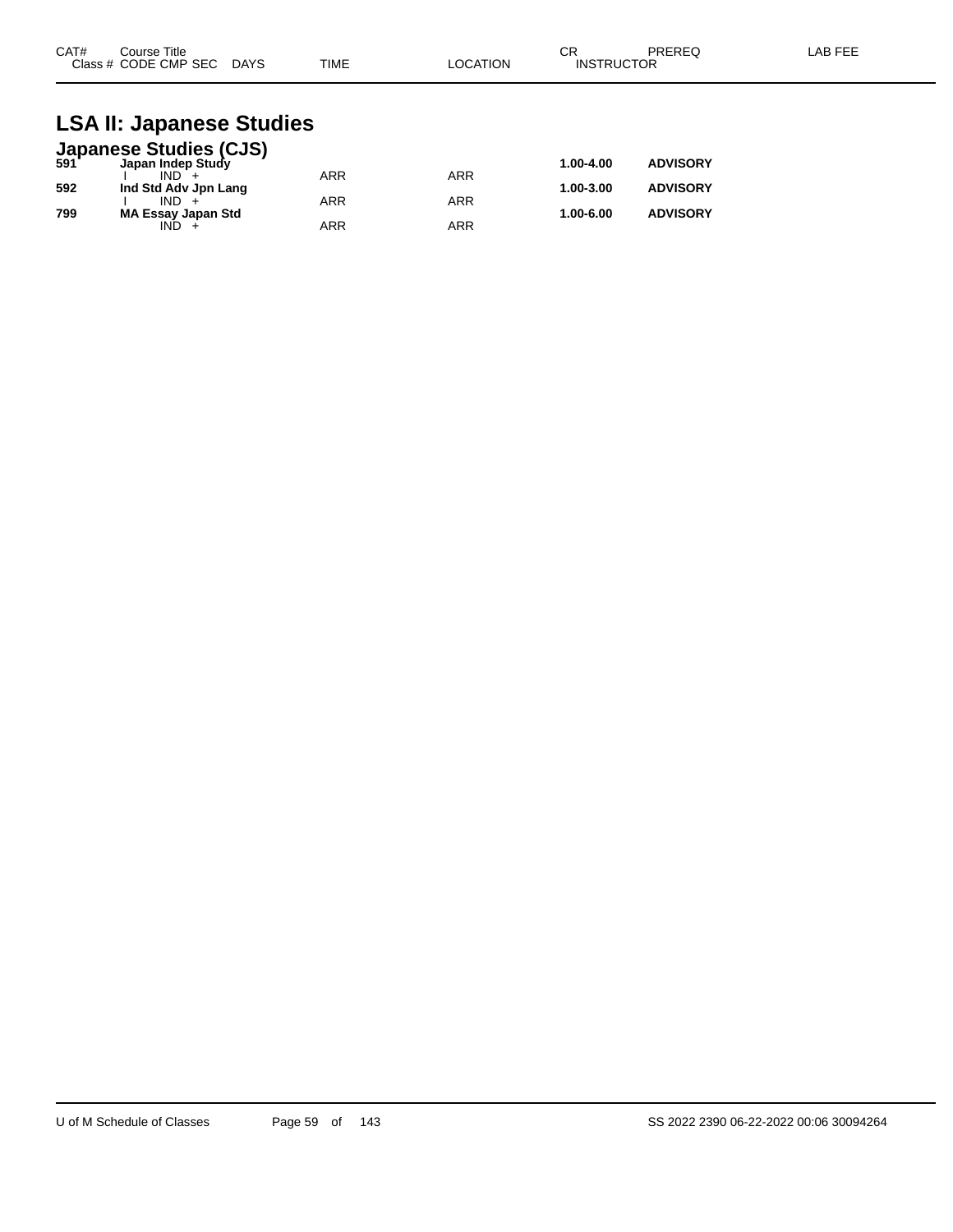| Class # CODE CMP SEC DAYS                                 |  | TIME | LOCATION | <b>INSTRUCTOR</b> |  |  |  |
|-----------------------------------------------------------|--|------|----------|-------------------|--|--|--|
| <b>LSA II: Middle Eastern &amp; North African Studies</b> |  |      |          |                   |  |  |  |

| 595 |    |         | <b>Directed Reading</b> | <b>Middle Eastern And North African Studies (MENAS)</b> |     | $1.00 - 3.00$ | <b>ADVISORY</b> |
|-----|----|---------|-------------------------|---------------------------------------------------------|-----|---------------|-----------------|
|     | SD | $IND +$ |                         | ARR                                                     | ARR |               |                 |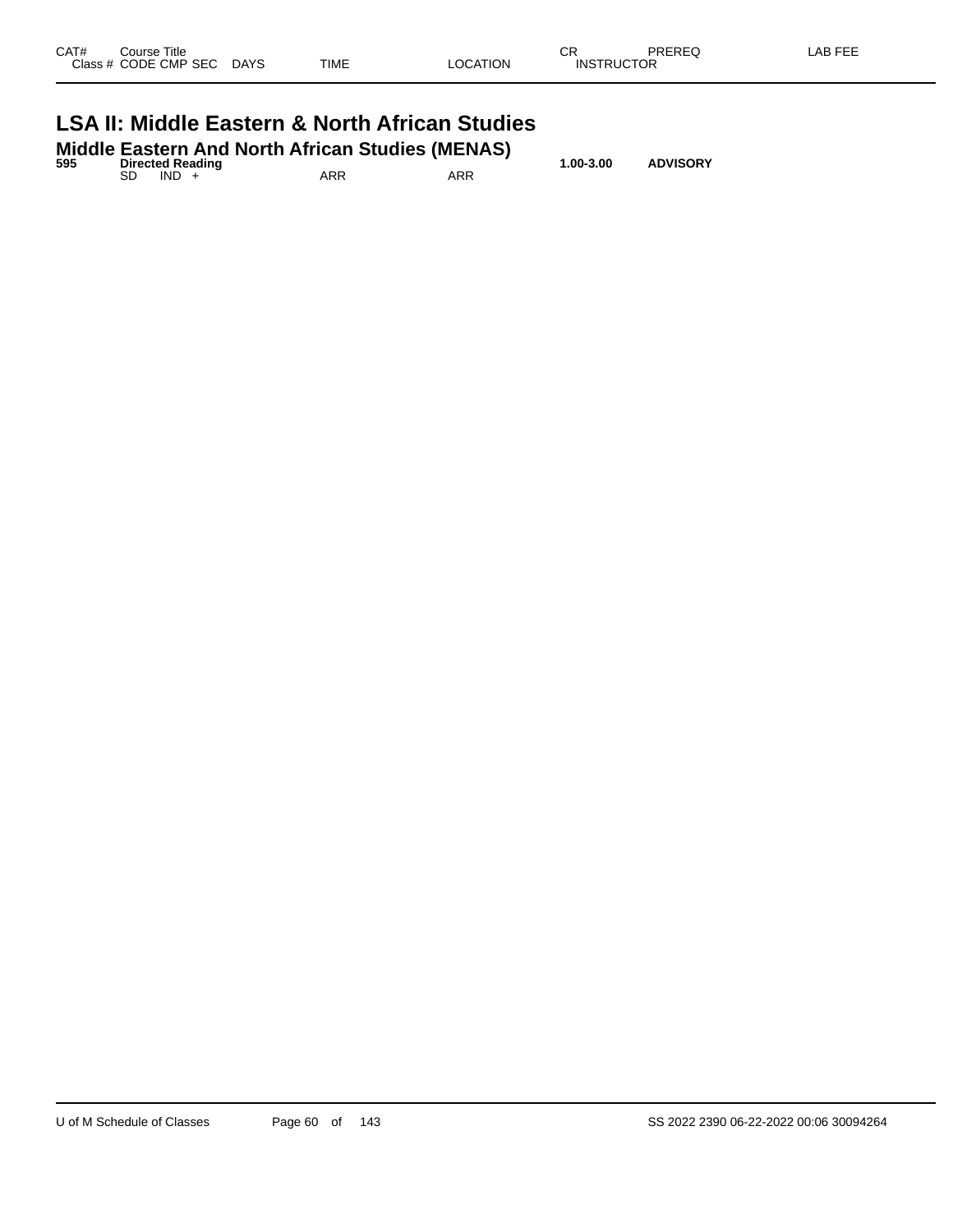|   | Class # CODE CMP SEC | DAYS     | <b>TIME</b> | LOCATION             | <b>INSTRUCTOR</b> |  |
|---|----------------------|----------|-------------|----------------------|-------------------|--|
| . |                      | - -<br>_ |             | - -<br>$\sim$ $\sim$ |                   |  |

#### **LSA II: Russian, East European & Eurasian Studies**

| 801 | <b>Directed Reading</b> |     | <b>Russian, East European and Eurasian Studies (REEES)</b> | $1.00 - 3.00$ | <b>ADVISORY</b> |
|-----|-------------------------|-----|------------------------------------------------------------|---------------|-----------------|
|     | $IND +$                 | ARR | ARR                                                        |               |                 |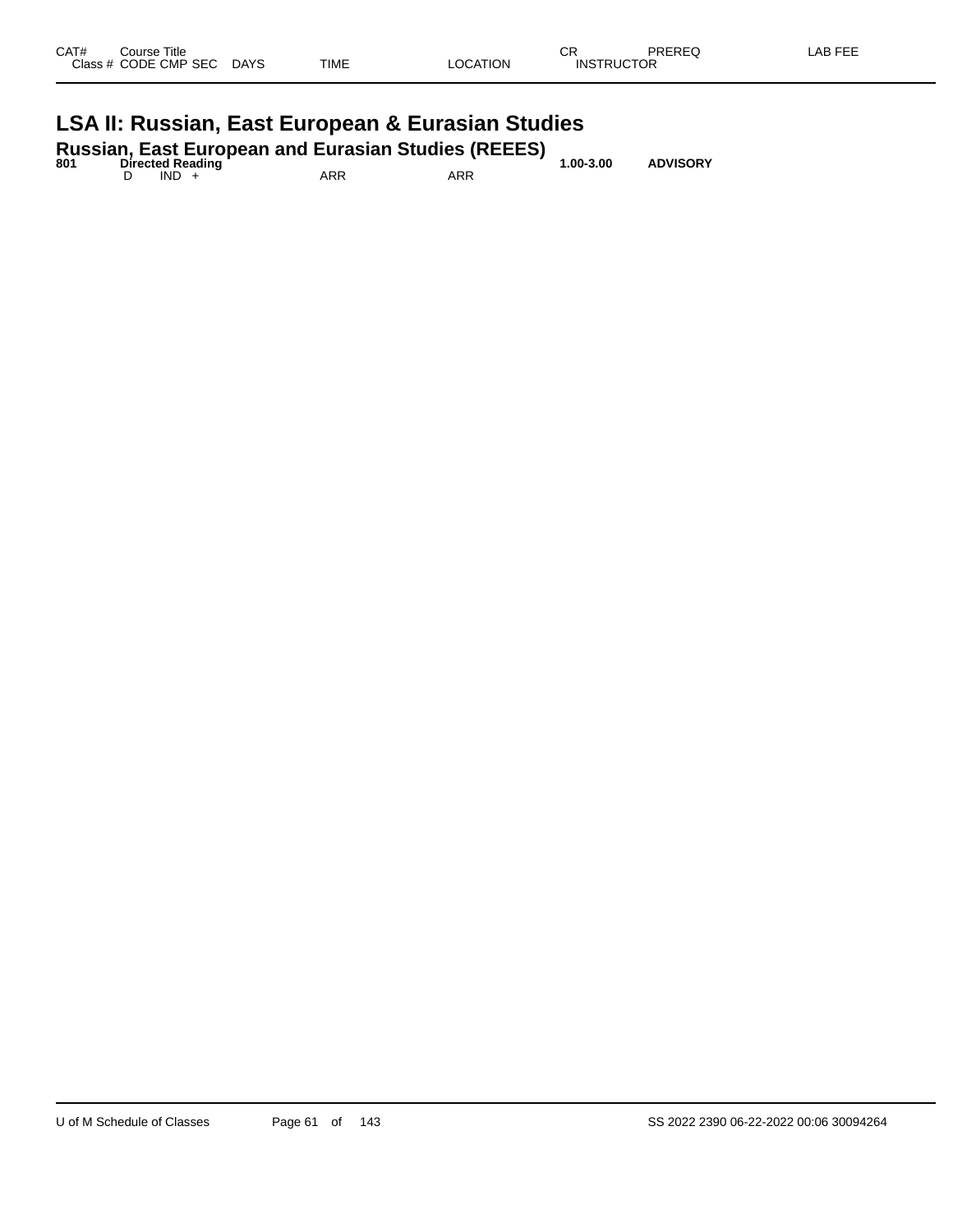| CAT#      | Course Title |             |             |          | СR                | PREREQ | AB FEE |
|-----------|--------------|-------------|-------------|----------|-------------------|--------|--------|
| Class $#$ | CODE CMP SEC | <b>DAYS</b> | <b>TIME</b> | LOCATION | <b>INSTRUCTOR</b> |        |        |
|           |              |             |             |          |                   |        |        |

## **LSA II: Prog in Internat'l & Comparative Studies International Studies (INTLSTD) 391 Directed Studies 1.00-4.00**

| 391 | <b>Directed Studies</b> |     |     | 1.00-4.00 |                 |
|-----|-------------------------|-----|-----|-----------|-----------------|
|     | IND.                    | ARR | ARR |           |                 |
| 399 | Internship              |     |     | 1.00-4.00 | <b>ADVISORY</b> |
|     | ind                     | ARR | ARR |           |                 |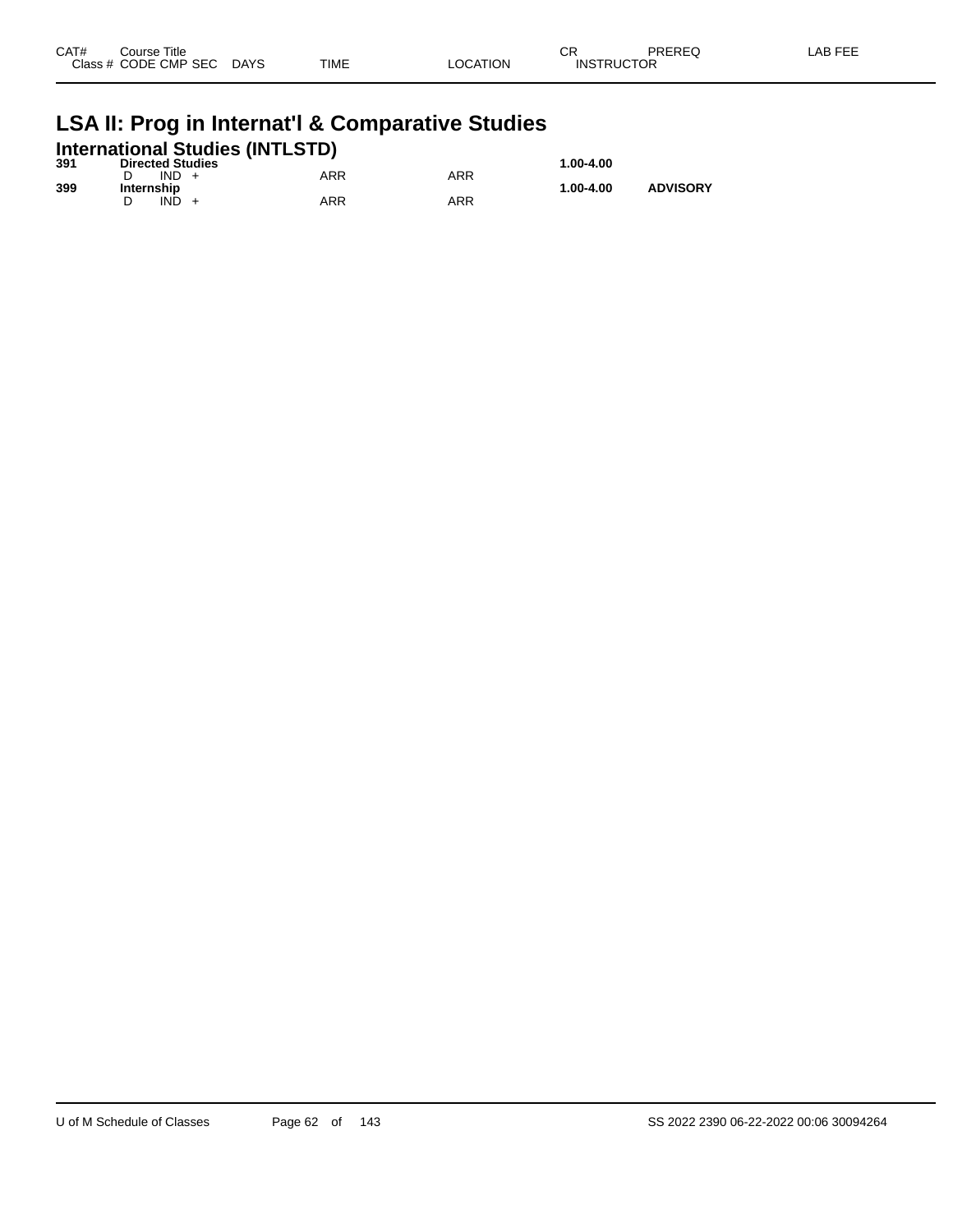| CAT#<br>Course Title<br>Class # CODE CMP SEC DAYS | TIME                                                                                                                                        | LOCATION   | СR<br><b>INSTRUCTOR</b> | PREREQ          | LAB FEE |
|---------------------------------------------------|---------------------------------------------------------------------------------------------------------------------------------------------|------------|-------------------------|-----------------|---------|
| 62071<br>PI<br>REC 001                            | Lloyd Scholars for Writing and the Arts<br><b>Lloyd Scholars for Writing and the Arts (LSWA)</b><br><sup>299</sup> Independent Study<br>ARR | <b>ARR</b> | 1.00-4.00               | <b>ADVISORY</b> | 150.00  |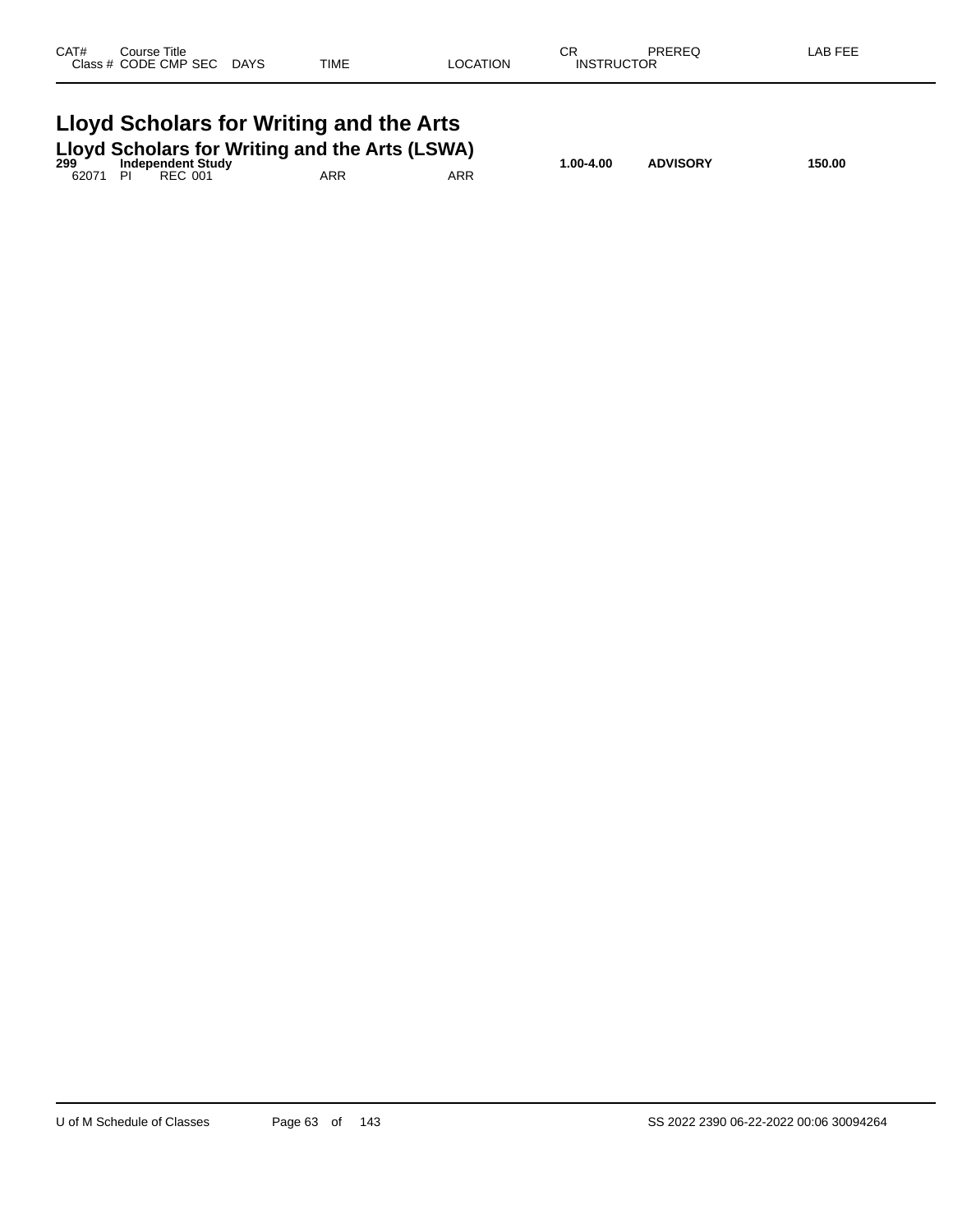| CAT# | Course Title<br>Class # CODE CMP SEC DAYS | <b>TIME</b> | <b>LOCATION</b> | CR<br><b>INSTRUCTOR</b> | <b>PREREQ</b>   | LAB FEE |
|------|-------------------------------------------|-------------|-----------------|-------------------------|-----------------|---------|
|      | <b>Department of Linguistics</b>          |             |                 |                         |                 |         |
|      | Linguistics (LING)                        |             |                 |                         |                 |         |
| 395  | Individual Research                       |             |                 | 1.00-4.00               |                 |         |
| 493  | $IND +$<br><b>Undergrad Reading</b>       | <b>ARR</b>  | <b>ARR</b>      | 1.00-3.00               | <b>ADVISORY</b> |         |
|      | $IND +$                                   | <b>ARR</b>  | <b>ARR</b>      |                         |                 |         |
| 494  | <b>Undergrad Reading</b>                  |             |                 | 1.00-3.00               | <b>ADVISORY</b> |         |
|      | $IND +$                                   | <b>ARR</b>  | <b>ARR</b>      |                         |                 |         |
| 495  | <b>Senior Honors Read</b><br>$IND +$      | <b>ARR</b>  | <b>ARR</b>      | 1.00-3.00               | <b>ADVISORY</b> |         |
| 496  | <b>Senior Honors Read</b>                 |             |                 | 1.00-3.00               | <b>ADVISORY</b> |         |
|      | $IND +$                                   | <b>ARR</b>  | <b>ARR</b>      |                         |                 |         |
| 990  | <b>Diss-Precand</b>                       | <b>ARR</b>  | <b>ARR</b>      | 1.00-8.00               | <b>ADVISORY</b> |         |
| 995  | $IND +$<br>Diss-Cand                      |             |                 | 8.00                    | <b>ENFORCED</b> |         |

IR IND + ARR ARR ARR

I IND + ARR ARR

**997 Spec Res I & II 1.00-6.00 ADVISORY**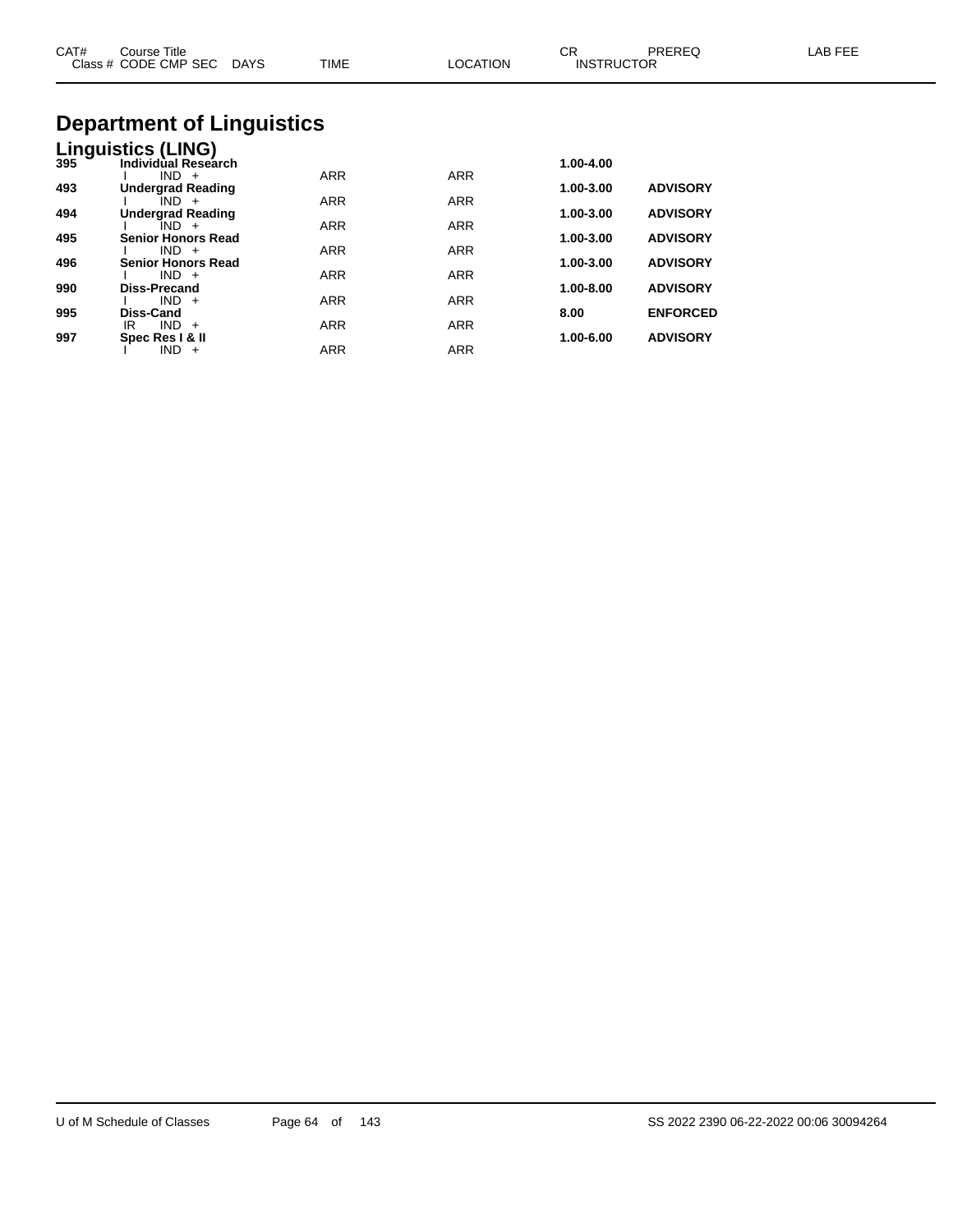| CAT# | Course Title              |      |          | СR                | PREREQ | LAB FEE |
|------|---------------------------|------|----------|-------------------|--------|---------|
|      | Class # CODE CMP SEC DAYS | TIME | LOCATION | <b>INSTRUCTOR</b> |        |         |

#### **Macromolecular Sci & Engr Ctr Macromolecular Science (MACROMOL)**

|                     |                           |     | 2.00          | <b>ADVISORY</b> |
|---------------------|---------------------------|-----|---------------|-----------------|
| <b>SEM 001</b><br>P | <b>ARR</b>                | ARR | Kim           |                 |
| Intro Res Technique |                           |     | 1.00-8.00     | <b>ADVISORY</b> |
| $IND +$             | <b>ARR</b>                | ARR |               |                 |
| <b>Diss-Precand</b> |                           |     | $1.00 - 8.00$ | <b>ADVISORY</b> |
| $IND +$             | <b>ARR</b>                | ARR |               |                 |
| <b>Diss-Cand</b>    |                           |     | 8.00          | <b>ENFORCED</b> |
| $IND +$<br>SIR      | <b>ARR</b>                | ARR |               |                 |
|                     | <b>Macromolecular Sem</b> |     |               |                 |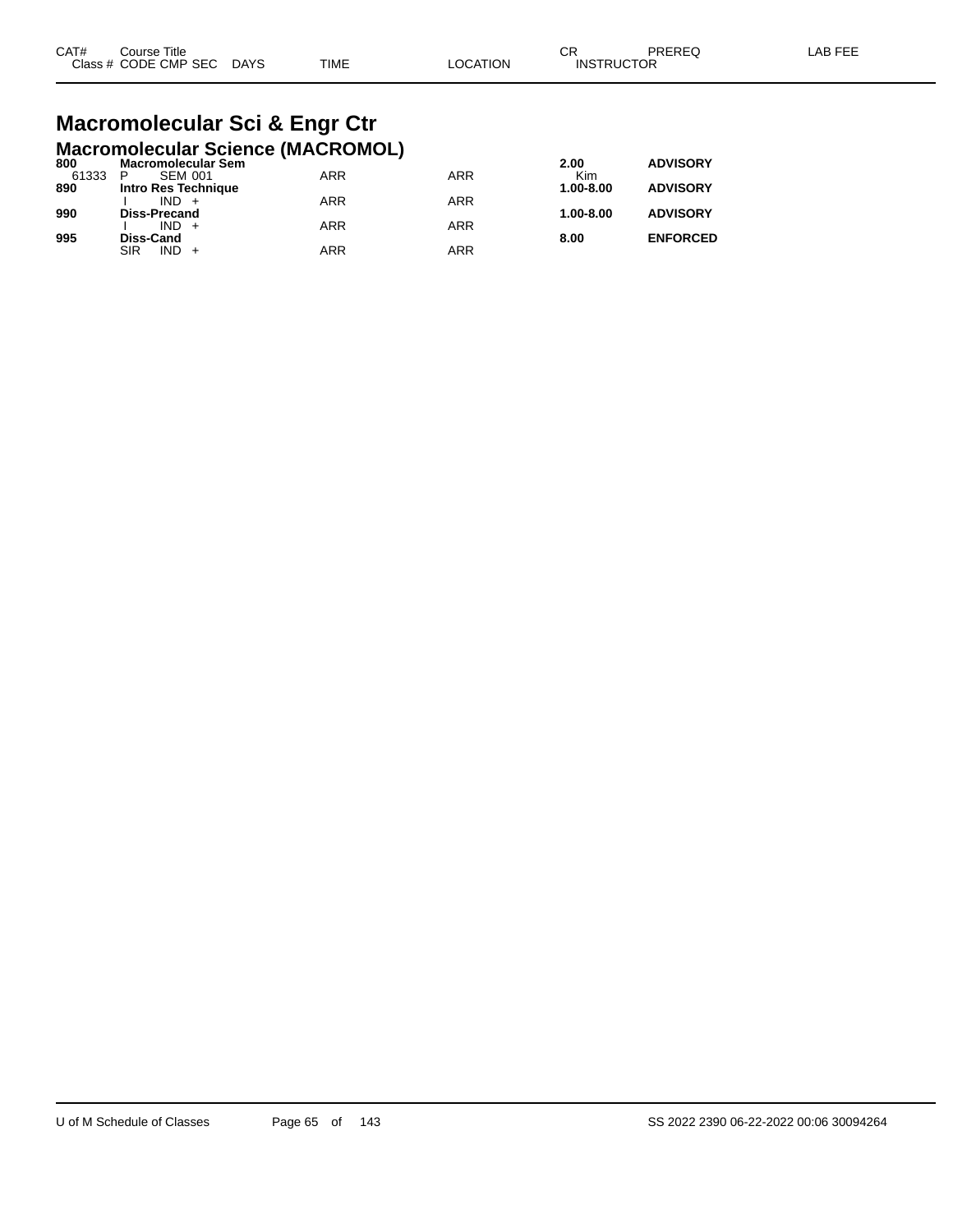| CAT# | Course Title<br>Class # CODE CMP SEC DAYS                   | TIME       | <b>LOCATION</b> | CR<br><b>INSTRUCTOR</b> | PREREQ          | LAB FEE |
|------|-------------------------------------------------------------|------------|-----------------|-------------------------|-----------------|---------|
|      | <b>Mathematics Department</b>                               |            |                 |                         |                 |         |
| 399  | <b>Mathematics (MATH)</b><br>Independent Reading<br>$IND +$ | <b>ARR</b> | <b>ARR</b>      | 1.00-6.00               |                 |         |
| 429  | Internship<br>$IND +$                                       | <b>ARR</b> | ARR             | 1.00                    | <b>ADVISORY</b> |         |
| 499  | <b>Independent Reading</b><br>$IND +$                       | <b>ARR</b> | <b>ARR</b>      | 1.00-4.00               | <b>ADVISORY</b> |         |
| 700  | Dir Read-Research<br>$IND +$                                | <b>ARR</b> | <b>ARR</b>      | 1.00-3.00               | <b>ADVISORY</b> |         |
| 929  | Internship<br>$IND +$<br>D.                                 |            |                 | 1.00                    |                 |         |
| 990  | <b>Diss-Precand</b>                                         | <b>ARR</b> | <b>ARR</b>      | 1.00-8.00               | <b>ADVISORY</b> |         |
| 995  | $IND +$<br>SI<br>Diss-Cand                                  | <b>ARR</b> | <b>ARR</b>      | 8.00                    | <b>ENFORCED</b> |         |

SIR IND + ARR ARR ARR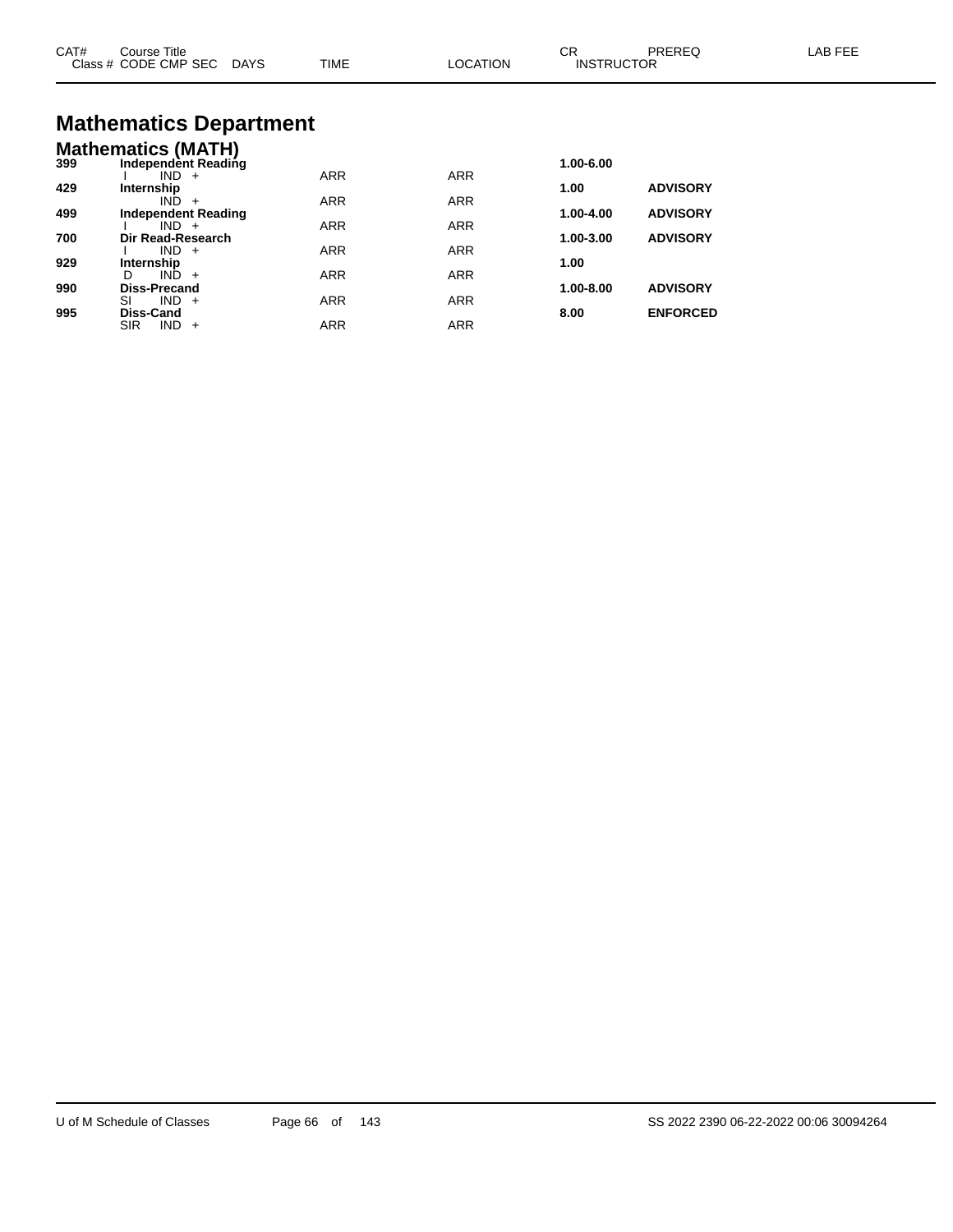| CAT# | Course Title         |             |             |         | СR                | PREREC | AB FFF |
|------|----------------------|-------------|-------------|---------|-------------------|--------|--------|
|      | Class # CODE CMP SEC | <b>DAYS</b> | <b>TIME</b> | OCATION | <b>INSTRUCTOR</b> |        |        |

## **Middle East Studies Department**

|     | <b>Middle East Studies (MIDEAST)</b> |            |            |               |                 |
|-----|--------------------------------------|------------|------------|---------------|-----------------|
| 498 | <b>Senior Honors Thesis</b>          |            |            | 1.00-4.00     |                 |
|     | $IND +$                              | <b>ARR</b> | <b>ARR</b> |               |                 |
| 699 | Dir Grad Readings<br>$IND +$         | <b>ARR</b> | <b>ARR</b> | 1.00-3.00     | <b>ADVISORY</b> |
| 990 | <b>Diss Pre-Cand</b>                 |            |            | $1.00 - 8.00$ | <b>ADVISORY</b> |
|     | $IND +$                              | <b>ARR</b> | <b>ARR</b> |               |                 |
| 995 | <b>Dissertation Res</b>              |            |            | 8.00          | <b>ENFORCED</b> |
|     | $IND +$<br>IR                        | <b>ARR</b> | ARR        |               |                 |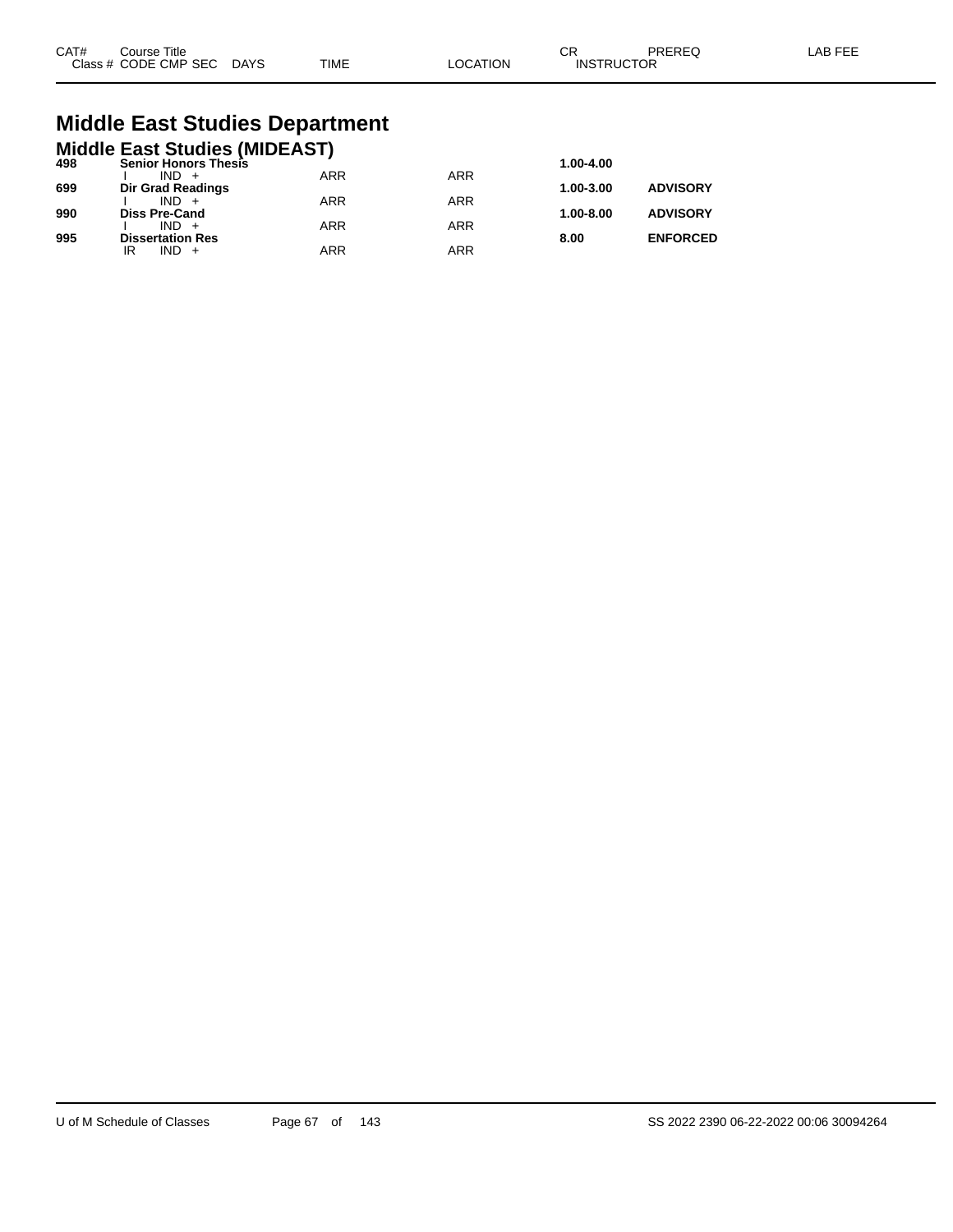| CAT# | Course Title              |      |                 | Ωn<br>◡◚          | PREREQ | LAB FEE |
|------|---------------------------|------|-----------------|-------------------|--------|---------|
|      | Class # CODE CMP SEC DAYS | TIME | <b>LOCATION</b> | <b>INSTRUCTOR</b> |        |         |

#### **Molecular, Cellular, and Developmental Biology Molecular, Cellular and Developmental Biology (MCDB)**

| 300 | <b>Undergrad Research</b>  |            | - ־ייי נכ  | 1.00-3.00 | <b>ADVISORY</b>           |
|-----|----------------------------|------------|------------|-----------|---------------------------|
|     | IND.                       | <b>ARR</b> | <b>ARR</b> |           |                           |
| 302 | <b>Teach Exper Undergr</b> |            |            | 1.00-3.00 |                           |
|     | IND.                       | <b>ARR</b> | <b>ARR</b> |           |                           |
| 400 | <b>Advanced Research</b>   |            |            | 1.00-3.00 | <b>ADVISORY, ENFORCED</b> |
|     | $IND +$<br>IR              | <b>ARR</b> | <b>ARR</b> |           |                           |
| 700 | <b>Advanced Studies</b>    |            |            | 1.00-8.00 | <b>ADVISORY</b>           |
|     | $IND +$                    | <b>ARR</b> | <b>ARR</b> |           |                           |
| 990 | <b>Diss-Precand</b>        |            |            | 1.00-8.00 | <b>ADVISORY</b>           |
|     | $IND +$                    | <b>ARR</b> | <b>ARR</b> |           |                           |
| 995 | Diss-Cand                  |            |            | 8.00      | <b>ENFORCED</b>           |
|     | IND -<br>R<br>$+$          | ARR        | ARR        |           |                           |
|     |                            |            |            |           |                           |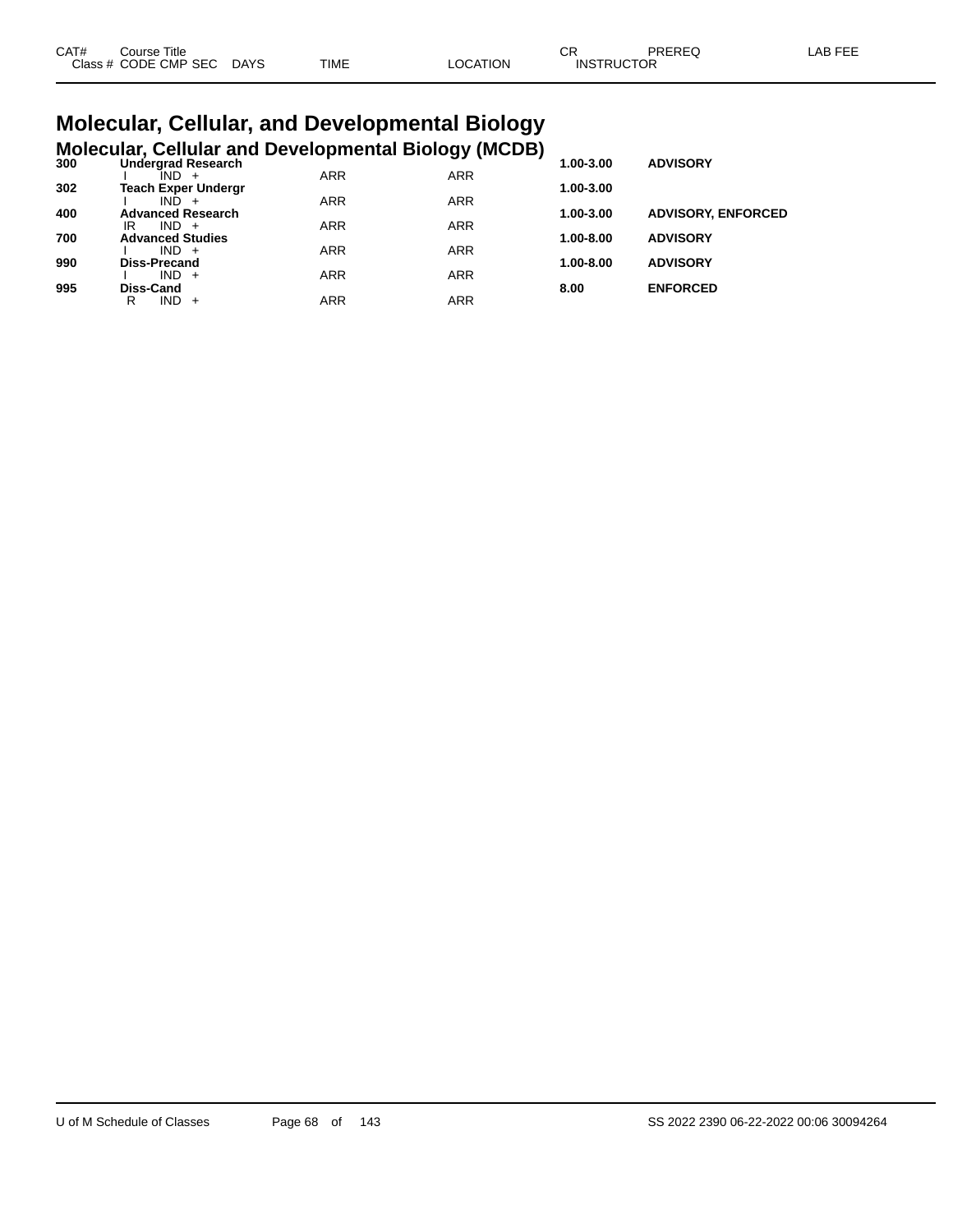| CAT# | Course Title              |      |          | ΩD                | PREREQ | -AB FEE |
|------|---------------------------|------|----------|-------------------|--------|---------|
|      | Class # CODE CMP SEC DAYS | TIME | LOCATION | <b>INSTRUCTOR</b> |        |         |

### **Organizational Studies**

## **Organizational Studies (ORGSTUDY) 499 Independent Study 1.00-4.00**

| 499 | <b>INVERSIGATE</b><br>IND. | ARR | ARR |
|-----|----------------------------|-----|-----|
|     |                            |     |     |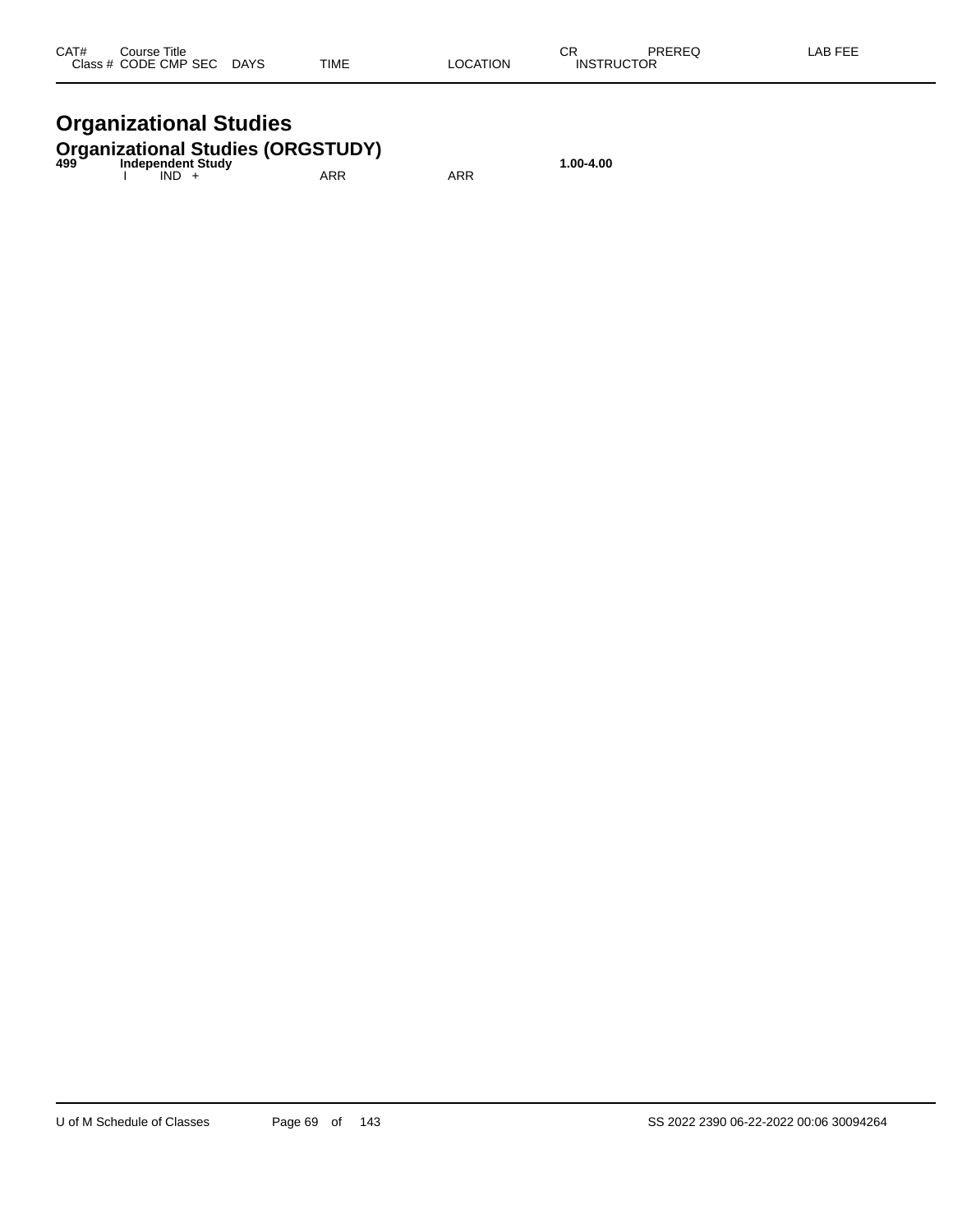| CAT#       | Course Title<br>Class # CODE CMP SEC DAYS                                                                               | TIME | <b>LOCATION</b> | CR<br><b>INSTRUCTOR</b> | <b>PREREQ</b>                      | LAB FEE |
|------------|-------------------------------------------------------------------------------------------------------------------------|------|-----------------|-------------------------|------------------------------------|---------|
| 596<br>990 | <b>Philosophy Department</b><br><b>Philosophy (PHIL)</b><br>Reading Course<br>$\overline{IND}$ +<br><b>Diss-Precand</b> | ARR  | <b>ARR</b>      | 2.00-3.00<br>1.00-8.00  | <b>ADVISORY</b><br><b>ADVISORY</b> |         |
|            | $IND +$                                                                                                                 | ARR  | <b>ARR</b>      |                         |                                    |         |

**995 Diss-Cand 8.00 ENFORCED**

IR IND + ARR ARR ARR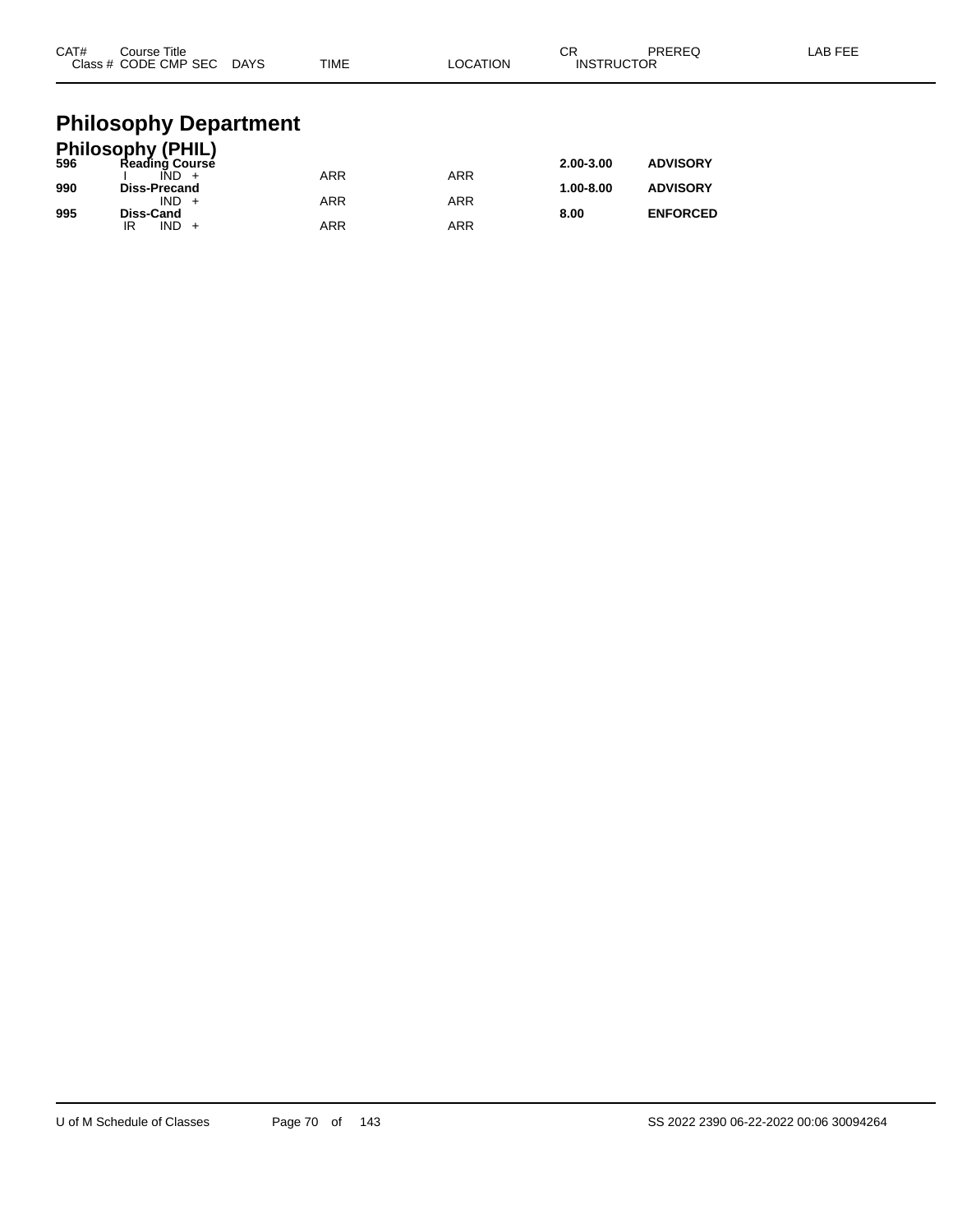| CAT# | Course Title<br>Class # CODE CMP SEC<br>DAYS | TIME       | <b>LOCATION</b> | CR<br><b>INSTRUCTOR</b> | <b>PREREQ</b>   | LAB FEE |
|------|----------------------------------------------|------------|-----------------|-------------------------|-----------------|---------|
|      | <b>Physics Department</b>                    |            |                 |                         |                 |         |
|      | Physics (PHYSICS)<br>415 Undergrad Researd   |            |                 |                         |                 |         |
|      | Undergrad Research                           |            |                 | 1.00-6.00               |                 |         |
| 496  | IND +<br><b>Senior Thesis I</b>              | <b>ARR</b> | <b>ARR</b>      | 2.00-3.00               | <b>ADVISORY</b> |         |
|      | $IND +$                                      | ARR        | ARR             |                         |                 |         |
| 497  | <b>Senior Thesis II</b><br>$IND +$           | ARR        | ARR             | 2.00-3.00               | <b>ADVISORY</b> |         |
| 498  | Intr Res-Honors Stu                          |            |                 | 2.00-3.00               | <b>ADVISORY</b> |         |
| 499  | $IND +$<br>Intr Res-Honors Stu               | <b>ARR</b> | <b>ARR</b>      | 2.00-3.00               | <b>ADVISORY</b> |         |
|      | $IND +$                                      | <b>ARR</b> | <b>ARR</b>      |                         |                 |         |
| 515  | <b>Supervised Research</b><br>$IND +$        | ARR        | ARR             | 4.00-6.00               | <b>ADVISORY</b> |         |
| 715  | <b>Special Prob-Grad</b>                     |            |                 | 1.00-6.00               | <b>ADVISORY</b> |         |
| 990  | $IND +$<br><b>Diss-Precand</b>               | ARR        | ARR             | 1.00-8.00               | <b>ADVISORY</b> |         |
|      | $IND +$                                      | ARR        | ARR             |                         |                 |         |
| 995  | <b>Diss-Cand</b>                             |            |                 | 8.00                    | <b>ENFORCED</b> |         |
|      | $IND +$<br>DR                                | ARR        | <b>ARR</b>      |                         |                 |         |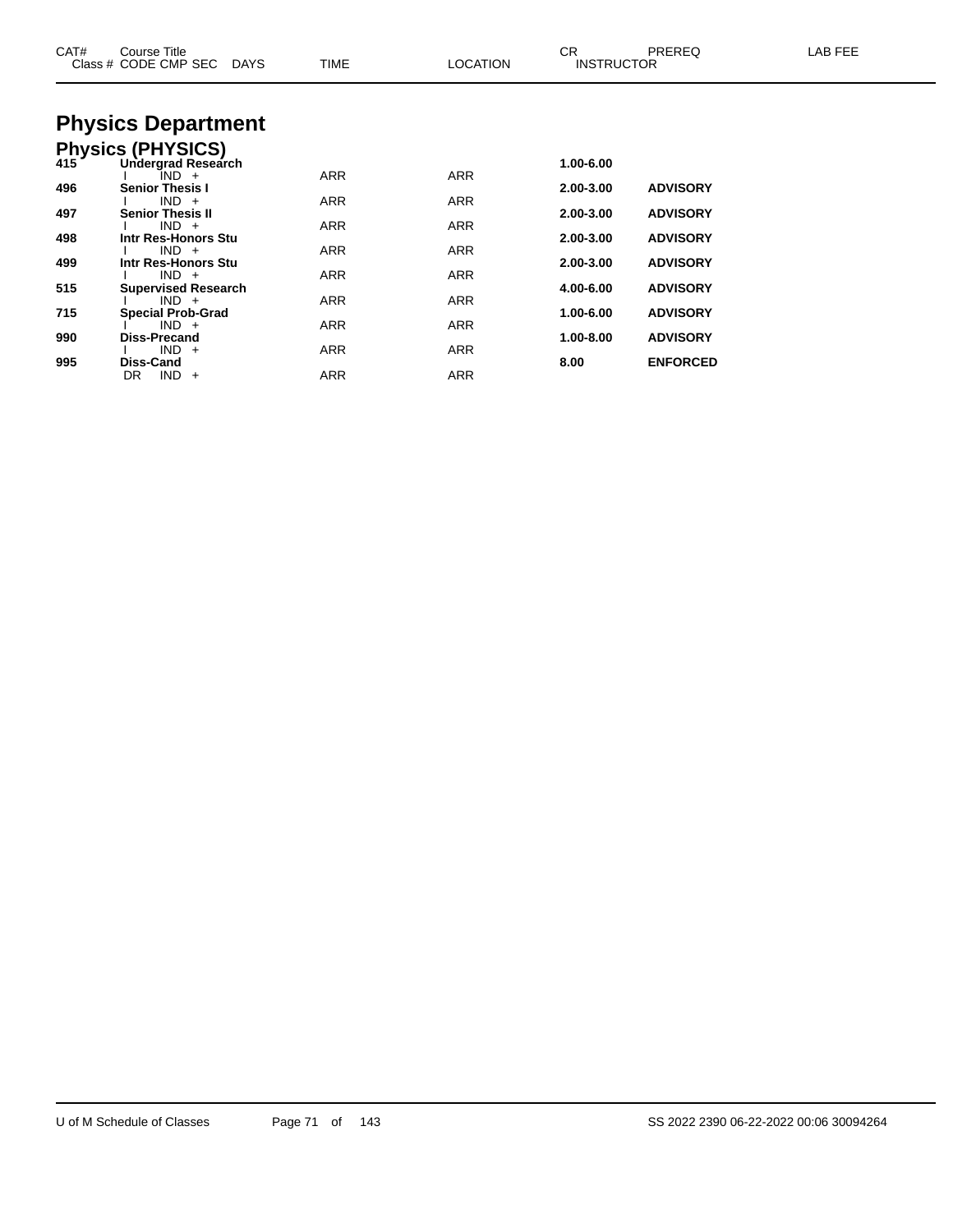| CAT#    | Title<br>Course     |             |             |          | ⌒冖<br>◡                                       | PREREQ | AB FFF |
|---------|---------------------|-------------|-------------|----------|-----------------------------------------------|--------|--------|
| Class # | <b>CODE CMP SEC</b> | <b>DAYS</b> | <b>TIME</b> | LOCATION | <b>UCTOR</b><br><b>INS<sup>T</sup></b><br>וסז |        |        |
|         |                     |             |             |          |                                               |        |        |

## **Program in the Environment**

| 499 |         | <b>Environment (ENVIRON)</b><br><b>Senior Honors Thesis</b> |     |     | $1.00 - 6.00$ | <b>ADVISORY</b> |
|-----|---------|-------------------------------------------------------------|-----|-----|---------------|-----------------|
|     | $IND +$ |                                                             | ARR | ARR |               |                 |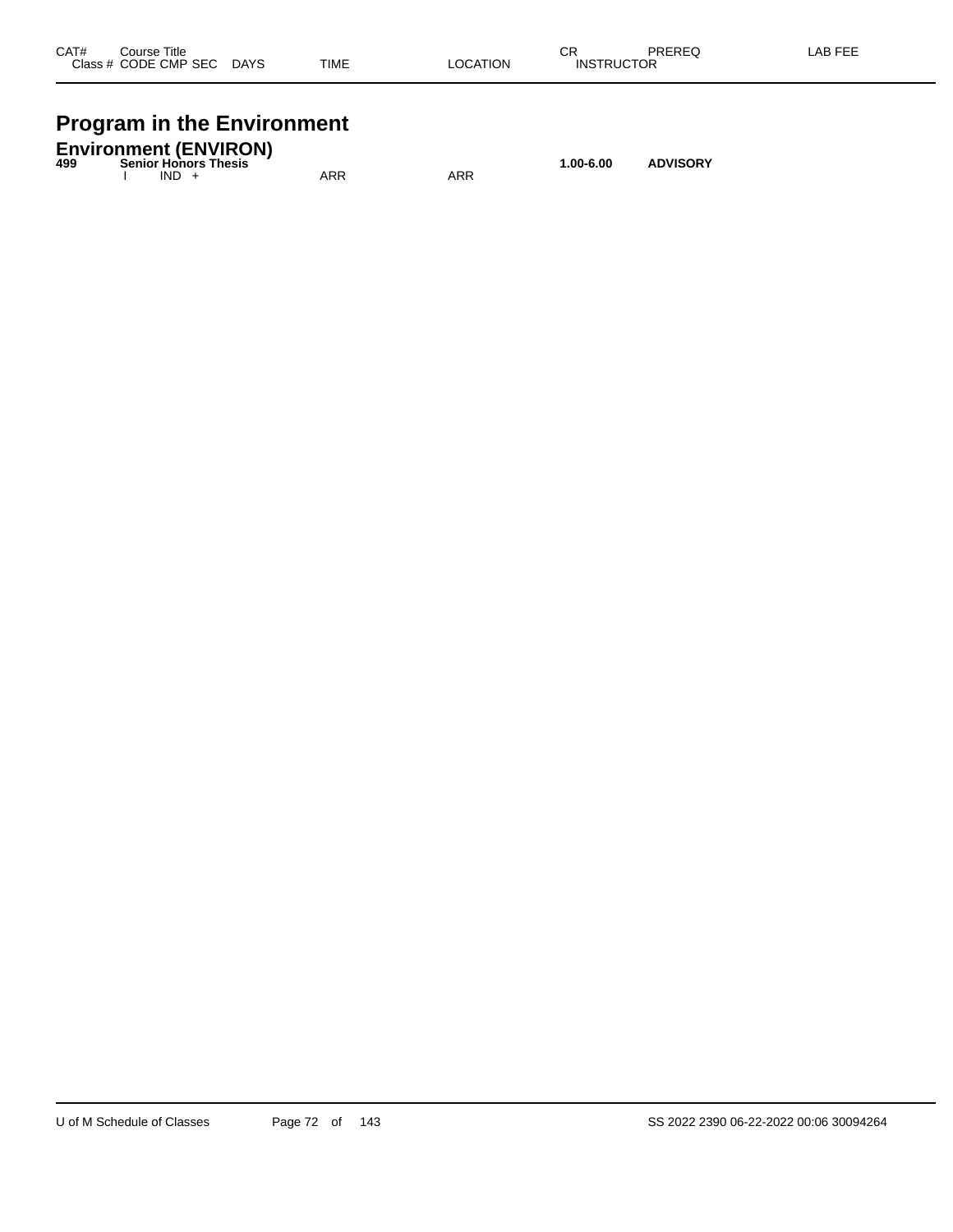| CAT#<br>Course Title<br>Class # CODE CMP SEC DAYS                    | TIME | <b>LOCATION</b> | CR<br><b>INSTRUCTOR</b> | PRERFO          | I AB FFF |  |  |
|----------------------------------------------------------------------|------|-----------------|-------------------------|-----------------|----------|--|--|
| <b>Political Science Department</b>                                  |      |                 |                         |                 |          |  |  |
| <b>Political Science (POLSCI)</b><br><b>POLSCI Internship</b><br>299 |      |                 | 1.00                    | <b>ADVISORY</b> |          |  |  |

| 299 | <b>PULSUI INTERNATION</b> |            |            | טט. ו     | <b>ADVISURT</b> |
|-----|---------------------------|------------|------------|-----------|-----------------|
|     | $IND +$<br>D              | <b>ARR</b> | <b>ARR</b> |           |                 |
| 383 | Pol Sci Rsrch Opp         |            |            | 1.00-3.00 |                 |
|     | $IND +$                   | <b>ARR</b> | <b>ARR</b> |           |                 |
| 692 | <b>Directed Reading</b>   |            |            | 1.00-6.00 | <b>ADVISORY</b> |
|     | $IND +$                   | <b>ARR</b> | <b>ARR</b> |           |                 |
| 892 | <b>Directed Research</b>  |            |            | 1.00-6.00 | <b>ADVISORY</b> |
|     | $IND +$                   | <b>ARR</b> | <b>ARR</b> |           |                 |
| 990 | <b>Diss-Precand</b>       |            |            | 1.00-8.00 | <b>ADVISORY</b> |
|     | $IND +$                   | <b>ARR</b> | <b>ARR</b> |           |                 |
| 995 | <b>Diss-Cand</b>          |            |            | 8.00      | <b>ENFORCED</b> |
|     | <b>IND</b><br>IR<br>$+$   | ARR        | ARR        |           |                 |
|     |                           |            |            |           |                 |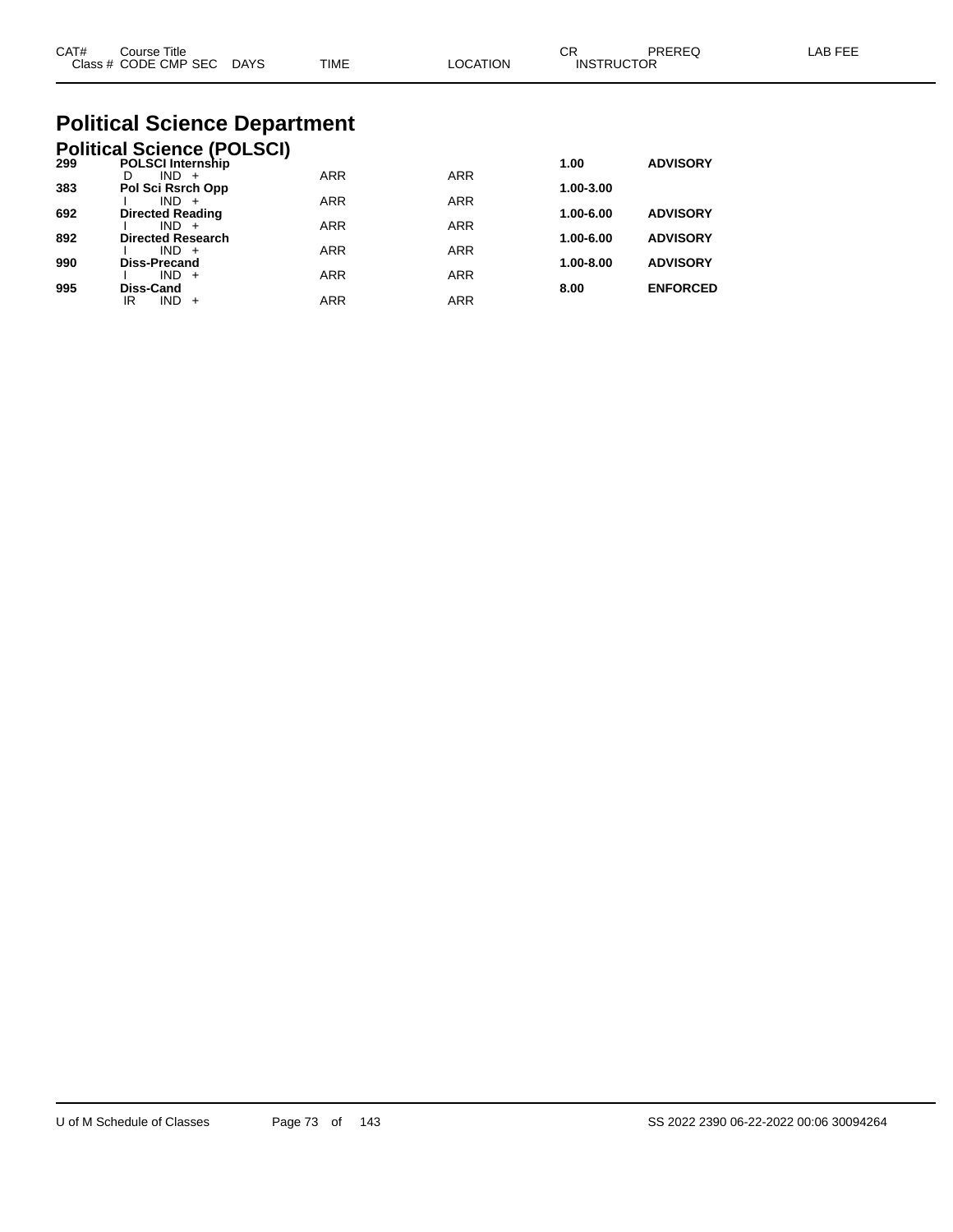| CAT#       | <b>Course Title</b><br>Class # CODE CMP SEC<br><b>DAYS</b>                                 | <b>TIME</b>              | <b>LOCATION</b>          | CR.<br><b>INSTRUCTOR</b> | PREREQ                             | <b>LAB FEE</b> |
|------------|--------------------------------------------------------------------------------------------|--------------------------|--------------------------|--------------------------|------------------------------------|----------------|
|            | <b>Psychology Department</b>                                                               |                          |                          |                          |                                    |                |
|            |                                                                                            |                          |                          |                          |                                    |                |
|            | <b>Psychology (PSYCH)</b>                                                                  |                          |                          |                          |                                    |                |
| 200        | Ind Psych Issues                                                                           | <b>ARR</b>               | <b>ARR</b>               | 1.00-4.00                | <b>ADVISORY</b>                    |                |
| 322        | IND +<br><b>Fld Prac Res Nat Sci</b>                                                       |                          |                          | 1.00-4.00                | <b>ADVISORY</b>                    |                |
|            | $IND +$                                                                                    | <b>ARR</b>               | <b>ARR</b>               |                          |                                    |                |
| 326        | Dir Res Psych/NS                                                                           |                          |                          | 1.00-4.00                | <b>ADVISORY</b>                    |                |
|            | $IND +$                                                                                    | <b>ARR</b>               | <b>ARR</b>               |                          |                                    |                |
| 404        | <b>Field Practicum</b>                                                                     |                          |                          | 1.00-4.00                | <b>ADVISORY</b>                    |                |
|            | $IND +$                                                                                    | <b>ARR</b>               | <b>ARR</b>               |                          |                                    |                |
| 405        | <b>Pract Univ Setting</b><br>$IND +$                                                       | <b>ARR</b>               | <b>ARR</b>               | 1.00-4.00                | <b>ADVISORY</b>                    |                |
| 420        | <b>Adv Reading NS</b>                                                                      |                          |                          | 1.00-4.00                | <b>ADVISORY</b>                    |                |
|            | $IND +$                                                                                    | ARR                      | <b>ARR</b>               |                          |                                    |                |
| 421        | <b>Adv Reading Soc Sci</b>                                                                 |                          |                          | 1.00-4.00                | <b>ADVISORY</b>                    |                |
|            | $IND +$                                                                                    | <b>ARR</b>               | <b>ARR</b>               |                          |                                    |                |
| 422        | <b>Adv Research NS</b>                                                                     |                          |                          | 1.00-4.00                | <b>ADVISORY</b>                    |                |
| 424        | $IND +$                                                                                    | <b>ARR</b>               | <b>ARR</b>               |                          |                                    |                |
| 64440      | <b>Sr Hon Res I Nat Sci</b><br>SI<br><b>SEM 001</b>                                        | <b>ARR</b>               | <b>ARR</b>               | 2.00-4.00<br>Lustig      | <b>ADVISORY</b>                    |                |
| Research   |                                                                                            |                          |                          |                          |                                    |                |
| 426        | Sr Hon Res II Nat Sc                                                                       |                          |                          | 2.00-4.00                | <b>ADVISORY</b>                    |                |
| 61774      | <b>SEM 001</b><br>SI                                                                       | <b>ARR</b>               | <b>ARR</b>               | Shah                     |                                    |                |
| 619        | <b>Supervised Research</b>                                                                 |                          |                          | 1.00-4.00                | <b>ADVISORY</b>                    |                |
|            | $IND +$                                                                                    | <b>ARR</b>               | <b>ARR</b>               |                          |                                    |                |
| 706        | <b>Tutorial Reading</b>                                                                    |                          |                          | 1.00-4.00                | <b>ADVISORY</b>                    |                |
| 719        | $IND +$<br><b>Supervised Research</b>                                                      | <b>ARR</b>               | <b>ARR</b>               | 1.00-5.00                | <b>ADVISORY</b>                    |                |
|            | $IND +$                                                                                    | ARR                      | <b>ARR</b>               |                          |                                    |                |
| 819        |                                                                                            |                          |                          | 1.00-4.00                | <b>ADVISORY</b>                    |                |
|            | $IND +$                                                                                    | <b>ARR</b>               | <b>ARR</b>               |                          |                                    |                |
| 879        | <b>Internship Clin Psy</b>                                                                 |                          |                          | 2.00                     | <b>ADVISORY</b>                    |                |
|            |                                                                                            |                          |                          |                          |                                    |                |
|            |                                                                                            |                          |                          |                          |                                    |                |
|            |                                                                                            |                          |                          |                          |                                    |                |
|            | IR<br>$IND +$                                                                              | <b>ARR</b>               | <b>ARR</b>               |                          |                                    |                |
| 990<br>995 | <b>Supervised Research</b><br>$IND +$<br>SI<br><b>Diss-Precand</b><br>$IND +$<br>Diss-Cand | <b>ARR</b><br><b>ARR</b> | <b>ARR</b><br><b>ARR</b> | 8.00<br>8.00             | <b>ADVISORY</b><br><b>ENFORCED</b> |                |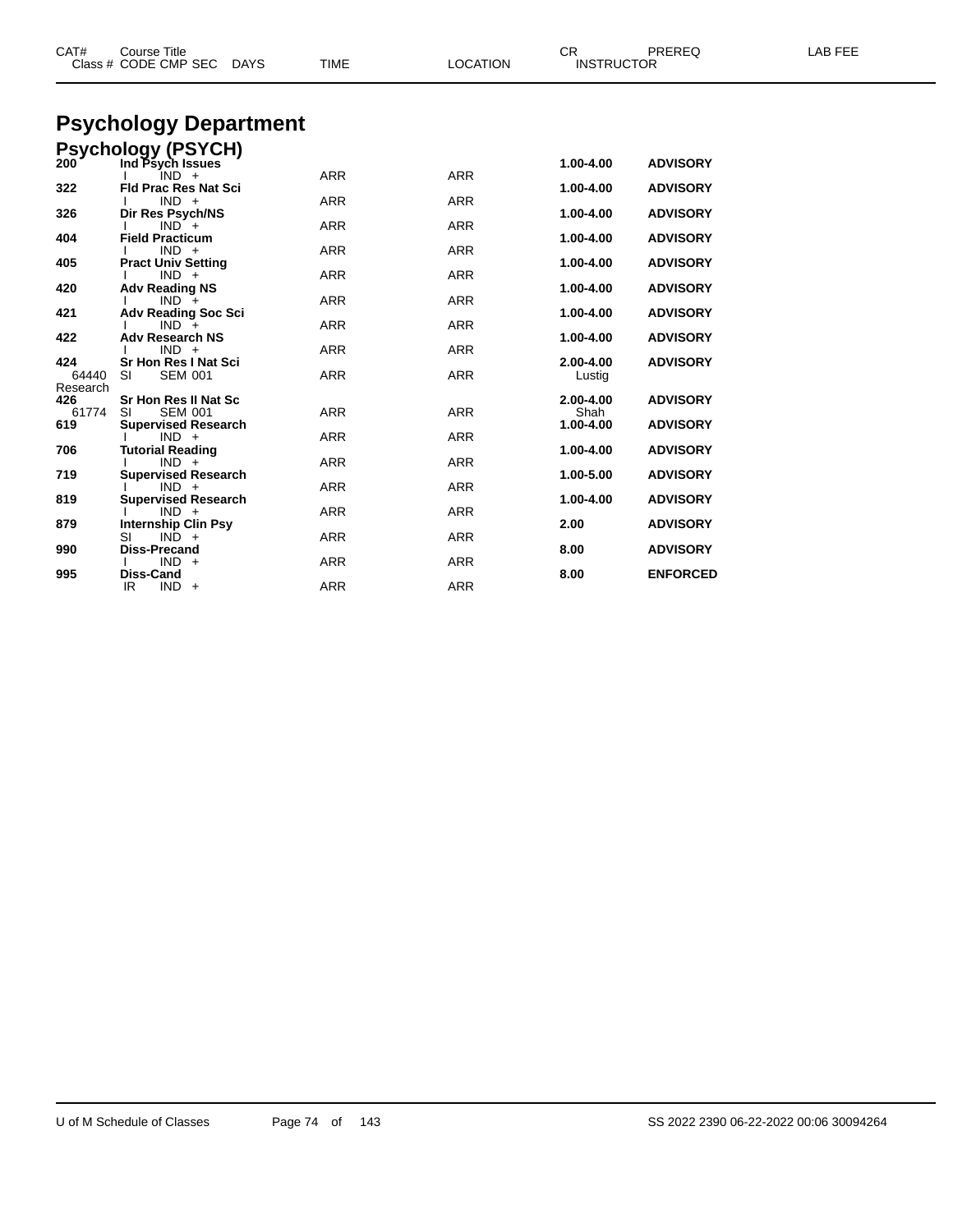| CAT# | Course Title<br>Class # CODE CMP SEC DAYS                         | TIME       | <b>LOCATION</b> | СR<br><b>INSTRUCTOR</b> | <b>PREREQ</b>   | LAB FEE |
|------|-------------------------------------------------------------------|------------|-----------------|-------------------------|-----------------|---------|
|      | <b>Studies In Religion</b>                                        |            |                 |                         |                 |         |
|      | Religion (RELIGION)<br>387 Independent Study<br>Independent Study |            |                 | 1.00-3.00               | <b>ADVISORY</b> |         |
| 487  | $IND +$<br><b>Independent Study</b>                               | <b>ARR</b> | <b>ARR</b>      | 1.00-3.00               | <b>ADVISORY</b> |         |
|      | $IND +$                                                           | ARR        | ARR             |                         |                 |         |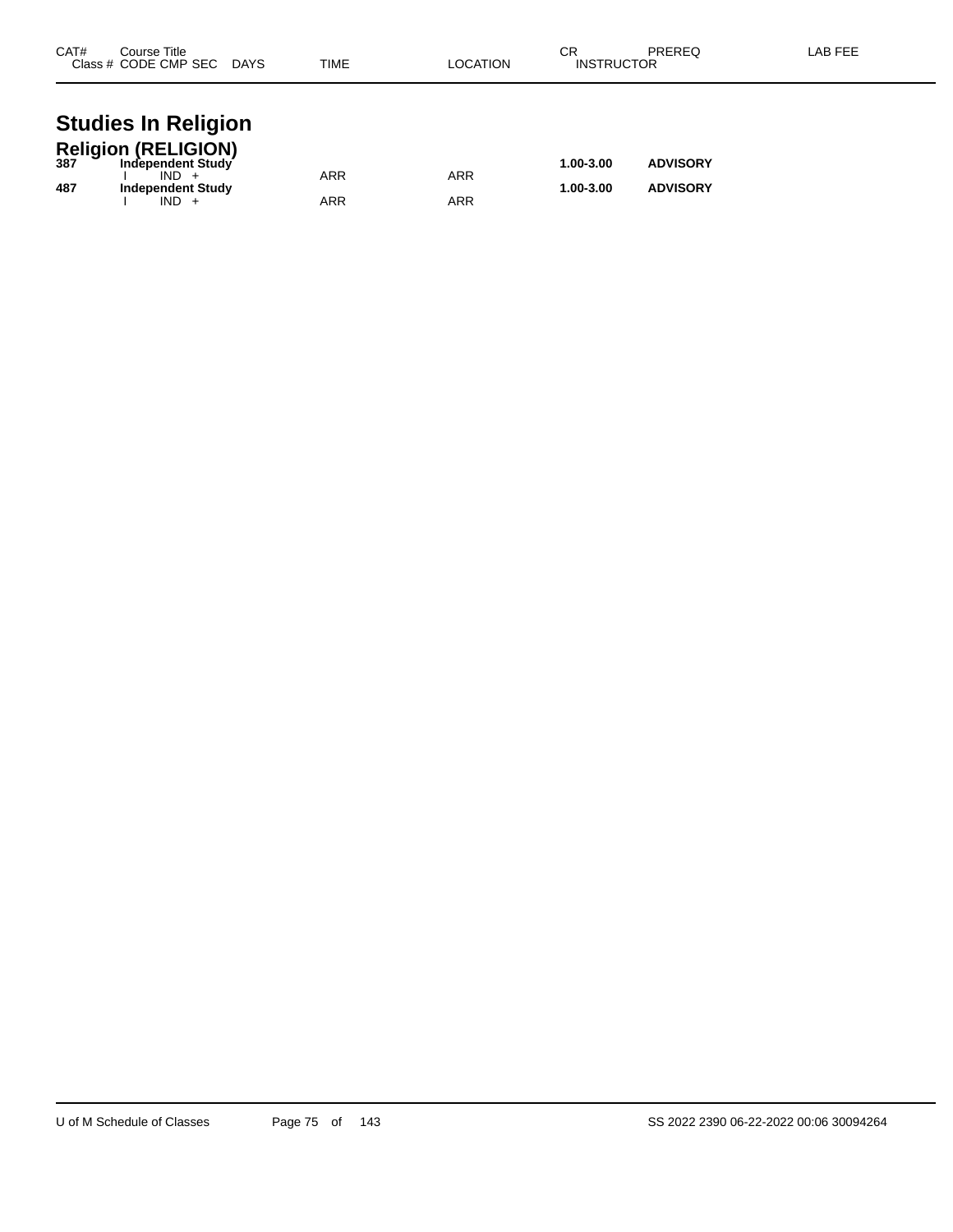| Class # CODE CMP SEC DAYS |                                                        | TIME<br>LOCATION |            | <b>INSTRUCTOR</b> |                 |  |
|---------------------------|--------------------------------------------------------|------------------|------------|-------------------|-----------------|--|
|                           | <b>Romance Languages Department</b>                    |                  |            |                   |                 |  |
|                           | <b>French (FRENCH)</b>                                 |                  |            |                   |                 |  |
| 399                       | Independent Study<br>$IND +$<br>IR.                    | <b>ARR</b>       | <b>ARR</b> | 1.00-3.00         | <b>ENFORCED</b> |  |
| 899                       | <b>Independent Study</b>                               |                  |            | 1.00-3.00         | <b>ADVISORY</b> |  |
| 990                       | IR.<br>$IND +$<br><b>Diss-Precand</b>                  | <b>ARR</b>       | <b>ARR</b> | 1.00-8.00         | <b>ADVISORY</b> |  |
|                           | $IND +$<br>IR.                                         | ARR              | ARR        |                   |                 |  |
| 995                       | <b>Diss-Cand</b><br>$IND +$<br>IR.                     | <b>ARR</b>       | <b>ARR</b> | 8.00              | <b>ENFORCED</b> |  |
|                           | Italian (ITALIAN)                                      |                  |            |                   |                 |  |
| 995                       | <b>Diss-Cand</b>                                       |                  |            | 8.00              | <b>ENFORCED</b> |  |
|                           | $DR$ $IND +$                                           | <b>ARR</b>       | <b>ARR</b> |                   |                 |  |
| 350                       | <b>Portuguese (PORTUG)</b><br><b>Independent Study</b> |                  |            | 1.00-3.00         | <b>ADVISORY</b> |  |
|                           | $IND +$                                                | <b>ARR</b>       | <b>ARR</b> |                   |                 |  |
|                           | <b>Romance Linguistics (ROMLING)</b>                   |                  |            |                   |                 |  |
| 990                       | Diss-Precand<br>IR<br>$IND +$                          | <b>ARR</b>       | <b>ARR</b> | 1.00-8.00         | <b>ADVISORY</b> |  |
| 995                       | <b>Diss-Cand</b>                                       |                  |            | 8.00              | <b>ENFORCED</b> |  |
|                           | IR.<br>$IND +$                                         | <b>ARR</b>       | <b>ARR</b> |                   |                 |  |
|                           | Spanish (SPANISH)<br>350 Independent Study             |                  |            | 1.00-3.00         | <b>ADVISORY</b> |  |
|                           | Independent Study<br>$IND +$                           | <b>ARR</b>       | <b>ARR</b> |                   |                 |  |
| 435                       | <b>Independent Study</b><br>IR<br>$IND +$              | <b>ARR</b>       | <b>ARR</b> | 1.00-3.00         | <b>ENFORCED</b> |  |
| 635                       | <b>Independent Study</b>                               |                  |            | 1.00-3.00         | <b>ADVISORY</b> |  |
| 895                       | $IND +$<br>IR.<br><b>Independent Study</b>             | ARR              | ARR        | 3.00              | <b>ADVISORY</b> |  |
| 990                       | $IND +$<br>IR.<br><b>Diss-Precand</b>                  | ARR              | ARR        | 1.00-8.00         | <b>ADVISORY</b> |  |
|                           | $IND +$<br>IR                                          | <b>ARR</b>       | <b>ARR</b> |                   |                 |  |
| 995                       | <b>Diss-Cand</b>                                       |                  |            | 8.00              | <b>ENFORCED</b> |  |

CAT# Course Title Case CR PREREQ LAB FEE

IR IND + ARR ARR ARR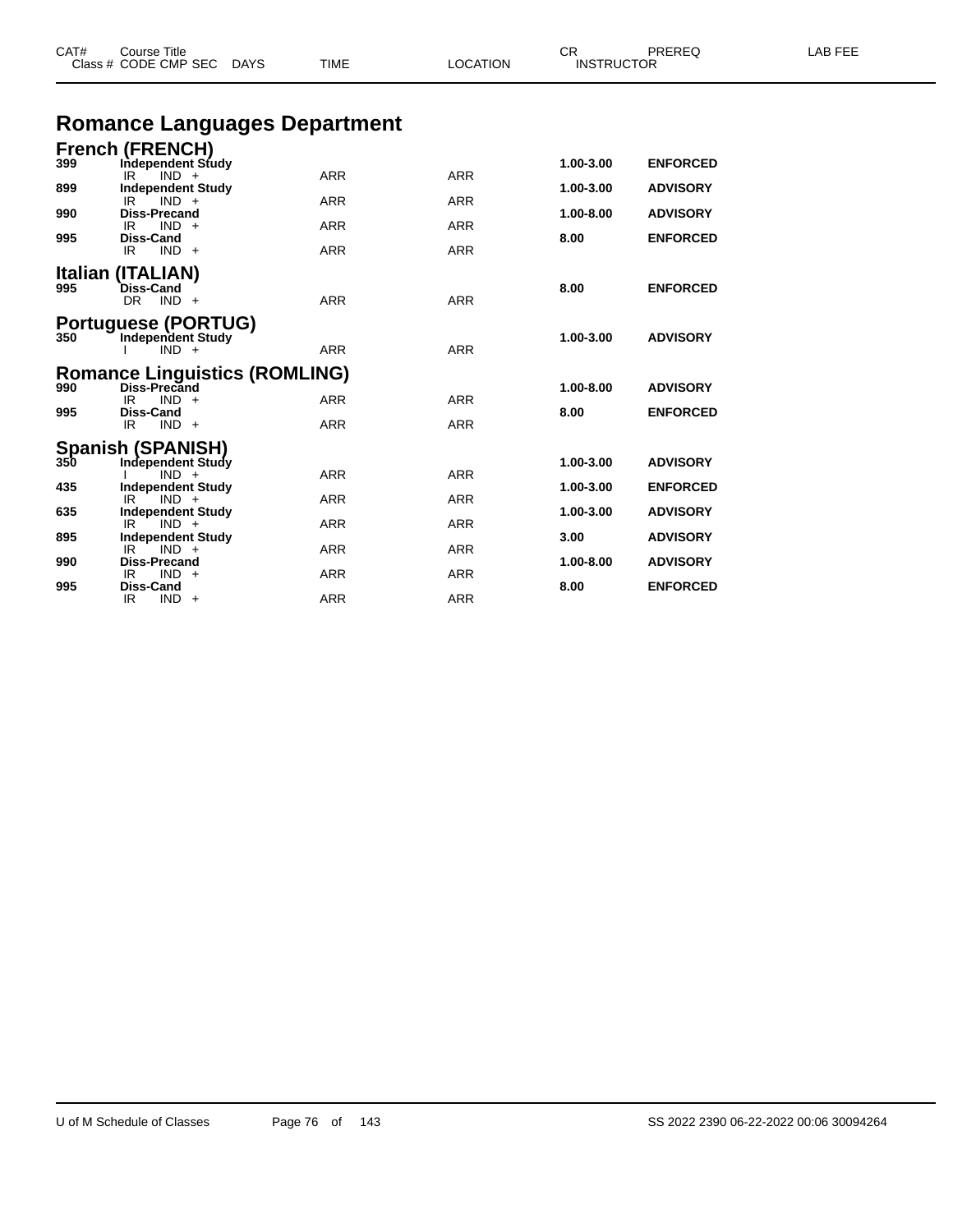| CAT# | Course Title<br>Class # CODE CMP SEC DAYS                        | <b>TIME</b> | <b>LOCATION</b> | <b>CR</b><br><b>INSTRUCTOR</b> | PREREQ          | <b>LAB FEE</b> |
|------|------------------------------------------------------------------|-------------|-----------------|--------------------------------|-----------------|----------------|
|      | <b>Slavic Languages &amp; Lit Dept</b>                           |             |                 |                                |                 |                |
| 430  | <b>Russian (RUSSIAN)</b><br><b>Supervised Reading</b><br>$IND +$ | <b>ARR</b>  | <b>ARR</b>      | 1.00-4.00                      | <b>ADVISORY</b> |                |
| 990  | Diss-Precand<br>$IND +$<br>IR                                    | <b>ARR</b>  | <b>ARR</b>      | 1.00-8.00                      | <b>ADVISORY</b> |                |
| 995  | <b>Diss-Cand</b><br>$IND +$<br>IR                                | <b>ARR</b>  | <b>ARR</b>      | 8.00                           | <b>ENFORCED</b> |                |
| 450  | <b>Ukrainian (UKR)</b><br>Internship-Ukraine<br>$IND +$          | <b>ARR</b>  | <b>ARR</b>      | 1.00                           | <b>ADVISORY</b> |                |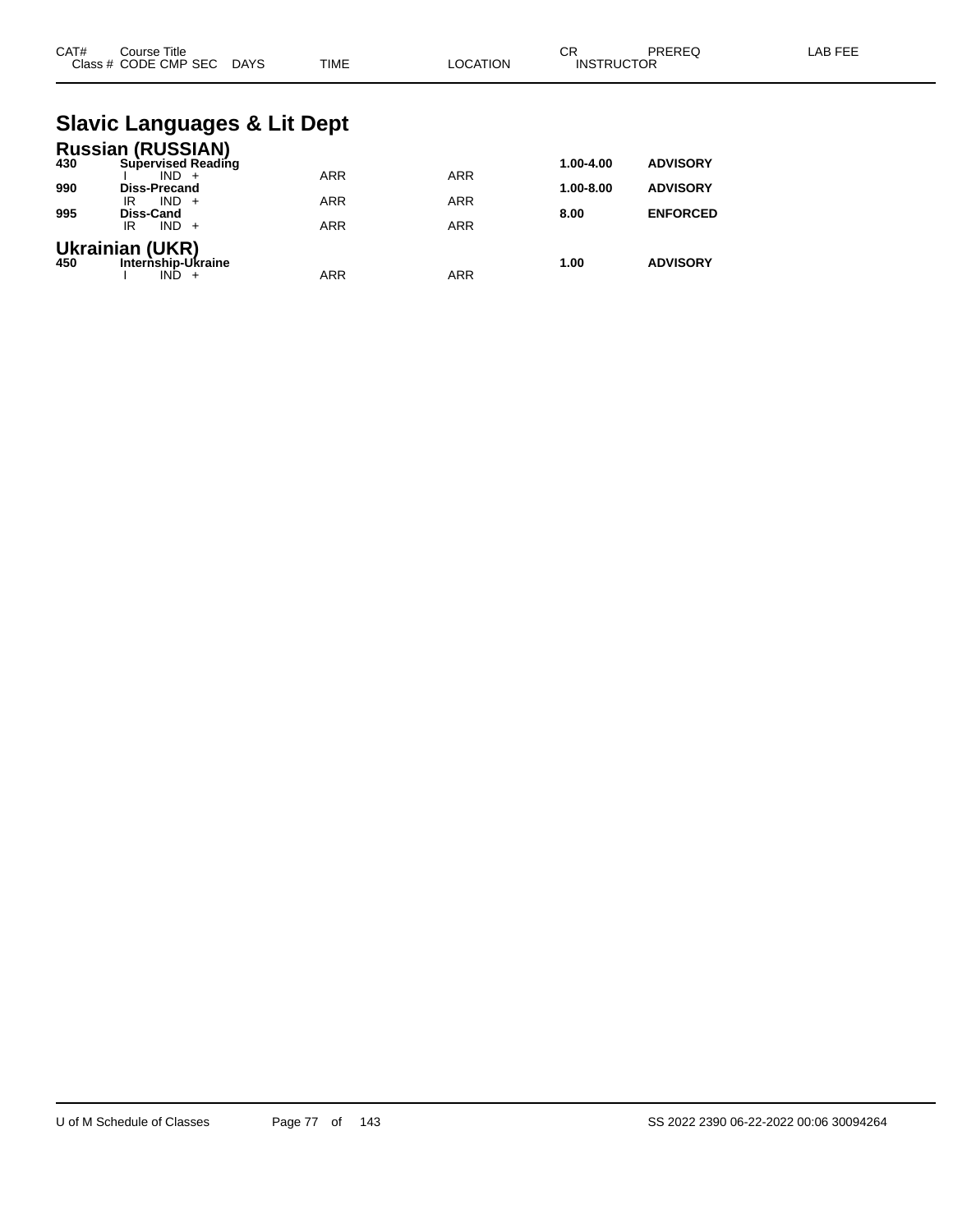| CAT# | Course Title<br>Class # CODE CMP SEC DAYS | <b>TIME</b> | LOCATION   | CR.<br><b>INSTRUCTOR</b> | PREREQ          | LAB FEE |
|------|-------------------------------------------|-------------|------------|--------------------------|-----------------|---------|
|      | <b>Sociology Department</b>               |             |            |                          |                 |         |
|      | Sociology (SOC)                           |             |            |                          |                 |         |
| 394  | Undergrad Research                        |             |            | 1.00-4.00                |                 |         |
| 395  | IND +<br><b>Independent Study</b>         | <b>ARR</b>  | <b>ARR</b> | 1.00-4.00                | <b>ADVISORY</b> |         |
|      | $IND +$                                   | <b>ARR</b>  | <b>ARR</b> |                          |                 |         |
| 396  | UG Internship                             |             |            | 1.00                     | <b>ADVISORY</b> |         |
| 695  | $IND +$<br>D.<br><b>Directed Research</b> | <b>ARR</b>  | <b>ARR</b> | 1.00-6.00                | <b>ADVISORY</b> |         |
|      | $IND +$                                   | ARR         | ARR        |                          |                 |         |
| 696  | <b>Directed Reading</b>                   |             |            | 1.00-6.00                | <b>ADVISORY</b> |         |
|      | $IND +$                                   | <b>ARR</b>  | <b>ARR</b> |                          |                 |         |
| 990  | Diss-Precand<br>$IND +$<br>D.             | <b>ARR</b>  | <b>ARR</b> | 1.00-8.00                | <b>ADVISORY</b> |         |
| 995  | Diss-Cand                                 |             |            | 8.00                     | <b>ENFORCED</b> |         |
|      | $IND +$<br>DR.                            | <b>ARR</b>  | <b>ARR</b> |                          |                 |         |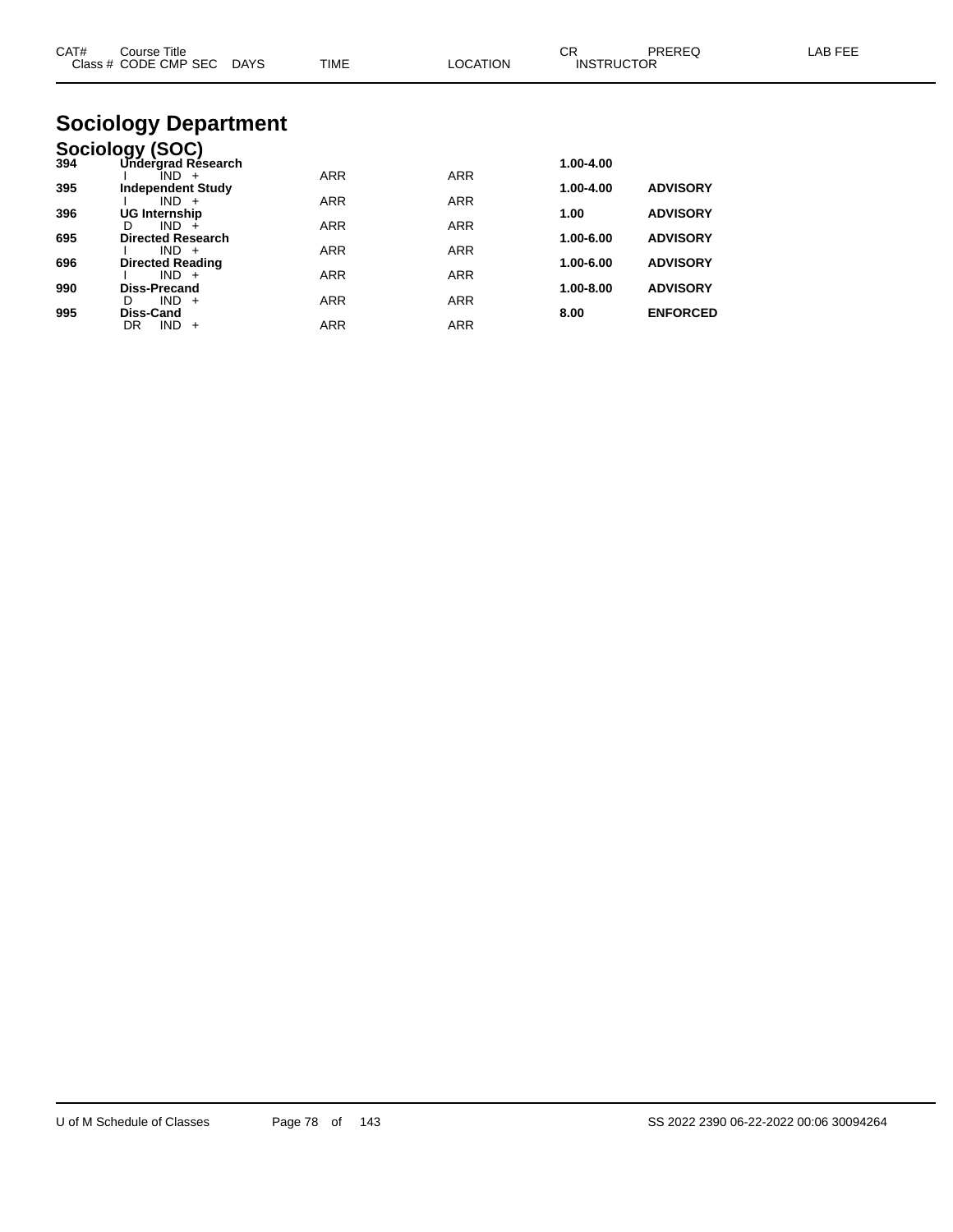| CAT# | Course Title<br>Class # CODE CMP SEC DAYS | TIME       | LOCATION   | <b>CR</b><br><b>INSTRUCTOR</b> | PREREQ          | LAB FEE |
|------|-------------------------------------------|------------|------------|--------------------------------|-----------------|---------|
|      | <b>Statistics Department</b>              |            |            |                                |                 |         |
|      | <b>Statistics (STATS)</b>                 |            |            |                                |                 |         |
| 750  | <b>Directed Reading</b>                   |            |            | 1.00-6.00                      | <b>ADVISORY</b> |         |
|      | $IND +$<br>IR                             | <b>ARR</b> | <b>ARR</b> |                                |                 |         |
| 990  | <b>Diss-Precand</b><br>$IND +$            |            |            | 1.00-8.00                      | <b>ADVISORY</b> |         |
| 995  | IR<br>Diss-Cand                           | <b>ARR</b> | <b>ARR</b> | 8.00                           | <b>ENFORCED</b> |         |
|      | $IND +$<br>IR                             | <b>ARR</b> | <b>ARR</b> |                                |                 |         |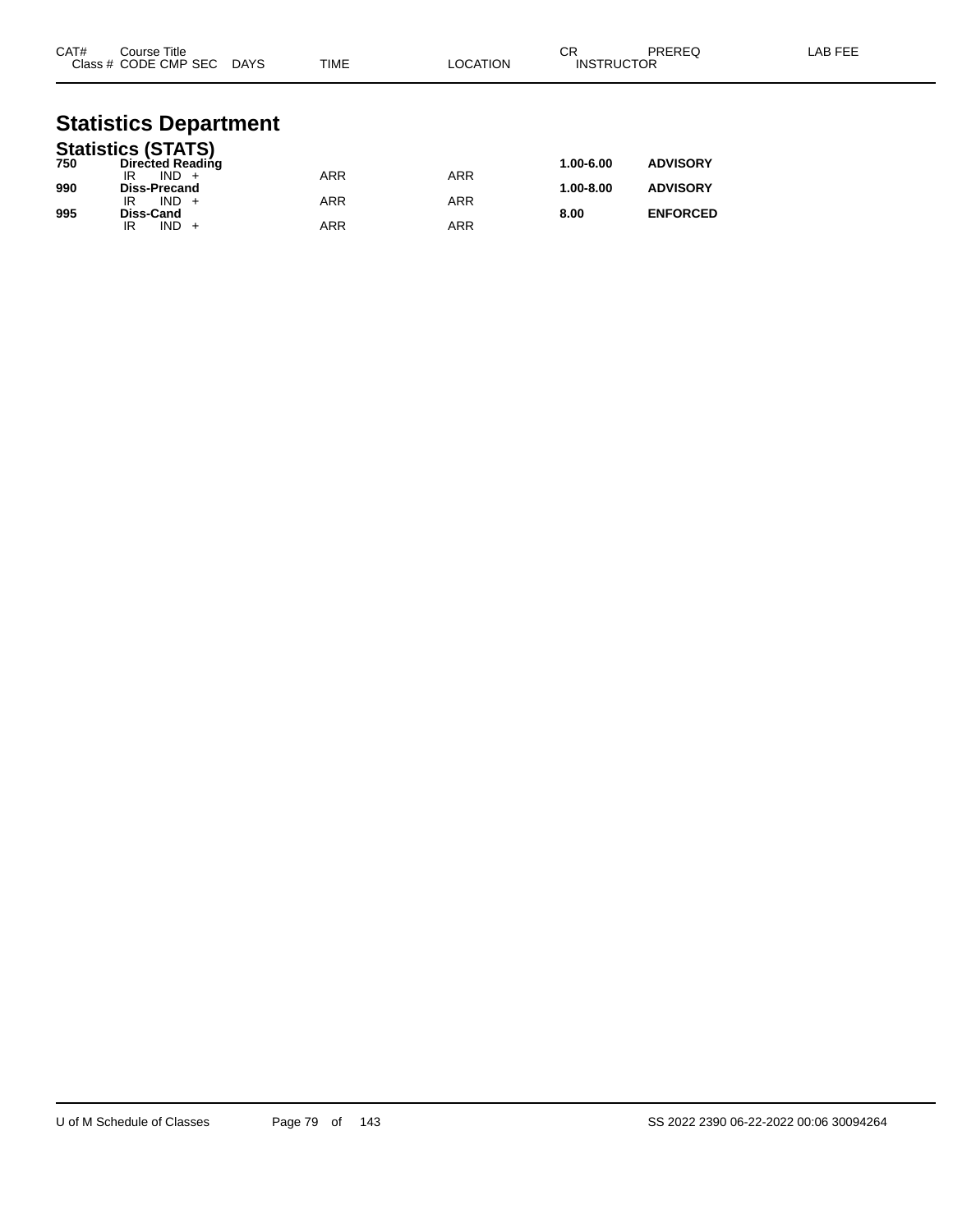| CAT#<br>Class | Title<br>Course<br>CODE CMP SEC | <b>DAYS</b> | <b>TIME</b> | <b>ATION</b><br>ገCA. | ◠⊏<br>◡<br>JCTOR<br>INSTRI | <b>DDEDEC</b> | AB FFF |
|---------------|---------------------------------|-------------|-------------|----------------------|----------------------------|---------------|--------|
|               |                                 |             |             |                      |                            |               |        |

# **Women's Studies Department**

|     | <b>Women's and Gender Studies (WGS)</b> |            |            |           |                 |
|-----|-----------------------------------------|------------|------------|-----------|-----------------|
| 385 | <b>Directed Reading</b>                 |            |            | 1.00-3.00 | <b>ADVISORY</b> |
|     | $IND +$                                 | <b>ARR</b> | <b>ARR</b> |           |                 |
| 580 | <b>Independent Study</b>                |            |            | 1.00-3.00 | <b>ADVISORY</b> |
|     | $IND +$                                 | <b>ARR</b> | <b>ARR</b> |           |                 |
| 690 | <b>Directed Readings</b>                |            |            | 1.00-3.00 | <b>ADVISORY</b> |
|     | $IND +$                                 | <b>ARR</b> | <b>ARR</b> |           |                 |
| 890 | <b>Advanced Research</b>                |            |            | 1.00-3.00 | <b>ADVISORY</b> |
|     | $IND +$                                 | <b>ARR</b> | <b>ARR</b> |           |                 |
| 891 | Jt Ph.D Adv Res                         |            |            | 3.00      | <b>ADVISORY</b> |
|     | $IND +$                                 | <b>ARR</b> | <b>ARR</b> |           |                 |
| 990 | <b>Diss Pre-Cand</b>                    |            |            | 1.00-8.00 | <b>ADVISORY</b> |
|     | IND.<br>$+$                             | <b>ARR</b> | <b>ARR</b> |           |                 |
| 995 | <b>Diss Cand</b>                        |            |            | 8.00      | <b>ENFORCED</b> |
|     | <b>IND</b><br>IR<br>$+$                 | <b>ARR</b> | <b>ARR</b> |           |                 |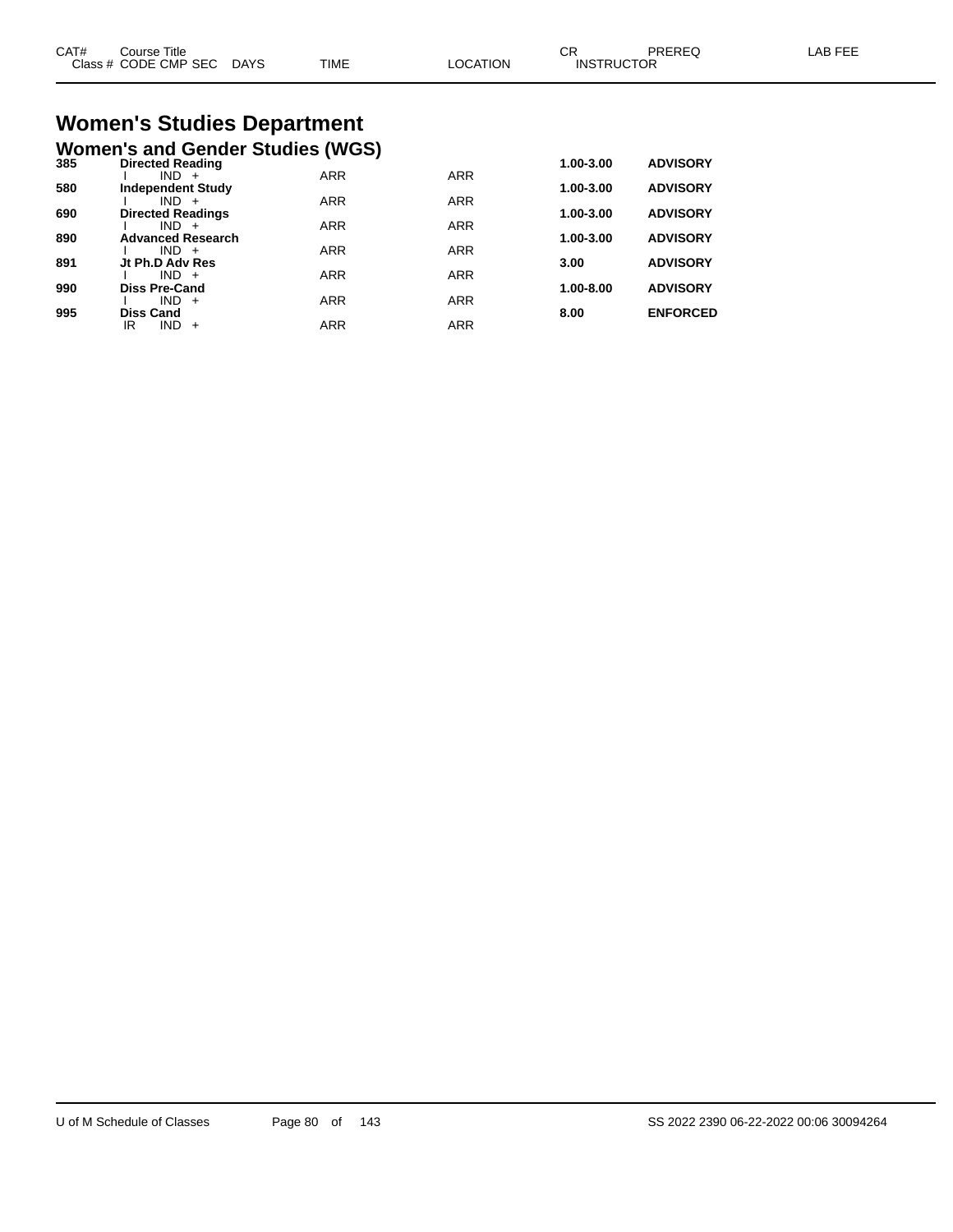## **Medicine Division of Anatomical Science**

| <b>Anatomy (ANATOMY)</b> |                       |            |     |               |                 |  |  |  |
|--------------------------|-----------------------|------------|-----|---------------|-----------------|--|--|--|
| 800                      | <b>Special Topics</b> |            |     | 1.00          |                 |  |  |  |
| 61115                    | LEC 001<br>PI         | <b>ARR</b> | ARR |               |                 |  |  |  |
| 990                      | <b>Diss-Precand</b>   |            |     | $1.00 - 8.00$ | <b>ADVISORY</b> |  |  |  |
|                          | $IND +$               | <b>ARR</b> | ARR |               |                 |  |  |  |
| 995                      | Diss-Cand             |            |     | 8.00          | <b>ENFORCED</b> |  |  |  |
|                          | $IND +$<br>IR         | ARR        | ARR |               |                 |  |  |  |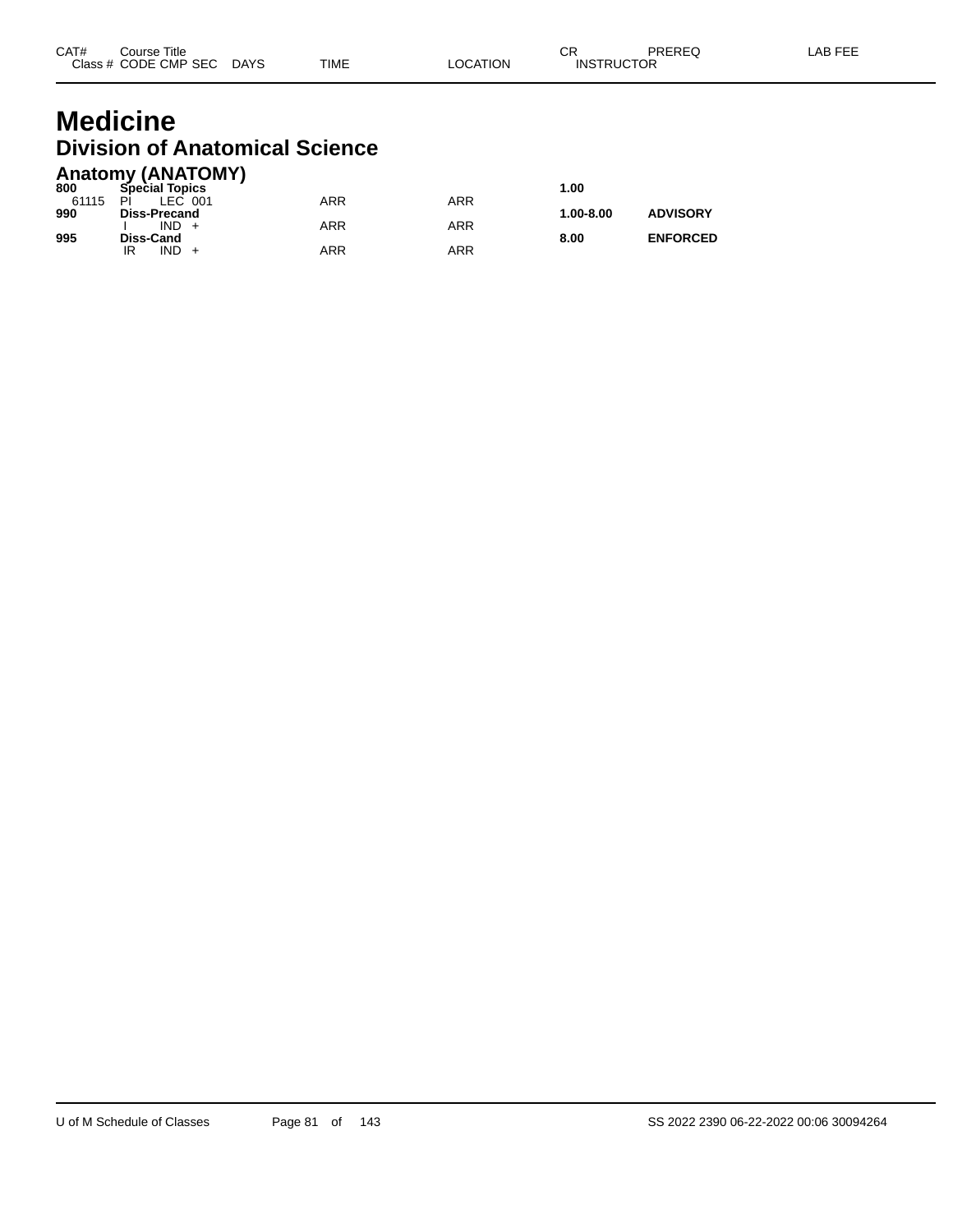| CAT#                  | Course Title<br>Class # CODE CMP SEC DAYS                       | TIME                             | <b>LOCATION</b>   | PREREQ<br>CR<br><b>INSTRUCTOR</b> |                 | LAB FEE |
|-----------------------|-----------------------------------------------------------------|----------------------------------|-------------------|-----------------------------------|-----------------|---------|
|                       |                                                                 | <b>Anesthesiology Department</b> |                   |                                   |                 |         |
|                       | <b>Anesthesia (ANESTH)</b>                                      |                                  |                   |                                   |                 |         |
| 499                   | Ug Research                                                     |                                  |                   | 1.00-16.00                        | <b>ADVISORY</b> |         |
|                       | $IND +$                                                         | ARR                              | ARR               |                                   |                 |         |
| 8101<br>60177 PR      | <b>SWAT Team Elective</b><br><b>CLN 001</b>                     | ARR                              | ARR               | 2.00                              | <b>ENFORCED</b> |         |
| 60178                 | PR<br><b>CLN 001</b>                                            | ARR                              | ARR               |                                   |                 |         |
| 8102                  | <b>Anesthesia Pediatric</b>                                     |                                  |                   | 2.00                              | <b>ENFORCED</b> |         |
| 60579                 | <b>CLN 001</b><br>P R                                           | ARR                              | ARR               |                                   |                 |         |
| 60580<br>65235 PR     | PR<br><b>CLN 001</b><br><b>CLN 001</b>                          | ARR<br>ARR                       | ARR<br>ARR        |                                   |                 |         |
| 8150                  | <b>Clinical Individually Arranged</b>                           |                                  |                   | 2.00                              | <b>ENFORCED</b> |         |
| 60432 PR              | <b>CLN 001</b>                                                  | ARR                              | ARR               |                                   |                 |         |
| <b>OBSTGYN Anesth</b> |                                                                 |                                  |                   |                                   |                 |         |
| 8200<br>60179         | <b>Clinical</b><br>P R<br>CLN 001                               | ARR                              | ARR               | 4.00                              | <b>ENFORCED</b> |         |
| 60180                 | PR<br><b>CLN 001</b>                                            | ARR                              | ARR               |                                   |                 |         |
| 60181                 | <b>CLN 001</b><br>P R                                           | ARR                              | <b>ARR</b>        |                                   |                 |         |
| 60182                 | P R<br><b>CLN 001</b>                                           | ARR                              | ARR               |                                   |                 |         |
| 8201                  | Advanced                                                        |                                  |                   | 4.00                              | <b>ENFORCED</b> |         |
| 64909 PR              | <b>CLN 001</b><br><b>Pediatric</b>                              | ARR                              | <b>ARR</b>        |                                   |                 |         |
| 8202<br>60183         | <b>PR</b><br><b>CLN 001</b>                                     | ARR                              | ARR               | 4.00                              | <b>ENFORCED</b> |         |
| 60184                 | <b>PR</b><br><b>CLN 001</b>                                     | ARR                              | ARR               |                                   |                 |         |
| 60185                 | PR<br><b>CLN 001</b>                                            | ARR                              | ARR               |                                   |                 |         |
| 8203                  | <b>Pain Management</b>                                          |                                  |                   | 4.00                              | <b>ENFORCED</b> |         |
| 60186                 | <b>CLN</b> 001<br>P <sub>R</sub>                                | ARR                              | ARR               |                                   |                 |         |
| 60187<br>60188        | PR<br><b>CLN 001</b><br>P <sub>R</sub><br><b>CLN 001</b>        | ARR<br>ARR                       | ARR<br>ARR        |                                   |                 |         |
| 60189                 | <b>CLN 001</b><br>P R                                           | ARR                              | <b>ARR</b>        |                                   |                 |         |
| 8204                  | <b>Clinical - VAHS</b>                                          |                                  |                   | 4.00                              | <b>ENFORCED</b> |         |
| 60190                 | <b>PR</b><br><b>CLN 001</b>                                     | ARR                              | ARR               |                                   |                 |         |
| 60191                 | PR<br><b>CLN 001</b>                                            | ARR                              | ARR               |                                   |                 |         |
| 60192 PR<br>8205      | <b>CLN 001</b><br><b>Clinical - SJMH</b>                        | ARR                              | ARR               | 4.00                              | <b>ENFORCED</b> |         |
| 60581                 | <b>CLN 001</b><br>ΡR                                            | ARR                              | ARR               |                                   |                 |         |
| 60582                 | PR<br><b>CLN 001</b>                                            | ARR                              | ARR               |                                   |                 |         |
| 60583                 | <b>PR</b><br><b>CLN 001</b>                                     | ARR                              | ARR               |                                   |                 |         |
| 8270                  | <b>Domestic Away Clinical</b>                                   |                                  |                   | 4.00                              | <b>ENFORCED</b> |         |
| 65146<br>64704        | PR<br>CLN 001<br><b>PR</b><br><b>CLN 001</b>                    | ARR<br>ARR                       | ARR<br>ARR        |                                   |                 |         |
| 64372                 | <b>CLN 001</b><br>PR                                            | ARR                              | ARR               |                                   |                 |         |
| 8300                  | <b>Opioids Best Practices</b>                                   |                                  |                   | 2.00                              | <b>ENFORCED</b> |         |
| 60194                 | <b>PR</b><br><b>CLN 001</b>                                     | ARR                              | ARR               |                                   |                 |         |
| 60193                 | <b>CLN 001</b><br>ΡR                                            | ARR                              | ARR               |                                   |                 |         |
| 60195<br>60584        | <b>PR</b><br><b>CLN 001</b><br>P <sub>R</sub><br><b>CLN 001</b> | ARR<br>ARR                       | ARR<br><b>ARR</b> |                                   |                 |         |
| 60196                 | <b>CLN 001</b><br>ΡR                                            | <b>ARR</b>                       | ARR               |                                   |                 |         |
| 60197                 | <b>CLN 001</b><br>P R                                           | ARR                              | <b>ARR</b>        |                                   |                 |         |
| 60198                 | P R<br><b>CLN 001</b>                                           | ARR                              | ARR               |                                   |                 |         |
| 60128                 | P R<br><b>CLN 001</b>                                           | ARR                              | ARR               |                                   |                 |         |
| 8302                  | <b>Online Intro to Space Med</b><br><b>SEM 001</b>              | ARR                              | ARR               | 2.00                              | <b>ENFORCED</b> |         |
| 64742<br>8440         | P R<br>Research                                                 |                                  |                   | 4.00                              | <b>ENFORCED</b> |         |
| 60493                 | PR<br><b>CLN 001</b>                                            | ARR                              | ARR               |                                   |                 |         |
| 60480                 | P R<br><b>CLN 001</b>                                           | ARR                              | ARR               |                                   |                 |         |
| 60481                 | <b>CLN 001</b><br>P R                                           | ARR                              | ARR               |                                   |                 |         |
| 60479                 | <b>CLN 001</b><br>P R                                           | ARR                              | ARR               |                                   |                 |         |
| 8450<br>64370         | <b>Nonclinical Indiv Arranged</b><br>РR<br>CLN 001              | ARR                              | ARR               | 4.00                              | <b>ENFORCED</b> |         |
| 64373                 | <b>CLN 001</b><br>P R                                           | ARR                              | ARR               |                                   |                 |         |
| 8700                  | <b>Cardiovascular ICU/Subl</b>                                  |                                  |                   | 4.00                              | <b>ENFORCED</b> |         |
| 60035                 | <b>CLN 001</b><br>ΡR                                            | ARR                              | <b>ARR</b>        |                                   |                 |         |
| 60036                 | <b>PR</b><br><b>CLN 001</b>                                     | ARR                              | ARR               |                                   |                 |         |
| 60134                 | <b>CLN 001</b><br>PR                                            | ARR                              | <b>ARR</b>        |                                   |                 |         |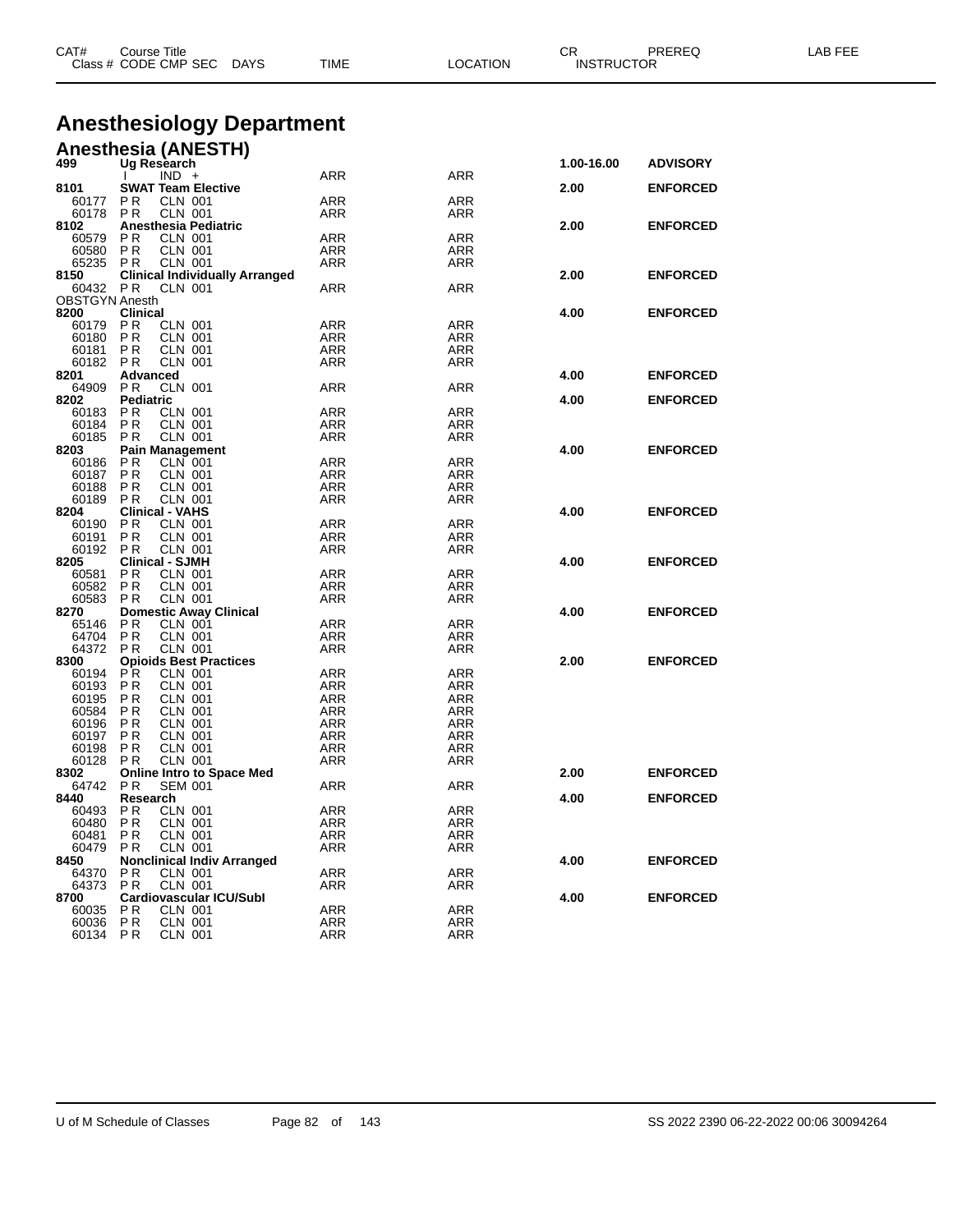| CAT# | Course Title<br>Class # CODE CMP SEC DAYS                             | <b>TIME</b> | <b>LOCATION</b> | CR<br><b>INSTRUCTOR</b> | <b>PREREQ</b>   | LAB FEE |
|------|-----------------------------------------------------------------------|-------------|-----------------|-------------------------|-----------------|---------|
|      | <b>Bioinformatics</b>                                                 |             |                 |                         |                 |         |
| 599  | <b>Bioinformatics (BIOINF)</b><br><b>Directed Research</b><br>$IND +$ | <b>ARR</b>  | <b>ARR</b>      | 1.00-8.00               |                 |         |
| 990  | Diss Research / Prec<br>$IND +$                                       | ARR         | <b>ARR</b>      | 1.00-8.00               | <b>ADVISORY</b> |         |
| 995  | <b>Diss-Cand Res</b><br>$IND +$<br>DR                                 | <b>ARR</b>  | <b>ARR</b>      | 8.00                    | <b>ENFORCED</b> |         |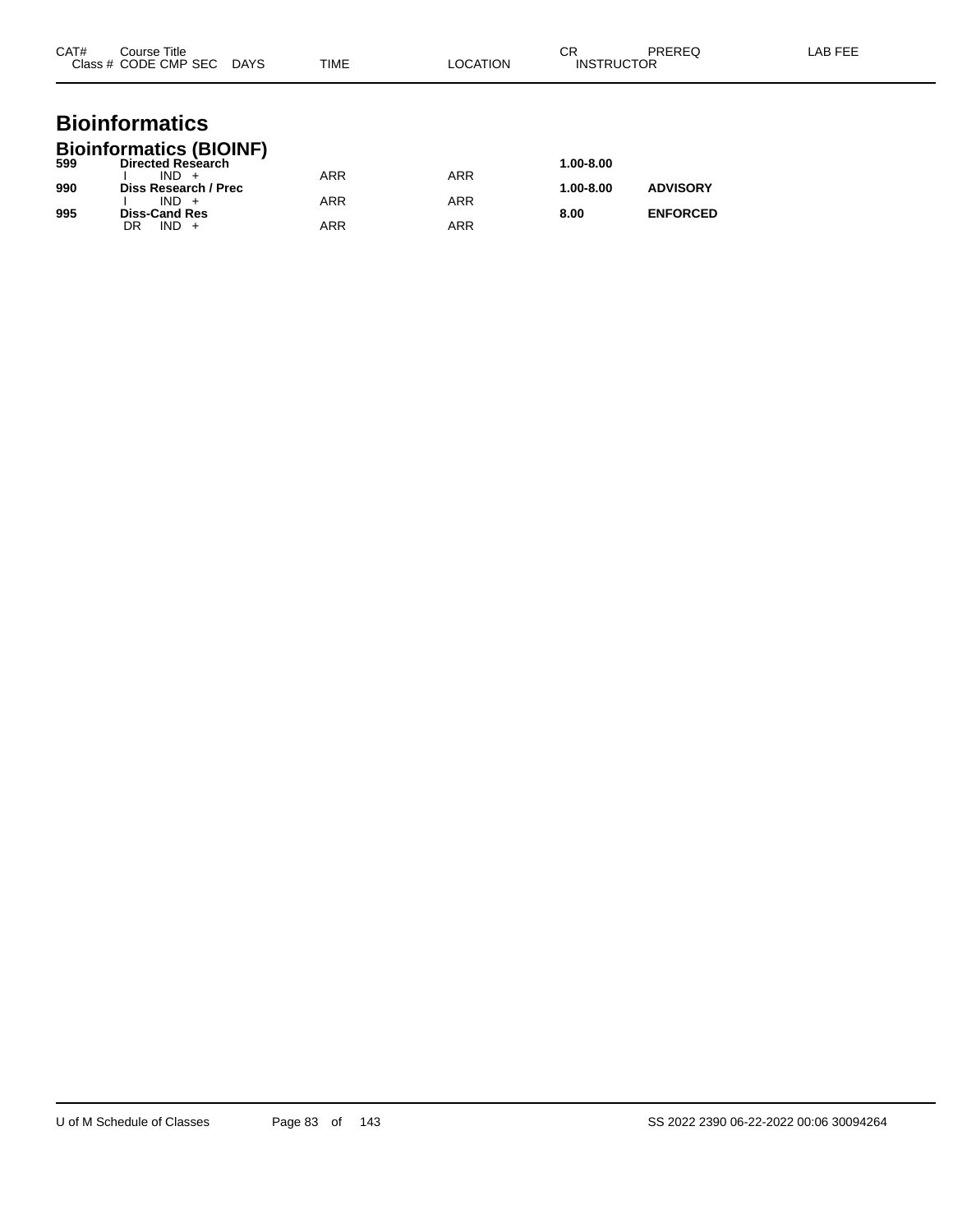|  | CAT#<br>⌒冖<br>PREREQ<br>LAB FEE<br>Course Title<br>◡<br>Class # CODE CMP SEC<br><b>TIME</b><br>LOCATION<br><b>INSTRUCTOR</b><br><b>DAYS</b> |
|--|---------------------------------------------------------------------------------------------------------------------------------------------|
|--|---------------------------------------------------------------------------------------------------------------------------------------------|

## **Biological Chemistry Departmen**

|  |  | Biological Chemistry (BIOLCHEM) |
|--|--|---------------------------------|
|  |  |                                 |

| 398 | <b>UG Research BIOLCHEM</b> |            |            | 1.00-4.00     | <b>ADVISORY</b> |
|-----|-----------------------------|------------|------------|---------------|-----------------|
|     | $IND +$                     | <b>ARR</b> | <b>ARR</b> |               |                 |
| 499 | <b>Biochem Res for Ug</b>   |            |            | 1.00-6.00     | <b>ADVISORY</b> |
|     | $IND +$<br>IR               | <b>ARR</b> | <b>ARR</b> |               |                 |
|     | FOR UNDERGRADUATES          |            |            |               |                 |
| 600 | Intro Bio Research          |            |            | $1.00 - 8.00$ | <b>ADVISORY</b> |
|     | IR<br>$IND +$               | <b>ARR</b> | <b>ARR</b> |               |                 |
| 800 | <b>Biochem Res-Med Stu</b>  |            |            | 1.00-6.00     | <b>ADVISORY</b> |
|     | $IND +$                     | <b>ARR</b> | <b>ARR</b> |               |                 |
| 990 | <b>Diss-Precand</b>         |            |            | $1.00 - 8.00$ | <b>ADVISORY</b> |
|     | $IND +$                     | <b>ARR</b> | <b>ARR</b> |               |                 |
| 995 | Diss-Cand                   |            |            | 8.00          | <b>ENFORCED</b> |
|     | <b>IND</b><br>IR<br>$+$     | <b>ARR</b> | <b>ARR</b> |               |                 |
|     |                             |            |            |               |                 |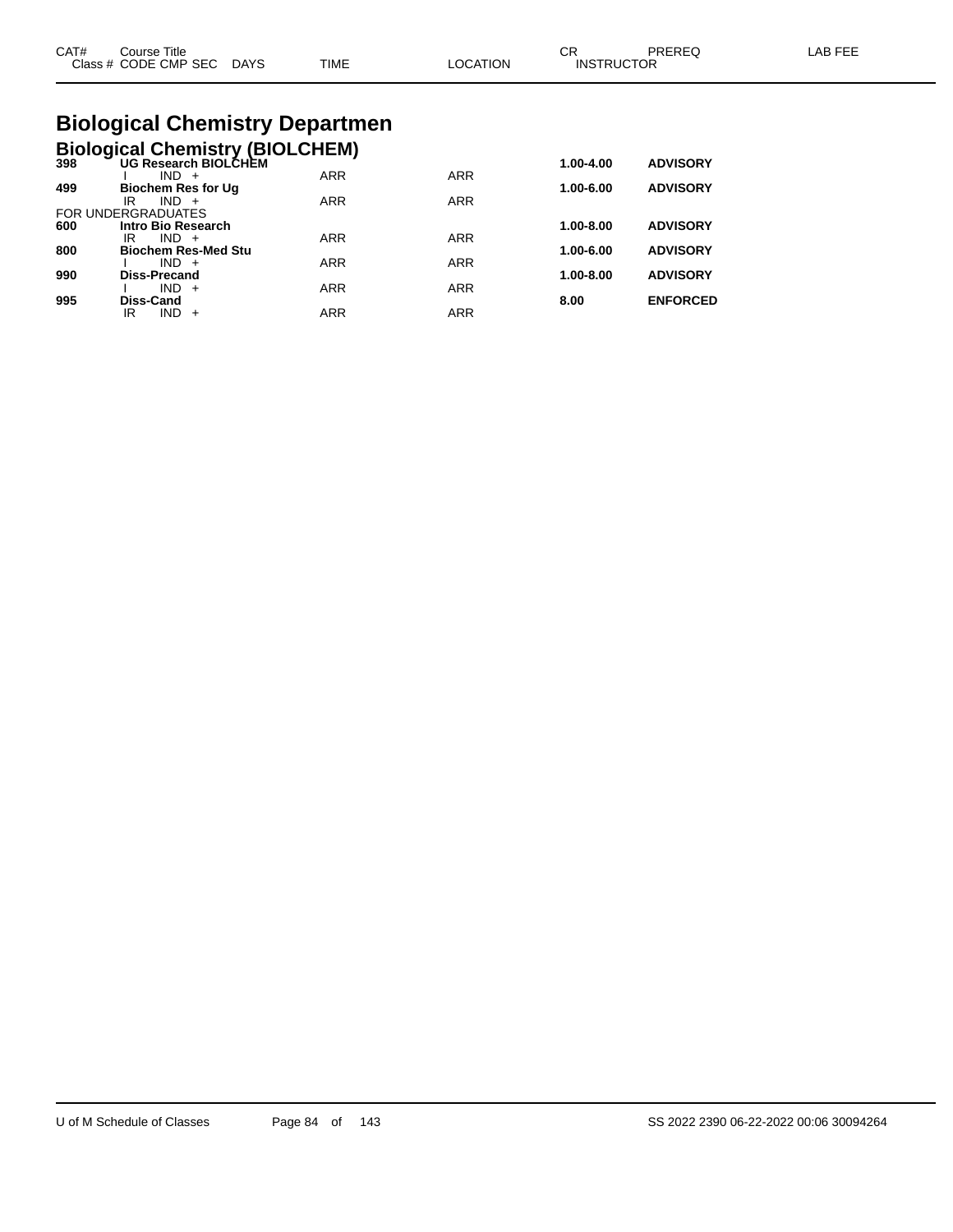| CAT# | Title<br>Course      |             |             |          | $\cap$<br>ັບເ     | PREREQ | _AB FEF |
|------|----------------------|-------------|-------------|----------|-------------------|--------|---------|
|      | Class # CODE CMP SEC | <b>DAYS</b> | <b>TIME</b> | _OCATION | <b>INSTRUCTOR</b> |        |         |

## **Cancer Biology Graduate Program**

|     |                      |      | <b>Cancer Biology (CANCBIO)</b> |     |     |               |                 |
|-----|----------------------|------|---------------------------------|-----|-----|---------------|-----------------|
| 599 |                      |      | <b>Grad Independ Res</b>        |     |     | $1.00 - 8.00$ |                 |
|     |                      | IND. |                                 | ARR | ARR |               |                 |
| 995 | <b>Cand Diss Res</b> |      |                                 |     |     | 8.00          | <b>ENFORCED</b> |
|     |                      | IND. |                                 | ARR | ARR |               |                 |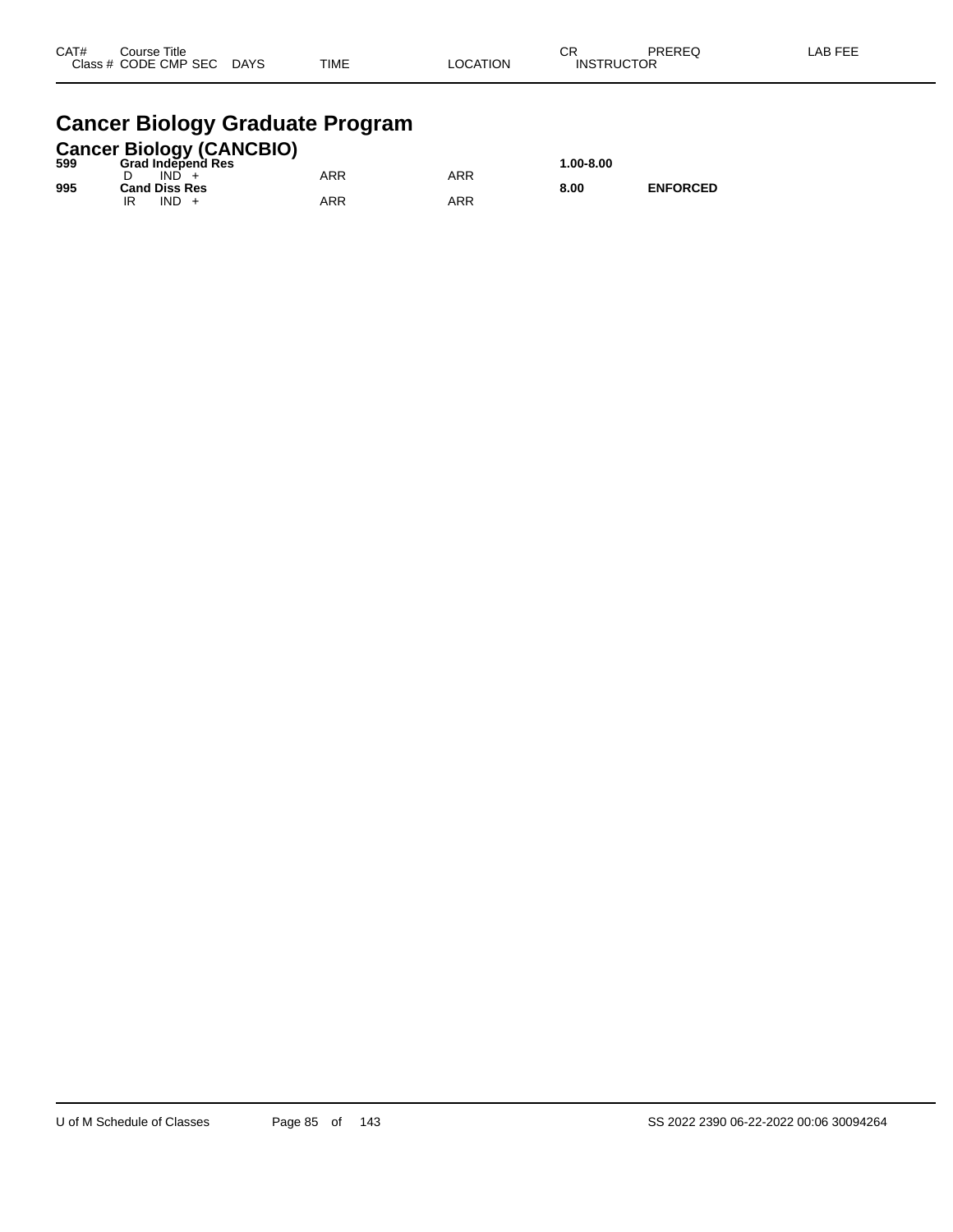| CAT# | Course Title              |      |          | ⌒冖<br>UΚ          | PREREQ | LAB FEE |
|------|---------------------------|------|----------|-------------------|--------|---------|
|      | Class # CODE CMP SEC DAYS | TIME | LOCATION | <b>INSTRUCTOR</b> |        |         |
|      |                           |      |          |                   |        |         |

### **Cell and Developmental Biology**

|     |           |                          | <b>Cell and Developmental Biology (CDB)</b> |     |               |                 |
|-----|-----------|--------------------------|---------------------------------------------|-----|---------------|-----------------|
| 599 |           | <b>Directed Research</b> |                                             |     | $1.00 - 8.00$ | <b>ADVISORY</b> |
|     | $IND +$   |                          | ARR                                         | ARR |               |                 |
| 995 | Diss-Cand |                          |                                             |     | 8.00          | <b>ENFORCED</b> |
|     | $IND +$   |                          | ARR                                         | ARR |               |                 |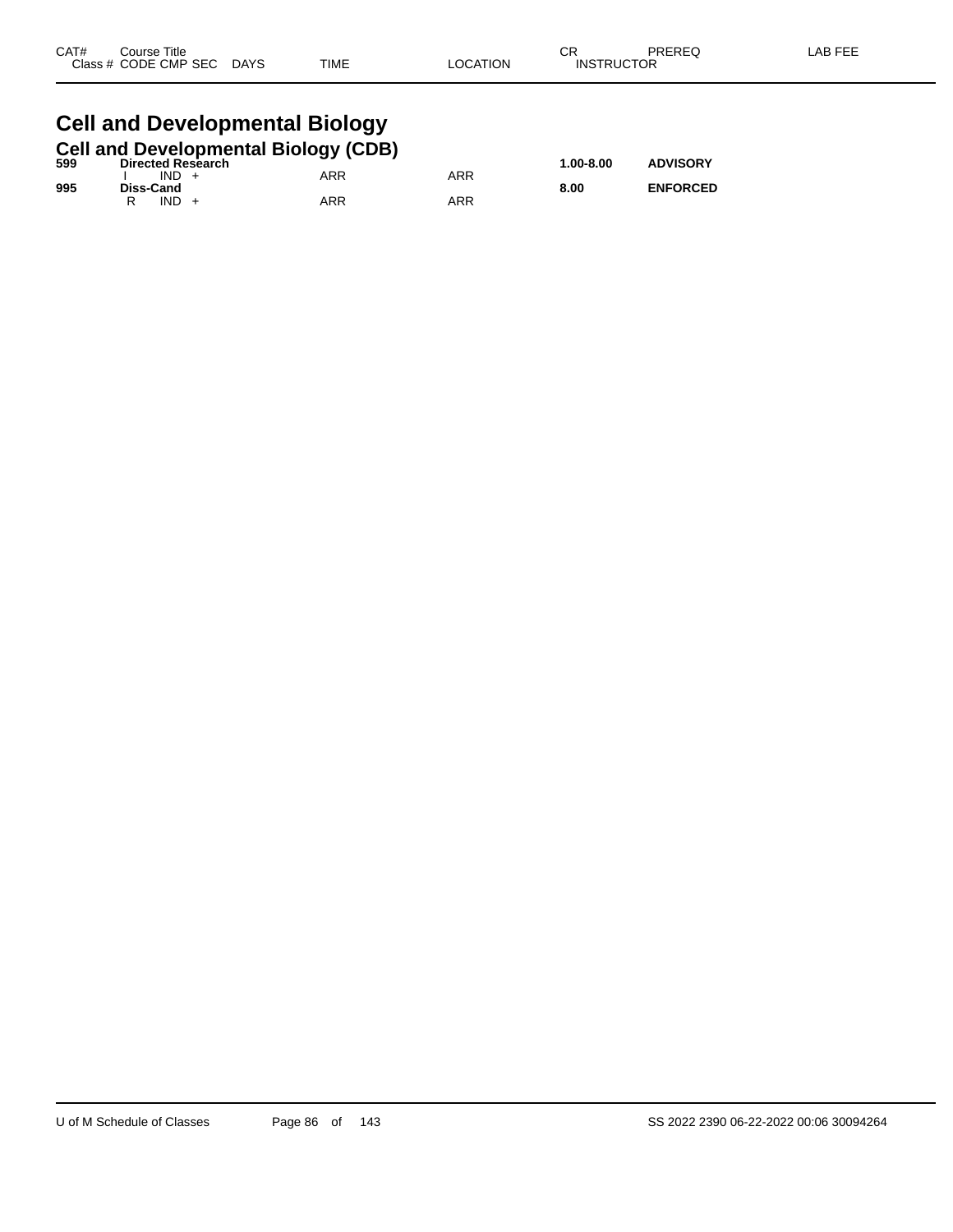| CAT# | Title<br>Course      |                       |             |          | СR                | PREREQ | LAB FEF |
|------|----------------------|-----------------------|-------------|----------|-------------------|--------|---------|
|      | Class # CODE CMP SEC | <b>DAYS</b><br>$\sim$ | <b>TIME</b> | _OCATION | <b>INSTRUCTOR</b> |        |         |

#### **Cellular and Molecular Biology Cellular And Molecular Biology (CMBIOL)**

| 599 | <b>Non-Diss Research</b> | . . |            | $1.00 - 8.00$ | <b>ADVISORY</b> |
|-----|--------------------------|-----|------------|---------------|-----------------|
|     | $IND +$                  | ARR | ARR        |               |                 |
| 990 | Diss-Precand             |     |            | $1.00 - 8.00$ | <b>ADVISORY</b> |
|     | $IND +$                  | ARR | <b>ARR</b> |               |                 |
| 995 | Diss-Cand                |     |            | 8.00          | <b>ENFORCED</b> |
|     | IND.<br>IR               | ARR | ARR        |               |                 |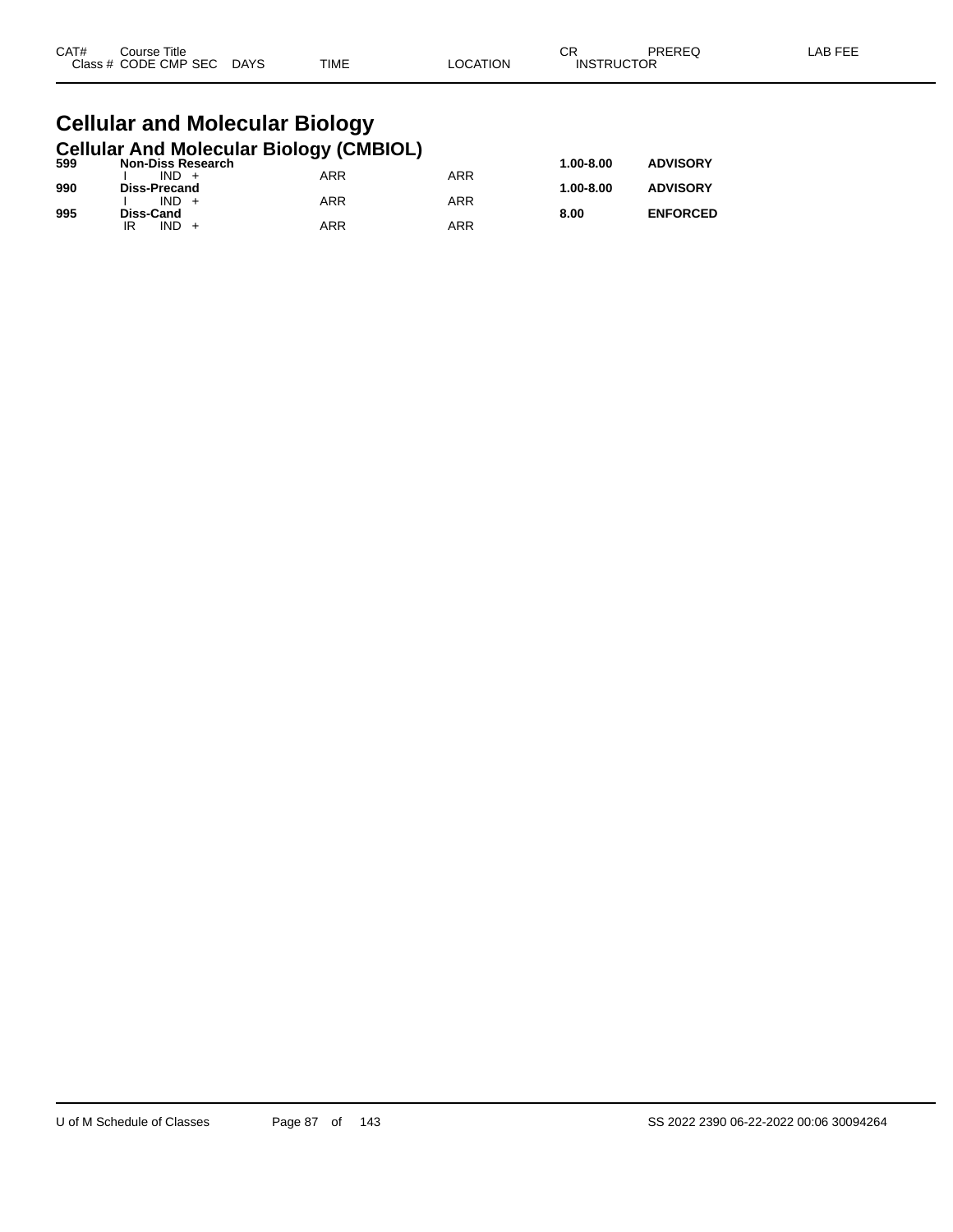| CAT# |                                          | <b>Course Title</b><br>Class # CODE CMP SEC |                                  | <b>DAYS</b>                          | <b>TIME</b>              | <b>LOCATION</b>          | CR<br><b>INSTRUCTOR</b> | PREREQ          | LAB FEE |
|------|------------------------------------------|---------------------------------------------|----------------------------------|--------------------------------------|--------------------------|--------------------------|-------------------------|-----------------|---------|
|      |                                          |                                             |                                  | <b>Dermatology Department</b>        |                          |                          |                         |                 |         |
|      |                                          |                                             |                                  |                                      |                          |                          |                         |                 |         |
|      |                                          | Dermatology (DERM)                          |                                  |                                      |                          |                          |                         |                 |         |
| 499  |                                          | U G Derm Research                           |                                  |                                      |                          |                          | 1.00-16.00              |                 |         |
|      |                                          | $IND +$                                     |                                  |                                      | <b>ARR</b>               | <b>ARR</b>               |                         |                 |         |
| 544  |                                          | <b>Biochemical Res</b>                      |                                  |                                      |                          |                          | 1.00-16.00              |                 |         |
|      |                                          | $IND +$                                     |                                  |                                      | <b>ARR</b>               | <b>ARR</b>               |                         |                 |         |
| 599  |                                          | <b>Clinical Research</b>                    |                                  |                                      |                          |                          | 2.00-8.00               | <b>ADVISORY</b> |         |
|      |                                          | $IND +$                                     |                                  |                                      | <b>ARR</b>               | <b>ARR</b>               |                         |                 |         |
| 8170 |                                          |                                             |                                  | <b>DERM - Domestic Away Clinical</b> |                          |                          | 2.00                    | <b>ENFORCED</b> |         |
|      | PR<br>65232<br>64709                     |                                             | <b>CLN 001</b>                   |                                      | ARR                      | <b>ARR</b>               |                         |                 |         |
|      | <b>PR</b>                                |                                             | <b>CLN 001</b>                   |                                      | <b>ARR</b>               | <b>ARR</b>               |                         |                 |         |
| 8201 |                                          | <b>Clinical - HFHS</b>                      |                                  |                                      |                          |                          | 4.00                    | <b>ENFORCED</b> |         |
|      | <b>PR</b><br>64816                       |                                             | <b>CLN 001</b>                   |                                      | <b>ARR</b>               | <b>ARR</b>               |                         |                 |         |
|      | 64817<br><b>PR</b>                       |                                             | <b>CLN 001</b>                   |                                      | <b>ARR</b>               | <b>ARR</b>               |                         |                 |         |
|      | 64818<br><b>PR</b>                       |                                             | <b>CLN 001</b>                   |                                      | <b>ARR</b>               | <b>ARR</b>               |                         |                 |         |
|      | 64819<br>PR.                             |                                             | <b>CLN 001</b>                   |                                      | <b>ARR</b>               | ARR                      |                         |                 |         |
| 8202 |                                          | <b>Clinical</b>                             |                                  |                                      |                          |                          | 4.00                    | <b>ENFORCED</b> |         |
|      | <b>PR</b><br>60495<br>60588<br><b>PR</b> |                                             | <b>CLN 001</b>                   |                                      | ARR<br><b>ARR</b>        | <b>ARR</b><br><b>ARR</b> |                         |                 |         |
|      |                                          |                                             | <b>CLN 001</b><br><b>CLN 001</b> |                                      |                          |                          |                         |                 |         |
|      | 60589<br><b>PR</b>                       |                                             |                                  |                                      | <b>ARR</b>               | <b>ARR</b>               |                         |                 |         |
|      | 60590<br><b>PR</b><br>60591              |                                             | <b>CLN 001</b><br><b>CLN 001</b> |                                      | <b>ARR</b>               | <b>ARR</b>               |                         |                 |         |
|      | P <sub>R</sub><br>60592                  |                                             | <b>CLN 001</b>                   |                                      | <b>ARR</b>               | ARR                      |                         |                 |         |
|      | <b>PR</b><br>60593<br>PR                 |                                             | <b>CLN 001</b>                   |                                      | <b>ARR</b><br><b>ARR</b> | <b>ARR</b><br><b>ARR</b> |                         |                 |         |
| 8270 |                                          | <b>Domestic Away Clinical</b>               |                                  |                                      |                          |                          | 4.00                    | <b>ENFORCED</b> |         |
|      | <b>PR</b><br>65047                       |                                             | <b>CLN 001</b>                   |                                      | <b>ARR</b>               | <b>ARR</b>               |                         |                 |         |
|      | 64374<br><b>PR</b>                       |                                             | <b>CLN 001</b>                   |                                      | <b>ARR</b>               | <b>ARR</b>               |                         |                 |         |
|      | 64375<br>PR                              |                                             | <b>CLN 001</b>                   |                                      | <b>ARR</b>               | <b>ARR</b>               |                         |                 |         |
| 8280 |                                          |                                             |                                  | <b>International Away Clinical</b>   |                          |                          | 4.00                    | <b>ENFORCED</b> |         |
|      | <b>PR</b><br>65241                       |                                             | <b>CLN 001</b>                   |                                      | <b>ARR</b>               | <b>ARR</b>               |                         |                 |         |
| 8440 |                                          | Research                                    |                                  |                                      |                          |                          | 4.00                    | <b>ENFORCED</b> |         |
|      | <b>PR</b><br>60496                       |                                             | <b>CLN 001</b>                   |                                      | <b>ARR</b>               | <b>ARR</b>               |                         |                 |         |
|      | 60811<br>P R                             |                                             | CLN 001                          |                                      | ARR                      | <b>ARR</b>               |                         |                 |         |
|      | 64269<br><b>PR</b>                       |                                             | <b>CLN 001</b>                   |                                      | <b>ARR</b>               | <b>ARR</b>               |                         |                 |         |
|      | 64268<br><b>PR</b>                       |                                             | <b>CLN 001</b>                   |                                      | <b>ARR</b>               | <b>ARR</b>               |                         |                 |         |
|      | 64270<br><b>PR</b>                       |                                             | <b>CLN 001</b>                   |                                      | <b>ARR</b>               | <b>ARR</b>               |                         |                 |         |
|      | 64272<br><b>PR</b>                       |                                             | <b>CLN 001</b>                   |                                      | <b>ARR</b>               | <b>ARR</b>               |                         |                 |         |
|      | 64271<br>P <sub>R</sub>                  |                                             | CLN 001                          |                                      | <b>ARR</b>               | <b>ARR</b>               |                         |                 |         |
|      | 64273<br><b>PR</b>                       |                                             | <b>CLN 001</b>                   |                                      | <b>ARR</b>               | <b>ARR</b>               |                         |                 |         |
| 8441 |                                          | <b>Skin Cancer Research</b>                 |                                  |                                      |                          |                          | 4.00                    | <b>ENFORCED</b> |         |
|      | <b>PR</b><br>64274                       |                                             | <b>CLN 001</b>                   |                                      | ARR                      | <b>ARR</b>               |                         |                 |         |
| 8470 |                                          |                                             |                                  | <b>Domestic Away Nonclinical</b>     |                          |                          | 4.00                    | <b>ENFORCED</b> |         |
|      | R                                        | $IND +$                                     |                                  |                                      | <b>ARR</b>               | <b>ARR</b>               |                         |                 |         |
|      | <b>PR</b><br>64644                       |                                             | <b>SEM 001</b>                   |                                      | <b>ARR</b>               | <b>ARR</b>               |                         |                 |         |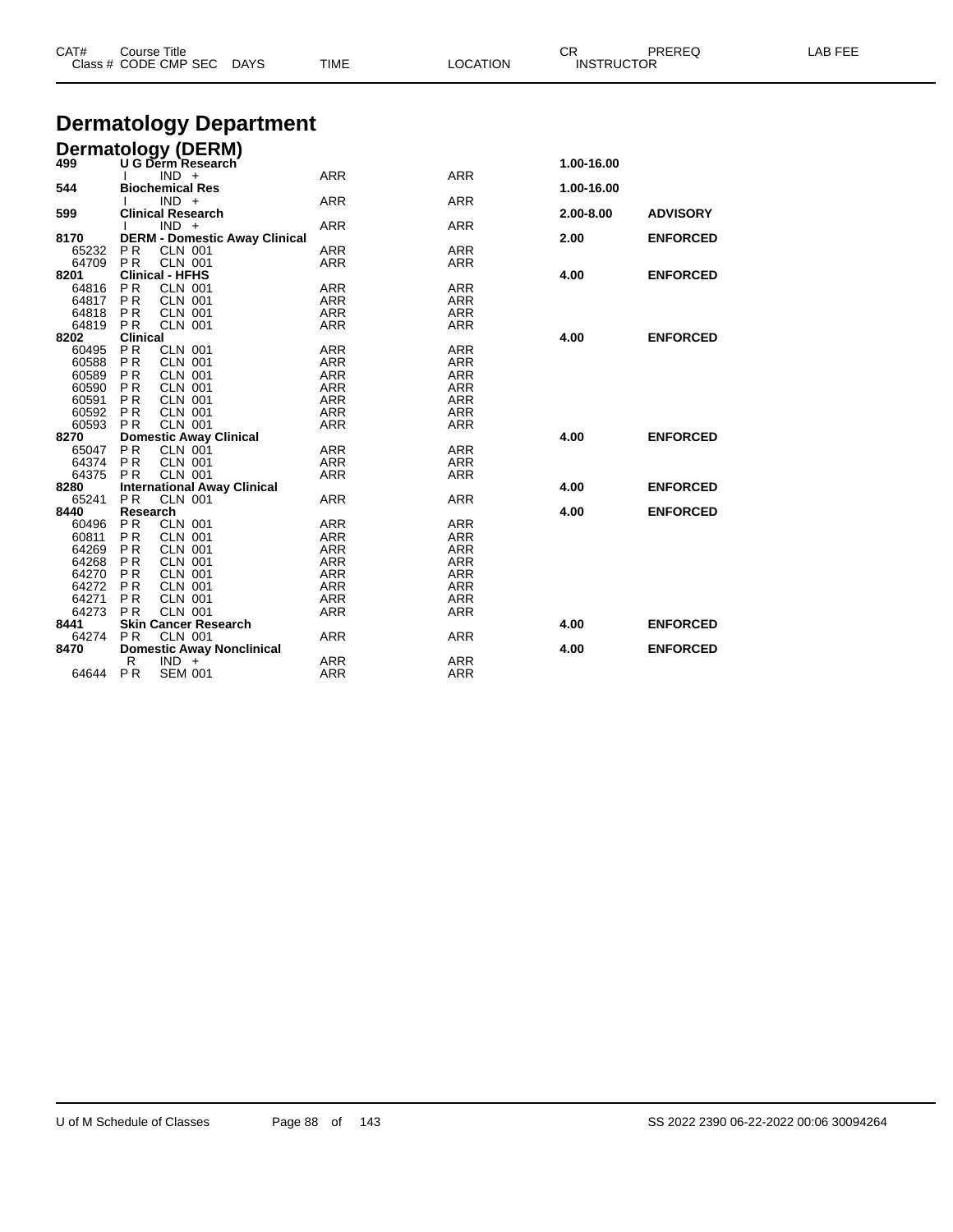| CAT#<br>$2\sqrt{2}$ | Title<br>ourse<br>CMP SEC<br>חר∈<br>$ -$ | DAYS<br>$\sim$ | <b>TIME</b> | ורו | $\sim$<br>UΗ<br>⊣N.S<br>₽ | ____ |  |
|---------------------|------------------------------------------|----------------|-------------|-----|---------------------------|------|--|
|---------------------|------------------------------------------|----------------|-------------|-----|---------------------------|------|--|

## **Human Genetics Department**

|     | <b>Human Genetics (HUMGEN)</b> |            |            |               |                 |
|-----|--------------------------------|------------|------------|---------------|-----------------|
| 500 | Ug Res-Human Gen               |            |            | 1.00-6.00     | <b>ADVISORY</b> |
|     |                                | <b>ARR</b> | <b>ARR</b> |               |                 |
| 800 | <b>Research-Non Phd</b>        |            |            | 1.00-16.00    | <b>ADVISORY</b> |
| 990 | $IND +$                        | <b>ARR</b> | ARR        | $1.00 - 8.00$ | <b>ADVISORY</b> |
|     | <b>Diss-Precand</b><br>$IND +$ | <b>ARR</b> | ARR        |               |                 |
| 995 | <b>Diss-Cand</b>               |            |            | 8.00          | <b>ENFORCED</b> |
|     | $IND +$<br>R                   | <b>ARR</b> | ARR        |               |                 |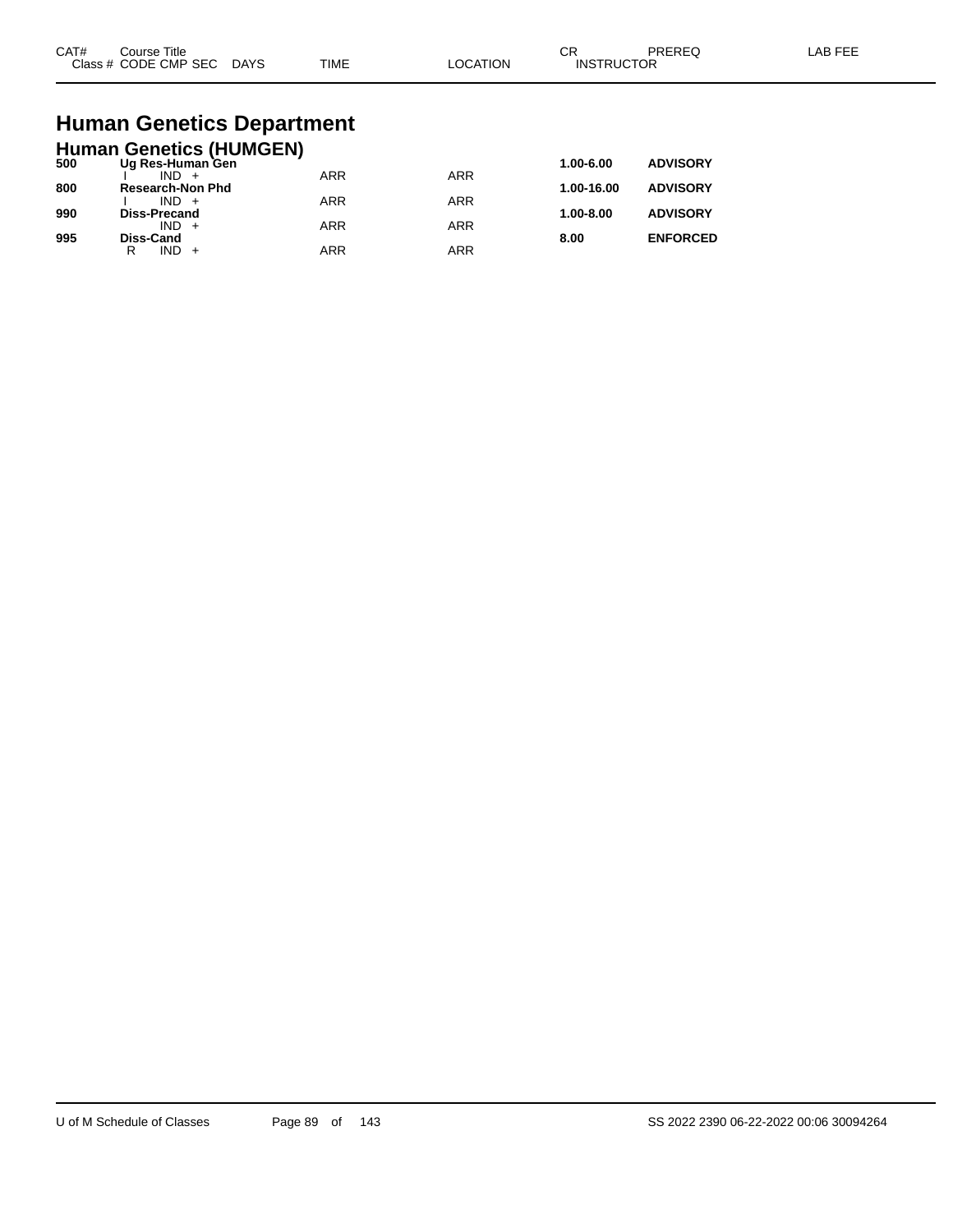| CAT#              | Course Title<br>Class # CODE CMP SEC DAYS                     | TIME                     | <b>LOCATION</b>          | CR<br><b>INSTRUCTOR</b>    | PREREQ          | LAB FEE |
|-------------------|---------------------------------------------------------------|--------------------------|--------------------------|----------------------------|-----------------|---------|
|                   | <b>Internal Medicine Department</b>                           |                          |                          |                            |                 |         |
|                   | <b>Internal Medicine (INTMED)</b><br>300 UG Micrbiol Research |                          |                          |                            |                 |         |
|                   | $IND +$<br>IR                                                 | ARR                      | ARR                      | 2.00-4.00                  | <b>ENFORCED</b> |         |
| 499               | Ug Int Med Res                                                |                          |                          | 1.00-16.00                 |                 |         |
| 599               | $IND +$<br><b>Clinical Research</b>                           | ARR                      | ARR                      | 2.00-8.00                  | <b>ADVISORY</b> |         |
| 603               | $IND +$<br><b>HIt Series Research</b>                         | ARR                      | ARR                      | 2.00                       | <b>ADVISORY</b> |         |
| 62074 P           | <b>SEM 001</b>                                                | 4-6PM                    | <b>ARR</b>               |                            |                 |         |
| 605<br>62210      | <b>Mentored Clin Res</b><br>LAB 001<br>P                      | ARR                      | ARR                      | 1.50-4.00<br>Holinstat     | <b>ADVISORY</b> |         |
| 606               | <b>Clinical Res Sem</b>                                       |                          |                          | 1.00-2.00                  | <b>ADVISORY</b> |         |
| 62314 P           | <b>SEM 001</b><br>For OJOC Students only.                     | ARR                      | ARR                      |                            |                 |         |
| 63158 P<br>607    | <b>SEM 333</b><br>TH.<br><b>Clin Res Symposia</b>             | 1230-130PM               | <b>ARR</b>               | Burant, Wiley<br>1.00-2.00 |                 |         |
| 61938             | <b>SEM 001</b><br>P                                           | ARR                      | ARR                      |                            | <b>ADVISORY</b> |         |
| 611<br>62211      | Intro Clin Res Meth<br>P<br><b>SEM 001</b><br>т               | 4-6PM                    | ARR                      | 2.00                       | <b>ADVISORY</b> |         |
| 6300              | Int Med Req Clerk                                             |                          |                          | 4.00                       | <b>ENFORCED</b> |         |
| 60003<br>65193    | P R<br><b>CLN 001</b><br>PR<br>CLN 001                        | ARR<br>ARR               | <b>ARR</b><br>ARR        |                            |                 |         |
| 60007             | P <sub>R</sub><br><b>CLN 001</b>                              | <b>ARR</b>               | <b>ARR</b>               |                            |                 |         |
| 60008             | <b>CLN 001</b><br>PR                                          | <b>ARR</b>               | <b>ARR</b>               |                            |                 |         |
| 8170<br>64383     | <b>Domestic Away Clinical</b><br>P <sub>R</sub><br>CLN 001    | ARR                      | ARR                      | 2.00                       | <b>ENFORCED</b> |         |
| 8201              | Cardiology                                                    |                          |                          | 4.00                       | <b>ENFORCED</b> |         |
| 60205<br>60047    | <b>CLN 001</b><br>PR<br>P <sub>R</sub><br>CLN 001             | ARR<br><b>ARR</b>        | ARR<br><b>ARR</b>        |                            |                 |         |
| 60137             | PR<br><b>CLN 001</b>                                          | <b>ARR</b>               | <b>ARR</b>               |                            |                 |         |
| 60206             | P R<br>CLN 001                                                | ARR                      | ARR                      |                            |                 |         |
| 8202              | Endocrinology<br>CLN 001                                      |                          | <b>ARR</b>               | 4.00                       | <b>ENFORCED</b> |         |
| 60207 PR<br>60208 | PR<br>CLN 001                                                 | ARR<br>ARR               | ARR                      |                            |                 |         |
| 60209             | P <sub>R</sub><br><b>CLN 001</b>                              | <b>ARR</b>               | <b>ARR</b>               |                            |                 |         |
| 60210             | PR<br><b>CLN 001</b>                                          | <b>ARR</b>               | <b>ARR</b>               |                            |                 |         |
| 8203<br>60138     | Hematology<br>P <sub>R</sub><br>CLN 001                       | ARR                      | <b>ARR</b>               | 4.00                       | <b>ENFORCED</b> |         |
| 60211             | P R<br>CLN 001                                                | <b>ARR</b>               | <b>ARR</b>               |                            |                 |         |
| 60212             | P R<br>CLN 001                                                | ARR                      | ARR                      |                            |                 |         |
| 60213<br>8204     | <b>PR</b><br><b>CLN 001</b><br><b>Medical Genetics</b>        | <b>ARR</b>               | ARR                      | 4.00                       | <b>ENFORCED</b> |         |
| 60482             | PR<br><b>CLN 001</b>                                          | ARR                      | ARR                      |                            |                 |         |
| 8205              | Allergy/Immunology                                            |                          |                          | 2.00                       | <b>ENFORCED</b> |         |
| 60502<br>60214    | CLN 001<br>P R<br>PR<br><b>CLN 001</b>                        | ARR<br><b>ARR</b>        | <b>ARR</b><br>ARR        |                            |                 |         |
| 60133             | P <sub>R</sub><br><b>CLN 001</b>                              | <b>ARR</b>               | ARR                      |                            |                 |         |
| 60215             | PR<br><b>CLN 001</b>                                          | <b>ARR</b>               | ARR                      |                            |                 |         |
| 60602<br>60091    | <b>CLN 001</b><br>P R<br>P <sub>R</sub><br><b>CLN 001</b>     | <b>ARR</b><br><b>ARR</b> | <b>ARR</b><br><b>ARR</b> |                            |                 |         |
| 60603             | <b>CLN 001</b><br>PR                                          | <b>ARR</b>               | <b>ARR</b>               |                            |                 |         |
| 8206              | <b>Rheumatology Consult</b>                                   |                          |                          | 4.00                       | <b>ENFORCED</b> |         |
| 60440<br>60415    | PR<br>CLN 001<br>PR<br><b>CLN 001</b>                         | <b>ARR</b><br><b>ARR</b> | ARR<br><b>ARR</b>        |                            |                 |         |
| 65188             | <b>CLN 001</b><br>P R                                         | ARR                      | ARR                      |                            |                 |         |
| 8207              | <b>Infectious Disease - Oak</b>                               |                          |                          | 4.00                       | <b>ENFORCED</b> |         |
| 60503<br>60472    | <b>PR</b><br><b>CLN 001</b><br><b>PR</b><br><b>CLN 001</b>    | <b>ARR</b><br><b>ARR</b> | <b>ARR</b><br><b>ARR</b> |                            |                 |         |
| 60473             | PR<br><b>CLN 001</b>                                          | ARR                      | ARR                      |                            |                 |         |
| 8208              | <b>Hospice/Palliative</b>                                     |                          |                          | 4.00                       | <b>ENFORCED</b> |         |
| 60441<br>60442    | <b>CLN 001</b><br>P R<br><b>PR</b><br><b>CLN 001</b>          | ARR<br><b>ARR</b>        | <b>ARR</b><br><b>ARR</b> |                            |                 |         |
| 60463             | <b>PR</b><br><b>CLN 001</b>                                   | <b>ARR</b>               | <b>ARR</b>               |                            |                 |         |
| 60443             | <b>CLN 001</b><br>P R                                         | ARR                      | <b>ARR</b>               |                            |                 |         |
| 8209<br>60139     | <b>Infectious Disease</b><br><b>PR</b><br><b>CLN 001</b>      | <b>ARR</b>               | <b>ARR</b>               | 4.00                       | <b>ENFORCED</b> |         |
| 60140             | P R<br>CLN 001                                                | ARR                      | <b>ARR</b>               |                            |                 |         |
| 60216             | <b>PR</b><br><b>CLN 001</b>                                   | <b>ARR</b>               | ARR                      |                            |                 |         |
| 60141             | <b>CLN 001</b><br>P R                                         | <b>ARR</b>               | <b>ARR</b>               |                            |                 |         |
| 8210<br>60142     | <b>Infectious Disease - VAHS</b><br><b>CLN 001</b><br>P R     | <b>ARR</b>               | ARR                      | 4.00                       | <b>ENFORCED</b> |         |
| 60217             | PR<br><b>CLN 001</b>                                          | <b>ARR</b>               | <b>ARR</b>               |                            |                 |         |
| 60218             | P R<br>CLN 001                                                | ARR                      | ARR                      |                            |                 |         |
| 60219<br>8211     | P <sub>R</sub><br><b>CLN 001</b><br><b>Pulmonary Consults</b> | <b>ARR</b>               | <b>ARR</b>               | 4.00                       | <b>ENFORCED</b> |         |
| 60143 PR          | CLN 001                                                       | ARR                      | <b>ARR</b>               |                            |                 |         |
|                   |                                                               |                          |                          |                            |                 |         |

U of M Schedule of Classes Page 90 of 143 SS 2022 2390 06-22-2022 00:06 30094264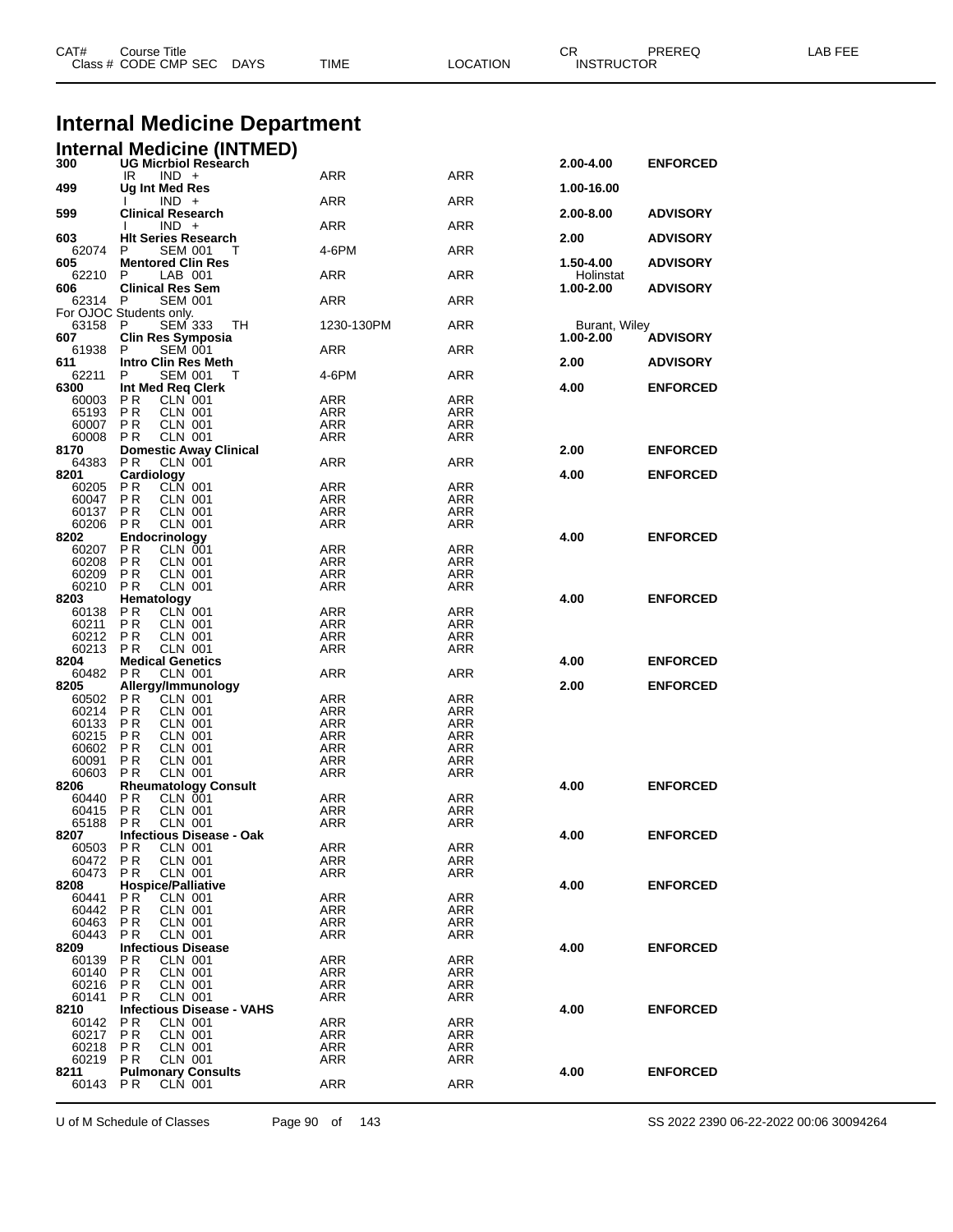| CAT#<br>Class # CODE CMP SEC | <b>Course Title</b>                   |                                  |                                    | DAYS                                  | <b>TIME</b>              | <b>LOCATION</b>          | CR.<br><b>INSTRUCTOR</b> | PREREQ          | LAB FEE |
|------------------------------|---------------------------------------|----------------------------------|------------------------------------|---------------------------------------|--------------------------|--------------------------|--------------------------|-----------------|---------|
| 60220                        | P R                                   | CLN 001                          |                                    |                                       | ARR                      | ARR                      |                          |                 |         |
| 60221                        | P <sub>R</sub>                        | <b>CLN 001</b>                   |                                    |                                       | ARR                      | <b>ARR</b>               |                          |                 |         |
| 60222<br>8212                | <b>PR</b>                             | <b>CLN 001</b>                   | <b>Geriatric Medicine - Oak</b>    |                                       | ARR                      | ARR                      | 4.00                     | <b>ENFORCED</b> |         |
| 60504                        | P R                                   | <b>CLN 001</b>                   |                                    |                                       | <b>ARR</b>               | <b>ARR</b>               |                          |                 |         |
| 60475                        | PR                                    | CLN 001                          |                                    |                                       | ARR                      | ARR                      |                          |                 |         |
| 8213<br>60092                | Gastroenterology                      | <b>CLN 001</b>                   |                                    |                                       | <b>ARR</b>               | <b>ARR</b>               | 4.00                     | <b>ENFORCED</b> |         |
| 60144                        | PR<br>PR                              | CLN 001                          |                                    |                                       | <b>ARR</b>               | <b>ARR</b>               |                          |                 |         |
| 60145<br>60223               | <b>PR</b><br><b>PR</b>                | <b>CLN 001</b><br><b>CLN 001</b> |                                    |                                       | <b>ARR</b><br>ARR        | <b>ARR</b><br>ARR        |                          |                 |         |
| 8215                         | Nephrology                            |                                  |                                    |                                       |                          |                          | 4.00                     | <b>ENFORCED</b> |         |
| 60224                        | PŔ                                    | CLN 001                          |                                    |                                       | ARR                      | <b>ARR</b>               |                          |                 |         |
| 60146<br>60225               | <b>PR</b><br><b>PR</b>                | CLN 001<br><b>CLN 001</b>        |                                    |                                       | ARR<br><b>ARR</b>        | <b>ARR</b><br><b>ARR</b> |                          |                 |         |
| 60226                        | <b>PR</b>                             | <b>CLN 001</b>                   |                                    |                                       | <b>ARR</b>               | <b>ARR</b>               |                          |                 |         |
| 8217                         |                                       | <b>CLN 001</b>                   | <b>Gastroenterology - SJMH</b>     |                                       | <b>ARR</b>               | <b>ARR</b>               | 4.00                     | <b>ENFORCED</b> |         |
| 60505<br>60604               | PR<br><b>PR</b>                       | <b>CLN 001</b>                   |                                    |                                       | <b>ARR</b>               | ARR                      |                          |                 |         |
| 60605                        | PR                                    | <b>CLN 001</b>                   |                                    |                                       | ARR                      | <b>ARR</b>               |                          |                 |         |
| 60606<br>8218                | <b>PR</b><br><b>Geriatrics - VAHS</b> | <b>CLN 001</b>                   |                                    |                                       | ARR                      | ARR                      | 4.00                     | <b>ENFORCED</b> |         |
| 60416                        | <b>PR</b>                             | CLN 001                          |                                    |                                       | <b>ARR</b>               | <b>ARR</b>               |                          |                 |         |
| 60607                        | $\overline{PR}$                       | <b>CLN 001</b>                   |                                    |                                       | ARR                      | <b>ARR</b>               |                          |                 |         |
| 60608<br>8219                | P <sub>R</sub>                        | <b>CLN 001</b>                   |                                    | <b>Infectious Disease - SJMH</b>      | ARR                      | <b>ARR</b>               | 4.00                     | <b>ENFORCED</b> |         |
| 60506                        | <b>PR</b>                             | <b>CLN 001</b>                   |                                    |                                       | ARR                      | <b>ARR</b>               |                          |                 |         |
| 60609                        | <b>PR</b>                             | <b>CLN 001</b>                   |                                    |                                       | <b>ARR</b>               | ARR                      |                          |                 |         |
| 60610<br>60611               | PR<br>P <sub>R</sub>                  | CLN 001<br>CLN 001               |                                    |                                       | ARR<br><b>ARR</b>        | <b>ARR</b><br>ARR        |                          |                 |         |
| 8220                         |                                       |                                  | <b>Pulmonary - SJMH</b>            |                                       |                          |                          | 4.00                     | <b>ENFORCED</b> |         |
| 60507<br>60612               | <b>PR</b><br>PR                       | CLN 001<br><b>CLN 001</b>        |                                    |                                       | <b>ARR</b><br><b>ARR</b> | <b>ARR</b><br><b>ARR</b> |                          |                 |         |
| 60613                        | <b>PR</b>                             | <b>CLN 001</b>                   |                                    |                                       | <b>ARR</b>               | <b>ARR</b>               |                          |                 |         |
| 60614                        | PR                                    | <b>CLN 001</b>                   |                                    |                                       | ARR                      | ARR                      |                          |                 |         |
| 8221<br>60508                | <b>PR</b>                             | CLN 001                          | <b>Nephrology - SJMH</b>           |                                       | ARR                      | <b>ARR</b>               | 4.00                     | <b>ENFORCED</b> |         |
| 60615                        | PR                                    | CLN 001                          |                                    |                                       | ARR                      | <b>ARR</b>               |                          |                 |         |
| 60616                        | <b>PR</b>                             | <b>CLN 001</b>                   |                                    |                                       | <b>ARR</b>               | <b>ARR</b>               |                          |                 |         |
| 60617<br>8224                | <b>PR</b>                             | <b>CLN 001</b>                   |                                    |                                       | <b>ARR</b>               | <b>ARR</b>               | 4.00                     | <b>ENFORCED</b> |         |
| 60227                        | <b>PR</b>                             |                                  | Cardiology Consults<br>P R CLN 001 |                                       | ARR                      | ARR                      |                          |                 |         |
| 65247<br>8225                | PR                                    | <b>CLN 001</b>                   |                                    |                                       | <b>ARR</b>               | <b>ARR</b>               |                          |                 |         |
| 60486                        | PR                                    | <b>CLN 001</b>                   | <b>MedPeds Primary Care</b>        |                                       | <b>ARR</b>               | <b>ARR</b>               | 4.00                     | <b>ENFORCED</b> |         |
| 64860                        | <b>PR</b>                             | <b>CLN 001</b>                   |                                    |                                       | <b>ARR</b>               | ARR                      |                          |                 |         |
| 60487<br>8226                | <b>PR</b><br>Geriatrics @ UMH         | <b>CLN 001</b>                   |                                    |                                       | ARR                      | <b>ARR</b>               | 4.00                     | <b>ENFORCED</b> |         |
| 60619                        | <b>PR</b>                             | <b>CLN 001</b>                   |                                    |                                       | ARR                      | ARR                      |                          |                 |         |
| 64934                        | <b>PR</b>                             | CLN 001                          |                                    |                                       | ARR                      | ARR                      |                          | <b>ENFORCED</b> |         |
| 8227<br>64745                | P R                                   | CLN 001                          |                                    | <b>Caring for Pts wAddiction</b>      | <b>ARR</b>               | <b>ARR</b>               | 4.00                     |                 |         |
| 64724                        | P R                                   | <b>CLN 001</b>                   |                                    |                                       | ARR                      | <b>ARR</b>               |                          |                 |         |
| 64725<br>64740               | <b>PR</b><br><b>PR</b>                | <b>CLN 001</b><br><b>CLN 001</b> |                                    |                                       | <b>ARR</b><br><b>ARR</b> | ARR<br>ARR               |                          |                 |         |
| 8250                         |                                       |                                  |                                    | <b>Clinical Individually Arranged</b> |                          |                          | 4.00                     | <b>ENFORCED</b> |         |
| 60620                        | <b>PR</b>                             | CLN 001                          |                                    |                                       | <b>ARR</b>               | <b>ARR</b>               |                          |                 |         |
| 64669<br>64476               | <b>PR</b><br><b>PR</b>                | <b>CLN 001</b><br>CLN 1          |                                    |                                       | ARR<br>ARR               | <b>ARR</b><br><b>ARR</b> |                          |                 |         |
| 8270                         |                                       |                                  | <b>Domestic Away Clinical</b>      |                                       |                          |                          | 4.00                     | <b>ENFORCED</b> |         |
| 65028                        | <b>PR</b>                             | CLN 001                          |                                    |                                       | ARR                      | <b>ARR</b>               |                          |                 |         |
| 64480<br>64720 PR            | <b>PR</b>                             | <b>CLN 001</b><br><b>CLN 002</b> |                                    |                                       | ARR<br>ARR               | <b>ARR</b><br>ARR        |                          |                 |         |
| <b>Indian Health Service</b> |                                       |                                  |                                    |                                       |                          |                          |                          |                 |         |
| 8440<br>60510 PR             | Research                              | CLN 001                          |                                    |                                       | ARR                      | ARR                      | 2.00                     | <b>ENFORCED</b> |         |
| 60509                        | P R                                   | <b>CLN 001</b>                   |                                    |                                       | ARR                      | ARR                      |                          |                 |         |
| 60511                        | P R                                   | CLN 001                          |                                    |                                       | ARR                      | <b>ARR</b>               |                          |                 |         |
| 60815<br>60814               | PR<br>P <sub>R</sub>                  | <b>CLN 001</b><br>CLN 001        |                                    |                                       | <b>ARR</b><br><b>ARR</b> | <b>ARR</b><br>ARR        |                          |                 |         |
| 60816                        | P R                                   | CLN 001                          |                                    |                                       | ARR                      | <b>ARR</b>               |                          |                 |         |
| 64280                        | PR                                    | <b>CLN 001</b>                   |                                    |                                       | <b>ARR</b>               | <b>ARR</b>               |                          |                 |         |
| 64279<br>64281               | PR<br>P R                             | CLN 001<br>CLN 001               |                                    |                                       | <b>ARR</b><br>ARR        | ARR<br><b>ARR</b>        |                          |                 |         |
| 64371                        | <b>PR</b>                             | <b>CLN 001</b>                   |                                    |                                       | ARR                      | <b>ARR</b>               |                          |                 |         |
| 64282                        | <b>PR</b>                             | <b>CLN 001</b>                   |                                    |                                       | <b>ARR</b>               | <b>ARR</b>               |                          |                 |         |
| 64283<br>8441                | <b>PR</b>                             | CLN 001                          | <b>Cardiology Research</b>         |                                       | ARR                      | <b>ARR</b>               | 4.00                     | <b>ENFORCED</b> |         |
| 60512                        | P R                                   | CLN 001                          |                                    |                                       | ARR                      | <b>ARR</b>               |                          |                 |         |

U of M Schedule of Classes Page 91 of 143 SS 2022 2390 06-22-2022 00:06 30094264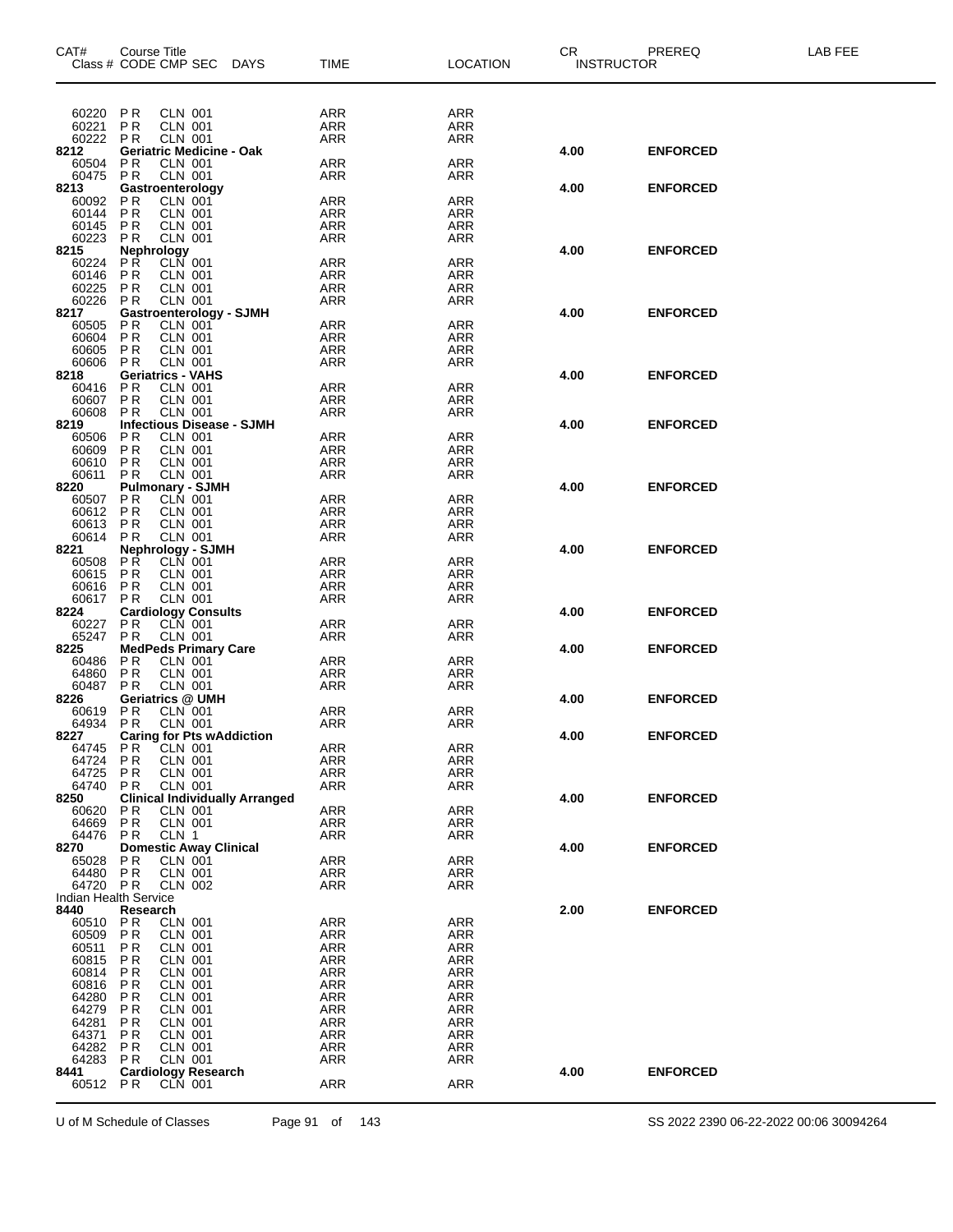| CAT#                 | Course Title           |                                                | Class # CODE CMP SEC DAYS                | <b>TIME</b>              | <b>LOCATION</b>   | CR.<br><b>INSTRUCTOR</b> | PREREQ          | LAB FEE |
|----------------------|------------------------|------------------------------------------------|------------------------------------------|--------------------------|-------------------|--------------------------|-----------------|---------|
|                      |                        |                                                |                                          |                          |                   |                          |                 |         |
| 60621 PR             |                        | CLN 001                                        |                                          | ARR                      | ARR               |                          |                 |         |
| 60622<br>60623       | PR<br>P R              | <b>CLN 001</b><br><b>CLN 001</b>               |                                          | <b>ARR</b><br>ARR        | ARR<br>ARR        |                          |                 |         |
| 8442                 | <b>GI Research</b>     |                                                |                                          |                          |                   | 4.00                     | <b>ENFORCED</b> |         |
| 60513                | P <sub>R</sub>         | <b>CLN 001</b>                                 |                                          | <b>ARR</b>               | ARR               |                          |                 |         |
| 60624<br>60625       | <b>PR</b><br><b>PR</b> | <b>CLN 001</b><br><b>CLN 001</b>               |                                          | ARR<br>ARR               | ARR<br>ARR        |                          |                 |         |
| 60626                | <b>PR</b>              | <b>CLN 001</b>                                 |                                          | <b>ARR</b>               | ARR               |                          |                 |         |
| 8444                 |                        |                                                | <b>Infectious Disease Research</b>       |                          |                   | 4.00                     | <b>ENFORCED</b> |         |
| 60514<br>60627       | <b>PR</b><br><b>PR</b> | <b>CLN 001</b><br><b>CLN 001</b>               |                                          | <b>ARR</b><br><b>ARR</b> | ARR<br>ARR        |                          |                 |         |
| 60628                | <b>PR</b>              | CLN 001                                        |                                          | ARR                      | ARR               |                          |                 |         |
| 60434                | PR                     |                                                | PR CLN 001<br>NonClinical Indiv Arranged | ARR                      | ARR               |                          |                 |         |
| 8450<br>64696 PR     |                        | <b>CLN 001</b>                                 |                                          | <b>ARR</b>               | ARR               | 4.00                     | <b>ENFORCED</b> |         |
| 64714 PR             |                        | <b>CLN 001</b>                                 |                                          | ARR                      | ARR               |                          |                 |         |
| 8470                 |                        |                                                | <b>Domestic Away Nonclinical</b>         |                          |                   | 4.00                     | <b>ENFORCED</b> |         |
| 64465 PR             |                        | LEC 001<br><b>CLN 001</b>                      |                                          | <b>ARR</b><br><b>ARR</b> | ARR               |                          |                 |         |
| 64635 PR<br>64636 PR |                        | <b>CLN 002</b>                                 |                                          | <b>ARR</b>               | ARR<br>ARR        |                          |                 |         |
| Online Research      |                        |                                                |                                          |                          |                   |                          |                 |         |
| 8601                 |                        |                                                | <b>General Medicine Subl - VAHS</b>      |                          |                   | 4.00                     | <b>ENFORCED</b> |         |
| 60417 PR<br>60418 PR |                        | <b>CLN 001</b><br><b>CLN 001</b>               |                                          | <b>ARR</b><br>ARR        | ARR<br>ARR        |                          |                 |         |
| 60629                | <b>PR</b>              | <b>CLN 001</b>                                 |                                          | ARR                      | ARR               |                          |                 |         |
| 60093                | PR                     | <b>CLN 001</b>                                 |                                          | <b>ARR</b>               | ARR               |                          |                 |         |
| 8602<br>60515        |                        | <b>Gastroenterology Subl</b><br><b>CLN 001</b> |                                          |                          |                   | 4.00                     | <b>ENFORCED</b> |         |
| 60419 PR             | PR                     | <b>CLN 001</b>                                 |                                          | ARR<br><b>ARR</b>        | ARR<br>ARR        |                          |                 |         |
| 60630 PR             |                        | <b>CLN 001</b>                                 |                                          | ARR                      | ARR               |                          |                 |         |
| 60631 PR             |                        | <b>CLN 001</b>                                 |                                          | ARR                      | ARR               |                          |                 |         |
| 8603<br>60516 PR     |                        | <b>Hematology Subl</b><br><b>CLN</b> 001       |                                          | <b>ARR</b>               | ARR               | 4.00                     | <b>ENFORCED</b> |         |
| 60632 PR             |                        | <b>CLN 001</b>                                 |                                          | <b>ARR</b>               | ARR               |                          |                 |         |
| 60633                | PR                     | <b>CLN 001</b>                                 |                                          | ARR                      | ARR               |                          |                 |         |
| 60634<br>8604        | PR                     | <b>CLN 001</b><br><b>Cardiology Subl</b>       |                                          | ARR                      | ARR               | 4.00                     | <b>ENFORCED</b> |         |
| 60228                | PR                     | CLN 001                                        |                                          | <b>ARR</b>               | ARR               |                          |                 |         |
| 60635                | <b>PR</b>              | <b>CLN 001</b>                                 |                                          | ARR                      | ARR               |                          |                 |         |
| 60229<br>60230       | <b>PR</b><br><b>PR</b> | <b>CLN 001</b><br><b>CLN 001</b>               |                                          | ARR<br><b>ARR</b>        | ARR<br>ARR        |                          |                 |         |
| 8605                 |                        |                                                | <b>General Medicine Subl - SJMH</b>      |                          |                   | 4.00                     | <b>ENFORCED</b> |         |
| 60517                | PR                     | <b>CLN 001</b>                                 |                                          | ARR                      | ARR               |                          |                 |         |
| 60636<br>60637       | PR<br><b>PR</b>        | <b>CLN 001</b><br>CLN 001                      |                                          | <b>ARR</b>               | ARR<br>ARR        |                          |                 |         |
| 60638                | <b>PR</b>              | <b>CLN 001</b>                                 |                                          | ARR<br><b>ARR</b>        | ARR               |                          |                 |         |
| 8606                 |                        |                                                | <b>Hospitalist Subl - VAHS</b>           |                          |                   | 4.00                     | <b>ENFORCED</b> |         |
| 60231                | PR                     | <b>CLN 001</b>                                 |                                          | ARR                      | ARR               |                          |                 |         |
| 60232<br>60639 PR    | PR                     | <b>CLN 001</b><br><b>CLN 001</b>               |                                          | ARR<br><b>ARR</b>        | ARR<br><b>ARR</b> |                          |                 |         |
| 60640 PR             |                        | <b>CLN 001</b>                                 |                                          | <b>ARR</b>               | ARR               |                          |                 |         |
| 8607                 |                        | <b>General Medicine Subl</b>                   |                                          |                          |                   | 4.00                     | <b>ENFORCED</b> |         |
| 60094<br>60045       | P R<br>P R             | CLN 001<br><b>CLN 001</b>                      |                                          | <b>ARR</b><br>ARR        | ARR<br>ARR        |                          |                 |         |
| 60046                | P R                    | <b>CLN 001</b>                                 |                                          | ARR                      | ARR               |                          |                 |         |
| 60641                | PR.                    | <b>CLN 001</b>                                 |                                          | <b>ARR</b>               | ARR               |                          |                 |         |
| 8608                 |                        | <b>Hospitalist Subl</b>                        |                                          |                          |                   | 4.00                     | <b>ENFORCED</b> |         |
| 60048<br>60147       | PR<br>P <sub>R</sub>   | <b>CLN 001</b><br><b>CLN 001</b>               |                                          | ARR<br>ARR               | ARR<br>ARR        |                          |                 |         |
| 60049                | P R                    | CLN 001                                        |                                          | ARR                      | ARR               |                          |                 |         |
| 60233                | P R                    | <b>CLN 001</b>                                 |                                          | ARR                      | ARR               |                          |                 |         |
| 8701<br>60518        | P R                    | CLN 001                                        | <b>Coronary Care Subl/ICU - SJMH</b>     | <b>ARR</b>               | ARR               | 4.00                     | <b>ENFORCED</b> |         |
| 60642                | <b>PR</b>              | <b>CLN 001</b>                                 |                                          | ARR                      | ARR               |                          |                 |         |
| 60643                | P R                    | CLN 001                                        |                                          | <b>ARR</b>               | ARR               |                          |                 |         |
| 60644<br>8702        | P R                    | <b>CLN 001</b>                                 | Intensive Care Subl/ICU - Oak            | ARR                      | ARR               | 4.00                     | <b>ENFORCED</b> |         |
| 60474                | P R                    | CLN 001                                        |                                          | <b>ARR</b>               | ARR               |                          |                 |         |
| 60645                | P R                    | <b>CLN 001</b>                                 |                                          | ARR                      | ARR               |                          |                 |         |
| 60646                | P R                    | <b>CLN 001</b>                                 |                                          | ARR                      | ARR               |                          |                 |         |
| 8703<br>60095        | P R                    | CLN 001                                        | <b>Intensive Care Subl/ICU</b>           | <b>ARR</b>               | ARR               | 4.00                     | <b>ENFORCED</b> |         |
| 60050                | <b>PR</b>              | <b>CLN 001</b>                                 |                                          | ARR                      | ARR               |                          |                 |         |
| 60051                | P R                    | CLN 001                                        |                                          | <b>ARR</b>               | ARR               |                          |                 |         |
| 60096                | P R                    | CLN 001                                        | <b>Intensive Care Subl/ICU - VAHS</b>    | ARR                      | ARR               |                          |                 |         |
| 8704<br>60148        | P R                    | CLN 001                                        |                                          | <b>ARR</b>               | ARR               | 4.00                     | <b>ENFORCED</b> |         |
| 60097                | P R                    | CLN 001                                        |                                          | ARR                      | ARR               |                          |                 |         |
| 60234 PR             |                        | <b>CLN 001</b>                                 |                                          | ARR                      | ARR               |                          |                 |         |
|                      |                        |                                                |                                          |                          |                   |                          |                 |         |

U of M Schedule of Classes Page 92 of 143 SS 2022 2390 06-22-2022 00:06 30094264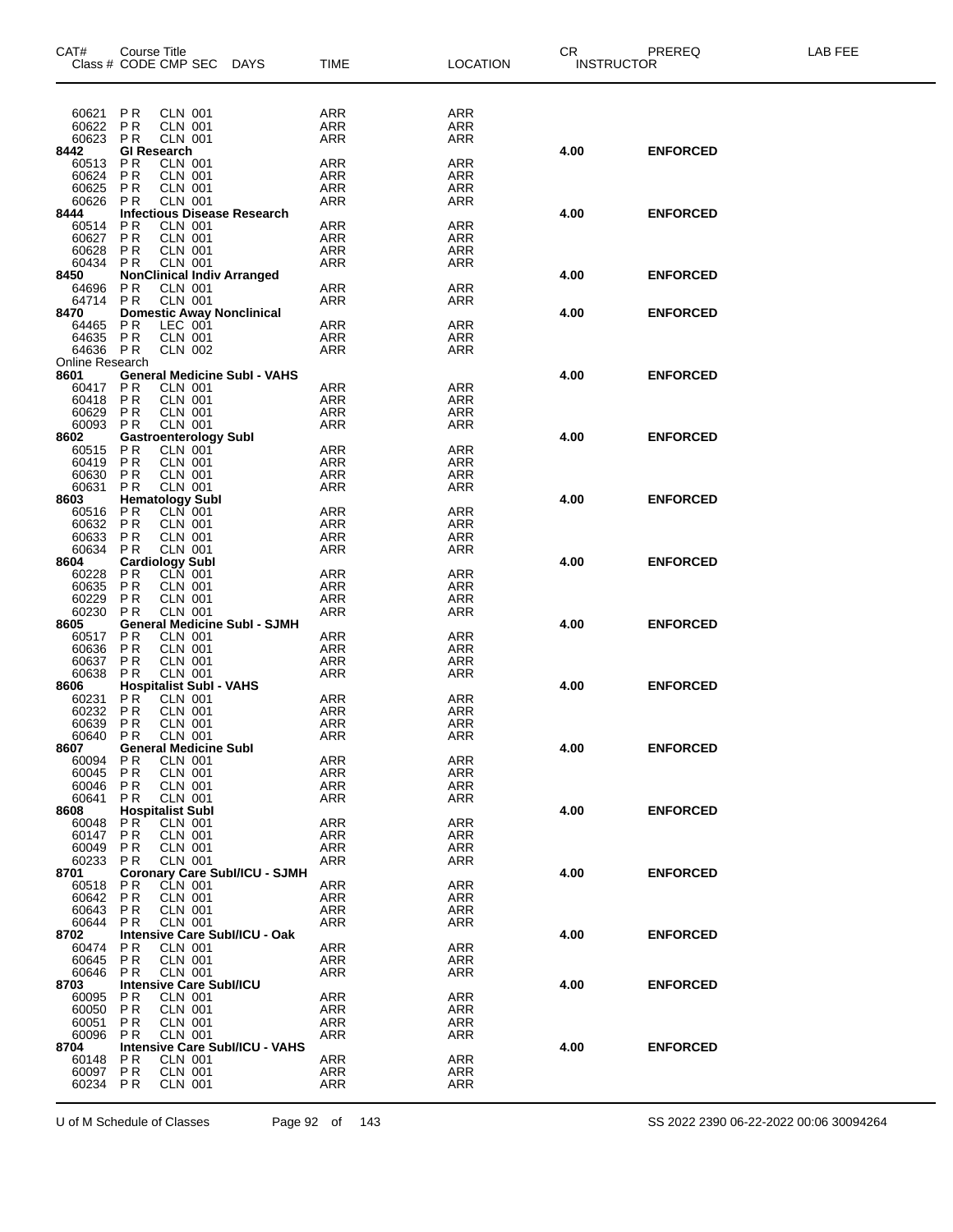| CAT#  |                | Course Title<br>Class # CODE CMP SEC | <b>DAYS</b>                    | <b>TIME</b> | <b>LOCATION</b> | CR.  | PREREQ<br><b>INSTRUCTOR</b> | LAB FEE |
|-------|----------------|--------------------------------------|--------------------------------|-------------|-----------------|------|-----------------------------|---------|
| 60235 | PR.            | CLN 001                              |                                | <b>ARR</b>  | <b>ARR</b>      |      |                             |         |
| 8705  |                | <b>Coronary Care Subl/ICU</b>        |                                |             |                 | 4.00 | <b>ENFORCED</b>             |         |
| 60236 | PR.            | CLN 001                              |                                | <b>ARR</b>  | <b>ARR</b>      |      |                             |         |
| 60237 | P <sub>R</sub> | <b>CLN 001</b>                       |                                | <b>ARR</b>  | <b>ARR</b>      |      |                             |         |
| 60238 | <b>PR</b>      | <b>CLN 001</b>                       |                                | <b>ARR</b>  | <b>ARR</b>      |      |                             |         |
| 60239 | PR.            | <b>CLN 001</b>                       |                                | <b>ARR</b>  | <b>ARR</b>      |      |                             |         |
| 8706  |                |                                      | Intensive Care Subl/ICU - SJMH |             |                 | 4.00 | <b>ENFORCED</b>             |         |
| 60519 | PR.            | CLN 001                              |                                | <b>ARR</b>  | <b>ARR</b>      |      |                             |         |
| 60647 | P <sub>R</sub> | CLN 001                              |                                | <b>ARR</b>  | <b>ARR</b>      |      |                             |         |
| 60648 | P <sub>R</sub> | <b>CLN 001</b>                       |                                | <b>ARR</b>  | <b>ARR</b>      |      |                             |         |
| 60649 | <b>PR</b>      | CLN 001                              |                                | <b>ARR</b>  | <b>ARR</b>      |      |                             |         |
| 8707  |                | <b>Pulmonary SubI/ICU - HFHS</b>     |                                |             |                 | 4.00 | <b>ENFORCED</b>             |         |
| 60520 | <b>PR</b>      | <b>CLN 001</b>                       |                                | <b>ARR</b>  | <b>ARR</b>      |      |                             |         |
| 60650 | P <sub>R</sub> | <b>CLN 001</b>                       |                                | <b>ARR</b>  | <b>ARR</b>      |      |                             |         |
| 60240 | P <sub>R</sub> | CLN 001                              |                                | <b>ARR</b>  | <b>ARR</b>      |      |                             |         |
| 60241 | P <sub>R</sub> | <b>CLN 001</b>                       |                                | <b>ARR</b>  | <b>ARR</b>      |      |                             |         |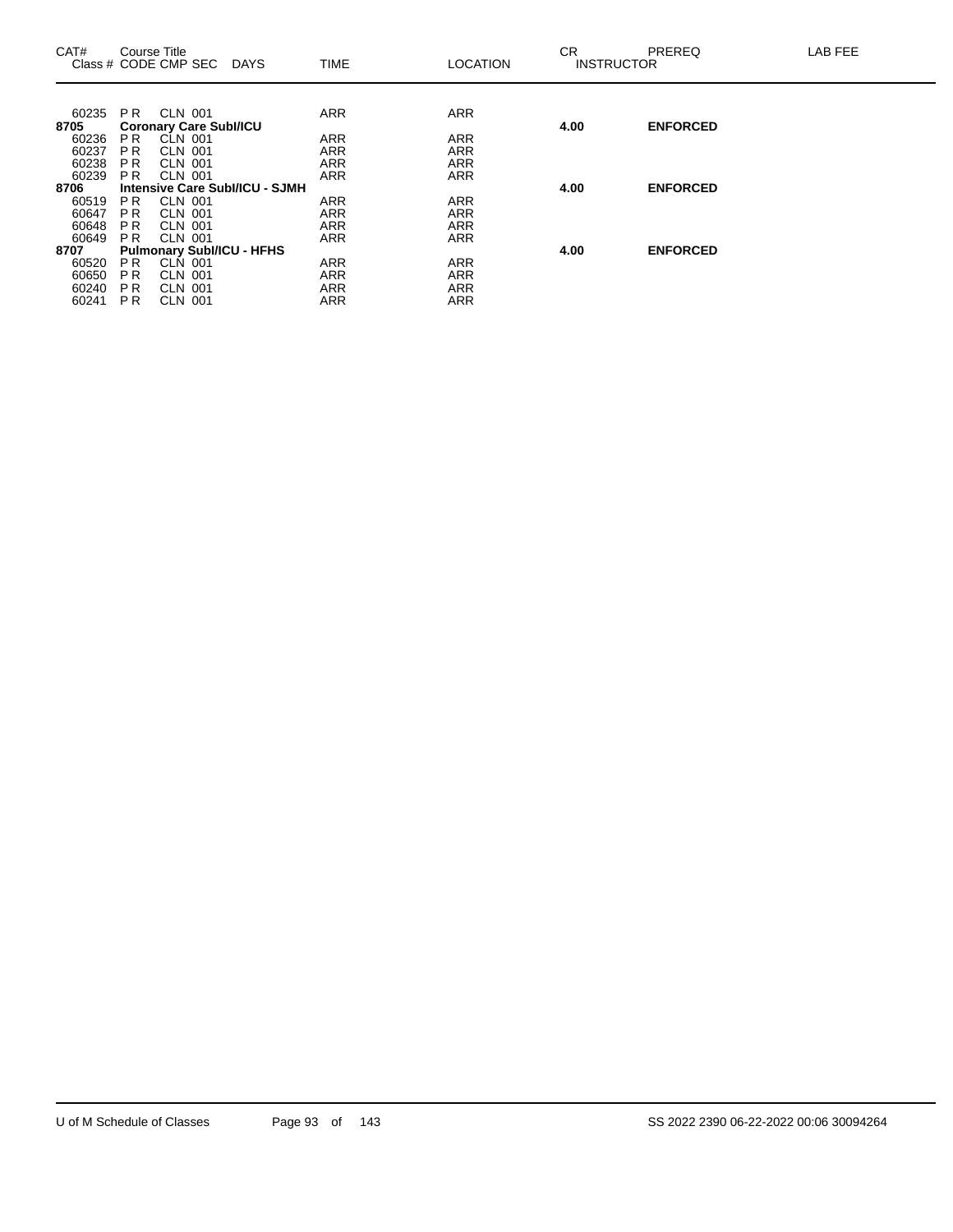| CAT# | ourse Titleٽ              |             |                 | ∼⊏                | PREREQ | LAB FEE |
|------|---------------------------|-------------|-----------------|-------------------|--------|---------|
|      | Class # CODE CMP SEC DAYS | <b>TIME</b> | <b>_OCATION</b> | <b>INSTRUCTOR</b> |        |         |

## **Department of Learning Health Sciences**

| 64807<br>791<br>995 | <b>SEM 100</b><br>PIR<br><b>Independent Study</b><br>$IND +$<br>SI<br><b>Diss-Cand</b><br><b>SD</b><br>$IND +$ | Learning Health Sciences (LHS)<br>622 Learn Cycle Capstone | <b>ARR</b><br><b>ARR</b><br><b>ARR</b> | <b>REMOTE</b><br><b>ARR</b><br><b>ARR</b> | 3.00<br>Stalburg<br>1.00-6.00<br>8.00 | <b>ENFORCED</b><br><b>ADVISORY</b> |
|---------------------|----------------------------------------------------------------------------------------------------------------|------------------------------------------------------------|----------------------------------------|-------------------------------------------|---------------------------------------|------------------------------------|
|                     |                                                                                                                | <b>Medical Education (MEDEDUC)</b>                         |                                        |                                           |                                       |                                    |
| 650                 | <b>MHPE Ed Prof Act. 1</b>                                                                                     |                                                            |                                        |                                           | 6.00                                  | <b>ENFORCED</b>                    |
|                     | $IND +$<br>R                                                                                                   |                                                            | <b>ARR</b>                             | <b>ARR</b>                                |                                       |                                    |
| 655                 | <b>MHPE Ed Prof Act. 2</b><br>$IND +$<br>R                                                                     |                                                            | <b>ARR</b>                             | <b>ARR</b>                                | 6.00                                  | <b>ENFORCED</b>                    |
| 660                 | <b>MHPE Ed Prof Act. 3</b>                                                                                     |                                                            |                                        |                                           | 6.00                                  | <b>ENFORCED</b>                    |
|                     | $IND +$<br>R                                                                                                   |                                                            | <b>ARR</b>                             | <b>ARR</b>                                |                                       |                                    |
| 665                 | <b>MHPE Ed Prof Act. 4</b>                                                                                     |                                                            |                                        |                                           | 6.00                                  | <b>ENFORCED</b>                    |
|                     | $IND +$<br>R                                                                                                   |                                                            | <b>ARR</b>                             | <b>ARR</b>                                |                                       |                                    |
| 670                 | <b>MHPE Ed Prof Act. 5</b><br>$IND +$<br>R                                                                     |                                                            | <b>ARR</b>                             | <b>ARR</b>                                | 6.00                                  | <b>ENFORCED</b>                    |
| 675                 | MHPE Ed Prof Act. 6                                                                                            |                                                            |                                        |                                           | 6.00                                  | <b>ENFORCED</b>                    |
|                     | $IND +$<br>R                                                                                                   |                                                            | <b>ARR</b>                             | <b>ARR</b>                                |                                       |                                    |
| 680                 | <b>MHPE Ed Prof Act. 7</b>                                                                                     |                                                            |                                        |                                           | 6.00                                  | <b>ENFORCED</b>                    |
|                     | $IND +$<br>R                                                                                                   |                                                            | <b>ARR</b>                             | <b>ARR</b>                                |                                       |                                    |
| 695                 | <b>MHPE Capstone</b><br>R<br>$IND +$                                                                           |                                                            | <b>ARR</b>                             | <b>ARR</b>                                | 1.00-9.00                             | <b>ENFORCED</b>                    |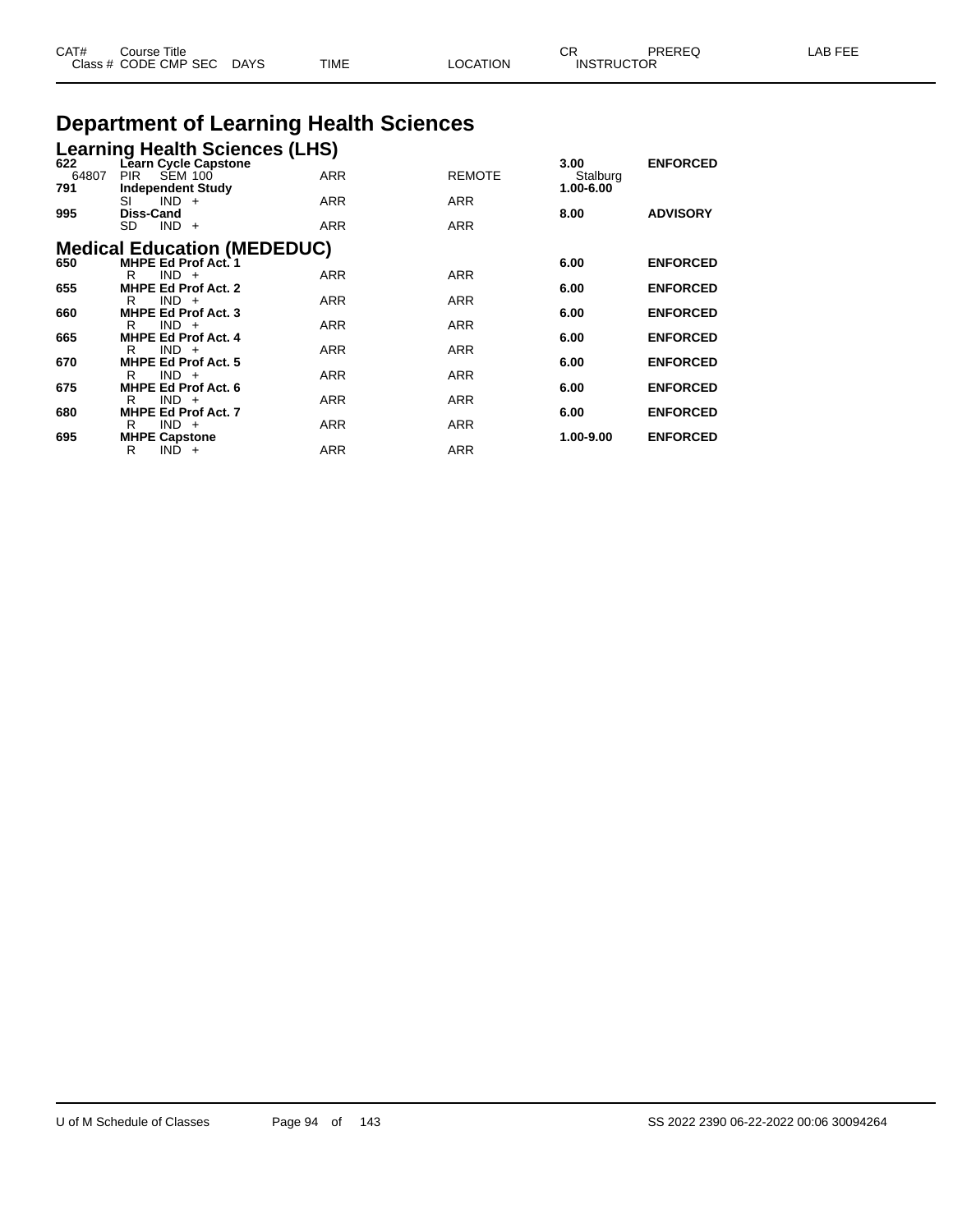|                                     | Class # CODE CMP SEC                                           | <b>DAYS</b> | TIME              | LOCATION          |      | <b>INSTRUCTOR</b> |  |
|-------------------------------------|----------------------------------------------------------------|-------------|-------------------|-------------------|------|-------------------|--|
|                                     |                                                                |             |                   |                   |      |                   |  |
|                                     | <b>Medical School</b>                                          |             |                   |                   |      |                   |  |
|                                     | <b>Emergency Medicine (EMERGMED)</b>                           |             |                   |                   |      |                   |  |
| 8270                                | <b>Domestic Away Clinical</b>                                  |             |                   |                   | 4.00 | <b>ENFORCED</b>   |  |
| 64820 PR<br>64377                   | CLN 001<br>P <sub>R</sub><br><b>CLN 001</b>                    |             | ARR<br>ARR        | ARR<br>ARR        |      |                   |  |
| 64378                               | P R<br><b>CLN 001</b>                                          |             | ARR               | ARR               |      |                   |  |
| 8350<br>64379                       | <b>NonClinical Indiv Arranged</b><br>PR.<br>CLN 001            |             | ARR               | ARR               | 2.00 | <b>ENFORCED</b>   |  |
| 8440                                | Research                                                       |             |                   |                   | 4.00 | <b>ENFORCED</b>   |  |
| 60497                               | P R<br><b>CLN 001</b>                                          |             | ARR               | ARR               |      |                   |  |
| 60812<br>64275                      | P R<br>CLN 001<br>P R<br>CLN 001                               |             | ARR<br><b>ARR</b> | ARR<br>ARR        |      |                   |  |
| 64276                               | <b>CLN 001</b><br>P R                                          |             | ARR               | ARR               |      |                   |  |
| 8500<br>60079                       | <b>Emergency Medicine</b><br>P R<br>CLN 001                    |             | ARR               | ARR               | 4.00 | <b>ENFORCED</b>   |  |
| 60135                               | P R<br>CLN 001                                                 |             | ARR               | ARR               |      |                   |  |
| 60037                               | P R<br>CLN 001                                                 |             | ARR               | ARR               |      |                   |  |
| 60080<br>8501                       | P <sub>R</sub><br>CLN 001<br><b>Emergency Medicine - SJMH</b>  |             | <b>ARR</b>        | ARR               | 4.00 | <b>ENFORCED</b>   |  |
| 60199                               | P R<br>CLN 001                                                 |             | ARR               | ARR               |      |                   |  |
| 60081                               | P <sub>R</sub><br>CLN 001                                      |             | <b>ARR</b>        | ARR               |      |                   |  |
| 60200<br>60201                      | P R<br><b>CLN 001</b><br>P R<br>CLN 001                        |             | ARR<br>ARR        | ARR<br>ARR        |      |                   |  |
| 8502                                | <b>Emergency Medicine - Hurley</b>                             |             |                   |                   | 4.00 | <b>ENFORCED</b>   |  |
| 60202                               | P R<br>CLN 001                                                 |             | ARR               | ARR               |      |                   |  |
| 60203<br>60082                      | <b>CLN 001</b><br>P R<br><b>PR</b><br>CLN 001                  |             | ARR<br><b>ARR</b> | ARR<br>ARR        |      |                   |  |
| 60204                               | <b>CLN 001</b><br>P R                                          |             | ARR               | ARR               |      |                   |  |
| 8503                                | <b>Emergency Medicine - HFHS</b><br>CLN 001                    |             |                   |                   | 4.00 | <b>ENFORCED</b>   |  |
| 60459<br>60460                      | P R<br>P R<br>CLN 001                                          |             | <b>ARR</b><br>ARR | <b>ARR</b><br>ARR |      |                   |  |
| 60461                               | <b>CLN 001</b><br>P <sub>R</sub>                               |             | ARR               | ARR               |      |                   |  |
| 60462<br>8700                       | <b>PR</b><br>CLN 001<br><b>Critical Care Subl/ICU</b>          |             | <b>ARR</b>        | ARR               | 4.00 | <b>ENFORCED</b>   |  |
| 60038                               | <b>CLN 001</b><br>PR.                                          |             | ARR               | ARR               |      |                   |  |
| 60039                               | P <sub>R</sub><br>CLN 001                                      |             | <b>ARR</b>        | ARR               |      |                   |  |
| 60083<br>60040 PR                   | P R<br>CLN 001<br>CLN 001                                      |             | ARR<br>ARR        | ARR<br>ARR        |      |                   |  |
|                                     |                                                                |             |                   |                   |      |                   |  |
| 6200                                | <b>Family Medicine (FAMMED)</b><br><b>Family Med Reg Clerk</b> |             |                   |                   | 4.00 | <b>ENFORCED</b>   |  |
| 60002                               | P R<br>CLN 001                                                 |             | <b>ARR</b>        | ARR               |      |                   |  |
| 60017                               | P R<br>CLN 001                                                 |             | ARR               | ARR               |      |                   |  |
| 60018<br>60019                      | P R<br>CLN 001<br>P R<br>CLN 001                               |             | ARR<br><b>ARR</b> | ARR<br>ARR        |      |                   |  |
| 8170                                | <b>Domestic Away Clinical</b>                                  |             |                   |                   | 2.00 | <b>ENFORCED</b>   |  |
| 64417                               | <b>PR</b><br>CLN 001                                           |             | ARR               | ARR               |      |                   |  |
| 64380<br>64381                      | P <sub>R</sub><br>CLN 001<br>CLN 001<br>P R                    |             | ARR<br>ARR        | ARR<br>ARR        |      |                   |  |
| 8200                                | <b>Integrative Medicine-Clinical</b>                           |             |                   |                   | 4.00 | <b>ENFORCED</b>   |  |
| 60041<br>60084 PR                   | PR<br><b>CLN 001</b><br>CLN 001                                |             | ARR<br>ARR        | $\sf{ARR}$<br>ARR |      |                   |  |
| 8201                                | <b>Adolescent Medicine</b>                                     |             |                   |                   | 4.00 | <b>ENFORCED</b>   |  |
| 60085                               | P R<br><b>CLN 001</b>                                          |             | ARR               | ARR               |      |                   |  |
| 60086<br>60087                      | <b>CLN 001</b><br>P R<br><b>CLN 001</b><br>P <sub>R</sub>      |             | ARR<br>ARR        | ARR<br>ARR        |      |                   |  |
| 60130                               | <b>PR</b><br><b>CLN 001</b>                                    |             | ARR               | ARR               |      |                   |  |
| 8202                                | Japanese Fam&Community-Local                                   |             |                   |                   | 4.00 | <b>ENFORCED</b>   |  |
| 60498<br>60594                      | PR.<br><b>CLN 001</b><br><b>PR</b><br><b>CLN 001</b>           |             | ARR<br>ARR        | <b>ARR</b><br>ARR |      |                   |  |
| 60595                               | <b>CLN 001</b><br>P R                                          |             | ARR               | ARR               |      |                   |  |
| 60596<br>8203                       | <b>CLN 001</b><br>P R                                          |             | ARR               | ARR               | 4.00 |                   |  |
| 60499                               | <b>Family Medicine in Japan</b><br>P R<br><b>CLN 001</b>       |             | <b>ARR</b>        | <b>ARR</b>        |      | <b>ENFORCED</b>   |  |
| 60597                               | P <sub>R</sub><br><b>CLN 001</b>                               |             | ARR               | ARR               |      |                   |  |
| 60598<br>8250                       | PR.<br>CLN 001<br><b>Clinical Individually Arranged</b>        |             | <b>ARR</b>        | ARR               | 4.00 | <b>ENFORCED</b>   |  |
| 64885                               | PR.<br>CLN 001                                                 |             | ARR               | <b>ARR</b>        |      |                   |  |
|                                     | Population and Health                                          |             |                   |                   |      |                   |  |
| 64382 PR<br>65239 PR                | CLN 001<br>CLN 001                                             |             | <b>ARR</b><br>ARR | ARR<br>ARR        |      |                   |  |
|                                     | Population and Health                                          |             |                   |                   |      |                   |  |
| 65243 PR                            | CLN 002                                                        |             | <b>ARR</b>        | <b>ARR</b>        |      |                   |  |
| <b>Obesity Medicine</b><br>65255 PR | CLN 002                                                        |             | ARR               | <b>ARR</b>        |      |                   |  |
| 8255                                | <b>Clinical 4wk Pilot</b>                                      |             |                   |                   | 4.00 | <b>ENFORCED</b>   |  |
| 65147 PR                            | CLN 001                                                        |             | ARR               | <b>ARR</b>        |      |                   |  |
|                                     |                                                                |             |                   |                   |      |                   |  |

CAT# Course Title Case CR PREREQ LAB FEE

U of M Schedule of Classes Page 95 of 143 SS 2022 2390 06-22-2022 00:06 30094264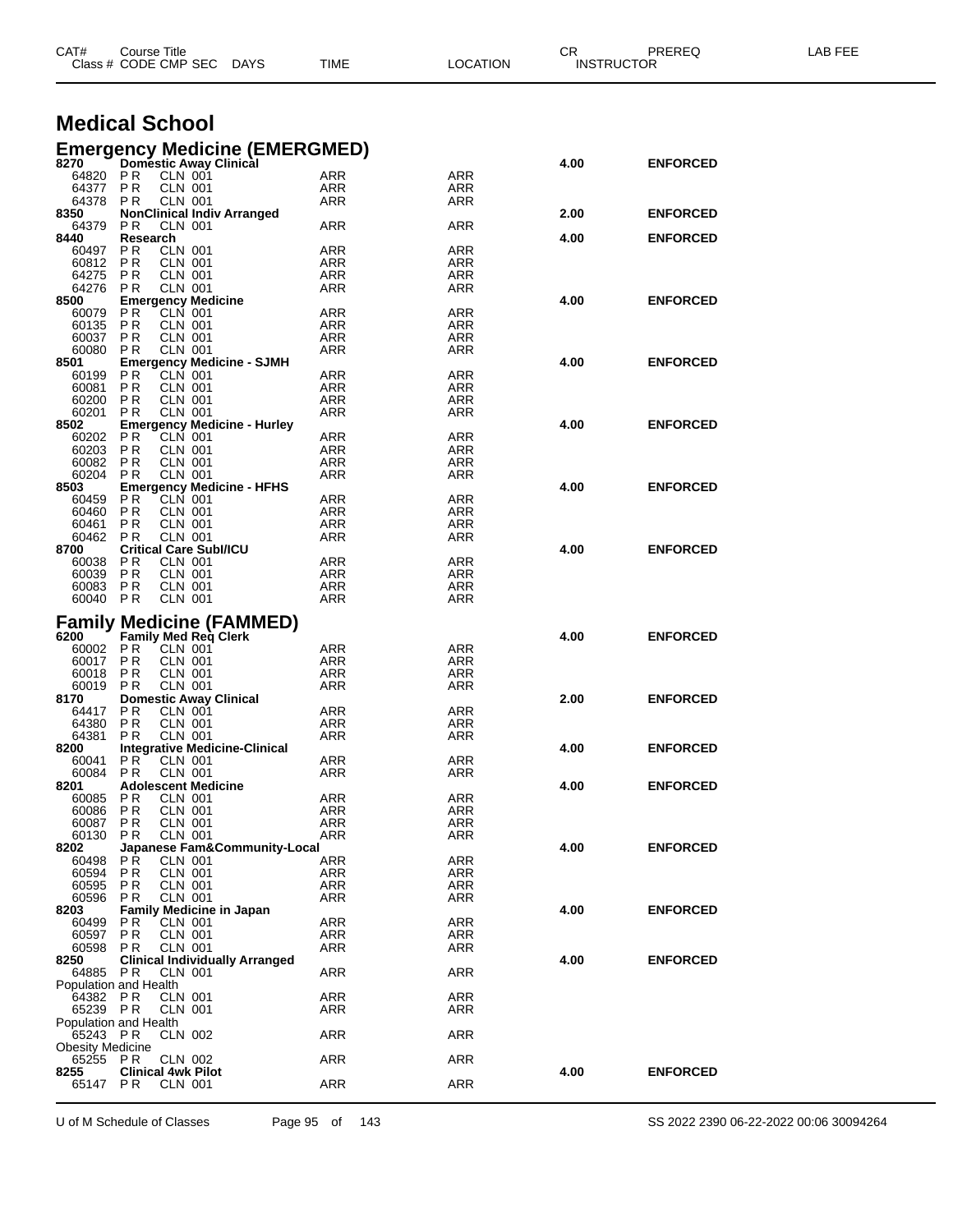| CAT#                     |                | <b>Course Title</b>               |             |             |                 | <b>CR</b> | PREREQ            | LAB FEE |
|--------------------------|----------------|-----------------------------------|-------------|-------------|-----------------|-----------|-------------------|---------|
|                          |                | Class # CODE CMP SEC              | <b>DAYS</b> | <b>TIME</b> | <b>LOCATION</b> |           | <b>INSTRUCTOR</b> |         |
|                          |                |                                   |             |             |                 |           |                   |         |
|                          |                | Comprehensive Wound Care Clin     |             |             |                 |           |                   |         |
|                          |                | 65156 PR CLN 001                  |             | <b>ARR</b>  | <b>ARR</b>      |           |                   |         |
|                          |                | Comprehensive Wound Care Clini    |             |             |                 |           |                   |         |
| 8270                     |                | <b>Domestic Away Clinical</b>     |             |             |                 | 4.00      | <b>ENFORCED</b>   |         |
| 64673 PR                 |                | CLN 001                           |             | <b>ARR</b>  | <b>ARR</b>      |           |                   |         |
| Alaska Native Health Org |                |                                   |             |             |                 |           |                   |         |
| 8355                     |                | <b>NonClinical 2wk Pilot</b>      |             |             |                 | 2.00      | <b>ENFORCED</b>   |         |
| 65266                    | PR             | LEC 001                           |             | <b>ARR</b>  | <b>ARR</b>      |           |                   |         |
| Intro to LGBTQIA+ Health |                |                                   |             |             |                 |           |                   |         |
| 65267 PR                 |                | LEC 001                           |             | ARR         | <b>ARR</b>      |           |                   |         |
| Intro to LGBTQIA+ Health |                |                                   |             |             |                 |           |                   |         |
| 8440                     | Research       |                                   |             |             |                 | 4.00      | <b>ENFORCED</b>   |         |
| 60500                    | <b>PR</b>      | <b>CLN 001</b>                    |             | ARR         | <b>ARR</b>      |           |                   |         |
| 60813                    | <b>PR</b>      | <b>CLN 001</b>                    |             | <b>ARR</b>  | <b>ARR</b>      |           |                   |         |
| 64277                    | <b>PR</b>      | <b>CLN 001</b>                    |             | <b>ARR</b>  | <b>ARR</b>      |           |                   |         |
| 64278                    | <b>PR</b>      | <b>CLN 001</b>                    |             | <b>ARR</b>  | <b>ARR</b>      |           |                   |         |
| 8441                     |                | <b>Integrative Research</b>       |             |             |                 | 4.00      | <b>ENFORCED</b>   |         |
| 60501                    | P <sub>R</sub> | CLN 001                           |             | <b>ARR</b>  | <b>ARR</b>      |           |                   |         |
| 60599                    | P <sub>R</sub> | <b>CLN 001</b>                    |             | <b>ARR</b>  | <b>ARR</b>      |           |                   |         |
| 60600                    | P <sub>R</sub> | <b>CLN 001</b>                    |             | <b>ARR</b>  | <b>ARR</b>      |           |                   |         |
| 60601                    | <b>PR</b>      | <b>CLN 001</b>                    |             | <b>ARR</b>  | <b>ARR</b>      |           |                   |         |
| 8450                     |                | <b>NonClinical Indiv Arranged</b> |             |             |                 | 4.00      | <b>ENFORCED</b>   |         |
| 64581                    | <b>PR</b>      | CLN 1                             |             | <b>ARR</b>  | <b>ARR</b>      |           |                   |         |
| 8600                     |                | Subinternship-Univ Hospital       |             |             |                 | 4.00      | <b>ENFORCED</b>   |         |
| 60042                    | <b>PR</b>      | <b>CLN 001</b>                    |             | <b>ARR</b>  | <b>ARR</b>      |           |                   |         |
| 60088                    | <b>PR</b>      | <b>CLN 001</b>                    |             | <b>ARR</b>  | <b>ARR</b>      |           |                   |         |
| 60136                    | <b>PR</b>      | <b>CLN 001</b>                    |             | <b>ARR</b>  | <b>ARR</b>      |           |                   |         |
| 60439                    | <b>PR</b>      | <b>CLN 001</b>                    |             | <b>ARR</b>  | <b>ARR</b>      |           |                   |         |
| 8601                     |                | Subinternship - Chelsea           |             |             |                 | 4.00      | <b>ENFORCED</b>   |         |
| 60043                    | <b>PR</b>      | CLN 001                           |             | <b>ARR</b>  | <b>ARR</b>      |           |                   |         |
| 60044                    | P <sub>R</sub> | <b>CLN 001</b>                    |             | ARR         | <b>ARR</b>      |           |                   |         |
| 60089                    | P <sub>R</sub> | <b>CLN 001</b>                    |             | <b>ARR</b>  | <b>ARR</b>      |           |                   |         |
| 60090                    | P <sub>R</sub> | <b>CLN 001</b>                    |             | ARR         | ARR             |           |                   |         |
|                          |                |                                   |             |             |                 |           |                   |         |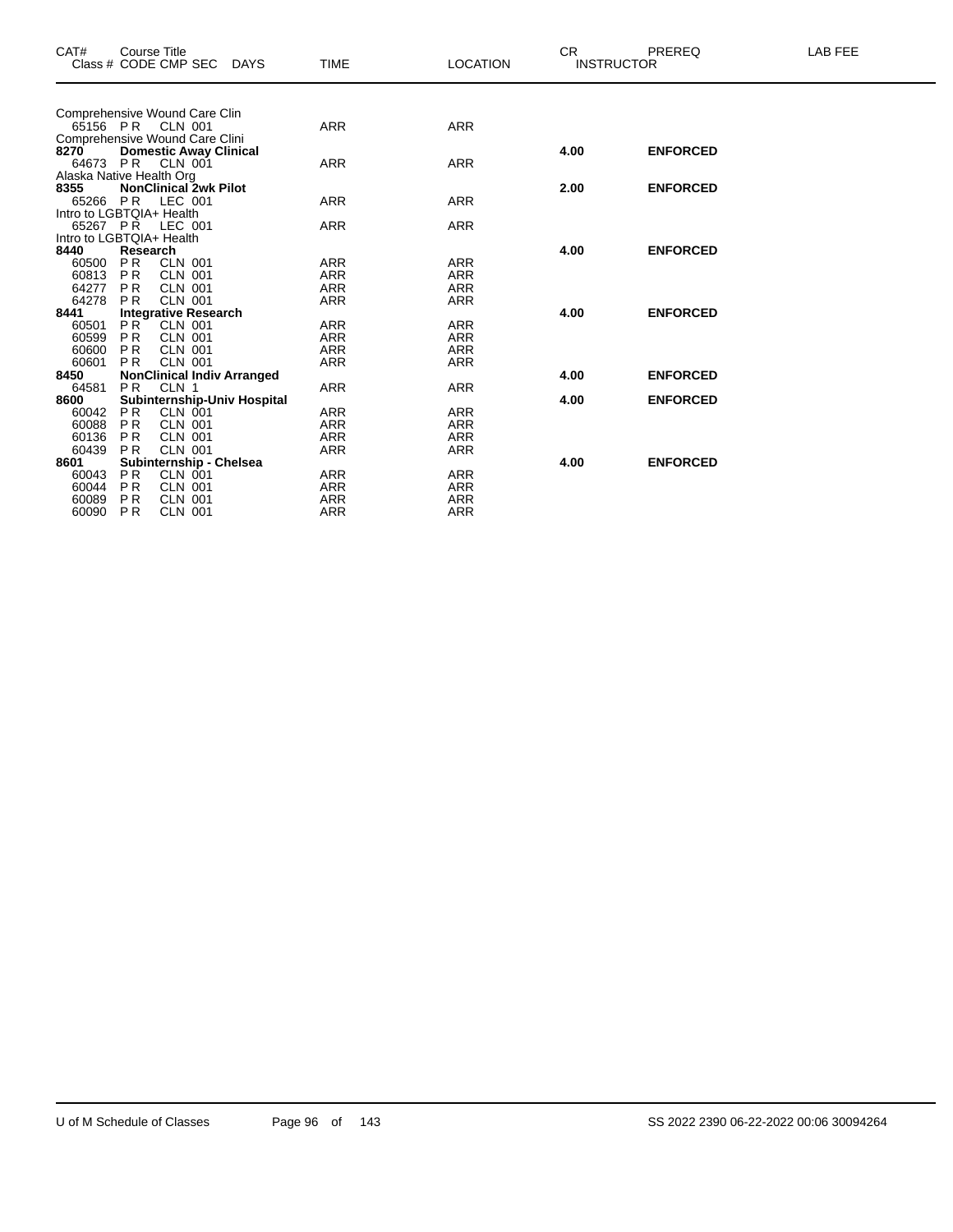|                      | Class # CODE CMP SEC<br><b>DAYS</b>                            | TIME                     | LOCATION                 | <b>INSTRUCTOR</b> |                 |  |
|----------------------|----------------------------------------------------------------|--------------------------|--------------------------|-------------------|-----------------|--|
|                      |                                                                |                          |                          |                   |                 |  |
|                      | <b>Medical School Administration</b>                           |                          |                          |                   |                 |  |
|                      | Immunology (IMMUNO)                                            |                          |                          |                   |                 |  |
| 599                  | Grad Ind Research<br>$IND +$                                   | ARR                      | ARR                      | 1.00-8.00         | <b>ADVISORY</b> |  |
| 990                  | <b>Pre-Cand Diss</b>                                           |                          |                          | 1.00-8.00         |                 |  |
| 995                  | $IND +$<br><b>Diss-Cand</b>                                    | ARR                      | ARR                      | 8.00              | <b>ENFORCED</b> |  |
|                      | DR $IND +$                                                     | ARR                      | ARR                      |                   |                 |  |
|                      | <b>Medical School Administration (MEDADM)</b>                  |                          |                          |                   |                 |  |
| 807<br>61116         | <b>Adv Head&amp;Neck</b><br>LEC 001<br>W<br>S R                | 2-5PM                    | ARR                      | 2.00              |                 |  |
| 61117 PR<br>5122     | LAB 002<br>Doctoring 3                                         | ARR                      | ARR                      | 3.00              | <b>ENFORCED</b> |  |
| 64916                | P R<br><b>SMA 001</b>                                          | ARR                      | ARR                      |                   |                 |  |
| 5141<br>64915        | <b>Chief Concern 2</b><br>PR.<br><b>SMA 001</b>                | ARR                      | ARR                      | 1.00              | <b>ENFORCED</b> |  |
| 5162<br>64917        | <b>Improving Healthcare Systems 3</b><br><b>PR LEC 001</b>     | ARR                      | ARR                      | 1.00-3.00         | <b>ENFORCED</b> |  |
| 5660                 | <b>Block 6-Foundations of Medicine III</b>                     |                          |                          | 8.00              | <b>ENFORCED</b> |  |
| 64918<br>5910        | P R<br>LEC 001<br><b>Elec: Clinical Reasoning</b>              | ARR                      | ARR                      | 1.00              | <b>ENFORCED</b> |  |
| 65207<br>6900        | PR.<br>CLN 001<br><b>Online Trunk Consolidation</b>            | ARR                      | ARR                      | 4.00              | <b>ENFORCED</b> |  |
| 65034                | P R<br>DIS 001                                                 | ARR                      | ARR                      |                   |                 |  |
| 65035<br>65036 PR    | DIS 001<br>P R<br>DIS 001                                      | ARR<br><b>ARR</b>        | ARR<br>ARR               |                   |                 |  |
| 7100                 | <b>Longitudinal Clinic Med Home</b>                            |                          |                          | 1.00              | <b>ENFORCED</b> |  |
| 64753 PR<br>7150     | CLN 001<br><b>Longitudinal Apprenticeship</b>                  | ARR                      | ARR                      | 1.00              | <b>ENFORCED</b> |  |
| 64746 PR<br>7200     | CLN 001<br><b>Capstone for Impact</b>                          | ARR                      | ARR                      | 1.00              | <b>ENFORCED</b> |  |
| 64930                | <b>RES 001</b><br>PR.                                          | ARR                      | ARR                      |                   |                 |  |
| 7201<br>65116        | <b>Longitudinal CFI</b><br>PR<br><b>RES 001</b>                | ARR                      | ARR                      | 1.00-6.00         | <b>ENFORCED</b> |  |
| 65144 PR<br>8200     | <b>RES 002</b><br><b>Hith Disparities Indep Clin</b>           | ARR                      | ARR                      | 4.00              | <b>ENFORCED</b> |  |
| 65155                | PR<br>CLN 001                                                  | ARR                      | ARR                      |                   |                 |  |
| 60485<br>60651       | P R<br>CLN 001<br>CLN 001<br>P R                               | ARR<br>ARR               | ARR<br>ARR               |                   |                 |  |
| 8201<br>64958        | <b>ACCESS Clinical Rotation</b><br>P <sub>R</sub><br>CLN 001   | ARR                      | ARR                      | 4.00              | <b>ENFORCED</b> |  |
| 8203                 | <b>Clinical Ethics Service</b>                                 |                          |                          | 4.00              | <b>ENFORCED</b> |  |
| 60242<br>60243       | P R<br>CLN 001<br>P R<br><b>CLN 001</b>                        | ARR<br>ARR               | ARR<br>ARR               |                   |                 |  |
| 60244 PR             | CLN 001                                                        | ARR                      | ARR                      |                   |                 |  |
| 60245<br>8250        | P R<br><b>CLN 001</b><br><b>Clinical Individually Arranged</b> | ARR                      | ARR                      | 4.00              | <b>ENFORCED</b> |  |
| 65013 PR<br>64719 PR | CLN 001<br>CLN 001                                             | ARR<br>ARR               | ARR<br>ARR               |                   |                 |  |
|                      | <b>Clinical Ethics Fellowship</b>                              |                          |                          |                   |                 |  |
| 8270<br>64384        | <b>Domestic Away Clinical</b><br>PR.<br>CLN 001                | ARR                      | <b>ARR</b>               | 4.00              | <b>ENFORCED</b> |  |
| SpaceX<br>8301       | <b>Intro to Clinical Ethics</b>                                |                          |                          | 2.00              | <b>ENFORCED</b> |  |
| 60246                | <b>PR</b><br>CLN 001                                           | <b>ARR</b>               | ARR                      |                   |                 |  |
| 60247<br>60248       | P <sub>R</sub><br><b>CLN 001</b><br>P R<br>CLN 001             | <b>ARR</b><br><b>ARR</b> | <b>ARR</b><br>ARR        |                   |                 |  |
| 60249<br>60250       | P R<br>CLN 001<br>P R<br><b>CLN 001</b>                        | <b>ARR</b><br><b>ARR</b> | <b>ARR</b><br><b>ARR</b> |                   |                 |  |
| 60251                | P R<br>CLN 001                                                 | <b>ARR</b>               | ARR                      |                   |                 |  |
| 60252<br>60253       | PR<br><b>CLN 001</b><br>PR<br>CLN 001                          | ARR<br><b>ARR</b>        | <b>ARR</b><br><b>ARR</b> |                   |                 |  |
| 8302                 | <b>Patient Based Scientific Ing</b>                            |                          |                          | 2.00              | <b>ENFORCED</b> |  |
| 60254<br>60255       | PR<br>CLN 001<br>PR<br>CLN 001                                 | ARR<br><b>ARR</b>        | ARR<br><b>ARR</b>        |                   |                 |  |
| 60256<br>60257       | <b>CLN 001</b><br>P R<br><b>PR</b><br><b>CLN 001</b>           | <b>ARR</b><br><b>ARR</b> | ARR<br>ARR               |                   |                 |  |
| 8303                 | <b>Population Health Survey Crse</b>                           |                          |                          | 2.00              | <b>ENFORCED</b> |  |
| 64468<br>64466       | P R<br>CLN 001<br><b>PR</b><br><b>CLN 001</b>                  | ARR<br>ARR               | ARR<br>ARR               |                   |                 |  |
| 60817<br>60818       | <b>PR</b><br>CLN 001<br>P R<br>CLN 001                         | <b>ARR</b><br>ARR        | <b>ARR</b><br>ARR        |                   |                 |  |
| 64284                | P R<br>CLN 001                                                 | <b>ARR</b>               | ARR                      |                   |                 |  |
| 64285<br>64286       | P R<br><b>CLN 001</b><br>PR<br>CLN 001                         | <b>ARR</b><br>ARR        | <b>ARR</b><br>ARR        |                   |                 |  |
| 64287 PR             | <b>CLN 001</b>                                                 | <b>ARR</b>               | <b>ARR</b>               |                   |                 |  |
|                      |                                                                |                          |                          |                   |                 |  |

CAT# Course Title Case CR PREREQ LAB FEE

U of M Schedule of Classes Page 97 of 143 SS 2022 2390 06-22-2022 00:06 30094264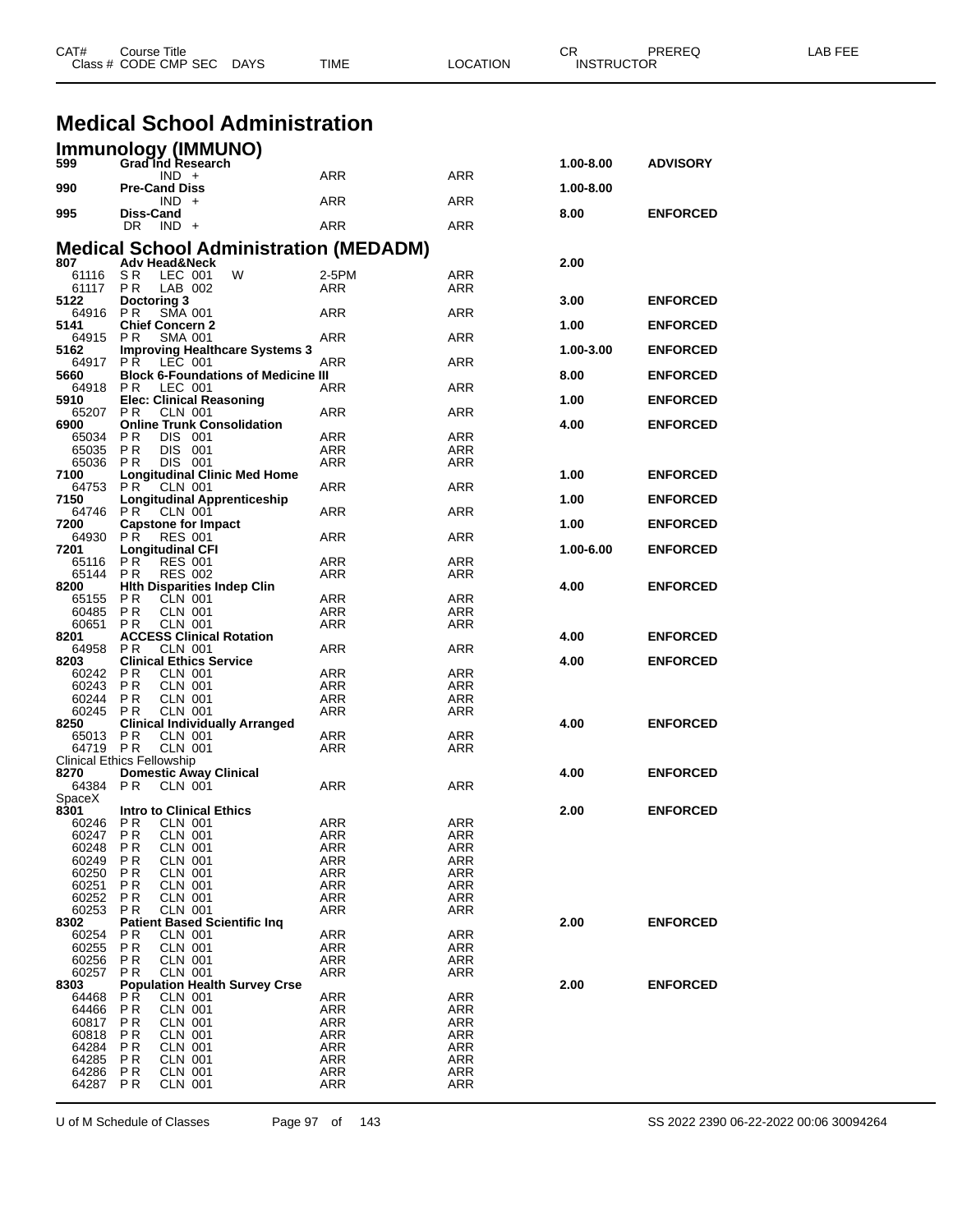| CAT#<br>Class # CODE CMP SEC DAYS | Course Title                          |                                  |                                       | TIME                     | <b>LOCATION</b>          | CR<br>INSTRUCTOR | PREREQ          | LAB FEE |
|-----------------------------------|---------------------------------------|----------------------------------|---------------------------------------|--------------------------|--------------------------|------------------|-----------------|---------|
|                                   |                                       |                                  |                                       |                          |                          |                  |                 |         |
| 8304                              | Pediatric Injury Prevention           |                                  |                                       |                          |                          | 2.00             | ENFORCED        |         |
| 60258<br>60259                    | P <sub>R</sub><br><b>PR</b>           | CLN 001<br><b>CLN 001</b>        |                                       | ARR                      | <b>ARR</b><br><b>ARR</b> |                  |                 |         |
| 60260                             | <b>PR</b>                             | <b>CLN 001</b>                   |                                       | ARR<br><b>ARR</b>        | <b>ARR</b>               |                  |                 |         |
| 60261                             | P <sub>R</sub>                        | CLN 001                          |                                       | <b>ARR</b>               | <b>ARR</b>               |                  |                 |         |
| 60262                             | <b>PR</b>                             | <b>CLN 001</b>                   |                                       | <b>ARR</b>               | <b>ARR</b>               |                  |                 |         |
| 60263                             | <b>PR</b>                             | <b>CLN 001</b>                   |                                       | <b>ARR</b>               | <b>ARR</b>               |                  |                 |         |
| 60264<br>60420                    | <b>PR</b><br>P <sub>R</sub>           | <b>CLN 001</b><br><b>CLN 001</b> |                                       | <b>ARR</b><br><b>ARR</b> | <b>ARR</b><br>ARR        |                  |                 |         |
| 8305                              | <b>Safety QI &amp; Systems</b>        |                                  |                                       |                          |                          | 2.00             | <b>ENFORCED</b> |         |
| 60265                             | ΡR                                    | <b>CLN 001</b>                   |                                       | <b>ARR</b>               | <b>ARR</b>               |                  |                 |         |
| 60266                             | <b>PR</b>                             | <b>CLN 001</b>                   |                                       | ARR                      | ARR                      |                  |                 |         |
| 60652                             | <b>PR</b><br><b>PR</b>                | <b>CLN 001</b>                   |                                       | <b>ARR</b><br><b>ARR</b> | ARR<br><b>ARR</b>        |                  |                 |         |
| 60653<br>60267                    | <b>PR</b>                             | <b>CLN 001</b><br><b>CLN 001</b> |                                       | <b>ARR</b>               | ARR                      |                  |                 |         |
| 60444                             | PR                                    | <b>CLN 001</b>                   |                                       | <b>ARR</b>               | ARR                      |                  |                 |         |
| 60437                             | PR                                    | CLN 001                          |                                       | <b>ARR</b>               | <b>ARR</b>               |                  |                 |         |
| 60413                             | <b>PR</b>                             | <b>CLN 001</b>                   |                                       | <b>ARR</b>               | ARR                      |                  |                 |         |
| 8350<br>64474                     | <b>PR</b>                             | CLN 001                          | <b>NonClinical Indiv Arranged</b>     | <b>ARR</b>               | <b>ARR</b>               | 2.00             | <b>ENFORCED</b> |         |
| Intro to Space Medicine           |                                       |                                  |                                       |                          |                          |                  |                 |         |
| 8400                              |                                       |                                  | <b>Path of Excellence Elective</b>    |                          |                          | 2.00             | <b>ENFORCED</b> |         |
| 60521                             | P R                                   | <b>CLN 001</b>                   |                                       | ARR                      | <b>ARR</b>               |                  |                 |         |
| 60445<br>60522                    | PR<br><b>PR</b>                       | <b>CLN 001</b><br><b>CLN 001</b> |                                       | ARR<br><b>ARR</b>        | <b>ARR</b><br>ARR        |                  |                 |         |
| 60654                             | <b>PR</b>                             | <b>CLN 001</b>                   |                                       | <b>ARR</b>               | <b>ARR</b>               |                  |                 |         |
| 60446                             | <b>PR</b>                             | <b>CLN 001</b>                   |                                       | <b>ARR</b>               | <b>ARR</b>               |                  |                 |         |
| 60655                             | <b>PR</b>                             | <b>CLN 001</b>                   |                                       | <b>ARR</b>               | ARR                      |                  |                 |         |
| 60656<br>60657                    | <b>PR</b><br><b>PR</b>                | <b>CLN 001</b><br><b>CLN 001</b> |                                       | <b>ARR</b><br><b>ARR</b> | <b>ARR</b><br>ARR        |                  |                 |         |
| 60658                             | <b>PR</b>                             | <b>CLN 001</b>                   |                                       | <b>ARR</b>               | <b>ARR</b>               |                  |                 |         |
| 60659                             | <b>PR</b>                             | <b>CLN 001</b>                   |                                       | <b>ARR</b>               | <b>ARR</b>               |                  |                 |         |
| 8404                              |                                       |                                  | <b>Washtenaw County Health Dept</b>   |                          |                          | 4.00             | <b>ENFORCED</b> |         |
| 60268<br>60269                    | <b>PR</b><br><b>PR</b>                | <b>CLN 001</b><br><b>CLN 001</b> |                                       | ARR<br>ARR               | <b>ARR</b><br><b>ARR</b> |                  |                 |         |
| 60270                             | <b>PR</b>                             | <b>CLN 001</b>                   |                                       | <b>ARR</b>               | ARR                      |                  |                 |         |
| 8405                              |                                       |                                  | <b>Detroit Health Department</b>      |                          |                          | 4.00             | <b>ENFORCED</b> |         |
| 60271                             | P <sub>R</sub>                        | CLN 001                          |                                       | <b>ARR</b>               | <b>ARR</b>               |                  |                 |         |
| 8406<br>60524                     | P <sub>R</sub>                        | <b>CLN 001</b>                   | <b>Translational Resr Bench 2 Bed</b> | ARR                      | <b>ARR</b>               | 4.00             | <b>ENFORCED</b> |         |
| 60663                             | P <sub>R</sub>                        | <b>CLN 001</b>                   |                                       | <b>ARR</b>               | <b>ARR</b>               |                  |                 |         |
| 60664                             | P R                                   | <b>CLN 001</b>                   |                                       | ARR                      | ARR                      |                  |                 |         |
| 60665                             | <b>PR</b>                             | <b>CLN 001</b>                   |                                       | <b>ARR</b>               | <b>ARR</b>               |                  |                 |         |
| 8414<br>60272                     | <b>PR</b>                             | <b>CLN 001</b>                   | <b>Street Med - Homeless Hithcare</b> | ARR                      | <b>ARR</b>               | 4.00             | <b>ENFORCED</b> |         |
| 60273                             | <b>PR</b>                             | <b>CLN 001</b>                   |                                       | <b>ARR</b>               | <b>ARR</b>               |                  |                 |         |
| 60274                             | <b>PR</b>                             | CLN 001                          |                                       | ARR                      | ARR                      |                  |                 |         |
| 60275                             | P R                                   | <b>CLN 001</b>                   |                                       | ARR                      | ARR                      |                  |                 |         |
| 8415<br>64743                     | P R                                   | CLN 001                          | <b>Rural Health Care-Baldwin</b>      | <b>ARR</b>               | <b>ARR</b>               | 4.00             | <b>ENFORCED</b> |         |
| 8441                              |                                       |                                  | <b>Phys Scientist Exploratory Res</b> |                          |                          | 4.00             | <b>ENFORCED</b> |         |
| 64473 PR                          |                                       | <b>RES 001</b>                   |                                       | ARR                      | <b>ARR</b>               |                  |                 |         |
| 65194                             | P R                                   | <b>RES 001</b>                   |                                       | <b>ARR</b>               | ARR                      |                  |                 |         |
| 64912 PR<br>64913                 | <b>PR</b>                             | <b>RES 001</b><br><b>RES 001</b> |                                       | ARR<br><b>ARR</b>        | ARR<br><b>ARR</b>        |                  |                 |         |
| 65037 PR                          |                                       | <b>RES 001</b>                   |                                       | ARR                      | <b>ARR</b>               |                  |                 |         |
| 8448                              |                                       |                                  | <b>NIH Biomed Rsr Train Prg</b>       |                          |                          | 4.00             | <b>ENFORCED</b> |         |
| 60026                             | P R                                   | <b>RES 001</b>                   |                                       | <b>ARR</b>               | ARR                      |                  |                 |         |
| 8450<br>64677                     | P R                                   | CLN 001                          | <b>NonClinical Indiv Arranged</b>     | ARR                      | <b>ARR</b>               | 4.00             | <b>ENFORCED</b> |         |
| 64385                             | <b>PR</b>                             | <b>CLN 001</b>                   |                                       | <b>ARR</b>               | ARR                      |                  |                 |         |
| 8470                              |                                       |                                  | <b>GHD Cap Domestic - Field Work</b>  |                          |                          | 4.00             | <b>ENFORCED</b> |         |
| 60526                             | P R                                   | CLN 001                          |                                       | ARR                      | <b>ARR</b>               |                  |                 |         |
| 64695<br>60820                    | <b>PR</b><br>P R                      | <b>CLN 001</b><br>CLN 001        |                                       | <b>ARR</b><br><b>ARR</b> | <b>ARR</b><br><b>ARR</b> |                  |                 |         |
| 64290                             | P R                                   | <b>CLN 001</b>                   |                                       | ARR                      | ARR                      |                  |                 |         |
| 64291                             | <b>PR</b>                             | <b>CLN 001</b>                   |                                       | <b>ARR</b>               | <b>ARR</b>               |                  |                 |         |
| 8480                              |                                       |                                  | <b>GHD Cap Intl - Field Work</b>      |                          |                          | 4.00             | <b>ENFORCED</b> |         |
| 60527<br>60821                    | P R<br>P <sub>R</sub>                 | CLN 001<br><b>CLN 001</b>        |                                       | ARR<br><b>ARR</b>        | <b>ARR</b><br><b>ARR</b> |                  |                 |         |
| 60447                             | P R                                   | CLN 001                          |                                       | <b>ARR</b>               | <b>ARR</b>               |                  |                 |         |
| 60421                             | P R                                   | CLN 001                          |                                       | ARR                      | ARR                      |                  |                 |         |
| 8481                              |                                       |                                  | <b>International Away NonClinical</b> |                          |                          | 4.00-8.00        | <b>ENFORCED</b> |         |
| 8600                              | R<br><b>Longitudinal Clinic Sub-I</b> | $IND +$                          |                                       | <b>ARR</b>               | <b>ARR</b>               | 1.00             | <b>ENFORCED</b> |         |
| 64754                             | PR.                                   | CLN 001                          |                                       | <b>ARR</b>               | ARR                      |                  |                 |         |
| 8999                              | Vacation                              |                                  |                                       |                          |                          | 2.00             | <b>ENFORCED</b> |         |
| 60276                             | P R                                   | CLN 001                          |                                       | ARR                      | <b>ARR</b>               |                  |                 |         |
| 60277                             | P R                                   | CLN 001                          |                                       | <b>ARR</b>               | ARR                      |                  |                 |         |
|                                   |                                       |                                  |                                       |                          |                          |                  |                 |         |

U of M Schedule of Classes Page 98 of 143 SS 2022 2390 06-22-2022 00:06 30094264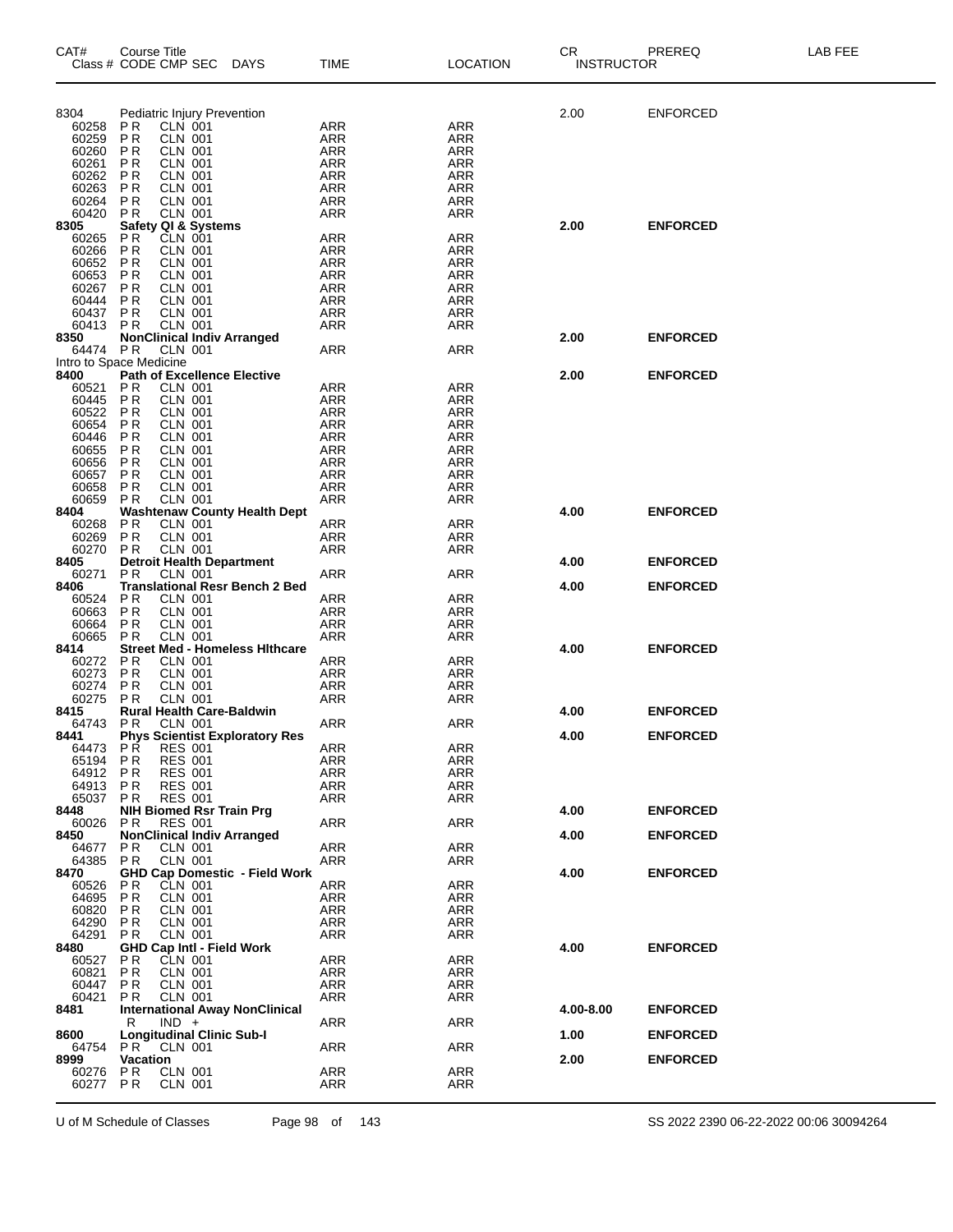| CAT#                                                                                   | Course Title                                                                             | Class # CODE CMP SEC                                                                                       | <b>DAYS</b> | <b>TIME</b>                                                                                                                       | <b>LOCATION</b>                                                                                                                   | СR<br><b>INSTRUCTOR</b> | <b>PREREQ</b> | LAB FEE |
|----------------------------------------------------------------------------------------|------------------------------------------------------------------------------------------|------------------------------------------------------------------------------------------------------------|-------------|-----------------------------------------------------------------------------------------------------------------------------------|-----------------------------------------------------------------------------------------------------------------------------------|-------------------------|---------------|---------|
| 60278<br>60279<br>60280<br>60281<br>60282<br>60283<br>60284<br>60285<br>60286<br>60287 | P R<br>P R<br>P R<br>P <sub>R</sub><br>P R<br>P R<br>P R<br>P R<br>P R<br>P <sub>R</sub> | CLN 001<br>CLN 001<br>CLN 001<br>CLN 001<br>CLN 001<br>CLN 001<br>CLN 001<br>CLN 001<br>CLN 001<br>CLN 001 |             | <b>ARR</b><br><b>ARR</b><br><b>ARR</b><br>ARR<br><b>ARR</b><br><b>ARR</b><br><b>ARR</b><br><b>ARR</b><br><b>ARR</b><br><b>ARR</b> | <b>ARR</b><br><b>ARR</b><br><b>ARR</b><br><b>ARR</b><br><b>ARR</b><br><b>ARR</b><br><b>ARR</b><br><b>ARR</b><br><b>ARR</b><br>ARR |                         |               |         |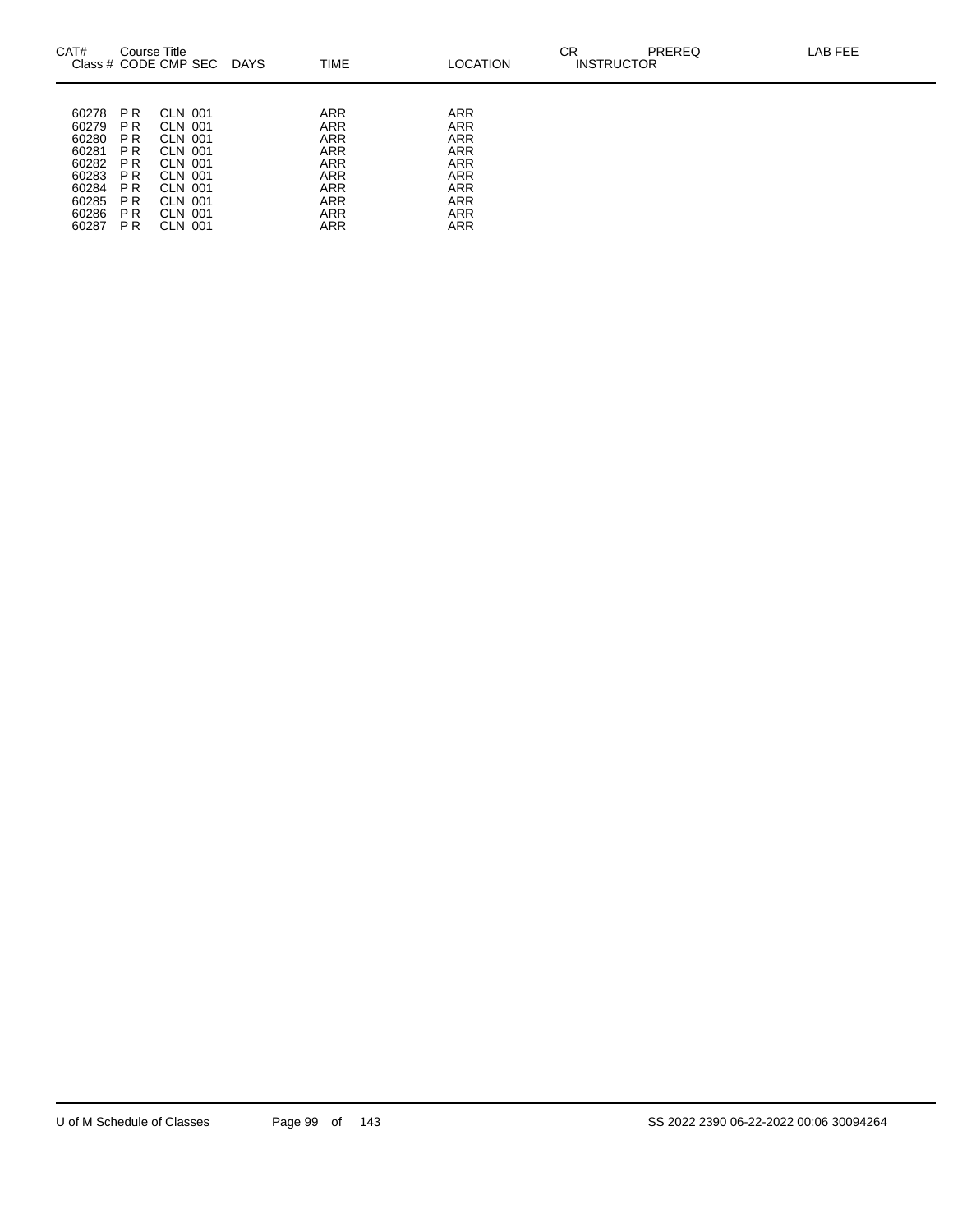| <b>Medical School</b><br>Radiology (RADIOL)<br>8200 Abdominal<br>4.00<br><b>ENFORCED</b><br>P <sub>R</sub><br><b>CLN 001</b><br>60111<br>ARR<br><b>ARR</b><br><b>PR</b><br>60112<br><b>ARR</b><br><b>ARR</b><br><b>CLN 001</b><br><b>PR</b><br><b>CLN 001</b><br><b>ARR</b><br><b>ARR</b><br>60167<br><b>CLN 001</b><br>60113<br><b>PR</b><br>ARR<br>ARR<br><b>Bone</b><br>4.00<br><b>ENFORCED</b><br>8201<br>P <sub>R</sub><br><b>CLN 001</b><br>ARR<br><b>ARR</b><br>60114<br><b>CLN 001</b><br>60168<br>P <sub>R</sub><br>ARR<br>ARR<br>P <sub>R</sub><br>60367<br><b>CLN 001</b><br>ARR<br><b>ARR</b><br>60368<br>P <sub>R</sub><br><b>CLN 001</b><br>ARR<br>ARR<br><b>Clinical - VAHS</b><br>8203<br>4.00<br><b>ENFORCED</b><br><b>PR</b><br><b>CLN 001</b><br><b>ARR</b><br><b>ARR</b><br>60369<br>60169<br>P <sub>R</sub><br><b>CLN 001</b><br>ARR<br>ARR<br>60370<br><b>CLN 001</b><br><b>ARR</b><br><b>ARR</b><br>P <sub>R</sub><br><b>CLN 001</b><br>60371<br>P <sub>R</sub><br>ARR<br><b>ARR</b><br>Neuroradiology<br>4.00<br><b>ENFORCED</b><br>8204<br>P <sub>R</sub><br>CLN 001<br><b>ARR</b><br><b>ARR</b><br>60115<br>P <sub>R</sub><br>60170<br><b>CLN 001</b><br>ARR<br>ARR<br>P <sub>R</sub><br><b>CLN 001</b><br><b>ARR</b><br><b>ARR</b><br>60171<br>60372<br>PR.<br><b>CLN 001</b><br>ARR<br>ARR<br><b>Nuclear Medicine</b><br>4.00<br><b>ENFORCED</b><br>8205<br><b>CLN 001</b><br>P <sub>R</sub><br>ARR<br><b>ARR</b><br>60567<br>P <sub>R</sub><br>60373<br><b>CLN 001</b><br>ARR<br>ARR<br>60374<br><b>CLN 001</b><br>P <sub>R</sub><br>ARR<br><b>ARR</b><br><b>CLN 001</b><br>60433<br><b>PR</b><br>ARR<br><b>ARR</b><br>4.00<br><b>ENFORCED</b><br>8206<br>Pediatric<br>P <sub>R</sub><br><b>CLN 001</b><br><b>ARR</b><br><b>ARR</b><br>60375<br>P <sub>R</sub><br><b>CLN 001</b><br>60376<br>ARR<br><b>ARR</b><br><b>PR</b><br><b>CLN 001</b><br>ARR<br><b>ARR</b><br>60377<br>P <sub>R</sub><br><b>CLN 001</b><br>60378<br>ARR<br><b>ARR</b><br>8207<br>Thoracic<br>4.00<br><b>ENFORCED</b><br>P <sub>R</sub><br><b>CLN 001</b><br>ARR<br><b>ARR</b><br>60116<br><b>CLN 001</b><br>60379<br>P <sub>R</sub><br>ARR<br><b>ARR</b><br>P <sub>R</sub><br><b>CLN 001</b><br><b>ARR</b><br>60380<br><b>ARR</b><br>P <sub>R</sub><br><b>CLN 001</b><br><b>ARR</b><br>60381<br><b>ARR</b><br><b>Interventional Radiology</b><br>8209<br>4.00<br><b>ENFORCED</b><br>P <sub>R</sub><br>CLN 001<br>CLN 001<br>60064<br>ARR<br><b>ARR</b><br>P <sub>R</sub><br>60117<br>ARR<br><b>ARR</b><br><b>CLN 001</b><br>60382<br>P <sub>R</sub><br>ARR<br><b>ARR</b><br>8210<br><b>Breast Imaging</b><br>2.00<br><b>ENFORCED</b><br>P <sub>R</sub><br>CLN 001<br>ARR<br><b>ARR</b><br>60383<br><b>PR</b><br>60384<br><b>CLN 001</b><br><b>ARR</b><br><b>ARR</b><br>60385<br>P <sub>R</sub><br><b>CLN 001</b><br><b>ARR</b><br><b>ARR</b><br><b>PR</b><br><b>CLN 001</b><br>60386<br>ARR<br><b>ARR</b><br>P <sub>R</sub><br><b>CLN 001</b><br>60387<br><b>ARR</b><br><b>ARR</b><br>60388<br>P <sub>R</sub><br><b>CLN 001</b><br>ARR<br><b>ARR</b><br><b>PR</b><br><b>CLN 001</b><br>60389<br>ARR<br>ARR<br><b>Domestic Away Clinical</b><br>4.00<br><b>ENFORCED</b><br>8270<br>P R<br><b>CLN 001</b><br>ARR<br><b>ARR</b><br>64706<br><b>Nonclinical Indiv Arranged</b><br>8350<br>2.00<br><b>ENFORCED</b><br><b>CLN 001</b><br>64408<br>P <sub>R</sub><br><b>ARR</b><br><b>ARR</b><br><b>General Research</b><br>8440<br>4.00<br><b>ENFORCED</b><br><b>CLN 001</b><br>P <sub>R</sub><br>ARR<br><b>ARR</b><br>60568<br><b>CLN 001</b><br>64259<br>P <sub>R</sub><br>ARR<br><b>ARR</b><br><b>PR</b><br><b>CLN 001</b><br>64326<br><b>ARR</b><br><b>ARR</b><br>64327<br>P <sub>R</sub><br><b>CLN 001</b><br>ARR<br><b>ARR</b> | Course Title<br>CAT#<br>Class # CODE CMP SEC<br><b>DAYS</b> |  | TIME | <b>LOCATION</b> |  | PREREQ<br>CR<br><b>INSTRUCTOR</b> |  |
|-------------------------------------------------------------------------------------------------------------------------------------------------------------------------------------------------------------------------------------------------------------------------------------------------------------------------------------------------------------------------------------------------------------------------------------------------------------------------------------------------------------------------------------------------------------------------------------------------------------------------------------------------------------------------------------------------------------------------------------------------------------------------------------------------------------------------------------------------------------------------------------------------------------------------------------------------------------------------------------------------------------------------------------------------------------------------------------------------------------------------------------------------------------------------------------------------------------------------------------------------------------------------------------------------------------------------------------------------------------------------------------------------------------------------------------------------------------------------------------------------------------------------------------------------------------------------------------------------------------------------------------------------------------------------------------------------------------------------------------------------------------------------------------------------------------------------------------------------------------------------------------------------------------------------------------------------------------------------------------------------------------------------------------------------------------------------------------------------------------------------------------------------------------------------------------------------------------------------------------------------------------------------------------------------------------------------------------------------------------------------------------------------------------------------------------------------------------------------------------------------------------------------------------------------------------------------------------------------------------------------------------------------------------------------------------------------------------------------------------------------------------------------------------------------------------------------------------------------------------------------------------------------------------------------------------------------------------------------------------------------------------------------------------------------------------------------------------------------------------------------------------------------------------------------------------------------------------------------------------------------------------------------------------------------------------------------------------------------------------------------------------------------------------------------------------------------------------------------------------------------------------------------------------------------------------------------------------------------------------------------------------------------------------------------------------------------------------------------------------|-------------------------------------------------------------|--|------|-----------------|--|-----------------------------------|--|
|                                                                                                                                                                                                                                                                                                                                                                                                                                                                                                                                                                                                                                                                                                                                                                                                                                                                                                                                                                                                                                                                                                                                                                                                                                                                                                                                                                                                                                                                                                                                                                                                                                                                                                                                                                                                                                                                                                                                                                                                                                                                                                                                                                                                                                                                                                                                                                                                                                                                                                                                                                                                                                                                                                                                                                                                                                                                                                                                                                                                                                                                                                                                                                                                                                                                                                                                                                                                                                                                                                                                                                                                                                                                                                                                     |                                                             |  |      |                 |  |                                   |  |
|                                                                                                                                                                                                                                                                                                                                                                                                                                                                                                                                                                                                                                                                                                                                                                                                                                                                                                                                                                                                                                                                                                                                                                                                                                                                                                                                                                                                                                                                                                                                                                                                                                                                                                                                                                                                                                                                                                                                                                                                                                                                                                                                                                                                                                                                                                                                                                                                                                                                                                                                                                                                                                                                                                                                                                                                                                                                                                                                                                                                                                                                                                                                                                                                                                                                                                                                                                                                                                                                                                                                                                                                                                                                                                                                     |                                                             |  |      |                 |  |                                   |  |
|                                                                                                                                                                                                                                                                                                                                                                                                                                                                                                                                                                                                                                                                                                                                                                                                                                                                                                                                                                                                                                                                                                                                                                                                                                                                                                                                                                                                                                                                                                                                                                                                                                                                                                                                                                                                                                                                                                                                                                                                                                                                                                                                                                                                                                                                                                                                                                                                                                                                                                                                                                                                                                                                                                                                                                                                                                                                                                                                                                                                                                                                                                                                                                                                                                                                                                                                                                                                                                                                                                                                                                                                                                                                                                                                     |                                                             |  |      |                 |  |                                   |  |
|                                                                                                                                                                                                                                                                                                                                                                                                                                                                                                                                                                                                                                                                                                                                                                                                                                                                                                                                                                                                                                                                                                                                                                                                                                                                                                                                                                                                                                                                                                                                                                                                                                                                                                                                                                                                                                                                                                                                                                                                                                                                                                                                                                                                                                                                                                                                                                                                                                                                                                                                                                                                                                                                                                                                                                                                                                                                                                                                                                                                                                                                                                                                                                                                                                                                                                                                                                                                                                                                                                                                                                                                                                                                                                                                     |                                                             |  |      |                 |  |                                   |  |
|                                                                                                                                                                                                                                                                                                                                                                                                                                                                                                                                                                                                                                                                                                                                                                                                                                                                                                                                                                                                                                                                                                                                                                                                                                                                                                                                                                                                                                                                                                                                                                                                                                                                                                                                                                                                                                                                                                                                                                                                                                                                                                                                                                                                                                                                                                                                                                                                                                                                                                                                                                                                                                                                                                                                                                                                                                                                                                                                                                                                                                                                                                                                                                                                                                                                                                                                                                                                                                                                                                                                                                                                                                                                                                                                     |                                                             |  |      |                 |  |                                   |  |
|                                                                                                                                                                                                                                                                                                                                                                                                                                                                                                                                                                                                                                                                                                                                                                                                                                                                                                                                                                                                                                                                                                                                                                                                                                                                                                                                                                                                                                                                                                                                                                                                                                                                                                                                                                                                                                                                                                                                                                                                                                                                                                                                                                                                                                                                                                                                                                                                                                                                                                                                                                                                                                                                                                                                                                                                                                                                                                                                                                                                                                                                                                                                                                                                                                                                                                                                                                                                                                                                                                                                                                                                                                                                                                                                     |                                                             |  |      |                 |  |                                   |  |
|                                                                                                                                                                                                                                                                                                                                                                                                                                                                                                                                                                                                                                                                                                                                                                                                                                                                                                                                                                                                                                                                                                                                                                                                                                                                                                                                                                                                                                                                                                                                                                                                                                                                                                                                                                                                                                                                                                                                                                                                                                                                                                                                                                                                                                                                                                                                                                                                                                                                                                                                                                                                                                                                                                                                                                                                                                                                                                                                                                                                                                                                                                                                                                                                                                                                                                                                                                                                                                                                                                                                                                                                                                                                                                                                     |                                                             |  |      |                 |  |                                   |  |
|                                                                                                                                                                                                                                                                                                                                                                                                                                                                                                                                                                                                                                                                                                                                                                                                                                                                                                                                                                                                                                                                                                                                                                                                                                                                                                                                                                                                                                                                                                                                                                                                                                                                                                                                                                                                                                                                                                                                                                                                                                                                                                                                                                                                                                                                                                                                                                                                                                                                                                                                                                                                                                                                                                                                                                                                                                                                                                                                                                                                                                                                                                                                                                                                                                                                                                                                                                                                                                                                                                                                                                                                                                                                                                                                     |                                                             |  |      |                 |  |                                   |  |
|                                                                                                                                                                                                                                                                                                                                                                                                                                                                                                                                                                                                                                                                                                                                                                                                                                                                                                                                                                                                                                                                                                                                                                                                                                                                                                                                                                                                                                                                                                                                                                                                                                                                                                                                                                                                                                                                                                                                                                                                                                                                                                                                                                                                                                                                                                                                                                                                                                                                                                                                                                                                                                                                                                                                                                                                                                                                                                                                                                                                                                                                                                                                                                                                                                                                                                                                                                                                                                                                                                                                                                                                                                                                                                                                     |                                                             |  |      |                 |  |                                   |  |
|                                                                                                                                                                                                                                                                                                                                                                                                                                                                                                                                                                                                                                                                                                                                                                                                                                                                                                                                                                                                                                                                                                                                                                                                                                                                                                                                                                                                                                                                                                                                                                                                                                                                                                                                                                                                                                                                                                                                                                                                                                                                                                                                                                                                                                                                                                                                                                                                                                                                                                                                                                                                                                                                                                                                                                                                                                                                                                                                                                                                                                                                                                                                                                                                                                                                                                                                                                                                                                                                                                                                                                                                                                                                                                                                     |                                                             |  |      |                 |  |                                   |  |
|                                                                                                                                                                                                                                                                                                                                                                                                                                                                                                                                                                                                                                                                                                                                                                                                                                                                                                                                                                                                                                                                                                                                                                                                                                                                                                                                                                                                                                                                                                                                                                                                                                                                                                                                                                                                                                                                                                                                                                                                                                                                                                                                                                                                                                                                                                                                                                                                                                                                                                                                                                                                                                                                                                                                                                                                                                                                                                                                                                                                                                                                                                                                                                                                                                                                                                                                                                                                                                                                                                                                                                                                                                                                                                                                     |                                                             |  |      |                 |  |                                   |  |
|                                                                                                                                                                                                                                                                                                                                                                                                                                                                                                                                                                                                                                                                                                                                                                                                                                                                                                                                                                                                                                                                                                                                                                                                                                                                                                                                                                                                                                                                                                                                                                                                                                                                                                                                                                                                                                                                                                                                                                                                                                                                                                                                                                                                                                                                                                                                                                                                                                                                                                                                                                                                                                                                                                                                                                                                                                                                                                                                                                                                                                                                                                                                                                                                                                                                                                                                                                                                                                                                                                                                                                                                                                                                                                                                     |                                                             |  |      |                 |  |                                   |  |
|                                                                                                                                                                                                                                                                                                                                                                                                                                                                                                                                                                                                                                                                                                                                                                                                                                                                                                                                                                                                                                                                                                                                                                                                                                                                                                                                                                                                                                                                                                                                                                                                                                                                                                                                                                                                                                                                                                                                                                                                                                                                                                                                                                                                                                                                                                                                                                                                                                                                                                                                                                                                                                                                                                                                                                                                                                                                                                                                                                                                                                                                                                                                                                                                                                                                                                                                                                                                                                                                                                                                                                                                                                                                                                                                     |                                                             |  |      |                 |  |                                   |  |
|                                                                                                                                                                                                                                                                                                                                                                                                                                                                                                                                                                                                                                                                                                                                                                                                                                                                                                                                                                                                                                                                                                                                                                                                                                                                                                                                                                                                                                                                                                                                                                                                                                                                                                                                                                                                                                                                                                                                                                                                                                                                                                                                                                                                                                                                                                                                                                                                                                                                                                                                                                                                                                                                                                                                                                                                                                                                                                                                                                                                                                                                                                                                                                                                                                                                                                                                                                                                                                                                                                                                                                                                                                                                                                                                     |                                                             |  |      |                 |  |                                   |  |
|                                                                                                                                                                                                                                                                                                                                                                                                                                                                                                                                                                                                                                                                                                                                                                                                                                                                                                                                                                                                                                                                                                                                                                                                                                                                                                                                                                                                                                                                                                                                                                                                                                                                                                                                                                                                                                                                                                                                                                                                                                                                                                                                                                                                                                                                                                                                                                                                                                                                                                                                                                                                                                                                                                                                                                                                                                                                                                                                                                                                                                                                                                                                                                                                                                                                                                                                                                                                                                                                                                                                                                                                                                                                                                                                     |                                                             |  |      |                 |  |                                   |  |
|                                                                                                                                                                                                                                                                                                                                                                                                                                                                                                                                                                                                                                                                                                                                                                                                                                                                                                                                                                                                                                                                                                                                                                                                                                                                                                                                                                                                                                                                                                                                                                                                                                                                                                                                                                                                                                                                                                                                                                                                                                                                                                                                                                                                                                                                                                                                                                                                                                                                                                                                                                                                                                                                                                                                                                                                                                                                                                                                                                                                                                                                                                                                                                                                                                                                                                                                                                                                                                                                                                                                                                                                                                                                                                                                     |                                                             |  |      |                 |  |                                   |  |
|                                                                                                                                                                                                                                                                                                                                                                                                                                                                                                                                                                                                                                                                                                                                                                                                                                                                                                                                                                                                                                                                                                                                                                                                                                                                                                                                                                                                                                                                                                                                                                                                                                                                                                                                                                                                                                                                                                                                                                                                                                                                                                                                                                                                                                                                                                                                                                                                                                                                                                                                                                                                                                                                                                                                                                                                                                                                                                                                                                                                                                                                                                                                                                                                                                                                                                                                                                                                                                                                                                                                                                                                                                                                                                                                     |                                                             |  |      |                 |  |                                   |  |
|                                                                                                                                                                                                                                                                                                                                                                                                                                                                                                                                                                                                                                                                                                                                                                                                                                                                                                                                                                                                                                                                                                                                                                                                                                                                                                                                                                                                                                                                                                                                                                                                                                                                                                                                                                                                                                                                                                                                                                                                                                                                                                                                                                                                                                                                                                                                                                                                                                                                                                                                                                                                                                                                                                                                                                                                                                                                                                                                                                                                                                                                                                                                                                                                                                                                                                                                                                                                                                                                                                                                                                                                                                                                                                                                     |                                                             |  |      |                 |  |                                   |  |
|                                                                                                                                                                                                                                                                                                                                                                                                                                                                                                                                                                                                                                                                                                                                                                                                                                                                                                                                                                                                                                                                                                                                                                                                                                                                                                                                                                                                                                                                                                                                                                                                                                                                                                                                                                                                                                                                                                                                                                                                                                                                                                                                                                                                                                                                                                                                                                                                                                                                                                                                                                                                                                                                                                                                                                                                                                                                                                                                                                                                                                                                                                                                                                                                                                                                                                                                                                                                                                                                                                                                                                                                                                                                                                                                     |                                                             |  |      |                 |  |                                   |  |
|                                                                                                                                                                                                                                                                                                                                                                                                                                                                                                                                                                                                                                                                                                                                                                                                                                                                                                                                                                                                                                                                                                                                                                                                                                                                                                                                                                                                                                                                                                                                                                                                                                                                                                                                                                                                                                                                                                                                                                                                                                                                                                                                                                                                                                                                                                                                                                                                                                                                                                                                                                                                                                                                                                                                                                                                                                                                                                                                                                                                                                                                                                                                                                                                                                                                                                                                                                                                                                                                                                                                                                                                                                                                                                                                     |                                                             |  |      |                 |  |                                   |  |
|                                                                                                                                                                                                                                                                                                                                                                                                                                                                                                                                                                                                                                                                                                                                                                                                                                                                                                                                                                                                                                                                                                                                                                                                                                                                                                                                                                                                                                                                                                                                                                                                                                                                                                                                                                                                                                                                                                                                                                                                                                                                                                                                                                                                                                                                                                                                                                                                                                                                                                                                                                                                                                                                                                                                                                                                                                                                                                                                                                                                                                                                                                                                                                                                                                                                                                                                                                                                                                                                                                                                                                                                                                                                                                                                     |                                                             |  |      |                 |  |                                   |  |
|                                                                                                                                                                                                                                                                                                                                                                                                                                                                                                                                                                                                                                                                                                                                                                                                                                                                                                                                                                                                                                                                                                                                                                                                                                                                                                                                                                                                                                                                                                                                                                                                                                                                                                                                                                                                                                                                                                                                                                                                                                                                                                                                                                                                                                                                                                                                                                                                                                                                                                                                                                                                                                                                                                                                                                                                                                                                                                                                                                                                                                                                                                                                                                                                                                                                                                                                                                                                                                                                                                                                                                                                                                                                                                                                     |                                                             |  |      |                 |  |                                   |  |
|                                                                                                                                                                                                                                                                                                                                                                                                                                                                                                                                                                                                                                                                                                                                                                                                                                                                                                                                                                                                                                                                                                                                                                                                                                                                                                                                                                                                                                                                                                                                                                                                                                                                                                                                                                                                                                                                                                                                                                                                                                                                                                                                                                                                                                                                                                                                                                                                                                                                                                                                                                                                                                                                                                                                                                                                                                                                                                                                                                                                                                                                                                                                                                                                                                                                                                                                                                                                                                                                                                                                                                                                                                                                                                                                     |                                                             |  |      |                 |  |                                   |  |
|                                                                                                                                                                                                                                                                                                                                                                                                                                                                                                                                                                                                                                                                                                                                                                                                                                                                                                                                                                                                                                                                                                                                                                                                                                                                                                                                                                                                                                                                                                                                                                                                                                                                                                                                                                                                                                                                                                                                                                                                                                                                                                                                                                                                                                                                                                                                                                                                                                                                                                                                                                                                                                                                                                                                                                                                                                                                                                                                                                                                                                                                                                                                                                                                                                                                                                                                                                                                                                                                                                                                                                                                                                                                                                                                     |                                                             |  |      |                 |  |                                   |  |
|                                                                                                                                                                                                                                                                                                                                                                                                                                                                                                                                                                                                                                                                                                                                                                                                                                                                                                                                                                                                                                                                                                                                                                                                                                                                                                                                                                                                                                                                                                                                                                                                                                                                                                                                                                                                                                                                                                                                                                                                                                                                                                                                                                                                                                                                                                                                                                                                                                                                                                                                                                                                                                                                                                                                                                                                                                                                                                                                                                                                                                                                                                                                                                                                                                                                                                                                                                                                                                                                                                                                                                                                                                                                                                                                     |                                                             |  |      |                 |  |                                   |  |
|                                                                                                                                                                                                                                                                                                                                                                                                                                                                                                                                                                                                                                                                                                                                                                                                                                                                                                                                                                                                                                                                                                                                                                                                                                                                                                                                                                                                                                                                                                                                                                                                                                                                                                                                                                                                                                                                                                                                                                                                                                                                                                                                                                                                                                                                                                                                                                                                                                                                                                                                                                                                                                                                                                                                                                                                                                                                                                                                                                                                                                                                                                                                                                                                                                                                                                                                                                                                                                                                                                                                                                                                                                                                                                                                     |                                                             |  |      |                 |  |                                   |  |
|                                                                                                                                                                                                                                                                                                                                                                                                                                                                                                                                                                                                                                                                                                                                                                                                                                                                                                                                                                                                                                                                                                                                                                                                                                                                                                                                                                                                                                                                                                                                                                                                                                                                                                                                                                                                                                                                                                                                                                                                                                                                                                                                                                                                                                                                                                                                                                                                                                                                                                                                                                                                                                                                                                                                                                                                                                                                                                                                                                                                                                                                                                                                                                                                                                                                                                                                                                                                                                                                                                                                                                                                                                                                                                                                     |                                                             |  |      |                 |  |                                   |  |
|                                                                                                                                                                                                                                                                                                                                                                                                                                                                                                                                                                                                                                                                                                                                                                                                                                                                                                                                                                                                                                                                                                                                                                                                                                                                                                                                                                                                                                                                                                                                                                                                                                                                                                                                                                                                                                                                                                                                                                                                                                                                                                                                                                                                                                                                                                                                                                                                                                                                                                                                                                                                                                                                                                                                                                                                                                                                                                                                                                                                                                                                                                                                                                                                                                                                                                                                                                                                                                                                                                                                                                                                                                                                                                                                     |                                                             |  |      |                 |  |                                   |  |
|                                                                                                                                                                                                                                                                                                                                                                                                                                                                                                                                                                                                                                                                                                                                                                                                                                                                                                                                                                                                                                                                                                                                                                                                                                                                                                                                                                                                                                                                                                                                                                                                                                                                                                                                                                                                                                                                                                                                                                                                                                                                                                                                                                                                                                                                                                                                                                                                                                                                                                                                                                                                                                                                                                                                                                                                                                                                                                                                                                                                                                                                                                                                                                                                                                                                                                                                                                                                                                                                                                                                                                                                                                                                                                                                     |                                                             |  |      |                 |  |                                   |  |
|                                                                                                                                                                                                                                                                                                                                                                                                                                                                                                                                                                                                                                                                                                                                                                                                                                                                                                                                                                                                                                                                                                                                                                                                                                                                                                                                                                                                                                                                                                                                                                                                                                                                                                                                                                                                                                                                                                                                                                                                                                                                                                                                                                                                                                                                                                                                                                                                                                                                                                                                                                                                                                                                                                                                                                                                                                                                                                                                                                                                                                                                                                                                                                                                                                                                                                                                                                                                                                                                                                                                                                                                                                                                                                                                     |                                                             |  |      |                 |  |                                   |  |
|                                                                                                                                                                                                                                                                                                                                                                                                                                                                                                                                                                                                                                                                                                                                                                                                                                                                                                                                                                                                                                                                                                                                                                                                                                                                                                                                                                                                                                                                                                                                                                                                                                                                                                                                                                                                                                                                                                                                                                                                                                                                                                                                                                                                                                                                                                                                                                                                                                                                                                                                                                                                                                                                                                                                                                                                                                                                                                                                                                                                                                                                                                                                                                                                                                                                                                                                                                                                                                                                                                                                                                                                                                                                                                                                     |                                                             |  |      |                 |  |                                   |  |
|                                                                                                                                                                                                                                                                                                                                                                                                                                                                                                                                                                                                                                                                                                                                                                                                                                                                                                                                                                                                                                                                                                                                                                                                                                                                                                                                                                                                                                                                                                                                                                                                                                                                                                                                                                                                                                                                                                                                                                                                                                                                                                                                                                                                                                                                                                                                                                                                                                                                                                                                                                                                                                                                                                                                                                                                                                                                                                                                                                                                                                                                                                                                                                                                                                                                                                                                                                                                                                                                                                                                                                                                                                                                                                                                     |                                                             |  |      |                 |  |                                   |  |
|                                                                                                                                                                                                                                                                                                                                                                                                                                                                                                                                                                                                                                                                                                                                                                                                                                                                                                                                                                                                                                                                                                                                                                                                                                                                                                                                                                                                                                                                                                                                                                                                                                                                                                                                                                                                                                                                                                                                                                                                                                                                                                                                                                                                                                                                                                                                                                                                                                                                                                                                                                                                                                                                                                                                                                                                                                                                                                                                                                                                                                                                                                                                                                                                                                                                                                                                                                                                                                                                                                                                                                                                                                                                                                                                     |                                                             |  |      |                 |  |                                   |  |
|                                                                                                                                                                                                                                                                                                                                                                                                                                                                                                                                                                                                                                                                                                                                                                                                                                                                                                                                                                                                                                                                                                                                                                                                                                                                                                                                                                                                                                                                                                                                                                                                                                                                                                                                                                                                                                                                                                                                                                                                                                                                                                                                                                                                                                                                                                                                                                                                                                                                                                                                                                                                                                                                                                                                                                                                                                                                                                                                                                                                                                                                                                                                                                                                                                                                                                                                                                                                                                                                                                                                                                                                                                                                                                                                     |                                                             |  |      |                 |  |                                   |  |
|                                                                                                                                                                                                                                                                                                                                                                                                                                                                                                                                                                                                                                                                                                                                                                                                                                                                                                                                                                                                                                                                                                                                                                                                                                                                                                                                                                                                                                                                                                                                                                                                                                                                                                                                                                                                                                                                                                                                                                                                                                                                                                                                                                                                                                                                                                                                                                                                                                                                                                                                                                                                                                                                                                                                                                                                                                                                                                                                                                                                                                                                                                                                                                                                                                                                                                                                                                                                                                                                                                                                                                                                                                                                                                                                     |                                                             |  |      |                 |  |                                   |  |
|                                                                                                                                                                                                                                                                                                                                                                                                                                                                                                                                                                                                                                                                                                                                                                                                                                                                                                                                                                                                                                                                                                                                                                                                                                                                                                                                                                                                                                                                                                                                                                                                                                                                                                                                                                                                                                                                                                                                                                                                                                                                                                                                                                                                                                                                                                                                                                                                                                                                                                                                                                                                                                                                                                                                                                                                                                                                                                                                                                                                                                                                                                                                                                                                                                                                                                                                                                                                                                                                                                                                                                                                                                                                                                                                     |                                                             |  |      |                 |  |                                   |  |
|                                                                                                                                                                                                                                                                                                                                                                                                                                                                                                                                                                                                                                                                                                                                                                                                                                                                                                                                                                                                                                                                                                                                                                                                                                                                                                                                                                                                                                                                                                                                                                                                                                                                                                                                                                                                                                                                                                                                                                                                                                                                                                                                                                                                                                                                                                                                                                                                                                                                                                                                                                                                                                                                                                                                                                                                                                                                                                                                                                                                                                                                                                                                                                                                                                                                                                                                                                                                                                                                                                                                                                                                                                                                                                                                     |                                                             |  |      |                 |  |                                   |  |
|                                                                                                                                                                                                                                                                                                                                                                                                                                                                                                                                                                                                                                                                                                                                                                                                                                                                                                                                                                                                                                                                                                                                                                                                                                                                                                                                                                                                                                                                                                                                                                                                                                                                                                                                                                                                                                                                                                                                                                                                                                                                                                                                                                                                                                                                                                                                                                                                                                                                                                                                                                                                                                                                                                                                                                                                                                                                                                                                                                                                                                                                                                                                                                                                                                                                                                                                                                                                                                                                                                                                                                                                                                                                                                                                     |                                                             |  |      |                 |  |                                   |  |
|                                                                                                                                                                                                                                                                                                                                                                                                                                                                                                                                                                                                                                                                                                                                                                                                                                                                                                                                                                                                                                                                                                                                                                                                                                                                                                                                                                                                                                                                                                                                                                                                                                                                                                                                                                                                                                                                                                                                                                                                                                                                                                                                                                                                                                                                                                                                                                                                                                                                                                                                                                                                                                                                                                                                                                                                                                                                                                                                                                                                                                                                                                                                                                                                                                                                                                                                                                                                                                                                                                                                                                                                                                                                                                                                     |                                                             |  |      |                 |  |                                   |  |
|                                                                                                                                                                                                                                                                                                                                                                                                                                                                                                                                                                                                                                                                                                                                                                                                                                                                                                                                                                                                                                                                                                                                                                                                                                                                                                                                                                                                                                                                                                                                                                                                                                                                                                                                                                                                                                                                                                                                                                                                                                                                                                                                                                                                                                                                                                                                                                                                                                                                                                                                                                                                                                                                                                                                                                                                                                                                                                                                                                                                                                                                                                                                                                                                                                                                                                                                                                                                                                                                                                                                                                                                                                                                                                                                     |                                                             |  |      |                 |  |                                   |  |
|                                                                                                                                                                                                                                                                                                                                                                                                                                                                                                                                                                                                                                                                                                                                                                                                                                                                                                                                                                                                                                                                                                                                                                                                                                                                                                                                                                                                                                                                                                                                                                                                                                                                                                                                                                                                                                                                                                                                                                                                                                                                                                                                                                                                                                                                                                                                                                                                                                                                                                                                                                                                                                                                                                                                                                                                                                                                                                                                                                                                                                                                                                                                                                                                                                                                                                                                                                                                                                                                                                                                                                                                                                                                                                                                     |                                                             |  |      |                 |  |                                   |  |
|                                                                                                                                                                                                                                                                                                                                                                                                                                                                                                                                                                                                                                                                                                                                                                                                                                                                                                                                                                                                                                                                                                                                                                                                                                                                                                                                                                                                                                                                                                                                                                                                                                                                                                                                                                                                                                                                                                                                                                                                                                                                                                                                                                                                                                                                                                                                                                                                                                                                                                                                                                                                                                                                                                                                                                                                                                                                                                                                                                                                                                                                                                                                                                                                                                                                                                                                                                                                                                                                                                                                                                                                                                                                                                                                     |                                                             |  |      |                 |  |                                   |  |
|                                                                                                                                                                                                                                                                                                                                                                                                                                                                                                                                                                                                                                                                                                                                                                                                                                                                                                                                                                                                                                                                                                                                                                                                                                                                                                                                                                                                                                                                                                                                                                                                                                                                                                                                                                                                                                                                                                                                                                                                                                                                                                                                                                                                                                                                                                                                                                                                                                                                                                                                                                                                                                                                                                                                                                                                                                                                                                                                                                                                                                                                                                                                                                                                                                                                                                                                                                                                                                                                                                                                                                                                                                                                                                                                     |                                                             |  |      |                 |  |                                   |  |
|                                                                                                                                                                                                                                                                                                                                                                                                                                                                                                                                                                                                                                                                                                                                                                                                                                                                                                                                                                                                                                                                                                                                                                                                                                                                                                                                                                                                                                                                                                                                                                                                                                                                                                                                                                                                                                                                                                                                                                                                                                                                                                                                                                                                                                                                                                                                                                                                                                                                                                                                                                                                                                                                                                                                                                                                                                                                                                                                                                                                                                                                                                                                                                                                                                                                                                                                                                                                                                                                                                                                                                                                                                                                                                                                     |                                                             |  |      |                 |  |                                   |  |
|                                                                                                                                                                                                                                                                                                                                                                                                                                                                                                                                                                                                                                                                                                                                                                                                                                                                                                                                                                                                                                                                                                                                                                                                                                                                                                                                                                                                                                                                                                                                                                                                                                                                                                                                                                                                                                                                                                                                                                                                                                                                                                                                                                                                                                                                                                                                                                                                                                                                                                                                                                                                                                                                                                                                                                                                                                                                                                                                                                                                                                                                                                                                                                                                                                                                                                                                                                                                                                                                                                                                                                                                                                                                                                                                     |                                                             |  |      |                 |  |                                   |  |
|                                                                                                                                                                                                                                                                                                                                                                                                                                                                                                                                                                                                                                                                                                                                                                                                                                                                                                                                                                                                                                                                                                                                                                                                                                                                                                                                                                                                                                                                                                                                                                                                                                                                                                                                                                                                                                                                                                                                                                                                                                                                                                                                                                                                                                                                                                                                                                                                                                                                                                                                                                                                                                                                                                                                                                                                                                                                                                                                                                                                                                                                                                                                                                                                                                                                                                                                                                                                                                                                                                                                                                                                                                                                                                                                     |                                                             |  |      |                 |  |                                   |  |
|                                                                                                                                                                                                                                                                                                                                                                                                                                                                                                                                                                                                                                                                                                                                                                                                                                                                                                                                                                                                                                                                                                                                                                                                                                                                                                                                                                                                                                                                                                                                                                                                                                                                                                                                                                                                                                                                                                                                                                                                                                                                                                                                                                                                                                                                                                                                                                                                                                                                                                                                                                                                                                                                                                                                                                                                                                                                                                                                                                                                                                                                                                                                                                                                                                                                                                                                                                                                                                                                                                                                                                                                                                                                                                                                     |                                                             |  |      |                 |  |                                   |  |
|                                                                                                                                                                                                                                                                                                                                                                                                                                                                                                                                                                                                                                                                                                                                                                                                                                                                                                                                                                                                                                                                                                                                                                                                                                                                                                                                                                                                                                                                                                                                                                                                                                                                                                                                                                                                                                                                                                                                                                                                                                                                                                                                                                                                                                                                                                                                                                                                                                                                                                                                                                                                                                                                                                                                                                                                                                                                                                                                                                                                                                                                                                                                                                                                                                                                                                                                                                                                                                                                                                                                                                                                                                                                                                                                     |                                                             |  |      |                 |  |                                   |  |
|                                                                                                                                                                                                                                                                                                                                                                                                                                                                                                                                                                                                                                                                                                                                                                                                                                                                                                                                                                                                                                                                                                                                                                                                                                                                                                                                                                                                                                                                                                                                                                                                                                                                                                                                                                                                                                                                                                                                                                                                                                                                                                                                                                                                                                                                                                                                                                                                                                                                                                                                                                                                                                                                                                                                                                                                                                                                                                                                                                                                                                                                                                                                                                                                                                                                                                                                                                                                                                                                                                                                                                                                                                                                                                                                     |                                                             |  |      |                 |  |                                   |  |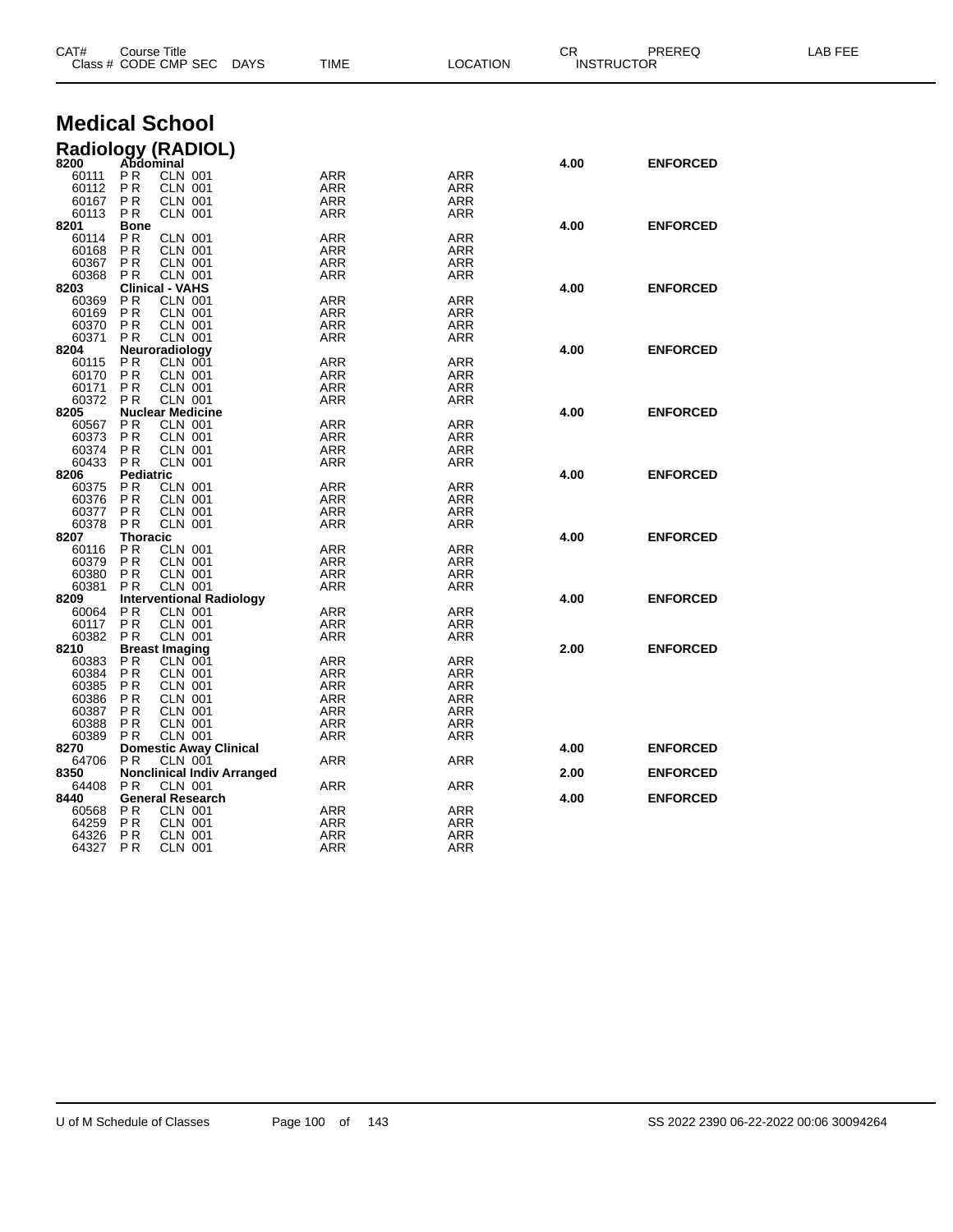| CAT# | Course Title<br>Class # CODE CMP SEC | <b>DAYS</b> | TIME | _OCATION | СR<br><b>INSTRUCTOR</b> | PREREQ | _AB FEE |
|------|--------------------------------------|-------------|------|----------|-------------------------|--------|---------|
|      |                                      |             |      |          |                         |        |         |

### **Microbiology And Immunology**

|     | <b>Microbiology (MICRBIOL)</b> |            |            |               |                           |
|-----|--------------------------------|------------|------------|---------------|---------------------------|
| 399 | Ug Research                    |            |            | 1.00-8.00     | <b>ADVISORY, ENFORCED</b> |
|     | $IND +$                        | <b>ARR</b> | <b>ARR</b> |               |                           |
| 599 | <b>Grad Independ Res</b>       |            |            | $1.00 - 8.00$ | <b>ADVISORY</b>           |
|     | $IND +$                        | <b>ARR</b> | <b>ARR</b> |               |                           |
| 990 | <b>Diss-Precand</b>            |            |            | $1.00 - 8.00$ | <b>ADVISORY</b>           |
|     | $IND +$                        | <b>ARR</b> | <b>ARR</b> |               |                           |
| 995 | Diss-Cand                      |            |            | 8.00          | <b>ENFORCED</b>           |
|     | IND<br>IR                      | ARR        | ARR        |               |                           |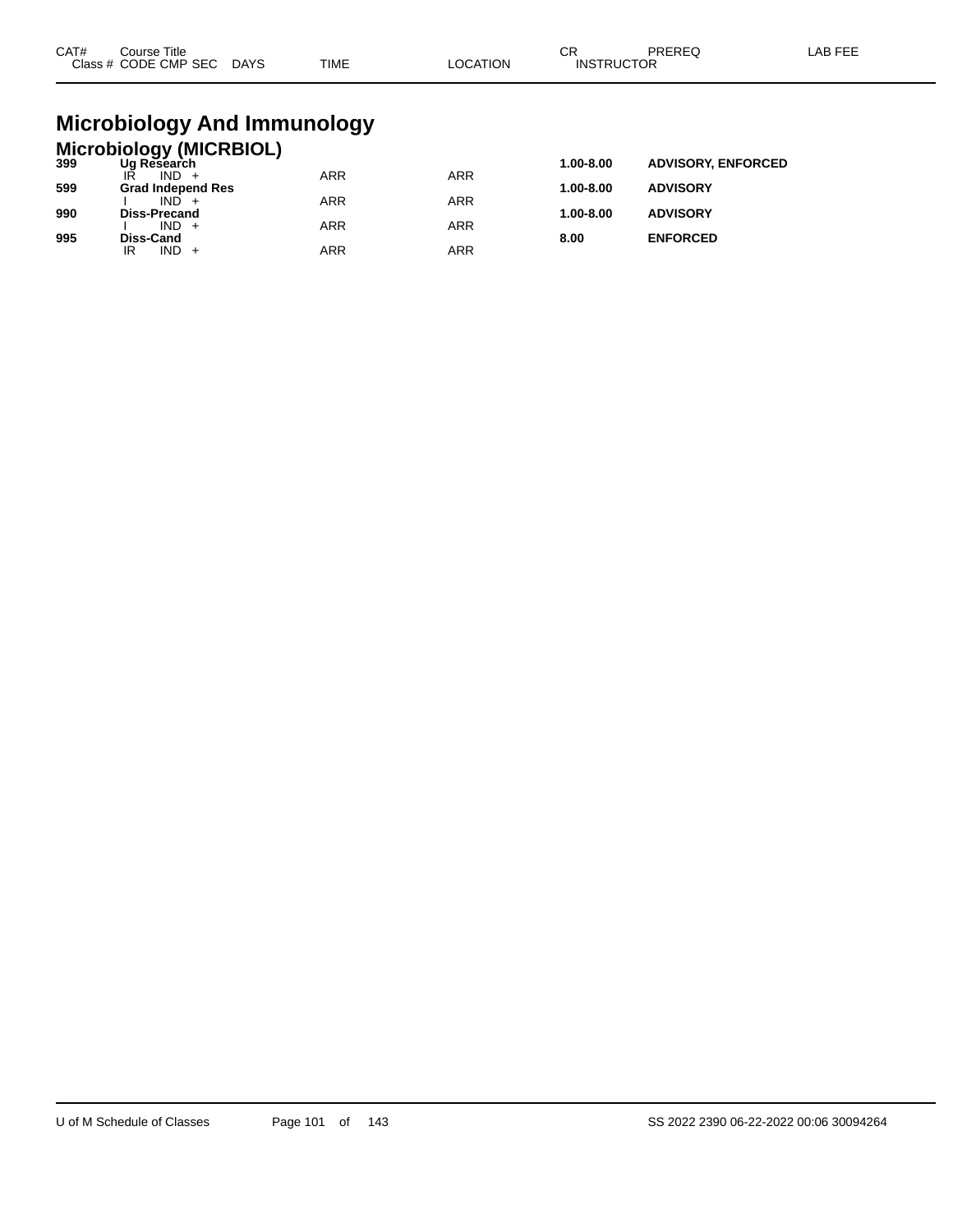| CAT#           | Course Title<br>Class # CODE CMP SEC                    | DAYS<br>TIME                                   | <b>LOCATION</b>          | СR<br><b>INSTRUCTOR</b> | PREREQ          | LAB FEE |
|----------------|---------------------------------------------------------|------------------------------------------------|--------------------------|-------------------------|-----------------|---------|
|                | <b>Neurology Department</b>                             |                                                |                          |                         |                 |         |
|                |                                                         |                                                |                          |                         |                 |         |
| 499            | <b>Neurology (NEUROL)</b><br>Ug Neurol Res              |                                                |                          | 1.00-16.00              |                 |         |
|                | $IND +$                                                 | ARR                                            | <b>ARR</b>               |                         |                 |         |
| 599            | <b>Clinical Research</b><br>$IND +$<br>IW.              | ARR                                            | ARR                      | 2.00-8.00               | <b>ADVISORY</b> |         |
| 781            | Research                                                |                                                |                          | 1.00-4.00               | <b>ADVISORY</b> |         |
| 782            | $IND +$<br>Research                                     | ARR                                            | <b>ARR</b>               | 1.00-4.00               | <b>ADVISORY</b> |         |
|                | $IND +$                                                 | ARR                                            | <b>ARR</b>               |                         |                 |         |
| 6400<br>60001  | <b>Neurology Req Clerk</b><br>CLN 001<br>P R            | ARR                                            | ARR                      | 4.00                    | <b>ENFORCED</b> |         |
| 60020          | P R<br>CLN 001                                          | ARR                                            | ARR                      |                         |                 |         |
| 60021          | ΡR<br><b>CLN 001</b>                                    | <b>ARR</b>                                     | <b>ARR</b>               |                         |                 |         |
| 60022<br>8100  | <b>CLN 001</b><br>P R<br><b>Epilepsy Elective</b>       | ARR                                            | ARR                      | 2.00                    | <b>ENFORCED</b> |         |
| 60528          | CLN 001<br>P R                                          | <b>ARR</b>                                     | <b>ARR</b>               |                         |                 |         |
| 60529<br>60669 | P R<br><b>CLN 001</b><br>P R<br>CLN 001                 | ARR<br>ARR                                     | ARR<br>ARR               |                         |                 |         |
| 60464          | <b>CLN 001</b><br>P R                                   | <b>ARR</b>                                     | <b>ARR</b>               |                         |                 |         |
| 60465          | <b>CLN 001</b><br>P R                                   | ARR                                            | ARR                      |                         |                 |         |
| 60670<br>8102  | <b>CLN 001</b><br>P R                                   | ARR<br><b>Movement and Cognitive Disorders</b> | ARR                      | 2.00                    | <b>ENFORCED</b> |         |
| 60530          | <b>CLN 001</b><br>ΡR                                    | ARR                                            | ARR                      |                         |                 |         |
| 60531<br>60288 | P R<br>CLN 001<br><b>CLN 001</b><br>ΡR                  | ARR<br><b>ARR</b>                              | ARR<br><b>ARR</b>        |                         |                 |         |
| 60671          | P R<br><b>CLN 001</b>                                   | ARR                                            | ARR                      |                         |                 |         |
| 60289          | P R<br>CLN 001                                          | ARR                                            | ARR                      |                         |                 |         |
| 60672<br>60290 | ΡR<br><b>CLN 001</b><br><b>CLN 001</b><br>P R           | ARR<br>ARR                                     | <b>ARR</b><br>ARR        |                         |                 |         |
| 60291          | <b>CLN 001</b><br>P R                                   | ARR                                            | ARR                      |                         |                 |         |
| 8103<br>60532  | Multiple Sclerosis/Neuroimmuno<br><b>CLN 001</b><br>P R | ARR                                            | ARR                      | 2.00                    | <b>ENFORCED</b> |         |
| 60533          | P R<br><b>CLN 001</b>                                   | ARR                                            | ARR                      |                         |                 |         |
| 60673<br>60292 | <b>CLN 001</b><br>ΡR<br>P R<br><b>CLN 001</b>           | <b>ARR</b><br>ARR                              | <b>ARR</b><br>ARR        |                         |                 |         |
| 60448          | P R<br>CLN 001                                          | ARR                                            | ARR                      |                         |                 |         |
| 60674          | ΡR<br><b>CLN 001</b>                                    | <b>ARR</b>                                     | <b>ARR</b>               |                         |                 |         |
| 60422<br>60675 | <b>CLN 001</b><br>P R<br><b>CLN 001</b><br>P R          | ARR<br>ARR                                     | ARR<br>ARR               |                         |                 |         |
| 8104           | <b>Sleep Medicine</b>                                   |                                                |                          | 2.00                    | <b>ENFORCED</b> |         |
| 60534<br>60676 | P <sub>R</sub><br><b>CLN 001</b><br>P R<br>CLN 001      | ARR<br>ARR                                     | ARR<br>ARR               |                         |                 |         |
| 60293          | ΡR<br><b>CLN 001</b>                                    | <b>ARR</b>                                     | <b>ARR</b>               |                         |                 |         |
| 60423<br>60294 | P R<br><b>CLN 001</b><br>P R<br><b>CLN 001</b>          | ARR<br>ARR                                     | ARR<br>ARR               |                         |                 |         |
| 60424          | P <sub>R</sub><br><b>CLN 001</b>                        | ARR                                            | ARR                      |                         |                 |         |
| 8200           | <b>Consult Service</b>                                  |                                                |                          | 4.00                    | <b>ENFORCED</b> |         |
| 60435<br>60677 | ΡR<br>CLN 001<br><b>PR</b><br><b>CLN 001</b>            | <b>ARR</b><br><b>ARR</b>                       | <b>ARR</b><br><b>ARR</b> |                         |                 |         |
| 60449          | P R<br>CLN 001                                          | ARR                                            | ARR                      |                         |                 |         |
| 60678<br>8201  | <b>CLN 001</b><br>P R<br><b>Sports Neurology</b>        | <b>ARR</b>                                     | ARR                      | 2.00                    | <b>ENFORCED</b> |         |
| 60796          | P <sup>R</sup><br><b>CLN 001</b>                        | ARR                                            | <b>ARR</b>               |                         |                 |         |
| 60797          | <b>CLN 001</b><br>P R                                   | ARR                                            | ARR                      |                         |                 |         |
| 8440<br>60535  | <b>Clinical Research</b><br><b>CLN 001</b><br>P R       | <b>ARR</b>                                     | <b>ARR</b>               | 4.00                    | <b>ENFORCED</b> |         |
| 64245          | P R<br>CLN 001                                          | ARR                                            | ARR                      |                         |                 |         |
| 64387<br>64388 | <b>CLN 001</b><br>P R<br><b>CLN 001</b><br>P R          | <b>ARR</b><br>ARR                              | <b>ARR</b><br>ARR        |                         |                 |         |
| 8441           | <b>General Research</b>                                 |                                                |                          | 4.00                    | <b>ENFORCED</b> |         |
| 60536          | ΡR<br><b>CLN 001</b>                                    | <b>ARR</b>                                     | <b>ARR</b>               |                         |                 |         |
| 60679<br>60680 | P <sub>R</sub><br><b>CLN 001</b><br>P R<br>CLN 001      | ARR<br>ARR                                     | ARR<br>ARR               |                         |                 |         |
| 60681          | <b>CLN 001</b><br>P <sub>R</sub>                        | ARR                                            | ARR                      |                         |                 |         |

U of M Schedule of Classes Page 102 of 143 SS 2022 2390 06-22-2022 00:06 30094264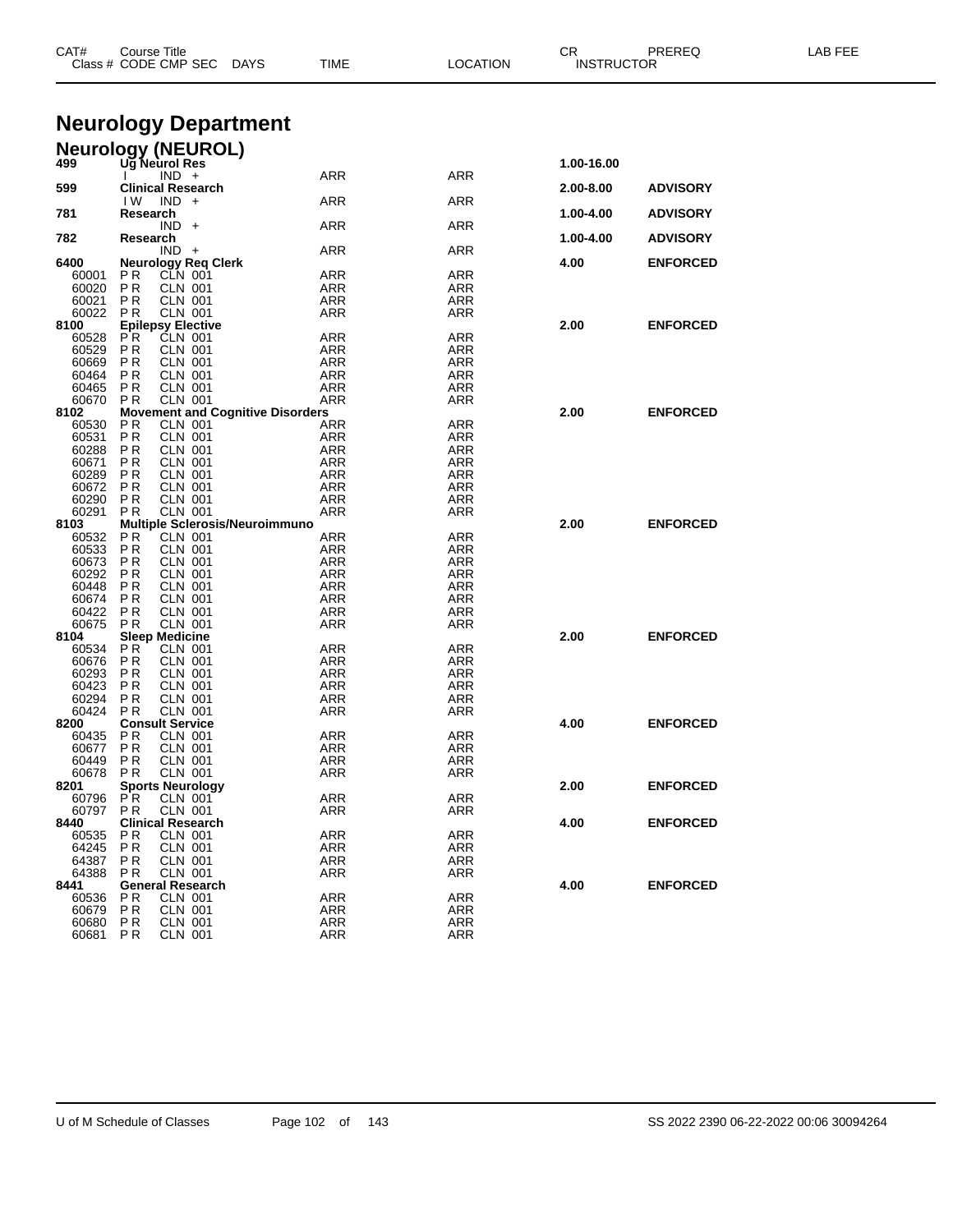| CAT# | Course Title         |             |             |          | ⌒г<br>◡           | PREREC | LAB FEF |
|------|----------------------|-------------|-------------|----------|-------------------|--------|---------|
|      | Class # CODE CMP SEC | <b>DAYS</b> | <b>TIME</b> | LOCATION | <b>INSTRUCTOR</b> |        |         |

#### **Center For Neuroscience Neuroscience (NEUROSCI)**

|     | <b>Neuroscience (NEUROSCI)</b> |            |            |               |                 |
|-----|--------------------------------|------------|------------|---------------|-----------------|
| 800 | Neurosci Rès Method            |            |            | 1.00-9.00     | <b>ADVISORY</b> |
|     | $IND +$                        | <b>ARR</b> | <b>ARR</b> |               |                 |
| 801 | <b>Neurosci Res Method</b>     |            |            | $1.00 - 9.00$ | <b>ADVISORY</b> |
|     | $IND +$                        | <b>ARR</b> | <b>ARR</b> |               |                 |
| 990 | Diss-Precand                   |            |            | $1.00 - 8.00$ | <b>ADVISORY</b> |
|     | $IND +$                        | <b>ARR</b> | ARR        |               |                 |
| 995 | <b>Diss-Cand</b>               |            |            | 8.00          | <b>ENFORCED</b> |
|     | $IND +$<br>DR                  | <b>ARR</b> | ARR        |               |                 |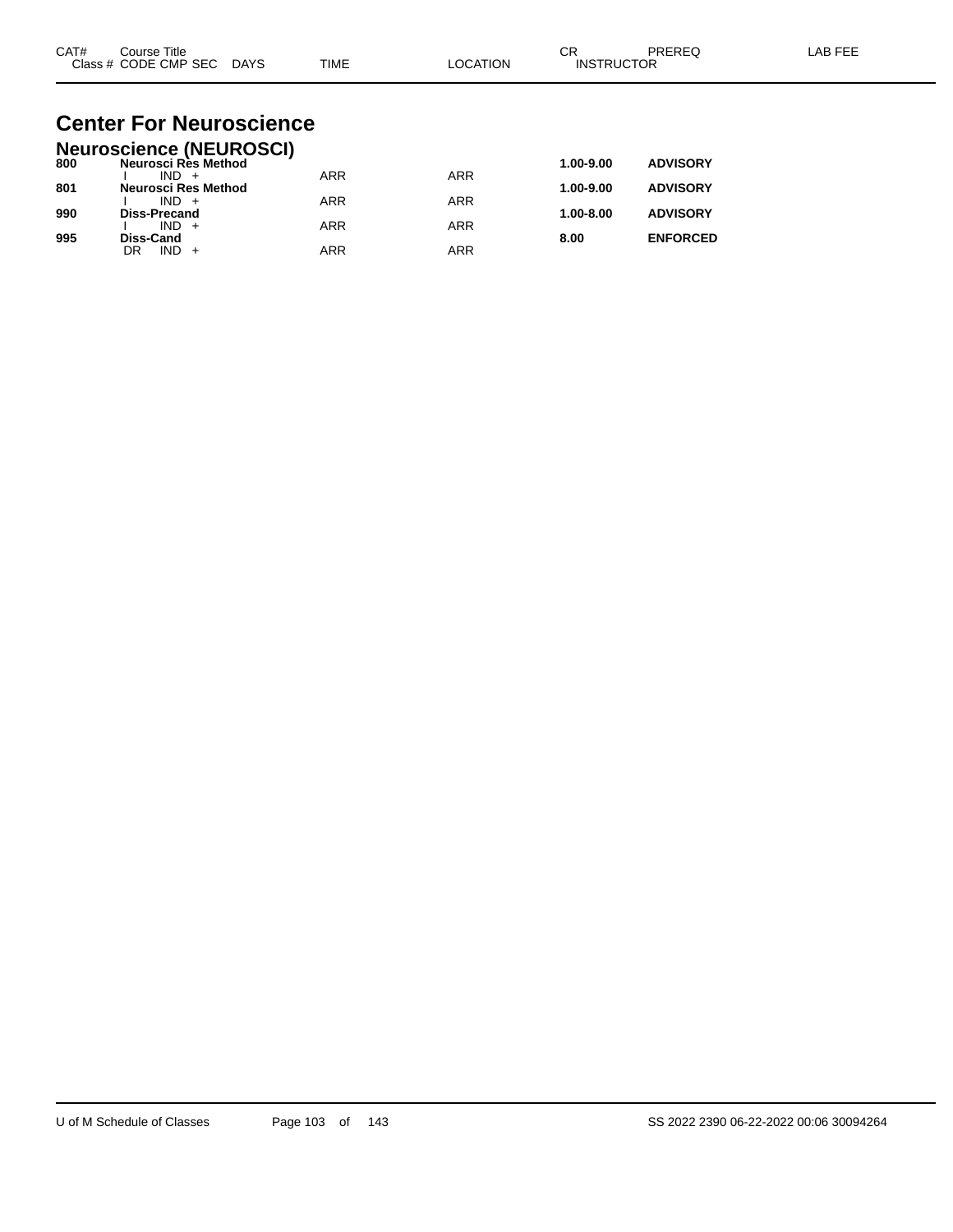| CAT#           | <b>Course Title</b><br>Class # CODE CMP SEC<br>DAYS        | <b>TIME</b>              | <b>LOCATION</b>          | <b>CR</b> | PREREQ<br><b>INSTRUCTOR</b> | <b>LAB FEE</b> |
|----------------|------------------------------------------------------------|--------------------------|--------------------------|-----------|-----------------------------|----------------|
|                | <b>Neurosurgery</b>                                        |                          |                          |           |                             |                |
|                | <b>Neurosurgery (NEUSURG)</b><br>8100 Exploratory          |                          |                          |           |                             |                |
|                |                                                            |                          |                          | 4.00      | <b>ENFORCED</b>             |                |
| 65182<br>8200  | <b>PR</b><br>CLN 001                                       | <b>ARR</b>               | <b>ARR</b>               |           |                             |                |
|                | Neuro/Onc-Multidisciplinary                                |                          |                          | 4.00      | <b>ENFORCED</b>             |                |
| 60295<br>60682 | <b>PR</b><br><b>CLN 001</b><br><b>PR</b><br><b>CLN 001</b> | <b>ARR</b><br><b>ARR</b> | <b>ARR</b>               |           |                             |                |
|                |                                                            |                          | <b>ARR</b>               |           |                             |                |
| 60683          | <b>PR</b><br><b>CLN 001</b>                                | <b>ARR</b>               | <b>ARR</b>               |           |                             |                |
| 60684          | <b>CLN 001</b><br><b>PR</b>                                | <b>ARR</b>               | <b>ARR</b>               |           | <b>ENFORCED</b>             |                |
| 8201           | Neuro/Oto-Multidisciplinary<br><b>CLN 001</b>              |                          |                          | 4.00      |                             |                |
| 60537<br>60685 | P <sub>R</sub><br><b>PR</b><br><b>CLN 001</b>              | ARR<br>ARR               | <b>ARR</b><br><b>ARR</b> |           |                             |                |
| 60450          | <b>CLN 001</b><br><b>PR</b>                                | <b>ARR</b>               | <b>ARR</b>               |           |                             |                |
| 60686          | <b>CLN 001</b>                                             | <b>ARR</b>               | <b>ARR</b>               |           |                             |                |
| 8250           | P <sub>R</sub><br><b>Clinical Indiv Arr</b>                |                          |                          | 4.00      | <b>ENFORCED</b>             |                |
| 64698          | P <sub>R</sub><br>CLN 001                                  | <b>ARR</b>               | <b>ARR</b>               |           |                             |                |
| 8270           |                                                            |                          |                          |           | <b>ENFORCED</b>             |                |
| 64389          | <b>Domestic Away Clinical</b><br>PR<br><b>CLN 001</b>      | <b>ARR</b>               | <b>ARR</b>               | 4.00      |                             |                |
| 64390          | <b>CLN 001</b><br><b>PR</b>                                | <b>ARR</b>               | <b>ARR</b>               |           |                             |                |
| 8440           | Research                                                   |                          |                          | 2.00      | <b>ENFORCED</b>             |                |
| 60539          | <b>PR</b><br><b>CLN 001</b>                                | <b>ARR</b>               | <b>ARR</b>               |           |                             |                |
| 60538          | <b>PR</b><br><b>CLN 001</b>                                | <b>ARR</b>               | <b>ARR</b>               |           |                             |                |
| 60540          | P <sub>R</sub><br><b>CLN 001</b>                           | <b>ARR</b>               | <b>ARR</b>               |           |                             |                |
| 60799          | P <sub>R</sub><br><b>CLN 001</b>                           | <b>ARR</b>               | <b>ARR</b>               |           |                             |                |
| 60798          | PR<br><b>CLN 001</b>                                       | <b>ARR</b>               | <b>ARR</b>               |           |                             |                |
| 60800          | P <sub>R</sub><br><b>CLN 001</b>                           | <b>ARR</b>               | <b>ARR</b>               |           |                             |                |
| 60802          | PR<br><b>CLN 001</b>                                       | <b>ARR</b>               | <b>ARR</b>               |           |                             |                |
| 60801          | P <sub>R</sub><br><b>CLN 001</b>                           | <b>ARR</b>               | <b>ARR</b>               |           |                             |                |
| 60803          | <b>PR</b><br><b>CLN 001</b>                                | <b>ARR</b>               | <b>ARR</b>               |           |                             |                |
| 60805          | <b>PR</b><br><b>CLN 001</b>                                | <b>ARR</b>               | <b>ARR</b>               |           |                             |                |
| 60804          | <b>CLN 001</b><br><b>PR</b>                                | <b>ARR</b>               | <b>ARR</b>               |           |                             |                |
| 60806          | <b>CLN 001</b><br>P <sub>R</sub>                           | <b>ARR</b>               | <b>ARR</b>               |           |                             |                |
| 8600           | Subinternship                                              |                          |                          | 4.00      | <b>ENFORCED</b>             |                |
| 60296          | P <sub>R</sub><br><b>CLN 001</b>                           | ARR                      | <b>ARR</b>               |           |                             |                |
| 60297          | P <sub>R</sub><br><b>CLN 001</b>                           | <b>ARR</b>               | <b>ARR</b>               |           |                             |                |
| 64808          | P <sub>R</sub><br><b>CLN 001</b>                           | ARR                      | <b>ARR</b>               |           |                             |                |
| 64809          | P <sub>R</sub><br><b>CLN 001</b>                           | <b>ARR</b>               | <b>ARR</b>               |           |                             |                |
| 8700           | Subinternship/ICU                                          |                          |                          | 4.00      | <b>ENFORCED</b>             |                |
| 60149          | P <sub>R</sub><br><b>CLN 001</b>                           | ARR                      | <b>ARR</b>               |           |                             |                |
| 60298          | P <sub>R</sub><br><b>CLN 001</b>                           | ARR                      | <b>ARR</b>               |           |                             |                |
|                |                                                            |                          |                          |           |                             |                |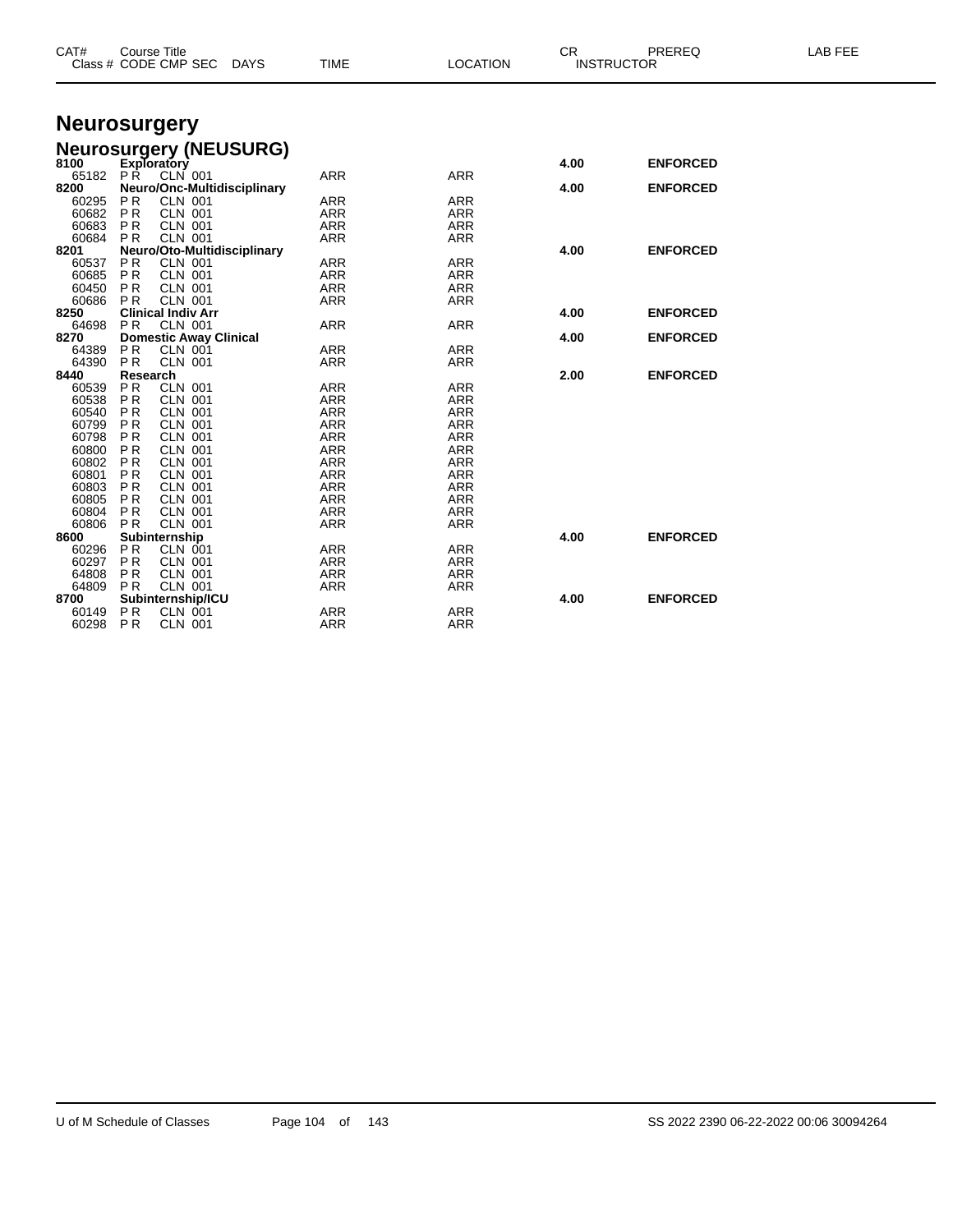| CAT# | Course Title              |      |          | СR                | PREREQ | LAB FEE |
|------|---------------------------|------|----------|-------------------|--------|---------|
|      | Class # CODE CMP SEC DAYS | TIME | LOCATION | <b>INSTRUCTOR</b> |        |         |

## **Obstetrics And Gynecology Dept**

|     | <b>Obstetrics and Gynecology (OBSTGYN)</b> |            |
|-----|--------------------------------------------|------------|
| 499 | U G Ob-Gyn Research                        | 1.00-16.00 |

|                                | $\mathbf{I}$              | $IND +$                               | ARR        | ARR        |           |                 |
|--------------------------------|---------------------------|---------------------------------------|------------|------------|-----------|-----------------|
| 599                            | <b>Clinical Research</b>  |                                       |            |            | 2.00-8.00 | <b>ADVISORY</b> |
|                                | I.                        | $IND +$                               | ARR        | ARR        |           |                 |
| 6500                           |                           | <b>Obst/Gyn Req Clerk</b>             |            |            | 6.00      | <b>ENFORCED</b> |
|                                |                           |                                       |            |            |           |                 |
| 60005 PR                       |                           | CLN 001                               | <b>ARR</b> | ARR        |           |                 |
| 60009                          | P R                       | CLN 001                               | ARR        | ARR        |           |                 |
| 60013                          | P R                       | <b>CLN 001</b>                        | ARR        | ARR        |           |                 |
| 60015 PR                       |                           | <b>CLN 002</b>                        | <b>ARR</b> | ARR        |           |                 |
| 60016 PR                       |                           | <b>CLN 002</b>                        | ARR        | ARR        |           |                 |
| 60014 PR                       |                           | <b>CLN 002</b>                        | ARR        | ARR        |           |                 |
| 8100                           |                           | Women's Health Integrated Sci         |            |            | 2.00      | <b>ENFORCED</b> |
| 60541 PR                       |                           | CLN 001                               | <b>ARR</b> | ARR        |           |                 |
| 60436 PR                       |                           | <b>CLN 001</b>                        | ARR        | ARR        |           |                 |
| 8101                           | <b>Family Planning</b>    |                                       |            |            | 4.00      | <b>ENFORCED</b> |
| 64859 PR                       |                           | CLN 001                               | <b>ARR</b> | ARR        |           |                 |
| 60052 PR                       |                           | CLN 001                               | ARR        | ARR        |           |                 |
| 65253 PR                       |                           | <b>CLN 001</b>                        | <b>ARR</b> | ARR        |           |                 |
| 64739 PR                       |                           | <b>CLN 001</b>                        | ARR        | ARR        |           |                 |
| 60150 PR                       |                           | <b>CLN 001</b>                        | ARR        | ARR        |           |                 |
| 8150                           |                           | <b>Clinical Individually Arranged</b> |            |            | 2.00      | <b>ENFORCED</b> |
| 64391                          | P R                       | CLN 001                               | <b>ARR</b> | ARR        |           |                 |
| 8155                           | <b>Clinical 2wk Pilot</b> |                                       |            |            | 2.00      | <b>ENFORCED</b> |
|                                |                           |                                       |            |            |           |                 |
| 64967 PR                       |                           | CLN 001                               | <b>ARR</b> | ARR        |           |                 |
| Pediatric & Adolescent Gynecol |                           |                                       |            |            |           |                 |
| 8170                           |                           | <b>Domestic Away Clinical</b>         |            |            | 2.00      | <b>ENFORCED</b> |
| 64392 PR                       |                           | CLN 001                               | <b>ARR</b> | ARR        |           |                 |
| 8201                           | Endocrinology             |                                       |            |            | 4.00      | <b>ENFORCED</b> |
| 60098 PR                       |                           | CLN 001                               | ARR        | ARR        |           |                 |
| 60299 PR                       |                           | CLN 001                               | ARR        | ARR        |           |                 |
| 65240 PR                       |                           | CLN 001                               | ARR        | ARR        |           |                 |
| 8202                           | <b>Primary Care</b>       |                                       |            |            | 4.00      | <b>ENFORCED</b> |
| 60099                          | P R                       | CLN 001                               | <b>ARR</b> | ARR        |           |                 |
| 60100 PR                       |                           | <b>CLN 001</b>                        | ARR        | ARR        |           |                 |
| 8250                           |                           | <b>Clinical Individually Arranged</b> |            |            | 4.00      | <b>ENFORCED</b> |
| 64726 PR                       |                           | CLN 001                               | ARR        | ARR        |           |                 |
| 64767 PR                       |                           | CLN 001                               | ARR        | ARR        |           |                 |
| Urogynecology                  |                           |                                       |            |            |           |                 |
| 64393 PR                       |                           | <b>CLN 001</b>                        | <b>ARR</b> | ARR        |           |                 |
| 64733 PR                       |                           | CLN 002                               | ARR        | ARR        |           |                 |
| Urogynecology                  |                           |                                       |            |            |           |                 |
|                                |                           |                                       |            |            | 4.00      |                 |
| 8270                           |                           | <b>Domestic Away Clinical</b>         |            |            |           | <b>ENFORCED</b> |
| 65044 PR                       |                           | CLN 001                               | <b>ARR</b> | ARR        |           |                 |
| 64394 PR                       |                           | <b>CLN 001</b>                        | ARR        | ARR        |           |                 |
| 64395 PR                       |                           | <b>CLN 001</b>                        | ARR        | ARR        |           |                 |
| 8402                           |                           | <b>Teaching &amp; Technology</b>      |            |            | 4.00      | <b>ENFORCED</b> |
| 60689 PR                       |                           | CLN 001                               | ARR        | ARR        |           |                 |
| 8440                           | Research                  |                                       |            |            | 4.00      | <b>ENFORCED</b> |
| 60542 PR                       |                           | CLN 001                               | ARR        | ARR        |           |                 |
| 60489 PR                       |                           | CLN 001                               | ARR        | ARR        |           |                 |
| 64294 PR                       |                           | <b>CLN 001</b>                        | ARR        | ARR        |           |                 |
| 64293 PR                       |                           | <b>CLN 001</b>                        | ARR        | ARR        |           |                 |
| 64295 PR                       |                           | <b>CLN 001</b>                        | ARR        | ARR        |           |                 |
| 64297 PR                       |                           | <b>CLN 001</b>                        | ARR        | ARR        |           |                 |
| 64296                          | P <sub>R</sub>            | <b>CLN 001</b>                        | ARR        | ARR        |           |                 |
| 64298                          | P R                       | <b>CLN 001</b>                        | ARR        | ARR        |           |                 |
| 8441                           |                           | <b>Women's Health Policy</b>          |            |            | 4.00      | <b>ENFORCED</b> |
| 60543                          | ΡR                        | CLN 001                               | ARR        | ARR        |           |                 |
| 8601                           | <b>Oncology Subl</b>      |                                       |            |            | 4.00      | <b>ENFORCED</b> |
| 60151                          | РR                        | CLN 001                               | ARR        | ARR        |           |                 |
| 60152                          | P R                       | <b>CLN 001</b>                        | ARR        | ARR        |           |                 |
| 60153                          |                           |                                       |            | ARR        |           |                 |
|                                | P R                       | CLN 001                               | ARR        |            |           |                 |
| 60154                          | P R                       | <b>CLN 001</b>                        | ARR        | ARR        |           |                 |
| 8602                           |                           | <b>Maternal Fetal Subl</b>            |            |            | 4.00      | <b>ENFORCED</b> |
| 60053                          | P R                       | CLN 001                               | ARR        | ARR        |           |                 |
| 60054                          | P <sub>R</sub>            | CLN 001                               | ARR        | ARR        |           |                 |
| 60055                          | P R                       | <b>CLN 001</b>                        | <b>ARR</b> | ARR        |           |                 |
| 60101                          | P R                       | <b>CLN 001</b>                        | <b>ARR</b> | <b>ARR</b> |           |                 |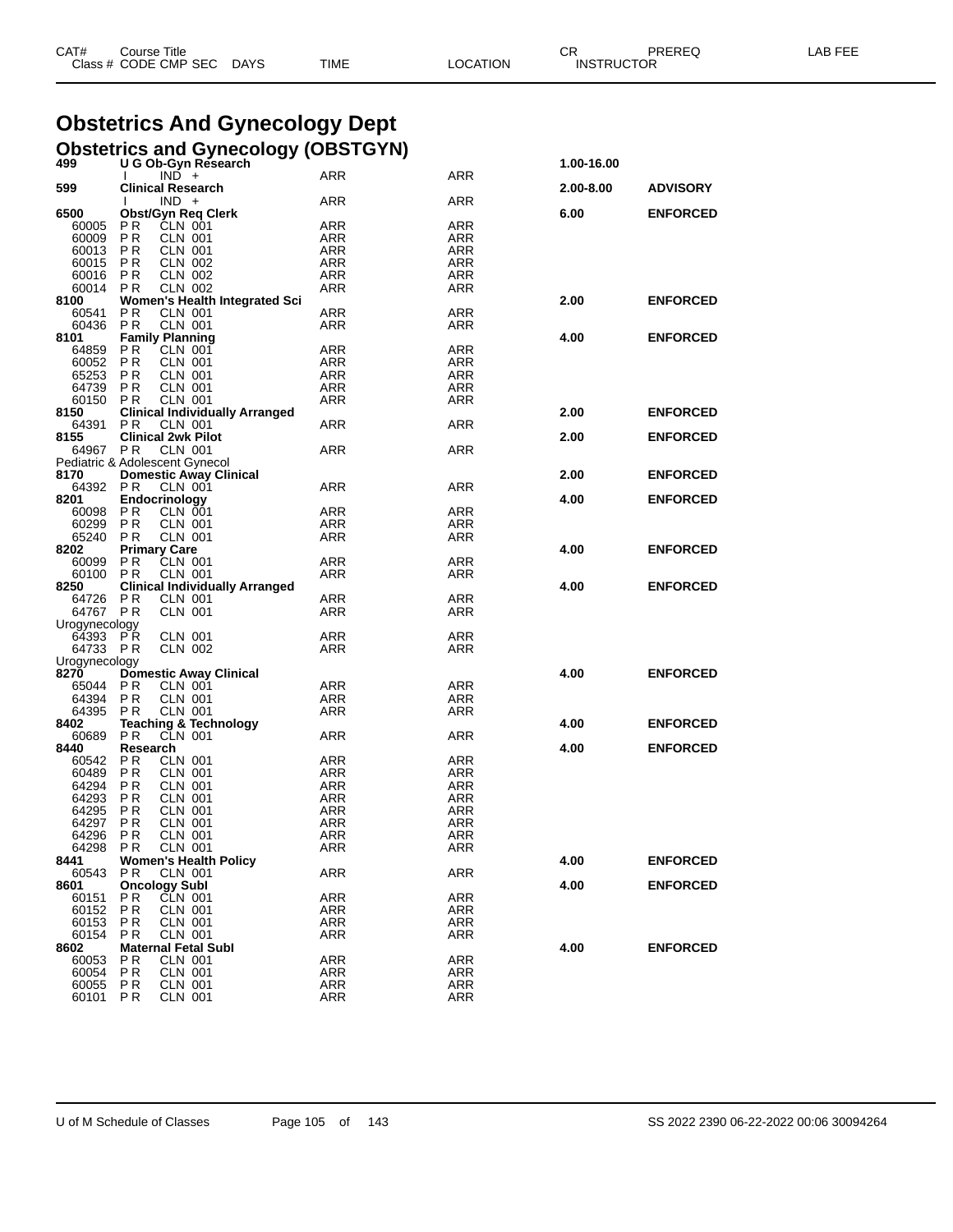| CAT#           | <b>Course Title</b><br>Class # CODE CMP SEC |                                  | <b>DAYS</b>                      | TIME                     | <b>LOCATION</b>          | CR<br><b>INSTRUCTOR</b> | PREREQ          | LAB FEE |
|----------------|---------------------------------------------|----------------------------------|----------------------------------|--------------------------|--------------------------|-------------------------|-----------------|---------|
|                |                                             |                                  | <b>Ophthalmology Department</b>  |                          |                          |                         |                 |         |
|                |                                             |                                  |                                  |                          |                          |                         |                 |         |
|                |                                             |                                  | <b>Ophthalmology (OPHTH)</b>     |                          |                          |                         |                 |         |
|                |                                             | $IND^+$                          |                                  | <b>ARR</b>               | <b>ARR</b>               | 1.00-16.00              |                 |         |
| 599            |                                             | <b>Clinical Research</b>         |                                  |                          |                          | 2.00-8.00               | <b>ADVISORY</b> |         |
|                |                                             | $IND +$                          |                                  | <b>ARR</b>               | <b>ARR</b>               |                         |                 |         |
| 801            | Instruments                                 |                                  |                                  |                          |                          | 1.00-4.00               | <b>ADVISORY</b> |         |
|                |                                             | $IND +$                          |                                  | <b>ARR</b>               | <b>ARR</b>               |                         |                 |         |
| 802            | <b>Medical</b>                              |                                  |                                  |                          |                          | 1.00-4.00               | <b>ADVISORY</b> |         |
|                |                                             | $IND +$                          |                                  | <b>ARR</b>               | <b>ARR</b>               |                         |                 |         |
| 807            |                                             | <b>Ocular Pharmacology</b>       |                                  |                          |                          | 1.00                    | <b>ADVISORY</b> |         |
| 8200           | <b>Clinical</b>                             | $IND +$                          |                                  | <b>ARR</b>               | <b>ARR</b>               | 4.00                    | <b>ENFORCED</b> |         |
| 60056          | PR.                                         | <b>CLN 001</b>                   |                                  | <b>ARR</b>               | <b>ARR</b>               |                         |                 |         |
| 60057          | <b>PR</b>                                   | <b>CLN 001</b>                   |                                  | <b>ARR</b>               | <b>ARR</b>               |                         |                 |         |
| 60300          | PR.                                         | <b>CLN 001</b>                   |                                  | <b>ARR</b>               | <b>ARR</b>               |                         |                 |         |
| 60301          | <b>PR</b>                                   | <b>CLN 001</b>                   |                                  | <b>ARR</b>               | <b>ARR</b>               |                         |                 |         |
| 8201           |                                             | <b>Clinical - HFHS</b>           |                                  |                          |                          | 4.00                    | <b>ENFORCED</b> |         |
| 60544          | <b>PR</b>                                   | <b>CLN 001</b>                   |                                  | <b>ARR</b>               | <b>ARR</b>               |                         |                 |         |
| 60451          | P R                                         | <b>CLN 001</b>                   |                                  | <b>ARR</b>               | ARR                      |                         |                 |         |
| 60690          | <b>PR</b>                                   | <b>CLN 001</b>                   |                                  | <b>ARR</b>               | <b>ARR</b>               |                         |                 |         |
| 60302          | PR.                                         | <b>CLN 001</b>                   |                                  | <b>ARR</b>               | ARR                      |                         |                 |         |
| 8202           |                                             | <b>Adv Clinical &amp; Res</b>    |                                  |                          | <b>ARR</b>               | 4.00                    | <b>ENFORCED</b> |         |
| 60545<br>60466 | P R<br>PR.                                  | <b>CLN 001</b><br><b>CLN 001</b> |                                  | <b>ARR</b><br><b>ARR</b> | <b>ARR</b>               |                         |                 |         |
| 60467          | PR.                                         | <b>CLN 001</b>                   |                                  | <b>ARR</b>               | <b>ARR</b>               |                         |                 |         |
| 60691          | PR.                                         | <b>CLN 001</b>                   |                                  | <b>ARR</b>               | <b>ARR</b>               |                         |                 |         |
| 8270           |                                             | <b>Domestic Away Clinical</b>    |                                  |                          |                          | 4.00                    | <b>ENFORCED</b> |         |
| 64396          | <b>PR</b>                                   | <b>CLN 001</b>                   |                                  | <b>ARR</b>               | <b>ARR</b>               |                         |                 |         |
| 8300           |                                             |                                  | <b>Online Ophthy: The Basics</b> |                          |                          | 2.00                    | <b>ENFORCED</b> |         |
| 60468          | <b>PR</b>                                   | CLN 001                          |                                  | <b>ARR</b>               | <b>ARR</b>               |                         |                 |         |
| 60546          | <b>PR</b>                                   | <b>CLN 001</b>                   |                                  | <b>ARR</b>               | <b>ARR</b>               |                         |                 |         |
| 60469          | PR.                                         | <b>CLN 001</b>                   |                                  | <b>ARR</b>               | <b>ARR</b>               |                         |                 |         |
| 60692          | <b>PR</b>                                   | <b>CLN 001</b>                   |                                  | <b>ARR</b>               | <b>ARR</b><br><b>ARR</b> |                         |                 |         |
| 60693<br>60488 | PR.<br>PR.                                  | <b>CLN 001</b><br><b>CLN 001</b> |                                  | <b>ARR</b><br><b>ARR</b> | <b>ARR</b>               |                         |                 |         |
| 60452          | PR.                                         | <b>CLN 001</b>                   |                                  | <b>ARR</b>               | <b>ARR</b>               |                         |                 |         |
| 60694          | <b>PR</b>                                   | <b>CLN 001</b>                   |                                  | <b>ARR</b>               | <b>ARR</b>               |                         |                 |         |
| 8440           | Research                                    |                                  |                                  |                          |                          | 4.00                    | <b>ENFORCED</b> |         |
| 60470          | P <sub>R</sub>                              | <b>CLN 001</b>                   |                                  | <b>ARR</b>               | <b>ARR</b>               |                         |                 |         |
| 60695          | <b>PR</b>                                   | <b>CLN 001</b>                   |                                  | <b>ARR</b>               | <b>ARR</b>               |                         |                 |         |
| 60696          | P <sub>R</sub>                              | <b>CLN 001</b>                   |                                  | <b>ARR</b>               | <b>ARR</b>               |                         |                 |         |
| 60697          | <b>PR</b>                                   | <b>CLN 001</b>                   |                                  | <b>ARR</b>               | <b>ARR</b>               |                         |                 |         |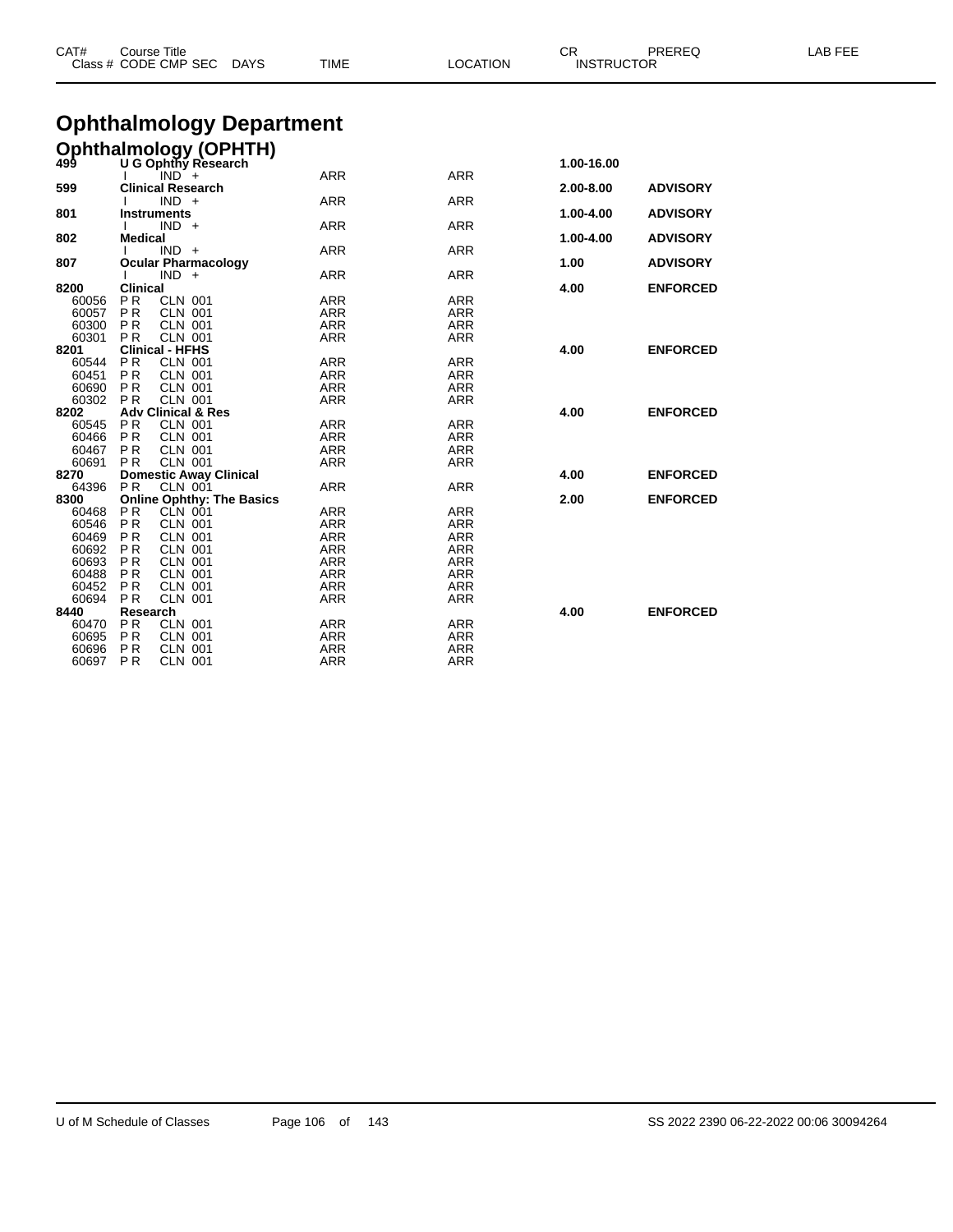|               |                        | Class # CODE CMP SEC DAYS                                    | TIME                     | LOCATION   |      | <b>INSTRUCTOR</b> |  |
|---------------|------------------------|--------------------------------------------------------------|--------------------------|------------|------|-------------------|--|
|               |                        | <b>Orthopaedic Surgery</b>                                   |                          |            |      |                   |  |
|               |                        | Orthopaedic Surgery (ORTHSURG)<br>8200 Outpatient Orthopedic |                          |            |      |                   |  |
|               |                        |                                                              |                          |            | 2.00 | <b>ENFORCED</b>   |  |
| 60303         | PR                     | <b>CLN 001</b>                                               | <b>ARR</b>               | <b>ARR</b> |      |                   |  |
| 60304         | <b>PR</b>              | <b>CLN 001</b>                                               | <b>ARR</b>               | <b>ARR</b> |      |                   |  |
| 60305         | <b>PR</b>              | <b>CLN 001</b>                                               | <b>ARR</b>               | <b>ARR</b> |      |                   |  |
| 60306         | <b>PR</b>              | <b>CLN 001</b>                                               | <b>ARR</b>               | <b>ARR</b> |      |                   |  |
| 60307         | <b>PR</b>              | <b>CLN 001</b>                                               | <b>ARR</b>               | <b>ARR</b> |      |                   |  |
| 60308         | <b>PR</b>              | <b>CLN 001</b>                                               | <b>ARR</b>               | <b>ARR</b> |      |                   |  |
| 8201          |                        | <b>Orthopedic Surgery</b>                                    |                          |            | 4.00 | <b>ENFORCED</b>   |  |
| 60131         | <b>PR</b>              | <b>CLN 001</b>                                               | <b>ARR</b>               | <b>ARR</b> |      |                   |  |
| 60102         | <b>PR</b>              | <b>CLN 001</b>                                               | <b>ARR</b>               | <b>ARR</b> |      |                   |  |
| 8250          |                        | <b>Clinical Individually Arranged</b>                        |                          |            | 4.00 | <b>ENFORCED</b>   |  |
| 64397         | <b>PR</b>              | <b>CLN 001</b>                                               | <b>ARR</b>               | <b>ARR</b> |      |                   |  |
| 8270          |                        | <b>Domestic Away Clinical</b>                                |                          |            | 4.00 | <b>ENFORCED</b>   |  |
| 64398         | <b>PR</b><br><b>PR</b> | CLN 001                                                      | <b>ARR</b><br><b>ARR</b> | <b>ARR</b> |      |                   |  |
| 64399<br>8280 |                        | <b>CLN 001</b><br><b>Intrntl Clin 4wk</b>                    |                          | <b>ARR</b> | 4.00 | <b>ENFORCED</b>   |  |
| 65085         | <b>PR</b>              | <b>CLN 001</b>                                               | <b>ARR</b>               | <b>ARR</b> |      |                   |  |
| 8440          | Research               |                                                              |                          |            | 4.00 | <b>ENFORCED</b>   |  |
| 60547         | <b>PR</b>              | <b>CLN 001</b>                                               | <b>ARR</b>               | <b>ARR</b> |      |                   |  |
| 64246         | <b>PR</b>              | <b>CLN 001</b>                                               | <b>ARR</b>               | <b>ARR</b> |      |                   |  |
| 64299         | <b>PR</b>              | <b>CLN 001</b>                                               | <b>ARR</b>               | <b>ARR</b> |      |                   |  |
| 64300         | <b>PR</b>              | <b>CLN 001</b>                                               | <b>ARR</b>               | <b>ARR</b> |      |                   |  |
| 8600          |                        | Subinternship                                                |                          |            | 4.00 | <b>ENFORCED</b>   |  |
| 60103         | P <sub>R</sub>         | <b>CLN 001</b>                                               | <b>ARR</b>               | <b>ARR</b> |      |                   |  |
| 60104         | <b>PR</b>              | <b>CLN 001</b>                                               | <b>ARR</b>               | <b>ARR</b> |      |                   |  |
| 60132         | <b>PR</b>              | <b>CLN 001</b>                                               | <b>ARR</b>               | <b>ARR</b> |      |                   |  |
| 60309         | <b>PR</b>              | <b>CLN 001</b>                                               | <b>ARR</b>               | <b>ARR</b> |      |                   |  |
| 8601          |                        | <b>Subinternship - VAHS</b>                                  |                          |            | 4.00 | <b>ENFORCED</b>   |  |
| 60698         | <b>PR</b>              | <b>CLN 001</b>                                               | <b>ARR</b>               | <b>ARR</b> |      |                   |  |

CAT# Course Title Case CR PREREQ LAB FEE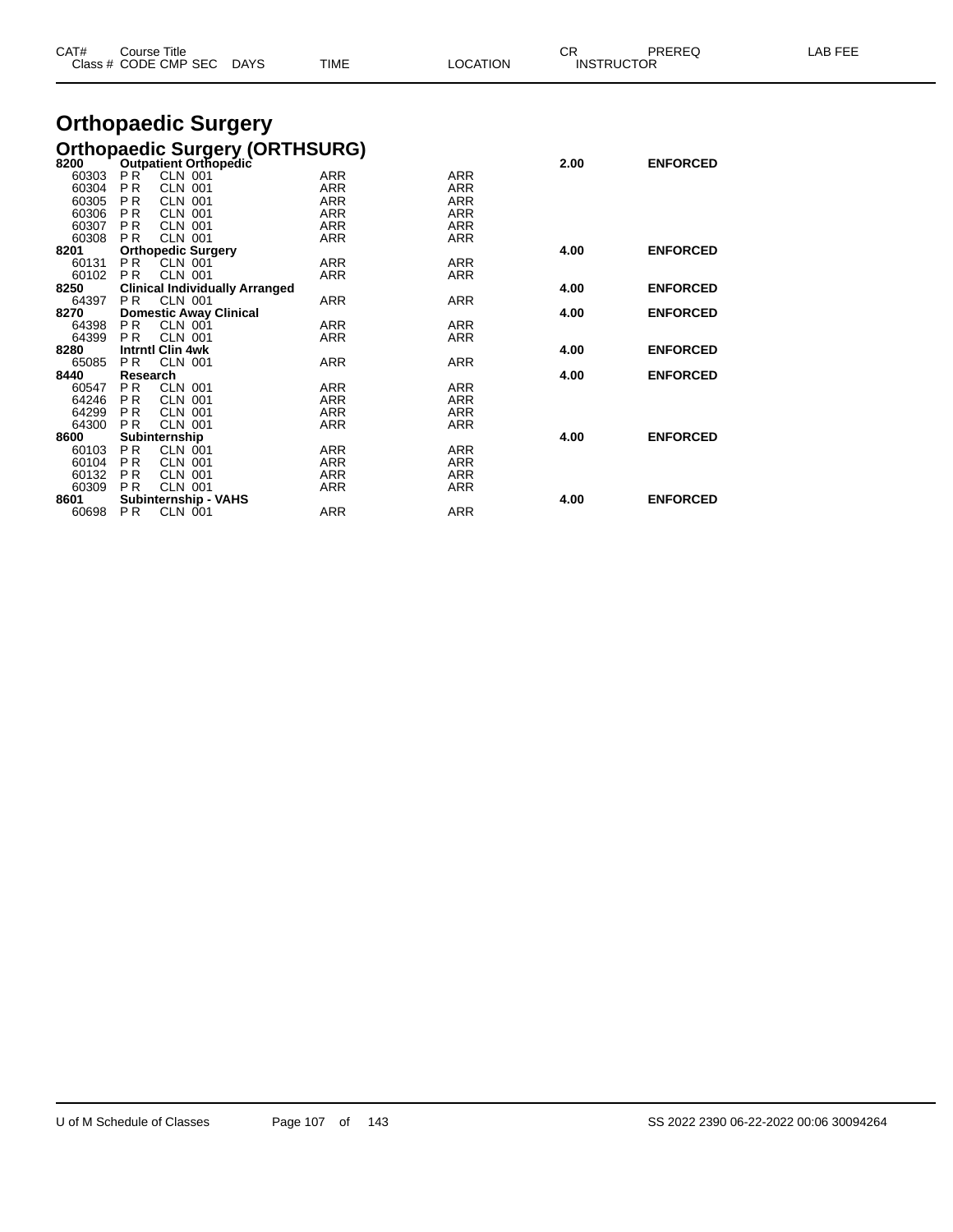| CAT#           | Course Title<br>Class # CODE CMP SEC | <b>DAYS</b>                                       | <b>TIME</b>                           | <b>LOCATION</b>   | CR.<br><b>PREREQ</b><br><b>INSTRUCTOR</b> |                 | <b>LAB FEE</b> |
|----------------|--------------------------------------|---------------------------------------------------|---------------------------------------|-------------------|-------------------------------------------|-----------------|----------------|
|                |                                      |                                                   | <b>Otorhinolaryngology Department</b> |                   |                                           |                 |                |
|                |                                      | <b>Otorhinolaryngology (OTO)</b>                  |                                       |                   |                                           |                 |                |
|                |                                      |                                                   |                                       |                   | 1.00-16.00                                |                 |                |
|                | $IND +$                              |                                                   | ARR                                   | ARR               |                                           |                 |                |
| 599            | Clinical Research                    |                                                   |                                       |                   | 2.00-8.00                                 | <b>ADVISORY</b> |                |
|                | $IND +$                              |                                                   | <b>ARR</b>                            | <b>ARR</b>        |                                           |                 |                |
| 8100           | <b>Exploratory</b>                   |                                                   |                                       |                   | 2.00                                      | <b>ENFORCED</b> |                |
| 60310<br>64748 | P <sub>R</sub>                       | <b>CLN 001</b><br><b>CLN 001</b>                  | ARR                                   | ARR               |                                           |                 |                |
| 8200           | P <sub>R</sub><br>General            |                                                   | ARR                                   | ARR               | 4.00                                      | <b>ENFORCED</b> |                |
| 60129          | P <sub>R</sub>                       | <b>CLN 001</b>                                    | ARR                                   | ARR               |                                           |                 |                |
| 60105          | <b>PR</b>                            | <b>CLN 001</b>                                    | <b>ARR</b>                            | <b>ARR</b>        |                                           |                 |                |
| 64747          | P <sub>R</sub>                       | <b>CLN 001</b>                                    | ARR                                   | ARR               |                                           |                 |                |
| 8201           |                                      | <b>Primary Care Otolaryngology</b>                |                                       | 4.00              | <b>ENFORCED</b>                           |                 |                |
| 60311          | P <sub>R</sub>                       | CLN 001                                           | <b>ARR</b>                            | <b>ARR</b>        |                                           |                 |                |
| 60312          | <b>PR</b>                            | <b>CLN 001</b>                                    | <b>ARR</b>                            | ARR               |                                           |                 |                |
| 60313          | <b>PR</b>                            | <b>CLN 001</b>                                    | <b>ARR</b>                            | ARR               |                                           |                 |                |
| 60314          | P <sub>R</sub>                       | <b>CLN 001</b>                                    | ARR                                   | <b>ARR</b>        |                                           |                 |                |
| 8270           |                                      | <b>Domestic Away Clinical</b>                     |                                       |                   | 4.00                                      | <b>ENFORCED</b> |                |
| 64400          | <b>PR</b>                            | <b>CLN 001</b>                                    | <b>ARR</b>                            | ARR               |                                           |                 |                |
| 64715          | PR.                                  | <b>CLN 001</b><br><b>Hearing Loss in Children</b> | ARR                                   | ARR               |                                           |                 |                |
| 8300<br>60699  | <b>PR</b>                            | LEC 001                                           | <b>ARR</b>                            | <b>ARR</b>        | 2.00                                      | <b>ENFORCED</b> |                |
| 60155          | P <sub>R</sub>                       | LEC 001                                           | <b>ARR</b>                            | <b>ARR</b>        |                                           |                 |                |
| 60315          | P <sub>R</sub>                       | LEC 001                                           | ARR                                   | ARR               |                                           |                 |                |
| 60316          | P <sub>R</sub>                       | LEC 001                                           | <b>ARR</b>                            | <b>ARR</b>        |                                           |                 |                |
| 60700          | P R                                  | LEC 001                                           | ARR                                   | <b>ARR</b>        |                                           |                 |                |
| 60317          | <b>PR</b>                            | LEC 001                                           | ARR                                   | <b>ARR</b>        |                                           |                 |                |
| 60318          | <b>PR</b>                            | LEC 001                                           | <b>ARR</b>                            | <b>ARR</b>        |                                           |                 |                |
| 60319          | <b>PR</b>                            | LEC 001                                           | ARR                                   | ARR               |                                           |                 |                |
| 8440           | Research                             |                                                   |                                       |                   | 2.00                                      | <b>ENFORCED</b> |                |
| 60549          | <b>PR</b>                            | <b>CLN 001</b>                                    | <b>ARR</b>                            | ARR               |                                           |                 |                |
| 60548          | P R                                  | <b>CLN 001</b>                                    | ARR                                   | ARR               |                                           |                 |                |
| 60550<br>64248 | P <sub>R</sub><br>P <sub>R</sub>     | <b>CLN 001</b><br><b>CLN 001</b>                  | ARR<br><b>ARR</b>                     | <b>ARR</b><br>ARR |                                           |                 |                |
| 64247          | P R                                  | <b>CLN 001</b>                                    | ARR                                   | ARR               |                                           |                 |                |
| 64249          | P <sub>R</sub>                       | <b>CLN 001</b>                                    | ARR                                   | <b>ARR</b>        |                                           |                 |                |
| 64302          | P <sub>R</sub>                       | <b>CLN 001</b>                                    | <b>ARR</b>                            | <b>ARR</b>        |                                           |                 |                |
| 64301          | <b>PR</b>                            | <b>CLN 001</b>                                    | ARR                                   | ARR               |                                           |                 |                |
| 64303          | <b>PR</b>                            | <b>CLN 001</b>                                    | <b>ARR</b>                            | <b>ARR</b>        |                                           |                 |                |
| 64305          | <b>PR</b>                            | <b>CLN 001</b>                                    | ARR                                   | <b>ARR</b>        |                                           |                 |                |
| 64304          | <b>PR</b>                            | <b>CLN 001</b>                                    | ARR                                   | ARR               |                                           |                 |                |
| 64306          | <b>PR</b>                            | <b>CLN 001</b>                                    | ARR                                   | <b>ARR</b>        |                                           |                 |                |
| 8450           |                                      | <b>NonClinical Indiv Arranged</b>                 |                                       |                   | 4.00                                      |                 |                |
| 64713          | P                                    | <b>CLN 001</b>                                    | ARR                                   | ARR               |                                           |                 |                |
| 8600<br>60156  | P <sub>R</sub>                       | <b>Head/Neck Surgery Subl</b><br><b>CLN 001</b>   |                                       | <b>ARR</b>        | 4.00                                      | <b>ENFORCED</b> |                |
| 65011          | P <sub>R</sub>                       | <b>CLN 001</b>                                    | ARR<br>ARR                            | ARR               |                                           |                 |                |
| 64769          | P <sub>R</sub>                       | <b>CLN 001</b>                                    | ARR                                   | <b>ARR</b>        |                                           |                 |                |

P R CLN 001 ARR ARR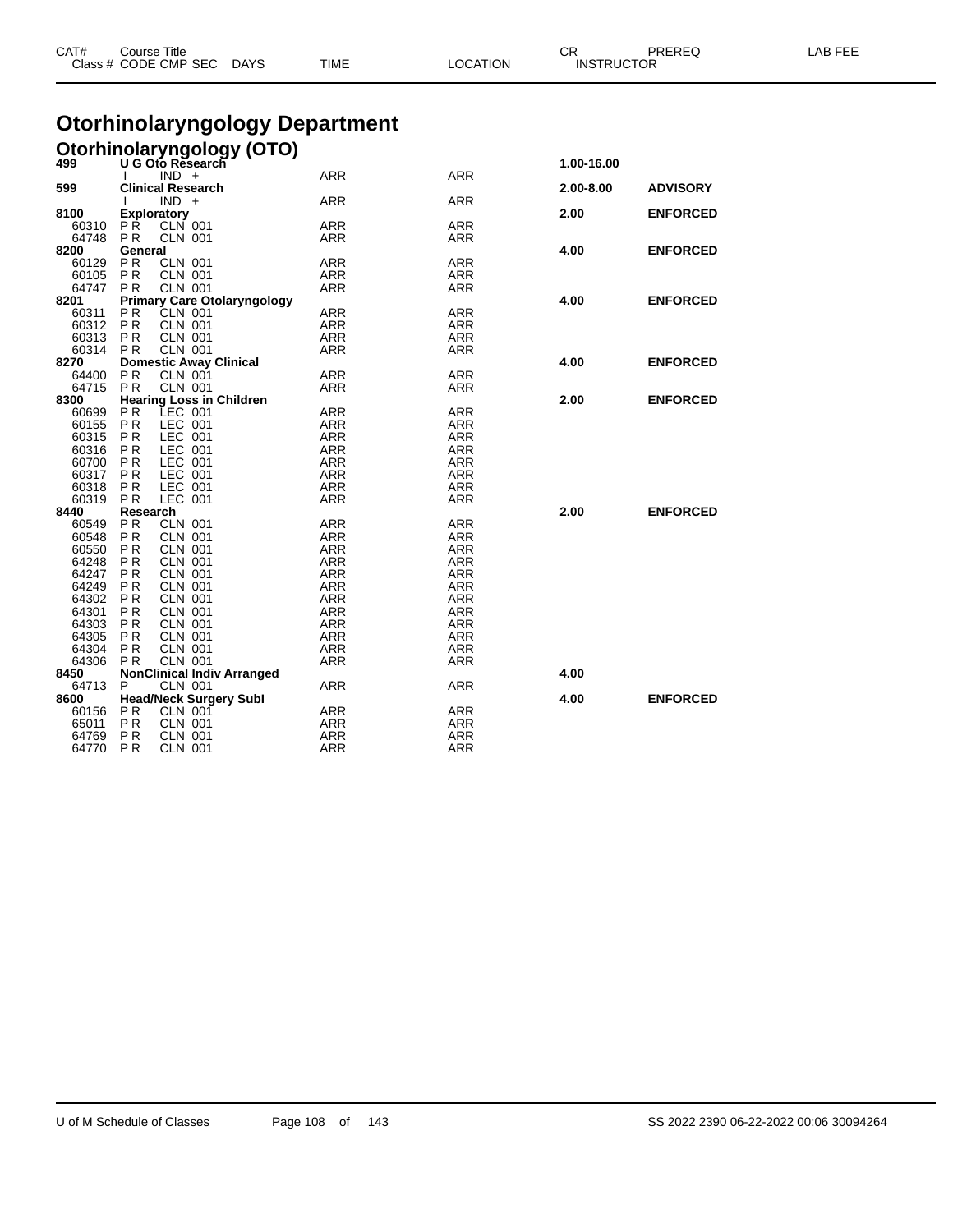| CAT#  | <b>Course Title</b><br>Class # CODE CMP SEC DAYS | <b>TIME</b> | <b>LOCATION</b> | CR.<br>PREREQ<br><b>INSTRUCTOR</b> |                 | LAB FEE |
|-------|--------------------------------------------------|-------------|-----------------|------------------------------------|-----------------|---------|
|       | <b>Pathology Department</b>                      |             |                 |                                    |                 |         |
|       |                                                  |             |                 |                                    |                 |         |
|       | <b>Pathology (PATH)</b><br>499 Clinical Research |             |                 | 2.00-6.00                          |                 |         |
|       | $IND +$                                          | <b>ARR</b>  | <b>ARR</b>      |                                    |                 |         |
| 599   | <b>Non-Diss Research</b>                         |             |                 | 1.00-8.00                          |                 |         |
|       | $IND +$                                          | <b>ARR</b>  | ARR             |                                    |                 |         |
| 699   | Ind Ug Research                                  |             |                 | 1.00-9.00                          | <b>ADVISORY</b> |         |
| 850   | $IND +$<br>Res Colloq Exp Path                   | <b>ARR</b>  | ARR             | 1.00                               | <b>ADVISORY</b> |         |
| 61163 | DIS 001<br>PI.                                   | <b>ARR</b>  | ARR             |                                    |                 |         |
| 920   | <b>Research in Path</b>                          |             |                 | 1.00-6.00                          | <b>ADVISORY</b> |         |
|       | $IND +$                                          | ARR         | <b>ARR</b>      |                                    |                 |         |
| 990   | <b>Pre-Cand Diss Res</b>                         |             |                 | 1.00-8.00                          | <b>ADVISORY</b> |         |
|       | $IND +$                                          | <b>ARR</b>  | ARR             |                                    |                 |         |
| 995   | <b>Cand Diss Research</b>                        |             |                 | 8.00                               | <b>ENFORCED</b> |         |
| 8200  | $IND +$<br>IR                                    | <b>ARR</b>  | ARR             |                                    | <b>ENFORCED</b> |         |
| 60320 | General<br>PR.<br><b>CLN 001</b>                 | ARR         | <b>ARR</b>      | 4.00                               |                 |         |
| 60321 | P <sub>R</sub><br><b>CLN 001</b>                 | <b>ARR</b>  | <b>ARR</b>      |                                    |                 |         |
| 60322 | <b>CLN 001</b><br><b>PR</b>                      | <b>ARR</b>  | ARR             |                                    |                 |         |
| 60323 | <b>CLN 001</b><br><b>PR</b>                      | <b>ARR</b>  | <b>ARR</b>      |                                    |                 |         |
| 8201  | <b>Sub-specialty</b>                             |             |                 | 4.00                               | <b>ENFORCED</b> |         |
| 64744 | PR.<br><b>CLN 001</b>                            | <b>ARR</b>  | ARR             |                                    |                 |         |
| 65080 | <b>CLN 001</b><br>P <sub>R</sub>                 | <b>ARR</b>  | ARR             |                                    |                 |         |
| 65250 | <b>CLN 001</b><br><b>PR</b>                      | ARR         | ARR             |                                    |                 |         |
| 8250  | <b>Clinical Individually Arranged</b>            |             |                 | 4.00                               |                 |         |
| 65270 | <b>CLN 001</b><br>P                              | ARR         | <b>ARR</b>      |                                    |                 |         |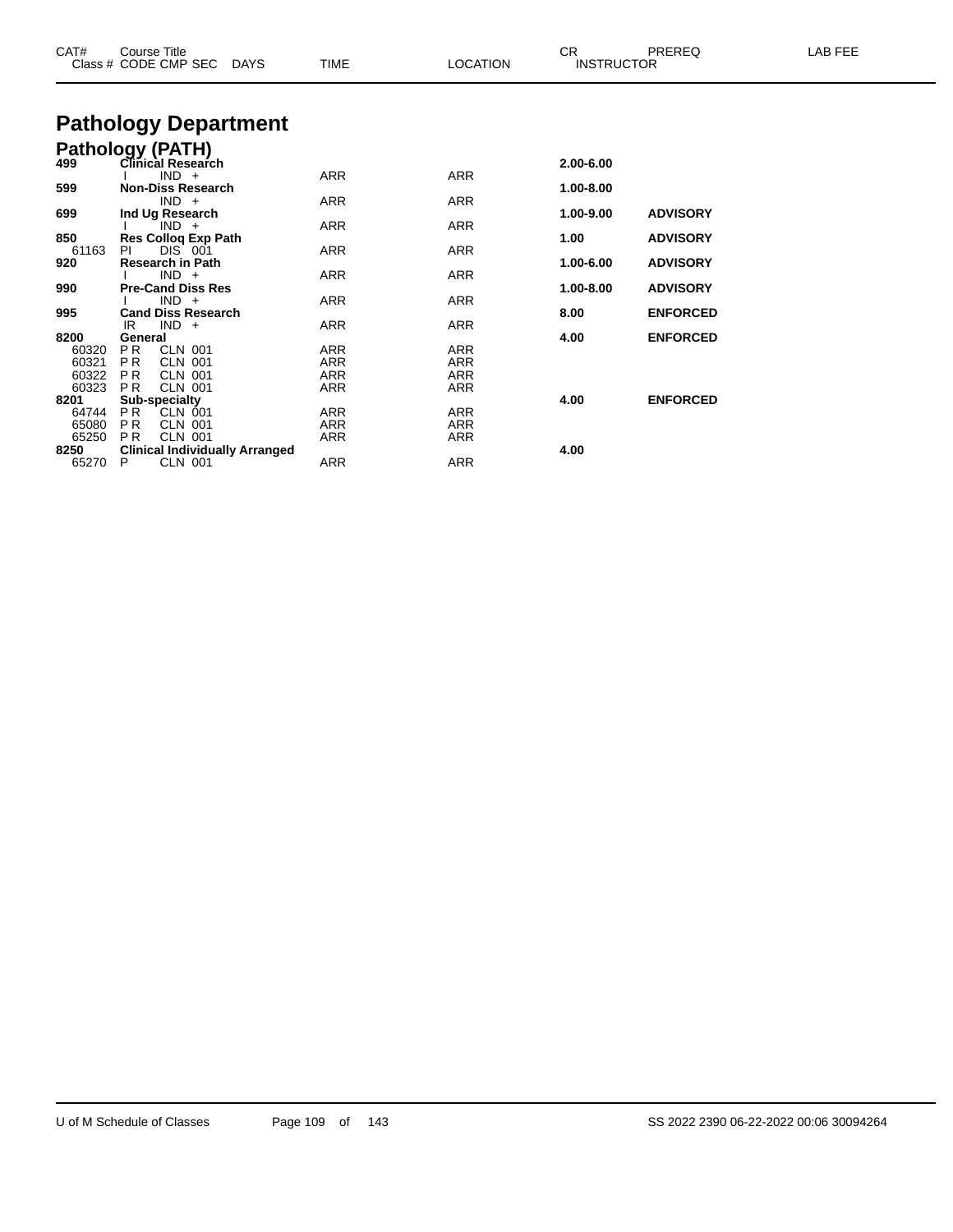| CAT# | Course Title              |      |          | ◠◻<br>◡ጙ          | PREREQ | LAB FEE |
|------|---------------------------|------|----------|-------------------|--------|---------|
|      | Class # CODE CMP SEC DAYS | TIME | LOCATION | <b>INSTRUCTOR</b> |        |         |
|      |                           |      |          |                   |        |         |

# **Pediatrics & Comm Diseases Dep**

## **Pediatrics (PEDIAT)**

| 499            | U G Peds Research                                        |                   |                          | 1.00-16.00 |                 |
|----------------|----------------------------------------------------------|-------------------|--------------------------|------------|-----------------|
| 599            | $IND +$<br><b>Clinical Research</b>                      | <b>ARR</b>        | <b>ARR</b>               | 2.00-8.00  | <b>ADVISORY</b> |
|                | $IND +$                                                  | ARR               | ARR                      |            |                 |
| 6600           | <b>Pediatrics Req Clerk</b>                              |                   |                          | 6.00       | <b>ENFORCED</b> |
| 60006          | P <sub>R</sub><br>CLN 001                                | <b>ARR</b>        | <b>ARR</b>               |            |                 |
| 60010<br>60012 | P <sub>R</sub><br>CLN 001                                | ARR<br>ARR        | <b>ARR</b>               |            |                 |
| 8200           | P R<br><b>CLN 001</b><br>Cardiology                      |                   | ARR                      | 4.00       | <b>ENFORCED</b> |
| 60157          | CLN 001<br>P R                                           | <b>ARR</b>        | <b>ARR</b>               |            |                 |
| 60324          | <b>PR</b><br><b>CLN 001</b>                              | <b>ARR</b>        | ARR                      |            |                 |
| 60707          | P <sub>R</sub><br><b>CLN 001</b>                         | ARR               | <b>ARR</b>               |            |                 |
| 8201           | <b>Developmental</b>                                     |                   |                          | 4.00       | <b>ENFORCED</b> |
| 60325<br>60326 | <b>PR</b><br><b>CLN 001</b><br>PR<br>CLN 001             | <b>ARR</b><br>ARR | <b>ARR</b><br>ARR        |            |                 |
| 60158          | P <sub>R</sub><br><b>CLN 001</b>                         | ARR               | <b>ARR</b>               |            |                 |
| 60327          | <b>CLN 001</b><br>P R                                    | ARR               | ARR                      |            |                 |
| 8202           | Gastroenterology                                         |                   |                          | 4.00       | <b>ENFORCED</b> |
| 60551          | P R<br>CLN 001                                           | <b>ARR</b>        | ARR                      |            |                 |
| 60708<br>60328 | PR<br><b>CLN 001</b><br>P <sub>R</sub><br><b>CLN 001</b> | <b>ARR</b><br>ARR | ARR<br><b>ARR</b>        |            |                 |
| 60453          | P <sub>R</sub><br><b>CLN 001</b>                         | ARR               | ARR                      |            |                 |
| 8203           | <b>Medical Genetics</b>                                  |                   |                          | 4.00       | <b>ENFORCED</b> |
| 60476          | P <sub>R</sub><br><b>CLN 001</b>                         | <b>ARR</b>        | <b>ARR</b>               |            |                 |
| 60477          | P <sub>R</sub><br><b>CLN 001</b>                         | ARR               | ARR                      |            |                 |
| 60425<br>60478 | <b>PR</b><br><b>CLN 001</b>                              | <b>ARR</b>        | ARR                      |            |                 |
| 8204           | P <sub>R</sub><br><b>CLN 001</b><br>Nephrology           | ARR               | <b>ARR</b>               | 2.00       | <b>ENFORCED</b> |
| 60553          | <b>PR</b><br>CLN 001                                     | <b>ARR</b>        | <b>ARR</b>               |            |                 |
| 60552          | <b>PR</b><br>CLN 001                                     | ARR               | <b>ARR</b>               |            |                 |
| 60106          | P R<br>CLN 001                                           | ARR               | <b>ARR</b>               |            |                 |
| 60709          | <b>CLN 001</b><br>P R                                    | ARR               | ARR                      |            |                 |
| 60438<br>60710 | P R<br><b>CLN 001</b><br><b>CLN 001</b><br>P R           | <b>ARR</b><br>ARR | <b>ARR</b><br><b>ARR</b> |            |                 |
| 60711          | <b>PR</b><br><b>CLN 001</b>                              | ARR               | <b>ARR</b>               |            |                 |
| 60713          | <b>PR</b><br><b>CLN 001</b>                              | <b>ARR</b>        | <b>ARR</b>               |            |                 |
| 60712          | <b>CLN 001</b><br>P R                                    | ARR               | <b>ARR</b>               |            |                 |
| 60329          | PR<br><b>CLN 001</b>                                     | ARR               | ARR                      |            |                 |
| 60714          | <b>PR</b><br><b>CLN 001</b>                              | ARR               | <b>ARR</b>               |            |                 |
| 60330<br>8205  | P <sub>R</sub><br><b>CLN 001</b><br>Neurology            | ARR               | ARR                      | 4.00       | <b>ENFORCED</b> |
| 60331          | ΡR<br><b>CLN 001</b>                                     | <b>ARR</b>        | <b>ARR</b>               |            |                 |
| 60722          | PR<br>CLN 001                                            | ARR               | ARR                      |            |                 |
| 60332          | P R<br><b>CLN 001</b>                                    | <b>ARR</b>        | ARR                      |            |                 |
| 60723          | <b>PR</b><br><b>CLN 001</b>                              | <b>ARR</b>        | <b>ARR</b>               |            |                 |
| 60720<br>60795 | <b>CLN 001</b><br>P R<br>PR<br><b>CLN 001</b>            | ARR<br>ARR        | ARR<br>ARR               |            |                 |
| 60724          | <b>PR</b><br><b>CLN 001</b>                              | <b>ARR</b>        | <b>ARR</b>               |            |                 |
| 60721          | ΡR<br><b>CLN 001</b>                                     | ARR               | ARR                      |            |                 |
| 60725          | <b>PR</b><br><b>CLN 001</b>                              | ARR               | ARR                      |            |                 |
| 8206           | <b>Pulmonary</b>                                         |                   |                          | 4.00       | <b>ENFORCED</b> |
| 60556          | CLN 001<br>P R                                           | ARR               | ARR                      |            |                 |
| 60426<br>60715 | PR<br><b>CLN 001</b><br>P <sub>R</sub><br><b>CLN 001</b> | ARR<br><b>ARR</b> | <b>ARR</b><br><b>ARR</b> |            |                 |
| 60716          | <b>CLN 001</b><br>P R                                    | ARR               | ARR                      |            |                 |
| 8207           | <b>Infectious Disease</b>                                |                   |                          | 4.00       | <b>ENFORCED</b> |
| 60333          | PR<br><b>CLN 001</b>                                     | ARR               | <b>ARR</b>               |            |                 |
| 60334          | P R<br><b>CLN 001</b>                                    | ARR               | ARR                      |            |                 |
| 60335<br>60336 | PR.<br><b>CLN 001</b><br><b>PR</b><br><b>CLN 001</b>     | ARR<br>ARR        | <b>ARR</b><br><b>ARR</b> |            |                 |
| 8208           | <b>Child Abuse</b>                                       |                   |                          | 4.00       | <b>ENFORCED</b> |
| 60337          | <b>CLN 001</b><br>P R                                    | <b>ARR</b>        | <b>ARR</b>               |            |                 |
| 60338          | <b>PR</b><br>CLN 001                                     | ARR               | ARR                      |            |                 |
| 60339          | P R<br>CLN 001                                           | ARR               | ARR                      |            |                 |
| 60340          | P R<br>CLN 001                                           | ARR               | ARR                      | 4.00       |                 |
| 8210<br>60341  | Immuno-Hematology<br>ΡR<br>CLN 001                       | ARR               | <b>ARR</b>               |            | <b>ENFORCED</b> |
| 60414          | P R<br>CLN 001                                           | ARR               | ARR                      |            |                 |
| 60342          | P R<br>CLN 001                                           | ARR               | ARR                      |            |                 |
| 8211           | <b>Transgender Medicine</b>                              |                   |                          | 4.00       | <b>ENFORCED</b> |
| 60159          | PR.<br>CLN 001                                           | <b>ARR</b>        | <b>ARR</b>               |            |                 |
| 60160<br>65140 | P R<br><b>CLN 001</b><br>P R<br>CLN 001                  | ARR<br>ARR        | ARR<br>ARR               |            |                 |
| 8212           | Rheumatology                                             |                   |                          | 4.00       | <b>ENFORCED</b> |
| 60427 PR       | CLN 001                                                  | <b>ARR</b>        | <b>ARR</b>               |            |                 |
|                |                                                          |                   |                          |            |                 |

U of M Schedule of Classes Page 110 of 143 SS 2022 2390 06-22-2022 00:06 30094264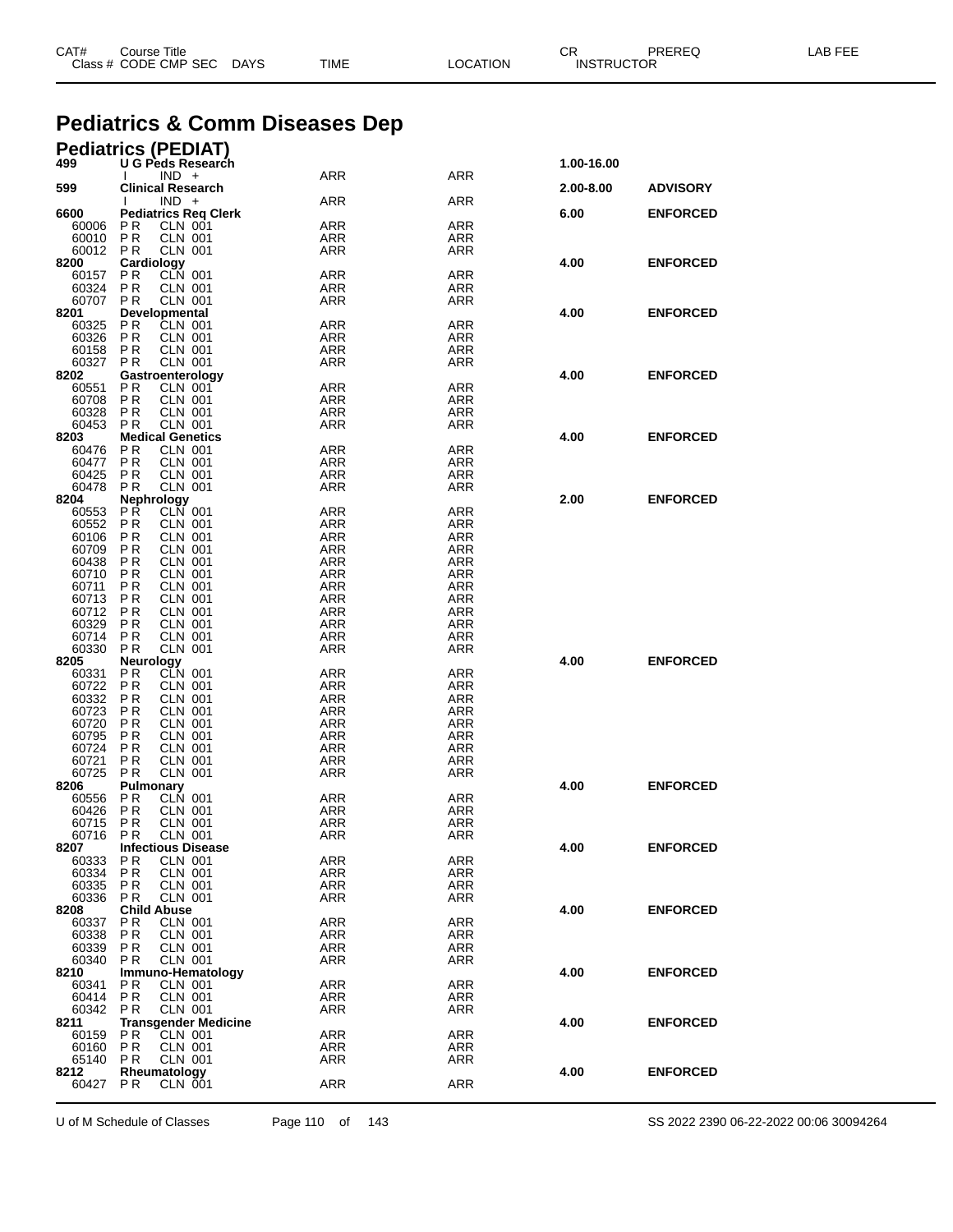| CAT#           | Course Title<br>Class # CODE CMP SEC |                                  | <b>DAYS</b> | <b>TIME</b>              | <b>LOCATION</b>          | <b>CR</b> | PREREQ<br><b>INSTRUCTOR</b> | LAB FEE |
|----------------|--------------------------------------|----------------------------------|-------------|--------------------------|--------------------------|-----------|-----------------------------|---------|
|                |                                      |                                  |             |                          |                          |           |                             |         |
|                |                                      |                                  |             |                          |                          |           |                             |         |
| 60343          | PR                                   | CLN 001                          |             | ARR                      | <b>ARR</b>               |           |                             |         |
| 60344          | <b>PR</b>                            | <b>CLN 001</b>                   |             | <b>ARR</b>               | <b>ARR</b>               |           |                             |         |
| 60345          | <b>PR</b>                            | <b>CLN 001</b>                   |             | <b>ARR</b>               | ARR                      |           |                             |         |
| 8213           | Endocrinology                        |                                  |             |                          |                          | 4.00      | <b>ENFORCED</b>             |         |
| 60557          | <b>PR</b>                            | CLN 001                          |             | <b>ARR</b>               | <b>ARR</b>               |           |                             |         |
| 60717          | <b>PR</b>                            | CLN 001                          |             | <b>ARR</b>               | <b>ARR</b>               |           |                             |         |
| 60346          | <b>PR</b>                            | <b>CLN 001</b><br><b>CLN 001</b> |             | <b>ARR</b>               | <b>ARR</b>               |           |                             |         |
| 65141<br>8214  | <b>PR</b>                            | <b>Hematology/Oncology</b>       |             | <b>ARR</b>               | <b>ARR</b>               | 4.00      | <b>ENFORCED</b>             |         |
| 60558          | PR                                   | CLN 001                          |             | <b>ARR</b>               | <b>ARR</b>               |           |                             |         |
| 60718          | PR                                   | CLN 001                          |             | <b>ARR</b>               | ARR                      |           |                             |         |
| 60471          | <b>PR</b>                            | <b>CLN 001</b>                   |             | <b>ARR</b>               | <b>ARR</b>               |           |                             |         |
| 60347          | <b>PR</b>                            | <b>CLN 001</b>                   |             | <b>ARR</b>               | <b>ARR</b>               |           |                             |         |
| 8215           | <b>Pediatric Camp</b>                |                                  |             |                          |                          | 4.00      | <b>ENFORCED</b>             |         |
| 60348          | <b>PR</b>                            | <b>CLN 001</b>                   |             | <b>ARR</b>               | ARR                      |           |                             |         |
| 8270           |                                      | <b>Domestic Away Clinical</b>    |             |                          |                          | 4.00      | <b>ENFORCED</b>             |         |
| 64401          | P R                                  | CLN 001                          |             | <b>ARR</b>               | <b>ARR</b>               |           |                             |         |
| 64402          | PR                                   | CLN 001                          |             | ARR                      | ARR                      |           |                             |         |
| 8440           | Research                             |                                  |             |                          |                          | 2.00      | <b>ENFORCED</b>             |         |
| 60560          | <b>PR</b>                            | <b>CLN 001</b>                   |             | <b>ARR</b>               | <b>ARR</b>               |           |                             |         |
| 60559          | <b>PR</b>                            | CLN 001                          |             | <b>ARR</b>               | <b>ARR</b>               |           |                             |         |
| 60561          | P <sub>R</sub><br><b>PR</b>          | <b>CLN 001</b><br><b>CLN 001</b> |             | <b>ARR</b><br><b>ARR</b> | <b>ARR</b>               |           |                             |         |
| 64252<br>64251 | <b>PR</b>                            | <b>CLN 001</b>                   |             | <b>ARR</b>               | <b>ARR</b><br><b>ARR</b> |           |                             |         |
| 64253          | <b>PR</b>                            | <b>CLN 001</b>                   |             | <b>ARR</b>               | <b>ARR</b>               |           |                             |         |
| 64311          | P <sub>R</sub>                       | <b>CLN 001</b>                   |             | <b>ARR</b>               | <b>ARR</b>               |           |                             |         |
| 64310          | PR                                   | <b>CLN 001</b>                   |             | <b>ARR</b>               | <b>ARR</b>               |           |                             |         |
| 64312          | <b>PR</b>                            | <b>CLN 001</b>                   |             | <b>ARR</b>               | <b>ARR</b>               |           |                             |         |
| 64314          | <b>PR</b>                            | <b>CLN 001</b>                   |             | <b>ARR</b>               | <b>ARR</b>               |           |                             |         |
| 64313          | <b>PR</b>                            | <b>CLN 001</b>                   |             | <b>ARR</b>               | <b>ARR</b>               |           |                             |         |
| 64315          | <b>PR</b>                            | <b>CLN 001</b>                   |             | <b>ARR</b>               | <b>ARR</b>               |           |                             |         |
| 8600           | <b>Cardiology Subl</b>               |                                  |             |                          |                          | 4.00      | <b>ENFORCED</b>             |         |
| 64471          | <b>PR</b>                            | CLN 001                          |             | <b>ARR</b>               | <b>ARR</b>               |           |                             |         |
| 60428          | <b>PR</b>                            | <b>CLN 001</b>                   |             | <b>ARR</b>               | <b>ARR</b>               |           |                             |         |
| 64467<br>64482 | P <sub>R</sub><br><b>PR</b>          | <b>CLN 001</b><br>CLN 001        |             | <b>ARR</b><br><b>ARR</b> | <b>ARR</b><br><b>ARR</b> |           |                             |         |
| 8601           |                                      | <b>Oncology Subinternship</b>    |             |                          |                          | 4.00      | <b>ENFORCED</b>             |         |
| 64477          | P R                                  | CLN 001                          |             | <b>ARR</b>               | <b>ARR</b>               |           |                             |         |
| 60810          | <b>PR</b>                            | <b>CLN 001</b>                   |             | <b>ARR</b>               | <b>ARR</b>               |           |                             |         |
| 64472          | P <sub>R</sub>                       | <b>CLN 001</b>                   |             | <b>ARR</b>               | <b>ARR</b>               |           |                             |         |
| 64470          | <b>PR</b>                            | <b>CLN 001</b>                   |             | <b>ARR</b>               | <b>ARR</b>               |           |                             |         |
| 8602           |                                      | <b>Inpatient Peds Subl</b>       |             |                          |                          | 4.00      | <b>ENFORCED</b>             |         |
| 60058          | PR.                                  | <b>CLN 001</b>                   |             | <b>ARR</b>               | <b>ARR</b>               |           |                             |         |
| 60059          | P <sub>R</sub>                       | <b>CLN 001</b>                   |             | <b>ARR</b>               | ARR                      |           |                             |         |
| 60349          | <b>PR</b>                            | <b>CLN 001</b>                   |             | <b>ARR</b>               | <b>ARR</b>               |           |                             |         |
| 60107          | <b>PR</b>                            | <b>CLN 001</b>                   |             | <b>ARR</b>               | <b>ARR</b>               |           |                             |         |
| 8603           | <b>GI/Renal Sub-I</b>                |                                  |             |                          |                          | 4.00      | <b>ENFORCED</b>             |         |
| 64464          | <b>PR</b><br><b>PR</b>               | <b>CLN 001</b><br><b>CLN 001</b> |             | ARR<br><b>ARR</b>        | <b>ARR</b><br><b>ARR</b> |           |                             |         |
| 64642<br>60350 | <b>PR</b>                            | CLN 001                          |             | ARR                      | ARR                      |           |                             |         |
| 64749          | <b>PR</b>                            | <b>CLN 001</b>                   |             | <b>ARR</b>               | <b>ARR</b>               |           |                             |         |
| 8604           |                                      | <b>Pulmonary Sub I</b>           |             |                          |                          | 4.00      | <b>ENFORCED</b>             |         |
| 64750          | <b>PR</b>                            | CLN 001                          |             | ARR                      | ARR                      |           |                             |         |
| 64481          | P R                                  | <b>CLN 001</b>                   |             | ARR                      | <b>ARR</b>               |           |                             |         |
| 64469          | P R                                  | CLN 001                          |             | <b>ARR</b>               | <b>ARR</b>               |           |                             |         |
| 64751          | P R                                  | <b>CLN 001</b>                   |             | ARR                      | ARR                      |           |                             |         |
| 8700           |                                      | Subinternship/PICU               |             |                          |                          | 4.00      | <b>ENFORCED</b>             |         |
| 60429          | P R                                  | <b>CLN 001</b>                   |             | ARR                      | <b>ARR</b>               |           |                             |         |
| 60351          | P R                                  | CLN 001                          |             | ARR                      | ARR                      |           |                             |         |
| 60719          | P R                                  | <b>CLN 001</b>                   |             | ARR                      | ARR                      |           |                             |         |
| 60352          | P R                                  | CLN 001                          |             | ARR                      | <b>ARR</b>               |           |                             |         |
| 8701           |                                      | <b>Neonatology SubI/NICU</b>     |             |                          |                          | 4.00      | <b>ENFORCED</b>             |         |
| 60161          | P R                                  | CLN 001<br>CLN 001               |             | ARR<br><b>ARR</b>        | ARR<br><b>ARR</b>        |           |                             |         |
| 60060<br>60353 | P R<br>P R                           | <b>CLN 001</b>                   |             | ARR                      | ARR                      |           |                             |         |
| 60354 PR       |                                      | <b>CLN 001</b>                   |             | ARR                      | ARR                      |           |                             |         |
|                |                                      |                                  |             |                          |                          |           |                             |         |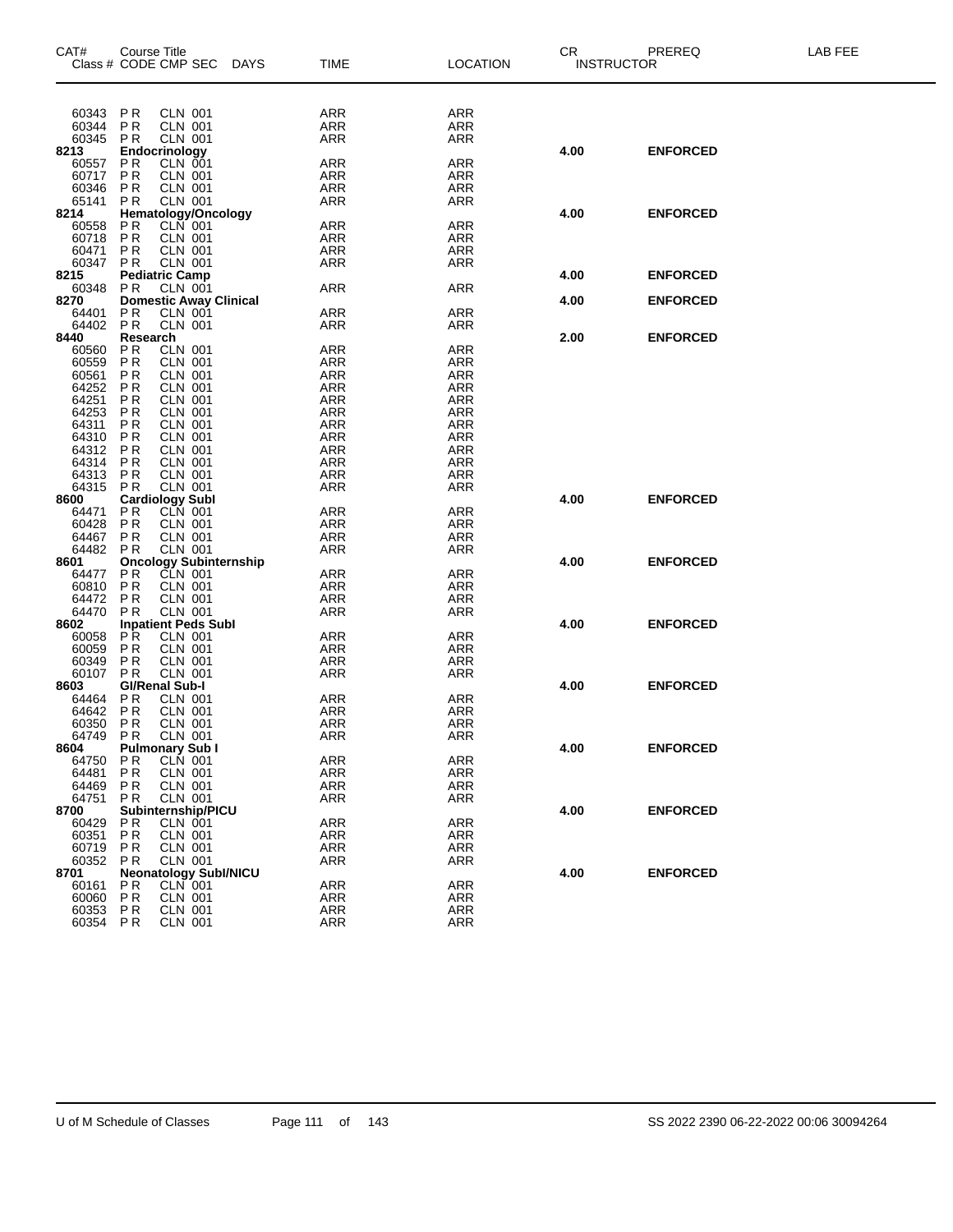| CAT# | Course Title<br>Class # CODE CMP SEC | <b>DAYS</b> | <b>TIME</b> | LOCATION | $\cap$<br>◡◠<br><b>INSTRUCTOR</b> | PREREQ | LAB FEE |
|------|--------------------------------------|-------------|-------------|----------|-----------------------------------|--------|---------|
|      |                                      |             |             |          |                                   |        |         |

# **Pharmacology Department**

|       |                     |         | <b>Pharmacology (PHRMACOL)</b> |            |            |           |                 |
|-------|---------------------|---------|--------------------------------|------------|------------|-----------|-----------------|
| 600   |                     |         | Independent Study              |            |            | 1.00-8.00 | <b>ADVISORY</b> |
|       | D                   | $IND +$ |                                | <b>ARR</b> | <b>ARR</b> |           |                 |
| 605   |                     |         | <b>MS Degree Research</b>      |            |            | 1.00-8.00 |                 |
|       |                     | IND +   |                                | <b>ARR</b> | <b>ARR</b> |           |                 |
| 990   | <b>Diss-Precand</b> |         |                                |            |            | 1.00-8.00 | <b>ADVISORY</b> |
|       | D                   | $IND +$ |                                | <b>ARR</b> | <b>ARR</b> |           |                 |
| 995   | Diss-Cand           |         |                                |            |            | 8.00      | <b>ENFORCED</b> |
|       | DR                  | IND.    | $+$                            | <b>ARR</b> | <b>ARR</b> |           |                 |
| 8440  | Research            |         |                                |            |            | 4.00      | <b>ENFORCED</b> |
| 60562 | P <sub>R</sub>      | CLN 001 |                                | <b>ARR</b> | <b>ARR</b> |           |                 |
| 64254 | <b>PR</b>           | CLN 001 |                                | <b>ARR</b> | <b>ARR</b> |           |                 |
| 64316 | <b>PR</b>           | CLN 001 |                                | <b>ARR</b> | <b>ARR</b> |           |                 |
| 64317 | P R                 | CLN 001 |                                | <b>ARR</b> | <b>ARR</b> |           |                 |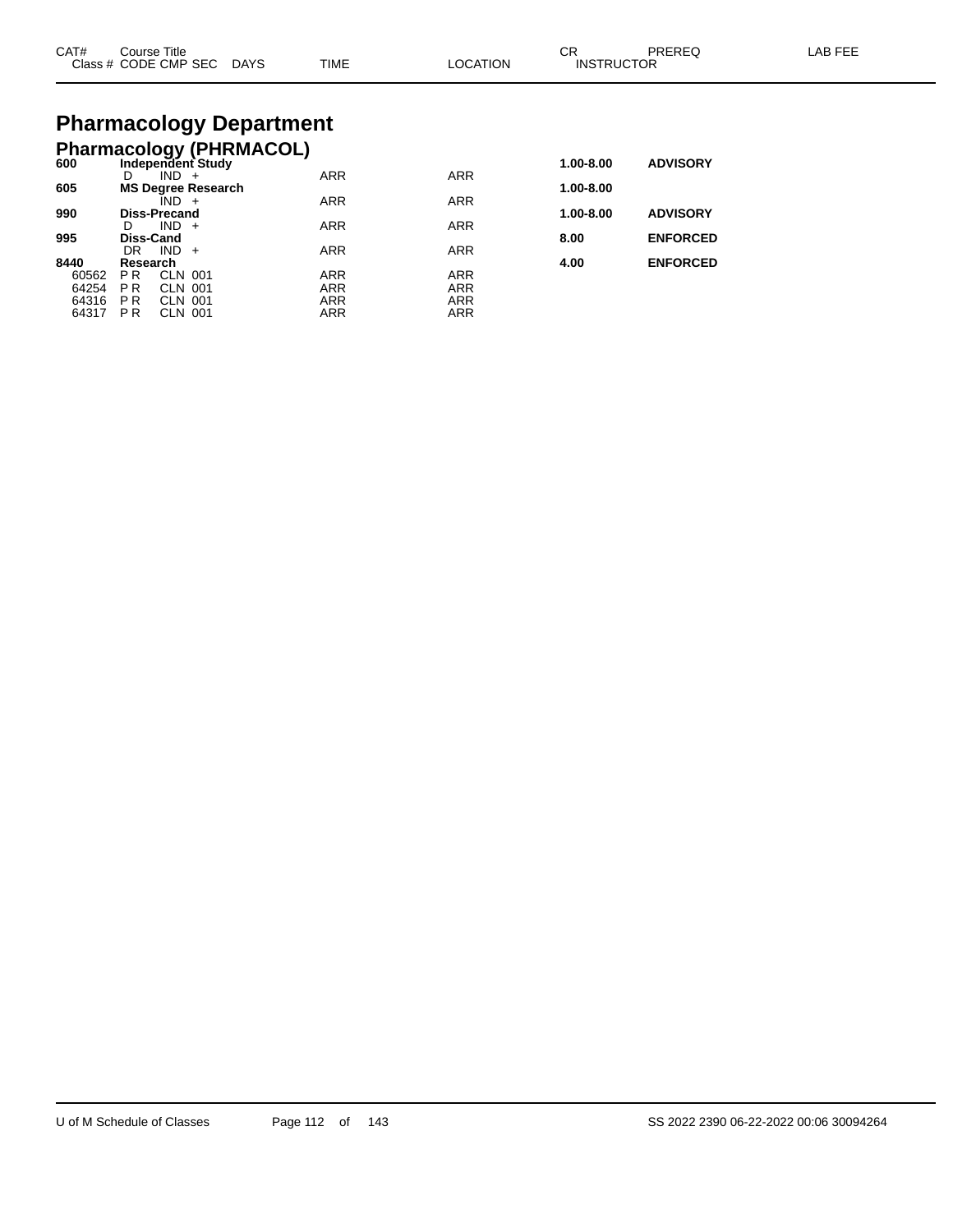| CAT# | Title<br>Course      |             |             |                | ົ<br>◡            | PREREG | . AB FF <sup>r</sup> |
|------|----------------------|-------------|-------------|----------------|-------------------|--------|----------------------|
|      | Class # CODE CMP SEC | <b>DAYS</b> | <b>TIME</b> | <b>OCATION</b> | <b>INSTRUCTOR</b> |        |                      |

# **Physical Medicine & Rehab Dept**

|       |                 |                                    | <b>Physical Medicine &amp; Rehabilitation (PMR)</b><br>539 Eng&Tec CIn Interns |            |           |                 |
|-------|-----------------|------------------------------------|--------------------------------------------------------------------------------|------------|-----------|-----------------|
|       |                 |                                    |                                                                                |            | 8.00      | <b>ADVISORY</b> |
|       |                 | $IND +$                            | ARR                                                                            | ARR        |           |                 |
| 599   |                 | <b>Clinical Research</b>           |                                                                                |            | 1.00-8.00 |                 |
|       |                 | $IND +$                            | ARR                                                                            | <b>ARR</b> |           |                 |
| 8170  |                 | <b>Domestic Away Clinical</b>      |                                                                                |            | 2.00      | <b>ENFORCED</b> |
| 64403 | PR.             | CLN 001                            | ARR                                                                            | ARR        |           |                 |
| 8200  | <b>Clinical</b> |                                    |                                                                                |            | 4.00      | <b>ENFORCED</b> |
| 60355 | PR.             | <b>CLN 001</b>                     | ARR                                                                            | <b>ARR</b> |           |                 |
| 60356 | P <sub>R</sub>  | <b>CLN 001</b>                     | ARR                                                                            | ARR        |           |                 |
| 8201  |                 | <b>Spine &amp; Pain Management</b> |                                                                                |            | 4.00      | <b>ENFORCED</b> |
| 60357 | PR.             | CLN 001                            | ARR                                                                            | ARR        |           |                 |
| 60358 | P <sub>R</sub>  | <b>CLN 001</b>                     | ARR                                                                            | ARR        |           |                 |
| 8270  |                 | <b>Domestic Away Clinical</b>      |                                                                                |            | 4.00      | <b>ENFORCED</b> |
| 64404 | PR.             | CLN 001                            | ARR                                                                            | ARR        |           |                 |
| 8440  | Research        |                                    |                                                                                |            | 2.00      | <b>ENFORCED</b> |
| 60564 | PR.             | <b>CLN 001</b>                     | ARR                                                                            | ARR        |           |                 |
| 60563 | PR.             | CLN 001                            | ARR                                                                            | <b>ARR</b> |           |                 |
| 60430 | P <sub>R</sub>  | <b>CLN 001</b>                     | ARR                                                                            | ARR        |           |                 |
| 64256 | PR.             | <b>CLN 001</b>                     | ARR                                                                            | ARR        |           |                 |
| 64255 | PR.             | <b>CLN 001</b>                     | ARR                                                                            | ARR        |           |                 |
| 64257 | <b>PR</b>       | <b>CLN 001</b>                     | ARR                                                                            | ARR        |           |                 |
| 64319 | PR.             | <b>CLN 001</b>                     | ARR                                                                            | ARR        |           |                 |
| 64318 | P <sub>R</sub>  | <b>CLN 001</b>                     | ARR                                                                            | ARR        |           |                 |
| 64320 | P <sub>R</sub>  | <b>CLN 001</b>                     | ARR                                                                            | ARR        |           |                 |
| 64322 | PR.             | <b>CLN 001</b>                     | ARR                                                                            | ARR        |           |                 |
| 64321 | P <sub>R</sub>  | CLN 001                            | ARR                                                                            | ARR        |           |                 |
| 64323 | P <sub>R</sub>  | <b>CLN 001</b>                     | <b>ARR</b>                                                                     | <b>ARR</b> |           |                 |

| 8.00      | <b>ADVISORY</b> |
|-----------|-----------------|
| 1.00-8.00 |                 |
| 2.00      | <b>ENFORCED</b> |
| 4.00      | <b>ENFORCED</b> |
| 4.00      | <b>ENFORCED</b> |
| 4.00      | <b>ENFORCED</b> |
| 2.00      | <b>ENFORCED</b> |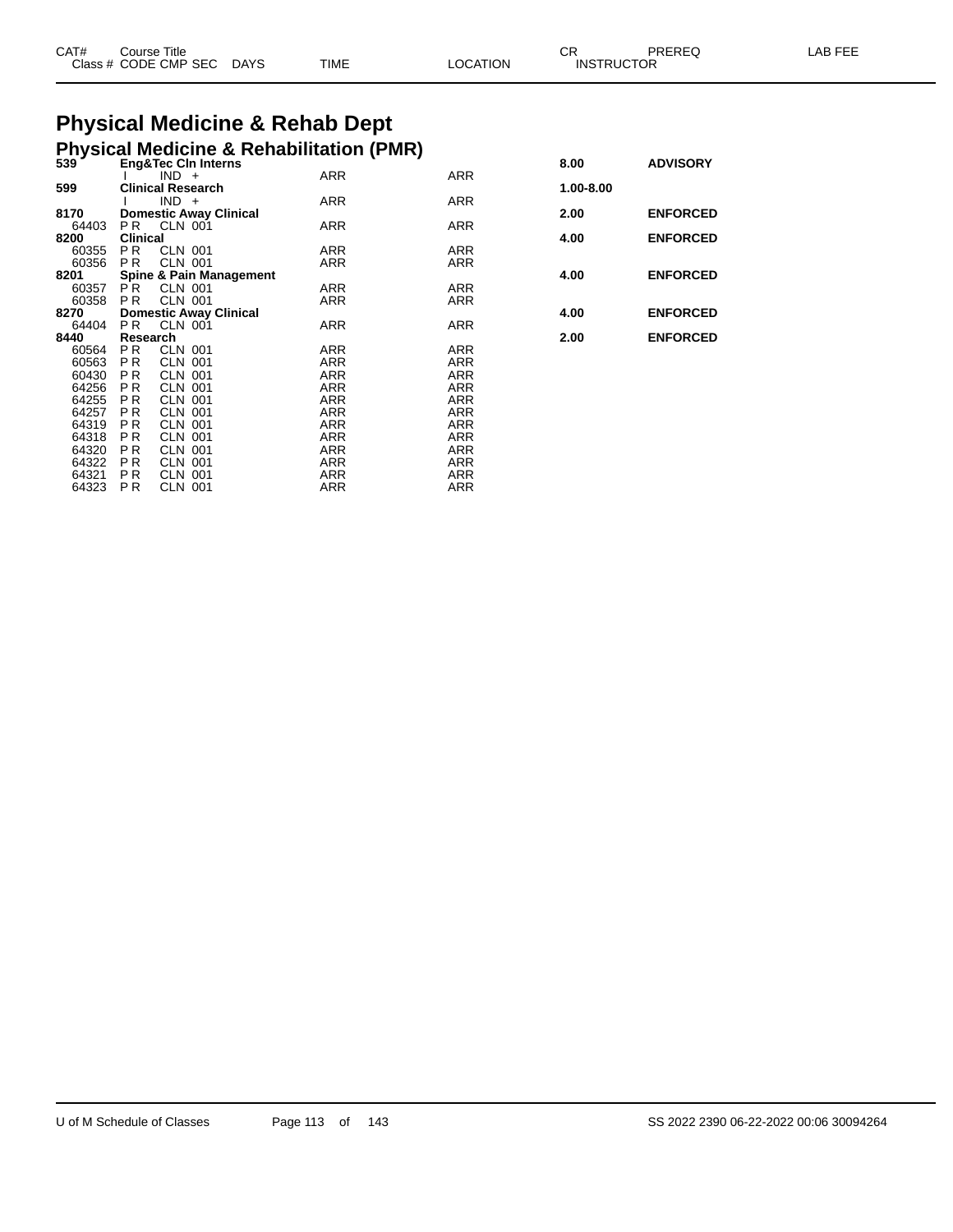| CAT# | Course Title              |      |          | Ωn<br>◡◚          | PREREQ | LAB FEE |
|------|---------------------------|------|----------|-------------------|--------|---------|
|      | Class # CODE CMP SEC DAYS | TIME | LOCATION | <b>INSTRUCTOR</b> |        |         |

# **Physiology Department**

|       | <b>Physiology (PHYSIOL)</b> |                                                                                               |            |               |                 |
|-------|-----------------------------|-----------------------------------------------------------------------------------------------|------------|---------------|-----------------|
| 201   | <b>Human Physiol</b>        |                                                                                               |            | 4.00          | <b>ADVISORY</b> |
| 64555 | P W LEC 001                 | ARR                                                                                           | ARR        | Rust          |                 |
|       |                             | There are no required synchronous meetings. There will be optional synchronous help sessions. |            |               |                 |
| 306   | <b>Problems</b>             |                                                                                               |            | 1.00-4.00     | <b>ADVISORY</b> |
|       | $IND +$                     | <b>ARR</b>                                                                                    | <b>ARR</b> |               |                 |
| 405   | <b>Research Problems</b>    |                                                                                               |            | 1.00-4.00     |                 |
|       | $IND +$                     | <b>ARR</b>                                                                                    | <b>ARR</b> |               |                 |
| 599   | <b>Grad Ind Research</b>    |                                                                                               |            | 1.00-8.00     | <b>ADVISORY</b> |
|       | $IND +$                     | <b>ARR</b>                                                                                    | <b>ARR</b> |               |                 |
| 602   | <b>Meth Res Physiology</b>  |                                                                                               |            | 2.00-6.00     | <b>ADVISORY</b> |
|       | $IND +$                     | <b>ARR</b>                                                                                    | <b>ARR</b> |               |                 |
| 603   | <b>Meth Res Physiology</b>  |                                                                                               |            | $2.00 - 6.00$ | <b>ADVISORY</b> |
|       | $IND +$                     | <b>ARR</b>                                                                                    | <b>ARR</b> |               |                 |
| 699   | <b>Direct Reading-Phys</b>  |                                                                                               |            | 1.00-4.00     |                 |
|       | $IND +$                     | <b>ARR</b>                                                                                    | <b>ARR</b> |               |                 |
| 702   | <b>Physio MS Res Proj</b>   |                                                                                               |            | $3.00 - 8.00$ |                 |
|       | $IND +$                     | <b>ARR</b>                                                                                    | <b>ARR</b> |               |                 |
| 990   | Diss-Precand                |                                                                                               |            | 1.00-8.00     | <b>ADVISORY</b> |
|       | $IND +$                     | <b>ARR</b>                                                                                    | <b>ARR</b> |               |                 |
| 995   | <b>Diss-Cand</b>            |                                                                                               |            | 8.00          | <b>ENFORCED</b> |
|       | $IND +$<br>IR               | <b>ARR</b>                                                                                    | <b>ARR</b> |               |                 |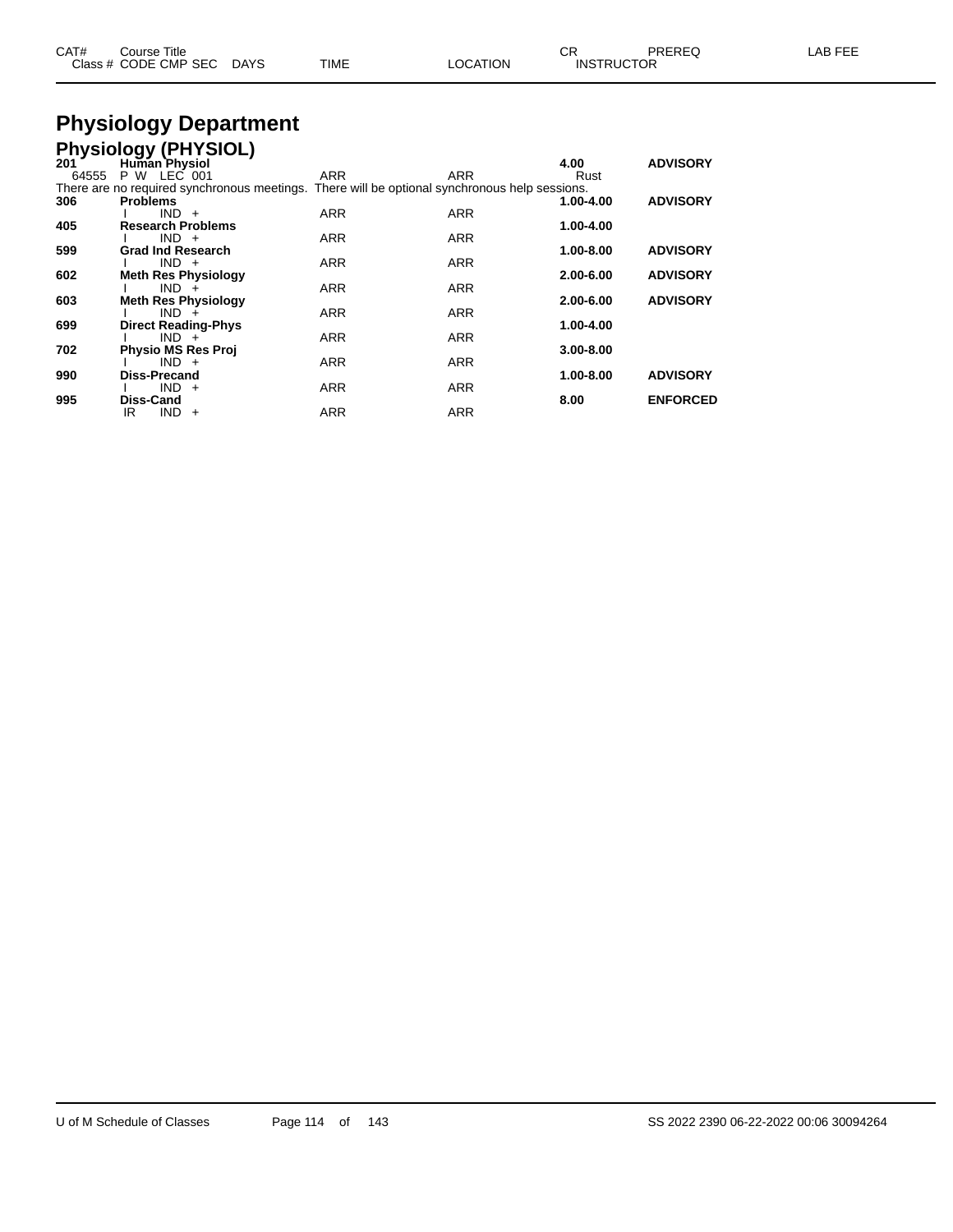|                  | Class # CODE CMP SEC<br><b>DAYS</b>                                | TIME              | <b>LOCATION</b>   | INSTRUCTOR |                 |  |
|------------------|--------------------------------------------------------------------|-------------------|-------------------|------------|-----------------|--|
|                  |                                                                    |                   |                   |            |                 |  |
|                  | <b>Psychiatry Department</b>                                       |                   |                   |            |                 |  |
| 499              | <b>Psychiatry (PSYCHIAT)</b><br><b>U G Psychiat Res</b><br>$IND +$ | ARR               |                   | 1.00-16.00 |                 |  |
| 599              | <b>Clinical Research</b>                                           |                   | ARR               | 2.00-8.00  | <b>ADVISORY</b> |  |
| 6700             | $IND +$<br><b>Psychiatry Reg Clerk</b>                             | <b>ARR</b>        | <b>ARR</b>        | 4.00       | <b>ENFORCED</b> |  |
| 60004<br>60023   | PR.<br><b>CLN 001</b><br><b>PR</b><br>CLN 001                      | ARR<br>ARR        | ARR<br>ARR        |            |                 |  |
| 60024            | <b>CLN 001</b><br>PR                                               | ARR               | ARR               |            |                 |  |
| 60025            | <b>CLN 001</b><br>P R<br><b>PR</b>                                 | <b>ARR</b>        | <b>ARR</b>        |            |                 |  |
| 60027<br>60029   | CLN 002<br><b>CLN 002</b><br>P R                                   | ARR<br>ARR        | ARR<br>ARR        |            |                 |  |
| 60031            | <b>PR</b><br><b>CLN 002</b>                                        | <b>ARR</b>        | <b>ARR</b>        |            |                 |  |
| 60033<br>60028   | <b>PR</b><br>CLN 002<br><b>CLN 003</b><br>P R                      | ARR<br>ARR        | ARR<br>ARR        |            |                 |  |
| 60030            | <b>PR</b><br><b>CLN 003</b>                                        | ARR               | ARR               |            |                 |  |
| 60032<br>60034   | <b>PR</b><br><b>CLN 003</b><br><b>CLN 003</b><br>P R               | ARR<br>ARR        | ARR<br>ARR        |            |                 |  |
| 8150             | <b>Clinical Individually Arranged</b>                              |                   |                   | 2.00       | <b>ENFORCED</b> |  |
| 64752<br>8201    | P R<br>CLN 001<br>Emergency                                        | <b>ARR</b>        | <b>ARR</b>        | 4.00       | <b>ENFORCED</b> |  |
| 60164            | <b>CLN 001</b><br>P R                                              | ARR               | ARR               |            |                 |  |
| 60165            | P R<br><b>CLN 001</b>                                              | ARR               | ARR               |            |                 |  |
| 60359<br>8202    | <b>CLN 001</b><br>P R<br><b>Forensic</b>                           | ARR               | ARR               | 4.00       | <b>ENFORCED</b> |  |
| 65000            | P R<br><b>CLN 001</b>                                              | ARR               | <b>ARR</b>        |            |                 |  |
| 60109<br>8203    | <b>CLN 001</b><br>P R<br><b>Geriatrics</b>                         | ARR               | ARR               | 4.00       | <b>ENFORCED</b> |  |
| 60361            | P R<br><b>CLN 001</b>                                              | <b>ARR</b>        | <b>ARR</b>        |            |                 |  |
| 60362<br>60363   | <b>PR</b><br><b>CLN 001</b><br><b>CLN 001</b><br>P R               | ARR<br>ARR        | ARR<br>ARR        |            |                 |  |
| 8204             | <b>Addiction Treatment Services</b>                                |                   |                   | 4.00       | <b>ENFORCED</b> |  |
| 60565<br>60702   | P R<br><b>CLN 001</b><br><b>PR</b><br><b>CLN 001</b>               | ARR<br><b>ARR</b> | ARR<br>ARR        |            |                 |  |
| 60703            | <b>PR</b><br><b>CLN 001</b>                                        | ARR               | ARR               |            |                 |  |
| 60704<br>8205    | <b>CLN 001</b><br>P R                                              | ARR               | ARR               |            |                 |  |
| 60110            | <b>Consultation/Liaison</b><br>P R<br><b>CLN 001</b>               | <b>ARR</b>        | <b>ARR</b>        | 4.00       | <b>ENFORCED</b> |  |
| 65108            | <b>CLN 001</b><br>P R                                              | ARR               | ARR               |            |                 |  |
| 65256<br>8208    | <b>CLN 001</b><br>P <sub>R</sub><br><b>Pediatric Consults</b>      | ARR               | ARR               | 4.00       | <b>ENFORCED</b> |  |
| 60364            | P R<br><b>CLN 001</b>                                              | ARR               | ARR               |            |                 |  |
| 60454<br>60365   | <b>PR</b><br><b>CLN 001</b><br><b>PR</b><br><b>CLN 001</b>         | ARR<br>ARR        | ARR<br>ARR        |            |                 |  |
| 60366            | <b>CLN 001</b><br>P R                                              | ARR               | ARR               |            |                 |  |
| 8250<br>64977    | <b>Clinical Individually Arranged</b><br>P R<br>CLN 001            | <b>ARR</b>        | <b>ARR</b>        | 4.00       | <b>ENFORCED</b> |  |
| 65129            | P R<br><b>CLN 001</b>                                              | ARR               | ARR               |            |                 |  |
| 64406            | P R<br><b>CLN 001</b>                                              | ARR               | ARR               |            |                 |  |
| 64413 PR<br>8270 | CLN 001<br><b>Domestic Away Clinical</b>                           | ARR               | ARR               | 4.00       | <b>ENFORCED</b> |  |
| 64415            | PR<br><b>CLN 001</b>                                               | <b>ARR</b>        | <b>ARR</b>        |            |                 |  |
| 65111<br>64407   | <b>PR</b><br><b>CLN 001</b><br><b>CLN 001</b><br>P R               | <b>ARR</b><br>ARR | <b>ARR</b><br>ARR |            |                 |  |
| 8440             | <b>General Research</b>                                            |                   |                   | 4.00       | <b>ENFORCED</b> |  |
| 60566<br>64258   | P R<br><b>CLN 001</b><br><b>CLN 001</b><br>P R                     | <b>ARR</b><br>ARR | <b>ARR</b><br>ARR |            |                 |  |
| 64324            | <b>PR</b><br><b>CLN 001</b>                                        | ARR               | ARR               |            |                 |  |
| 64325<br>8600    | <b>PR</b><br><b>CLN 001</b><br><b>Child/Adolescent Subl</b>        | ARR               | ARR               | 4.00       | <b>ENFORCED</b> |  |
| 60108            | <b>CLN 001</b><br>P R                                              | <b>ARR</b>        | <b>ARR</b>        |            |                 |  |
| 60162<br>60360   | <b>PR</b><br><b>CLN 001</b><br>P R<br>CLN 001                      | ARR<br>ARR        | ARR<br>ARR        |            |                 |  |
| 60163            | <b>PR</b><br><b>CLN 001</b>                                        | ARR               | ARR               |            |                 |  |
| 8601             | <b>Inpatient Subl</b><br>PR.<br>CLN 001                            | <b>ARR</b>        |                   | 4.00       | <b>ENFORCED</b> |  |
| 60061<br>60062   | PR<br><b>CLN 001</b>                                               | <b>ARR</b>        | ARR<br>ARR        |            |                 |  |
| 60063            | <b>PR</b><br><b>CLN 001</b>                                        | <b>ARR</b>        | ARR               |            |                 |  |
| 60166 PR         | <b>CLN 001</b>                                                     | ARR               | ARR               |            |                 |  |

CAT# Course Title Case CR PREREQ LAB FEE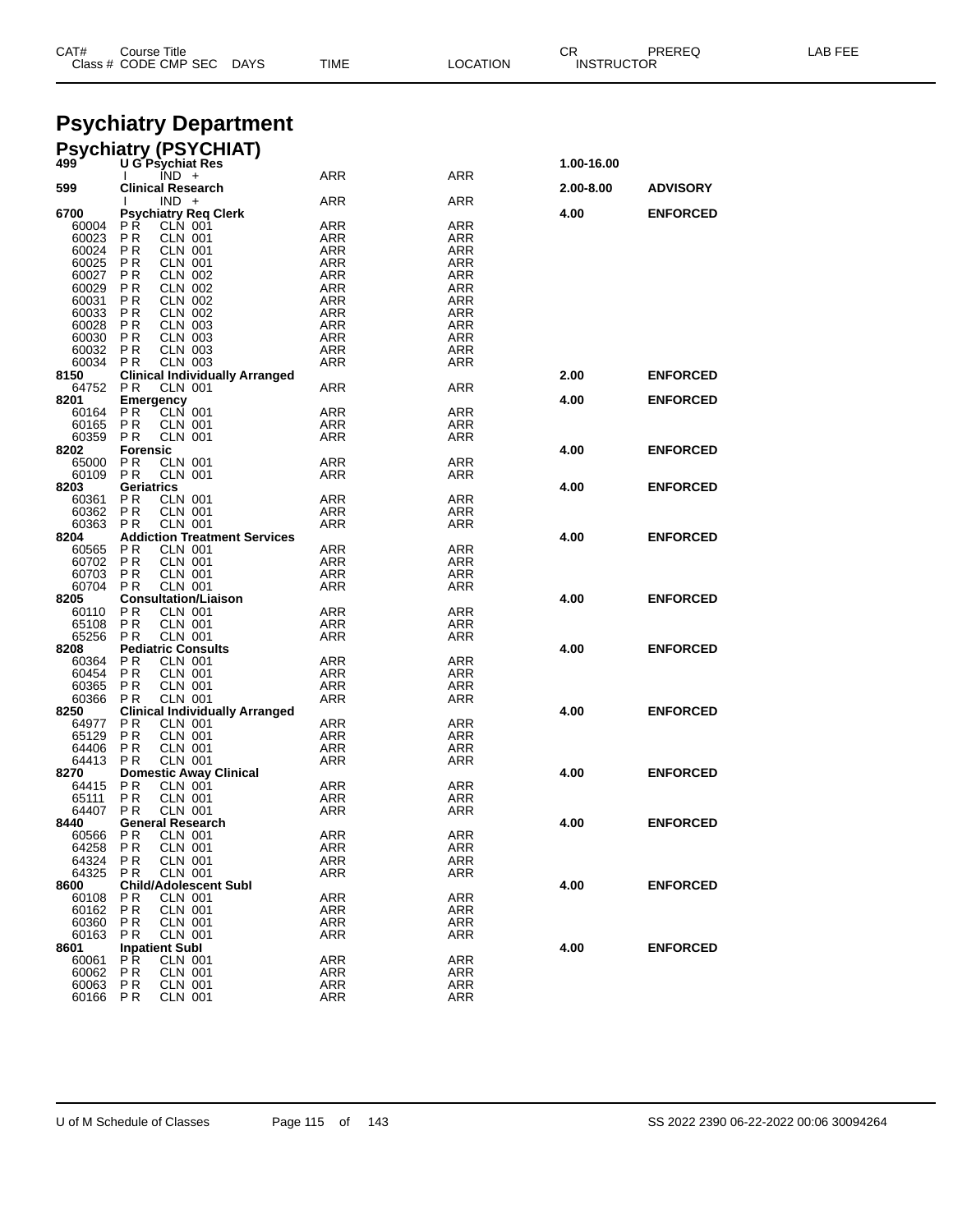| CAT#           |                | Course Title<br>Class # CODE CMP SEC DAYS                        | <b>TIME</b> | LOCATION                 | СR   | <b>PREREQ</b><br><b>INSTRUCTOR</b> | LAB FEE |
|----------------|----------------|------------------------------------------------------------------|-------------|--------------------------|------|------------------------------------|---------|
|                |                | <b>Radiation Oncology</b>                                        |             |                          |      |                                    |         |
| 8200           |                | <b>Radiation Oncology (RADONCO)</b><br><b>Radiation Oncology</b> |             |                          | 4.00 | <b>ENFORCED</b>                    |         |
| 60390          | PR.            | <b>CLN 001</b><br><b>CLN 001</b>                                 | ARR         | <b>ARR</b>               |      |                                    |         |
| 60391<br>60392 | P R<br>PR.     | CLN 001                                                          | ARR<br>ARR  | <b>ARR</b><br><b>ARR</b> |      |                                    |         |
| 60393          | PR.            | <b>CLN 001</b>                                                   | ARR         | <b>ARR</b>               |      |                                    |         |
| 8440           | Research       |                                                                  |             |                          | 2.00 | <b>ENFORCED</b>                    |         |
| 60570          | PR.            | <b>CLN 001</b>                                                   | ARR         | <b>ARR</b>               |      |                                    |         |
| 60569          | PR.            | CLN 001                                                          | ARR         | ARR                      |      |                                    |         |
| 60571          | P <sub>R</sub> | <b>CLN 001</b>                                                   | ARR         | <b>ARR</b>               |      |                                    |         |
| 64261          | P <sub>R</sub> | CLN 001                                                          | ARR         | <b>ARR</b>               |      |                                    |         |
| 64260          | P <sub>R</sub> | CLN 001                                                          | <b>ARR</b>  | ARR                      |      |                                    |         |
| 64262          | P R            | <b>CLN 001</b>                                                   | ARR         | <b>ARR</b>               |      |                                    |         |
| 64329          | P R            | CLN 001                                                          | ARR         | ARR                      |      |                                    |         |
| 64328          | P <sub>R</sub> | <b>CLN 001</b>                                                   | ARR         | <b>ARR</b>               |      |                                    |         |
| 64330<br>64332 | P R<br>P R     | <b>CLN 001</b><br>CLN 001                                        | ARR<br>ARR  | <b>ARR</b><br><b>ARR</b> |      |                                    |         |
| 64331          | P R            | CLN 001                                                          | ARR         | ARR                      |      |                                    |         |
| 64333          | P R            | <b>CLN 001</b>                                                   | ARR         | ARR                      |      |                                    |         |
|                |                |                                                                  |             |                          |      |                                    |         |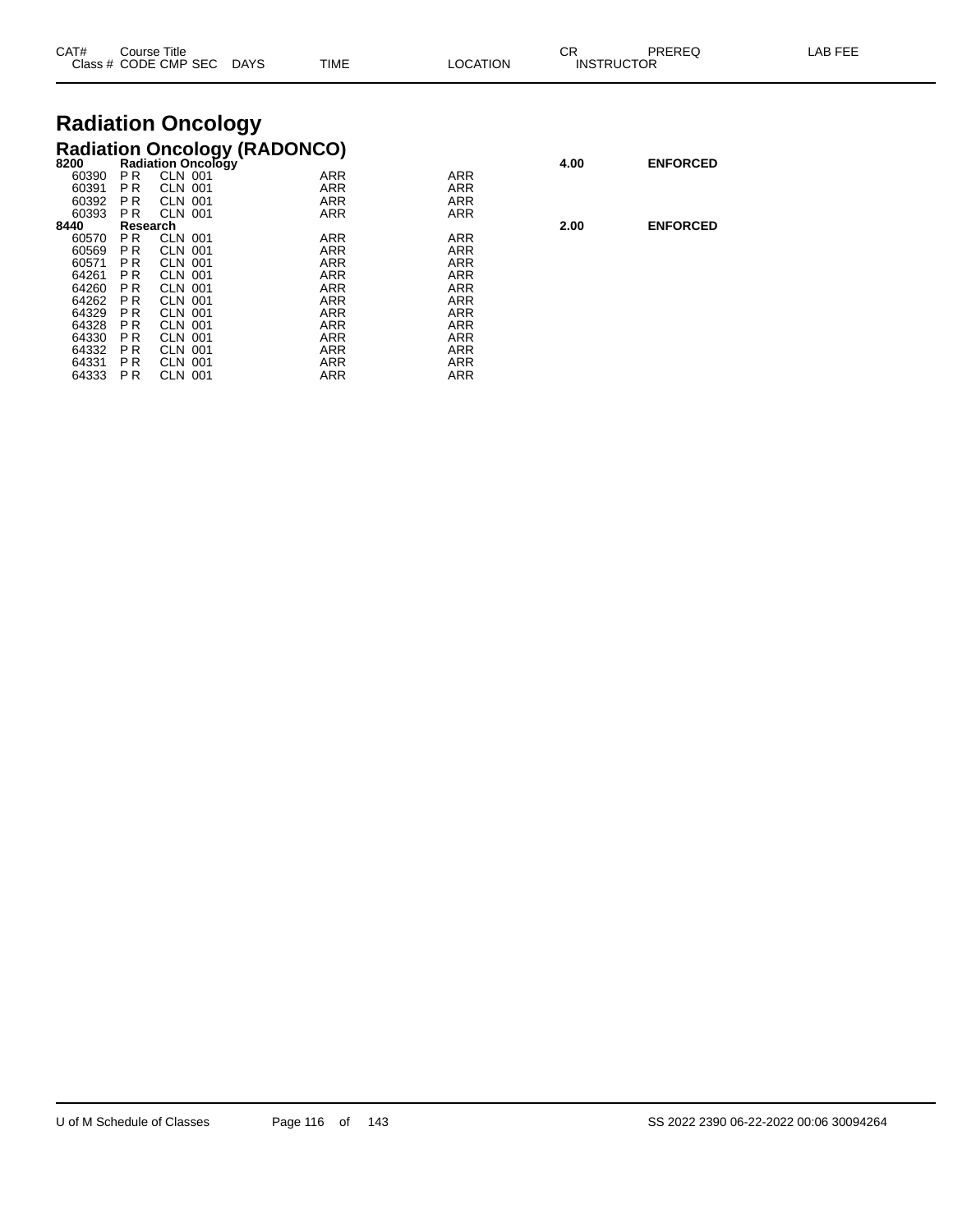| CAT#           | Course Title<br>Class # CODE CMP SEC DAYS                       | TIME              | <b>LOCATION</b>          | CR<br><b>INSTRUCTOR</b> | PREREQ          | LAB FEE |
|----------------|-----------------------------------------------------------------|-------------------|--------------------------|-------------------------|-----------------|---------|
|                | <b>Surgery Department</b>                                       |                   |                          |                         |                 |         |
|                | <b>Surgery (SURGERY)</b>                                        |                   |                          |                         |                 |         |
| 499            | Ug Surgery Research<br>$\overline{IND}$ +                       | <b>ARR</b>        | <b>ARR</b>               | 1.00-16.00              |                 |         |
| 599            | <b>Clinical Research</b>                                        |                   |                          | 2.00-8.00               | <b>ADVISORY</b> |         |
| 6800           | $IND +$<br><b>Surgery &amp; Appl Sci Reg Clerk</b>              | ARR               | ARR                      | 12.00                   | <b>ENFORCED</b> |         |
| 60011<br>8170  | <b>PR CLN 001</b><br><b>Domestic Away Clinical</b>              | ARR               | <b>ARR</b>               | 2.00                    | <b>ENFORCED</b> |         |
| 64409          | P R<br>CLN 001                                                  | ARR               | <b>ARR</b>               |                         |                 |         |
| 8200<br>60394  | <b>Pediatric Cardiac</b><br>P R<br>CLN 001                      | ARR               | ARR                      | 4.00                    | <b>ENFORCED</b> |         |
| 60395<br>60396 | <b>CLN 001</b><br>P R<br>P R                                    | <b>ARR</b><br>ARR | <b>ARR</b><br>ARR        |                         |                 |         |
| 8201           | <b>CLN 001</b><br><b>Oral Maxillofacial</b>                     |                   |                          | 4.00                    | <b>ENFORCED</b> |         |
| 60455<br>60397 | <b>CLN 001</b><br>P R<br>ΡR<br>CLN 001                          | ARR<br>ARR        | ARR<br>ARR               |                         |                 |         |
| 60398          | <b>CLN 001</b><br>P R                                           | ARR               | ARR                      |                         |                 |         |
| 60431          | <b>PR</b><br><b>CLN 001</b>                                     | ARR               | <b>ARR</b>               |                         |                 |         |
| 8202<br>60399  | <b>Adult Cardiac</b><br><b>PR</b><br><b>CLN 001</b>             | ARR               | ARR                      | 4.00                    | <b>ENFORCED</b> |         |
| 60400          | <b>PR</b><br><b>CLN 001</b>                                     | ARR               | <b>ARR</b>               |                         |                 |         |
| 60401          | P R<br>CLN 001                                                  | ARR               | ARR                      |                         |                 |         |
| 60402<br>8250  | CLN 001<br>P R<br><b>Clinical Individually Arranged</b>         | ARR               | ARR                      | 4.00                    | <b>ENFORCED</b> |         |
| 64655          | P R<br><b>CLN 001</b>                                           | ARR               | <b>ARR</b>               |                         |                 |         |
| 8270<br>64410  | <b>Domestic Away Clinical</b><br>CLN 001                        |                   |                          | 4.00                    | <b>ENFORCED</b> |         |
| 64411          | P R<br>ΡR<br>CLN 001                                            | ARR<br>ARR        | ARR<br>ARR               |                         |                 |         |
| 8302           | <b>Online VSAS Vascular Surgery</b>                             |                   |                          | 4.00                    | <b>ENFORCED</b> |         |
| 64666<br>8440  | <b>CLN 001</b><br>P R<br><b>General Research</b>                | ARR               | <b>ARR</b>               | 4.00                    | <b>ENFORCED</b> |         |
| 60572          | P <sub>R</sub><br><b>CLN 001</b>                                | ARR               | ARR                      |                         |                 |         |
| 64263          | P R<br><b>CLN 001</b>                                           | ARR               | <b>ARR</b>               |                         |                 |         |
| 64334<br>64335 | P R<br>CLN 001<br><b>CLN 001</b><br>P R                         | ARR<br>ARR        | ARR<br>ARR               |                         |                 |         |
| 8600           | <b>Gastrointestinal Subl</b>                                    |                   |                          | 4.00                    | <b>ENFORCED</b> |         |
| 60172<br>60176 | ΡR<br><b>CLN 001</b><br>P <sub>R</sub><br><b>CLN 001</b>        | ARR<br>ARR        | <b>ARR</b><br>ARR        |                         |                 |         |
| 60065          | <b>CLN 001</b><br>P R                                           | ARR               | <b>ARR</b>               |                         |                 |         |
| 60726          | P R<br><b>CLN 001</b>                                           | ARR               | ARR                      |                         |                 |         |
| 8601<br>60066  | <b>MIS and General Subl</b><br>P R<br>CLN 001                   | ARR               | ARR                      | 4.00                    | <b>ENFORCED</b> |         |
| 60067          | P R<br>CLN 001                                                  | ARR               | ARR                      |                         |                 |         |
| 60068          | <b>CLN 001</b><br>P R                                           | ARR               | ARR                      |                         |                 |         |
| 60118<br>8602  | <b>PR</b><br>CLN 001<br><b>Colorectal Subinternship</b>         | ARR               | ARR                      | 4.00                    | <b>ENFORCED</b> |         |
| 60119          | P <sub>R</sub><br>CLN 001                                       | ARR               | ARR                      |                         |                 |         |
| 60069          | P R<br>CLN 001                                                  | ARR               | ARR                      |                         |                 |         |
| 60403<br>60456 | P R<br>CLN 001<br>P R<br><b>CLN 001</b>                         | ARR<br>ARR        | ARR<br>ARR               |                         |                 |         |
| 8603           | <b>Pediatric Subinternship</b>                                  |                   |                          | 4.00                    | <b>ENFORCED</b> |         |
| 60573<br>60404 | ΡR<br>CLN 001<br><b>CLN 001</b><br>P <sub>R</sub>               | <b>ARR</b><br>ARR | <b>ARR</b><br><b>ARR</b> |                         |                 |         |
| 60405          | <b>CLN 001</b><br>P R                                           | <b>ARR</b>        | <b>ARR</b>               |                         |                 |         |
| 60727          | P R<br>CLN 001                                                  | ARR               | <b>ARR</b>               |                         |                 |         |
| 8604<br>60070  | <b>Plastic Surgery Subl</b><br>P R<br>CLN 001                   | <b>ARR</b>        | <b>ARR</b>               | 4.00                    | <b>ENFORCED</b> |         |
| 60071          | ΡR<br>CLN 001                                                   | ARR               | ARR                      |                         |                 |         |
| 60406<br>60457 | P <sub>R</sub><br><b>CLN 001</b><br><b>PR</b><br><b>CLN 001</b> | ARR               | <b>ARR</b><br><b>ARR</b> |                         |                 |         |
| 8605           | <b>Thoracic Subinternship</b>                                   | ARR               |                          | 4.00                    | <b>ENFORCED</b> |         |
| 60574          | ΡR<br><b>CLN 001</b>                                            | ARR               | <b>ARR</b>               |                         |                 |         |
| 60407<br>60408 | P <sub>R</sub><br><b>CLN 001</b><br>ΡR<br>CLN 001               | <b>ARR</b><br>ARR | <b>ARR</b><br>ARR        |                         |                 |         |
| 60728          | P <sub>R</sub><br><b>CLN 001</b>                                | ARR               | <b>ARR</b>               |                         |                 |         |
| 8606           | <b>Transplant Subinternship</b>                                 |                   |                          | 4.00                    | <b>ENFORCED</b> |         |
| 60120<br>60073 | ΡR<br>CLN 001<br>PR<br><b>CLN 001</b>                           | ARR<br>ARR        | <b>ARR</b><br>ARR        |                         |                 |         |
| 60409          | <b>CLN 001</b><br>P R                                           | ARR               | <b>ARR</b>               |                         |                 |         |
| 60729          | P R<br>CLN 001                                                  | ARR               | <b>ARR</b>               |                         |                 |         |
| 8607<br>60121  | Vascular Subinternship<br>P R<br>CLN 001                        | ARR               | <b>ARR</b>               | 4.00                    | <b>ENFORCED</b> |         |
| 60173          | P R<br>CLN 001                                                  | ARR               | ARR                      |                         |                 |         |
| 60410<br>60730 | P <sub>R</sub><br><b>CLN 001</b><br><b>CLN 001</b><br>P R       | ARR<br><b>ARR</b> | <b>ARR</b><br><b>ARR</b> |                         |                 |         |
| 8609           | <b>General Subl - VAHS</b>                                      |                   |                          | 4.00                    | <b>ENFORCED</b> |         |
|                |                                                                 |                   |                          |                         |                 |         |

U of M Schedule of Classes Page 117 of 143 SS 2022 2390 06-22-2022 00:06 30094264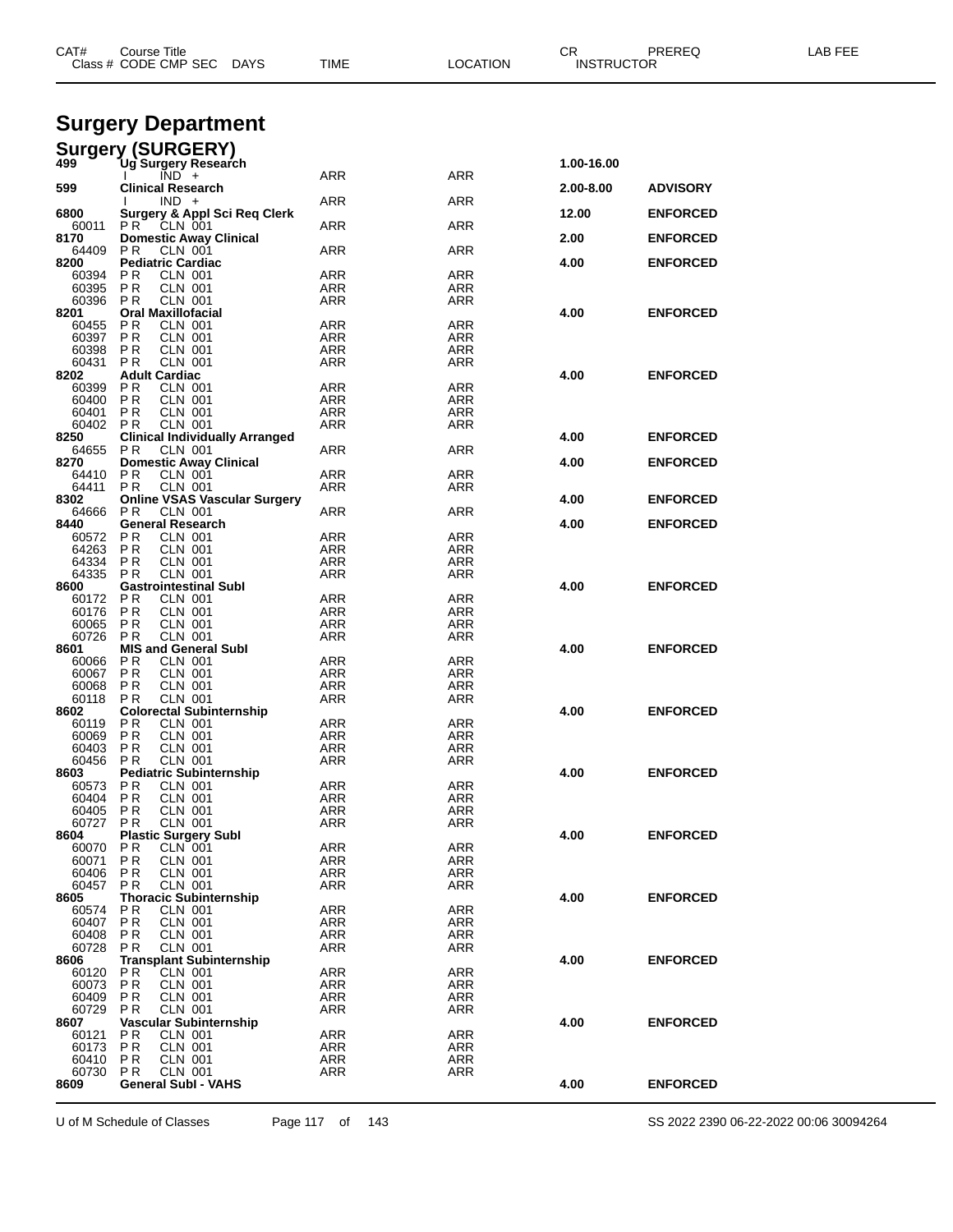| CAT#  | Course Title    | Class # CODE CMP SEC            | <b>DAYS</b> | <b>TIME</b> | <b>LOCATION</b> | CR.<br><b>INSTRUCTOR</b> | <b>PREREQ</b>   | LAB FEE |
|-------|-----------------|---------------------------------|-------------|-------------|-----------------|--------------------------|-----------------|---------|
|       |                 |                                 |             |             |                 |                          |                 |         |
| 60122 | PR.             | <b>CLN 001</b>                  |             | ARR         | <b>ARR</b>      |                          |                 |         |
| 60074 | <b>PR</b>       | <b>CLN 001</b>                  |             | <b>ARR</b>  | <b>ARR</b>      |                          |                 |         |
| 60123 | PR.             | <b>CLN 001</b>                  |             | <b>ARR</b>  | <b>ARR</b>      |                          |                 |         |
| 8701  |                 | <b>Surgical ICU/SubI - SJMH</b> |             |             |                 | 4.00                     | <b>ENFORCED</b> |         |
| 60575 | PR <sup>1</sup> | <b>CLN 001</b>                  |             | <b>ARR</b>  | <b>ARR</b>      |                          |                 |         |
| 60483 | <b>PR</b>       | <b>CLN 001</b>                  |             | ARR         | <b>ARR</b>      |                          |                 |         |
| 60731 | P <sub>R</sub>  | <b>CLN 001</b>                  |             | ARR         | <b>ARR</b>      |                          |                 |         |
| 60732 | <b>PR</b>       | <b>CLN 001</b>                  |             | <b>ARR</b>  | <b>ARR</b>      |                          |                 |         |
| 8702  |                 | <b>Acute Care SubI/ICU</b>      |             |             |                 | 4.00                     | <b>ENFORCED</b> |         |
| 60075 | PR.             | <b>CLN 001</b>                  |             | <b>ARR</b>  | <b>ARR</b>      |                          |                 |         |
| 60124 | P R             | <b>CLN 001</b>                  |             | ARR         | <b>ARR</b>      |                          |                 |         |
| 60125 | <b>PR</b>       | CLN 001                         |             | ARR         | <b>ARR</b>      |                          |                 |         |
| 60126 | <b>PR</b>       | <b>CLN 001</b>                  |             | <b>ARR</b>  | <b>ARR</b>      |                          |                 |         |
| 8704  |                 | <b>Critical Care Subl/ICU</b>   |             |             |                 | 4.00                     | <b>ENFORCED</b> |         |
| 60076 | PR.             | <b>CLN 001</b>                  |             | <b>ARR</b>  | <b>ARR</b>      |                          |                 |         |
| 60174 | <b>PR</b>       | <b>CLN 001</b>                  |             | ARR         | <b>ARR</b>      |                          |                 |         |
| 60175 | <b>PR</b>       | <b>CLN 001</b>                  |             | ARR         | <b>ARR</b>      |                          |                 |         |
| 60127 | <b>PR</b>       | <b>CLN 001</b>                  |             | <b>ARR</b>  | <b>ARR</b>      |                          |                 |         |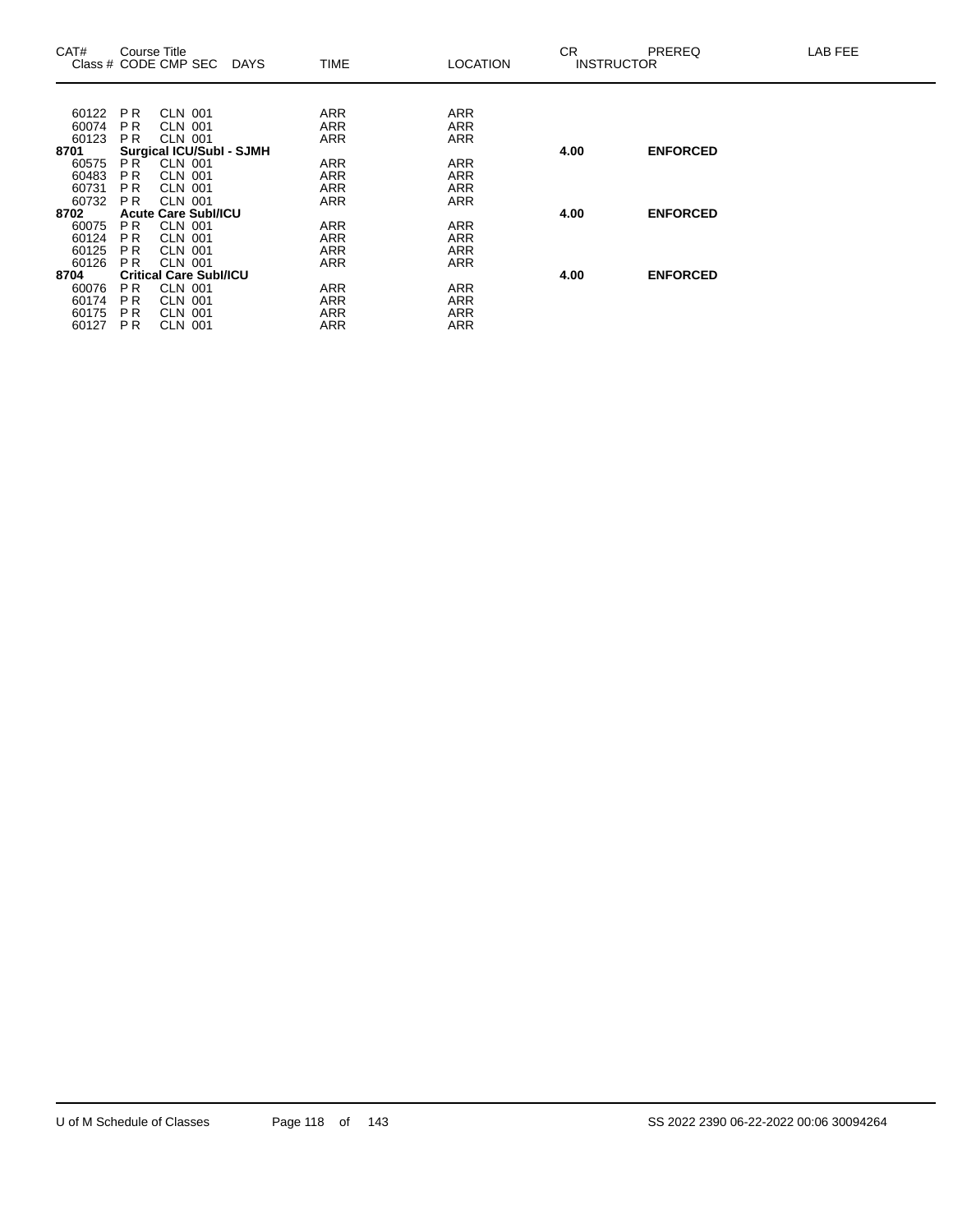| CAT#           | Course Title          | Class # CODE CMP SEC                                | <b>DAYS</b>                           | TIME              | LOCATION          | СR   | PREREQ<br><b>INSTRUCTOR</b> | LAB FEE |
|----------------|-----------------------|-----------------------------------------------------|---------------------------------------|-------------------|-------------------|------|-----------------------------|---------|
|                |                       | <b>Urology Surgery</b>                              |                                       |                   |                   |      |                             |         |
|                |                       |                                                     |                                       |                   |                   |      |                             |         |
|                |                       | Urology (UROLOGY)<br>8170 Domestic Away Clinical    |                                       |                   |                   | 2.00 | <b>ENFORCED</b>             |         |
| 60739 PR       |                       | <b>CLN 001</b>                                      |                                       | ARR               | ARR               |      |                             |         |
| 60740<br>60741 | PR<br>P R             | CLN 001<br><b>CLN 001</b>                           |                                       | ARR<br>ARR        | ARR<br>ARR        |      |                             |         |
| 60742          | P R                   | CLN 001                                             |                                       | <b>ARR</b>        | ARR               |      |                             |         |
| 60743          | P R                   | CLN 001                                             |                                       | ARR               | ARR               |      |                             |         |
| 60744<br>60745 | P R<br>P R            | <b>CLN 001</b><br>CLN 001                           |                                       | ARR<br><b>ARR</b> | ARR<br>ARR        |      |                             |         |
| 60746          | P R                   | CLN 001                                             |                                       | ARR               | ARR               |      |                             |         |
| 8180<br>60759  | ΡR                    | <b>International Away Clinical</b><br>CLN 001       |                                       | ARR               | ARR               | 2.00 | <b>ENFORCED</b>             |         |
| 60761          | ΡR                    | CLN 001                                             |                                       | ARR               | ARR               |      |                             |         |
| 60762          | P R                   | <b>CLN 001</b>                                      |                                       | ARR               | ARR               |      |                             |         |
| 60763          | P R<br>P R            | CLN 001                                             |                                       | <b>ARR</b>        | ARR               |      |                             |         |
| 60764<br>60765 | P R                   | CLN 001<br><b>CLN 001</b>                           |                                       | ARR<br>ARR        | ARR<br>ARR        |      |                             |         |
| 60766          | P R                   | CLN 001                                             |                                       | ARR               | ARR               |      |                             |         |
| 8250<br>64717  | <b>PR</b>             | <b>CLN 001</b>                                      | <b>Clinical Individually Arranged</b> | ARR               | ARR               | 4.00 | <b>ENFORCED</b>             |         |
| 8270           |                       | <b>Domestic Away Clinical</b>                       |                                       |                   |                   | 4.00 | <b>ENFORCED</b>             |         |
| 60735          | P R                   | CLN 001                                             |                                       | <b>ARR</b>        | <b>ARR</b>        |      |                             |         |
| 60736<br>60737 | P R<br>P <sub>R</sub> | <b>CLN 001</b><br><b>CLN 001</b>                    |                                       | ARR<br><b>ARR</b> | ARR<br>ARR        |      |                             |         |
| 60738          | P R                   | CLN 001                                             |                                       | ARR               | ARR               |      |                             |         |
| 8280           |                       | <b>International Away Clinical</b>                  |                                       |                   |                   | 4.00 | <b>ENFORCED</b>             |         |
| 60767<br>60768 | P <sub>R</sub><br>ΡR  | CLN 001<br>CLN 001                                  |                                       | ARR<br><b>ARR</b> | ARR<br>ARR        |      |                             |         |
| 60769          | P R                   | <b>CLN 001</b>                                      |                                       | ARR               | ARR               |      |                             |         |
| 60770          | P <sub>R</sub>        | CLN 001                                             |                                       | ARR               | ARR               |      |                             |         |
| 8350<br>60783  | P R                   | <b>Nonclinical Indiv Arranged</b><br><b>CLN 001</b> |                                       | ARR               | ARR               | 2.00 | <b>ENFORCED</b>             |         |
| 60784          | P <sub>R</sub>        | CLN 001                                             |                                       | <b>ARR</b>        | ARR               |      |                             |         |
| 60785          | P R                   | CLN 001                                             |                                       | ARR               | ARR               |      |                             |         |
| 60786<br>60787 | P R<br>P <sub>R</sub> | <b>CLN 001</b><br>CLN 001                           |                                       | ARR<br><b>ARR</b> | ARR<br>ARR        |      |                             |         |
| 60788          | ΡR                    | <b>CLN 001</b>                                      |                                       | ARR               | ARR               |      |                             |         |
| 60789<br>60790 | P R                   | <b>CLN 001</b>                                      |                                       | ARR               | ARR               |      |                             |         |
| 8370           | P <sub>R</sub>        | CLN 001<br><b>Domestic Away Nonclinical</b>         |                                       | ARR               | ARR               | 2.00 | <b>ENFORCED</b>             |         |
| 60748          | P R                   | <b>CLN 001</b>                                      |                                       | ARR               | ARR               |      |                             |         |
| 60747<br>60749 | P R<br>P R            | CLN 001<br>CLN 001                                  |                                       | <b>ARR</b><br>ARR | ARR<br>ARR        |      |                             |         |
| 60750          | P R                   | <b>CLN 001</b>                                      |                                       | ARR               | ARR               |      |                             |         |
| 60751          | ΡR                    | <b>CLN 001</b>                                      |                                       | <b>ARR</b>        | ARR               |      |                             |         |
| 60752<br>60753 | ΡR<br>P R             | <b>CLN 001</b><br><b>CLN 001</b>                    |                                       | ARR<br>ARR        | ARR<br>ARR        |      |                             |         |
| 60754          | P R                   | <b>CLN 001</b>                                      |                                       | ARR               | ARR               |      |                             |         |
| 8380           |                       |                                                     | <b>International Away Nonclinical</b> |                   |                   | 2.00 | <b>ENFORCED</b>             |         |
| 60771<br>60773 | ΡR<br>P <sub>R</sub>  | CLN 001<br>CLN 001                                  |                                       | <b>ARR</b><br>ARR | <b>ARR</b><br>ARR |      |                             |         |
| 60774          | P R                   | CLN 001                                             |                                       | ARR               | ARR               |      |                             |         |
| 60775          | P R                   | <b>CLN 001</b>                                      |                                       | ARR               | ARR               |      |                             |         |
| 60776<br>60777 | P R<br>ΡR             | CLN 001<br>CLN 001                                  |                                       | <b>ARR</b><br>ARR | ARR<br>ARR        |      |                             |         |
| 60778          | P R                   | <b>CLN 001</b>                                      |                                       | ARR               | ARR               |      |                             |         |
| 8440           | Research              | <b>CLN 001</b>                                      |                                       |                   |                   | 2.00 | <b>ENFORCED</b>             |         |
| 60577<br>60576 | P R<br>P R            | <b>CLN 001</b>                                      |                                       | <b>ARR</b><br>ARR | <b>ARR</b><br>ARR |      |                             |         |
| 60578          | P R                   | <b>CLN 001</b>                                      |                                       | <b>ARR</b>        | ARR               |      |                             |         |
| 64265<br>64264 | P R<br>P R            | CLN 001<br><b>CLN 001</b>                           |                                       | ARR<br>ARR        | ARR<br>ARR        |      |                             |         |
| 64266          | P R                   | CLN 001                                             |                                       | ARR               | ARR               |      |                             |         |
| 64337          | P <sub>R</sub>        | CLN 001                                             |                                       | ARR               | <b>ARR</b>        |      |                             |         |
| 64336<br>64338 | P R<br>P R            | <b>CLN 001</b><br>CLN 001                           |                                       | ARR<br>ARR        | ARR<br>ARR        |      |                             |         |
| 64340          | P R                   | CLN 001                                             |                                       | ARR               | ARR               |      |                             |         |
| 64339          | P R                   | <b>CLN 001</b>                                      |                                       | ARR               | ARR               |      |                             |         |
| 64341<br>8450  | <b>PR</b>             | <b>CLN 001</b><br><b>Nonclinical Indiv Arranged</b> |                                       | <b>ARR</b>        | ARR               | 4.00 | <b>ENFORCED</b>             |         |
| 60791          | P R                   | CLN 001                                             |                                       | <b>ARR</b>        | <b>ARR</b>        |      |                             |         |
| 60792          | <b>PR</b>             | <b>CLN 001</b>                                      |                                       | ARR               | ARR               |      |                             |         |
| 60793<br>60794 | P R<br>P R            | CLN 001<br><b>CLN 001</b>                           |                                       | ARR<br>ARR        | ARR<br>ARR        |      |                             |         |
| 8470           |                       | <b>Domestic Away Nonclinical</b>                    |                                       |                   |                   | 4.00 | <b>ENFORCED</b>             |         |
| 60755 PR       |                       | <b>CLN 001</b>                                      |                                       | <b>ARR</b>        | ARR               |      |                             |         |
|                |                       |                                                     |                                       |                   |                   |      |                             |         |

U of M Schedule of Classes Page 119 of 143 SS 2022 2390 06-22-2022 00:06 30094264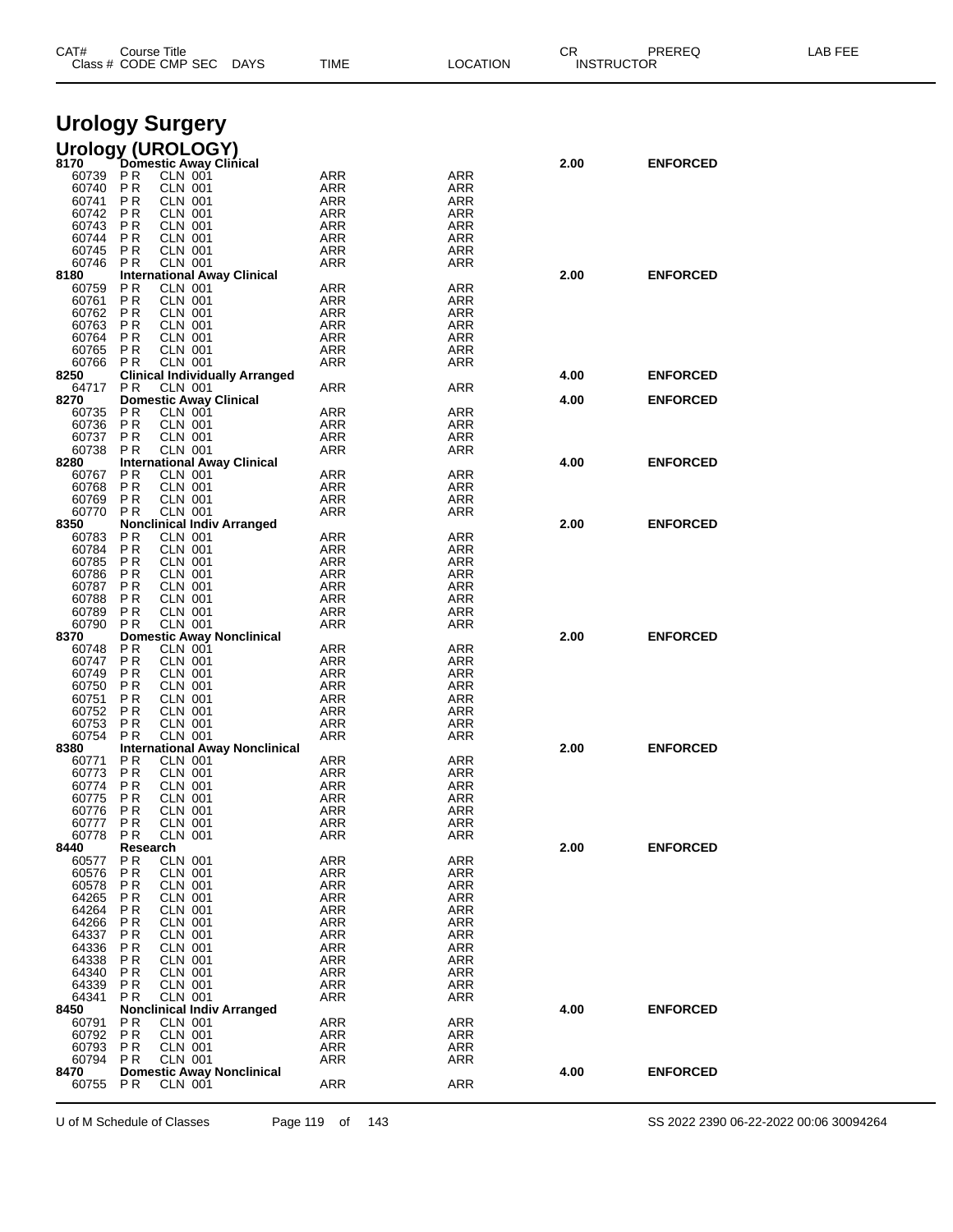| CAT#  | Course Title   | Class # CODE CMP SEC | <b>DAYS</b>                           | <b>TIME</b> | <b>LOCATION</b> | <b>CR</b><br><b>INSTRUCTOR</b> | <b>PREREQ</b>   | LAB FEE |
|-------|----------------|----------------------|---------------------------------------|-------------|-----------------|--------------------------------|-----------------|---------|
|       |                |                      |                                       |             |                 |                                |                 |         |
| 60756 | P <sub>R</sub> | <b>CLN 001</b>       |                                       | ARR         | <b>ARR</b>      |                                |                 |         |
| 60757 | P <sub>R</sub> | <b>CLN 001</b>       |                                       | <b>ARR</b>  | <b>ARR</b>      |                                |                 |         |
| 60758 | <b>PR</b>      | <b>CLN 001</b>       |                                       | ARR         | <b>ARR</b>      |                                |                 |         |
| 8480  |                |                      | <b>International Away Nonclinical</b> |             |                 | 4.00                           | <b>ENFORCED</b> |         |
| 60779 | P <sub>R</sub> | <b>CLN 001</b>       |                                       | <b>ARR</b>  | <b>ARR</b>      |                                |                 |         |
| 60780 | P <sub>R</sub> | <b>CLN 001</b>       |                                       | ARR         | <b>ARR</b>      |                                |                 |         |
| 60781 | <b>PR</b>      | <b>CLN 001</b>       |                                       | <b>ARR</b>  | <b>ARR</b>      |                                |                 |         |
| 60782 | P <sub>R</sub> | <b>CLN 001</b>       |                                       | <b>ARR</b>  | <b>ARR</b>      |                                |                 |         |
| 8600  |                | Subinternship        |                                       |             |                 | 4.00                           | <b>ENFORCED</b> |         |
| 60077 | <b>PR</b>      | <b>CLN 001</b>       |                                       | <b>ARR</b>  | <b>ARR</b>      |                                |                 |         |
| 60484 | P <sub>R</sub> | <b>CLN 001</b>       |                                       | ARR         | <b>ARR</b>      |                                |                 |         |
| 60411 | <b>PR</b>      | <b>CLN 001</b>       |                                       | <b>ARR</b>  | <b>ARR</b>      |                                |                 |         |
| 60458 | <b>PR</b>      | <b>CLN 001</b>       |                                       | <b>ARR</b>  | <b>ARR</b>      |                                |                 |         |
| 8601  |                | Subinternship - VAHS |                                       |             |                 | 4.00                           | <b>ENFORCED</b> |         |
| 60078 | PR.            | CLN 001              |                                       | <b>ARR</b>  | <b>ARR</b>      |                                |                 |         |
| 60412 | <b>PR</b>      | <b>CLN 001</b>       |                                       | ARR         | <b>ARR</b>      |                                |                 |         |
| 60733 | <b>PR</b>      | <b>CLN 001</b>       |                                       | <b>ARR</b>  | <b>ARR</b>      |                                |                 |         |
| 60734 | P <sub>R</sub> | <b>CLN 001</b>       |                                       | <b>ARR</b>  | <b>ARR</b>      |                                |                 |         |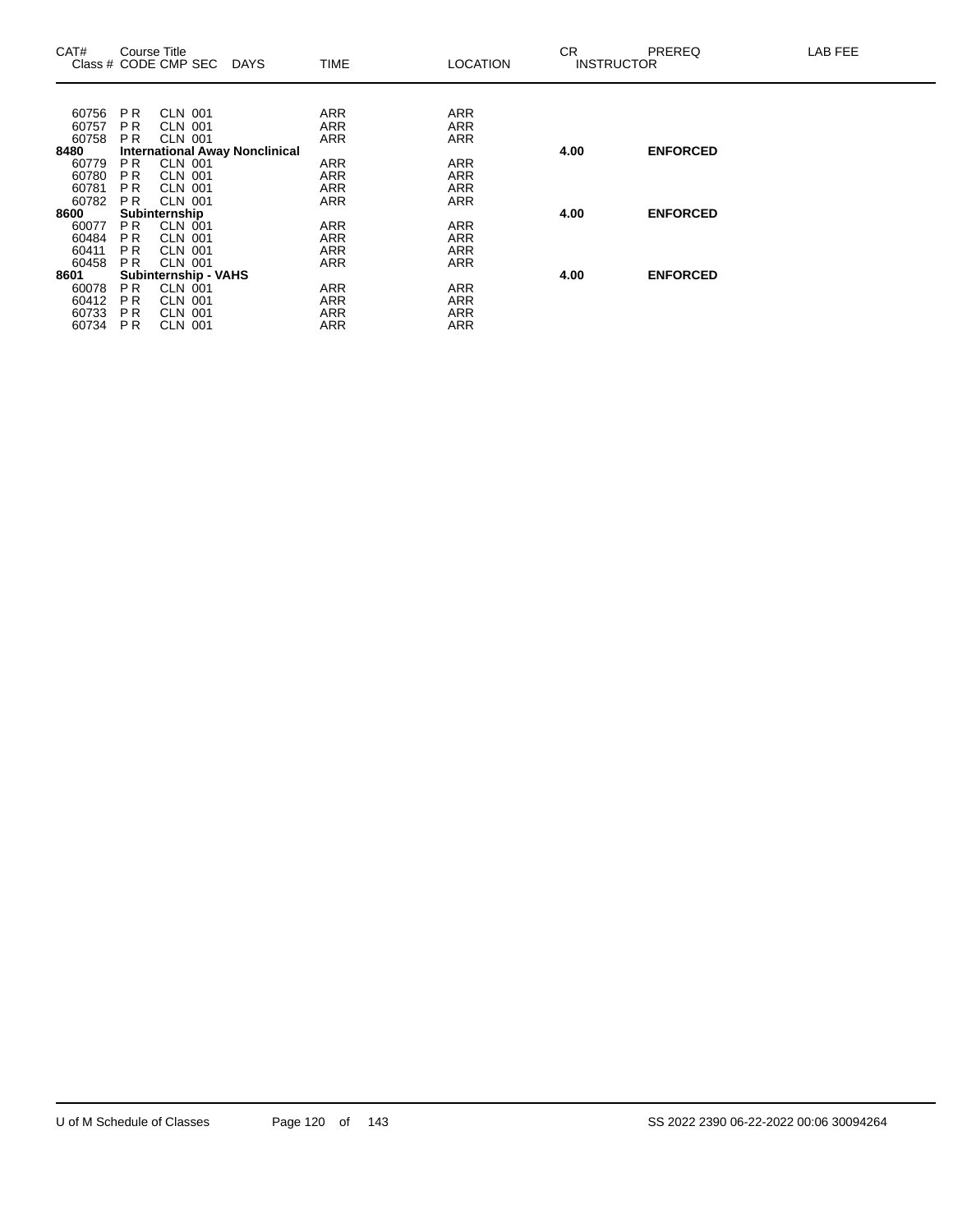| CAT# | Title<br>Course      |             |      |          | ◠г<br>◡⊓ | PREREQ            | AR FFF |
|------|----------------------|-------------|------|----------|----------|-------------------|--------|
|      | Class # CODE CMP SEC | <b>DAYS</b> | TIME | LOCATION |          | <b>INSTRUCTOR</b> |        |

## **Music, Theatre & Dance School of Music, Theatre and Dance**

|       | <b>Arts Administration (ARTSADMN)</b>                   |            |            |           |                 |
|-------|---------------------------------------------------------|------------|------------|-----------|-----------------|
| 491   | Internship<br>$IND +$                                   | <b>ARR</b> | <b>ARR</b> | 1.00-3.00 |                 |
|       | <b>Composition (COMP)</b>                               |            |            |           |                 |
| 990   | <b>Diss-Precand</b><br>$IND +$                          | <b>ARR</b> | <b>ARR</b> | 1.00-8.00 | <b>ADVISORY</b> |
| 995   | <b>Diss-Cand</b><br>IR<br>$IND +$                       | <b>ARR</b> | <b>ARR</b> | 8.00      | <b>ENFORCED</b> |
|       | <b>Conducting (CONDUCT)</b>                             |            |            |           |                 |
| 990   | Diss-Precand<br>IND.<br>$+$                             | ARR        | <b>ARR</b> | 1.00-8.00 | <b>ADVISORY</b> |
| 995   | <b>Diss-Cand</b><br>IR<br>$IND +$                       | ARR        | ARR        | 8.00      | <b>ENFORCED</b> |
|       | <b>Music Education (MUSED)</b>                          |            |            |           |                 |
| 881   | <b>Special Readings</b><br>$IND +$                      | <b>ARR</b> | <b>ARR</b> | 1.00-6.00 | <b>ADVISORY</b> |
| 990   | <b>Diss-Precand</b>                                     |            |            | 1.00-8.00 | <b>ADVISORY</b> |
| 995   | $IND +$<br><b>Diss-Cand</b>                             | <b>ARR</b> | <b>ARR</b> | 8.00      | <b>ENFORCED</b> |
|       | IR<br>$IND +$                                           | ARR        | ARR        |           |                 |
| 990   | <b>Musicology (MUSICOL)</b><br>Diss-Precand             |            |            | 1.00-8.00 | <b>ADVISORY</b> |
| 995   | IND.<br>Diss-Cand                                       | ARR        | <b>ARR</b> | 8.00      | <b>ENFORCED</b> |
|       | IR<br>$IND +$                                           | ARR        | <b>ARR</b> |           |                 |
|       | <b>Music Performance (MUSPERF)</b>                      |            |            |           |                 |
| 591   | <b>Directed Perform</b><br>$IND +$                      | ARR        | ARR        | 2.00-4.00 | <b>ADVISORY</b> |
| 891   | <b>Directed Perform</b><br>$IND +$                      | <b>ARR</b> | <b>ARR</b> | 2.00-6.00 | <b>ADVISORY</b> |
| 990   | Diss-Precand<br><b>IND</b>                              | <b>ARR</b> | <b>ARR</b> | 1.00-8.00 | <b>ADVISORY</b> |
| 995   | <b>Diss-Cand</b><br>IR                                  | ARR        | <b>ARR</b> | 8.00      | <b>ENFORCED</b> |
|       | $IND +$                                                 |            |            |           |                 |
| 407   | Performing Arts & Technology (PAT)<br>Direct Indiv Stdy |            |            | 1.00-3.00 | <b>ADVISORY</b> |
| 481   | $IND +$<br><b>Independent Stds</b>                      | ARR        | <b>ARR</b> | 1.00-4.00 | <b>ADVISORY</b> |
| 490   | $IND +$<br><b>Sr Thesis Seminar</b>                     | <b>ARR</b> | <b>ARR</b> | 1.00-3.00 | <b>ADVISORY</b> |
| 63403 | <b>PI</b><br><b>SEM 001</b>                             | <b>ARR</b> | <b>ARR</b> | Santos    |                 |
|       | Theory (THEORY)                                         |            |            |           |                 |
| 990   | Diss-Precand<br>IND.<br>$+$                             | ARR        | ARR        | 1.00-8.00 | <b>ADVISORY</b> |
| 995   | <b>Diss-Cand</b><br>IR<br>IND.<br>$+$                   | ARR        | <b>ARR</b> | 8.00      | <b>ENFORCED</b> |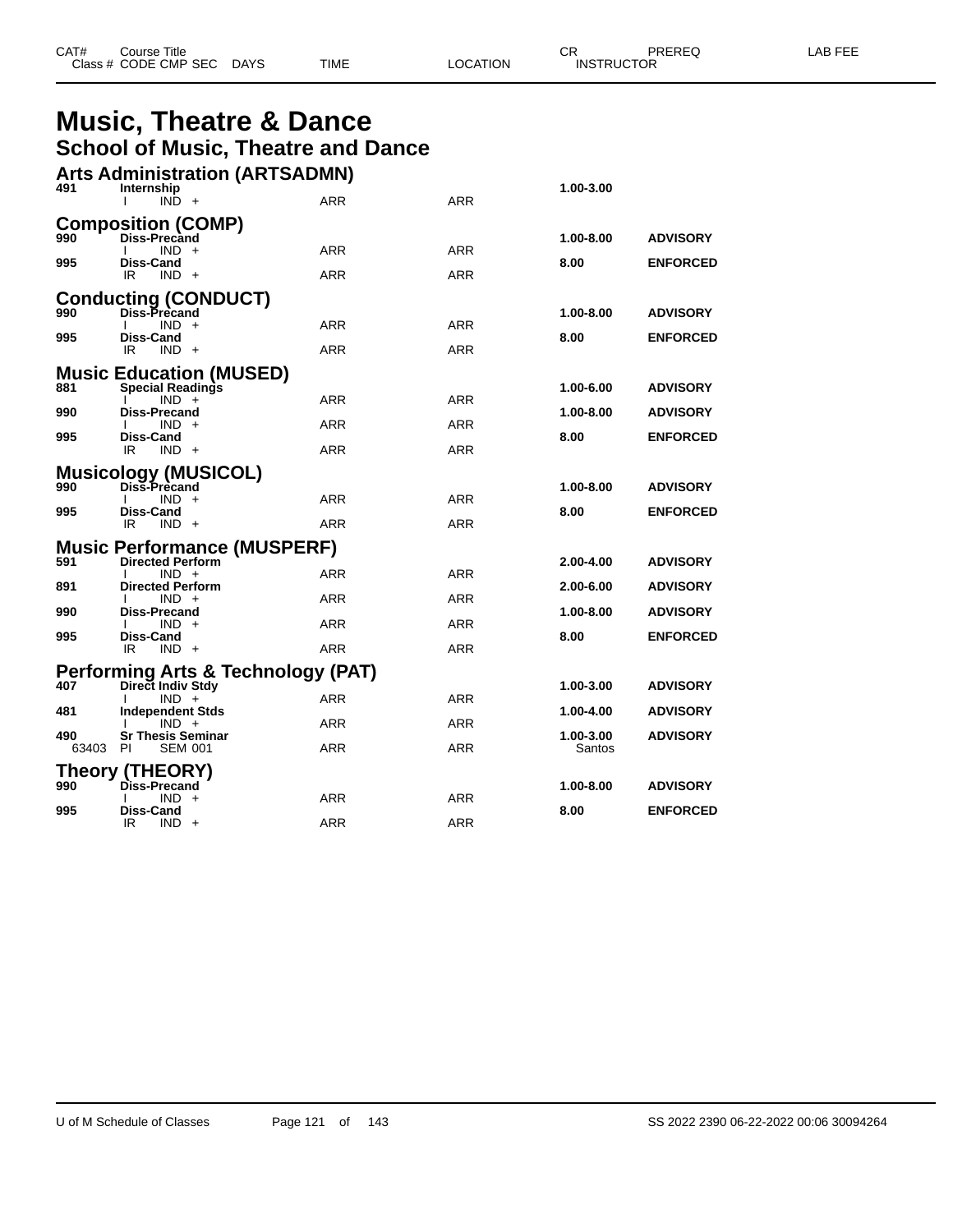| CAT# | Title<br>Course      |             |             |          | СR                | PREREQ | _AB FEE |
|------|----------------------|-------------|-------------|----------|-------------------|--------|---------|
|      | Class # CODE CMP SEC | <b>DAYS</b> | <b>TIME</b> | _OCATION | <b>INSTRUCTOR</b> |        |         |

## **Theatre And Drama Theatre & Drama (THTREMUS)**

| 995 | <b>Diss-Cand</b> |         |     |     | 8.00 | <b>ENFORCED</b> |
|-----|------------------|---------|-----|-----|------|-----------------|
|     |                  | $IND +$ | ARR | ARR |      |                 |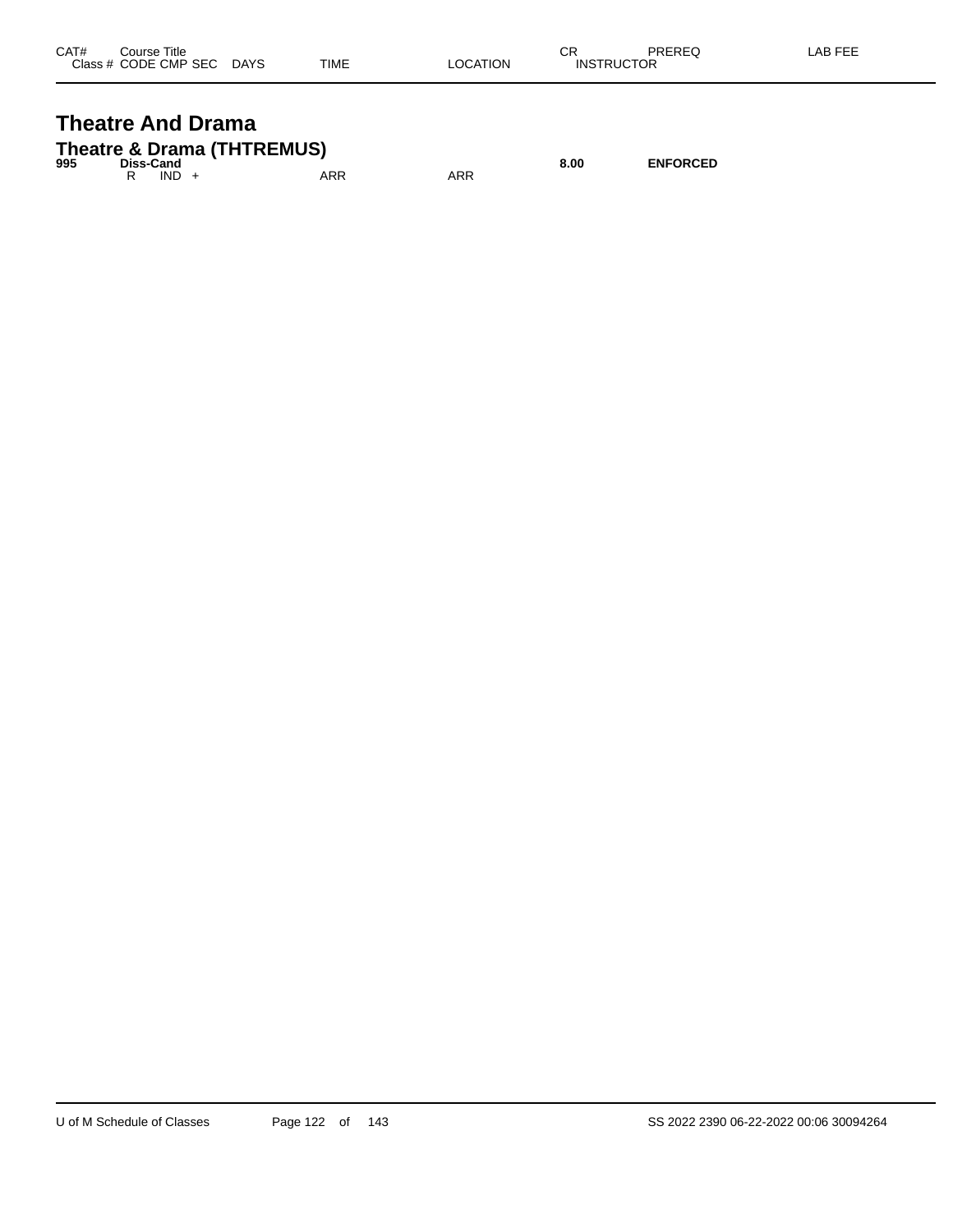# **Natural Resources&Environment School for Environment and Sustainability**

# **Environment and Sustainability (EAS) 598 N R Internship-Gr 1.00-3.00 ADVISORY**

| 598 | N R Internship-Gr             |            |            | 1.00-3.00     | <b>ADVISORY</b> |
|-----|-------------------------------|------------|------------|---------------|-----------------|
| 600 | $IND +$<br>Dir Res&Sp Prob-Gr | <b>ARR</b> | <b>ARR</b> | $1.00 - 8.00$ | <b>ADVISORY</b> |
|     | $IND +$                       | <b>ARR</b> | <b>ARR</b> |               |                 |
| 700 | <b>Master's Thesis</b>        |            |            | 1.00-6.00     | <b>ADVISORY</b> |
|     | $IND +$                       | <b>ARR</b> | <b>ARR</b> |               |                 |
| 990 | <b>Diss-Precand</b>           |            |            | $1.00 - 8.00$ | <b>ADVISORY</b> |
|     | $IND +$                       | <b>ARR</b> | <b>ARR</b> |               |                 |
| 995 | <b>Diss-Cand</b>              |            |            | 8.00          | <b>ENFORCED</b> |
|     | IR<br>$IND +$                 | <b>ARR</b> | <b>ARR</b> |               |                 |
|     |                               |            |            |               |                 |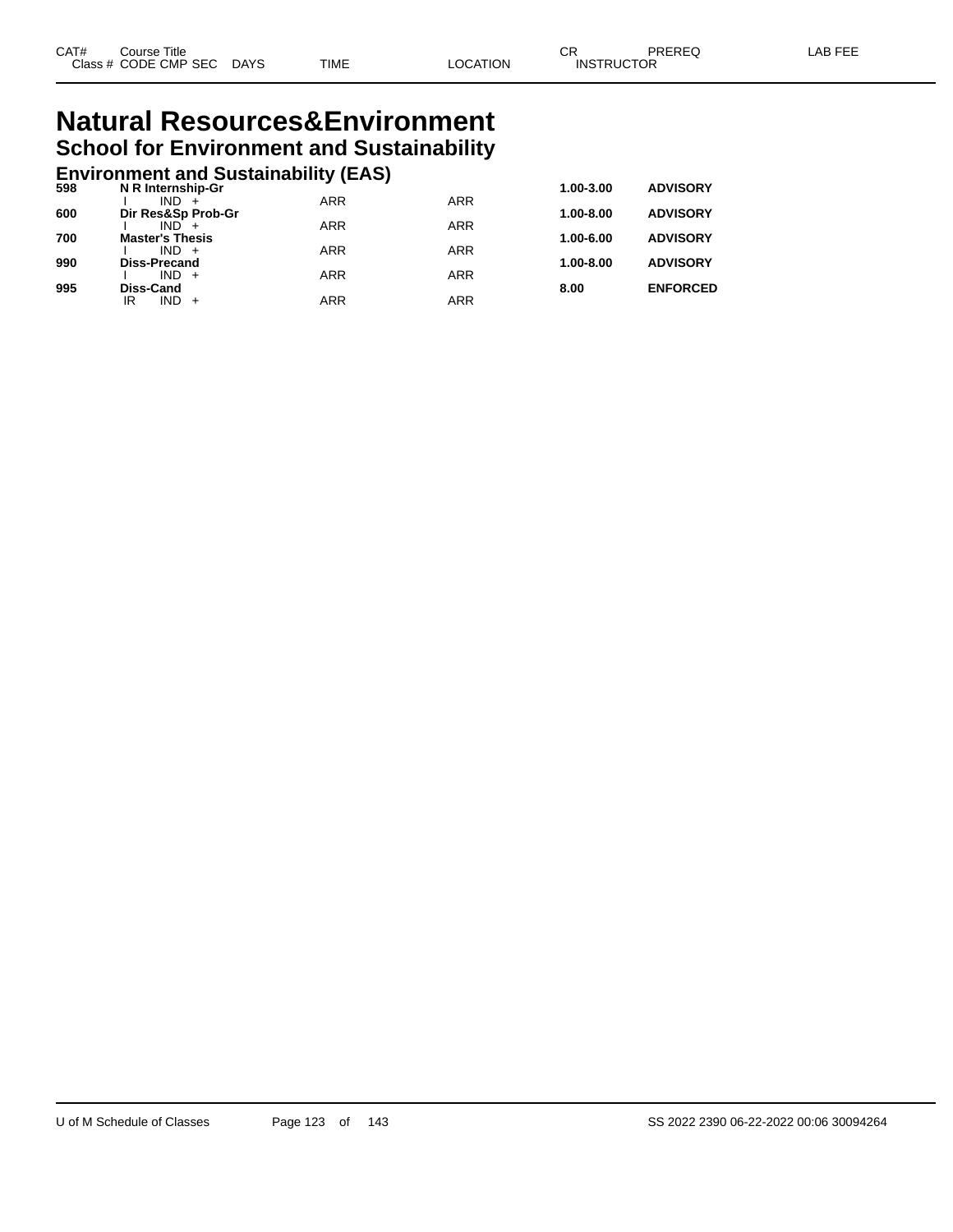# **Nursing School Of Nursing**

|         | <b>Health Sciences (HS)</b> |                                                                                                                 |        |          |
|---------|-----------------------------|-----------------------------------------------------------------------------------------------------------------|--------|----------|
| 502     | <b>Policy Politics Hith</b> |                                                                                                                 |        | 3.00     |
| 64813 P | LEC 001                     | ARR                                                                                                             | REMOTE | Anderson |
| 540     | Trauma Basics               |                                                                                                                 |        | 1.00     |
| 64175 P | SFM 001                     | ARR                                                                                                             | REMOTE | Reves    |
|         |                             | This course is available only to Social Work, Nursing, and Education students. SW students must enroll under SW |        |          |
|         |                             | 540. Nursing students under HS 540; Education students under EDUC 540 AND in the Summer half term.              |        |          |

Outside of Class Pre-learning work begins: June 13 All Day Workshop: July 16 Final Assignments: July 23

Please refer to Canvas or contact the course instructor for the additional required class assignments that must be completed outside of the all day workshop.

| <b>Nursing (NURS)</b>                                  |                |                                                   |                                                       |                                                                                                                            |               |      |                      |                                |        |
|--------------------------------------------------------|----------------|---------------------------------------------------|-------------------------------------------------------|----------------------------------------------------------------------------------------------------------------------------|---------------|------|----------------------|--------------------------------|--------|
| 499                                                    |                | Tndependent Study                                 |                                                       |                                                                                                                            |               |      | 1.00-5.00            | <b>ADVISORY</b>                |        |
| 503                                                    |                | $IND +$<br><b>Adv Hith Assess</b>                 |                                                       | <b>ARR</b>                                                                                                                 | <b>ARR</b>    | 4.00 |                      | <b>ADVISORY</b>                | 250.00 |
| 64344 A                                                |                | LEC 001                                           |                                                       | <b>ARR</b>                                                                                                                 | <b>REMOTE</b> |      | Mason                |                                |        |
| NURS 503 lecture is asynchronous.<br>64345             | P              | $LAB$ 002                                         | TН                                                    | 8-12PM                                                                                                                     | ARR           |      | Mason                |                                |        |
| 64346<br>523                                           | P              | LAB 003<br><b>Role Transition</b>                 | TH                                                    | 8-12PM                                                                                                                     | ARR           | 3.00 | Struble              |                                |        |
| 64165 PR                                               |                | LEC 100                                           |                                                       | ARR                                                                                                                        | <b>REMOTE</b> |      | Ammerman             | <b>ENFORCED</b>                |        |
| NURS 523 lecture is asynchronous.<br>544               |                | <b>Wellness for ACPNP</b>                         |                                                       |                                                                                                                            |               | 1.00 |                      | <b>ENFORCED</b>                |        |
| 63925 PR                                               |                | CLN 001                                           |                                                       | ARR                                                                                                                        | <b>ARR</b>    |      | Nelson               |                                |        |
| 546                                                    |                | <b>Antepartum Care</b>                            |                                                       |                                                                                                                            |               | 6.00 |                      | <b>ADVISORY</b>                |        |
| 63855                                                  | A              | LEC 001                                           | W                                                     | 9-4PM                                                                                                                      | 3152 400NIB   |      | Roosevelt            |                                |        |
| 63930                                                  | P              | <b>CLN 002</b>                                    |                                                       | ARR                                                                                                                        | ARR           |      | Roosevelt            |                                |        |
| 64073                                                  | P              | CLN 003                                           |                                                       | ARR                                                                                                                        | ARR           |      | Zielinski            |                                |        |
| 551<br>63856                                           | PR.            | Peds Adv Mgmt I<br>LEC 001                        | TH                                                    | 9-12PM                                                                                                                     | 3152 400NIB   | 2.00 | Corwin               | <b>ENFORCED</b>                |        |
| 553                                                    |                | <b>Proced Skills Acute</b>                        |                                                       |                                                                                                                            |               | 3.00 |                      | <b>ENFORCED</b>                | 250.00 |
| 63927 AR                                               |                | LEC 001                                           |                                                       | ARR                                                                                                                        | <b>REMOTE</b> |      | Blush                |                                |        |
| NURS 553 lecture is asynchronous.                      |                |                                                   |                                                       |                                                                                                                            |               |      |                      |                                |        |
| 63928 PR                                               |                | LAB 002                                           | F                                                     | 8-6PM<br>Lab will meet on 5/20 (8am-1pm), 6/3 (8am-1pm or 1pm-6pm), 7/8 (8am-1pm), 7/22 (8am-1pm), 8/5 (8am-1pm), and 8/19 | ARR           |      |                      | Todd, Czekaj, Lee, Kaminski Jr |        |
|                                                        |                |                                                   | (8am-12pm). The 8/19 lab is for AGACNP students only. |                                                                                                                            |               |      |                      |                                |        |
| 63929 PR                                               |                | LAB 003                                           | F                                                     | 8-6PM                                                                                                                      | ARR           |      |                      | Todd, Czekaj, Lee, Kaminski Jr |        |
|                                                        |                |                                                   |                                                       | Lab will meet on 5/20 (8am-1pm), 6/3 (8am-1pm or 1pm-6pm), 7/8 (8am-1pm), 7/22 (8am-1pm), 8/5 (8am-1pm), and 8/19          |               |      |                      |                                |        |
|                                                        |                |                                                   | (8am-12pm). The 8/19 lab is for AGACNP students only. |                                                                                                                            |               |      |                      |                                |        |
| 557<br>64347 AR                                        |                | <b>Chid Hith &amp; Wellness</b><br><b>LEC 100</b> |                                                       | <b>ARR</b>                                                                                                                 |               |      | 4.00-6.00<br>Boucher | <b>ENFORCED</b>                |        |
|                                                        |                |                                                   |                                                       | This is a digital education course. Lecture is asynchronous. Students will meet for simulation on 6/18 from                | <b>REMOTE</b> |      |                      |                                |        |
| 8am-1pm.                                               |                |                                                   |                                                       |                                                                                                                            |               |      |                      |                                |        |
| 64925 PR                                               |                | <b>CLN 101</b>                                    |                                                       | ARR                                                                                                                        | ARR           |      | Boucher              |                                |        |
| 64547 AR                                               |                | LEC 200                                           | $\mathsf{T}$                                          | 8-4PM                                                                                                                      | 1000 426NIB   |      | <b>Boucher</b>       |                                |        |
|                                                        |                |                                                   |                                                       | NURS 557 will meet on 5/3, 5/10, 5/17, 5/24, 5/31, 6/7, and 6/14. FNP students will meet for simulation on 6/27            |               |      |                      |                                |        |
| from 8am-5pm.<br>64349                                 | ΡR             | <b>CLN 201</b>                                    |                                                       | ARR                                                                                                                        | ARR           |      | Marvicsin            |                                |        |
| 64350                                                  | <b>PR</b>      | <b>CLN 202</b>                                    |                                                       | <b>ARR</b>                                                                                                                 | <b>ARR</b>    |      | <b>Boucher</b>       |                                |        |
| 64926                                                  | PR             | <b>CLN 203</b>                                    |                                                       | <b>ARR</b>                                                                                                                 | <b>ARR</b>    |      | <b>Boucher</b>       |                                |        |
| 571                                                    |                | <b>Adv NMW Practicum</b>                          |                                                       |                                                                                                                            |               | 2.00 |                      | <b>ENFORCED</b>                |        |
| 64604                                                  | P <sub>R</sub> | <b>CLN 001</b>                                    |                                                       | <b>ARR</b>                                                                                                                 | <b>ARR</b>    |      | Zielinski            |                                |        |
| 575<br>63857                                           | P <sub>R</sub> | <b>AGACNP Nrs Thry II</b><br><b>SEM 001</b>       | TH                                                    | 8-12PM                                                                                                                     | 1000 426NIB   | 4.00 | Lee                  | <b>ENFORCED</b>                |        |
| 593                                                    |                | <b>FNP Practicum I</b>                            |                                                       |                                                                                                                            |               | 3.00 |                      | <b>ENFORCED</b>                |        |
| 64351                                                  | <b>PR</b>      | <b>CLN 100</b>                                    |                                                       | ARR                                                                                                                        | ARR           |      | Marks                |                                |        |
| 64352 PR                                               |                |                                                   |                                                       | This is a digital education course. Students will meet for simulation on 6/17.                                             |               |      |                      |                                |        |
|                                                        |                | <b>CLN 101</b>                                    |                                                       | ARR<br>This is a digital education course. Students will meet for simulation on 6/17.                                      | ARR           |      | Chapin               |                                |        |
| 64760                                                  | PR             | CLN 102                                           |                                                       | ARR<br>This is a digital education course. Students will meet for simulation on 6/17.                                      | ARR           |      | Kruger               |                                |        |
| 64542 PR                                               |                | <b>CLN 200</b>                                    |                                                       | ARR                                                                                                                        | ARR           |      | Curtis               |                                |        |
| Students will meet for simulation on 7/14.<br>64543 PR |                | CLN 201                                           |                                                       | ARR                                                                                                                        | ARR           |      | Artymovich           |                                |        |
| Students will meet for simulation on 7/14.             |                |                                                   |                                                       |                                                                                                                            |               |      |                      |                                |        |
| 64544 PR<br>Students will meet for simulation on 7/14. |                | <b>CLN 202</b>                                    |                                                       | ARR                                                                                                                        | ARR           |      | Kruger               |                                |        |
| 64545 PR                                               |                | <b>CLN 203</b>                                    |                                                       | ARR                                                                                                                        | ARR           |      | Yingling             |                                |        |
| Students will meet for simulation on 7/14.<br>594      |                | <b>AGPCNP Practicum I</b>                         |                                                       |                                                                                                                            |               | 2.00 |                      | <b>ENFORCED</b>                |        |
|                                                        |                |                                                   |                                                       |                                                                                                                            |               |      |                      |                                |        |

U of M Schedule of Classes Page 124 of 143 SS 2022 2390 06-22-2022 00:06 30094264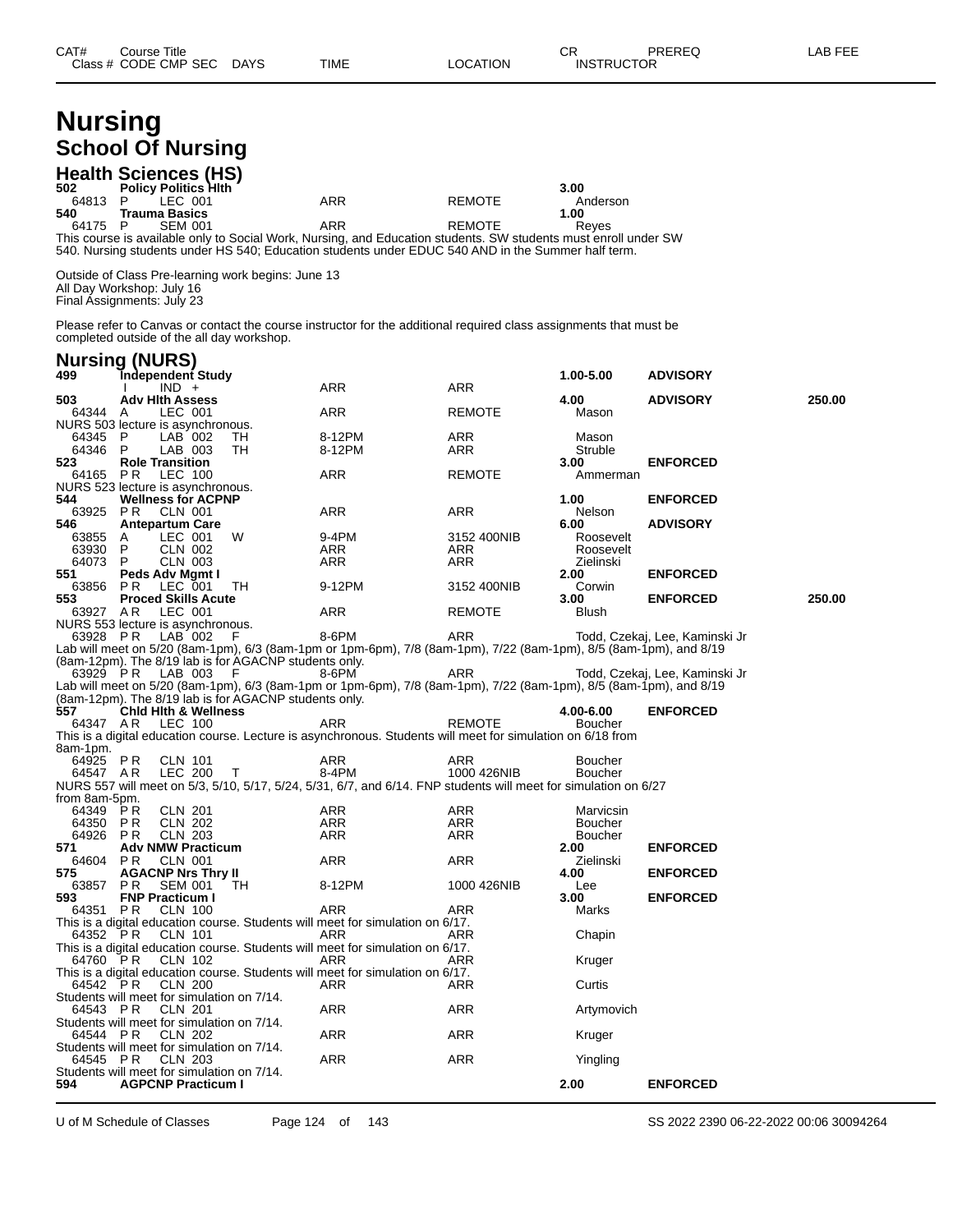| CAT#           | <b>Course Title</b>                                                   |        |                                                                                                          |                 | <b>CR</b>                | PREREQ                    | LAB FEE |
|----------------|-----------------------------------------------------------------------|--------|----------------------------------------------------------------------------------------------------------|-----------------|--------------------------|---------------------------|---------|
|                | Class # CODE CMP SEC DAYS                                             |        | <b>TIME</b>                                                                                              | <b>LOCATION</b> | <b>INSTRUCTOR</b>        |                           |         |
|                | 64546 PR CLN 100                                                      |        | <b>ARR</b>                                                                                               | <b>ARR</b>      | Jones                    |                           |         |
|                |                                                                       |        | This is a digital education course. Students will meet for simulation on 6/17.                           |                 |                          |                           |         |
|                | 64761 PR CLN 200                                                      |        | <b>ARR</b>                                                                                               | <b>ARR</b>      | Curtis                   |                           |         |
|                | Students will meet for simulation on 7/14.                            |        |                                                                                                          |                 |                          |                           |         |
| 639            | <b>Acute Peds Cin III</b>                                             |        |                                                                                                          |                 | 5.00                     |                           |         |
| 64085 A        | <b>SEM 001</b>                                                        | - TH   | $1-4PM$<br>NURS 639 will meet on 5/5, 5/26, 6/9, 7/7, and 8/4 in 400 NIB 3152.                           | <b>ARR</b>      | Nelson                   |                           |         |
| 64176 P        | CLN 002                                                               |        | ARR                                                                                                      | <b>ARR</b>      | Nelson                   |                           |         |
| 697            | <b>Independent Studies</b>                                            |        |                                                                                                          |                 | 1.00-4.00                |                           |         |
|                | $IND +$                                                               |        | <b>ARR</b>                                                                                               | <b>ARR</b>      |                          |                           |         |
| 782            | <b>LAI Immersion</b>                                                  |        |                                                                                                          |                 | 1.00-3.00                | <b>ADVISORY, ENFORCED</b> |         |
|                | 64355 PR CLN 100                                                      |        | <b>ARR</b>                                                                                               | <b>REMOTE</b>   | Medvec                   |                           |         |
|                |                                                                       |        | This is a digital education course. Course will be asynchronous with some synchronous sessions.          |                 |                          |                           |         |
| 797            | <b>Independent Study</b>                                              |        |                                                                                                          |                 | 1.00-3.00                | <b>ADVISORY</b>           |         |
|                | $IND +$                                                               |        | ARR                                                                                                      | <b>ARR</b>      |                          |                           |         |
| 805<br>64353 P | <b>Grant Writing</b><br><b>SEM 001</b>                                | $\top$ | 1-3PM                                                                                                    | <b>ARR</b>      | 2.00<br>Larson, Stoddard |                           |         |
|                |                                                                       |        | NURS 805 will meet in 426 NIB 2000 on all dates except 5/17. NURS 805 will meet in 426 NIB 1240 on 5/17. |                 |                          |                           |         |
| 910            | <b>Translation Implemen</b>                                           |        |                                                                                                          |                 | 3.00                     |                           |         |
| 63163 P        | SEM 001 F                                                             |        | 9-12PM                                                                                                   | 1000 426NIB     | Schoville                |                           |         |
|                | NURS 910 will meet on May 6, June 3, July 8, and August 5.            |        |                                                                                                          |                 |                          |                           |         |
| 950            | <b>DNP Residency</b>                                                  |        |                                                                                                          |                 | 1.00-6.00                | <b>ADVISORY</b>           |         |
| 63394 PI       | LAB 001                                                               | - F    | 1-4PM                                                                                                    | 1000 426NIB     | Pardee                   |                           |         |
|                | NURS 950 will meet on May 6, June 3, July 8, and August 5.            |        |                                                                                                          |                 |                          |                           |         |
| 64616 PI       | LAB 002                                                               |        | 1-4PM                                                                                                    | <b>ARR</b>      | Pardee                   |                           |         |
| 64617 PI       | NURS 950 will meet on May 6, June 3, July 8, and August 5.<br>LAB 003 | - F    | 1-4PM                                                                                                    | <b>ARR</b>      | Gultekin                 |                           |         |
|                | NURS 950 will meet on May 6, June 3, July 8, and August 5.            |        |                                                                                                          |                 |                          |                           |         |
| 64618 PI       | LAB 004 F                                                             |        | 1-4PM                                                                                                    | <b>ARR</b>      | <b>Blush</b>             |                           |         |
|                | NURS 950 will meet on May 6, June 3, July 8, and August 5.            |        |                                                                                                          |                 |                          |                           |         |
| 64619 PI       | LAB 005 F                                                             |        | 1-4PM                                                                                                    | <b>ARR</b>      | Kusunoki                 |                           |         |
|                | NURS 950 will meet on May 6, June 3, July 8, and August 5.            |        |                                                                                                          |                 |                          |                           |         |
| 64620 PI       | LAB 006                                                               | - F    | 1-4PM                                                                                                    | <b>ARR</b>      | Franklin                 |                           |         |
|                | NURS 950 will meet on May 6, June 3, July 8, and August 5.            |        |                                                                                                          |                 |                          |                           |         |
| 955            | <b>Scholarly Project</b><br>$IND +$                                   |        | ARR                                                                                                      | <b>ARR</b>      | 1.00-6.00                | <b>ADVISORY</b>           |         |
| 995            | <b>Diss-Cand</b>                                                      |        |                                                                                                          |                 | 8.00                     | <b>ENFORCED</b>           |         |
|                | R<br>$IND +$                                                          |        | <b>ARR</b>                                                                                               | <b>ARR</b>      |                          |                           |         |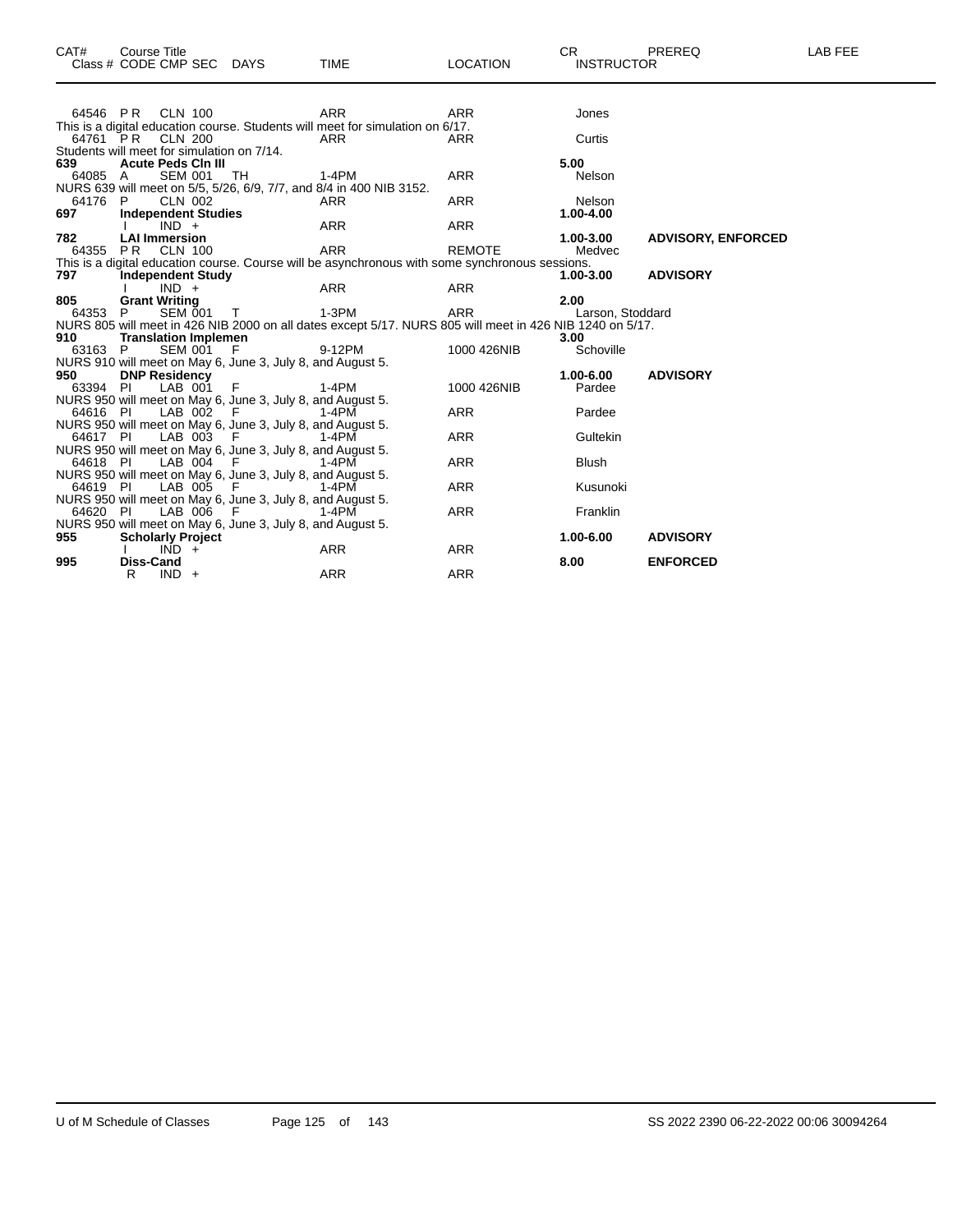| CAT#<br>Course Title |                     |          | $\cap$<br><b>UN</b> | _AB FEE<br>PREREQ |
|----------------------|---------------------|----------|---------------------|-------------------|
| Class # CODE CMP SEC | <b>DAYS</b><br>TIME | LOCATION | <b>INSTRUCTOR</b>   |                   |

## **Pharmacy College Of Pharmacy**

| 990             | <b>Clinical Pharmacy Translational Science (CPTS)</b><br><b>Diss-Precand</b> |            |                 | 1.00-8.00      | <b>ADVISORY</b> |
|-----------------|------------------------------------------------------------------------------|------------|-----------------|----------------|-----------------|
|                 | $IND +$                                                                      | ARR        | ARR             |                |                 |
| 995             | Diss-Cand<br>R<br>$IND +$                                                    | ARR        | ARR             | 8.00           | <b>ENFORCED</b> |
|                 | <b>Integrated Pharmaceutical Sciences (INTPHARM)</b>                         |            |                 |                |                 |
| 790             | <b>MSIPS Capstone</b>                                                        |            |                 | 1.00-8.00      | <b>ENFORCED</b> |
|                 | DR.<br>$IND +$                                                               | ARR        | <b>ARR</b>      |                |                 |
|                 | Medicinal Chemistry (MEDCHEM)<br>470 UG Research Med Chem                    |            |                 |                |                 |
|                 | D<br>$IND +$                                                                 | ARR        | <b>ARR</b>      | 1.00-6.00      |                 |
| 570             | Research                                                                     |            |                 | 1.00-8.00      | <b>ADVISORY</b> |
| 573             | $IND +$<br><b>Investig Med Chem</b>                                          | <b>ARR</b> | ARR             | 1.00-6.00      | <b>ADVISORY</b> |
| 990             | $IND +$<br><b>Diss-Precand</b>                                               | ARR        | ARR             | 1.00-8.00      | <b>ADVISORY</b> |
|                 | $IND +$                                                                      | <b>ARR</b> | <b>ARR</b>      |                |                 |
| 995             | Diss-Cand<br>IR.<br>$IND +$                                                  | ARR        | <b>ARR</b>      | 8.00           | <b>ENFORCED</b> |
|                 |                                                                              |            |                 |                |                 |
|                 | <b>Pharmacy (PHARMACY)</b><br>470 UG Research Pharmacy                       |            |                 | 1.00-6.00      |                 |
|                 | D<br>$IND +$                                                                 | ARR        | <b>ARR</b>      |                |                 |
| 570             | Research<br>$IND +$                                                          | <b>ARR</b> | <b>ARR</b>      | 1.00-8.00      | <b>ADVISORY</b> |
| 730             | <b>Pharm D Sem</b>                                                           |            |                 | 1.00           | <b>ADVISORY</b> |
| 63778 PD        | <b>SEM 001</b><br>F<br>Fourth year PharmD students only.                     | 2-5PM      | <b>2548 NUB</b> | Park           |                 |
| 787             | Adv Pharm Prac Exp 1                                                         |            |                 | 4.00           | <b>ADVISORY</b> |
| 63167<br>788    | PD.<br>LAB 001<br>Adv Pharm Prac Exp 2                                       | ARR        | ARR             | Walker<br>4.00 | <b>ADVISORY</b> |
| 63168 PD<br>789 | LAB 001<br>Adv Pharm Prac Exp 3                                              | ARR        | ARR             | Walker<br>4.00 | <b>ADVISORY</b> |
| 63169 PD        | LAB 001                                                                      | ARR        | ARR             | Walker         |                 |
| 64980 PD<br>790 | LAB 002<br>Adv Pharm Prac Exp 4                                              | ARR        | ARR             | Walker<br>4.00 | <b>ADVISORY</b> |
| 64978 PD        | LAB 001                                                                      | ARR        | ARR             | Walker         |                 |
| 791<br>64979    | Adv Pharm Prac Exp 5<br>PD.<br>LAB 001                                       | ARR        | ARR             | 4.00<br>Walker | <b>ADVISORY</b> |
| 793             | Adv Pharm Prac Exp 7                                                         |            |                 | 4.00           | <b>ADVISORY</b> |
| 64806 PD<br>799 | <b>MTWTHF</b><br>LAB 001<br><b>Curr Practical Prict</b>                      | $1-1AM$    | ARR             | Walker<br>1.00 |                 |
| 64120 PD        | <b>SEM 001</b>                                                               | ARR        | ARR             | Walker         |                 |
|                 | CPT Authorization required.                                                  |            |                 |                |                 |
|                 | <b>Pharmaceutical Chemistry (PHARMCHM)</b>                                   |            |                 |                |                 |
| 571             | <b>Investig Pharm Anal</b><br>$IND +$<br>I.                                  | ARR        | ARR             | 1.00-6.00      | <b>ADVISORY</b> |
| 990             | <b>Diss-Precand</b><br>$IND +$                                               | ARR        | ARR             | 1.00-8.00      | <b>ADVISORY</b> |
| 995             | I.<br>Diss-Cand                                                              |            |                 | 8.00           | <b>ENFORCED</b> |
|                 | IR.<br>$IND +$                                                               | <b>ARR</b> | ARR             |                |                 |
|                 | <b>Pharmaceutical Sciences (PHARMSCI)</b>                                    |            |                 |                |                 |
| 470             | UG Research PharmSci<br>$IND +$<br>D                                         | ARR        | ARR             | 1.00-6.00      |                 |
| 568             | <b>Investigations</b>                                                        |            |                 | 1.00-6.00      | <b>ADVISORY</b> |
| 570             | $IND +$<br>Research                                                          | ARR        | ARR             | 1.00-8.00      | <b>ADVISORY</b> |
|                 | $IND +$                                                                      | ARR        | ARR             |                |                 |
| 990             | Diss-Precand<br>$IND +$                                                      | <b>ARR</b> | <b>ARR</b>      | 1.00-8.00      | <b>ADVISORY</b> |
| 995             | Diss-Cand                                                                    |            |                 | 8.00           | <b>ENFORCED</b> |
|                 | $IND +$<br>IR                                                                | <b>ARR</b> | ARR             |                |                 |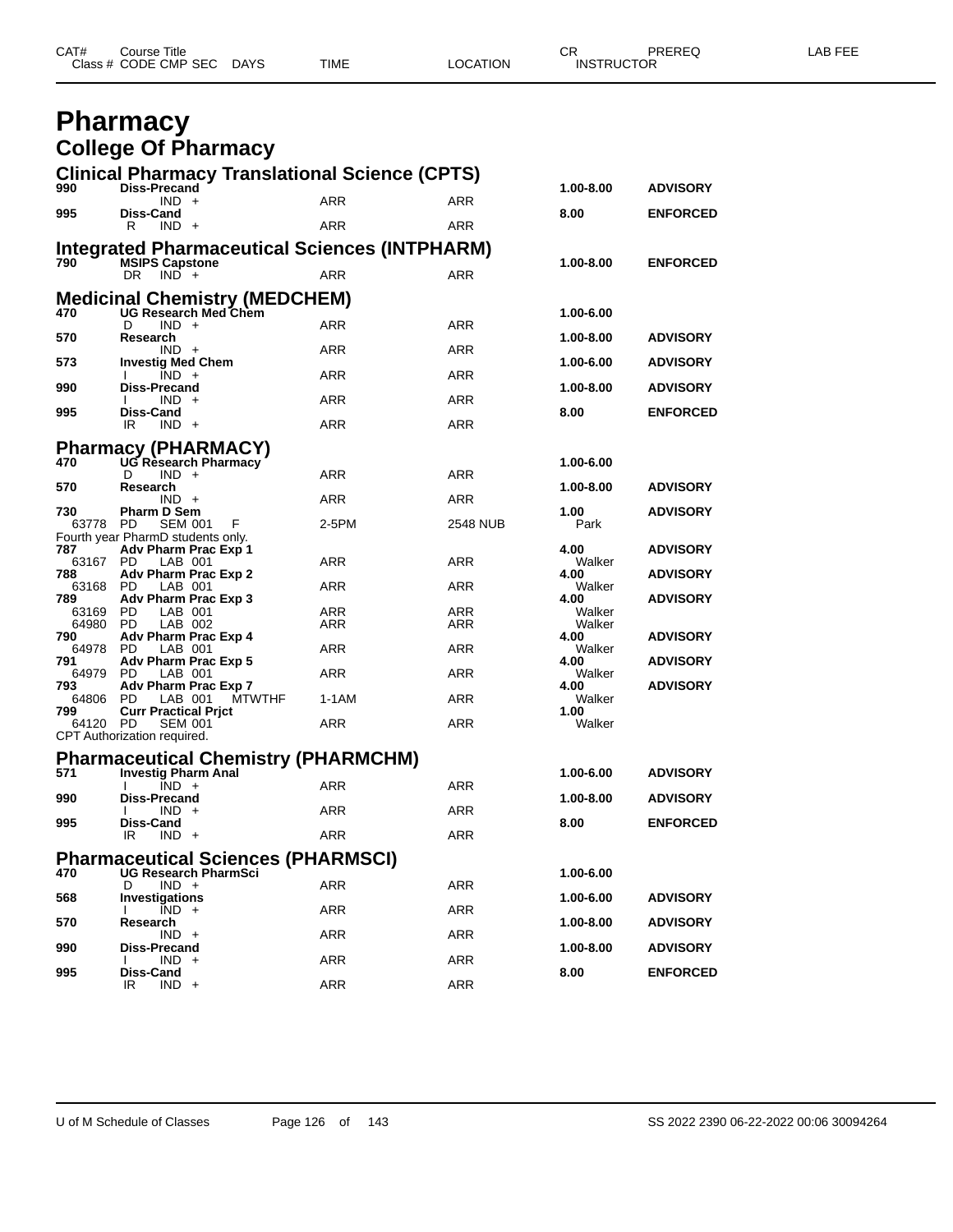| CAT# | Course Title              |             |          | ∼⊏                | PREREQ | LAB FEE |
|------|---------------------------|-------------|----------|-------------------|--------|---------|
|      | Class # CODE CMP SEC DAYS | <b>TIME</b> | ∟OCATION | <b>INSTRUCTOR</b> |        |         |

# **Public Health Biostatistics Department**

|       |                                      | <b>Biostatistics (BIOSTAT)</b>                                    |            |            |                   |                 |
|-------|--------------------------------------|-------------------------------------------------------------------|------------|------------|-------------------|-----------------|
| 502   | <b>Regression Analysis</b>           |                                                                   |            |            | 3.00 <sub>1</sub> | <b>ENFORCED</b> |
| 62255 | <b>PR LEC 888</b>                    |                                                                   | <b>ARR</b> | <b>ARR</b> | Sanchez           |                 |
| 523   | <b>EPID Stat Methods</b>             |                                                                   |            |            | 4.00              | <b>ENFORCED</b> |
| 64354 | PDR LEC 333                          |                                                                   | <b>ARR</b> | <b>ARR</b> |                   |                 |
| 578   | <b>Practical Training</b>            |                                                                   | <b>ARR</b> | <b>ARR</b> | 1.00-4.00         |                 |
| 591   | $IND +$<br>Intro to R                |                                                                   |            |            | 2.00              |                 |
|       | 64937 PR LEC 555 W                   |                                                                   | 7-830PM    | ARR        | <b>Boonstra</b>   |                 |
|       |                                      | Enrollment is limited to Population and Health Sciences students. |            |            |                   |                 |
|       | Drop/add deadline: May 9, 2022       |                                                                   |            |            |                   |                 |
|       | 65024 PI LEC 557 W                   |                                                                   | 7-830PM    | <b>ARR</b> | <b>Boonstra</b>   |                 |
| 592   | <b>Applied Regression</b>            |                                                                   |            |            | 3.00 <sub>1</sub> | <b>ENFORCED</b> |
|       | 64955 PR LEC 555 W                   |                                                                   | 7-830PM    | <b>ARR</b> | Kidwell           |                 |
|       |                                      | Enrollment is limited to Population and Health Sciences students. |            |            |                   |                 |
|       | Drop/add deadline: June 20, 2022     |                                                                   |            |            |                   |                 |
| 610   | <b>Readings in Biostat</b>           |                                                                   |            |            | 1.00-4.00         | <b>ADVISORY</b> |
|       | $IND +$                              |                                                                   | ARR        | <b>ARR</b> |                   |                 |
| 820   | <b>Readings in Biostat</b>           |                                                                   |            |            | 1.00-4.00         | <b>ADVISORY</b> |
| 990   | $IND +$<br>IR<br><b>Diss-Precand</b> |                                                                   | <b>ARR</b> | <b>ARR</b> | 1.00-8.00         | <b>ADVISORY</b> |
|       | $IND +$<br>IR                        |                                                                   | ARR        | <b>ARR</b> |                   |                 |
| 995   | Diss-Cand                            |                                                                   |            |            | 8.00              | <b>ENFORCED</b> |
|       | IR<br>$IND +$                        |                                                                   | ARR        | <b>ARR</b> |                   |                 |
|       |                                      |                                                                   |            |            |                   |                 |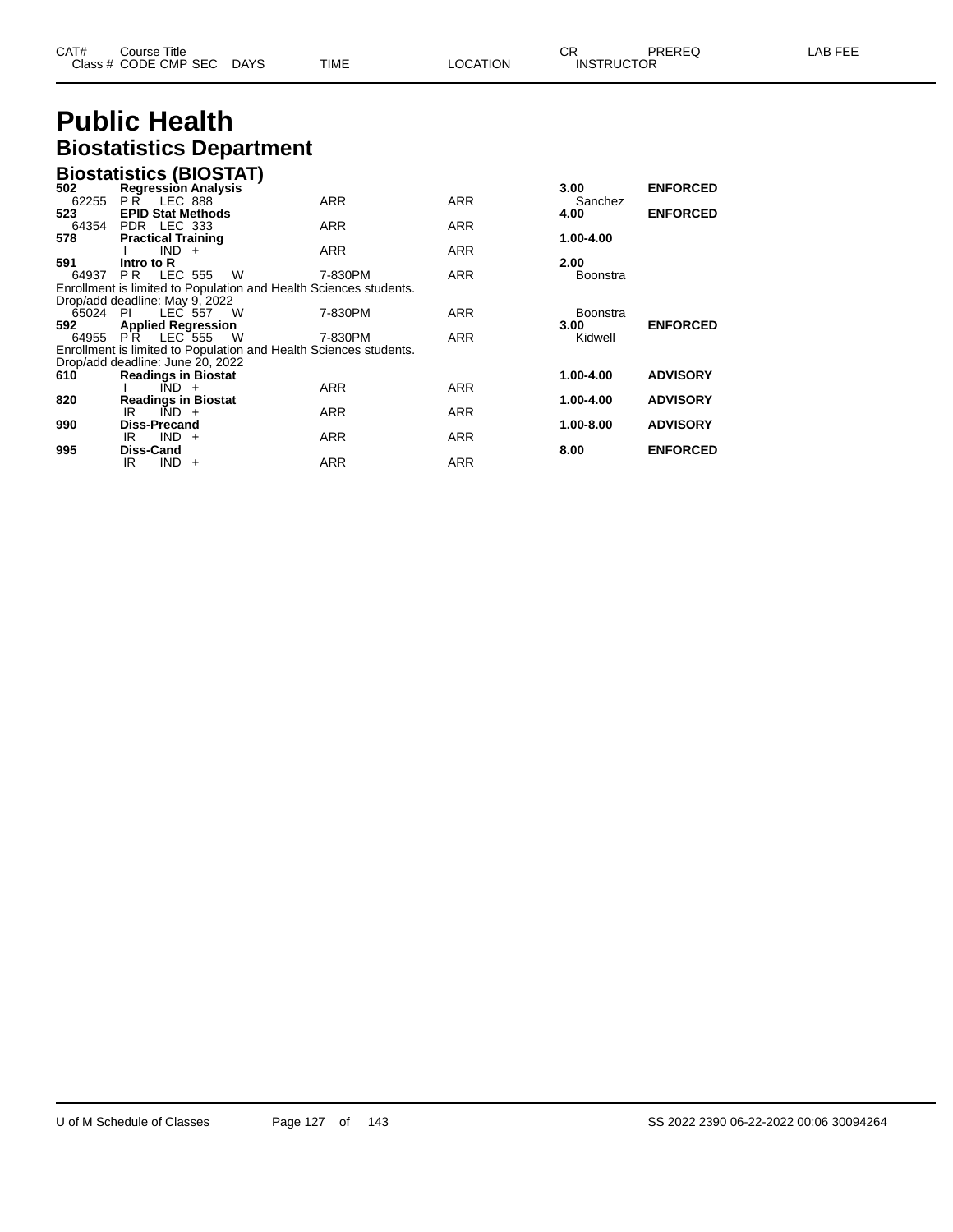| CAT# | Title<br>Course<br>Class # CODE CMP SEC | DAYS | TIME | LOCATION | ΩD.<br>◡<br><b>INSTRUCTOR</b> | PREREQ | . EEF<br>AR |
|------|-----------------------------------------|------|------|----------|-------------------------------|--------|-------------|
|      |                                         |      |      |          |                               |        |             |

## **Environmental Health Sciences Environmental Health Sciences (EHS)**

|                                  |                        |            |                    | Elivil Ohinchtal Hoaith Ocionoco (EHO) |                                                                   |            |           |                 |
|----------------------------------|------------------------|------------|--------------------|----------------------------------------|-------------------------------------------------------------------|------------|-----------|-----------------|
| 591                              | <b>Env Tox In Comm</b> |            |                    |                                        |                                                                   |            | 3.00      | <b>ADVISORY</b> |
|                                  |                        |            | 64954 PR LEC 555 W |                                        | 7-9PM                                                             | ARR        | Charles   |                 |
|                                  |                        |            |                    |                                        | Enrollment is limited to Population and Health Sciences students. |            |           |                 |
| Drop/add deadline: June 20, 2022 |                        |            |                    |                                        |                                                                   |            |           |                 |
| 601                              | Exp Sci & Health       |            |                    |                                        |                                                                   |            | 3.00      |                 |
|                                  | 64942 PR LEC 555       |            | $\top$             |                                        | 7-830PM                                                           | <b>ARR</b> | Dvonch    |                 |
|                                  |                        |            |                    |                                        | Enrollment is limited to Population and Health Sciences students. |            |           |                 |
| Drop/add deadline: May 9, 2022   |                        |            |                    |                                        |                                                                   |            |           |                 |
| 697                              | Readings               |            |                    |                                        |                                                                   |            | 1.00-3.00 | <b>ADVISORY</b> |
|                                  | IR                     | $IND +$    |                    |                                        | <b>ARR</b>                                                        | <b>ARR</b> |           |                 |
| 698                              | Research               |            |                    |                                        |                                                                   |            | 1.00-6.00 | <b>ADVISORY</b> |
|                                  | $IRW$ IND $+$          |            |                    |                                        | <b>ARR</b>                                                        | <b>ARR</b> |           |                 |
| 699                              | <b>Masters Thesis</b>  |            |                    |                                        |                                                                   |            | 1.00      | <b>ADVISORY</b> |
|                                  | IR                     | $IND +$    |                    |                                        | <b>ARR</b>                                                        | <b>ARR</b> |           |                 |
| 899                              | <b>Adv Research</b>    |            |                    |                                        |                                                                   |            | 1.00-6.00 | <b>ADVISORY</b> |
|                                  | IR.                    | $IND +$    |                    |                                        | <b>ARR</b>                                                        | <b>ARR</b> |           |                 |
| 990                              | <b>Diss-Precand</b>    |            |                    |                                        |                                                                   |            | 1.00-8.00 | <b>ADVISORY</b> |
|                                  | IR                     | $IND +$    |                    |                                        | <b>ARR</b>                                                        | <b>ARR</b> |           |                 |
| 995                              | <b>Diss-Cand</b>       |            |                    |                                        |                                                                   |            | 8.00      | <b>ENFORCED</b> |
|                                  | IR                     | <b>IND</b> | $+$                |                                        | <b>ARR</b>                                                        | <b>ARR</b> |           |                 |
|                                  |                        |            |                    |                                        |                                                                   |            |           |                 |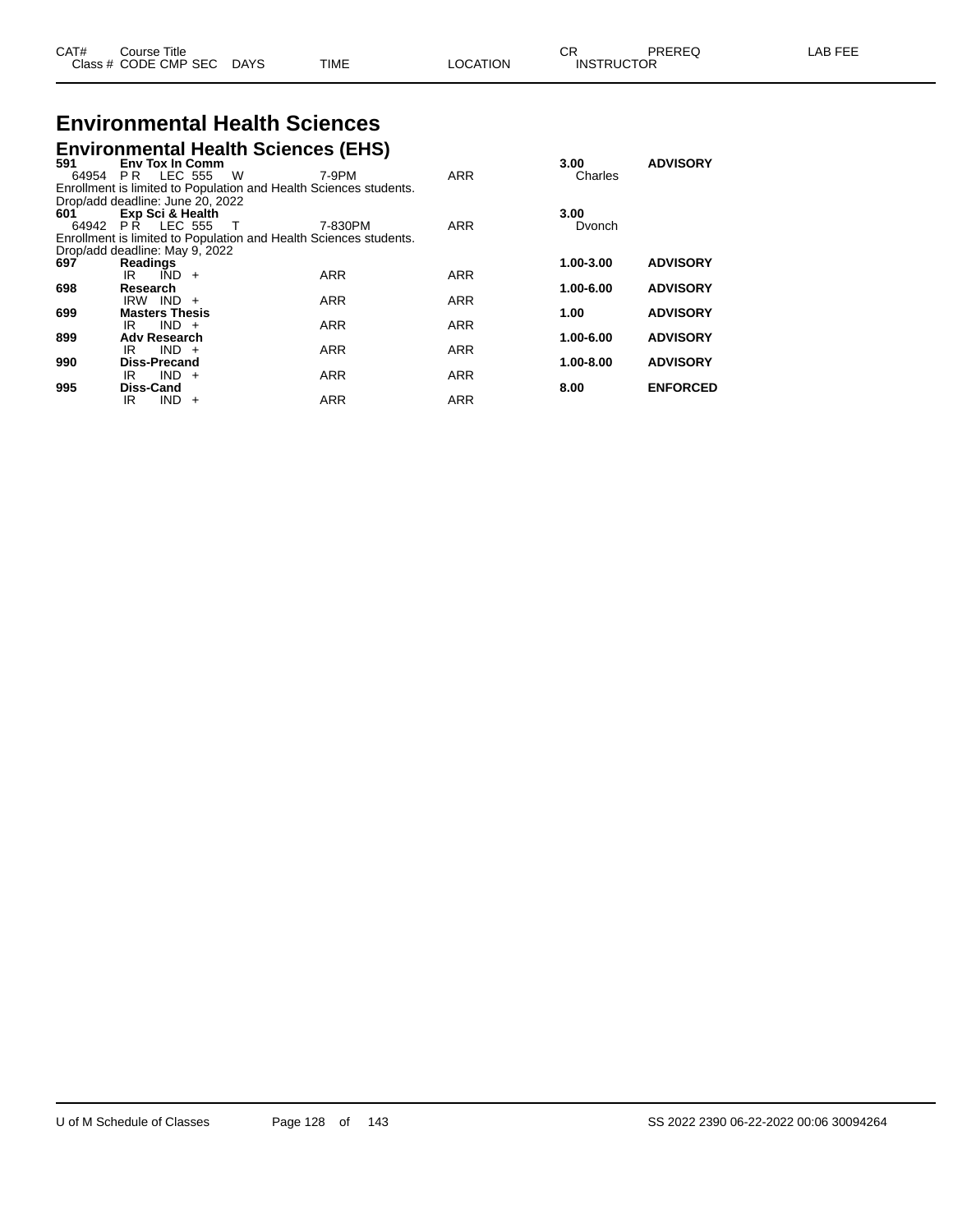| <b>Epidemiology Department</b><br><b>Epidemiology (EPID)</b><br>299<br>1.00-3.00<br>Independent Research<br><b>ARR</b><br><b>ARR</b><br>$IND +$<br>D<br>399<br><b>Independent Research</b><br><b>ADVISORY, ENFORCED</b><br>1.00-3.00<br><b>ARR</b><br><b>ARR</b><br>$IND +$<br>R<br>532<br><b>Adv Parasitol Lab</b><br>2.00-6.00<br><b>ADVISORY</b><br>$IND +$<br><b>ARR</b><br><b>ARR</b><br>R<br>546<br><b>Adv Virology</b><br>2.00-6.00<br><b>ADVISORY</b><br><b>ARR</b><br><b>ARR</b><br>$IND^-+$<br>IR<br>562<br><b>Adv Bacteriol Lab</b><br>2.00-6.00<br><b>ADVISORY</b><br><b>ARR</b><br><b>ARR</b><br>$IND +$<br>IR.<br>565<br>1.00-6.00<br><b>ADVISORY</b><br><b>Res Hosp&amp;Molecular</b><br><b>ARR</b><br><b>ARR</b><br>IR<br>$IND +$<br>590<br><b>Epidemiology Methods</b><br>3.00<br><b>ARR</b><br>7-830PM<br>64939<br>PR.<br>LEC 555<br>Levin<br>W<br>Enrollment is limited to Population and Health Sciences students.<br>Drop/add deadline: May 9, 2022<br><b>ARR</b><br>65183 PI<br><b>LEC 557</b><br>7-830PM<br>Levin<br>- W<br><b>Social Epidemiology</b><br>591<br>3.00<br>64953 PR LEC 555<br><b>ARR</b><br>7-830PM<br>Meier<br>W<br>Enrollment is limited to Population and Health Sciences students.<br>Drop/add deadline: June 20, 2022<br>65025<br>7-830PM<br><b>ARR</b><br>- PI<br>LEC 557<br>Meier<br>- W<br><b>ADVISORY</b><br>604<br>1.00-4.00<br><b>Applications of EPID</b><br><b>ARR</b><br><b>ARR</b><br>IR<br>$IND +$<br>624<br><b>Readings in Epid</b><br>1.00-3.00<br><b>ADVISORY</b><br><b>ARR</b><br>ARR<br>IR<br>$IND +$<br>Doct Sem in Epid<br>890<br>1.00-2.00<br><b>ADVISORY</b><br><b>ARR</b><br><b>ARR</b><br>IR<br>$IND +$<br>970<br>1.00-8.00<br><b>ADVISORY</b><br><b>Research Epid</b><br><b>ARR</b><br>IR<br>$IND +$<br><b>ARR</b><br>974<br><b>Res Epid Science</b><br>2.00-6.00<br><b>ADVISORY</b><br><b>ARR</b><br><b>ARR</b><br>IR<br>$IND +$<br><b>Diss-Precand</b><br>1.00-8.00<br>990<br><b>ADVISORY</b><br><b>ARR</b><br><b>ARR</b><br>IR<br>$IND +$ | CAT# | <b>Course Title</b><br>Class # CODE CMP SEC<br><b>DAYS</b> | <b>TIME</b> | <b>LOCATION</b> | CR.<br><b>INSTRUCTOR</b> | PREREQ | LAB FEE |
|----------------------------------------------------------------------------------------------------------------------------------------------------------------------------------------------------------------------------------------------------------------------------------------------------------------------------------------------------------------------------------------------------------------------------------------------------------------------------------------------------------------------------------------------------------------------------------------------------------------------------------------------------------------------------------------------------------------------------------------------------------------------------------------------------------------------------------------------------------------------------------------------------------------------------------------------------------------------------------------------------------------------------------------------------------------------------------------------------------------------------------------------------------------------------------------------------------------------------------------------------------------------------------------------------------------------------------------------------------------------------------------------------------------------------------------------------------------------------------------------------------------------------------------------------------------------------------------------------------------------------------------------------------------------------------------------------------------------------------------------------------------------------------------------------------------------------------------------------------------------------------------------------------------------------------------------------------------------------------------------------------------|------|------------------------------------------------------------|-------------|-----------------|--------------------------|--------|---------|
|                                                                                                                                                                                                                                                                                                                                                                                                                                                                                                                                                                                                                                                                                                                                                                                                                                                                                                                                                                                                                                                                                                                                                                                                                                                                                                                                                                                                                                                                                                                                                                                                                                                                                                                                                                                                                                                                                                                                                                                                                |      |                                                            |             |                 |                          |        |         |
|                                                                                                                                                                                                                                                                                                                                                                                                                                                                                                                                                                                                                                                                                                                                                                                                                                                                                                                                                                                                                                                                                                                                                                                                                                                                                                                                                                                                                                                                                                                                                                                                                                                                                                                                                                                                                                                                                                                                                                                                                |      |                                                            |             |                 |                          |        |         |
|                                                                                                                                                                                                                                                                                                                                                                                                                                                                                                                                                                                                                                                                                                                                                                                                                                                                                                                                                                                                                                                                                                                                                                                                                                                                                                                                                                                                                                                                                                                                                                                                                                                                                                                                                                                                                                                                                                                                                                                                                |      |                                                            |             |                 |                          |        |         |
|                                                                                                                                                                                                                                                                                                                                                                                                                                                                                                                                                                                                                                                                                                                                                                                                                                                                                                                                                                                                                                                                                                                                                                                                                                                                                                                                                                                                                                                                                                                                                                                                                                                                                                                                                                                                                                                                                                                                                                                                                |      |                                                            |             |                 |                          |        |         |
|                                                                                                                                                                                                                                                                                                                                                                                                                                                                                                                                                                                                                                                                                                                                                                                                                                                                                                                                                                                                                                                                                                                                                                                                                                                                                                                                                                                                                                                                                                                                                                                                                                                                                                                                                                                                                                                                                                                                                                                                                |      |                                                            |             |                 |                          |        |         |
|                                                                                                                                                                                                                                                                                                                                                                                                                                                                                                                                                                                                                                                                                                                                                                                                                                                                                                                                                                                                                                                                                                                                                                                                                                                                                                                                                                                                                                                                                                                                                                                                                                                                                                                                                                                                                                                                                                                                                                                                                |      |                                                            |             |                 |                          |        |         |
|                                                                                                                                                                                                                                                                                                                                                                                                                                                                                                                                                                                                                                                                                                                                                                                                                                                                                                                                                                                                                                                                                                                                                                                                                                                                                                                                                                                                                                                                                                                                                                                                                                                                                                                                                                                                                                                                                                                                                                                                                |      |                                                            |             |                 |                          |        |         |
|                                                                                                                                                                                                                                                                                                                                                                                                                                                                                                                                                                                                                                                                                                                                                                                                                                                                                                                                                                                                                                                                                                                                                                                                                                                                                                                                                                                                                                                                                                                                                                                                                                                                                                                                                                                                                                                                                                                                                                                                                |      |                                                            |             |                 |                          |        |         |
|                                                                                                                                                                                                                                                                                                                                                                                                                                                                                                                                                                                                                                                                                                                                                                                                                                                                                                                                                                                                                                                                                                                                                                                                                                                                                                                                                                                                                                                                                                                                                                                                                                                                                                                                                                                                                                                                                                                                                                                                                |      |                                                            |             |                 |                          |        |         |
|                                                                                                                                                                                                                                                                                                                                                                                                                                                                                                                                                                                                                                                                                                                                                                                                                                                                                                                                                                                                                                                                                                                                                                                                                                                                                                                                                                                                                                                                                                                                                                                                                                                                                                                                                                                                                                                                                                                                                                                                                |      |                                                            |             |                 |                          |        |         |
|                                                                                                                                                                                                                                                                                                                                                                                                                                                                                                                                                                                                                                                                                                                                                                                                                                                                                                                                                                                                                                                                                                                                                                                                                                                                                                                                                                                                                                                                                                                                                                                                                                                                                                                                                                                                                                                                                                                                                                                                                |      |                                                            |             |                 |                          |        |         |
|                                                                                                                                                                                                                                                                                                                                                                                                                                                                                                                                                                                                                                                                                                                                                                                                                                                                                                                                                                                                                                                                                                                                                                                                                                                                                                                                                                                                                                                                                                                                                                                                                                                                                                                                                                                                                                                                                                                                                                                                                |      |                                                            |             |                 |                          |        |         |
|                                                                                                                                                                                                                                                                                                                                                                                                                                                                                                                                                                                                                                                                                                                                                                                                                                                                                                                                                                                                                                                                                                                                                                                                                                                                                                                                                                                                                                                                                                                                                                                                                                                                                                                                                                                                                                                                                                                                                                                                                |      |                                                            |             |                 |                          |        |         |
|                                                                                                                                                                                                                                                                                                                                                                                                                                                                                                                                                                                                                                                                                                                                                                                                                                                                                                                                                                                                                                                                                                                                                                                                                                                                                                                                                                                                                                                                                                                                                                                                                                                                                                                                                                                                                                                                                                                                                                                                                |      |                                                            |             |                 |                          |        |         |
|                                                                                                                                                                                                                                                                                                                                                                                                                                                                                                                                                                                                                                                                                                                                                                                                                                                                                                                                                                                                                                                                                                                                                                                                                                                                                                                                                                                                                                                                                                                                                                                                                                                                                                                                                                                                                                                                                                                                                                                                                |      |                                                            |             |                 |                          |        |         |
|                                                                                                                                                                                                                                                                                                                                                                                                                                                                                                                                                                                                                                                                                                                                                                                                                                                                                                                                                                                                                                                                                                                                                                                                                                                                                                                                                                                                                                                                                                                                                                                                                                                                                                                                                                                                                                                                                                                                                                                                                |      |                                                            |             |                 |                          |        |         |
|                                                                                                                                                                                                                                                                                                                                                                                                                                                                                                                                                                                                                                                                                                                                                                                                                                                                                                                                                                                                                                                                                                                                                                                                                                                                                                                                                                                                                                                                                                                                                                                                                                                                                                                                                                                                                                                                                                                                                                                                                |      |                                                            |             |                 |                          |        |         |
|                                                                                                                                                                                                                                                                                                                                                                                                                                                                                                                                                                                                                                                                                                                                                                                                                                                                                                                                                                                                                                                                                                                                                                                                                                                                                                                                                                                                                                                                                                                                                                                                                                                                                                                                                                                                                                                                                                                                                                                                                |      |                                                            |             |                 |                          |        |         |
|                                                                                                                                                                                                                                                                                                                                                                                                                                                                                                                                                                                                                                                                                                                                                                                                                                                                                                                                                                                                                                                                                                                                                                                                                                                                                                                                                                                                                                                                                                                                                                                                                                                                                                                                                                                                                                                                                                                                                                                                                |      |                                                            |             |                 |                          |        |         |
|                                                                                                                                                                                                                                                                                                                                                                                                                                                                                                                                                                                                                                                                                                                                                                                                                                                                                                                                                                                                                                                                                                                                                                                                                                                                                                                                                                                                                                                                                                                                                                                                                                                                                                                                                                                                                                                                                                                                                                                                                |      |                                                            |             |                 |                          |        |         |
|                                                                                                                                                                                                                                                                                                                                                                                                                                                                                                                                                                                                                                                                                                                                                                                                                                                                                                                                                                                                                                                                                                                                                                                                                                                                                                                                                                                                                                                                                                                                                                                                                                                                                                                                                                                                                                                                                                                                                                                                                |      |                                                            |             |                 |                          |        |         |
|                                                                                                                                                                                                                                                                                                                                                                                                                                                                                                                                                                                                                                                                                                                                                                                                                                                                                                                                                                                                                                                                                                                                                                                                                                                                                                                                                                                                                                                                                                                                                                                                                                                                                                                                                                                                                                                                                                                                                                                                                |      |                                                            |             |                 |                          |        |         |
|                                                                                                                                                                                                                                                                                                                                                                                                                                                                                                                                                                                                                                                                                                                                                                                                                                                                                                                                                                                                                                                                                                                                                                                                                                                                                                                                                                                                                                                                                                                                                                                                                                                                                                                                                                                                                                                                                                                                                                                                                |      |                                                            |             |                 |                          |        |         |
|                                                                                                                                                                                                                                                                                                                                                                                                                                                                                                                                                                                                                                                                                                                                                                                                                                                                                                                                                                                                                                                                                                                                                                                                                                                                                                                                                                                                                                                                                                                                                                                                                                                                                                                                                                                                                                                                                                                                                                                                                |      |                                                            |             |                 |                          |        |         |
|                                                                                                                                                                                                                                                                                                                                                                                                                                                                                                                                                                                                                                                                                                                                                                                                                                                                                                                                                                                                                                                                                                                                                                                                                                                                                                                                                                                                                                                                                                                                                                                                                                                                                                                                                                                                                                                                                                                                                                                                                |      |                                                            |             |                 |                          |        |         |
|                                                                                                                                                                                                                                                                                                                                                                                                                                                                                                                                                                                                                                                                                                                                                                                                                                                                                                                                                                                                                                                                                                                                                                                                                                                                                                                                                                                                                                                                                                                                                                                                                                                                                                                                                                                                                                                                                                                                                                                                                |      |                                                            |             |                 |                          |        |         |
|                                                                                                                                                                                                                                                                                                                                                                                                                                                                                                                                                                                                                                                                                                                                                                                                                                                                                                                                                                                                                                                                                                                                                                                                                                                                                                                                                                                                                                                                                                                                                                                                                                                                                                                                                                                                                                                                                                                                                                                                                |      |                                                            |             |                 |                          |        |         |
|                                                                                                                                                                                                                                                                                                                                                                                                                                                                                                                                                                                                                                                                                                                                                                                                                                                                                                                                                                                                                                                                                                                                                                                                                                                                                                                                                                                                                                                                                                                                                                                                                                                                                                                                                                                                                                                                                                                                                                                                                |      |                                                            |             |                 |                          |        |         |
|                                                                                                                                                                                                                                                                                                                                                                                                                                                                                                                                                                                                                                                                                                                                                                                                                                                                                                                                                                                                                                                                                                                                                                                                                                                                                                                                                                                                                                                                                                                                                                                                                                                                                                                                                                                                                                                                                                                                                                                                                |      |                                                            |             |                 |                          |        |         |
|                                                                                                                                                                                                                                                                                                                                                                                                                                                                                                                                                                                                                                                                                                                                                                                                                                                                                                                                                                                                                                                                                                                                                                                                                                                                                                                                                                                                                                                                                                                                                                                                                                                                                                                                                                                                                                                                                                                                                                                                                |      | <b>Diss-Cand</b>                                           |             |                 |                          |        |         |
| <b>ENFORCED</b><br>995<br>8.00<br><b>ARR</b><br><b>ARR</b><br>R<br>$IND +$                                                                                                                                                                                                                                                                                                                                                                                                                                                                                                                                                                                                                                                                                                                                                                                                                                                                                                                                                                                                                                                                                                                                                                                                                                                                                                                                                                                                                                                                                                                                                                                                                                                                                                                                                                                                                                                                                                                                     |      |                                                            |             |                 |                          |        |         |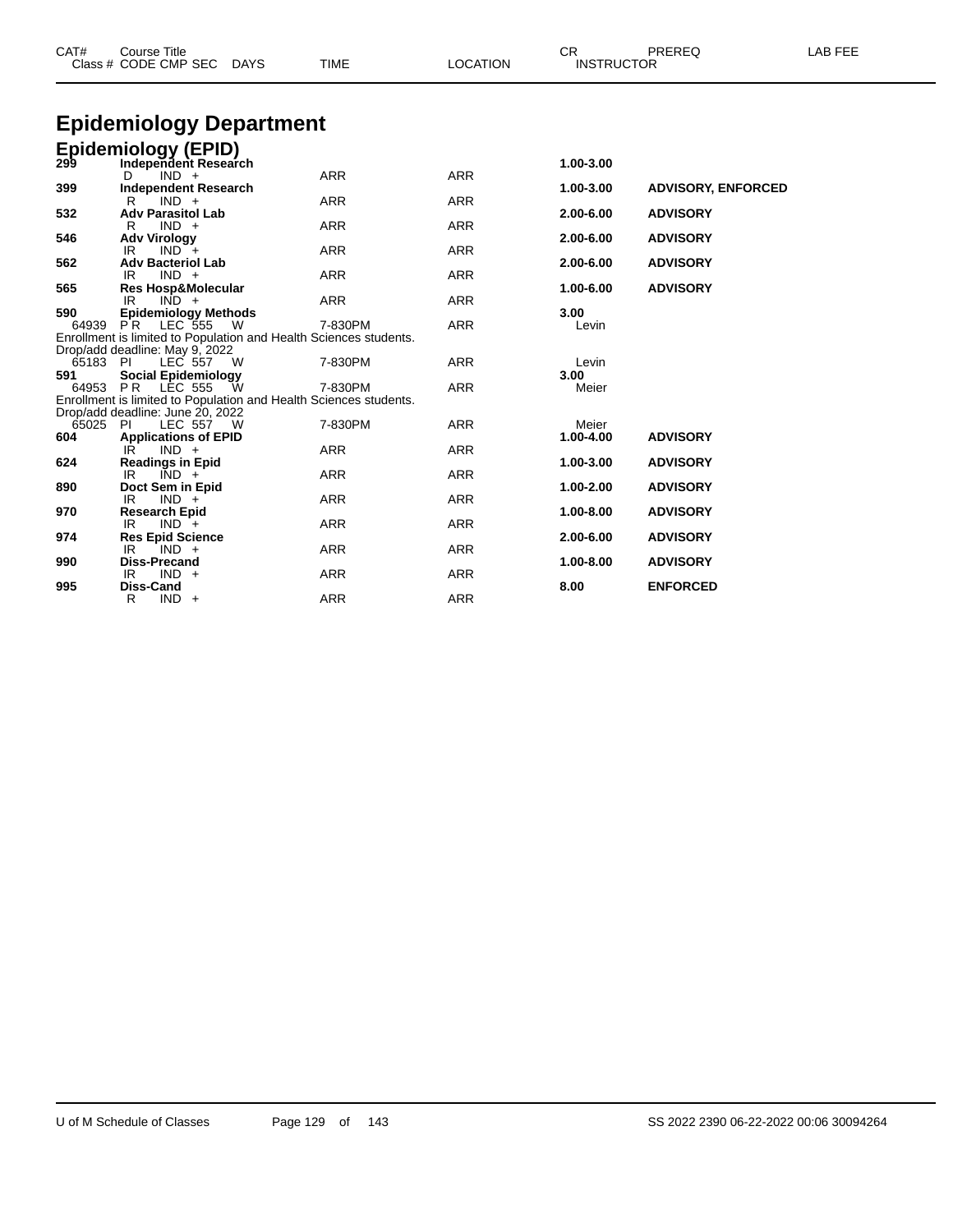| CAT# | Title<br>Course      |      |      |          | ⌒冖<br>- UN        | PREREQ | . EEF<br>A <sub>R</sub> |
|------|----------------------|------|------|----------|-------------------|--------|-------------------------|
|      | Class # CODE CMP SEC | DAYS | TIME | LOCATION | <b>INSTRUCTOR</b> |        |                         |

# **Health Management And Policy**

|          | Health Management And Policy (HMP)<br>540 Legal/Ethical Res       |            |            |               |                 |
|----------|-------------------------------------------------------------------|------------|------------|---------------|-----------------|
|          |                                                                   |            |            | $2.00 - 3.00$ | <b>ADVISORY</b> |
| 62046 PI | LEC 333                                                           | <b>ARR</b> | <b>ARR</b> |               |                 |
| 542      | <b>Cst Ut Anl&amp;Clin Res</b>                                    |            |            | 3.00          |                 |
| 63809 PD | LEC 333                                                           | <b>ARR</b> | <b>ARR</b> | Saltzman      |                 |
|          | This course will meet in room 1655 SPH I                          |            |            |               |                 |
| 603      | Org Mgt of HC Sys                                                 |            |            | 2.00          |                 |
|          | 64940 PR LEC 555 W                                                | 7-830PM    | <b>ARR</b> | Rubyan        |                 |
|          | Enrollment is limited to Population and Health Sciences students. |            |            |               |                 |
|          | Drop/add deadline: May 9, 2022                                    |            |            |               |                 |
| 608      | <b>Hith Care Fin Acct</b>                                         |            |            | 2.00          |                 |
|          | 64943 PR LEC 555<br>W                                             | 7-830PM    | <b>ARR</b> | Singh         |                 |
|          | Enrollment is limited to Population and Health Sciences students. |            |            |               |                 |
|          | Drop/add deadline: June 13, 2022                                  |            |            |               |                 |
| 615      | Intro Pub Hith Pol                                                |            |            | 3.00          |                 |
| 63550 PD | <b>LEC 777</b>                                                    | <b>ARR</b> | <b>ARR</b> | Jacobson      |                 |
|          | This class is for students in the Executive Masters program only. |            |            |               |                 |
| 654      | <b>Operations Research</b>                                        |            |            | 2.00          | <b>ENFORCED</b> |
|          | 64956 PR LEC 555<br><b>W</b>                                      | 7-830PM    | <b>ARR</b> | Mendez        |                 |
|          | Enrollment is limited to Population and Health Sciences students. |            |            |               |                 |
|          | Drop/add deadline: July 18, 2022                                  |            |            |               |                 |
|          | 63551 PDR LEC 777                                                 | ARR        | <b>ARR</b> | Mendez        |                 |
|          | This class is for students in the Executive Masters program only. |            |            |               |                 |
| 815      | <b>Readings</b>                                                   |            |            | 1.00-4.00     | <b>ADVISORY</b> |
|          | $IND +$<br>IR                                                     | <b>ARR</b> | <b>ARR</b> |               |                 |
| 833      | <b>Research Topics</b>                                            |            |            | 3.00          | <b>ADVISORY</b> |
|          | R.<br>$IND +$                                                     | <b>ARR</b> | <b>ARR</b> |               |                 |
| 835      | <b>Research Practicum</b>                                         |            |            | $3.00 - 6.00$ | <b>ADVISORY</b> |
|          | $IND +$<br>IR                                                     | <b>ARR</b> | <b>ARR</b> |               |                 |
| 990      | Diss-Precand                                                      |            |            | $1.00 - 8.00$ | <b>ADVISORY</b> |
|          | $IND +$<br>IR                                                     | <b>ARR</b> | <b>ARR</b> |               |                 |
| 995      | Diss-Cand                                                         |            |            | 8.00          | <b>ENFORCED</b> |
|          | $IND +$<br>IR.                                                    | <b>ARR</b> | <b>ARR</b> |               |                 |
|          |                                                                   |            |            |               |                 |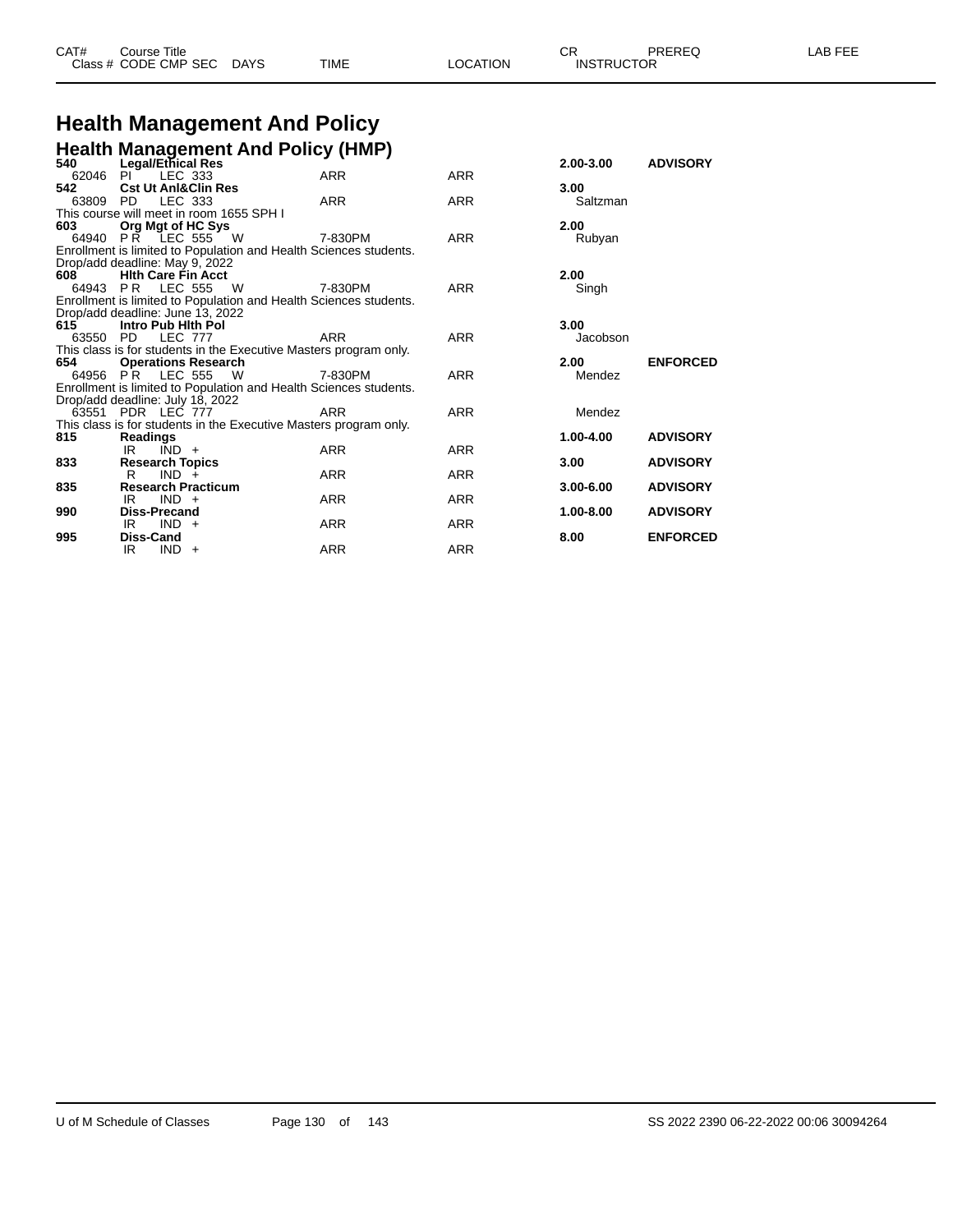| CAT# | ourse Titleٽ         |             |      |          | CD.<br>◡⊓         | PREREQ | _AB FEE |
|------|----------------------|-------------|------|----------|-------------------|--------|---------|
|      | Class # CODE CMP SEC | <b>DAYS</b> | TIME | ∟OCATION | <b>INSTRUCTOR</b> |        |         |

## **Health Behavior & Health Education Department Health Behavior And Health Education (HBEHED)**

| 590                              |                     |         | <b>Community Engagement</b>                                       |            |            | 3.00          |                 |
|----------------------------------|---------------------|---------|-------------------------------------------------------------------|------------|------------|---------------|-----------------|
| 64941                            |                     |         | <b>PR SEM 555 W</b>                                               | 7-830PM    | <b>ARR</b> | Fleming       |                 |
|                                  |                     |         | Enrollment is limited to Population and Health Sciences students. |            |            |               |                 |
| Drop/add deadline: May 9, 2022   |                     |         |                                                                   |            |            |               |                 |
| 591                              |                     |         | <b>Plan Health Prom Prg</b>                                       |            |            | 3.00          |                 |
|                                  |                     |         | 64952 PR LEC 555 W                                                | 7-830PM    | <b>ARR</b> | Lopez         |                 |
|                                  |                     |         | Enrollment is limited to Population and Health Sciences students. |            |            |               |                 |
| Drop/add deadline: June 20, 2022 |                     |         |                                                                   |            |            |               |                 |
|                                  |                     |         | 65102 PD LEC 557 W                                                | 7-830PM    | <b>ARR</b> | Lopez         |                 |
| 625                              |                     |         | <b>Research Hith Behav</b>                                        |            |            | $2.00 - 4.00$ | <b>ADVISORY</b> |
|                                  | IRI                 | $IND +$ |                                                                   | <b>ARR</b> | <b>ARR</b> |               |                 |
| 644                              |                     |         | <b>Readings H Beh-Educ</b>                                        |            |            | 1.00-6.00     | <b>ADVISORY</b> |
|                                  | IR                  | $IND +$ |                                                                   | <b>ARR</b> | <b>ARR</b> |               |                 |
| 900                              | Research            |         |                                                                   |            |            | 2.00-6.00     | <b>ADVISORY</b> |
|                                  | IR                  | $IND +$ |                                                                   | <b>ARR</b> | <b>ARR</b> |               |                 |
| 990                              | <b>Diss-Precand</b> |         |                                                                   |            |            | 1.00-8.00     | <b>ADVISORY</b> |
|                                  | IR                  | $IND +$ |                                                                   | <b>ARR</b> | <b>ARR</b> |               |                 |
| 995                              | Diss-Cand           |         |                                                                   |            |            | 8.00          | <b>ENFORCED</b> |
|                                  | IR                  | $IND +$ |                                                                   | <b>ARR</b> | <b>ARR</b> |               |                 |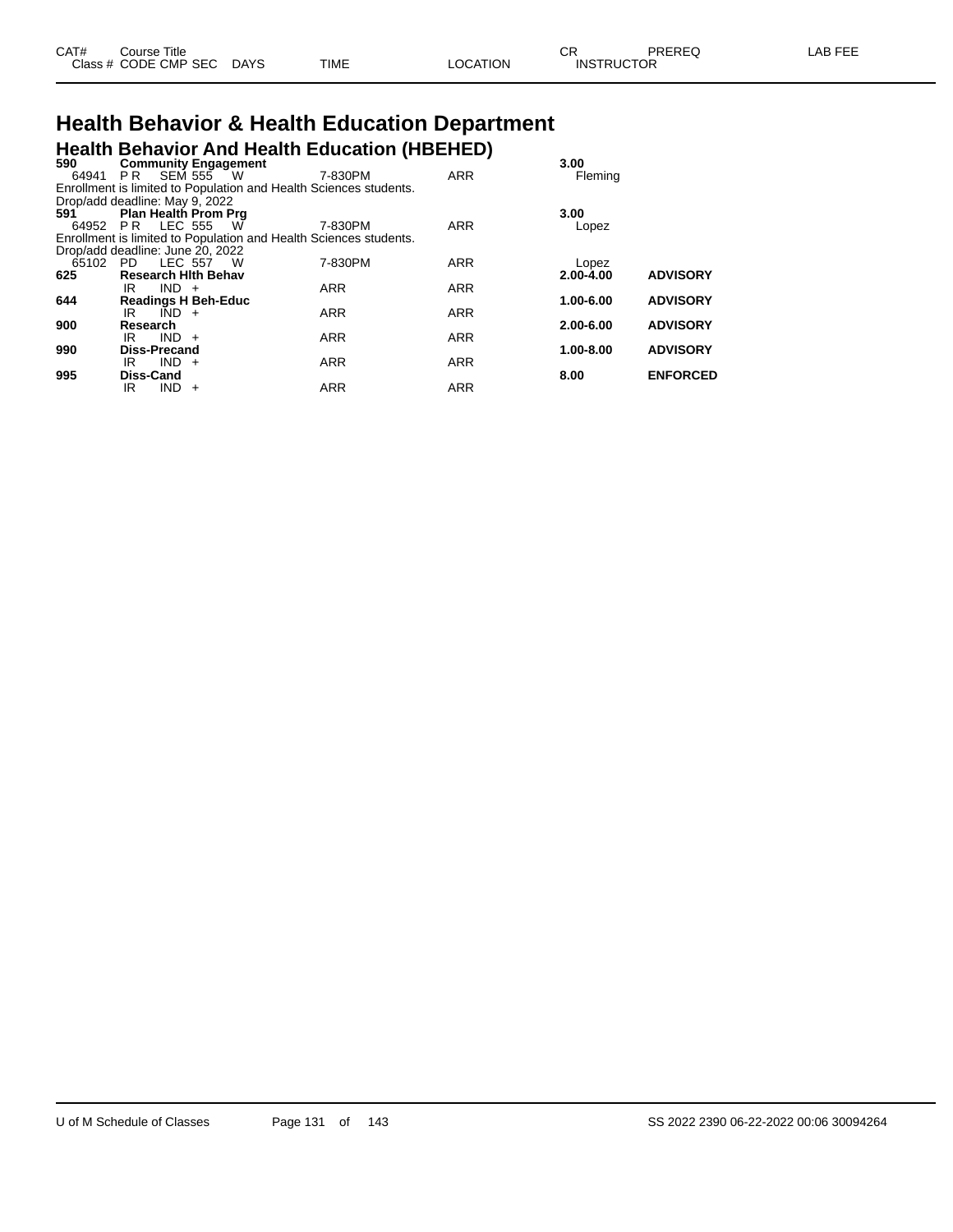|                                  |                         |                             | <b>Nutritional Sciences (NUTR)</b> |                                                                   |     |                 |                 |
|----------------------------------|-------------------------|-----------------------------|------------------------------------|-------------------------------------------------------------------|-----|-----------------|-----------------|
| 590 —                            |                         | Dev Orig Health Dis         |                                    |                                                                   |     | 2.00            | <b>ADVISORY</b> |
|                                  |                         | 64938 PR LEC 555 W          |                                    | 7-830PM                                                           | ARR | Dolinoy, Jansen |                 |
|                                  |                         |                             |                                    | Enrollment is limited to Population and Health Sciences students. |     |                 |                 |
| Drop/add deadline: May 9, 2022   |                         |                             |                                    |                                                                   |     |                 |                 |
| 591 —                            | <b>Applications MCN</b> |                             |                                    |                                                                   |     | 3.00            | <b>ADVISORY</b> |
|                                  |                         | 64944 PR LEC 555 W          |                                    | 7-830PM                                                           | ARR | Anderson        |                 |
|                                  |                         |                             |                                    | Enrollment is limited to Population and Health Sciences students. |     |                 |                 |
| Drop/add deadline: June 20, 2022 |                         |                             |                                    |                                                                   |     |                 |                 |
| 65023 PI                         |                         | LEC 557                     | - W                                | 7-830PM                                                           | ARR | Anderson        |                 |
| 995                              |                         | <b>DissertationResearch</b> |                                    |                                                                   |     | 8.00            | <b>ENFORCED</b> |
|                                  | DR                      | $IND +$                     |                                    | ARR                                                               | ARR |                 |                 |

**Nutritional Sciences**

| Dolinoy, Jansen  | .               |
|------------------|-----------------|
| 3.00<br>Anderson | <b>ADVISORY</b> |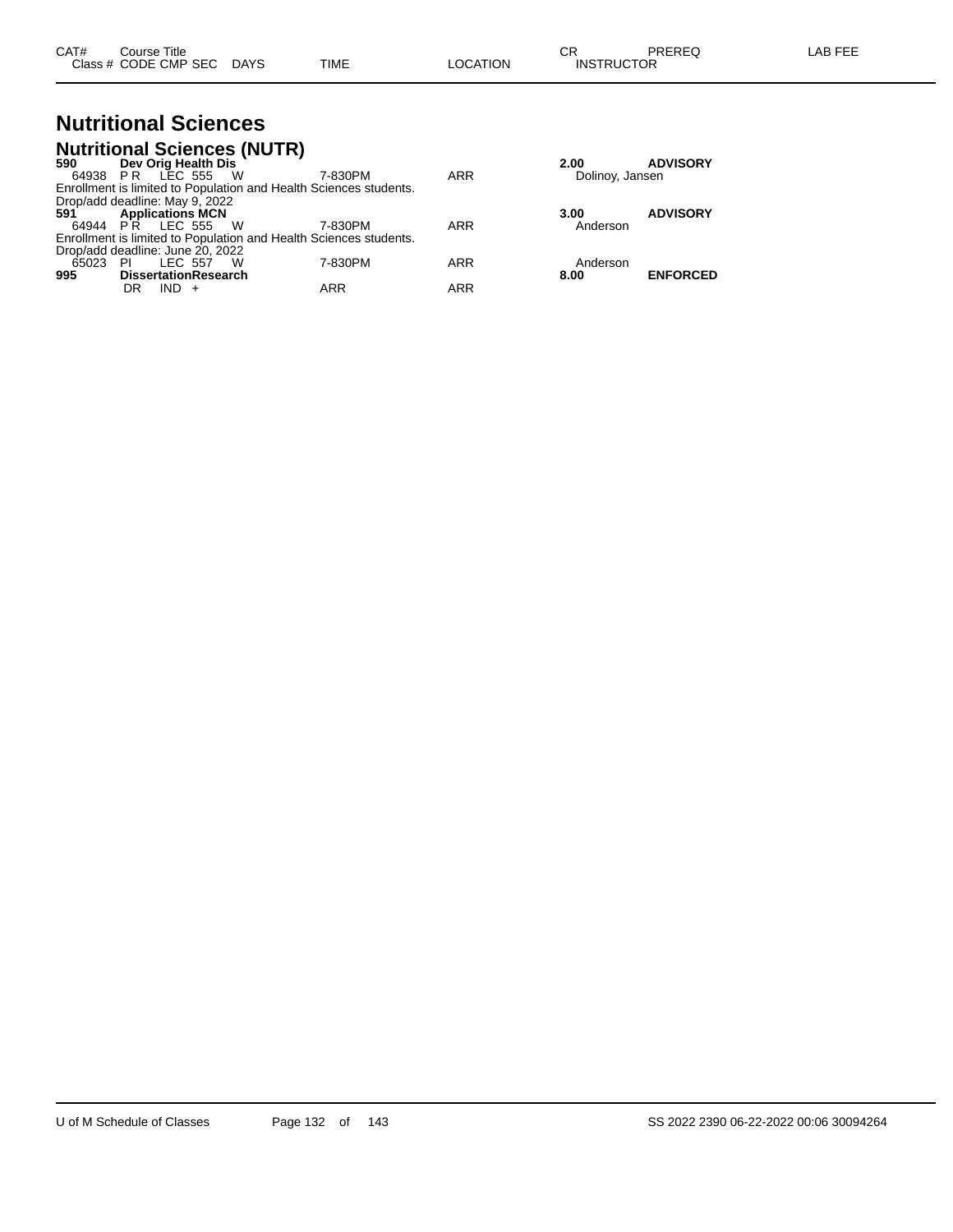| CAT# | Course Title              |      |          | СR                | PREREQ | LAB FEE |
|------|---------------------------|------|----------|-------------------|--------|---------|
|      | Class # CODE CMP SEC DAYS | TIME | LOCATION | <b>INSTRUCTOR</b> |        |         |

#### **School Of Public Health Public Health (PUBHLTH)**

|       | Public Health (PUBHLIH)        |     |               |           |
|-------|--------------------------------|-----|---------------|-----------|
| 479   | Indepen Rèsearch PH<br>$IND +$ | ARR | ARR           | 1.00-3.00 |
| 510   | Communication                  |     |               | 1.00      |
| 64703 | LEC 555<br>- PD.               | ARR | <b>REMOTE</b> | Lopez     |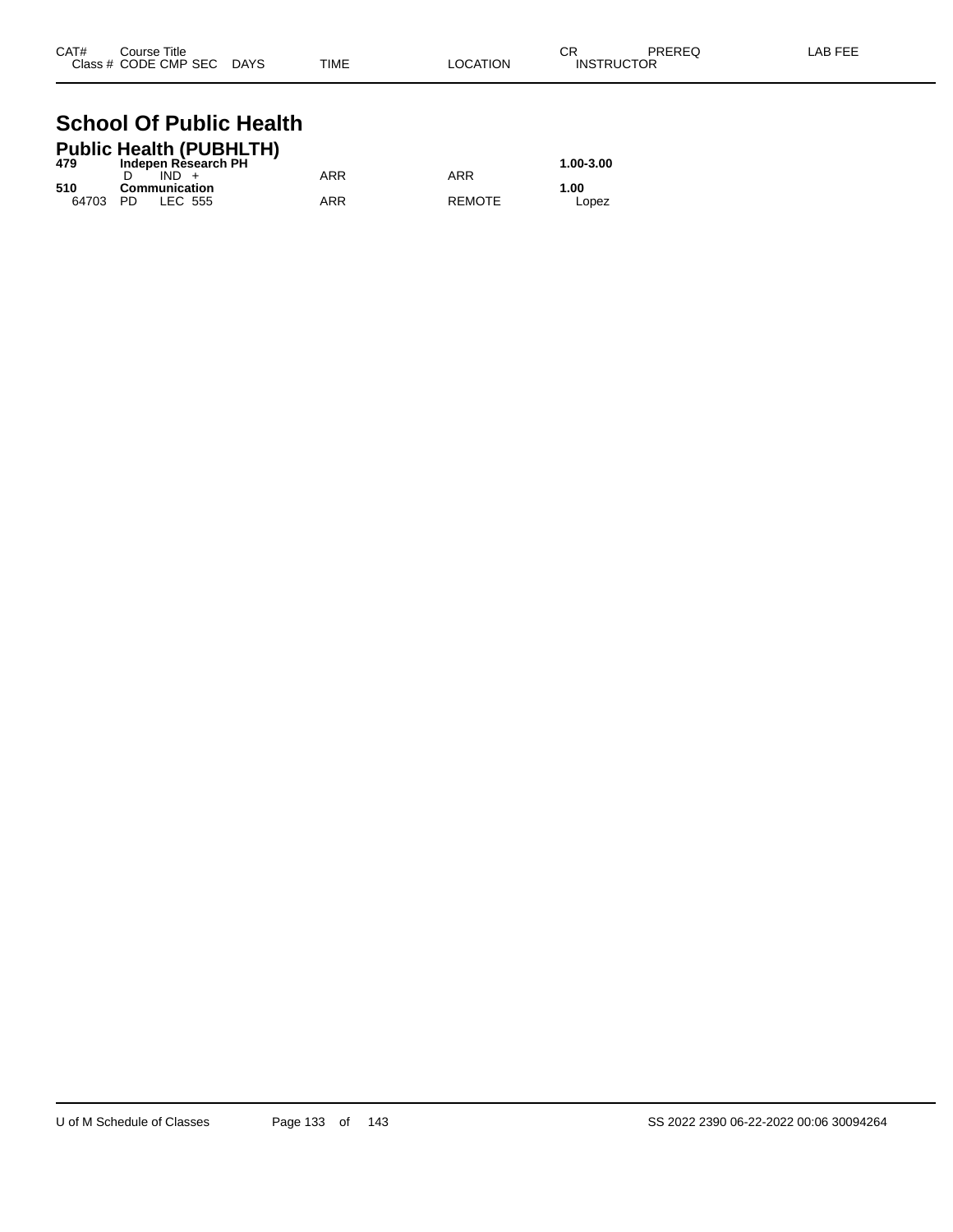# **Public Policy School Of Public Policy**

|     | <b>Public Policy (PUBPOL)</b>      |            |            |           |                 |
|-----|------------------------------------|------------|------------|-----------|-----------------|
| 490 | <b>Independent Study</b>           |            |            | 1.00-4.00 |                 |
|     | IND.                               | <b>ARR</b> | <b>ARR</b> |           |                 |
| 600 | <b>Directed Reading</b><br>$IND +$ | <b>ARR</b> | <b>ARR</b> | 1.00-6.00 | <b>ADVISORY</b> |
| 700 | <b>Directed Research</b>           |            |            | 1.00-6.00 | <b>ADVISORY</b> |
|     | $IND +$                            | <b>ARR</b> | <b>ARR</b> |           |                 |
| 990 | <b>Diss-Precand</b>                |            |            | 1.00-8.00 | <b>ADVISORY</b> |
|     | $IND +$                            | <b>ARR</b> | <b>ARR</b> |           |                 |
| 995 | Diss-Cand                          |            |            | 8.00      | <b>ENFORCED</b> |
|     | $IND +$<br>ΙR                      | <b>ARR</b> | ARR        |           |                 |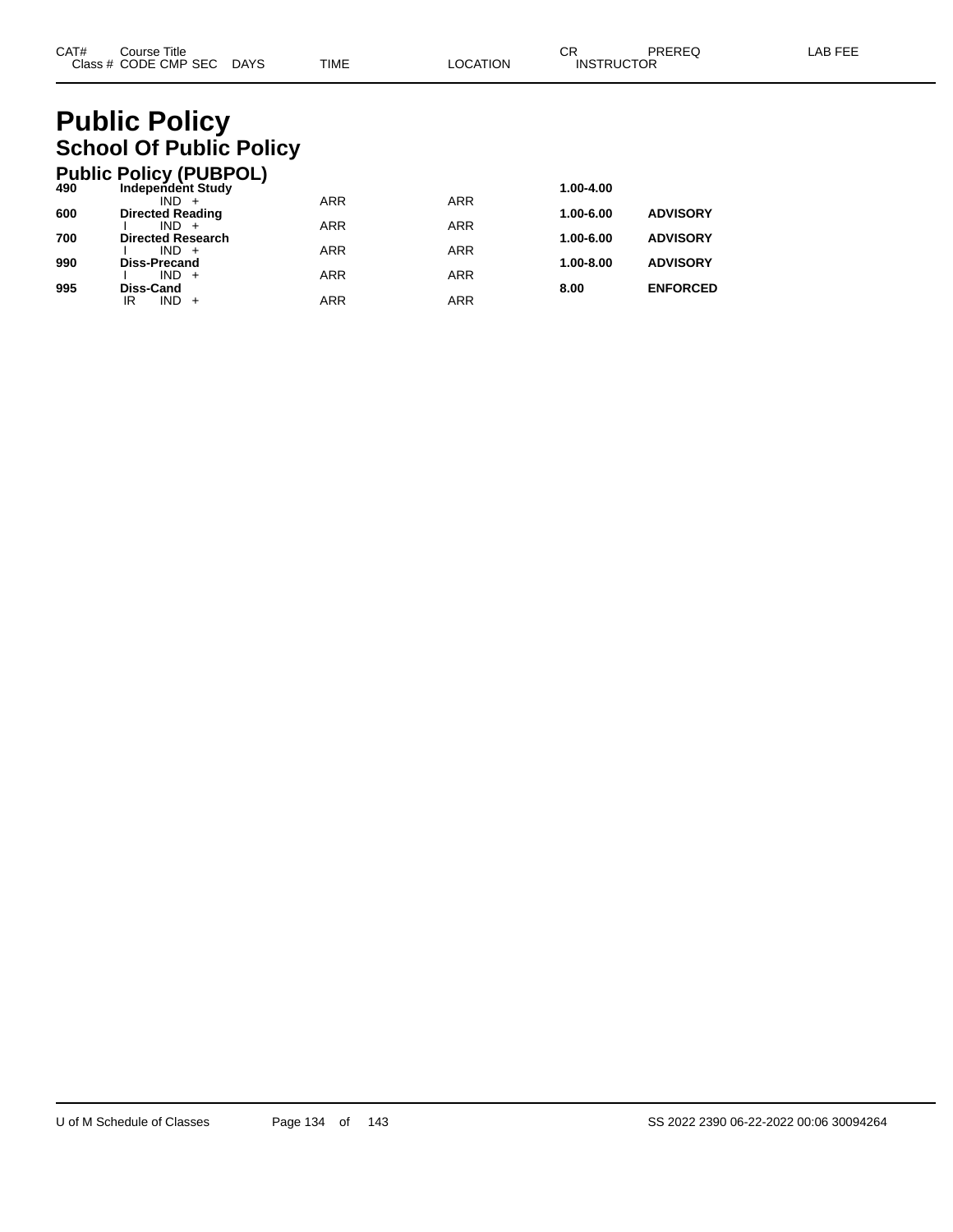## **Rackham Graduate School**

### **Chemical Biology (CHEMBIO)**

| 599   | <b>Research Rotation</b>                                      |            |            | 1.00-6.00 |                 |
|-------|---------------------------------------------------------------|------------|------------|-----------|-----------------|
| 62895 | PD<br>LAB 001                                                 | ARR        | <b>ARR</b> | Mapp      |                 |
| 995   | <b>Diss-Cand</b>                                              |            |            | 8.00      | <b>ENFORCED</b> |
|       | $IND +$<br>DR                                                 | <b>ARR</b> | ARR        |           |                 |
| 609   | <b>Museum Studies (MSP)</b><br><b>Museum Practicum</b><br>IND | ARR        | ARR        | 1.00-6.00 | <b>ADVISORY</b> |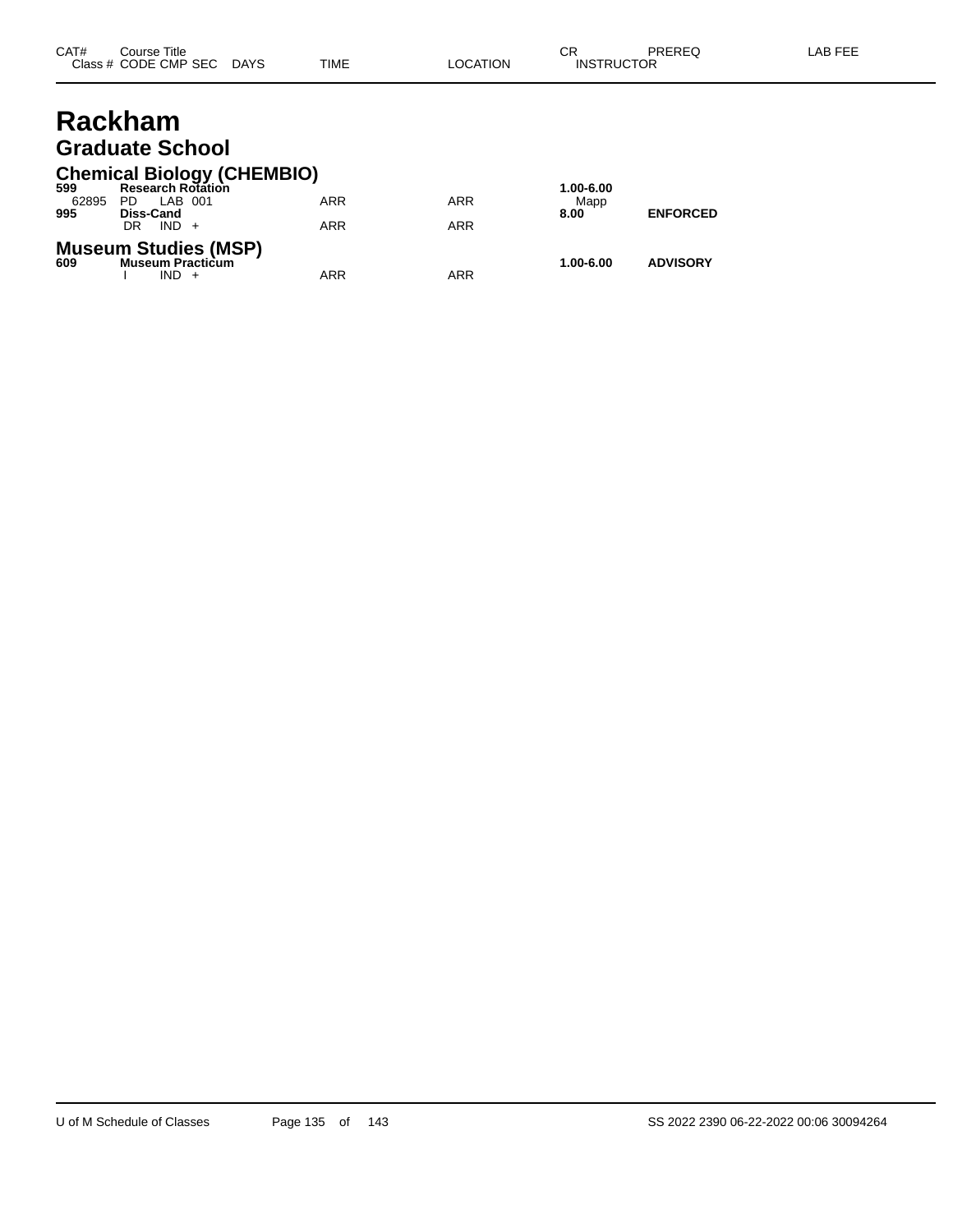# **Ross School of Business**

FRESHMEN MAY NOT ELECT ANY BUSINESS COURSES. 500 LEVEL COURSES OR ABOVE REQUIRE GRADUATE STANDING.

## **School of Business Administration**

| 62776<br>REC 001<br>1020-1150AM<br><b>R2240 BUS</b><br>P<br><b>TTH</b><br>Nagar<br>This course is reserved for Global MBA students only.<br><b>Indep Study Project</b><br>1.00-3.00<br><b>ADVISORY</b><br>ARR<br>ARR<br>$IND +$<br>900<br>Special Research<br>1.00-6.00<br>ARR<br>ARR<br>$IND +$<br>Diss-Precand<br>1.00-8.00<br><b>ADVISORY</b><br>ARR<br>$IND +$<br>ARR<br>995<br>Diss-Cand<br>8.00<br><b>ENFORCED</b><br><b>ARR</b><br>ARR<br>IR<br>$IND +$<br><b>Business Administration (BA)</b><br>225<br><b>ABIS</b><br>1.00<br><b>ENFORCED</b><br><b>PIR</b><br><b>REC 001</b><br>ARR<br>64113<br>ARR<br>Shark<br>65063<br><b>REC 301</b><br><b>ARR</b><br>ARR<br>PR.<br>Shark<br><b>ABIS</b><br>1.00<br><b>ENFORCED</b><br>325<br>ARR<br>ARR<br><b>PIR</b><br><b>REC 001</b><br>Shark<br>64112<br><b>REC 301</b><br><b>ARR</b><br>ARR<br>65064<br>P R<br>Shark<br>399<br><b>Indep Study Project</b><br>1.00-3.00<br>ARR<br>$IND +$<br>ARR<br>525<br><b>ABIS</b><br>1.00<br><b>ENFORCED</b><br>64060<br>PIR<br><b>REC 001</b><br>ARR<br>ARR<br>Shark<br>65065<br>P R<br><b>REC 301</b><br>ARR<br>ARR<br>Shark<br><b>OMBA MAP</b><br>533<br>6.00<br><b>ENFORCED</b><br>64589<br>PDRW REC 801<br>ARR<br>11-3PM<br>SА<br>OMBA MAP<br>6.00<br><b>ENFORCED</b><br><b>P RW REC 801</b><br>ARR<br>F.<br>5-9PM<br>Svaan<br>TН<br><b>P RW REC 801</b><br>8-930PM<br>ARR<br><b>Global MBA MAP</b><br>7.50<br><b>ADVISORY, ENFORCED</b><br><b>REC 001</b><br>64587 PR<br>TW<br>9-515PM<br><b>B3580 BUS</b><br>Kapuscinski<br><b>ADVISORY</b><br><b>Indep Study Project</b><br>750<br>1.00-3.00<br>ARR<br>$IND +$<br>ARR<br><b>Business Communication (BCOM)</b><br><b>Independent Study</b><br>1.00-3.00<br>$IND +$<br>ARR<br>ARR<br>$\mathbf{I}$<br><b>Business Economics And Public Policy (BE)</b><br><b>Indep Study Project</b><br>1.00-3.00<br><b>ADVISORY</b><br><b>ARR</b><br>ARR<br>$IND +$<br>Special Research<br>1.00-6.00<br><b>ADVISORY</b><br>ARR<br>ARR<br>$IND +$<br>990<br>Diss-Precand<br>1.00-8.00<br><b>ADVISORY</b><br>ARR<br>ARR<br>$IND +$<br>995<br>Diss-Cand<br>8.00<br><b>ENFORCED</b><br><b>ARR</b><br>ARR<br>IR<br>$IND +$<br><b>Business Law (BL)</b><br>Independent Study<br>1.00-3.00<br>ARR<br>$IND +$<br>ARR<br><b>Independent Study</b><br>1.00-3.00<br>ARR<br>ARR<br>$IND +$<br><b>Executive Master of Business Administration (EMBA)</b><br>1.50<br><b>Entrepren Ventures</b><br><b>ADVISORY</b><br>ARR<br>REC 001<br>ARR<br>Gordon<br>63705 P<br>This course is reserved exclusively for students in the Executive MBA program.<br>64861<br><b>REC 002</b><br>ARR<br>Gordon<br>P<br>ARR<br>63706 P<br><b>REC 812</b><br>ARR<br>ARR<br>Gordon<br>This course is reserved exclusively for students in the Executive MBA program.<br>1.50<br><b>ADVISORY</b><br><b>Consumer Engagement</b><br>ARR<br>63707 P<br>REC 001<br>ARR<br>Collins, Branch<br>This course is reserved exclusively for students in the Executive MBA program.<br>Collins, Branch<br>63708 P<br>REC 812<br>ARR<br>ARR<br>This course is reserved exclusively for students in the Executive MBA program.<br><b>Global Finance</b><br>1.50<br><b>ADVISORY</b><br>ARR<br>63709 P<br><b>REC 001</b><br>ARR<br>Purnanandam<br>This class is reserved exclusively for students in the Executive MBA program.<br>ARR<br>Purnanandam<br>63710 P<br><b>REC 812</b><br>ARR |     | <b>Accounting (ACC)</b> |  |      |                 |       |
|---------------------------------------------------------------------------------------------------------------------------------------------------------------------------------------------------------------------------------------------------------------------------------------------------------------------------------------------------------------------------------------------------------------------------------------------------------------------------------------------------------------------------------------------------------------------------------------------------------------------------------------------------------------------------------------------------------------------------------------------------------------------------------------------------------------------------------------------------------------------------------------------------------------------------------------------------------------------------------------------------------------------------------------------------------------------------------------------------------------------------------------------------------------------------------------------------------------------------------------------------------------------------------------------------------------------------------------------------------------------------------------------------------------------------------------------------------------------------------------------------------------------------------------------------------------------------------------------------------------------------------------------------------------------------------------------------------------------------------------------------------------------------------------------------------------------------------------------------------------------------------------------------------------------------------------------------------------------------------------------------------------------------------------------------------------------------------------------------------------------------------------------------------------------------------------------------------------------------------------------------------------------------------------------------------------------------------------------------------------------------------------------------------------------------------------------------------------------------------------------------------------------------------------------------------------------------------------------------------------------------------------------------------------------------------------------------------------------------------------------------------------------------------------------------------------------------------------------------------------------------------------------------------------------------------------------------------------------------------------------------------------------------------------------------------------------------------------------------------------------------------------------------------------------------------------------------------------------------------------------------------------------------------------------------------------------------------------------------------------------|-----|-------------------------|--|------|-----------------|-------|
|                                                                                                                                                                                                                                                                                                                                                                                                                                                                                                                                                                                                                                                                                                                                                                                                                                                                                                                                                                                                                                                                                                                                                                                                                                                                                                                                                                                                                                                                                                                                                                                                                                                                                                                                                                                                                                                                                                                                                                                                                                                                                                                                                                                                                                                                                                                                                                                                                                                                                                                                                                                                                                                                                                                                                                                                                                                                                                                                                                                                                                                                                                                                                                                                                                                                                                                                                                     | 593 | <b>Management Acctg</b> |  | 1.50 | <b>ADVISORY</b> | 26.00 |
|                                                                                                                                                                                                                                                                                                                                                                                                                                                                                                                                                                                                                                                                                                                                                                                                                                                                                                                                                                                                                                                                                                                                                                                                                                                                                                                                                                                                                                                                                                                                                                                                                                                                                                                                                                                                                                                                                                                                                                                                                                                                                                                                                                                                                                                                                                                                                                                                                                                                                                                                                                                                                                                                                                                                                                                                                                                                                                                                                                                                                                                                                                                                                                                                                                                                                                                                                                     |     |                         |  |      |                 |       |
|                                                                                                                                                                                                                                                                                                                                                                                                                                                                                                                                                                                                                                                                                                                                                                                                                                                                                                                                                                                                                                                                                                                                                                                                                                                                                                                                                                                                                                                                                                                                                                                                                                                                                                                                                                                                                                                                                                                                                                                                                                                                                                                                                                                                                                                                                                                                                                                                                                                                                                                                                                                                                                                                                                                                                                                                                                                                                                                                                                                                                                                                                                                                                                                                                                                                                                                                                                     | 750 |                         |  |      |                 |       |
|                                                                                                                                                                                                                                                                                                                                                                                                                                                                                                                                                                                                                                                                                                                                                                                                                                                                                                                                                                                                                                                                                                                                                                                                                                                                                                                                                                                                                                                                                                                                                                                                                                                                                                                                                                                                                                                                                                                                                                                                                                                                                                                                                                                                                                                                                                                                                                                                                                                                                                                                                                                                                                                                                                                                                                                                                                                                                                                                                                                                                                                                                                                                                                                                                                                                                                                                                                     |     |                         |  |      |                 |       |
|                                                                                                                                                                                                                                                                                                                                                                                                                                                                                                                                                                                                                                                                                                                                                                                                                                                                                                                                                                                                                                                                                                                                                                                                                                                                                                                                                                                                                                                                                                                                                                                                                                                                                                                                                                                                                                                                                                                                                                                                                                                                                                                                                                                                                                                                                                                                                                                                                                                                                                                                                                                                                                                                                                                                                                                                                                                                                                                                                                                                                                                                                                                                                                                                                                                                                                                                                                     | 990 |                         |  |      |                 |       |
|                                                                                                                                                                                                                                                                                                                                                                                                                                                                                                                                                                                                                                                                                                                                                                                                                                                                                                                                                                                                                                                                                                                                                                                                                                                                                                                                                                                                                                                                                                                                                                                                                                                                                                                                                                                                                                                                                                                                                                                                                                                                                                                                                                                                                                                                                                                                                                                                                                                                                                                                                                                                                                                                                                                                                                                                                                                                                                                                                                                                                                                                                                                                                                                                                                                                                                                                                                     |     |                         |  |      |                 |       |
|                                                                                                                                                                                                                                                                                                                                                                                                                                                                                                                                                                                                                                                                                                                                                                                                                                                                                                                                                                                                                                                                                                                                                                                                                                                                                                                                                                                                                                                                                                                                                                                                                                                                                                                                                                                                                                                                                                                                                                                                                                                                                                                                                                                                                                                                                                                                                                                                                                                                                                                                                                                                                                                                                                                                                                                                                                                                                                                                                                                                                                                                                                                                                                                                                                                                                                                                                                     |     |                         |  |      |                 |       |
|                                                                                                                                                                                                                                                                                                                                                                                                                                                                                                                                                                                                                                                                                                                                                                                                                                                                                                                                                                                                                                                                                                                                                                                                                                                                                                                                                                                                                                                                                                                                                                                                                                                                                                                                                                                                                                                                                                                                                                                                                                                                                                                                                                                                                                                                                                                                                                                                                                                                                                                                                                                                                                                                                                                                                                                                                                                                                                                                                                                                                                                                                                                                                                                                                                                                                                                                                                     |     |                         |  |      |                 |       |
|                                                                                                                                                                                                                                                                                                                                                                                                                                                                                                                                                                                                                                                                                                                                                                                                                                                                                                                                                                                                                                                                                                                                                                                                                                                                                                                                                                                                                                                                                                                                                                                                                                                                                                                                                                                                                                                                                                                                                                                                                                                                                                                                                                                                                                                                                                                                                                                                                                                                                                                                                                                                                                                                                                                                                                                                                                                                                                                                                                                                                                                                                                                                                                                                                                                                                                                                                                     |     |                         |  |      |                 |       |
|                                                                                                                                                                                                                                                                                                                                                                                                                                                                                                                                                                                                                                                                                                                                                                                                                                                                                                                                                                                                                                                                                                                                                                                                                                                                                                                                                                                                                                                                                                                                                                                                                                                                                                                                                                                                                                                                                                                                                                                                                                                                                                                                                                                                                                                                                                                                                                                                                                                                                                                                                                                                                                                                                                                                                                                                                                                                                                                                                                                                                                                                                                                                                                                                                                                                                                                                                                     |     |                         |  |      |                 |       |
|                                                                                                                                                                                                                                                                                                                                                                                                                                                                                                                                                                                                                                                                                                                                                                                                                                                                                                                                                                                                                                                                                                                                                                                                                                                                                                                                                                                                                                                                                                                                                                                                                                                                                                                                                                                                                                                                                                                                                                                                                                                                                                                                                                                                                                                                                                                                                                                                                                                                                                                                                                                                                                                                                                                                                                                                                                                                                                                                                                                                                                                                                                                                                                                                                                                                                                                                                                     |     |                         |  |      |                 |       |
|                                                                                                                                                                                                                                                                                                                                                                                                                                                                                                                                                                                                                                                                                                                                                                                                                                                                                                                                                                                                                                                                                                                                                                                                                                                                                                                                                                                                                                                                                                                                                                                                                                                                                                                                                                                                                                                                                                                                                                                                                                                                                                                                                                                                                                                                                                                                                                                                                                                                                                                                                                                                                                                                                                                                                                                                                                                                                                                                                                                                                                                                                                                                                                                                                                                                                                                                                                     |     |                         |  |      |                 |       |
|                                                                                                                                                                                                                                                                                                                                                                                                                                                                                                                                                                                                                                                                                                                                                                                                                                                                                                                                                                                                                                                                                                                                                                                                                                                                                                                                                                                                                                                                                                                                                                                                                                                                                                                                                                                                                                                                                                                                                                                                                                                                                                                                                                                                                                                                                                                                                                                                                                                                                                                                                                                                                                                                                                                                                                                                                                                                                                                                                                                                                                                                                                                                                                                                                                                                                                                                                                     |     |                         |  |      |                 |       |
|                                                                                                                                                                                                                                                                                                                                                                                                                                                                                                                                                                                                                                                                                                                                                                                                                                                                                                                                                                                                                                                                                                                                                                                                                                                                                                                                                                                                                                                                                                                                                                                                                                                                                                                                                                                                                                                                                                                                                                                                                                                                                                                                                                                                                                                                                                                                                                                                                                                                                                                                                                                                                                                                                                                                                                                                                                                                                                                                                                                                                                                                                                                                                                                                                                                                                                                                                                     |     |                         |  |      |                 |       |
|                                                                                                                                                                                                                                                                                                                                                                                                                                                                                                                                                                                                                                                                                                                                                                                                                                                                                                                                                                                                                                                                                                                                                                                                                                                                                                                                                                                                                                                                                                                                                                                                                                                                                                                                                                                                                                                                                                                                                                                                                                                                                                                                                                                                                                                                                                                                                                                                                                                                                                                                                                                                                                                                                                                                                                                                                                                                                                                                                                                                                                                                                                                                                                                                                                                                                                                                                                     |     |                         |  |      |                 |       |
|                                                                                                                                                                                                                                                                                                                                                                                                                                                                                                                                                                                                                                                                                                                                                                                                                                                                                                                                                                                                                                                                                                                                                                                                                                                                                                                                                                                                                                                                                                                                                                                                                                                                                                                                                                                                                                                                                                                                                                                                                                                                                                                                                                                                                                                                                                                                                                                                                                                                                                                                                                                                                                                                                                                                                                                                                                                                                                                                                                                                                                                                                                                                                                                                                                                                                                                                                                     |     |                         |  |      |                 |       |
|                                                                                                                                                                                                                                                                                                                                                                                                                                                                                                                                                                                                                                                                                                                                                                                                                                                                                                                                                                                                                                                                                                                                                                                                                                                                                                                                                                                                                                                                                                                                                                                                                                                                                                                                                                                                                                                                                                                                                                                                                                                                                                                                                                                                                                                                                                                                                                                                                                                                                                                                                                                                                                                                                                                                                                                                                                                                                                                                                                                                                                                                                                                                                                                                                                                                                                                                                                     | 533 |                         |  |      |                 |       |
|                                                                                                                                                                                                                                                                                                                                                                                                                                                                                                                                                                                                                                                                                                                                                                                                                                                                                                                                                                                                                                                                                                                                                                                                                                                                                                                                                                                                                                                                                                                                                                                                                                                                                                                                                                                                                                                                                                                                                                                                                                                                                                                                                                                                                                                                                                                                                                                                                                                                                                                                                                                                                                                                                                                                                                                                                                                                                                                                                                                                                                                                                                                                                                                                                                                                                                                                                                     |     |                         |  |      |                 |       |
|                                                                                                                                                                                                                                                                                                                                                                                                                                                                                                                                                                                                                                                                                                                                                                                                                                                                                                                                                                                                                                                                                                                                                                                                                                                                                                                                                                                                                                                                                                                                                                                                                                                                                                                                                                                                                                                                                                                                                                                                                                                                                                                                                                                                                                                                                                                                                                                                                                                                                                                                                                                                                                                                                                                                                                                                                                                                                                                                                                                                                                                                                                                                                                                                                                                                                                                                                                     | 591 |                         |  |      |                 |       |
|                                                                                                                                                                                                                                                                                                                                                                                                                                                                                                                                                                                                                                                                                                                                                                                                                                                                                                                                                                                                                                                                                                                                                                                                                                                                                                                                                                                                                                                                                                                                                                                                                                                                                                                                                                                                                                                                                                                                                                                                                                                                                                                                                                                                                                                                                                                                                                                                                                                                                                                                                                                                                                                                                                                                                                                                                                                                                                                                                                                                                                                                                                                                                                                                                                                                                                                                                                     |     |                         |  |      |                 |       |
|                                                                                                                                                                                                                                                                                                                                                                                                                                                                                                                                                                                                                                                                                                                                                                                                                                                                                                                                                                                                                                                                                                                                                                                                                                                                                                                                                                                                                                                                                                                                                                                                                                                                                                                                                                                                                                                                                                                                                                                                                                                                                                                                                                                                                                                                                                                                                                                                                                                                                                                                                                                                                                                                                                                                                                                                                                                                                                                                                                                                                                                                                                                                                                                                                                                                                                                                                                     |     |                         |  |      |                 |       |
|                                                                                                                                                                                                                                                                                                                                                                                                                                                                                                                                                                                                                                                                                                                                                                                                                                                                                                                                                                                                                                                                                                                                                                                                                                                                                                                                                                                                                                                                                                                                                                                                                                                                                                                                                                                                                                                                                                                                                                                                                                                                                                                                                                                                                                                                                                                                                                                                                                                                                                                                                                                                                                                                                                                                                                                                                                                                                                                                                                                                                                                                                                                                                                                                                                                                                                                                                                     |     |                         |  |      |                 |       |
|                                                                                                                                                                                                                                                                                                                                                                                                                                                                                                                                                                                                                                                                                                                                                                                                                                                                                                                                                                                                                                                                                                                                                                                                                                                                                                                                                                                                                                                                                                                                                                                                                                                                                                                                                                                                                                                                                                                                                                                                                                                                                                                                                                                                                                                                                                                                                                                                                                                                                                                                                                                                                                                                                                                                                                                                                                                                                                                                                                                                                                                                                                                                                                                                                                                                                                                                                                     | 750 |                         |  |      |                 |       |
|                                                                                                                                                                                                                                                                                                                                                                                                                                                                                                                                                                                                                                                                                                                                                                                                                                                                                                                                                                                                                                                                                                                                                                                                                                                                                                                                                                                                                                                                                                                                                                                                                                                                                                                                                                                                                                                                                                                                                                                                                                                                                                                                                                                                                                                                                                                                                                                                                                                                                                                                                                                                                                                                                                                                                                                                                                                                                                                                                                                                                                                                                                                                                                                                                                                                                                                                                                     |     |                         |  |      |                 |       |
|                                                                                                                                                                                                                                                                                                                                                                                                                                                                                                                                                                                                                                                                                                                                                                                                                                                                                                                                                                                                                                                                                                                                                                                                                                                                                                                                                                                                                                                                                                                                                                                                                                                                                                                                                                                                                                                                                                                                                                                                                                                                                                                                                                                                                                                                                                                                                                                                                                                                                                                                                                                                                                                                                                                                                                                                                                                                                                                                                                                                                                                                                                                                                                                                                                                                                                                                                                     |     |                         |  |      |                 |       |
|                                                                                                                                                                                                                                                                                                                                                                                                                                                                                                                                                                                                                                                                                                                                                                                                                                                                                                                                                                                                                                                                                                                                                                                                                                                                                                                                                                                                                                                                                                                                                                                                                                                                                                                                                                                                                                                                                                                                                                                                                                                                                                                                                                                                                                                                                                                                                                                                                                                                                                                                                                                                                                                                                                                                                                                                                                                                                                                                                                                                                                                                                                                                                                                                                                                                                                                                                                     | 750 |                         |  |      |                 |       |
|                                                                                                                                                                                                                                                                                                                                                                                                                                                                                                                                                                                                                                                                                                                                                                                                                                                                                                                                                                                                                                                                                                                                                                                                                                                                                                                                                                                                                                                                                                                                                                                                                                                                                                                                                                                                                                                                                                                                                                                                                                                                                                                                                                                                                                                                                                                                                                                                                                                                                                                                                                                                                                                                                                                                                                                                                                                                                                                                                                                                                                                                                                                                                                                                                                                                                                                                                                     | 900 |                         |  |      |                 |       |
|                                                                                                                                                                                                                                                                                                                                                                                                                                                                                                                                                                                                                                                                                                                                                                                                                                                                                                                                                                                                                                                                                                                                                                                                                                                                                                                                                                                                                                                                                                                                                                                                                                                                                                                                                                                                                                                                                                                                                                                                                                                                                                                                                                                                                                                                                                                                                                                                                                                                                                                                                                                                                                                                                                                                                                                                                                                                                                                                                                                                                                                                                                                                                                                                                                                                                                                                                                     |     |                         |  |      |                 |       |
|                                                                                                                                                                                                                                                                                                                                                                                                                                                                                                                                                                                                                                                                                                                                                                                                                                                                                                                                                                                                                                                                                                                                                                                                                                                                                                                                                                                                                                                                                                                                                                                                                                                                                                                                                                                                                                                                                                                                                                                                                                                                                                                                                                                                                                                                                                                                                                                                                                                                                                                                                                                                                                                                                                                                                                                                                                                                                                                                                                                                                                                                                                                                                                                                                                                                                                                                                                     |     |                         |  |      |                 |       |
|                                                                                                                                                                                                                                                                                                                                                                                                                                                                                                                                                                                                                                                                                                                                                                                                                                                                                                                                                                                                                                                                                                                                                                                                                                                                                                                                                                                                                                                                                                                                                                                                                                                                                                                                                                                                                                                                                                                                                                                                                                                                                                                                                                                                                                                                                                                                                                                                                                                                                                                                                                                                                                                                                                                                                                                                                                                                                                                                                                                                                                                                                                                                                                                                                                                                                                                                                                     |     |                         |  |      |                 |       |
|                                                                                                                                                                                                                                                                                                                                                                                                                                                                                                                                                                                                                                                                                                                                                                                                                                                                                                                                                                                                                                                                                                                                                                                                                                                                                                                                                                                                                                                                                                                                                                                                                                                                                                                                                                                                                                                                                                                                                                                                                                                                                                                                                                                                                                                                                                                                                                                                                                                                                                                                                                                                                                                                                                                                                                                                                                                                                                                                                                                                                                                                                                                                                                                                                                                                                                                                                                     |     |                         |  |      |                 |       |
|                                                                                                                                                                                                                                                                                                                                                                                                                                                                                                                                                                                                                                                                                                                                                                                                                                                                                                                                                                                                                                                                                                                                                                                                                                                                                                                                                                                                                                                                                                                                                                                                                                                                                                                                                                                                                                                                                                                                                                                                                                                                                                                                                                                                                                                                                                                                                                                                                                                                                                                                                                                                                                                                                                                                                                                                                                                                                                                                                                                                                                                                                                                                                                                                                                                                                                                                                                     |     |                         |  |      |                 |       |
|                                                                                                                                                                                                                                                                                                                                                                                                                                                                                                                                                                                                                                                                                                                                                                                                                                                                                                                                                                                                                                                                                                                                                                                                                                                                                                                                                                                                                                                                                                                                                                                                                                                                                                                                                                                                                                                                                                                                                                                                                                                                                                                                                                                                                                                                                                                                                                                                                                                                                                                                                                                                                                                                                                                                                                                                                                                                                                                                                                                                                                                                                                                                                                                                                                                                                                                                                                     |     |                         |  |      |                 |       |
|                                                                                                                                                                                                                                                                                                                                                                                                                                                                                                                                                                                                                                                                                                                                                                                                                                                                                                                                                                                                                                                                                                                                                                                                                                                                                                                                                                                                                                                                                                                                                                                                                                                                                                                                                                                                                                                                                                                                                                                                                                                                                                                                                                                                                                                                                                                                                                                                                                                                                                                                                                                                                                                                                                                                                                                                                                                                                                                                                                                                                                                                                                                                                                                                                                                                                                                                                                     | 399 |                         |  |      |                 |       |
|                                                                                                                                                                                                                                                                                                                                                                                                                                                                                                                                                                                                                                                                                                                                                                                                                                                                                                                                                                                                                                                                                                                                                                                                                                                                                                                                                                                                                                                                                                                                                                                                                                                                                                                                                                                                                                                                                                                                                                                                                                                                                                                                                                                                                                                                                                                                                                                                                                                                                                                                                                                                                                                                                                                                                                                                                                                                                                                                                                                                                                                                                                                                                                                                                                                                                                                                                                     | 750 |                         |  |      |                 |       |
|                                                                                                                                                                                                                                                                                                                                                                                                                                                                                                                                                                                                                                                                                                                                                                                                                                                                                                                                                                                                                                                                                                                                                                                                                                                                                                                                                                                                                                                                                                                                                                                                                                                                                                                                                                                                                                                                                                                                                                                                                                                                                                                                                                                                                                                                                                                                                                                                                                                                                                                                                                                                                                                                                                                                                                                                                                                                                                                                                                                                                                                                                                                                                                                                                                                                                                                                                                     |     |                         |  |      |                 |       |
|                                                                                                                                                                                                                                                                                                                                                                                                                                                                                                                                                                                                                                                                                                                                                                                                                                                                                                                                                                                                                                                                                                                                                                                                                                                                                                                                                                                                                                                                                                                                                                                                                                                                                                                                                                                                                                                                                                                                                                                                                                                                                                                                                                                                                                                                                                                                                                                                                                                                                                                                                                                                                                                                                                                                                                                                                                                                                                                                                                                                                                                                                                                                                                                                                                                                                                                                                                     |     |                         |  |      |                 |       |
|                                                                                                                                                                                                                                                                                                                                                                                                                                                                                                                                                                                                                                                                                                                                                                                                                                                                                                                                                                                                                                                                                                                                                                                                                                                                                                                                                                                                                                                                                                                                                                                                                                                                                                                                                                                                                                                                                                                                                                                                                                                                                                                                                                                                                                                                                                                                                                                                                                                                                                                                                                                                                                                                                                                                                                                                                                                                                                                                                                                                                                                                                                                                                                                                                                                                                                                                                                     | 606 |                         |  |      |                 |       |
|                                                                                                                                                                                                                                                                                                                                                                                                                                                                                                                                                                                                                                                                                                                                                                                                                                                                                                                                                                                                                                                                                                                                                                                                                                                                                                                                                                                                                                                                                                                                                                                                                                                                                                                                                                                                                                                                                                                                                                                                                                                                                                                                                                                                                                                                                                                                                                                                                                                                                                                                                                                                                                                                                                                                                                                                                                                                                                                                                                                                                                                                                                                                                                                                                                                                                                                                                                     |     |                         |  |      |                 |       |
|                                                                                                                                                                                                                                                                                                                                                                                                                                                                                                                                                                                                                                                                                                                                                                                                                                                                                                                                                                                                                                                                                                                                                                                                                                                                                                                                                                                                                                                                                                                                                                                                                                                                                                                                                                                                                                                                                                                                                                                                                                                                                                                                                                                                                                                                                                                                                                                                                                                                                                                                                                                                                                                                                                                                                                                                                                                                                                                                                                                                                                                                                                                                                                                                                                                                                                                                                                     |     |                         |  |      |                 |       |
|                                                                                                                                                                                                                                                                                                                                                                                                                                                                                                                                                                                                                                                                                                                                                                                                                                                                                                                                                                                                                                                                                                                                                                                                                                                                                                                                                                                                                                                                                                                                                                                                                                                                                                                                                                                                                                                                                                                                                                                                                                                                                                                                                                                                                                                                                                                                                                                                                                                                                                                                                                                                                                                                                                                                                                                                                                                                                                                                                                                                                                                                                                                                                                                                                                                                                                                                                                     |     |                         |  |      |                 |       |
|                                                                                                                                                                                                                                                                                                                                                                                                                                                                                                                                                                                                                                                                                                                                                                                                                                                                                                                                                                                                                                                                                                                                                                                                                                                                                                                                                                                                                                                                                                                                                                                                                                                                                                                                                                                                                                                                                                                                                                                                                                                                                                                                                                                                                                                                                                                                                                                                                                                                                                                                                                                                                                                                                                                                                                                                                                                                                                                                                                                                                                                                                                                                                                                                                                                                                                                                                                     | 607 |                         |  |      |                 |       |
|                                                                                                                                                                                                                                                                                                                                                                                                                                                                                                                                                                                                                                                                                                                                                                                                                                                                                                                                                                                                                                                                                                                                                                                                                                                                                                                                                                                                                                                                                                                                                                                                                                                                                                                                                                                                                                                                                                                                                                                                                                                                                                                                                                                                                                                                                                                                                                                                                                                                                                                                                                                                                                                                                                                                                                                                                                                                                                                                                                                                                                                                                                                                                                                                                                                                                                                                                                     |     |                         |  |      |                 |       |
|                                                                                                                                                                                                                                                                                                                                                                                                                                                                                                                                                                                                                                                                                                                                                                                                                                                                                                                                                                                                                                                                                                                                                                                                                                                                                                                                                                                                                                                                                                                                                                                                                                                                                                                                                                                                                                                                                                                                                                                                                                                                                                                                                                                                                                                                                                                                                                                                                                                                                                                                                                                                                                                                                                                                                                                                                                                                                                                                                                                                                                                                                                                                                                                                                                                                                                                                                                     |     |                         |  |      |                 |       |
|                                                                                                                                                                                                                                                                                                                                                                                                                                                                                                                                                                                                                                                                                                                                                                                                                                                                                                                                                                                                                                                                                                                                                                                                                                                                                                                                                                                                                                                                                                                                                                                                                                                                                                                                                                                                                                                                                                                                                                                                                                                                                                                                                                                                                                                                                                                                                                                                                                                                                                                                                                                                                                                                                                                                                                                                                                                                                                                                                                                                                                                                                                                                                                                                                                                                                                                                                                     | 608 |                         |  |      |                 |       |
|                                                                                                                                                                                                                                                                                                                                                                                                                                                                                                                                                                                                                                                                                                                                                                                                                                                                                                                                                                                                                                                                                                                                                                                                                                                                                                                                                                                                                                                                                                                                                                                                                                                                                                                                                                                                                                                                                                                                                                                                                                                                                                                                                                                                                                                                                                                                                                                                                                                                                                                                                                                                                                                                                                                                                                                                                                                                                                                                                                                                                                                                                                                                                                                                                                                                                                                                                                     |     |                         |  |      |                 |       |

U of M Schedule of Classes Page 136 of 143 SS 2022 2390 06-22-2022 00:06 30094264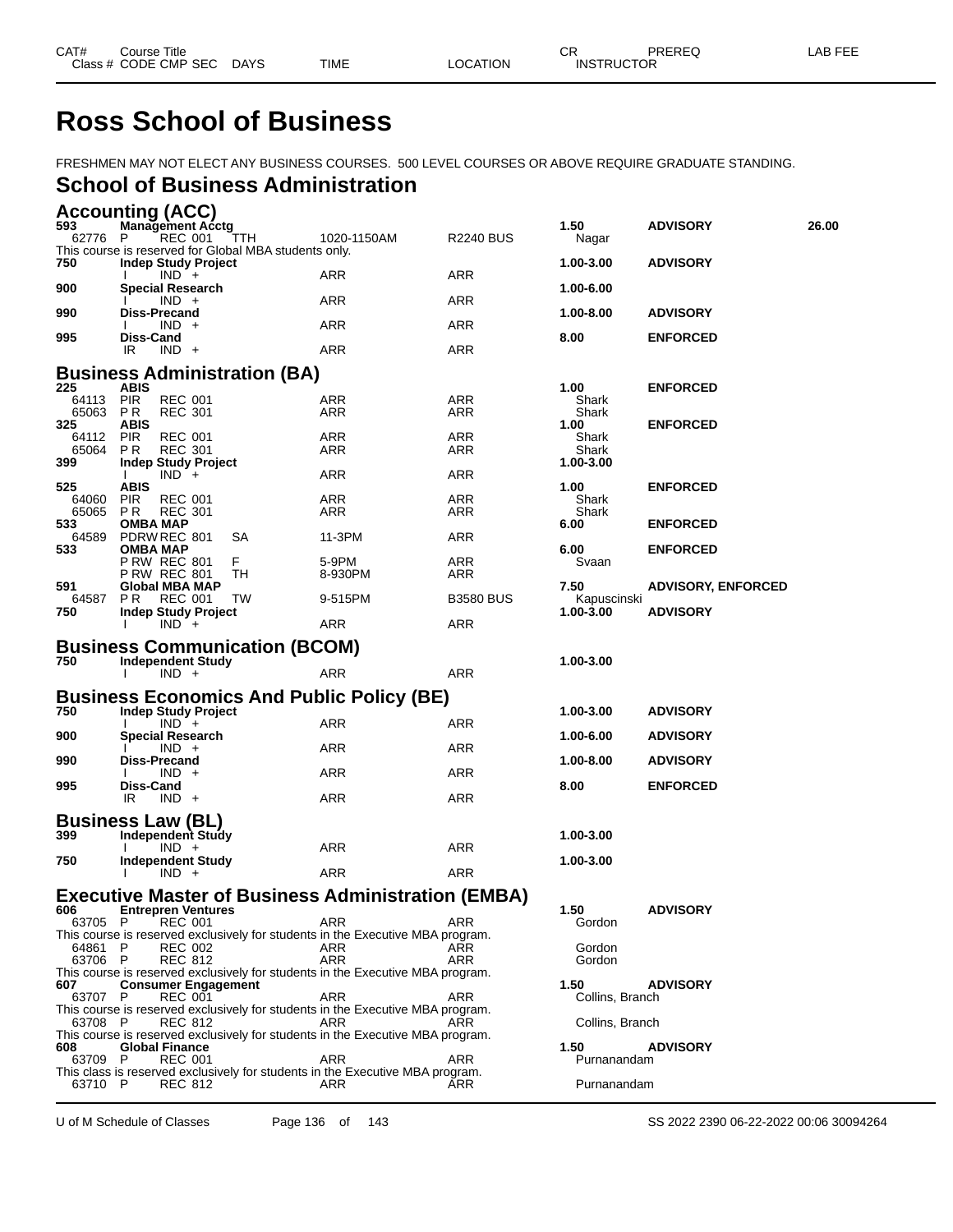| CAT# | Course Title         |             |      |          | ⌒冖<br>◡           | PREREQ | _AB FEE |
|------|----------------------|-------------|------|----------|-------------------|--------|---------|
|      | Class # CODE CMP SEC | <b>DAYS</b> | TIME | LOCATION | <b>INSTRUCTOR</b> |        |         |

| 610                         | <b>Data Analytics</b>   | This class is reserved exclusively for students in the Executive MBA program.                   |             |                  | 1.50                   |                           |        |
|-----------------------------|-------------------------|-------------------------------------------------------------------------------------------------|-------------|------------------|------------------------|---------------------------|--------|
| 64171 PI                    |                         | REC 001<br>This class is reserved exclusively for students in the Executive MBA program.        | ARR         | ARR              | Ahn, Kumar             |                           |        |
| 64172 PI                    |                         | <b>REC 812</b><br>This class is reserved exclusively for students in the Executive MBA program. | ARR         | ARR              | Ahn, Kumar             |                           |        |
| 612<br>64659 P              |                         | <b>Leading Respon Corp</b><br><b>REC 001</b>                                                    | ARR         | ARR              | 1.50<br>Davis          | <b>ADVISORY</b>           |        |
| 64660 P<br>625              |                         | <b>REC 812</b><br><b>Legal Envirmt of Bus</b>                                                   | ARR         | ARR              | Davis<br>1.50          | <b>ADVISORY</b>           |        |
| 63703 PI                    |                         | <b>REC 001</b><br>Seats in this class are reserved for students in the EMBA program.            | ARR         | ARR              | Rogala                 |                           |        |
| 63704 PI                    |                         | <b>REC 812</b><br>Seats in this class are reserved for students in the EMBA program.            | ARR         | ARR              | Rogala                 |                           |        |
| 630                         |                         | <b>Strat Mkt Planning</b>                                                                       |             |                  | 3.00                   | <b>ADVISORY</b>           |        |
| 63530 P                     |                         | <b>REC 001</b><br>This course is reserved for Executive MBA students only.                      | ARR         | ARR              | Lenard                 |                           |        |
| 63531 P                     |                         | <b>REC 812</b><br>This course is reserved for Executive MBA students only.                      | ARR         | ARR              | Manchanda              |                           |        |
| 637<br>64058 P              |                         | <b>Macroecon Envir Bus</b><br><b>REC 001</b>                                                    | ARR         | ARR              | 1.50<br>Shwayder       | <b>ADVISORY</b>           |        |
| 64059 P<br>651              |                         | <b>REC 812</b><br><b>Positive Leadership</b>                                                    | ARR         | ARR              | Shwayder<br>1.50       |                           |        |
| 63962 P<br>63963 P          |                         | <b>REC 001</b><br><b>REC 812</b>                                                                | ARR<br>ARR  | ARR<br>ARR       | Cumming<br>Cumming     |                           |        |
| 652<br>63964 P              |                         | <b>Strategic HR Plan</b><br>REC 001                                                             | ARR         | ARR              | 1.50<br>Cumming        |                           |        |
| 63965 P<br>653              |                         | <b>REC 812</b><br><b>Strategic Leaders</b>                                                      | ARR         | ARR              | Cumming<br>1.50        |                           |        |
| 63966 P                     |                         | REC 001                                                                                         | ARR         | ARR              | Cumming                |                           |        |
| 63967 P                     |                         | <b>REC 812</b>                                                                                  | ARR         | ARR              | Cumming                |                           |        |
| 750                         |                         | <b>Entrepreneurial Studies (ES)</b><br><b>Indep Study Project</b>                               |             |                  | 1.00-3.00              | <b>ADVISORY</b>           |        |
|                             |                         | $IND +$                                                                                         | ARR         | ARR              |                        |                           |        |
| <b>Finance (FIN)</b><br>399 |                         | <b>Indep Study Project</b>                                                                      |             |                  | 1.00-3.00              | <b>ADVISORY</b>           |        |
| 591                         | <b>Financial Mgmt</b>   | $IND +$                                                                                         | ARR         | ARR              | 2.25                   | <b>ADVISORY, ENFORCED</b> |        |
| 63529 PR                    |                         | REC 001<br>MW<br>This course is reserved for Global MBA students only.                          | 1020-1240PM | <b>B3580 BUS</b> | Carmel                 |                           |        |
| 750                         |                         | <b>Indep Study Project</b><br>$IND +$                                                           | ARR         | ARR              | 1.00-3.00              | <b>ADVISORY</b>           |        |
| 900                         |                         | Special Research<br>$IND +$                                                                     | ARR         | ARR              | 1.00-6.00              | <b>ADVISORY</b>           |        |
| 990                         | Diss-Precand            | $IND +$                                                                                         | ARR         | ARR              | $1.00 - 8.00$          | <b>ADVISORY</b>           |        |
| 995                         | Diss-Cand<br>R          | $IND +$                                                                                         | ARR         | ARR              | 8.00                   | <b>ENFORCED</b>           |        |
| <b>Marketing (MKT)</b>      |                         |                                                                                                 |             |                  |                        |                           |        |
| 399                         |                         | Indep Study Project                                                                             |             |                  | 1.00-3.00              | <b>ADVISORY</b>           |        |
| 591                         |                         | $IND +$<br><b>Marketing Mngmt</b>                                                               | ARR         | ARR              | 2.25                   | <b>ADVISORY, ENFORCED</b> |        |
| 750                         |                         | 64766 PR REC 001 MW<br>Indep Study Project                                                      | 1240-3PM    | <b>B3580 BUS</b> | Manchanda<br>1.00-3.00 | <b>ADVISORY</b>           |        |
| 900                         |                         | $IND +$<br><b>Special Research</b>                                                              | ARR         | ARR              | 1.00-6.00              | <b>ADVISORY</b>           |        |
| 990                         | <b>Diss-Precand</b>     | $IND +$                                                                                         | ARR         | ARR              | 1.00-8.00              | <b>ADVISORY</b>           |        |
| 995                         | Diss-Cand               | $IND +$                                                                                         | ARR         | ARR              | 8.00                   | <b>ENFORCED</b>           |        |
|                             | IR                      | $IND +$                                                                                         | ARR         | ARR              |                        |                           |        |
| 399                         |                         | <b>Management and Organizations (MO)</b><br>Indep Study Project                                 |             |                  | 1.00-3.00              | <b>ADVISORY</b>           |        |
| 593                         |                         | $IND +$<br>Leading People & Org                                                                 | ARR         | ARR              | 2.25                   | <b>ENFORCED</b>           | 155.00 |
|                             | 62777 PR REC 001        | <b>THF</b><br>This course is reserved for Global MBA students only.                             | 9-12PM      | <b>B3580 BUS</b> | Davis                  |                           |        |
| 750                         |                         | Indep Study Project<br>$IND +$                                                                  |             | ARR              | 1.00-3.00              | <b>ADVISORY</b>           |        |
| 900                         |                         |                                                                                                 | ARR         |                  | 1.00-6.00              | <b>ADVISORY</b>           |        |
|                             | <b>Special Research</b> |                                                                                                 |             |                  |                        |                           |        |
| 990                         | Diss-Precand            | $IND +$                                                                                         | ARR         | ARR              | 1.00-8.00              | <b>ADVISORY</b>           |        |
| 995                         | Diss-Cand<br>IR.        | $IND +$<br>$IND +$                                                                              | ARR<br>ARR  | ARR<br>ARR       | 8.00                   | <b>ENFORCED</b>           |        |

U of M Schedule of Classes Page 137 of 143 SS 2022 2390 06-22-2022 00:06 30094264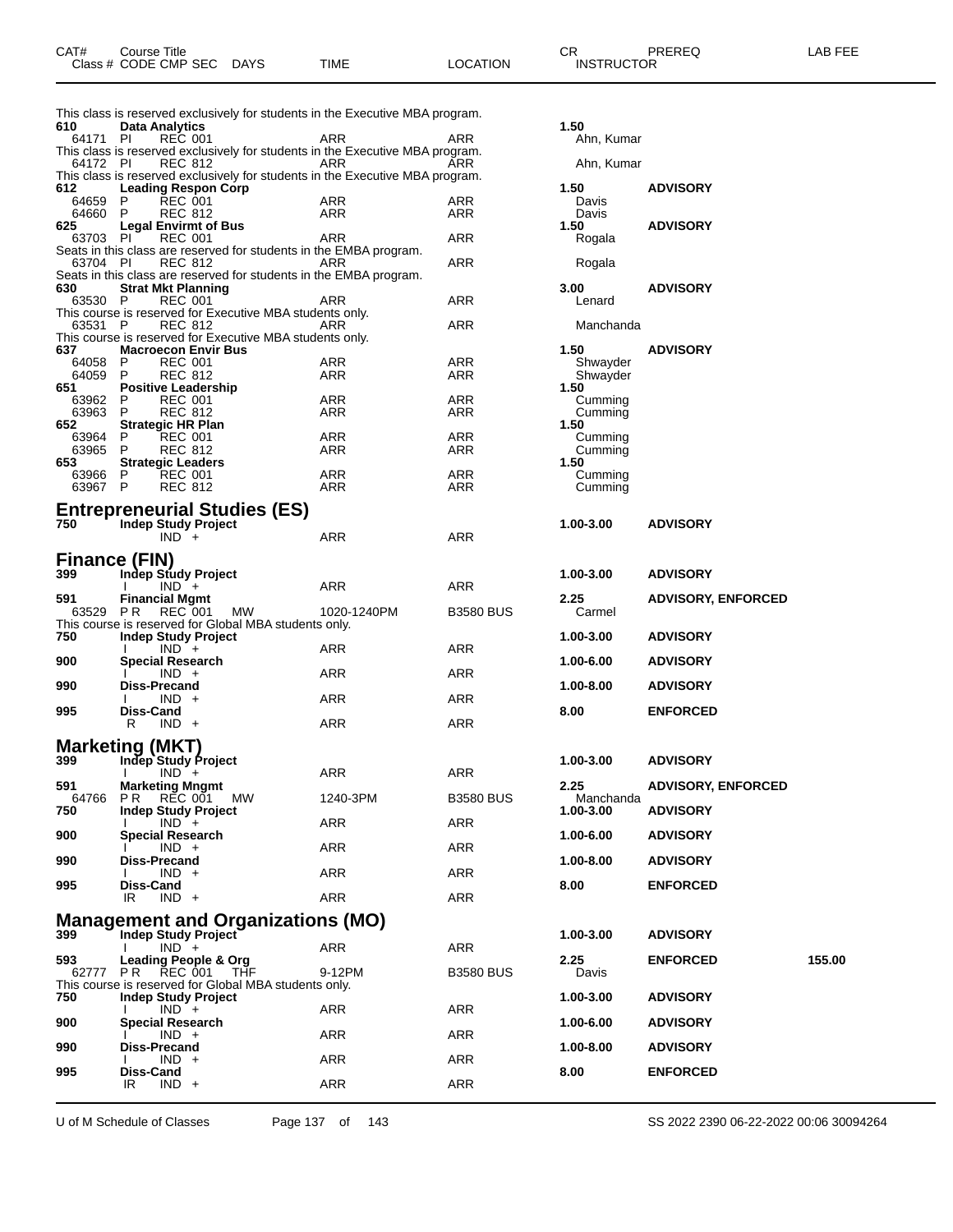| CAT#                       | Course Title<br>Class # CODE CMP SEC DAYS                                               |            | TIME                                                                                         | <b>LOCATION</b>  | CR.<br><b>INSTRUCTOR</b> | PREREQ                    | LAB FEE |
|----------------------------|-----------------------------------------------------------------------------------------|------------|----------------------------------------------------------------------------------------------|------------------|--------------------------|---------------------------|---------|
|                            | Strategy (STRATEGY)                                                                     |            |                                                                                              |                  |                          |                           |         |
| 399                        | <b>Indep Study Project</b>                                                              |            |                                                                                              |                  | 1.00-3.00                | <b>ADVISORY</b>           |         |
| 598                        | $IND +$<br>Strat Benchmarking                                                           |            | ARR                                                                                          | <b>ARR</b>       | 1.00                     | <b>ADVISORY, ENFORCED</b> |         |
| 63662 PR<br>Silicon Valley | REC 001                                                                                 |            | ARR                                                                                          | ARR              |                          |                           |         |
|                            |                                                                                         |            | MO 594 is an elective for students in the Global MBA program at the Ross School of Business. |                  |                          |                           |         |
| 750                        | <b>Indep Study Project</b><br>$IND +$                                                   |            | ARR                                                                                          | ARR              | 1.00-3.00                |                           |         |
| 900                        | Doctoral Research<br>$IND +$                                                            |            | ARR                                                                                          | ARR              | 1.00-6.00                |                           |         |
| 990                        | Diss-Precand<br>$IND +$                                                                 |            | ARR                                                                                          | ARR              | 1.00-8.00                |                           |         |
| 995                        | Diss-Cand                                                                               |            |                                                                                              |                  | 8.00                     | <b>ENFORCED</b>           |         |
|                            | $IND +$<br>R                                                                            |            | ARR                                                                                          | <b>ARR</b>       |                          |                           |         |
| 399                        | Technology and Operations (TO)<br><b>Independent Study</b>                              |            |                                                                                              |                  | 1.00-3.00                |                           |         |
|                            | $IND +$                                                                                 |            | ARR                                                                                          | <b>ARR</b>       |                          |                           |         |
| 593<br>63533               | <b>Operations Mgt</b><br>P<br>REC 001                                                   | <b>TTH</b> | 130-350PM                                                                                    | <b>B3560 BUS</b> | 2.25<br>Li               | <b>ADVISORY</b>           | 68.00   |
| 750                        | This course is reserved for Global MBA students only<br><b>Independent Study</b>        |            |                                                                                              |                  | 1.00-3.00                |                           |         |
|                            | $IND +$                                                                                 |            | ARR                                                                                          | <b>ARR</b>       |                          |                           |         |
| 995                        | Diss-Candidacy<br>IR.<br>$IND +$                                                        |            | ARR                                                                                          | ARR              | 8.00                     | <b>ADVISORY, ENFORCED</b> |         |
|                            |                                                                                         |            | <b>Weekend Master of Business Administration (WMBA)</b>                                      |                  |                          |                           |         |
| 501<br>62866 P             | <b>Prin Fin Acc</b><br><b>REC 001</b>                                                   |            | ARR                                                                                          | <b>ARR</b>       | 2.25<br>Wright           |                           |         |
|                            | This course is reserved for Weekend MBA students only.                                  |            |                                                                                              |                  |                          |                           |         |
| 64821 P<br>502             | <b>REC 002</b><br><b>Appl Microecon</b>                                                 |            | ARR                                                                                          | ARR              | Wright<br>2.25           |                           |         |
| 62867 P                    | <b>REC 001</b><br>This course is reserved for Weekend MBA students only.                |            | ARR                                                                                          | ARR              | Shwayder                 |                           |         |
| 64966 P                    | <b>REC 002</b>                                                                          |            | ARR                                                                                          | ARR              | Shwayder<br>2.25         |                           |         |
| 503<br>62868 P             | Appl Bus Stat<br><b>REC 001</b>                                                         |            | ARR                                                                                          | ARR              | Mostagir                 |                           |         |
| 64822 P                    | This course is reserved for Weekend MBA students only.<br><b>REC 002</b>                |            | ARR                                                                                          | ARR              | Mostagir                 |                           |         |
| 504<br>62869 P             | <b>Marketing Mngmt</b><br><b>REC 001</b>                                                |            | ARR                                                                                          | ARR              | 2.25<br>Branch           |                           | 25.00   |
|                            | This course is reserved for Weekend MBA students only.                                  |            |                                                                                              |                  |                          |                           |         |
| 63841 P                    | <b>REC 002</b><br>This course is reserved for Weekend MBA students only.                |            | ARR                                                                                          | <b>ARR</b>       | <b>Branch</b>            |                           |         |
| 519<br>63780 PD            | <b>Bus Law &amp; Ethics</b><br>REC 001                                                  |            | ARR                                                                                          | ARR              | 2.25<br>Hess             |                           |         |
|                            | <b>REC 002</b>                                                                          |            | WMBA classes are reserved exclusively for students in the Weekend MBA program.               |                  |                          |                           |         |
| 63781 PD                   |                                                                                         |            | ARR<br>WMBA classes are reserved exclusively for students in the Weekend MBA program.        | ARR              | Hess                     |                           |         |
| 602<br>63079 P             | Strategies-Growth<br><b>REC 001</b>                                                     |            | ARR                                                                                          | ARR              | 2.25<br>Karnani          | <b>ADVISORY</b>           |         |
| 606                        | This course is reserved for Weekend MBA students only.<br>Entrepreneurship              |            |                                                                                              |                  | 2.25                     |                           | 32.00   |
| 63647                      | <b>REC 001</b><br>P                                                                     |            | ARR                                                                                          | ARR              | Johnson                  |                           |         |
| 607                        | Strat Mrkting Entrep                                                                    |            | WMBA 606 is reserved for WMBA students taking Entrepreneurship themed courses.               |                  | 2.25                     |                           |         |
| 63654<br>608               | P<br><b>REC 001</b><br><b>Venture Capital</b>                                           |            | ARR                                                                                          | ARR              | <b>Branch</b><br>2.25    |                           |         |
| 63648                      | <b>REC 001</b><br>P                                                                     |            | ARR                                                                                          | ARR              | Carmel                   |                           |         |
| 627                        | This course is for WMBA students in the Entrepreneurship theme.<br>Merg, Acq & Corp Dev |            |                                                                                              |                  | 2.25                     |                           | 122.00  |
| 64157<br>633               | P<br><b>REC 001</b><br><b>Strategic Brand Mgmt</b>                                      |            | ARR                                                                                          | ARR              | Wu<br>2.25               | <b>ENFORCED</b>           |         |
| 64867                      | PR.<br>REC 001                                                                          |            | ARR                                                                                          | ARR              | Burson                   |                           |         |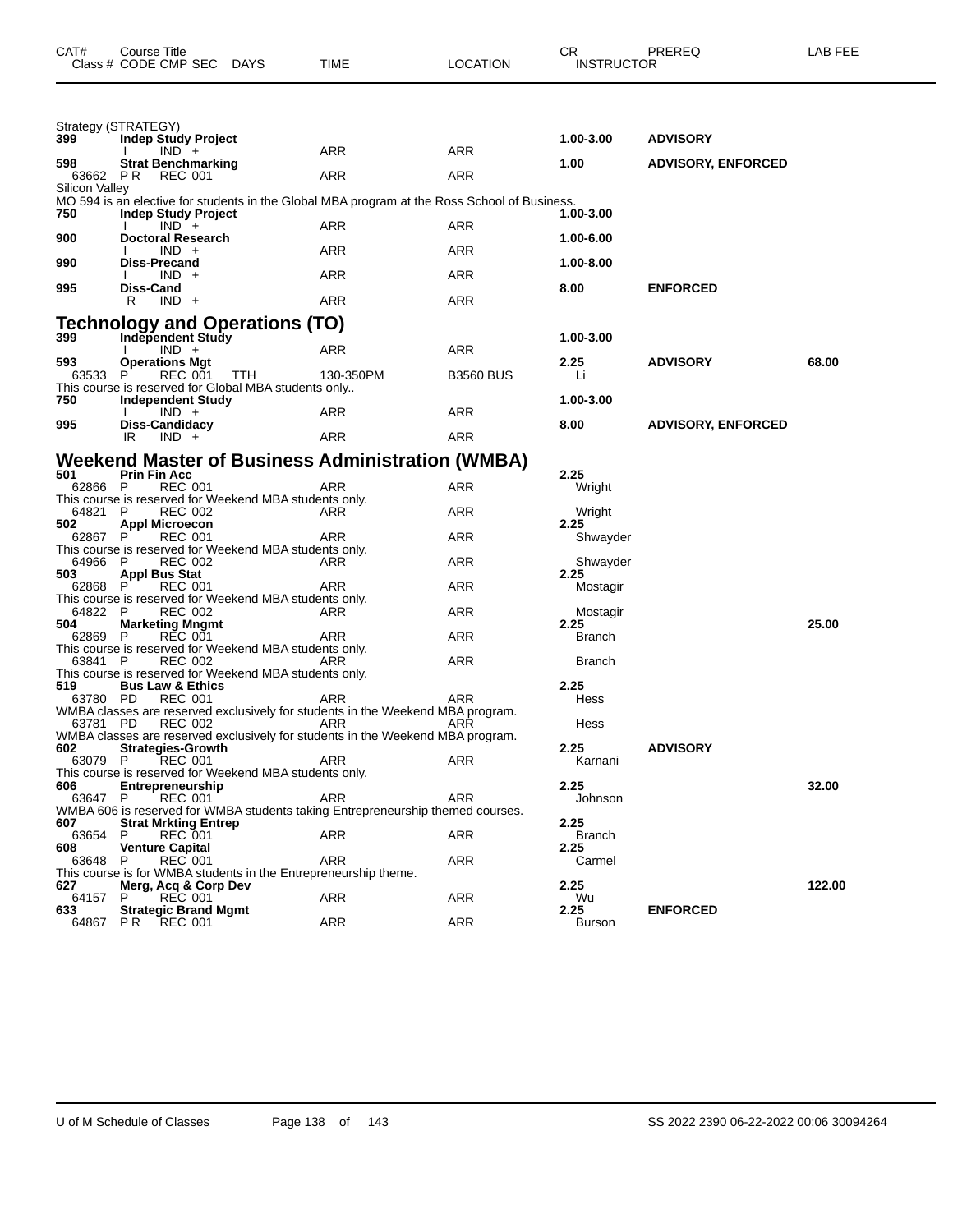| CAT# | Title<br>∴ourse            |             |      |          | Ωm<br>، اب                    | PREREC | $- - -$<br>ΔP<br>--- |
|------|----------------------------|-------------|------|----------|-------------------------------|--------|----------------------|
|      | Class # CODE CMP SEC<br>__ | <b>DAYS</b> | TIME | LOCATION | <b>INSTRUCTOR</b><br>________ |        |                      |

# **Social Work School Of Social Work**

|              | Social Work (SW)                               |            |               |                       |                 |
|--------------|------------------------------------------------|------------|---------------|-----------------------|-----------------|
| 415          | Ind Studies: SW                                |            |               | 1.00-3.00             | <b>ADVISORY</b> |
|              | $IND +$                                        | <b>ARR</b> | <b>ARR</b>    |                       |                 |
| 505          | <b>Eng Soc Jus Diversty</b>                    |            |               | 3.00                  |                 |
| 64579<br>514 | <b>PR LEC 801</b><br>T<br>Ind Stds Intrp Pract | 6-8PM      | <b>REMOTE</b> | Williams<br>1.00-3.00 |                 |
|              | $IND +$                                        | <b>ARR</b> | <b>ARR</b>    |                       |                 |
| 515          | <b>Found Field Educatn</b>                     |            |               | 2.00                  |                 |
|              | $IND +$                                        | <b>ARR</b> | <b>ARR</b>    |                       |                 |
| 517          | <b>Ind Studies Aging</b>                       |            |               | 1.00-3.00             | <b>ADVISORY</b> |
|              | $IND +$                                        | <b>ARR</b> | <b>ARR</b>    |                       |                 |
| 518          | Ind Studies Aging                              |            |               | 1.00-3.00             | <b>ADVISORY</b> |
| 519          | $IND +$<br>Ind Stds Hum Behav                  | <b>ARR</b> | <b>ARR</b>    | 1.00-3.00             | <b>ADVISORY</b> |
|              | $IND +$                                        | <b>ARR</b> | <b>ARR</b>    |                       |                 |
| 520          | Ind Stds Hum Behav                             |            |               | 1.00-3.00             | <b>ADVISORY</b> |
|              | $IND +$                                        | <b>ARR</b> | <b>ARR</b>    |                       |                 |
| 523          | Ind Stds Inperprac                             |            |               | 1.00-3.00             | <b>ADVISORY</b> |
|              | $IND +$                                        | <b>ARR</b> | <b>ARR</b>    |                       |                 |
| 524          | Ind Stds Inperprac                             |            |               | 1.00-3.00             | <b>ADVISORY</b> |
|              | $IND +$                                        | <b>ARR</b> | <b>ARR</b>    |                       |                 |
| 525          | Ind Stds Chid&Yth<br>$IND +$                   | <b>ARR</b> | <b>ARR</b>    | 1.00-3.00             | <b>ADVISORY</b> |
| 526          | Ind Stds Chid&Yth                              |            |               | 1.00-3.00             | <b>ADVISORY</b> |
|              | $IND +$                                        | <b>ARR</b> | <b>ARR</b>    |                       |                 |
| 528          | Ind Stds in Global                             |            |               | 1.00-3.00             |                 |
|              | $IND +$<br>SI                                  | <b>ARR</b> | <b>ARR</b>    |                       |                 |
| 529          | Ind Stds Welf Chid&F                           |            |               | 1.00-3.00             |                 |
|              | $IND +$                                        | <b>ARR</b> | <b>ARR</b>    |                       |                 |
| 532          | Ind Stds Health                                |            |               | 1.00-3.00             | <b>ADVISORY</b> |
|              | $IND +$                                        | <b>ARR</b> | <b>ARR</b>    |                       |                 |
| 533          | Ind Stds Health<br>$IND +$                     | <b>ARR</b> | <b>ARR</b>    | 1.00-3.00             | <b>ADVISORY</b> |
| 534          | Ind Internship Stds                            |            |               | 1.00-6.00             |                 |
|              | $IND +$                                        | <b>ARR</b> | <b>ARR</b>    |                       |                 |
| 540          | <b>Trauma Basics</b>                           |            |               | 1.00                  |                 |
| 64173        | <b>SEM 001</b><br>P                            | <b>ARR</b> | <b>REMOTE</b> | Reyes                 |                 |

This course is available only to Social Work, Nursing, and Education students. SW students must enroll under SW 540. Nursing students under HS 540; Education students under EDUC 540 AND in the Summer half term.

Outside of Class Pre-learning work begins: June 13 All Day Workshop: July 16

Final Assignments: July 23

Please refer to Canvas or contact the course instructor for the additional required class assignments that must be completed outside of the all day workshop.

| 546 | Ind Stds SWPS                    |            |            | 1.00-3.00 | <b>ADVISORY</b> |
|-----|----------------------------------|------------|------------|-----------|-----------------|
| 547 | $IND +$<br>Ind Stds SWPS         | <b>ARR</b> | <b>ARR</b> | 1.00-3.00 | <b>ADVISORY</b> |
|     | $IND +$                          | ARR        | ARR        |           |                 |
| 548 | Ind Stds Polic & Pol             |            |            | 1.00-3.00 |                 |
| 551 | $IND +$<br>Ind Stds Comm Change  | <b>ARR</b> | ARR        | 1.00-3.00 |                 |
|     | $IND +$                          | <b>ARR</b> | <b>ARR</b> |           |                 |
| 553 | Ind Stds Comm Org                |            |            | 1.00-3.00 | <b>ADVISORY</b> |
|     | $IND +$                          | ARR        | ARR        |           |                 |
| 554 | Ind Stds Comm Org<br>$IND +$     | <b>ARR</b> | <b>ARR</b> | 1.00-3.00 | <b>ADVISORY</b> |
| 555 | Ind Stds Comm & SS               |            |            | 1.00-3.00 | <b>ADVISORY</b> |
|     | $IND +$                          | <b>ARR</b> | ARR        |           |                 |
| 556 | Ind Stds Comm & SS               |            |            | 1.00-3.00 | <b>ADVISORY</b> |
| 561 | $IND +$                          | ARR        | <b>ARR</b> | 1.00-3.00 |                 |
|     | Ind Stds Mgmt & Lead<br>$IND +$  | <b>ARR</b> | <b>ARR</b> |           |                 |
| 566 | Ind Stds Mgt Hum S               |            |            | 1.00-3.00 | <b>ADVISORY</b> |
|     | $IND^-+$                         | <b>ARR</b> | <b>ARR</b> |           |                 |
| 567 | Ind Stds Mgt Hum S               |            |            | 1.00-3.00 | <b>ADVISORY</b> |
| 571 | $IND +$<br>Ind Stds P Eval & Res | ARR        | ARR        | 1.00-3.00 |                 |
|     | $IND +$                          | <b>ARR</b> | <b>ARR</b> |           |                 |
| 576 | Ind Stds Pol&Eval                |            |            | 1.00-3.00 | <b>ADVISORY</b> |
|     | $IND +$                          | <b>ARR</b> | ARR        |           |                 |
| 577 | Ind Stds Pol&Eval<br>$IND +$     | ARR        | <b>ARR</b> | 1.00-3.00 | <b>ADVISORY</b> |
|     |                                  |            |            |           |                 |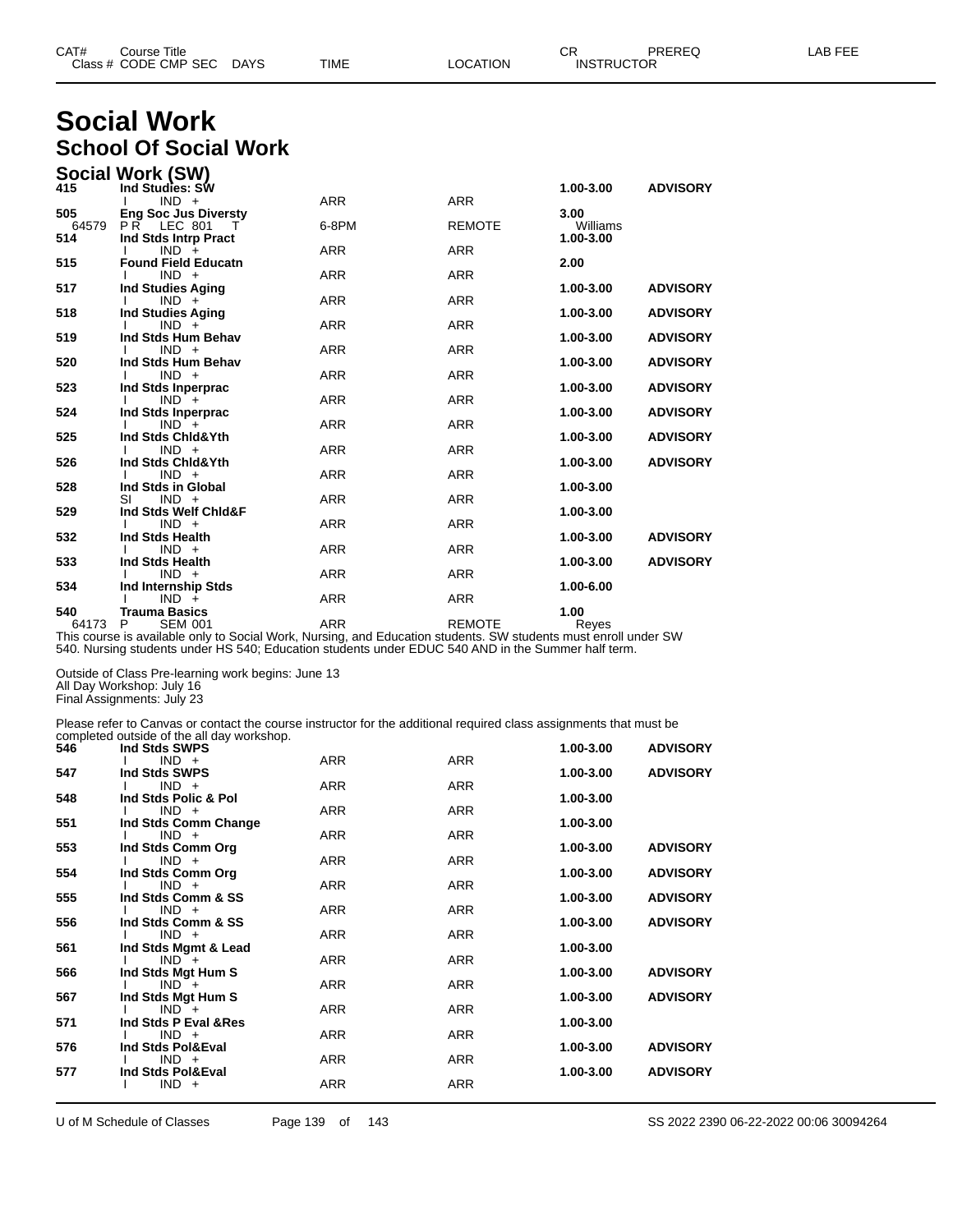| CAT#<br>Class # CODE CMP SEC | Course Title                           |                           | <b>DAYS</b>  | TIME                                                                                                                                                                                                      | <b>LOCATION</b>            | CR.<br><b>INSTRUCTOR</b>       | PREREQ          | LAB FEE |
|------------------------------|----------------------------------------|---------------------------|--------------|-----------------------------------------------------------------------------------------------------------------------------------------------------------------------------------------------------------|----------------------------|--------------------------------|-----------------|---------|
| 581                          | Ind Stds Mntl Hith                     |                           |              |                                                                                                                                                                                                           |                            | 1.00-3.00                      | <b>ADVISORY</b> |         |
| 582                          | Ind Stds Mntl Hith                     | $IND +$                   |              | ARR                                                                                                                                                                                                       | ARR                        | 1.00-3.00                      | <b>ADVISORY</b> |         |
| 583                          |                                        | $IND +$                   |              | ARR                                                                                                                                                                                                       | ARR                        |                                |                 |         |
|                              | Ind Std Research                       | $IND +$                   |              | <b>ARR</b>                                                                                                                                                                                                | ARR                        | 1.00-3.00                      | <b>ADVISORY</b> |         |
| 584                          | Ind Stds Research                      | $IND +$                   |              | ARR                                                                                                                                                                                                       | ARR                        | 1.00-3.00                      | <b>ADVISORY</b> |         |
| 586                          | <b>Ind Studies Eval</b>                | $IND +$                   |              | ARR                                                                                                                                                                                                       | ARR                        | 1.00-3.00                      | <b>ADVISORY</b> |         |
| 587                          | <b>Ind Studies Eval</b>                | $IND +$                   |              | <b>ARR</b>                                                                                                                                                                                                | ARR                        | 1.00-3.00                      | <b>ADVISORY</b> |         |
| 589                          | Ind Stds Globl SW Pr                   |                           |              |                                                                                                                                                                                                           |                            | 1.00-3.00                      |                 |         |
| 590                          | <b>Intro to SW Practice</b>            | $IND +$                   |              | <b>ARR</b>                                                                                                                                                                                                | ARR                        | 1.00                           |                 |         |
| 64561<br>591                 | P R<br>Ind Stds Older Adlts            | LEC 801                   | <b>FSASU</b> | 9-5PM                                                                                                                                                                                                     | <b>REMOTE</b>              | Asante-Appiah<br>1.00-3.00     |                 |         |
| 596                          | Ind Stds Social Work                   | $IND +$                   |              | ARR                                                                                                                                                                                                       | ARR                        | 1.00-3.00                      |                 |         |
|                              |                                        | $IND +$                   |              | ARR                                                                                                                                                                                                       | ARR                        |                                |                 |         |
| 598                          | Ind Stds Soc Work                      | $IND +$                   |              | ARR                                                                                                                                                                                                       | ARR                        | 1.00-3.00                      | <b>ADVISORY</b> |         |
| 599                          | Ind Stds Soc Work                      | $IND +$                   |              | <b>ARR</b>                                                                                                                                                                                                | <b>ARR</b>                 | 1.00-3.00                      | <b>ADVISORY</b> |         |
| 600                          | <b>Hith. BehvHith &amp; Dis</b><br>P R |                           |              | 6-8PM                                                                                                                                                                                                     | <b>REMOTE</b>              | 3.00                           | <b>ADVISORY</b> |         |
| 64560<br>64774               | P R                                    | LEC 801<br>LEC 802        | TН<br>TН     | 8-10PM                                                                                                                                                                                                    | REMOTE                     | Yakas she-her<br>Yakas she-her |                 |         |
| 601<br>64775                 | <b>Assesmt Hith MntHith</b><br>P R     | <b>LEC 801</b>            | W            | 6-8PM                                                                                                                                                                                                     | <b>REMOTE</b>              | 3.00<br>Zhang                  | <b>ADVISORY</b> |         |
| 64787                        | P <sub>R</sub>                         | LEC 802                   | W            | 8-10PM                                                                                                                                                                                                    | REMOTE                     | Zhang                          |                 |         |
| 602                          | <b>IP Interv w Adults</b><br>P         | LEC 001                   | M            | 8-12PM                                                                                                                                                                                                    | 2752 SSWB                  | 3.00<br>Ziglor                 | <b>ADVISORY</b> |         |
| 64487<br>64488               | P                                      | LEC 002                   | M            | 8-12PM                                                                                                                                                                                                    | 3752 SSWB                  | Glenn                          |                 |         |
| 64489                        | P                                      | LEC 003                   | т            | 8-12PM                                                                                                                                                                                                    | 2752 SSWB                  | Brydon                         |                 |         |
| 64490<br>64776               | P<br>P <sub>R</sub>                    | <b>LEC 004</b><br>LEC 801 | Т<br>TН      | 6-10PM<br>6-8PM                                                                                                                                                                                           | 1636 SSWB<br><b>REMOTE</b> | Ziglor<br>Glenn                |                 |         |
| 603                          | <b>IP Intery w Chid&amp;Yth</b>        |                           |              |                                                                                                                                                                                                           |                            | 3.00                           | <b>ADVISORY</b> |         |
| 64491                        | P                                      | LEC 001                   | M            | 8-12PM                                                                                                                                                                                                    | 3816 SSWB                  | Price she-her                  |                 |         |
| 64492                        | P                                      | LEC 002                   | M            | 8-12PM                                                                                                                                                                                                    | 1636 SSWB                  | Sanders                        |                 |         |
| 64493<br>64494               | P<br>P                                 | LEC 003<br><b>LEC 004</b> | т<br>т       | 8-12PM<br>6-10PM                                                                                                                                                                                          | 3752 SSWB<br>B760 SSWB     | Price she-her<br>Towns         |                 |         |
| 64777                        | P R                                    | LEC 801                   | TН           | 8-10PM                                                                                                                                                                                                    | <b>REMOTE</b>              | Price she-her                  |                 |         |
| 604                          | <b>Adv IP w Families</b>               |                           |              |                                                                                                                                                                                                           |                            | 3.00                           | <b>ADVISORY</b> |         |
| 64495<br>64496               | P<br>P                                 | LEC 001<br>LEC 002        | M<br>Τ       | 8-12PM<br>8-12PM                                                                                                                                                                                          | 2629 SSWB<br>3816 SSWB     | Martinez-Gilliard<br>Buys      |                 |         |
| 64778                        | P <sub>R</sub>                         | LEC 801                   | W            | 6-8PM                                                                                                                                                                                                     | <b>REMOTE</b>              | Masudi                         |                 |         |
| 605                          | <b>Adv IP w Groups</b>                 |                           |              |                                                                                                                                                                                                           |                            | 3.00                           | <b>ADVISORY</b> |         |
| 64497                        | P<br>P                                 | LEC 001                   | M            | 8-12PM                                                                                                                                                                                                    | 3629 SSWB                  | Pitcher                        |                 |         |
| 64498<br>64779               | P                                      | LEC 002<br><b>LEC 801</b> | т<br>W       | 8-12PM<br>8-10PM                                                                                                                                                                                          | 1636 SSWB<br><b>REMOTE</b> | Sampson<br>Tolman              |                 |         |
| 606                          | <b>Mnt Hith Disord Adul</b>            |                           |              |                                                                                                                                                                                                           |                            | 3.00                           |                 |         |
| 64499                        | P<br>P                                 | LEC 001                   | Т<br>Т       | 8-12PM<br>1-5PM                                                                                                                                                                                           | B684 SSWB<br>1636 SSWB     | Crane                          |                 |         |
| 64500<br>64780               | PR.                                    | LEC 002<br>LEC 801        | Т            | 6-8PM                                                                                                                                                                                                     | <b>REMOTE</b>              | Crane<br>Blajeski              |                 |         |
| 607                          | <b>Adv Interv Subs Abus</b>            |                           |              |                                                                                                                                                                                                           |                            | 3.00                           |                 |         |
| 64416<br>612                 | P<br><b>Mnt Hith Disord Ch&amp;Y</b>   | LEC 001                   | м            | 6-10PM                                                                                                                                                                                                    | 2752 SSWB                  | Buys                           |                 |         |
| 64501                        | P                                      | LEC 001                   | м            | 8-12PM                                                                                                                                                                                                    | B684 SSWB                  | 3.00<br>Ambrogio               |                 |         |
| 64810                        | P                                      | LEC 002                   | Τ            | 8-12PM                                                                                                                                                                                                    | 2629 SSWB                  | Martinez-Gilliard              |                 |         |
| 64502                        | PR -                                   | LEC 801                   | Т            | 8-10PM                                                                                                                                                                                                    | <b>REMOTE</b>              | Sherman                        |                 |         |
| 614<br>64784                 | <b>SW Pract LGBTQIA2S+</b><br>PR.      | LEC 801                   | T            | 6-8PM                                                                                                                                                                                                     | <b>REMOTE</b>              | 3.00<br>Kattari they-them      |                 |         |
| 617                          | Death, Loss& Grief                     |                           |              |                                                                                                                                                                                                           |                            | 3.00                           | <b>ENFORCED</b> |         |
| 64503                        | PR.                                    | LEC 001                   | M            | 6-10PM                                                                                                                                                                                                    | 3816 SSWB                  | Mattison                       |                 |         |
| 64577<br>65089               | PR.<br>PDR LEC 003                     | LEC 002                   | Τ<br>T       | 1-5PM<br>1-5PM                                                                                                                                                                                            | 3816 SSWB<br>B780 SSWB     | Mattison<br>Brydon             |                 |         |
| 624                          | <b>Chid Maltreat Asmt&amp;T</b>        |                           |              |                                                                                                                                                                                                           |                            | 1.00                           |                 |         |
| 64507 PD                     |                                        | LEC 001                   | м            | 9-12PM                                                                                                                                                                                                    | B798 SSWB                  | Sampson                        |                 |         |
|                              |                                        |                           |              | Child Welfare scholars have priority into this class and will receive permission prior to registration to allow for<br>enrollment. There will be some space for other students to petition into the class |                            |                                |                 |         |
| 625                          | Play Therap w Childr                   |                           |              |                                                                                                                                                                                                           |                            | 3.00                           |                 |         |
| 64508                        | P                                      | LEC 001                   | M            | 8-12PM                                                                                                                                                                                                    | B760 SSWB                  | Ribaudo she-her                |                 |         |
| 626<br>64509                 | <b>School SW Assessment</b><br>P       | LEC 001                   | T            | 1-5PM                                                                                                                                                                                                     | <b>REMOTE</b>              | 3.00<br>Sherman                |                 |         |
| 628                          | <b>School SW Interventn</b>            |                           |              |                                                                                                                                                                                                           |                            | 3.00                           |                 |         |
| 64510<br>639                 | P<br>Soc Just Polic Analy              | LEC 001                   | м            | 6-10PM                                                                                                                                                                                                    | <b>REMOTE</b>              | Sherman<br>3.00                | <b>ADVISORY</b> |         |
| 64864                        | P                                      | LEC 001                   | м            | 1-5PM                                                                                                                                                                                                     | 3752 SSWB                  | Hodge he-him                   |                 |         |
| 649                          | <b>Pract Polic Cur Evnt</b>            |                           |              |                                                                                                                                                                                                           |                            | 1.00                           |                 |         |

U of M Schedule of Classes Page 140 of 143 SS 2022 2390 06-22-2022 00:06 30094264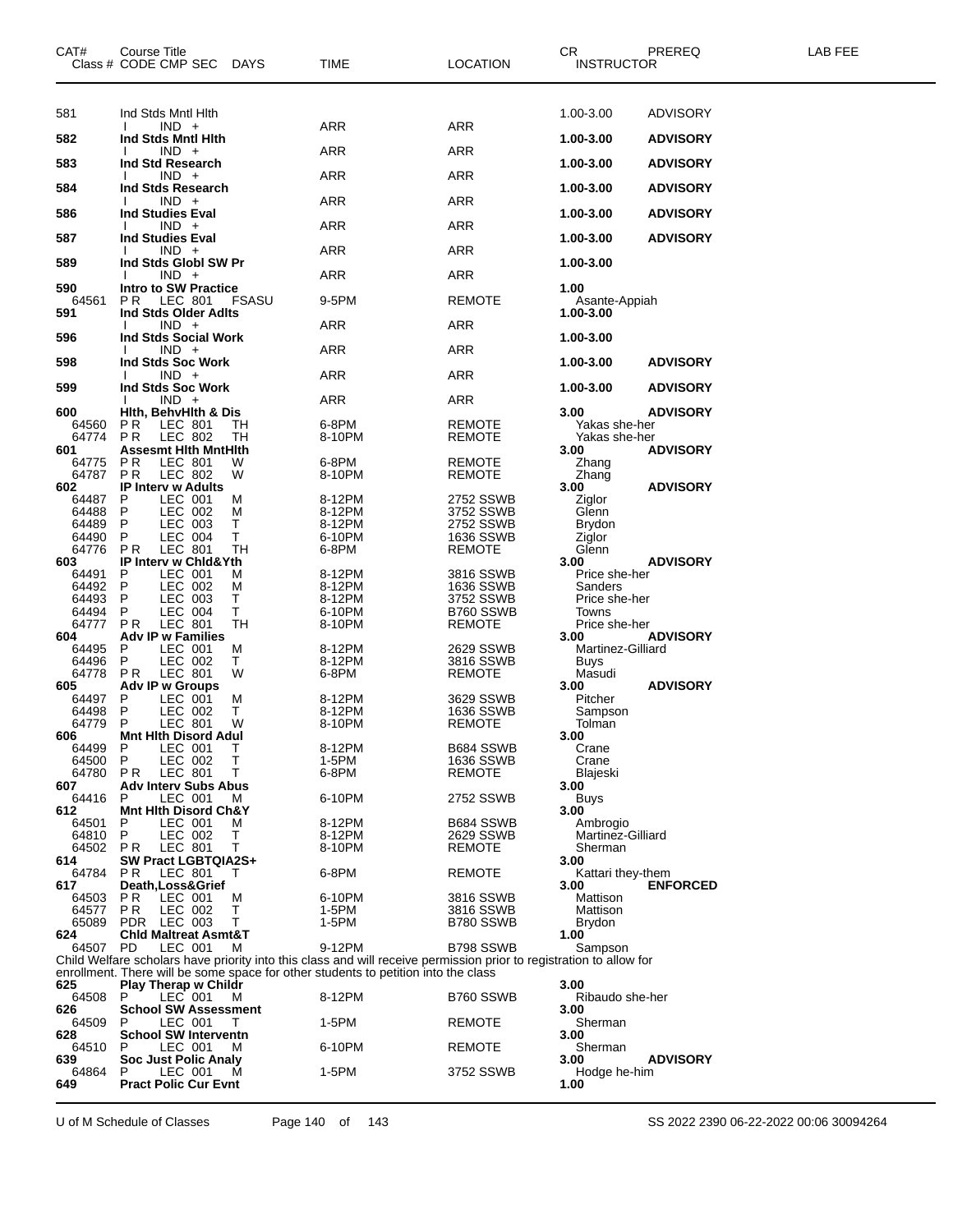| LEC 801<br>6-8PM<br>64781<br>P R<br><b>REMOTE</b><br>Landeros She-Her-Hers<br>W<br><b>LEC 802</b><br>64782<br>P R<br>W<br>8-10PM<br><b>REMOTE</b><br>Salman<br><b>Yth Empower&amp;Organiz</b><br>3.00<br>656<br>64512<br>LEC 001<br>8-12PM<br>B760 SSWB<br>P<br>т<br>Kattari<br>657<br><b>Multicult Global Org</b><br>3.00<br>64771<br>LEC 001<br>M<br>8-12PM<br>B770 SSWB<br>P<br>alvarez<br><b>Preven Rac Microaggr</b><br>659<br>1.00<br>64783<br>PR.<br>LEC 801<br>8-10PM<br><b>REMOTE</b><br>Robinson PhD<br>Proj & Progr Design<br>3.00<br>660<br>64772<br>LEC 001<br>8-12PM<br>B770 SSWB<br>Hoffman<br>P<br>Т<br><b>Fundr &amp; Grant Writng</b><br>3.00<br>663<br>LEC 001<br>64513<br>8-12PM<br>B780 SSWB<br>P<br>Manigault<br>Ι.<br>64514<br>LEC 003<br>т<br>6-10PM<br>B770 SSWB<br>P<br>Manigault<br>LEC 004<br>65075<br>P<br>Т<br>6-10PM<br><b>REMOTE</b><br>Cushman<br>64785<br>LEC 801<br>6-8PM<br>P R<br>Т<br><b>REMOTE</b><br>Doyle<br>Hum Res Devel & Mgmt<br>664<br>3.00<br>LEC 001<br>64515<br>8-12PM<br>3629 SSWB<br>De Four<br>P<br>Data Visualiz Applic<br>3.00<br>672<br>64517<br>LEC 001<br>8-12PM<br>B780 SSWB<br>P<br>Perron<br>M<br>678<br><b>ProgEval &amp; AppResear</b><br>3.00<br>LEC 001<br>8-12PM<br><b>1804 SSWB</b><br>Savas<br>64773<br>M<br>P<br>64789<br>LEC 003<br>6-10PM<br><b>REMOTE</b><br>Kattari<br>P<br>M<br><b>LEC 004</b><br>1-5PM<br>64879<br>P<br>т<br>B770 SSWB<br>Hoffman<br>LEC 005<br>т<br>1-5PM<br>65055<br>P<br>B798 SSWB<br>Cushman<br><b>SW Capstone Macro</b><br>689<br>1.00<br>64590<br>P<br>LEC 001<br>1-4PM<br>2752 SSWB<br>Hodge he-him<br>т<br>64592<br>LEC 002<br>6-9PM<br>P<br>т<br><b>REMOTE</b><br>Helms Kotre<br><b>Adv Field Educatn</b><br>1.00-12.00<br><b>ADVISORY</b><br>691<br>ARR<br>$IND +$<br>ARR<br>1.00<br>699<br><b>SW Capstone Micro</b><br>1-4PM<br>64593<br>LEC 001<br>3752 SSWB<br>P<br>Т<br>Cortez<br>64594<br>P<br>LEC 002<br>Т<br>1-4PM<br>B760 SSWB<br>Crabb she-her<br>64597<br>LEC 003<br>т<br>3752 SSWB<br>P<br>6-9PM<br>Gant<br>т<br>64598<br>LEC 004<br>6-9PM<br>3816 SSWB<br>Cortez<br>P<br>700<br>Psychopharmacology<br>1.00<br>PŔ.<br>LEC 001<br>64532<br>SASU<br>9-5PM<br>B760 SSWB<br>Crane<br>65056<br>PDR LEC 002<br>SASU<br>9-5PM<br>B760 SSWB<br>Crane<br>702<br><b>Spirit Asses &amp;Interv</b><br>1.00<br>LEC 001<br>64556<br>PR.<br>6-9PM<br>3816 SSWB<br>Mattison<br>TН<br><b>OUD/SUD Intervention</b><br>703<br>1.00<br>LEC 001<br>64533<br>PR.<br>6-9PM<br>B798 SSWB<br>Cordova Jr<br>TН<br><b>Work w Latinx Famil</b><br>711<br>1.00<br>64786<br>LEC 801<br>P <sub>R</sub><br>8-10PM<br><b>REMOTE</b><br>Cordova Jr<br>Τ<br>712<br>Wrk w Transi Age Yth<br>1.00<br>64534<br>P R<br>LEC 001<br>6-9PM<br>B760 SSWB<br>w<br>Cordova Jr<br>716<br><b>Motivationl Intervw</b><br>1.00<br>64535<br>P R<br>LEC 001<br>6-9PM<br>w<br>B760 SSWB<br>Reyes<br><b>MasterTrack Skil Lab</b><br>718<br>3.00<br>LAB 801<br>6-8PM<br><b>REMOTE</b><br>64578<br>P R<br>Hodge he-him<br>Т<br>т<br>64932<br>P R<br>LAB 802<br><b>REMOTE</b><br>Ruffolo<br>6-8PM<br>724<br><b>Infant Mental Health</b><br>1.00<br>64575 PR LEC 001<br>6-9PM<br>B798 SSWB<br>Ribaudo she-her<br>- W<br>732<br><b>Suicid Assessm &amp;Prev</b><br>1.00<br>6-9PM<br>Smith<br>64793<br>P R<br>LEC 001<br>B760 SSWB<br>F<br>737<br><b>Skill Dial Behv Ther</b><br>1.00<br>64811<br>P R<br>LEC 001<br>SASU<br>9-5PM<br>B760 SSWB<br>Eiler<br>LEC 002<br>65060<br>PD.<br>SASU<br>9-5PM<br>B760 SSWB<br>Eiler<br><b>Rural Social Work</b><br>1.00<br>738<br>64812<br>P R<br>LEC 001<br>SASU<br>9-5PM<br>B760 SSWB<br>Crane<br><b>SW Pract &amp; Fake News</b><br>740<br>1.00<br>6-9PM<br>Nichols<br>64645<br><b>PR LEC 001</b><br>B760 SSWB<br>TH.<br><b>Adv Top Polic&amp;Politi</b><br>749<br>1.00<br>6-9PM<br>64794 PR<br>SEM 001<br>B760 SSWB<br>Hodge he-him<br>TН<br>Social Work & Democracy<br>752<br>Diversit Dialog & SJ<br>1.00<br>6-9PM<br><b>Helms Kotre</b><br>64536<br>P R<br>LEC 001<br>B798 SSWB<br>W<br>64911<br>9-5PM<br>SASU<br>B798 SSWB<br>P<br>LEC 002<br>Checkoway<br>753<br><b>Participat Facilitat</b><br>1.00<br>F<br>6-9PM<br><b>Battles</b><br>64537<br>P R<br>LEC 001<br>B798 SSWB<br><b>Forensic Interviewng</b><br>772<br>1.00<br><b>MTWTH</b><br>65027 P<br>LEC 001<br>6-730PM<br>B684 SSWB<br>Faller<br>There will be pre-recorded presentations and readings to complete before the first class. Check the Canvas site<br>once available or contact the course instructor for details.<br>774<br><b>Philanthr Eval &amp; Meas</b><br>1.00<br>B760 SSWB<br>64538 PR<br>LEC 001<br>9-5PM<br>Tropman<br>SA<br>777<br><b>Animal Asst Therapy</b><br>1.00<br>SASU<br>64865 PDR LEC 001<br>9-5PM<br>ARR<br>Sanders<br>The course instructor will notify enrolled students of the location of this class via Canvas.<br>65059 PDR LEC 002<br>Sanders<br>SASU<br>9-5PM<br>ARR | CAT# | Course Title<br>Class # CODE CMP SEC | DAYS | TIME | <b>LOCATION</b> | СR | <b>INSTRUCTOR</b> | PREREQ | LAB FEE |
|-------------------------------------------------------------------------------------------------------------------------------------------------------------------------------------------------------------------------------------------------------------------------------------------------------------------------------------------------------------------------------------------------------------------------------------------------------------------------------------------------------------------------------------------------------------------------------------------------------------------------------------------------------------------------------------------------------------------------------------------------------------------------------------------------------------------------------------------------------------------------------------------------------------------------------------------------------------------------------------------------------------------------------------------------------------------------------------------------------------------------------------------------------------------------------------------------------------------------------------------------------------------------------------------------------------------------------------------------------------------------------------------------------------------------------------------------------------------------------------------------------------------------------------------------------------------------------------------------------------------------------------------------------------------------------------------------------------------------------------------------------------------------------------------------------------------------------------------------------------------------------------------------------------------------------------------------------------------------------------------------------------------------------------------------------------------------------------------------------------------------------------------------------------------------------------------------------------------------------------------------------------------------------------------------------------------------------------------------------------------------------------------------------------------------------------------------------------------------------------------------------------------------------------------------------------------------------------------------------------------------------------------------------------------------------------------------------------------------------------------------------------------------------------------------------------------------------------------------------------------------------------------------------------------------------------------------------------------------------------------------------------------------------------------------------------------------------------------------------------------------------------------------------------------------------------------------------------------------------------------------------------------------------------------------------------------------------------------------------------------------------------------------------------------------------------------------------------------------------------------------------------------------------------------------------------------------------------------------------------------------------------------------------------------------------------------------------------------------------------------------------------------------------------------------------------------------------------------------------------------------------------------------------------------------------------------------------------------------------------------------------------------------------------------------------------------------------------------------------------------------------------------------------------------------------------------------------------------------------------------------------------------------------------------------------------------------------------------------------------------------------------------------------------------------------------------------------------------------------------------------------------------------------------------------------------------------------------------------------------------------------------------------------------------------------------------------------------------------------------------------------------------------------------------------------------------------------------------------------------------------|------|--------------------------------------|------|------|-----------------|----|-------------------|--------|---------|
|                                                                                                                                                                                                                                                                                                                                                                                                                                                                                                                                                                                                                                                                                                                                                                                                                                                                                                                                                                                                                                                                                                                                                                                                                                                                                                                                                                                                                                                                                                                                                                                                                                                                                                                                                                                                                                                                                                                                                                                                                                                                                                                                                                                                                                                                                                                                                                                                                                                                                                                                                                                                                                                                                                                                                                                                                                                                                                                                                                                                                                                                                                                                                                                                                                                                                                                                                                                                                                                                                                                                                                                                                                                                                                                                                                                                                                                                                                                                                                                                                                                                                                                                                                                                                                                                                                                                                                                                                                                                                                                                                                                                                                                                                                                                                                                                                                                                         |      |                                      |      |      |                 |    |                   |        |         |
|                                                                                                                                                                                                                                                                                                                                                                                                                                                                                                                                                                                                                                                                                                                                                                                                                                                                                                                                                                                                                                                                                                                                                                                                                                                                                                                                                                                                                                                                                                                                                                                                                                                                                                                                                                                                                                                                                                                                                                                                                                                                                                                                                                                                                                                                                                                                                                                                                                                                                                                                                                                                                                                                                                                                                                                                                                                                                                                                                                                                                                                                                                                                                                                                                                                                                                                                                                                                                                                                                                                                                                                                                                                                                                                                                                                                                                                                                                                                                                                                                                                                                                                                                                                                                                                                                                                                                                                                                                                                                                                                                                                                                                                                                                                                                                                                                                                                         |      |                                      |      |      |                 |    |                   |        |         |
|                                                                                                                                                                                                                                                                                                                                                                                                                                                                                                                                                                                                                                                                                                                                                                                                                                                                                                                                                                                                                                                                                                                                                                                                                                                                                                                                                                                                                                                                                                                                                                                                                                                                                                                                                                                                                                                                                                                                                                                                                                                                                                                                                                                                                                                                                                                                                                                                                                                                                                                                                                                                                                                                                                                                                                                                                                                                                                                                                                                                                                                                                                                                                                                                                                                                                                                                                                                                                                                                                                                                                                                                                                                                                                                                                                                                                                                                                                                                                                                                                                                                                                                                                                                                                                                                                                                                                                                                                                                                                                                                                                                                                                                                                                                                                                                                                                                                         |      |                                      |      |      |                 |    |                   |        |         |
|                                                                                                                                                                                                                                                                                                                                                                                                                                                                                                                                                                                                                                                                                                                                                                                                                                                                                                                                                                                                                                                                                                                                                                                                                                                                                                                                                                                                                                                                                                                                                                                                                                                                                                                                                                                                                                                                                                                                                                                                                                                                                                                                                                                                                                                                                                                                                                                                                                                                                                                                                                                                                                                                                                                                                                                                                                                                                                                                                                                                                                                                                                                                                                                                                                                                                                                                                                                                                                                                                                                                                                                                                                                                                                                                                                                                                                                                                                                                                                                                                                                                                                                                                                                                                                                                                                                                                                                                                                                                                                                                                                                                                                                                                                                                                                                                                                                                         |      |                                      |      |      |                 |    |                   |        |         |
|                                                                                                                                                                                                                                                                                                                                                                                                                                                                                                                                                                                                                                                                                                                                                                                                                                                                                                                                                                                                                                                                                                                                                                                                                                                                                                                                                                                                                                                                                                                                                                                                                                                                                                                                                                                                                                                                                                                                                                                                                                                                                                                                                                                                                                                                                                                                                                                                                                                                                                                                                                                                                                                                                                                                                                                                                                                                                                                                                                                                                                                                                                                                                                                                                                                                                                                                                                                                                                                                                                                                                                                                                                                                                                                                                                                                                                                                                                                                                                                                                                                                                                                                                                                                                                                                                                                                                                                                                                                                                                                                                                                                                                                                                                                                                                                                                                                                         |      |                                      |      |      |                 |    |                   |        |         |
|                                                                                                                                                                                                                                                                                                                                                                                                                                                                                                                                                                                                                                                                                                                                                                                                                                                                                                                                                                                                                                                                                                                                                                                                                                                                                                                                                                                                                                                                                                                                                                                                                                                                                                                                                                                                                                                                                                                                                                                                                                                                                                                                                                                                                                                                                                                                                                                                                                                                                                                                                                                                                                                                                                                                                                                                                                                                                                                                                                                                                                                                                                                                                                                                                                                                                                                                                                                                                                                                                                                                                                                                                                                                                                                                                                                                                                                                                                                                                                                                                                                                                                                                                                                                                                                                                                                                                                                                                                                                                                                                                                                                                                                                                                                                                                                                                                                                         |      |                                      |      |      |                 |    |                   |        |         |
|                                                                                                                                                                                                                                                                                                                                                                                                                                                                                                                                                                                                                                                                                                                                                                                                                                                                                                                                                                                                                                                                                                                                                                                                                                                                                                                                                                                                                                                                                                                                                                                                                                                                                                                                                                                                                                                                                                                                                                                                                                                                                                                                                                                                                                                                                                                                                                                                                                                                                                                                                                                                                                                                                                                                                                                                                                                                                                                                                                                                                                                                                                                                                                                                                                                                                                                                                                                                                                                                                                                                                                                                                                                                                                                                                                                                                                                                                                                                                                                                                                                                                                                                                                                                                                                                                                                                                                                                                                                                                                                                                                                                                                                                                                                                                                                                                                                                         |      |                                      |      |      |                 |    |                   |        |         |
|                                                                                                                                                                                                                                                                                                                                                                                                                                                                                                                                                                                                                                                                                                                                                                                                                                                                                                                                                                                                                                                                                                                                                                                                                                                                                                                                                                                                                                                                                                                                                                                                                                                                                                                                                                                                                                                                                                                                                                                                                                                                                                                                                                                                                                                                                                                                                                                                                                                                                                                                                                                                                                                                                                                                                                                                                                                                                                                                                                                                                                                                                                                                                                                                                                                                                                                                                                                                                                                                                                                                                                                                                                                                                                                                                                                                                                                                                                                                                                                                                                                                                                                                                                                                                                                                                                                                                                                                                                                                                                                                                                                                                                                                                                                                                                                                                                                                         |      |                                      |      |      |                 |    |                   |        |         |
|                                                                                                                                                                                                                                                                                                                                                                                                                                                                                                                                                                                                                                                                                                                                                                                                                                                                                                                                                                                                                                                                                                                                                                                                                                                                                                                                                                                                                                                                                                                                                                                                                                                                                                                                                                                                                                                                                                                                                                                                                                                                                                                                                                                                                                                                                                                                                                                                                                                                                                                                                                                                                                                                                                                                                                                                                                                                                                                                                                                                                                                                                                                                                                                                                                                                                                                                                                                                                                                                                                                                                                                                                                                                                                                                                                                                                                                                                                                                                                                                                                                                                                                                                                                                                                                                                                                                                                                                                                                                                                                                                                                                                                                                                                                                                                                                                                                                         |      |                                      |      |      |                 |    |                   |        |         |
|                                                                                                                                                                                                                                                                                                                                                                                                                                                                                                                                                                                                                                                                                                                                                                                                                                                                                                                                                                                                                                                                                                                                                                                                                                                                                                                                                                                                                                                                                                                                                                                                                                                                                                                                                                                                                                                                                                                                                                                                                                                                                                                                                                                                                                                                                                                                                                                                                                                                                                                                                                                                                                                                                                                                                                                                                                                                                                                                                                                                                                                                                                                                                                                                                                                                                                                                                                                                                                                                                                                                                                                                                                                                                                                                                                                                                                                                                                                                                                                                                                                                                                                                                                                                                                                                                                                                                                                                                                                                                                                                                                                                                                                                                                                                                                                                                                                                         |      |                                      |      |      |                 |    |                   |        |         |
|                                                                                                                                                                                                                                                                                                                                                                                                                                                                                                                                                                                                                                                                                                                                                                                                                                                                                                                                                                                                                                                                                                                                                                                                                                                                                                                                                                                                                                                                                                                                                                                                                                                                                                                                                                                                                                                                                                                                                                                                                                                                                                                                                                                                                                                                                                                                                                                                                                                                                                                                                                                                                                                                                                                                                                                                                                                                                                                                                                                                                                                                                                                                                                                                                                                                                                                                                                                                                                                                                                                                                                                                                                                                                                                                                                                                                                                                                                                                                                                                                                                                                                                                                                                                                                                                                                                                                                                                                                                                                                                                                                                                                                                                                                                                                                                                                                                                         |      |                                      |      |      |                 |    |                   |        |         |
|                                                                                                                                                                                                                                                                                                                                                                                                                                                                                                                                                                                                                                                                                                                                                                                                                                                                                                                                                                                                                                                                                                                                                                                                                                                                                                                                                                                                                                                                                                                                                                                                                                                                                                                                                                                                                                                                                                                                                                                                                                                                                                                                                                                                                                                                                                                                                                                                                                                                                                                                                                                                                                                                                                                                                                                                                                                                                                                                                                                                                                                                                                                                                                                                                                                                                                                                                                                                                                                                                                                                                                                                                                                                                                                                                                                                                                                                                                                                                                                                                                                                                                                                                                                                                                                                                                                                                                                                                                                                                                                                                                                                                                                                                                                                                                                                                                                                         |      |                                      |      |      |                 |    |                   |        |         |
|                                                                                                                                                                                                                                                                                                                                                                                                                                                                                                                                                                                                                                                                                                                                                                                                                                                                                                                                                                                                                                                                                                                                                                                                                                                                                                                                                                                                                                                                                                                                                                                                                                                                                                                                                                                                                                                                                                                                                                                                                                                                                                                                                                                                                                                                                                                                                                                                                                                                                                                                                                                                                                                                                                                                                                                                                                                                                                                                                                                                                                                                                                                                                                                                                                                                                                                                                                                                                                                                                                                                                                                                                                                                                                                                                                                                                                                                                                                                                                                                                                                                                                                                                                                                                                                                                                                                                                                                                                                                                                                                                                                                                                                                                                                                                                                                                                                                         |      |                                      |      |      |                 |    |                   |        |         |
|                                                                                                                                                                                                                                                                                                                                                                                                                                                                                                                                                                                                                                                                                                                                                                                                                                                                                                                                                                                                                                                                                                                                                                                                                                                                                                                                                                                                                                                                                                                                                                                                                                                                                                                                                                                                                                                                                                                                                                                                                                                                                                                                                                                                                                                                                                                                                                                                                                                                                                                                                                                                                                                                                                                                                                                                                                                                                                                                                                                                                                                                                                                                                                                                                                                                                                                                                                                                                                                                                                                                                                                                                                                                                                                                                                                                                                                                                                                                                                                                                                                                                                                                                                                                                                                                                                                                                                                                                                                                                                                                                                                                                                                                                                                                                                                                                                                                         |      |                                      |      |      |                 |    |                   |        |         |
|                                                                                                                                                                                                                                                                                                                                                                                                                                                                                                                                                                                                                                                                                                                                                                                                                                                                                                                                                                                                                                                                                                                                                                                                                                                                                                                                                                                                                                                                                                                                                                                                                                                                                                                                                                                                                                                                                                                                                                                                                                                                                                                                                                                                                                                                                                                                                                                                                                                                                                                                                                                                                                                                                                                                                                                                                                                                                                                                                                                                                                                                                                                                                                                                                                                                                                                                                                                                                                                                                                                                                                                                                                                                                                                                                                                                                                                                                                                                                                                                                                                                                                                                                                                                                                                                                                                                                                                                                                                                                                                                                                                                                                                                                                                                                                                                                                                                         |      |                                      |      |      |                 |    |                   |        |         |
|                                                                                                                                                                                                                                                                                                                                                                                                                                                                                                                                                                                                                                                                                                                                                                                                                                                                                                                                                                                                                                                                                                                                                                                                                                                                                                                                                                                                                                                                                                                                                                                                                                                                                                                                                                                                                                                                                                                                                                                                                                                                                                                                                                                                                                                                                                                                                                                                                                                                                                                                                                                                                                                                                                                                                                                                                                                                                                                                                                                                                                                                                                                                                                                                                                                                                                                                                                                                                                                                                                                                                                                                                                                                                                                                                                                                                                                                                                                                                                                                                                                                                                                                                                                                                                                                                                                                                                                                                                                                                                                                                                                                                                                                                                                                                                                                                                                                         |      |                                      |      |      |                 |    |                   |        |         |
|                                                                                                                                                                                                                                                                                                                                                                                                                                                                                                                                                                                                                                                                                                                                                                                                                                                                                                                                                                                                                                                                                                                                                                                                                                                                                                                                                                                                                                                                                                                                                                                                                                                                                                                                                                                                                                                                                                                                                                                                                                                                                                                                                                                                                                                                                                                                                                                                                                                                                                                                                                                                                                                                                                                                                                                                                                                                                                                                                                                                                                                                                                                                                                                                                                                                                                                                                                                                                                                                                                                                                                                                                                                                                                                                                                                                                                                                                                                                                                                                                                                                                                                                                                                                                                                                                                                                                                                                                                                                                                                                                                                                                                                                                                                                                                                                                                                                         |      |                                      |      |      |                 |    |                   |        |         |
|                                                                                                                                                                                                                                                                                                                                                                                                                                                                                                                                                                                                                                                                                                                                                                                                                                                                                                                                                                                                                                                                                                                                                                                                                                                                                                                                                                                                                                                                                                                                                                                                                                                                                                                                                                                                                                                                                                                                                                                                                                                                                                                                                                                                                                                                                                                                                                                                                                                                                                                                                                                                                                                                                                                                                                                                                                                                                                                                                                                                                                                                                                                                                                                                                                                                                                                                                                                                                                                                                                                                                                                                                                                                                                                                                                                                                                                                                                                                                                                                                                                                                                                                                                                                                                                                                                                                                                                                                                                                                                                                                                                                                                                                                                                                                                                                                                                                         |      |                                      |      |      |                 |    |                   |        |         |
|                                                                                                                                                                                                                                                                                                                                                                                                                                                                                                                                                                                                                                                                                                                                                                                                                                                                                                                                                                                                                                                                                                                                                                                                                                                                                                                                                                                                                                                                                                                                                                                                                                                                                                                                                                                                                                                                                                                                                                                                                                                                                                                                                                                                                                                                                                                                                                                                                                                                                                                                                                                                                                                                                                                                                                                                                                                                                                                                                                                                                                                                                                                                                                                                                                                                                                                                                                                                                                                                                                                                                                                                                                                                                                                                                                                                                                                                                                                                                                                                                                                                                                                                                                                                                                                                                                                                                                                                                                                                                                                                                                                                                                                                                                                                                                                                                                                                         |      |                                      |      |      |                 |    |                   |        |         |
|                                                                                                                                                                                                                                                                                                                                                                                                                                                                                                                                                                                                                                                                                                                                                                                                                                                                                                                                                                                                                                                                                                                                                                                                                                                                                                                                                                                                                                                                                                                                                                                                                                                                                                                                                                                                                                                                                                                                                                                                                                                                                                                                                                                                                                                                                                                                                                                                                                                                                                                                                                                                                                                                                                                                                                                                                                                                                                                                                                                                                                                                                                                                                                                                                                                                                                                                                                                                                                                                                                                                                                                                                                                                                                                                                                                                                                                                                                                                                                                                                                                                                                                                                                                                                                                                                                                                                                                                                                                                                                                                                                                                                                                                                                                                                                                                                                                                         |      |                                      |      |      |                 |    |                   |        |         |
|                                                                                                                                                                                                                                                                                                                                                                                                                                                                                                                                                                                                                                                                                                                                                                                                                                                                                                                                                                                                                                                                                                                                                                                                                                                                                                                                                                                                                                                                                                                                                                                                                                                                                                                                                                                                                                                                                                                                                                                                                                                                                                                                                                                                                                                                                                                                                                                                                                                                                                                                                                                                                                                                                                                                                                                                                                                                                                                                                                                                                                                                                                                                                                                                                                                                                                                                                                                                                                                                                                                                                                                                                                                                                                                                                                                                                                                                                                                                                                                                                                                                                                                                                                                                                                                                                                                                                                                                                                                                                                                                                                                                                                                                                                                                                                                                                                                                         |      |                                      |      |      |                 |    |                   |        |         |
|                                                                                                                                                                                                                                                                                                                                                                                                                                                                                                                                                                                                                                                                                                                                                                                                                                                                                                                                                                                                                                                                                                                                                                                                                                                                                                                                                                                                                                                                                                                                                                                                                                                                                                                                                                                                                                                                                                                                                                                                                                                                                                                                                                                                                                                                                                                                                                                                                                                                                                                                                                                                                                                                                                                                                                                                                                                                                                                                                                                                                                                                                                                                                                                                                                                                                                                                                                                                                                                                                                                                                                                                                                                                                                                                                                                                                                                                                                                                                                                                                                                                                                                                                                                                                                                                                                                                                                                                                                                                                                                                                                                                                                                                                                                                                                                                                                                                         |      |                                      |      |      |                 |    |                   |        |         |
|                                                                                                                                                                                                                                                                                                                                                                                                                                                                                                                                                                                                                                                                                                                                                                                                                                                                                                                                                                                                                                                                                                                                                                                                                                                                                                                                                                                                                                                                                                                                                                                                                                                                                                                                                                                                                                                                                                                                                                                                                                                                                                                                                                                                                                                                                                                                                                                                                                                                                                                                                                                                                                                                                                                                                                                                                                                                                                                                                                                                                                                                                                                                                                                                                                                                                                                                                                                                                                                                                                                                                                                                                                                                                                                                                                                                                                                                                                                                                                                                                                                                                                                                                                                                                                                                                                                                                                                                                                                                                                                                                                                                                                                                                                                                                                                                                                                                         |      |                                      |      |      |                 |    |                   |        |         |
|                                                                                                                                                                                                                                                                                                                                                                                                                                                                                                                                                                                                                                                                                                                                                                                                                                                                                                                                                                                                                                                                                                                                                                                                                                                                                                                                                                                                                                                                                                                                                                                                                                                                                                                                                                                                                                                                                                                                                                                                                                                                                                                                                                                                                                                                                                                                                                                                                                                                                                                                                                                                                                                                                                                                                                                                                                                                                                                                                                                                                                                                                                                                                                                                                                                                                                                                                                                                                                                                                                                                                                                                                                                                                                                                                                                                                                                                                                                                                                                                                                                                                                                                                                                                                                                                                                                                                                                                                                                                                                                                                                                                                                                                                                                                                                                                                                                                         |      |                                      |      |      |                 |    |                   |        |         |
|                                                                                                                                                                                                                                                                                                                                                                                                                                                                                                                                                                                                                                                                                                                                                                                                                                                                                                                                                                                                                                                                                                                                                                                                                                                                                                                                                                                                                                                                                                                                                                                                                                                                                                                                                                                                                                                                                                                                                                                                                                                                                                                                                                                                                                                                                                                                                                                                                                                                                                                                                                                                                                                                                                                                                                                                                                                                                                                                                                                                                                                                                                                                                                                                                                                                                                                                                                                                                                                                                                                                                                                                                                                                                                                                                                                                                                                                                                                                                                                                                                                                                                                                                                                                                                                                                                                                                                                                                                                                                                                                                                                                                                                                                                                                                                                                                                                                         |      |                                      |      |      |                 |    |                   |        |         |
|                                                                                                                                                                                                                                                                                                                                                                                                                                                                                                                                                                                                                                                                                                                                                                                                                                                                                                                                                                                                                                                                                                                                                                                                                                                                                                                                                                                                                                                                                                                                                                                                                                                                                                                                                                                                                                                                                                                                                                                                                                                                                                                                                                                                                                                                                                                                                                                                                                                                                                                                                                                                                                                                                                                                                                                                                                                                                                                                                                                                                                                                                                                                                                                                                                                                                                                                                                                                                                                                                                                                                                                                                                                                                                                                                                                                                                                                                                                                                                                                                                                                                                                                                                                                                                                                                                                                                                                                                                                                                                                                                                                                                                                                                                                                                                                                                                                                         |      |                                      |      |      |                 |    |                   |        |         |
|                                                                                                                                                                                                                                                                                                                                                                                                                                                                                                                                                                                                                                                                                                                                                                                                                                                                                                                                                                                                                                                                                                                                                                                                                                                                                                                                                                                                                                                                                                                                                                                                                                                                                                                                                                                                                                                                                                                                                                                                                                                                                                                                                                                                                                                                                                                                                                                                                                                                                                                                                                                                                                                                                                                                                                                                                                                                                                                                                                                                                                                                                                                                                                                                                                                                                                                                                                                                                                                                                                                                                                                                                                                                                                                                                                                                                                                                                                                                                                                                                                                                                                                                                                                                                                                                                                                                                                                                                                                                                                                                                                                                                                                                                                                                                                                                                                                                         |      |                                      |      |      |                 |    |                   |        |         |
|                                                                                                                                                                                                                                                                                                                                                                                                                                                                                                                                                                                                                                                                                                                                                                                                                                                                                                                                                                                                                                                                                                                                                                                                                                                                                                                                                                                                                                                                                                                                                                                                                                                                                                                                                                                                                                                                                                                                                                                                                                                                                                                                                                                                                                                                                                                                                                                                                                                                                                                                                                                                                                                                                                                                                                                                                                                                                                                                                                                                                                                                                                                                                                                                                                                                                                                                                                                                                                                                                                                                                                                                                                                                                                                                                                                                                                                                                                                                                                                                                                                                                                                                                                                                                                                                                                                                                                                                                                                                                                                                                                                                                                                                                                                                                                                                                                                                         |      |                                      |      |      |                 |    |                   |        |         |
|                                                                                                                                                                                                                                                                                                                                                                                                                                                                                                                                                                                                                                                                                                                                                                                                                                                                                                                                                                                                                                                                                                                                                                                                                                                                                                                                                                                                                                                                                                                                                                                                                                                                                                                                                                                                                                                                                                                                                                                                                                                                                                                                                                                                                                                                                                                                                                                                                                                                                                                                                                                                                                                                                                                                                                                                                                                                                                                                                                                                                                                                                                                                                                                                                                                                                                                                                                                                                                                                                                                                                                                                                                                                                                                                                                                                                                                                                                                                                                                                                                                                                                                                                                                                                                                                                                                                                                                                                                                                                                                                                                                                                                                                                                                                                                                                                                                                         |      |                                      |      |      |                 |    |                   |        |         |
|                                                                                                                                                                                                                                                                                                                                                                                                                                                                                                                                                                                                                                                                                                                                                                                                                                                                                                                                                                                                                                                                                                                                                                                                                                                                                                                                                                                                                                                                                                                                                                                                                                                                                                                                                                                                                                                                                                                                                                                                                                                                                                                                                                                                                                                                                                                                                                                                                                                                                                                                                                                                                                                                                                                                                                                                                                                                                                                                                                                                                                                                                                                                                                                                                                                                                                                                                                                                                                                                                                                                                                                                                                                                                                                                                                                                                                                                                                                                                                                                                                                                                                                                                                                                                                                                                                                                                                                                                                                                                                                                                                                                                                                                                                                                                                                                                                                                         |      |                                      |      |      |                 |    |                   |        |         |
|                                                                                                                                                                                                                                                                                                                                                                                                                                                                                                                                                                                                                                                                                                                                                                                                                                                                                                                                                                                                                                                                                                                                                                                                                                                                                                                                                                                                                                                                                                                                                                                                                                                                                                                                                                                                                                                                                                                                                                                                                                                                                                                                                                                                                                                                                                                                                                                                                                                                                                                                                                                                                                                                                                                                                                                                                                                                                                                                                                                                                                                                                                                                                                                                                                                                                                                                                                                                                                                                                                                                                                                                                                                                                                                                                                                                                                                                                                                                                                                                                                                                                                                                                                                                                                                                                                                                                                                                                                                                                                                                                                                                                                                                                                                                                                                                                                                                         |      |                                      |      |      |                 |    |                   |        |         |
|                                                                                                                                                                                                                                                                                                                                                                                                                                                                                                                                                                                                                                                                                                                                                                                                                                                                                                                                                                                                                                                                                                                                                                                                                                                                                                                                                                                                                                                                                                                                                                                                                                                                                                                                                                                                                                                                                                                                                                                                                                                                                                                                                                                                                                                                                                                                                                                                                                                                                                                                                                                                                                                                                                                                                                                                                                                                                                                                                                                                                                                                                                                                                                                                                                                                                                                                                                                                                                                                                                                                                                                                                                                                                                                                                                                                                                                                                                                                                                                                                                                                                                                                                                                                                                                                                                                                                                                                                                                                                                                                                                                                                                                                                                                                                                                                                                                                         |      |                                      |      |      |                 |    |                   |        |         |
|                                                                                                                                                                                                                                                                                                                                                                                                                                                                                                                                                                                                                                                                                                                                                                                                                                                                                                                                                                                                                                                                                                                                                                                                                                                                                                                                                                                                                                                                                                                                                                                                                                                                                                                                                                                                                                                                                                                                                                                                                                                                                                                                                                                                                                                                                                                                                                                                                                                                                                                                                                                                                                                                                                                                                                                                                                                                                                                                                                                                                                                                                                                                                                                                                                                                                                                                                                                                                                                                                                                                                                                                                                                                                                                                                                                                                                                                                                                                                                                                                                                                                                                                                                                                                                                                                                                                                                                                                                                                                                                                                                                                                                                                                                                                                                                                                                                                         |      |                                      |      |      |                 |    |                   |        |         |
|                                                                                                                                                                                                                                                                                                                                                                                                                                                                                                                                                                                                                                                                                                                                                                                                                                                                                                                                                                                                                                                                                                                                                                                                                                                                                                                                                                                                                                                                                                                                                                                                                                                                                                                                                                                                                                                                                                                                                                                                                                                                                                                                                                                                                                                                                                                                                                                                                                                                                                                                                                                                                                                                                                                                                                                                                                                                                                                                                                                                                                                                                                                                                                                                                                                                                                                                                                                                                                                                                                                                                                                                                                                                                                                                                                                                                                                                                                                                                                                                                                                                                                                                                                                                                                                                                                                                                                                                                                                                                                                                                                                                                                                                                                                                                                                                                                                                         |      |                                      |      |      |                 |    |                   |        |         |
|                                                                                                                                                                                                                                                                                                                                                                                                                                                                                                                                                                                                                                                                                                                                                                                                                                                                                                                                                                                                                                                                                                                                                                                                                                                                                                                                                                                                                                                                                                                                                                                                                                                                                                                                                                                                                                                                                                                                                                                                                                                                                                                                                                                                                                                                                                                                                                                                                                                                                                                                                                                                                                                                                                                                                                                                                                                                                                                                                                                                                                                                                                                                                                                                                                                                                                                                                                                                                                                                                                                                                                                                                                                                                                                                                                                                                                                                                                                                                                                                                                                                                                                                                                                                                                                                                                                                                                                                                                                                                                                                                                                                                                                                                                                                                                                                                                                                         |      |                                      |      |      |                 |    |                   |        |         |
|                                                                                                                                                                                                                                                                                                                                                                                                                                                                                                                                                                                                                                                                                                                                                                                                                                                                                                                                                                                                                                                                                                                                                                                                                                                                                                                                                                                                                                                                                                                                                                                                                                                                                                                                                                                                                                                                                                                                                                                                                                                                                                                                                                                                                                                                                                                                                                                                                                                                                                                                                                                                                                                                                                                                                                                                                                                                                                                                                                                                                                                                                                                                                                                                                                                                                                                                                                                                                                                                                                                                                                                                                                                                                                                                                                                                                                                                                                                                                                                                                                                                                                                                                                                                                                                                                                                                                                                                                                                                                                                                                                                                                                                                                                                                                                                                                                                                         |      |                                      |      |      |                 |    |                   |        |         |
|                                                                                                                                                                                                                                                                                                                                                                                                                                                                                                                                                                                                                                                                                                                                                                                                                                                                                                                                                                                                                                                                                                                                                                                                                                                                                                                                                                                                                                                                                                                                                                                                                                                                                                                                                                                                                                                                                                                                                                                                                                                                                                                                                                                                                                                                                                                                                                                                                                                                                                                                                                                                                                                                                                                                                                                                                                                                                                                                                                                                                                                                                                                                                                                                                                                                                                                                                                                                                                                                                                                                                                                                                                                                                                                                                                                                                                                                                                                                                                                                                                                                                                                                                                                                                                                                                                                                                                                                                                                                                                                                                                                                                                                                                                                                                                                                                                                                         |      |                                      |      |      |                 |    |                   |        |         |
|                                                                                                                                                                                                                                                                                                                                                                                                                                                                                                                                                                                                                                                                                                                                                                                                                                                                                                                                                                                                                                                                                                                                                                                                                                                                                                                                                                                                                                                                                                                                                                                                                                                                                                                                                                                                                                                                                                                                                                                                                                                                                                                                                                                                                                                                                                                                                                                                                                                                                                                                                                                                                                                                                                                                                                                                                                                                                                                                                                                                                                                                                                                                                                                                                                                                                                                                                                                                                                                                                                                                                                                                                                                                                                                                                                                                                                                                                                                                                                                                                                                                                                                                                                                                                                                                                                                                                                                                                                                                                                                                                                                                                                                                                                                                                                                                                                                                         |      |                                      |      |      |                 |    |                   |        |         |
|                                                                                                                                                                                                                                                                                                                                                                                                                                                                                                                                                                                                                                                                                                                                                                                                                                                                                                                                                                                                                                                                                                                                                                                                                                                                                                                                                                                                                                                                                                                                                                                                                                                                                                                                                                                                                                                                                                                                                                                                                                                                                                                                                                                                                                                                                                                                                                                                                                                                                                                                                                                                                                                                                                                                                                                                                                                                                                                                                                                                                                                                                                                                                                                                                                                                                                                                                                                                                                                                                                                                                                                                                                                                                                                                                                                                                                                                                                                                                                                                                                                                                                                                                                                                                                                                                                                                                                                                                                                                                                                                                                                                                                                                                                                                                                                                                                                                         |      |                                      |      |      |                 |    |                   |        |         |
|                                                                                                                                                                                                                                                                                                                                                                                                                                                                                                                                                                                                                                                                                                                                                                                                                                                                                                                                                                                                                                                                                                                                                                                                                                                                                                                                                                                                                                                                                                                                                                                                                                                                                                                                                                                                                                                                                                                                                                                                                                                                                                                                                                                                                                                                                                                                                                                                                                                                                                                                                                                                                                                                                                                                                                                                                                                                                                                                                                                                                                                                                                                                                                                                                                                                                                                                                                                                                                                                                                                                                                                                                                                                                                                                                                                                                                                                                                                                                                                                                                                                                                                                                                                                                                                                                                                                                                                                                                                                                                                                                                                                                                                                                                                                                                                                                                                                         |      |                                      |      |      |                 |    |                   |        |         |
|                                                                                                                                                                                                                                                                                                                                                                                                                                                                                                                                                                                                                                                                                                                                                                                                                                                                                                                                                                                                                                                                                                                                                                                                                                                                                                                                                                                                                                                                                                                                                                                                                                                                                                                                                                                                                                                                                                                                                                                                                                                                                                                                                                                                                                                                                                                                                                                                                                                                                                                                                                                                                                                                                                                                                                                                                                                                                                                                                                                                                                                                                                                                                                                                                                                                                                                                                                                                                                                                                                                                                                                                                                                                                                                                                                                                                                                                                                                                                                                                                                                                                                                                                                                                                                                                                                                                                                                                                                                                                                                                                                                                                                                                                                                                                                                                                                                                         |      |                                      |      |      |                 |    |                   |        |         |
|                                                                                                                                                                                                                                                                                                                                                                                                                                                                                                                                                                                                                                                                                                                                                                                                                                                                                                                                                                                                                                                                                                                                                                                                                                                                                                                                                                                                                                                                                                                                                                                                                                                                                                                                                                                                                                                                                                                                                                                                                                                                                                                                                                                                                                                                                                                                                                                                                                                                                                                                                                                                                                                                                                                                                                                                                                                                                                                                                                                                                                                                                                                                                                                                                                                                                                                                                                                                                                                                                                                                                                                                                                                                                                                                                                                                                                                                                                                                                                                                                                                                                                                                                                                                                                                                                                                                                                                                                                                                                                                                                                                                                                                                                                                                                                                                                                                                         |      |                                      |      |      |                 |    |                   |        |         |
|                                                                                                                                                                                                                                                                                                                                                                                                                                                                                                                                                                                                                                                                                                                                                                                                                                                                                                                                                                                                                                                                                                                                                                                                                                                                                                                                                                                                                                                                                                                                                                                                                                                                                                                                                                                                                                                                                                                                                                                                                                                                                                                                                                                                                                                                                                                                                                                                                                                                                                                                                                                                                                                                                                                                                                                                                                                                                                                                                                                                                                                                                                                                                                                                                                                                                                                                                                                                                                                                                                                                                                                                                                                                                                                                                                                                                                                                                                                                                                                                                                                                                                                                                                                                                                                                                                                                                                                                                                                                                                                                                                                                                                                                                                                                                                                                                                                                         |      |                                      |      |      |                 |    |                   |        |         |
|                                                                                                                                                                                                                                                                                                                                                                                                                                                                                                                                                                                                                                                                                                                                                                                                                                                                                                                                                                                                                                                                                                                                                                                                                                                                                                                                                                                                                                                                                                                                                                                                                                                                                                                                                                                                                                                                                                                                                                                                                                                                                                                                                                                                                                                                                                                                                                                                                                                                                                                                                                                                                                                                                                                                                                                                                                                                                                                                                                                                                                                                                                                                                                                                                                                                                                                                                                                                                                                                                                                                                                                                                                                                                                                                                                                                                                                                                                                                                                                                                                                                                                                                                                                                                                                                                                                                                                                                                                                                                                                                                                                                                                                                                                                                                                                                                                                                         |      |                                      |      |      |                 |    |                   |        |         |
|                                                                                                                                                                                                                                                                                                                                                                                                                                                                                                                                                                                                                                                                                                                                                                                                                                                                                                                                                                                                                                                                                                                                                                                                                                                                                                                                                                                                                                                                                                                                                                                                                                                                                                                                                                                                                                                                                                                                                                                                                                                                                                                                                                                                                                                                                                                                                                                                                                                                                                                                                                                                                                                                                                                                                                                                                                                                                                                                                                                                                                                                                                                                                                                                                                                                                                                                                                                                                                                                                                                                                                                                                                                                                                                                                                                                                                                                                                                                                                                                                                                                                                                                                                                                                                                                                                                                                                                                                                                                                                                                                                                                                                                                                                                                                                                                                                                                         |      |                                      |      |      |                 |    |                   |        |         |

U of M Schedule of Classes Page 141 of 143 SS 2022 2390 06-22-2022 00:06 30094264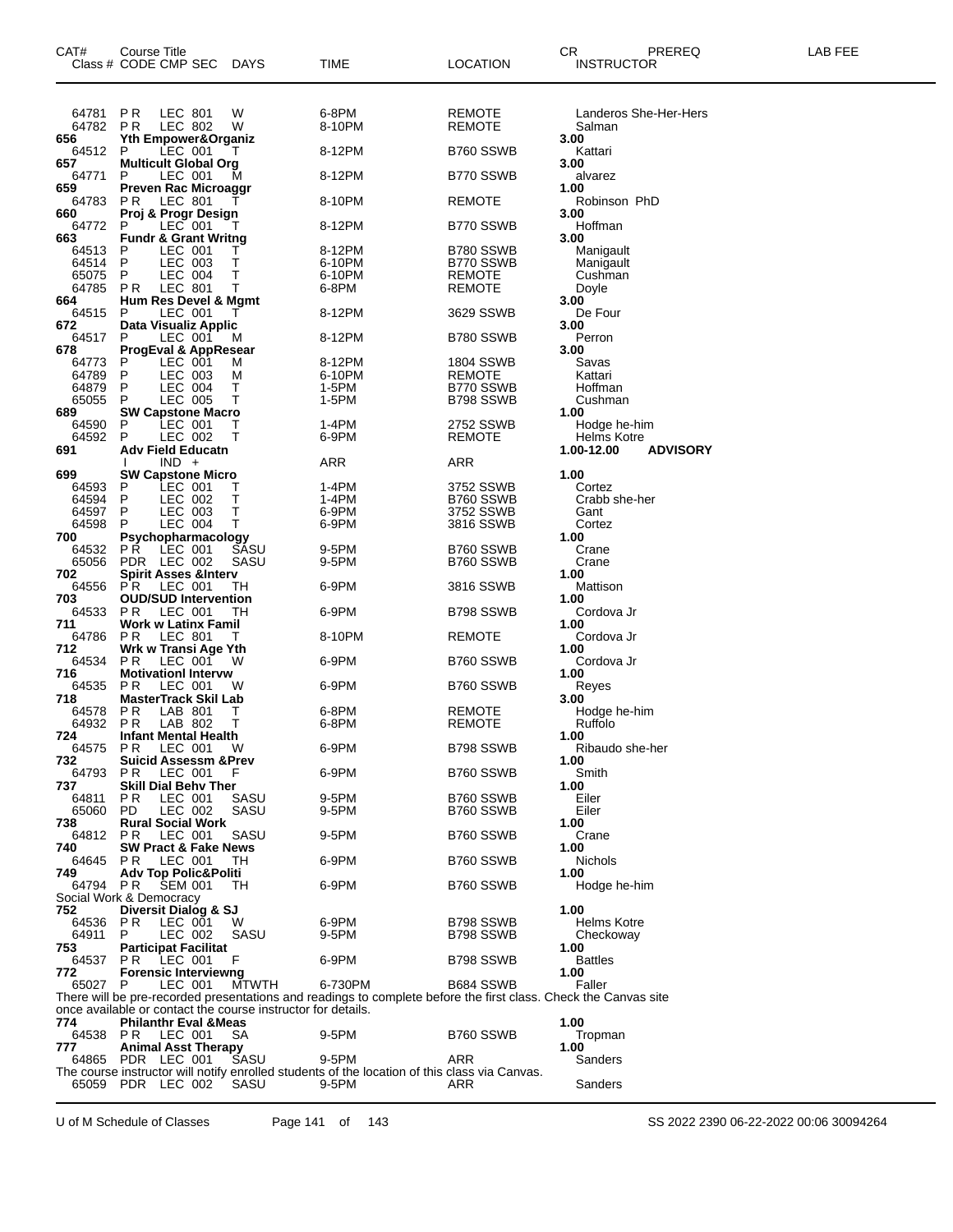|          | Class # CODE CMP SEC                                           | <b>DAYS</b> | TIME                                                                                                              | LOCATION   | <b>INSTRUCTOR</b>     |                 |
|----------|----------------------------------------------------------------|-------------|-------------------------------------------------------------------------------------------------------------------|------------|-----------------------|-----------------|
|          |                                                                |             | The course instructor will notify enrolled students of the location of this class via Canvas.                     |            |                       |                 |
| 65076 PD | LEC 003                                                        | SASU        | 9-5PM                                                                                                             | ARR        | Sanders               |                 |
|          |                                                                |             | The course instructor will notify enrolled students of the location of this class via Canvas.                     |            |                       |                 |
| 784      | <b>Inhumane Immig Polic</b>                                    |             |                                                                                                                   |            | 1.00                  |                 |
| 64539    | LEC 001<br>PR.                                                 | SASU        | 9-5PM                                                                                                             | B798 SSWB  | Sanders               |                 |
| 785      | <b>Global Course Extens</b>                                    |             |                                                                                                                   |            | 2.00                  |                 |
| 64795    | <b>PD</b><br>LEC 001                                           |             | ARR                                                                                                               | <b>ARR</b> | Cureton, Pinto he-him |                 |
|          |                                                                |             | Students that received approval to enroll in this class by the Office of Global Activities must also enroll in SW |            |                       |                 |
|          | 789 and will receive permission to enroll during registration. |             |                                                                                                                   |            |                       |                 |
|          | Students will travel to NYC between August 20-26.              |             |                                                                                                                   |            |                       |                 |
| 789      | Adv Top Global SW Pr                                           |             |                                                                                                                   |            | 1.00                  |                 |
|          | 64600 PDR SEM 001                                              | W           | 6-9PM                                                                                                             | B780 SSWB  | Cureton               |                 |
|          | Introduction to Human Rights                                   |             |                                                                                                                   |            |                       |                 |
|          |                                                                |             | Students approved to enroll in SW 785 have priority into this class also as it will be required to participate in |            |                       |                 |
|          |                                                                |             | 785. These students will receive permission to enter this class during registration. Others may enroll as space   |            |                       |                 |
|          |                                                                |             | allow but will need to submit a Course Enrollment Petition via the SSW web site.                                  |            |                       |                 |
| 64935 PR | <b>SEM 002</b>                                                 | <b>SA</b>   | 9-12PM                                                                                                            | B780 SSWB  | <b>Bares</b>          |                 |
|          | Dialog GlobalNorth & GlobSouth                                 |             |                                                                                                                   |            |                       |                 |
| 801      | <b>Research Internship</b>                                     |             |                                                                                                                   |            | 1.00-8.00             | <b>ADVISORY</b> |
|          | $IND +$                                                        |             | <b>ARR</b>                                                                                                        | <b>ARR</b> |                       |                 |
| 802      | <b>Research Internship</b>                                     |             |                                                                                                                   |            | 1.00-8.00             | <b>ADVISORY</b> |
|          | $IND +$                                                        |             | <b>ARR</b>                                                                                                        | <b>ARR</b> |                       |                 |
| 803      | <b>Research Internship</b>                                     |             |                                                                                                                   |            | 1.00-8.00             | <b>ADVISORY</b> |
|          | $IND +$                                                        |             | <b>ARR</b>                                                                                                        | <b>ARR</b> |                       |                 |
| 900      | <b>Prep Candidacy Eval</b>                                     |             |                                                                                                                   | <b>ARR</b> | 1.00-8.00             | <b>ADVISORY</b> |
| 971      | $IND +$<br><b>Directed Reading</b>                             |             | <b>ARR</b>                                                                                                        |            |                       | <b>ADVISORY</b> |
|          |                                                                |             | <b>ARR</b>                                                                                                        | <b>ARR</b> | 1.00-4.00             |                 |
| 972      | $IND +$<br><b>Directed Reading</b>                             |             |                                                                                                                   |            | 1.00-4.00             | <b>ADVISORY</b> |
|          | $IND +$                                                        |             | <b>ARR</b>                                                                                                        | <b>ARR</b> |                       |                 |
| 973      | <b>Directed Reading</b>                                        |             |                                                                                                                   |            | 1.00-4.00             | <b>ADVISORY</b> |
|          | $IND +$                                                        |             | <b>ARR</b>                                                                                                        | <b>ARR</b> |                       |                 |
| 974      | <b>Directed Reading</b>                                        |             |                                                                                                                   |            | 1.00-4.00             | <b>ADVISORY</b> |
|          | $IND +$                                                        |             | <b>ARR</b>                                                                                                        | <b>ARR</b> |                       |                 |
| 975      | <b>Directed Research</b>                                       |             |                                                                                                                   |            | 1.00-4.00             | <b>ADVISORY</b> |
|          | $IND +$                                                        |             | <b>ARR</b>                                                                                                        | <b>ARR</b> |                       |                 |
| 976      | <b>Directed Research</b>                                       |             |                                                                                                                   |            | 1.00-4.00             | <b>ADVISORY</b> |
|          | $IND +$                                                        |             | <b>ARR</b>                                                                                                        | <b>ARR</b> |                       |                 |
| 977      | <b>Directed Research</b>                                       |             |                                                                                                                   |            | 1.00-4.00             | <b>ADVISORY</b> |
|          | $IND +$                                                        |             | <b>ARR</b>                                                                                                        | <b>ARR</b> |                       |                 |
| 978      | <b>Directed Research</b>                                       |             |                                                                                                                   |            | 1.00-4.00             | <b>ADVISORY</b> |
|          | $IND +$                                                        |             | <b>ARR</b>                                                                                                        | <b>ARR</b> |                       |                 |
| 990      | <b>Diss-Precand</b>                                            |             |                                                                                                                   |            | 1.00-8.00             | <b>ADVISORY</b> |
|          | $IND +$                                                        |             | <b>ARR</b>                                                                                                        | <b>ARR</b> |                       |                 |
| 995      | Diss-Cand                                                      |             |                                                                                                                   |            | 8.00                  | <b>ENFORCED</b> |
|          | $IND +$<br>IR                                                  |             | <b>ARR</b>                                                                                                        | <b>ARR</b> |                       |                 |
|          |                                                                |             |                                                                                                                   |            |                       |                 |